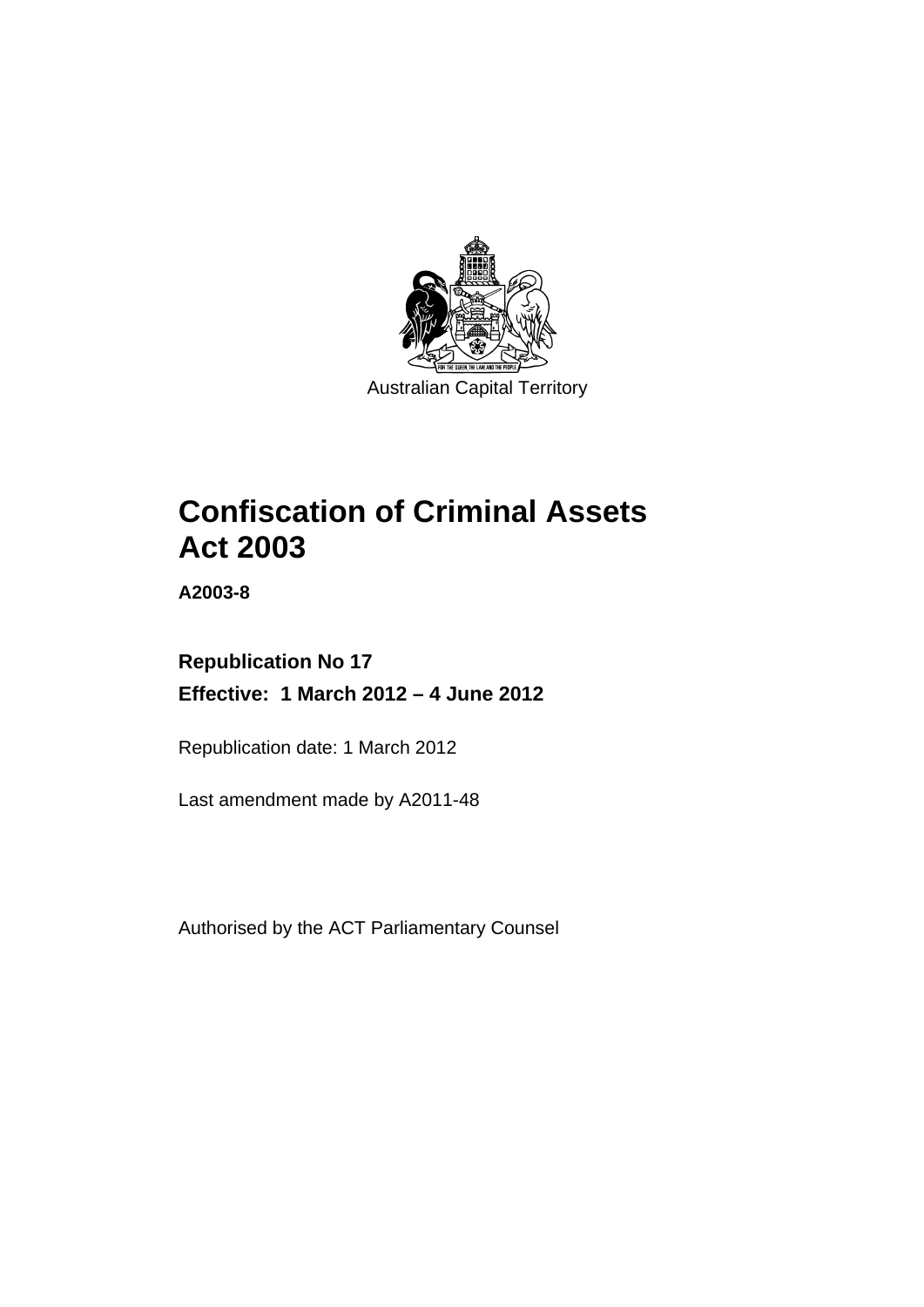## **About this republication**

### **The republished law**

This is a republication of the *Confiscation of Criminal Assets Act 2003* (including any amendment made under the *Legislation Act 2001*, part 11.3 (Editorial changes)) as in force on 1 March 2012*.* It also includes any commencement, amendment, repeal or expiry affecting this republished law to 1 March 2012.

The legislation history and amendment history of the republished law are set out in endnotes 3 and 4.

### **Kinds of republications**

The Parliamentary Counsel's Office prepares 2 kinds of republications of ACT laws (see the ACT legislation register at www.legislation.act.gov.au):

- authorised republications to which the *Legislation Act 2001* applies
- unauthorised republications.

The status of this republication appears on the bottom of each page.

### **Editorial changes**

The *Legislation Act 2001*, part 11.3 authorises the Parliamentary Counsel to make editorial amendments and other changes of a formal nature when preparing a law for republication. Editorial changes do not change the effect of the law, but have effect as if they had been made by an Act commencing on the republication date (see *Legislation Act 2001*, s 115 and s 117). The changes are made if the Parliamentary Counsel considers they are desirable to bring the law into line, or more closely into line, with current legislative drafting practice.

This republication does not include amendments made under part 11.3 (see endnote 1).

### **Uncommenced provisions and amendments**

If a provision of the republished law has not commenced, the symbol  $\mathbf{U}$  appears immediately before the provision heading. Any uncommenced amendments that affect this republished law are accessible on the ACT legislation register (www.legislation.act.gov.au). For more information, see the home page for this law on the register.

#### **Modifications**

If a provision of the republished law is affected by a current modification, the symbol  $\mathbf{M}$ appears immediately before the provision heading. The text of the modifying provision appears in the endnotes. For the legal status of modifications, see the *Legislation Act 2001*, section 95.

#### **Penalties**

At the republication date, the value of a penalty unit for an offence against this law is \$110 for an individual and \$550 for a corporation (see *Legislation Act 2001*, s 133).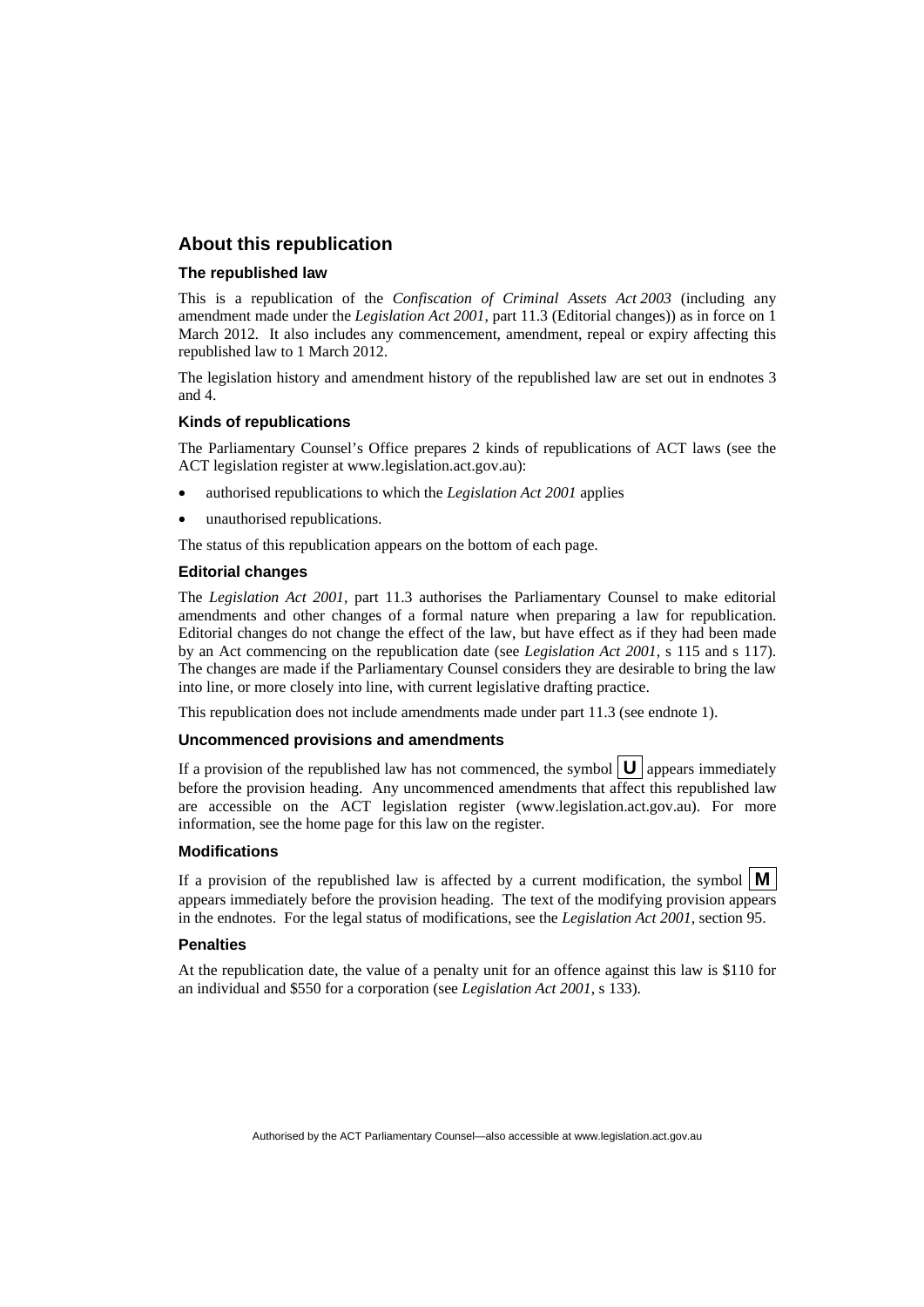

# **Confiscation of Criminal Assets Act 2003**

# **Contents**

| Part 1 | <b>Preliminary</b>                                    |   |
|--------|-------------------------------------------------------|---|
| 1      | Name of Act                                           | 2 |
| 3      | Purposes of Act                                       | 2 |
| 4      | Application of Act to property and dealings           | 2 |
| 5      | Application of Act to offences                        | 3 |
| 6      | Dictionary                                            | 3 |
| 7      | <b>Notes</b>                                          | 3 |
| 8      | Offences against Act-application of Criminal Code etc | 4 |
| Part 2 | <b>General overview of confiscation scheme</b>        |   |
| 9      | General overview                                      | 5 |

Page

| R17      | Confiscation of Criminal Assets Act 2003 | contents 1 |
|----------|------------------------------------------|------------|
| 01/03/12 | Effective: 01/03/12-04/06/12             |            |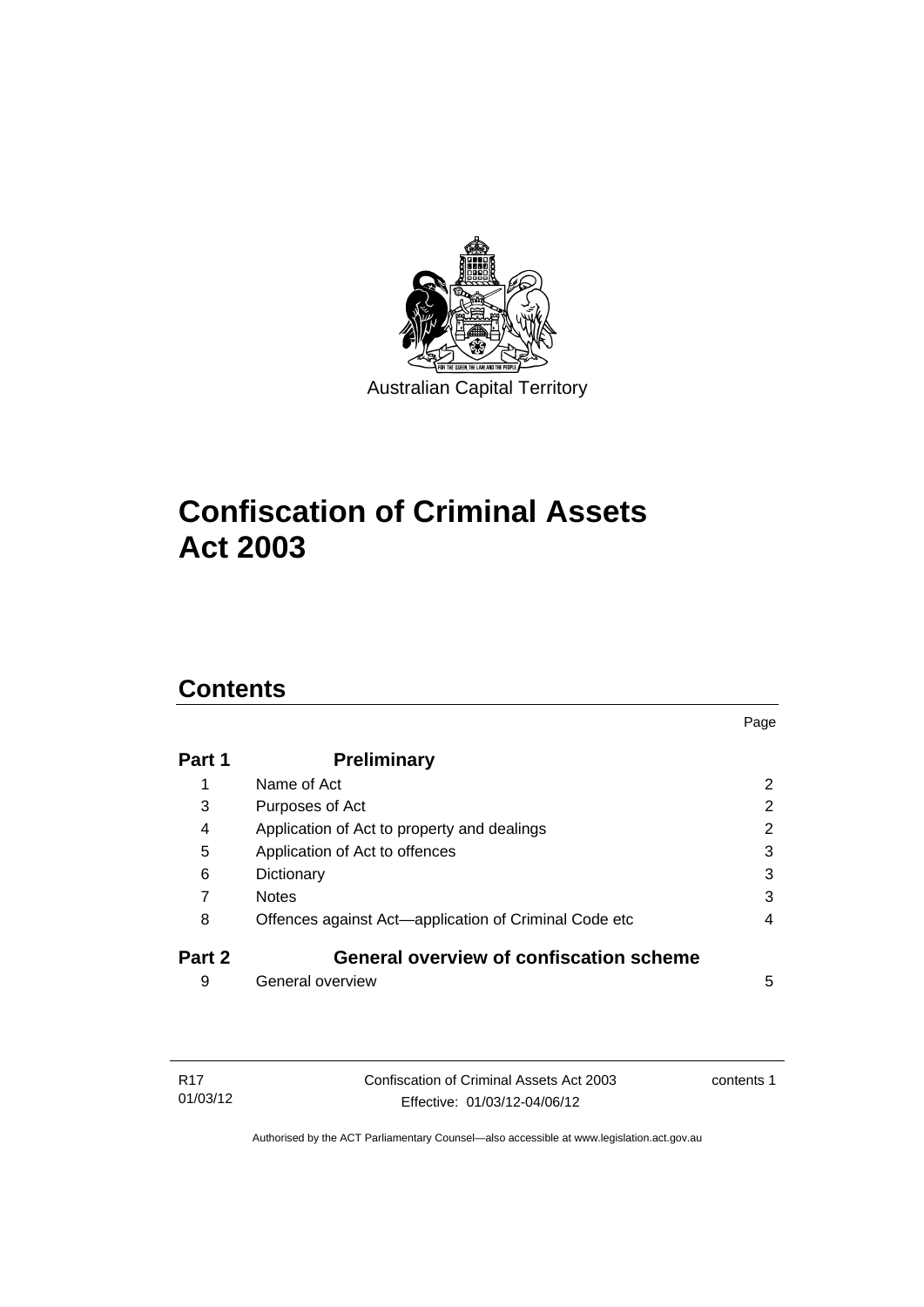#### **Contents**

01/03/12

| Part 3              | Key concepts                                                               |                 |
|---------------------|----------------------------------------------------------------------------|-----------------|
| 10                  | What is tainted property                                                   | 6               |
| 11                  | What is unclaimed tainted property                                         | 8               |
| 12                  | Meaning of derived                                                         | 9               |
| 13                  | Meaning of offence and of particular kinds of offences                     | 10              |
| 14                  | Meaning of effective control of property                                   | 11              |
| 15                  | Meaning of convicted and quashed                                           | 12              |
| 16                  | When does someone abscond                                                  | 13              |
| 17                  | When is someone <i>cleared</i> of an offence                               | 14              |
| 18                  | When a proceeding is <i>finalised</i>                                      | 15              |
| Part 4              | <b>Restraint of property</b>                                               |                 |
| <b>Division 4.1</b> | General                                                                    |                 |
| 19                  | Meaning of restraining order                                               | 17              |
| 20                  | Meaning of artistic profits restraining order                              | 17              |
| 21                  | Meaning of unclaimed tainted property restraining order                    | 17              |
| 22                  | Restraining orders--purposes                                               | 18              |
| 23                  | Contravening restraining orders                                            | 18              |
| 24                  | Setting aside dealings with restrained property                            | 19              |
| <b>Division 4.2</b> | <b>Making restraining orders</b>                                           |                 |
| 25                  | Restraining orders over unclaimed tainted property-application             | 20              |
| 26                  | Restraining orders over other property-application                         | 21              |
| 27                  | Restraining orders---time for making certain applications                  | 22              |
| 28                  | Restraining orders over unclaimed tainted property-affidavit               |                 |
|                     | supporting application                                                     | 23              |
| 29                  | Restraining orders over other property-affidavit supporting<br>application | 24              |
| 30                  | Restraining orders over unclaimed tainted property-making                  | 26              |
| 31                  | Restraining orders over other property-making                              | 27              |
| 32                  | Making of restraining orders-specific serious offence not required etc     | 29              |
| 33                  | Restraining orders-contents                                                | 30              |
| 34                  | Restraining orders-notice of making                                        | 32              |
| 35                  | Restraining order proceedings-restrictions on disclosure                   | 32              |
| 36                  | Restraining orders-disclosure offences                                     | 33              |
| 37                  | Payment of living and business expenses from restrained property           | 36              |
| contents 2          | Confiscation of Criminal Assets Act 2003                                   | R <sub>17</sub> |

Effective: 01/03/12-04/06/12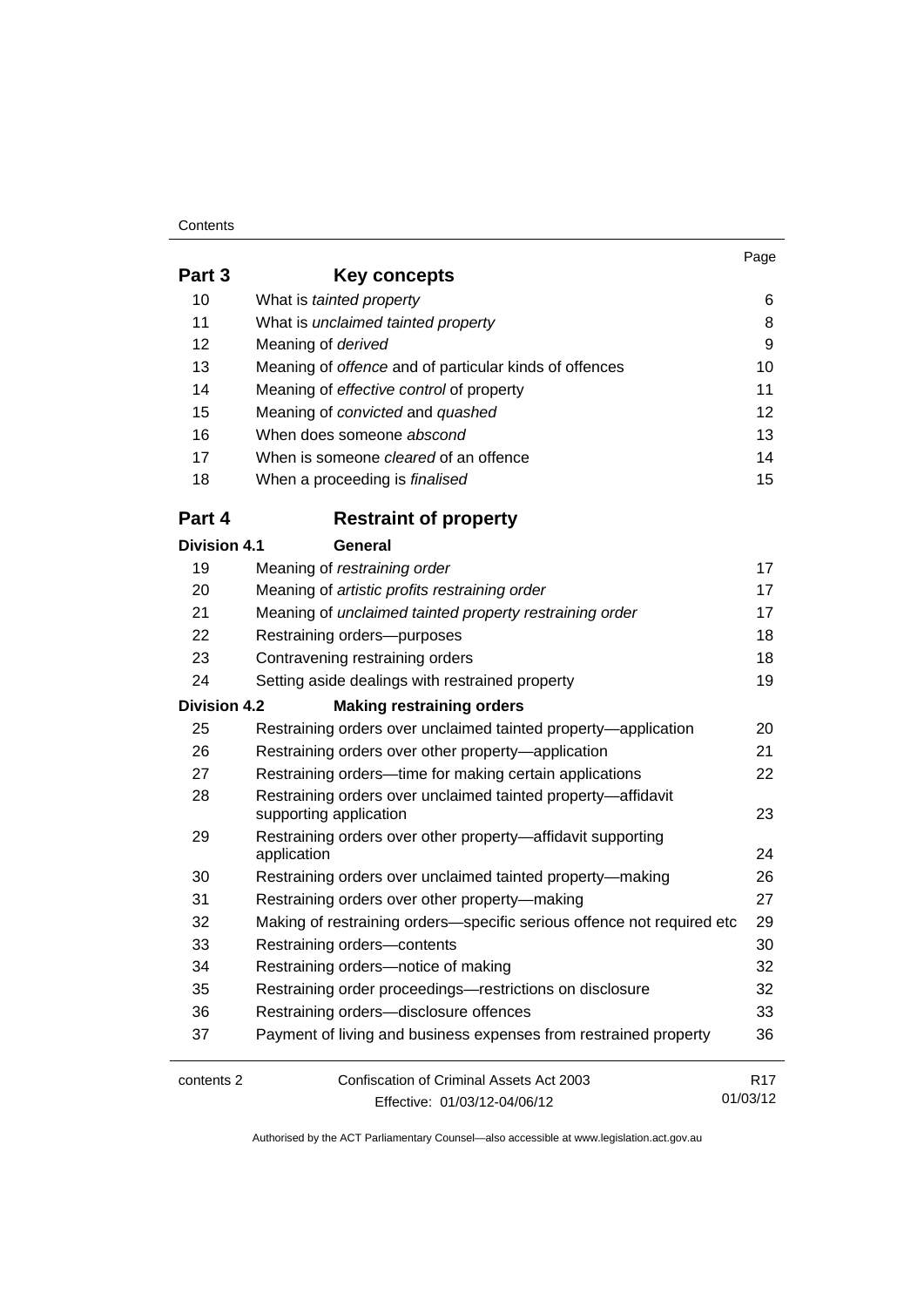| Contents |
|----------|
|----------|

|                             |                                                                                                                                  | Page<br>37 |
|-----------------------------|----------------------------------------------------------------------------------------------------------------------------------|------------|
| 38<br>39                    | Payment of certain legal expenses from restrained property<br>Additional orders about restraining orders and restrained property | 39         |
| 40                          | Contravention of additional orders under s 39                                                                                    | 41         |
| <b>Division 4.3</b>         |                                                                                                                                  |            |
| 41                          | <b>Duration of restraining orders</b>                                                                                            | 41         |
| 42                          | Meaning of forfeiture or penalty application for div 4.3                                                                         | 41         |
| 43                          | Restraining orders generally not time limited                                                                                    |            |
|                             | Revocation or variation of restraining orders made without notice of<br>application                                              | 42         |
| 44                          | Revocation or variation of restraining orders if security or undertakings<br>given                                               | 42         |
| 45                          | When restraining order over particular property ends                                                                             | 43         |
| 46                          | When unclaimed tainted property restraining order ends                                                                           | 44         |
| 47                          | When restraining order ends-ordinary offences                                                                                    | 45         |
| 48                          | When restraining order ends-serious offences                                                                                     | 48         |
| 49                          | Extension of time for restraining orders                                                                                         | 50         |
| <b>Division 4.4</b>         | <b>Restraining orders-other matters</b>                                                                                          |            |
| 50                          | Restraining orders-registration in statutory property registers                                                                  | 52         |
| 51                          | Penalty orders-execution against restrained property                                                                             | 53         |
| Part 5                      | <b>Forfeiture of property</b>                                                                                                    |            |
| <b>Division 5.1</b>         | <b>Conviction forfeiture orders</b>                                                                                              |            |
| 52                          | Meaning of conviction forfeiture order                                                                                           | 54         |
| 53                          | Conviction forfeiture orders-application                                                                                         | 54         |
| 54                          | Conviction forfeiture orders-making                                                                                              | 54         |
| 55                          | Conviction forfeiture orders-forfeiture                                                                                          | 55         |
|                             |                                                                                                                                  |            |
| 56                          | When conviction forfeiture order ends                                                                                            | 55         |
| <b>Division 5.2</b>         | Automatic forfeiture-conviction for serious offences                                                                             |            |
| 57                          | Unclaimed tainted property restraining orders-                                                                                   |            |
|                             | non-application of div 5.2                                                                                                       | 56         |
| 58                          | Automatic forfeiture of restrained property on conviction for serious<br>offences                                                | 56         |
| 59                          | Automatic forfeiture-court order declaring property automatically<br>forfeited                                                   | 57         |
| 60                          | Automatic forfeiture-court orders                                                                                                | 57         |
| 61                          | When automatic forfeiture under div 5.2 ends                                                                                     | 59         |
| R <sub>17</sub><br>01/03/12 | Confiscation of Criminal Assets Act 2003                                                                                         | contents 3 |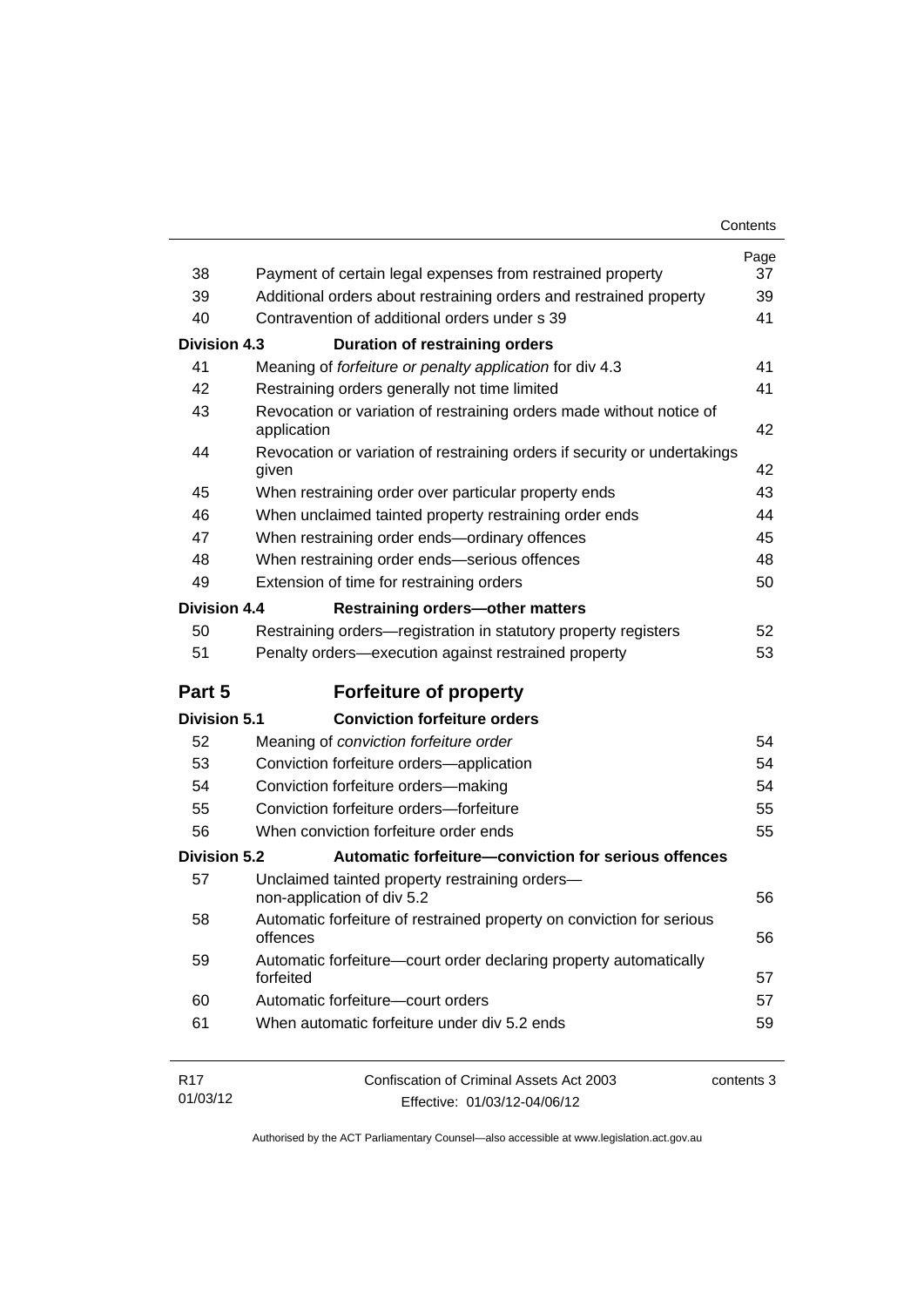## **Contents**

| <b>Division 5.3</b><br>Automatic forfeiture—unclaimed tainted property |                                                                                                                                                  | Page                                                    |                 |  |  |  |    |
|------------------------------------------------------------------------|--------------------------------------------------------------------------------------------------------------------------------------------------|---------------------------------------------------------|-----------------|--|--|--|----|
| 62                                                                     |                                                                                                                                                  | Forfeiture of unclaimed tainted property                | 59              |  |  |  |    |
| 63                                                                     |                                                                                                                                                  | When automatic forfeiture under div 5.3 ends            | 60              |  |  |  |    |
| <b>Division 5.4</b>                                                    |                                                                                                                                                  | Civil forfeiture orders                                 |                 |  |  |  |    |
|                                                                        | 64<br>Artistic profits and unclaimed tainted property-                                                                                           |                                                         |                 |  |  |  |    |
|                                                                        | non-application of div 5.4                                                                                                                       |                                                         |                 |  |  |  |    |
| 65                                                                     | Meaning of civil forfeiture order<br>Civil forfeiture orders-application<br>Civil forfeiture orders-making<br>Civil forfeiture orders-forfeiture | 60                                                      |                 |  |  |  |    |
| 66                                                                     |                                                                                                                                                  | 61                                                      |                 |  |  |  |    |
| 67                                                                     |                                                                                                                                                  | 61                                                      |                 |  |  |  |    |
| 68                                                                     |                                                                                                                                                  | 63                                                      |                 |  |  |  |    |
| 69                                                                     | Civil forfeiture order proceedings-restrictions on disclosure                                                                                    |                                                         |                 |  |  |  |    |
| 70                                                                     |                                                                                                                                                  | Civil forfeiture orders-disclosure offences             | 64              |  |  |  |    |
| 71                                                                     |                                                                                                                                                  | When civil forfeiture order ends                        | 67              |  |  |  |    |
| Part 6                                                                 |                                                                                                                                                  | <b>Exclusion of property</b>                            |                 |  |  |  |    |
| <b>Division 6.1</b>                                                    |                                                                                                                                                  | General                                                 |                 |  |  |  |    |
| 72                                                                     | Meaning of exclusion order<br>When property is subject to forfeiture<br>Effect of exclusion order                                                | 68                                                      |                 |  |  |  |    |
| 73                                                                     |                                                                                                                                                  | 68                                                      |                 |  |  |  |    |
| 74                                                                     |                                                                                                                                                  | 69                                                      |                 |  |  |  |    |
| <b>Division 6.2</b>                                                    |                                                                                                                                                  | <b>Making exclusion orders</b>                          |                 |  |  |  |    |
| 75                                                                     | Exclusion orders-application<br>Making of exclusion orders-ordinary offences<br>Making of exclusion orders-serious offences                      | 69                                                      |                 |  |  |  |    |
| 76                                                                     |                                                                                                                                                  |                                                         |                 |  |  |  | 70 |
| 77                                                                     |                                                                                                                                                  |                                                         |                 |  |  |  |    |
| 78                                                                     | Making of exclusion orders—unclaimed tainted property                                                                                            |                                                         |                 |  |  |  |    |
| Part 7                                                                 |                                                                                                                                                  | <b>Penalty orders</b>                                   |                 |  |  |  |    |
| <b>Division 7.1</b>                                                    |                                                                                                                                                  | <b>Benefits</b>                                         |                 |  |  |  |    |
| 79                                                                     |                                                                                                                                                  | Meaning of commission of serious offence for pt 7       | 75              |  |  |  |    |
| 80                                                                     |                                                                                                                                                  | Meaning of benefits derived by an offender              | 75              |  |  |  |    |
| 81                                                                     | Meaning of artistic profits                                                                                                                      | 76                                                      |                 |  |  |  |    |
| <b>Division 7.2</b>                                                    |                                                                                                                                                  | <b>Making penalty orders</b>                            |                 |  |  |  |    |
| 82                                                                     |                                                                                                                                                  | Meaning of penalty order                                | 78              |  |  |  |    |
| 83                                                                     |                                                                                                                                                  | Penalty orders-application                              | 78              |  |  |  |    |
| 84                                                                     |                                                                                                                                                  | Penalty orders-offenders convicted of ordinary offences | 78              |  |  |  |    |
| contents 4                                                             |                                                                                                                                                  | Confiscation of Criminal Assets Act 2003                | R <sub>17</sub> |  |  |  |    |
|                                                                        |                                                                                                                                                  | Effective: 01/03/12-04/06/12                            | 01/03/12        |  |  |  |    |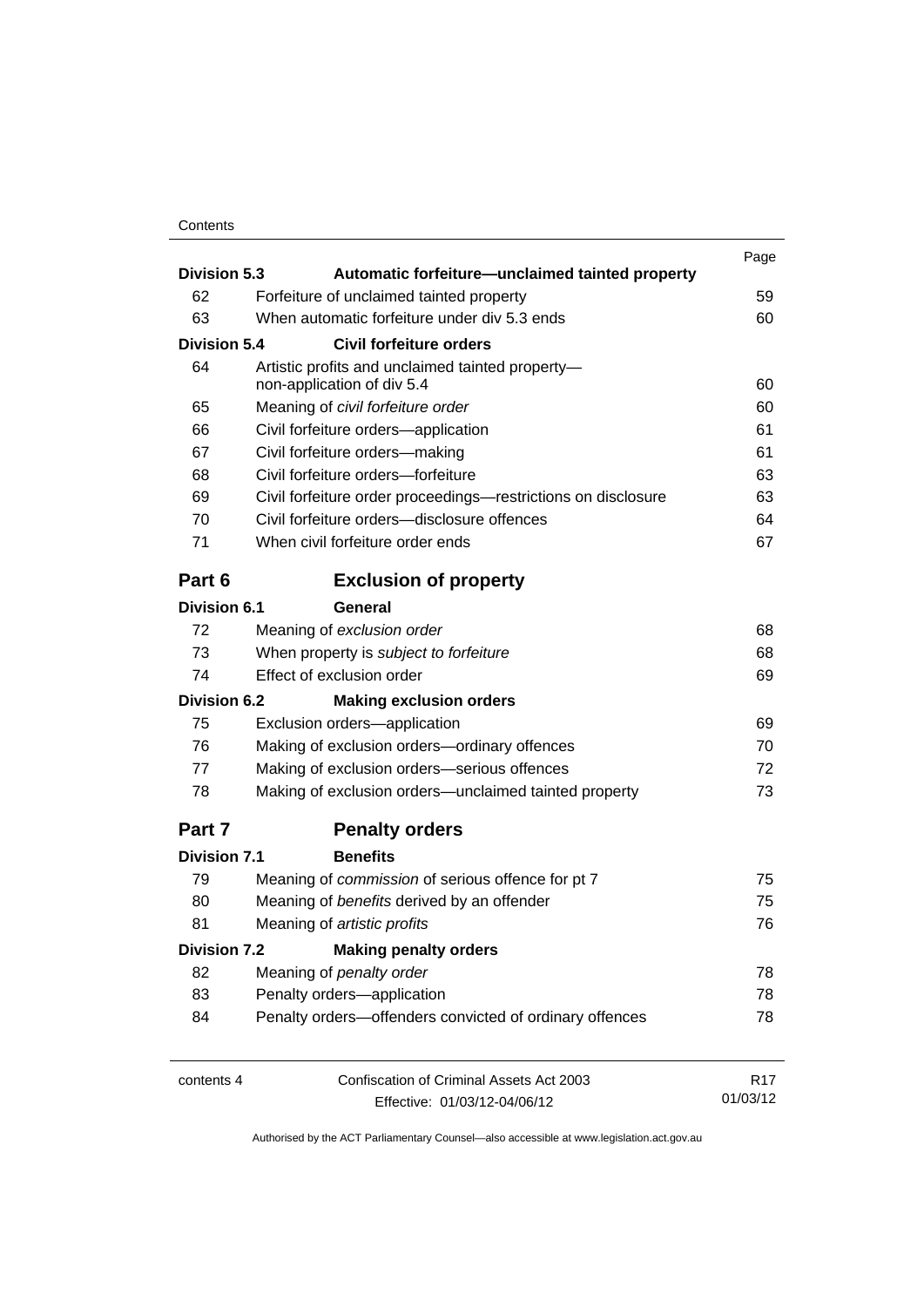| Contents |
|----------|
|----------|

| 85                  | Penalty orders-commission of serious offences                            | Page<br>79 |
|---------------------|--------------------------------------------------------------------------|------------|
| 86                  | Penalty orders-amount of penalty                                         | 81         |
| 87                  | Penalty orders-contents                                                  | 82         |
| 88                  | Penalty orders-enforceable as judgment debt                              | 82         |
| 89                  | Penalty orders-variation for reassessed value of benefits                | 82         |
| <b>Division 7.3</b> | <b>Value of benefits</b>                                                 |            |
| 90                  | Meaning of narcotic substance and property for div 7.3                   | 83         |
| 91                  | Presumed value of benefits-ordinary offence                              | 84         |
| 92                  | Presumed value of benefits-serious offence                               | 85         |
| 93                  | Value of benefits-relevant matters                                       | 86         |
| <b>Division 7.4</b> |                                                                          |            |
| 94                  | Satisfaction of penalty order                                            | 88         |
| 95                  | Creation of penalty charge over restrained property                      | 89         |
| 96                  | When penalty charge over property ends<br>Power to satisfy penalty order | 90         |
| 97                  |                                                                          | 91         |
|                     | Public trustee to repay any amount surplus to satisfying penalty order   |            |
| <b>Division 7.5</b> | End of penalty orders                                                    |            |
| 98                  | When penalty order ends                                                  | 91         |
| Part 8              | <b>Restrained property</b>                                               |            |
| <b>Division 8.1</b> | Management of restrained property by public trustee                      |            |
| 99                  | Application of div 8.1                                                   | 93         |
| 100                 | Powers of public trustee to preserve restrained property etc             | 93         |
| 101                 | Sale, modification or destruction of property by public trustee          | 94         |
| 102                 | Notice of sale, modification or destruction of restrained property by    |            |
|                     | public trustee                                                           | 95         |
| 103                 | Emergency modification or destruction of restrained property             | 96         |
| 104                 | Notice details to be included in public trustee's report                 | 96         |
| 105                 | Order to stop sale, modification or destruction of restrained property   | 97         |
| <b>Division 8.2</b> | Joint ownership of restrained property                                   |            |
| 106                 | Effect of death on joint ownership                                       | 98         |
| Part 9              | <b>Forfeited property</b>                                                |            |
| <b>Division 9.1</b> | Preliminary                                                              |            |
| 107                 | Meaning of <i>interested person</i> in pt 9                              | 100        |
| R <sub>17</sub>     | Confiscation of Criminal Assets Act 2003                                 | contents 5 |
| 01/03/12            | Effective: 01/03/12-04/06/12                                             |            |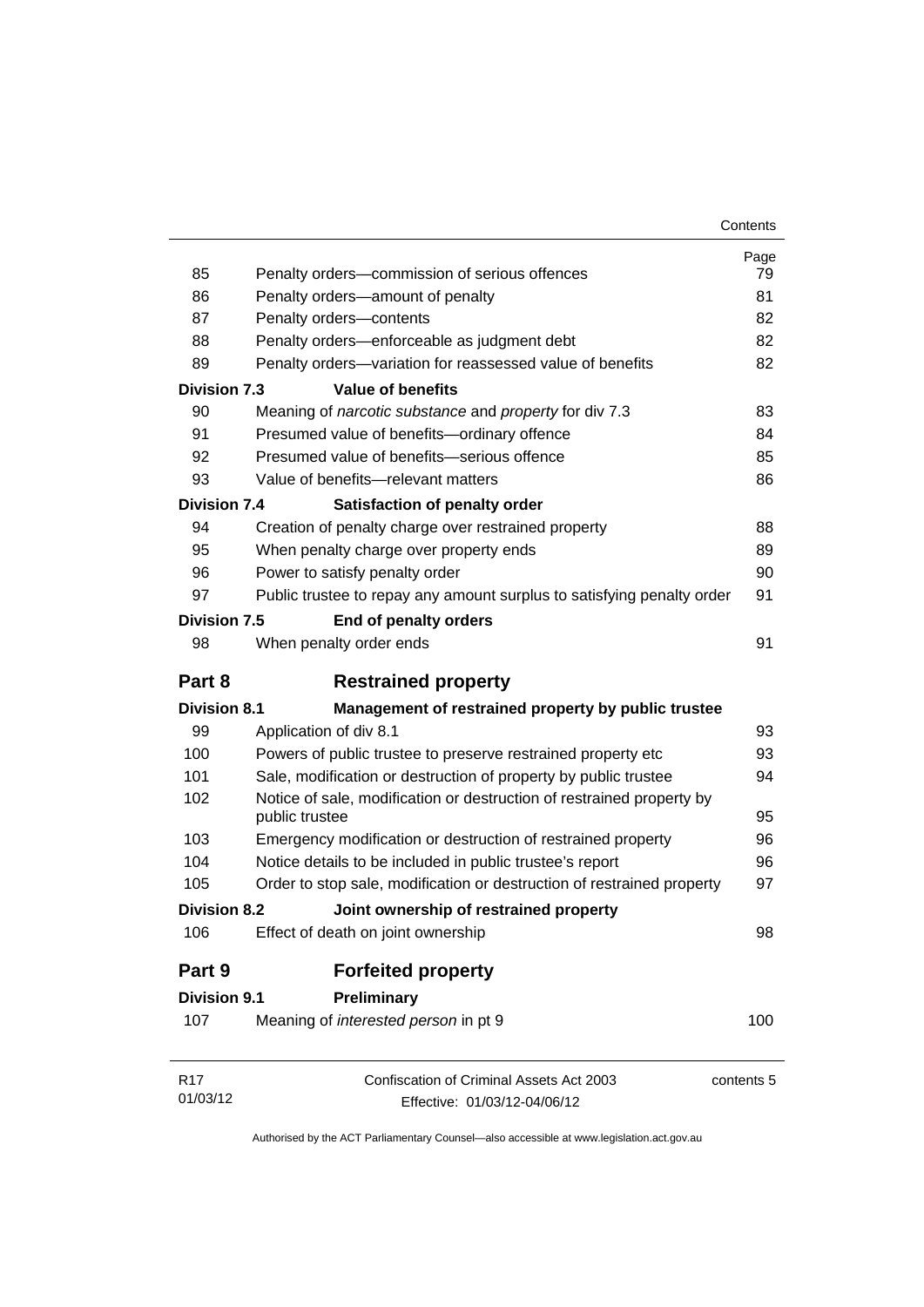### **Contents**

| 108                 | Forfeited property-powers of public trustee                                                                                    | Page<br>100     |
|---------------------|--------------------------------------------------------------------------------------------------------------------------------|-----------------|
| <b>Division 9.2</b> | Vesting and disposal of forfeited property                                                                                     |                 |
| 109                 | Vesting of forfeited property-general rule                                                                                     | 101             |
| 110                 | Vesting of registrable property on forfeiture                                                                                  | 101             |
| 111                 | Disposal of forfeited property                                                                                                 | 102             |
| <b>Division 9.3</b> |                                                                                                                                |                 |
| 112                 | Improperly obtained registered property interests                                                                              | 103             |
| 113                 | Application of div 9.3 to registered property interests<br>Discharge of prior registered property interests given for improper |                 |
|                     | purposes                                                                                                                       | 104             |
| <b>Division 9.4</b> | Sale of jointly owned forfeited property                                                                                       |                 |
| 114                 | Application of div 9.4 to jointly owned property                                                                               | 104             |
| 115                 | Inconsistency with Trustee Act or Conveyancing Act                                                                             | 105             |
| 116                 | Order for sale of jointly owned property                                                                                       | 105             |
| 117                 | Trust for sale of property                                                                                                     | 106             |
| 118                 | Effect of trust for sale on joint ownership                                                                                    | 107             |
| 119                 | Distribution of proceeds of sale of property                                                                                   | 107             |
| 120                 | Variation of court order for sale                                                                                              | 107             |
| <b>Division 9.5</b> | Forfeited property-return or compensation                                                                                      |                 |
| 121                 | Meaning of return or compensation order                                                                                        | 108             |
| 122                 | Return or compensation orders-application                                                                                      | 108             |
| 123                 | Return or compensation orders-making                                                                                           | 109             |
| <b>Division 9.6</b> | Forfeited property-buyback of interest                                                                                         |                 |
| 124                 | Meaning of buyback order                                                                                                       | 110             |
| 125                 | Buyback orders-application                                                                                                     | 110             |
| 126                 | Buyback orders-making                                                                                                          | 110             |
| 127                 | Buyback orders-buying interest in property                                                                                     | 111             |
| Part 10             | <b>Confiscated assets trust fund</b>                                                                                           |                 |
| 128                 | Definitions for pt 10                                                                                                          | 112             |
| 129                 | Meaning of equitable sharing program                                                                                           | 112             |
| 130                 | Establishment of trust fund                                                                                                    | 113             |
| 131                 | Payments into trust fund                                                                                                       | 113             |
| 132                 | Purposes of trust fund                                                                                                         | 114             |
| 133                 | Payments from trust fund                                                                                                       | 115             |
| contents 6          | Confiscation of Criminal Assets Act 2003                                                                                       | R <sub>17</sub> |
|                     | Effective: 01/03/12-04/06/12                                                                                                   | 01/03/12        |

Effective: 01/03/12-04/06/12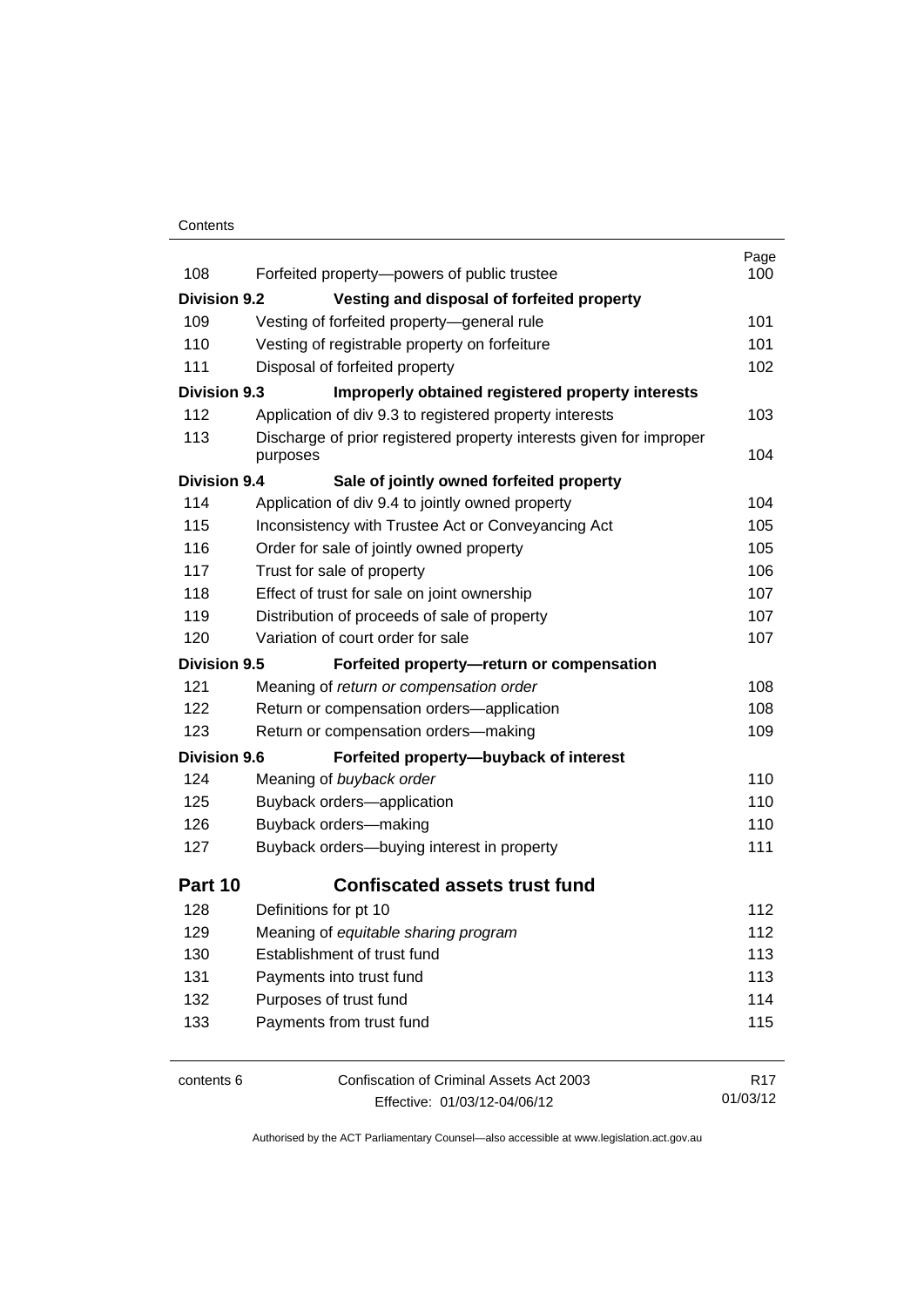| 134                  | Distribution of surplus funds                                                    | Page<br>115 |
|----------------------|----------------------------------------------------------------------------------|-------------|
| 135                  | Review of reserved and distributable funds by public trustee                     | 116         |
| Part 11              | Interstate orders                                                                |             |
| 136                  | Meaning of authenticated for pt 11                                               | 117         |
| 137                  | Interstate restraining and forfeiture orders etc-registration                    | 117         |
| 138                  | Interstate restraining and forfeiture orders etc-interim registration            | 118         |
| 139                  | Interstate restraining and forfeiture orders etc-effect of registration          | 119         |
| 140                  | Interstate restraining and forfeiture orders etc-ending of registration          | 119         |
| 141                  | Interstate restraining and forfeiture orders etc-cancellation of                 |             |
|                      | registration                                                                     | 120         |
| 142                  | Creation of interstate penalty charges                                           | 120         |
| 143                  | Interstate penalty charges-effect of creation                                    | 121         |
| Part 12              | <b>Information gathering</b>                                                     |             |
| <b>Division 12.1</b> |                                                                                  |             |
| 144                  | <b>Inquiry notices</b><br>Meaning of inquiry notice                              | 122         |
| 145                  | Inquiry notices-giving                                                           | 122         |
| 146                  | Inquiry notices-form                                                             | 123         |
| 147                  | Inquiry notices—immunity for complying financial institutions and staff          | 123         |
| <b>Division 12.2</b> | <b>Monitoring orders</b>                                                         |             |
| 148                  | Meaning of monitoring order                                                      | 124         |
| 149                  | Monitoring orders-application                                                    | 124         |
| 150                  | Monitoring orders-affidavit supporting application                               | 125         |
| 151                  | Monitoring orders-making                                                         | 125         |
| <b>Division 12.3</b> |                                                                                  |             |
| 152                  | <b>Transaction suspension orders</b><br>Meaning of transaction suspension order  | 126         |
| 153                  | Transaction suspension orders-application                                        | 127         |
| 154                  | Transaction suspension orders-affidavit supporting application                   | 128         |
| 155                  | Transaction suspension orders-making                                             | 128         |
|                      | <b>Division 12.4</b>                                                             |             |
| 156                  | Production orders for property-tracking documents<br>Meaning of production order | 130         |
| 157                  | Meaning of property-tracking document                                            | 130         |
| 158                  | Production orders-application                                                    | 131         |
| 159                  | Production orders-affidavit supporting application                               | 131         |
| R17                  | Confiscation of Criminal Assets Act 2003                                         | contents 7  |
| 01/03/12             | Effective: 01/03/12-04/06/12                                                     |             |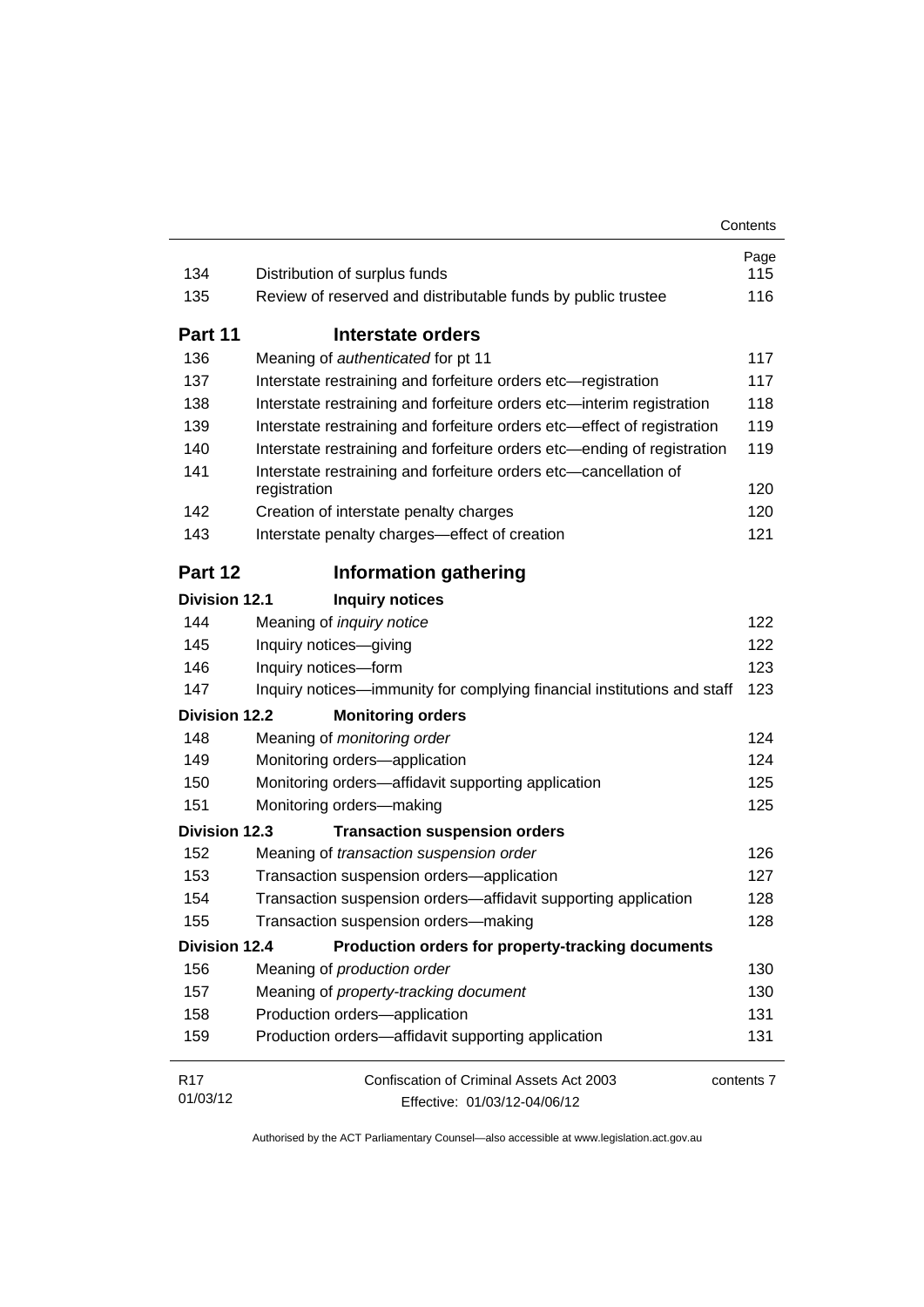| Contents |
|----------|
|----------|

|               |                                                             | Page |
|---------------|-------------------------------------------------------------|------|
| 160           | Production orders-making                                    | 131  |
| 161           | Production order proceedings—restrictions on disclosure     | 133  |
| 162           | Production orders-variation                                 | 133  |
| 163           | Production orders-consequential powers about documents      | 133  |
| Division 12.5 | <b>Examination orders and notices</b>                       |      |
|               | Subdivision 12.5.1<br>Preliminary                           |      |
| 164           | Definitions for div 12.5                                    | 134  |
| 165           | Authorised investigators                                    | 135  |
|               | <b>Examination orders</b><br>Subdivision 12.5.2             |      |
| 166           | Meaning of examination order                                | 136  |
| 167           | Examination orders-application                              | 136  |
| 168           | Examination orders—affidavit supporting application         | 137  |
| 169           | Examination orders-making                                   | 137  |
| 170           | Examination order proceedings-restrictions on disclosure    | 138  |
|               | Subdivision 12.5.3<br><b>Examination notices</b>            |      |
| 171           | Meaning of examination notice                               | 138  |
| 172           | Examination notices-giving                                  | 139  |
| 173           | Examination notices-form                                    | 139  |
|               | <b>Subdivision 12.5.4</b><br><b>Conducting examinations</b> |      |
| 174           | Time and place of examination                               | 140  |
| 175           | Requirements made of person examined                        | 140  |
| 176           | Conduct of examination                                      | 141  |
| 177           | Role of the examinee's lawyer                               | 142  |
| 178           | Examinations-consequential powers about documents           | 142  |
| 179           | Examinations—additional restrictions on disclosure          | 142  |
| 180           | Protection of authorised investigator etc                   | 143  |
|               | Subdivision 12.5.5<br>Offences-examination notices          |      |
| 181           | Obstruction etc of authorised investigator                  | 144  |
| 182           | Failing to attend examination                               | 144  |
| 183           | Offences relating to appearance at examination              | 145  |
| 184           | Unauthorised presence at an examination                     | 145  |
| 185           | Examinations-additional disclosure offences                 | 146  |
|               |                                                             |      |

contents 8 Confiscation of Criminal Assets Act 2003 Effective: 01/03/12-04/06/12

R17 01/03/12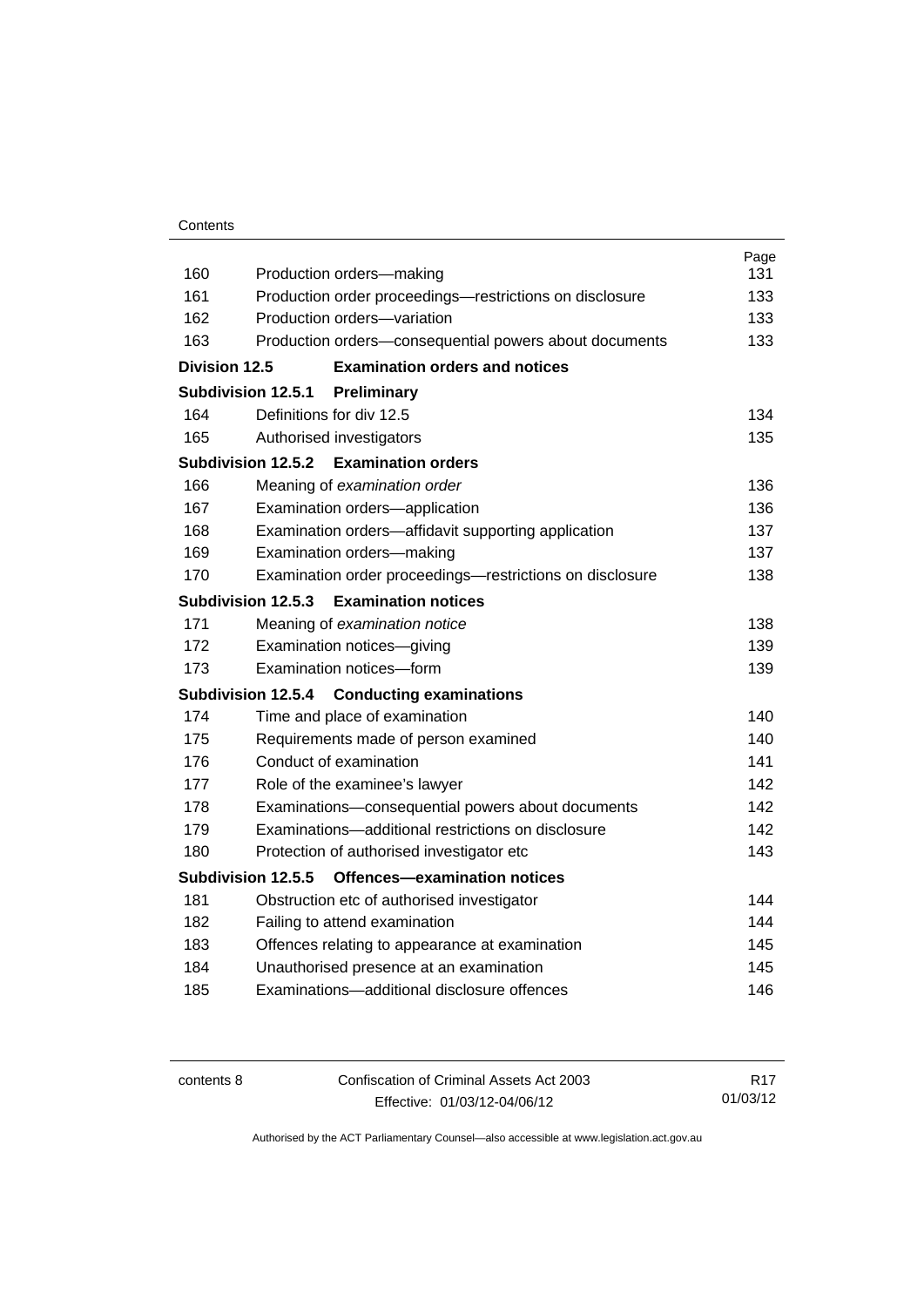|                      | Contents                                                                                  |  |
|----------------------|-------------------------------------------------------------------------------------------|--|
|                      |                                                                                           |  |
| Division 12.6        | Information order offences                                                                |  |
| 186                  | Meaning of information order                                                              |  |
| 187                  | Information orders-failure to comply                                                      |  |
| 188                  | Information orders-false or misleading information                                        |  |
| 189                  | Information orders-false or misleading documents                                          |  |
| 190                  | Destruction etc of documents                                                              |  |
| 191                  | Meaning of non-disclosable information order                                              |  |
| 192                  | Information orders-disclosure offences                                                    |  |
| 193                  | Information orders-disclosure by police officers                                          |  |
| 194                  | Information orders-protection of complying financial institutions                         |  |
| Part 13              | <b>Search warrants</b>                                                                    |  |
| <b>Division 13.1</b> | Preliminary                                                                               |  |
| 195                  | Definitions for pt 13                                                                     |  |
| <b>Division 13.2</b> | Search warrants-general                                                                   |  |
| 196                  | Applications for search warrants-general                                                  |  |
| 197                  | Offence for making false etc statements in search warrant applications                    |  |
| 198                  | Additional contents of search warrant applications                                        |  |
| 199                  | Issuing search warrants                                                                   |  |
| 200                  | When search warrant for property-tracking document may be issued                          |  |
| 201                  | Contents of search warrants                                                               |  |
| 202                  | Authorisation given by search warrants                                                    |  |
| Division 13.3        | <b>Telephone and electronic warrants</b>                                                  |  |
| 203                  | Applying for search warrants by telephone or other electronic means                       |  |
| 204                  | Issuing search warrants by telephone or other electronic means                            |  |
| 205                  | Unsigned warrants by telephone or other electronic means in court                         |  |
|                      | proceedings                                                                               |  |
| 206                  | Offence for stating incorrect names in warrants by telephone or other<br>electronic means |  |
| 207                  | Offence for execution etc of search warrant departing in material form                    |  |
| 208                  | Offence for execution etc of unauthorised form of search warrant                          |  |
| 209                  | Offence for giving unauthorised form of search warrant                                    |  |
| <b>Division 13.4</b> | <b>Executing search warrants</b>                                                          |  |
| 210                  | Search warrants—whether must be executed only during particular                           |  |
|                      | hours                                                                                     |  |
| R17                  | Confiscation of Criminal Assets Act 2003<br>contents 9                                    |  |
| 01/03/12             | Effective: 01/03/12-04/06/12                                                              |  |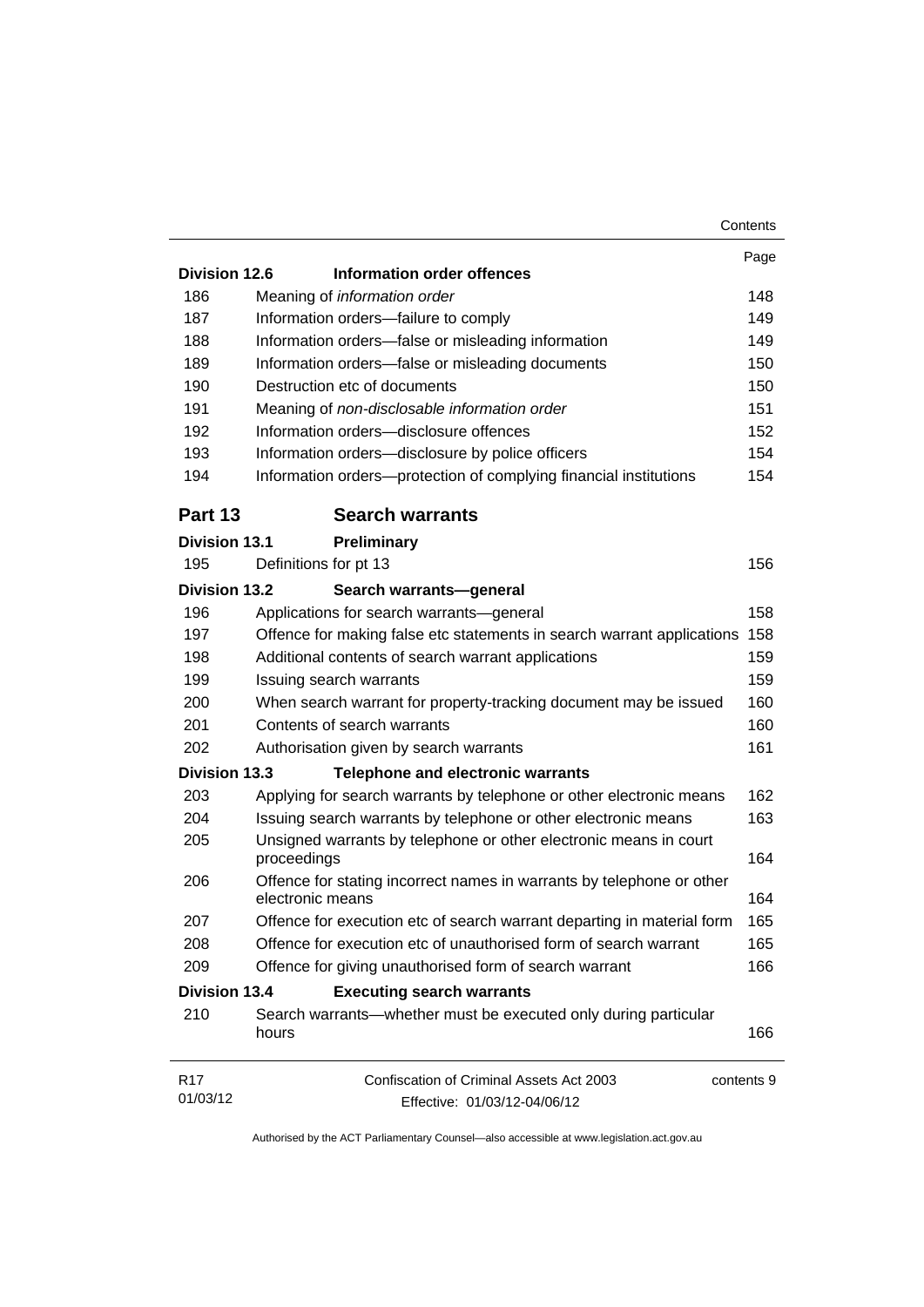### **Contents**

| 211                  | Search warrants-restrictions on personal searches                               | Page<br>167     |  |
|----------------------|---------------------------------------------------------------------------------|-----------------|--|
| 212                  | Use of force and availability of assistance in executing search warrant         |                 |  |
| 213                  | Search warrants-announcement before entry                                       |                 |  |
| 214                  | Details of search warrant to be given to occupier etc                           | 168<br>169      |  |
| 215                  | Occupier entitled to be present during search etc                               | 169             |  |
| 216                  | Particular powers available to officers executing search warrant                | 170             |  |
| 217                  | Use of equipment to examine or process things                                   | 170             |  |
| 218                  | Moving things to another place for examination or processing                    | 171             |  |
| 219                  | Use of electronic equipment at premises                                         | 172             |  |
| 220                  | Person with knowledge of computer or computer system to assist<br>access etc    |                 |  |
| 221                  | Securing electronic equipment                                                   | 174             |  |
| 222                  | Copies of seized things to be provided                                          | 175             |  |
| 223                  | Providing documents after execution of search warrant                           | 176             |  |
| Division 13.5        | <b>Stopping and searching vehicles</b>                                          |                 |  |
| 224                  | Searches of vehicles without search warrant in emergency situations             | 176             |  |
| 225                  | How police officer exercises powers under s 224                                 | 177             |  |
| Division 13.6        | Search warrants-things seized                                                   |                 |  |
| 226                  | Receipts for things seized under search warrants                                | 178             |  |
| 227                  | Keeping seized things under search warrants                                     | 179             |  |
| 228                  | Keeping things for further period                                               | 180             |  |
| 229                  | Issuing officer may order keeping of thing                                      | 180             |  |
| 230                  | Transfer of things seized to public trustee                                     | 181             |  |
| <b>Division 13.7</b> | Search warrants-miscellaneous                                                   |                 |  |
| 231                  | Search warrants-false or misleading information                                 | 181             |  |
| 232                  | Search warrants-false or misleading documents                                   | 182             |  |
| 233                  | Obstruction etc of police officers and people assisting                         |                 |  |
| 234                  | Damage etc to be minimised                                                      | 183             |  |
| 235                  | Compensation                                                                    | 183             |  |
| Part 14              | <b>Court procedure</b>                                                          |                 |  |
| 236                  | Meaning of confiscation proceeding                                              | 185             |  |
| 237                  | Confiscation and corresponding law order proceedings are civil, not<br>criminal | 187             |  |
| 238                  | Meaning of relevant court                                                       | 187             |  |
| contents 10          | Confiscation of Criminal Assets Act 2003                                        | R <sub>17</sub> |  |
|                      | Effective: 01/03/12-04/06/12                                                    | 01/03/12        |  |
|                      |                                                                                 |                 |  |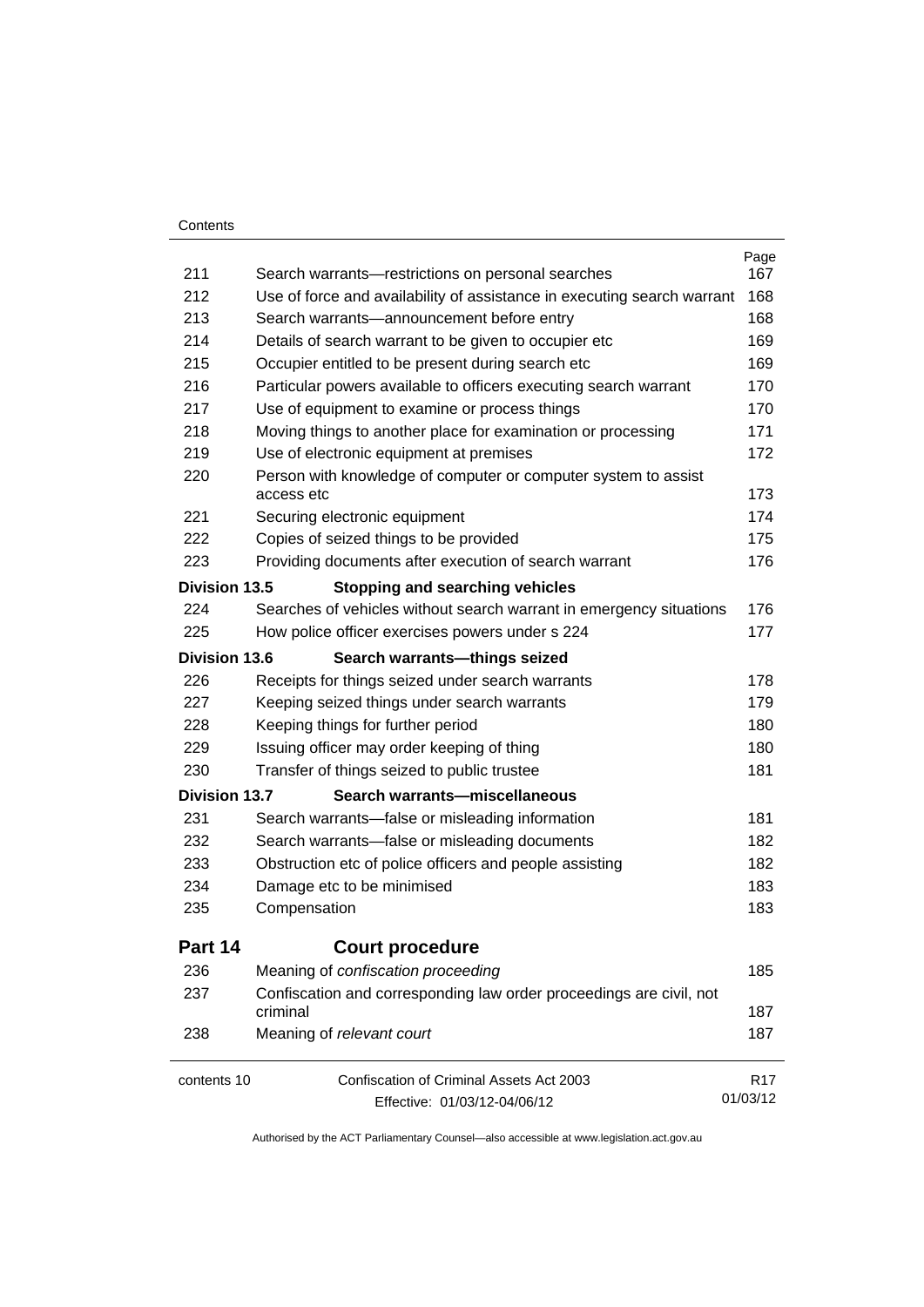| 239               | Jurisdiction of Magistrates Court-confiscation proceedings                                     | Page<br>188 |
|-------------------|------------------------------------------------------------------------------------------------|-------------|
| 240               | Jurisdiction of Magistrates Court-interstate orders                                            | 189         |
| 241               | Jurisdiction of Supreme Court                                                                  | 190         |
| 242               | Confiscation proceedings—transferred proceedings                                               | 190         |
| 243               | Restricted access proceedings—notice of applications etc                                       | 191         |
| 244               | Other confiscation proceedings—notice of applications etc                                      | 192         |
| 245               | Applications for another confiscation proceeding in relation to same<br>offence                | 193         |
| 246               | Confiscation proceedings—time extensions for applications                                      | 194         |
| 247               | Confiscation proceedings—amendment of applications                                             | 194         |
| 248               | Confiscation proceedings-relevant material                                                     | 195         |
| 249               | Confiscation proceedings—witness not required to answer questions<br>prejudicing investigation | 195         |
| 250               | Confiscation proceedings-additional orders                                                     | 195         |
| 251               | Contravention of additional orders under s 250                                                 | 197         |
| 252               | Confiscation proceedings-consent orders                                                        | 197         |
| 253               | Confiscation proceedings—notice of making orders                                               | 197         |
| 254               | Concurrent proceedings                                                                         | 198         |
| Part 15           | <b>Miscellaneous</b>                                                                           |             |
| 255               | Self-incrimination and other privileges overridden                                             | 199         |
| 256               | Powers under Act not limited by criminal proceedings                                           | 200         |
| 257               | Powers under Act do not limit each other or powers under other laws                            | 201         |
| 258               | Examination orders-reporting requirements                                                      | 201         |
| 259               | Approved forms                                                                                 | 203         |
| 260               | Regulation-making power                                                                        | 203         |
| <b>Dictionary</b> |                                                                                                | 204         |
|                   |                                                                                                |             |

| <b>Endnotes</b> |  |
|-----------------|--|
|-----------------|--|

|              | About the endnotes  | 214 |
|--------------|---------------------|-----|
| <sup>2</sup> | Abbreviation key    | 214 |
| - 3          | Legislation history | 215 |
| 4            | Amendment history   | 218 |
|              |                     |     |

| R17      | Confiscation of Criminal Assets Act 2003 | contents 11 |
|----------|------------------------------------------|-------------|
| 01/03/12 | Effective: 01/03/12-04/06/12             |             |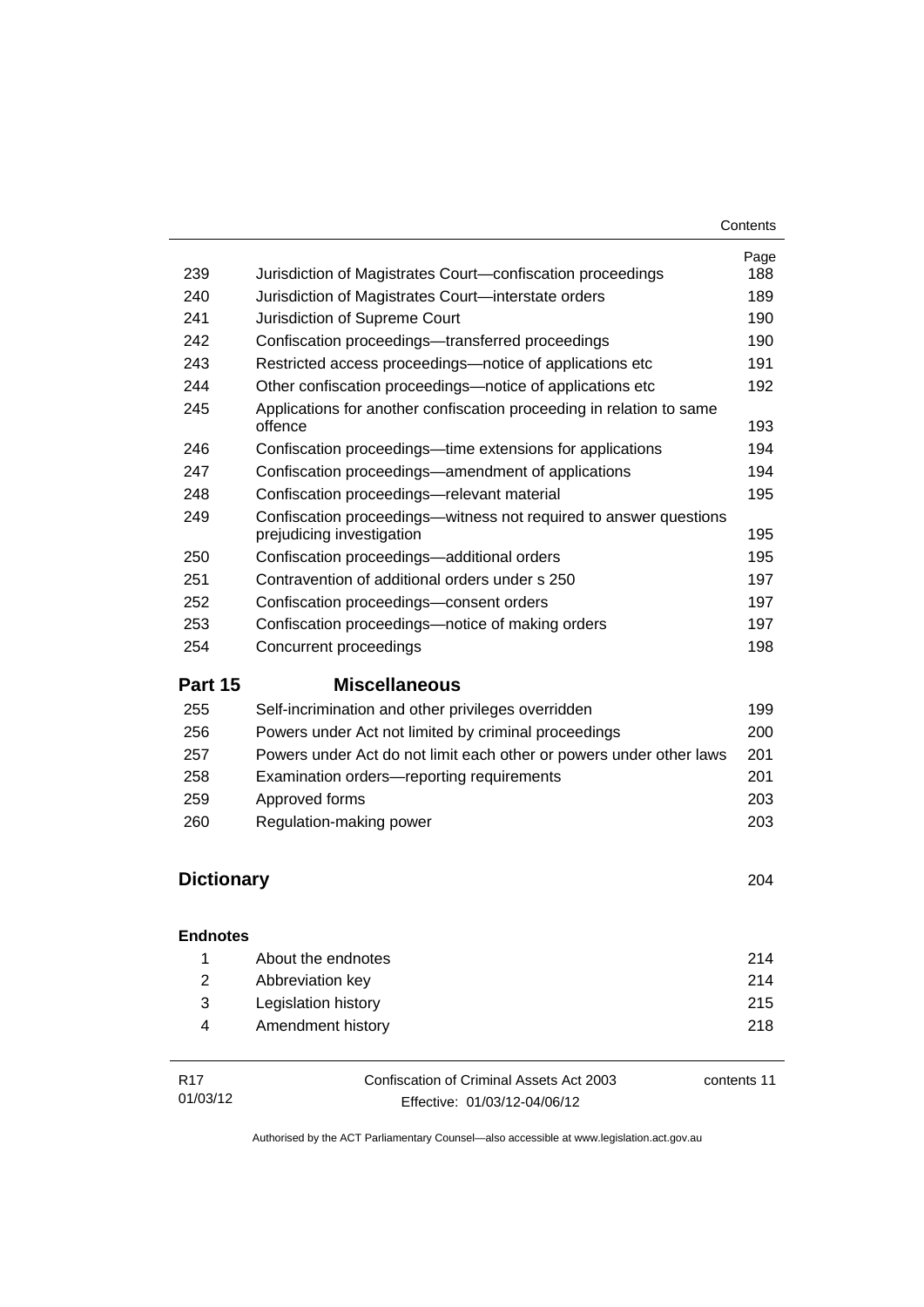**Contents** 

5 Earlier republications

Page<br>223

contents 12 Confiscation of Criminal Assets Act 2003 Effective: 01/03/12-04/06/12

R17 01/03/12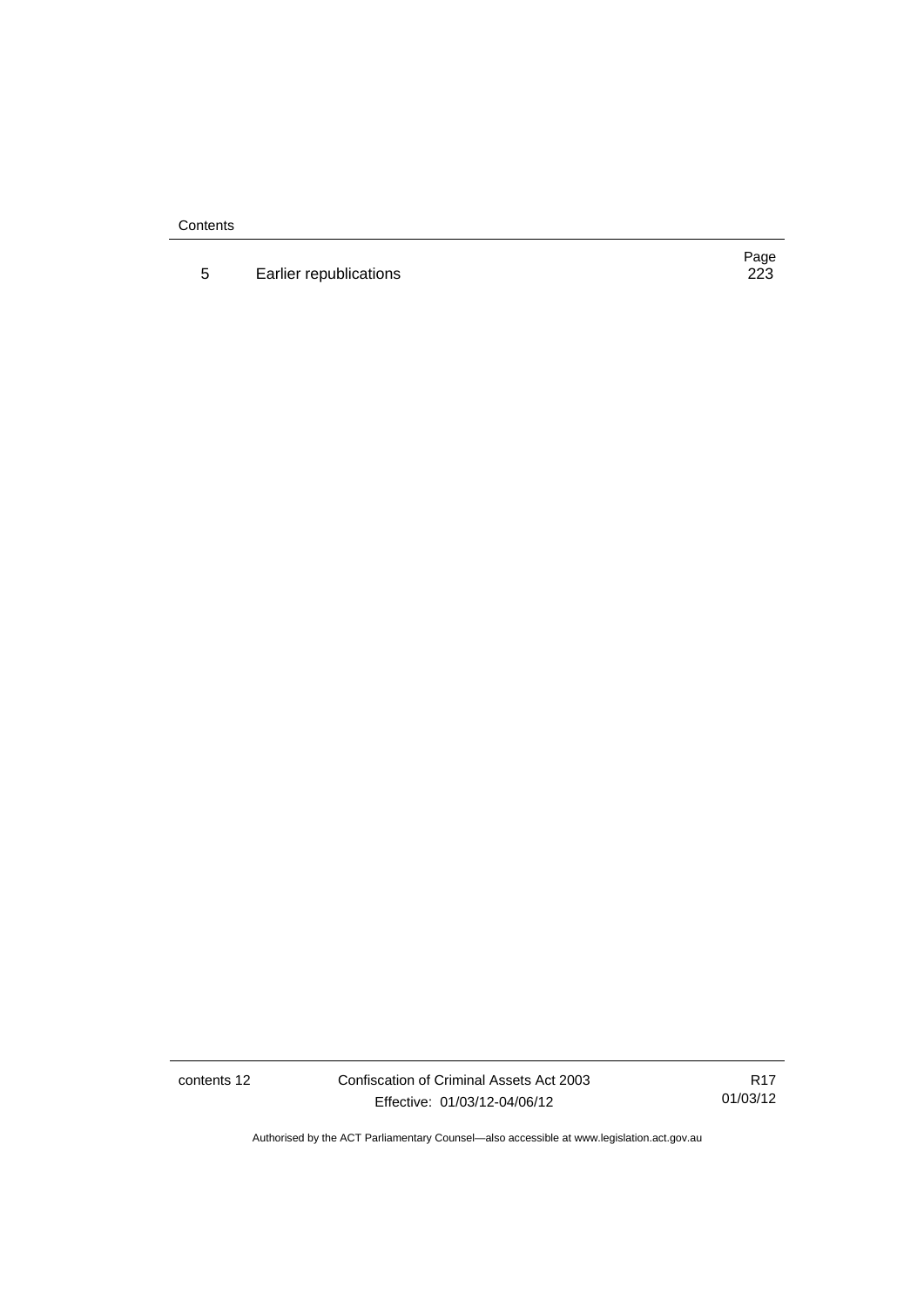

# **Confiscation of Criminal Assets Act 2003**

An Act to deprive people of the proceeds of crime and of property used for criminal activity, and for other purposes

R17 01/03/12

l

page 1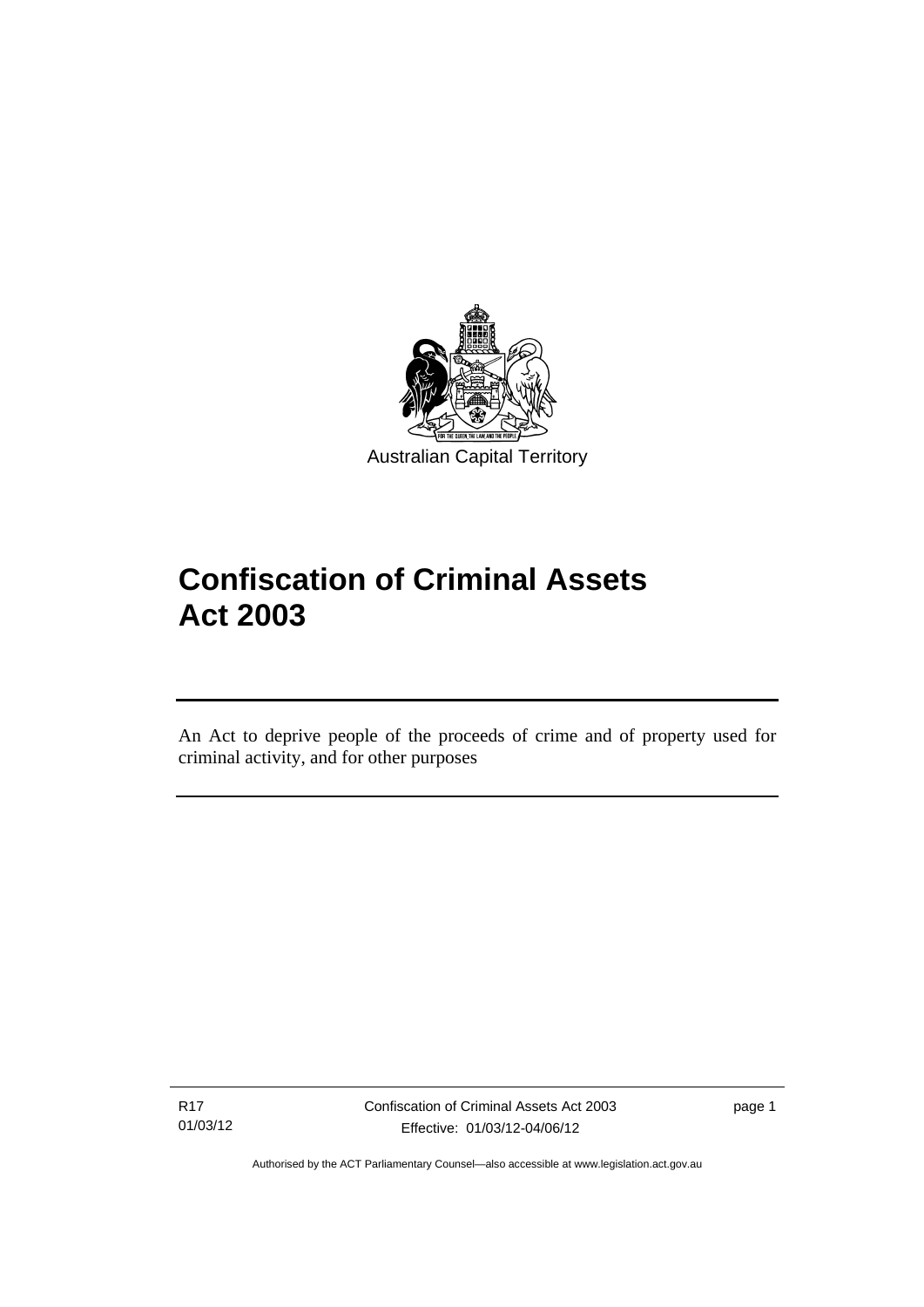### Part 1 **Preliminary**

Section 1

# <span id="page-15-0"></span>**Part 1** Preliminary

# <span id="page-15-1"></span>**1 Name of Act**

This Act is the *Confiscation of Criminal Assets Act 2003.*

# <span id="page-15-2"></span>**3 Purposes of Act**

The *purposes of this Act* include the following:

- (a) to encourage law-abiding behaviour by the community;
- (b) to give effect to the principle of public policy that a person should not be enriched because of the commission of an offence, whether or not anyone has been convicted of the offence;
- (c) to deprive a person of all material advantage derived from the commission of an offence, whatever the form into which property or benefits derived from the offence may have been changed;
- (d) to deprive a person of property used, or intended by an offender to be used, in relation to the commission of an offence, whatever the form into which it may have been changed, and to prevent the person from using the property to commit other offences;
- (e) to enable the effective tracing and seizure by law enforcement authorities of property used, or intended by an offender to be used, in relation to the commission of an offence and all material advantage derived from the offence;
- (f) to provide for the enforcement in the ACT of orders, notices or decisions (however described) made under corresponding laws.

# <span id="page-15-3"></span>**4 Application of Act to property and dealings**

(1) This Act applies to property located anywhere, whether in the ACT, in Australia outside the ACT, or outside Australia.

R17 01/03/12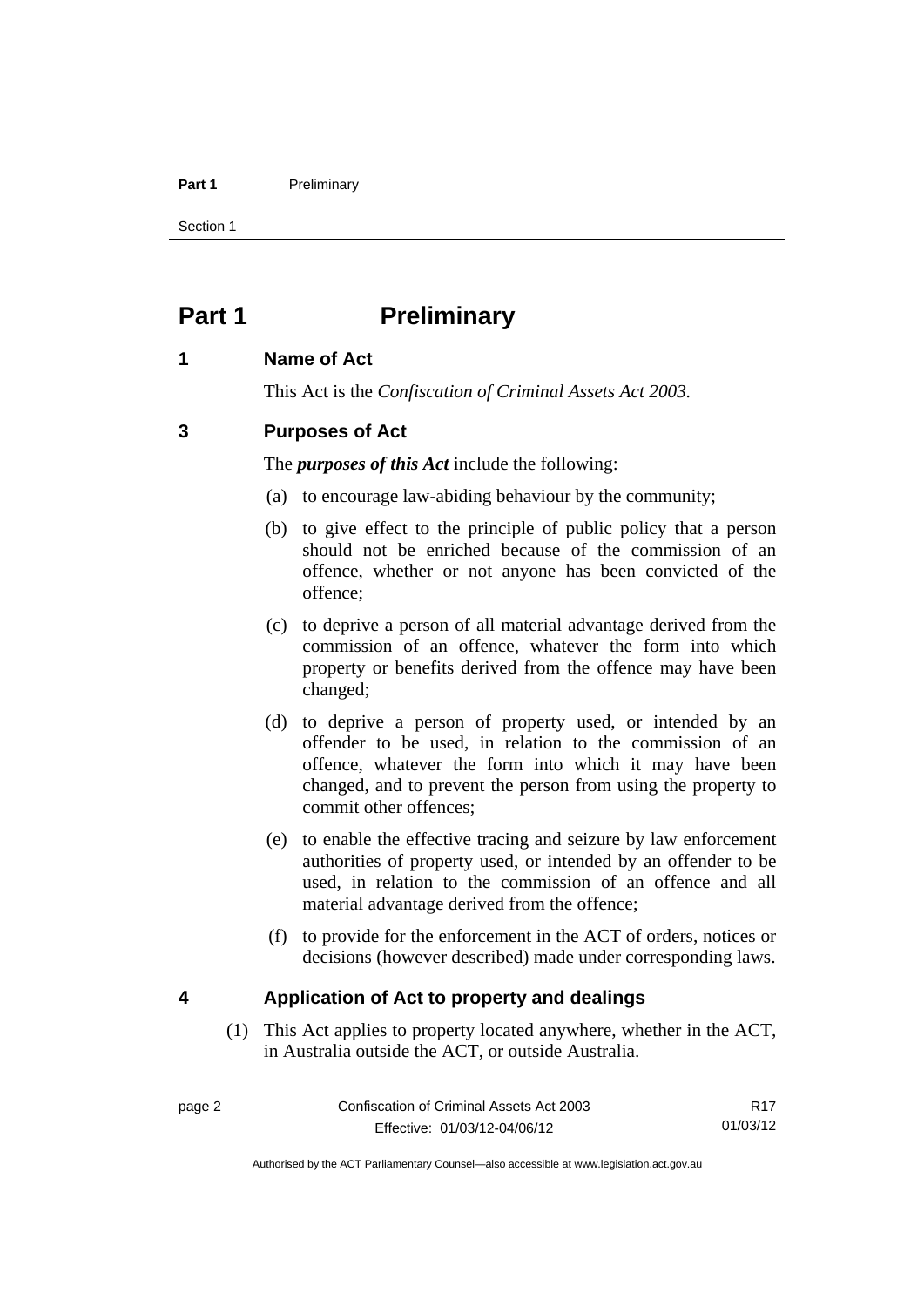(2) This Act applies to dealings with property anywhere, whether it happens in the ACT, in Australia outside the ACT, or outside Australia.

# <span id="page-16-0"></span>**5 Application of Act to offences**

This Act applies in relation to offences, whether committed, or alleged to have been committed, before or after the commencement of this Act.

# <span id="page-16-1"></span>**6 Dictionary**

The dictionary at the end of this Act is part of this Act.

*Note 1* The dictionary at the end of this Act defines certain terms used in this Act, and includes references (*signpost definitions*) to other terms defined elsewhere in this Act.

> For example, the signpost definition '*effective control*, of property—see section 14.' means that the term 'effective control' is defined in that section.

*Note* 2 A definition in the dictionary (including a signpost definition) applies to the entire Act unless the definition, or another provision of the Act, provides otherwise or the contrary intention otherwise appears (see Legislation Act,  $s$  155 and  $s$  156 (1)).

# <span id="page-16-2"></span>**7 Notes**

A note included in this Act is explanatory and is not part of this Act.

*Note* See the Legislation Act, s 127 (1), (4) and (5) for the legal status of notes.

page 3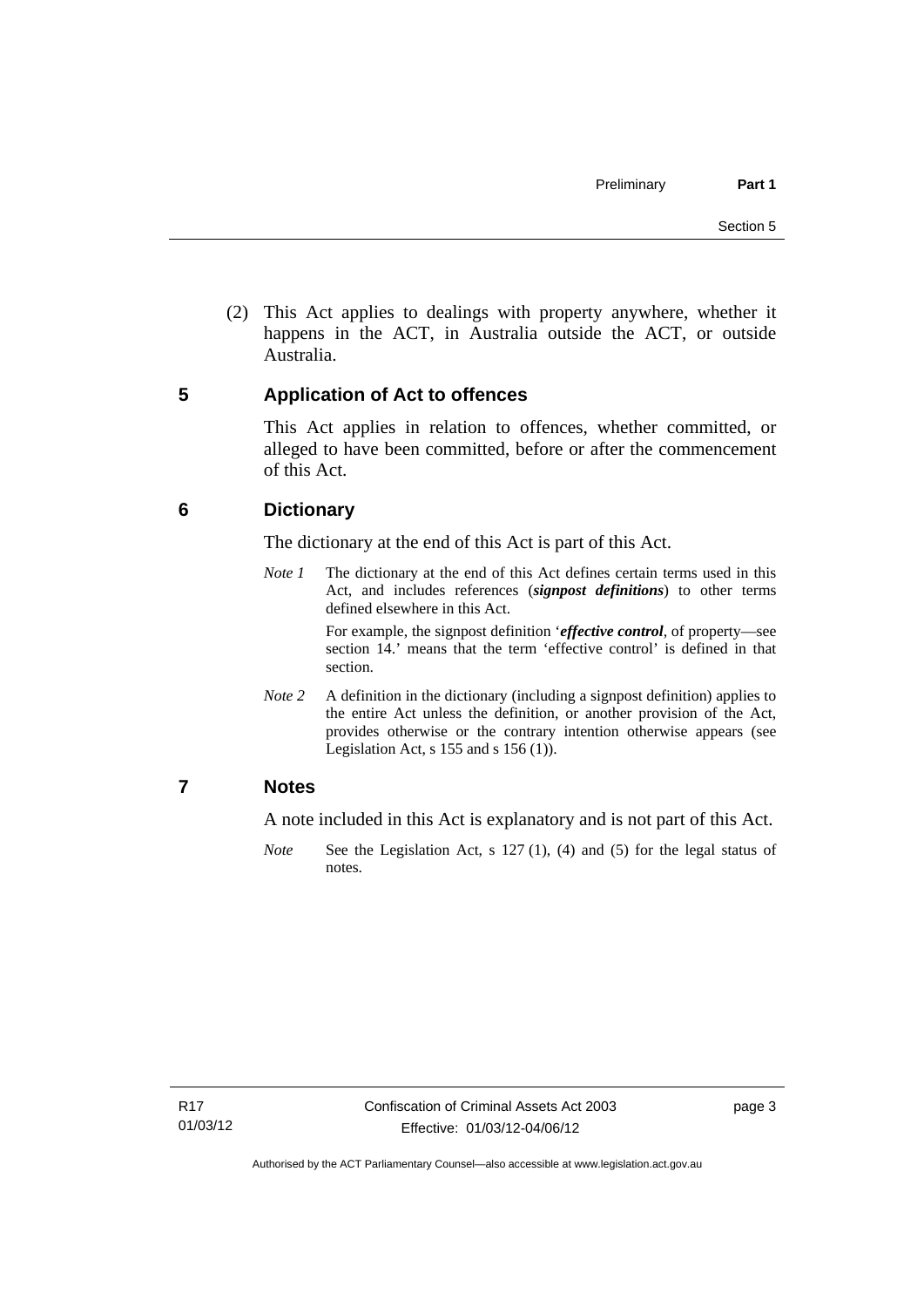## <span id="page-17-0"></span>**8 Offences against Act—application of Criminal Code etc**

Other legislation applies in relation to offences against this Act.

### *Note 1 Criminal Code* The Criminal Code, ch 2 applies to all offences against this Act (see Code, pt 2.1). The chapter sets out the general principles of criminal responsibility (including burdens of proof and general defences), and defines terms used for offences to which the Code applies (eg *conduct*, *intention*, *recklessness* and *strict liability*).

### *Note 2 Penalty units*

The Legislation Act, s 133 deals with the meaning of offence penalties that are expressed in penalty units.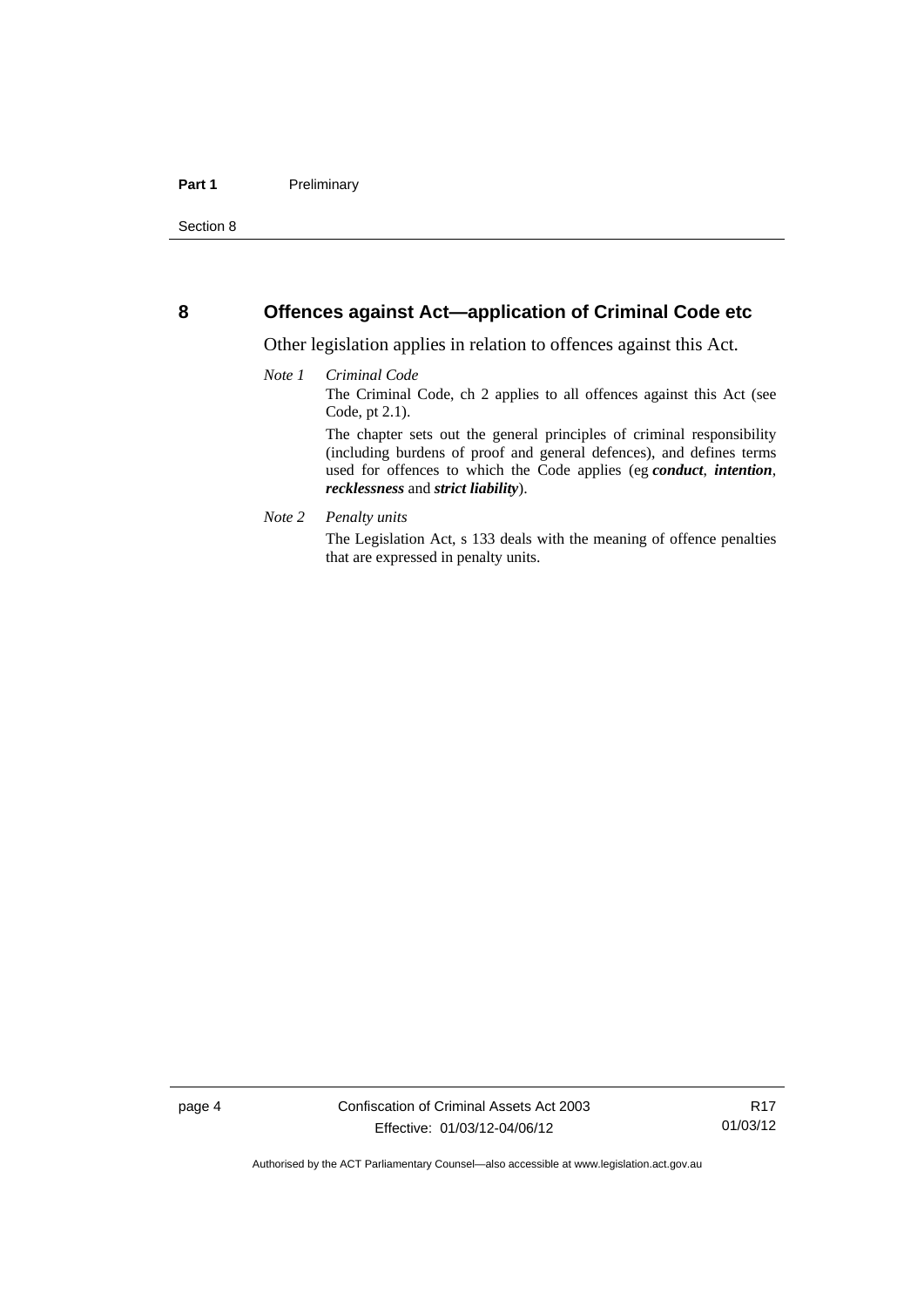# <span id="page-18-0"></span>**Part 2 General overview of confiscation scheme**

### <span id="page-18-1"></span>**9 General overview**

The notes to this section provide a general overview of the scheme of this Act.

### *Note 1 Restraining orders*

A court may make an order (a *restraining order*) preventing the disposal or other dealing with property. A restraining order may also be made to secure a property for the payment of a penalty order (see note 4).

Property may be restrained even though it is not the offender's property.

#### *Note 2 Confiscation of property on conviction*

A court that convicts a person of a relevant offence may make an order (a *conviction forfeiture order*) for the forfeiture to the Territory of tainted property in relation to the offence (whether or not the tainted property is restrained).

If a person is convicted of a serious offence (generally an offence punishable by imprisonment for 5 years or more), all restrained property is, by the operation of this Act, forfeited to the Territory (an *automatic forfeiture*).

Property may be forfeited even though it is not the offender's property.

#### *Note 3 Confiscation of property without conviction*

If a court is satisfied on the balance of probabilities that a person has committed a serious offence, it may make an order (a *civil forfeiture order*) for the forfeiture to the Territory of all restrained property even though the person has not been convicted, or the person has been cleared, of the relevant offence.

### *Note 4 Penalty orders*

A court may order the payment to the Territory (a *penalty order*) of the value of the tainted property and the advantages and other benefits derived in any way from the commission of a relevant offence and for restrained property be sold to satisfy the penalty order.

### *Note 5 Exclusion of property from forfeiture and return or compensation for forfeited property*

Provision is made for a order that property be excluded from forfeiture (an *exclusion order*) and forfeited property can be returned or compensation paid for it in certain circumstances. Provision is also made for the buyback of interests in forfeited property.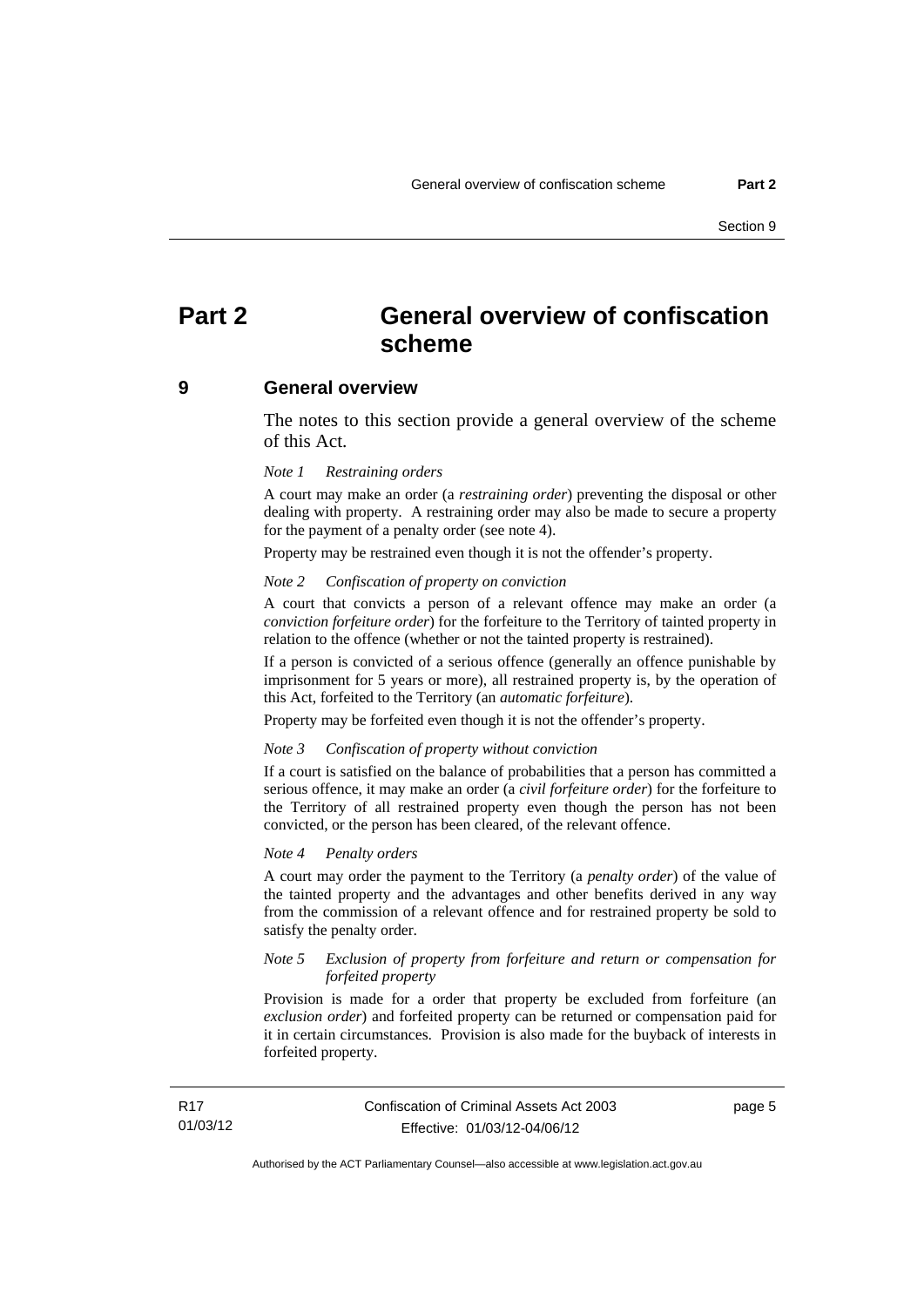### Part 3 **Key concepts**

Section 10

# <span id="page-19-0"></span>**Part 3 Key concepts**

*Note 1* The following concepts are defined in this part:

- *abscond*—see s 16
- *cleared*, of an offence—see s 17
- *convicted*—see s 15 (1)
- *derived*—see s 12
- *effective control*, of property—see s 14
- *finalised* confiscation or criminal proceeding—see s 18
- *offence*—see s 13 (1)
- *ordinary offence*—see s 13 (2)
- *quashed*—see s 15 (3) and (4)
- *related offence*—see s 13 (3)
- *relevant offence*—see s 13 (2)
- *serious offence*—see s 13 (2)
- *tainted property*—see s 10
- *unclaimed tainted property*—see s 11.
- *Note 2* Other important concepts include *benefits* (see s 80), *penalty order* (see s 82) and *relevant court* (see s 238).
- *Note 3* Other important concepts are defined in the Legislation Act, dict, pt 1, including the following:
	- indictment
	- present.

# <span id="page-19-1"></span>**10 What is** *tainted property*

(1) In this Act:

*tainted property*, in relation to an offence, means—

- (a) property that was used, or was intended by an offender to be used, in relation to the commission of the offence; or
- (b) property that was derived by anyone from the commission of the offence; or

R17 01/03/12

Authorised by the ACT Parliamentary Counsel—also accessible at www.legislation.act.gov.au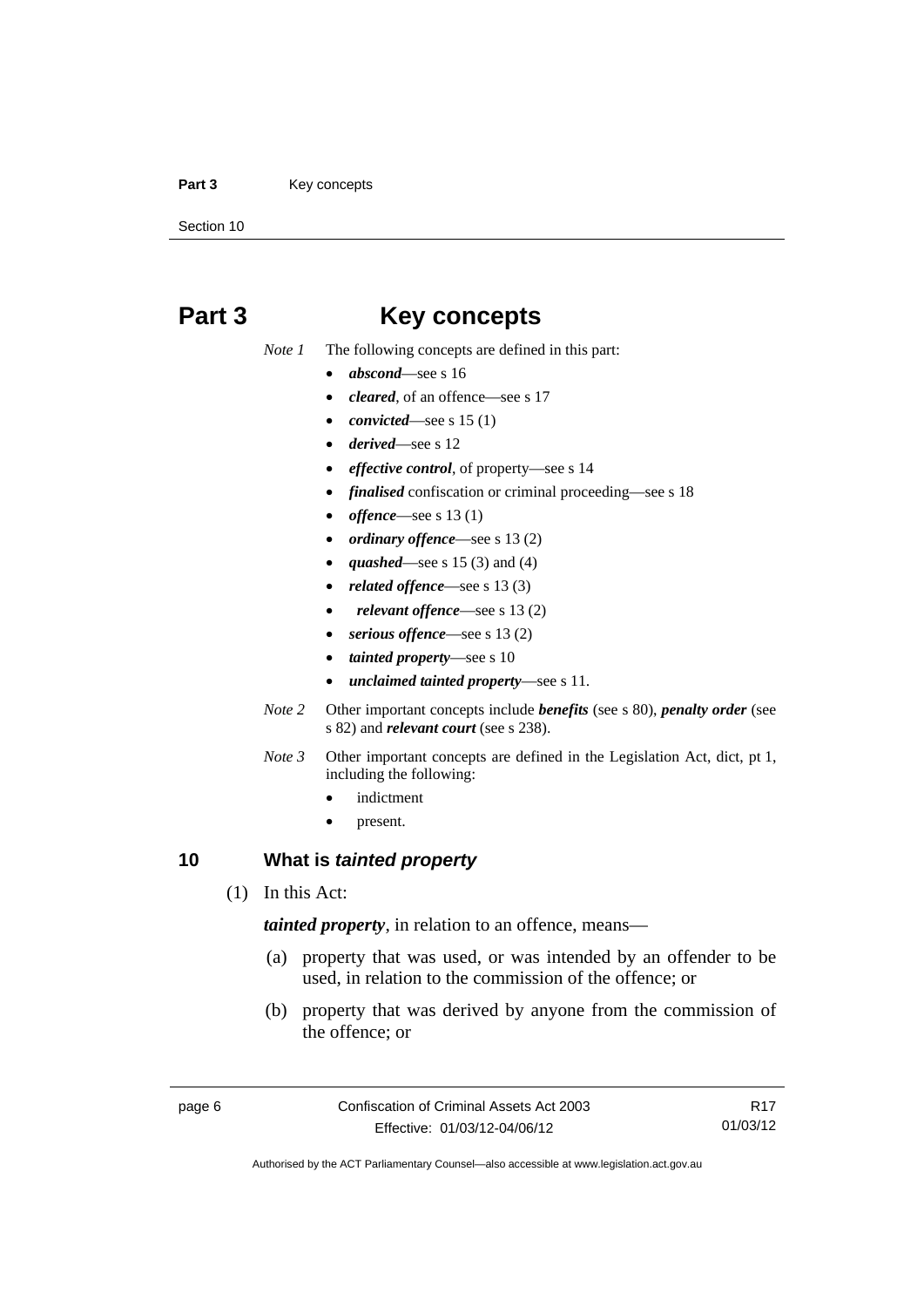(c) property that was derived by anyone from property mentioned in paragraph (a) or (b);

and includes an amount of money held in an account with a financial institution that represents the value of property mentioned in paragraph (a), (b) or (c) that has been directly or indirectly credited to the account.

- *Note 1* For the meaning of *in relation to*, see dict.
- *Note 2* For the meaning of *derived*, see s 12.
- *Note 3 Property* includes an interest in property, see the Legislation Act, dict, pt 1.
- (2) For subsection (1) (a), any property found in the possession of an offender at the time of, or immediately after, the commission of the offence is taken to be property that was used, or was intended by the offender to be used, in relation to the commission of the offence, unless the contrary is established by the offender.

### **Examples of** *tainted property* **for s 10**

- 1 A car used as a getaway car for an armed robbery (see s (1) (a)).
- 2 Money and jewellery stolen during the commission of the armed robbery offence (see s (1) (b)).
- 3 Shares bought using money stolen during the commission of the armed robbery offence, or a mixture of that money and money unconnected with the offence (see s (1) (c) and s 12 (1) (Meaning of *derived*)).
- 4 A house in relation to which a mortgage is partly or completely discharged using money stolen during the commission of the armed robbery offence, or a mixture of that money and money unconnected with the offence (see s (1) (c) and s 12 (1)).
- 5 Money or other property received from the sale of the car, jewellery, shares or house mentioned in examples 1 to 4 (see s (1) (c) and s 12 (1)).
- 6 Other property purchased using the money mentioned in example 5 (see s (1) (c) and s 12 (1)).
- 7 Money stolen during the commission of the armed robbery offence is deposited in 1 or more accounts with a credit union and later transferred to a bank account that also contains money unconnected with the offence. The money in the bank account to the value of the money stolen during the commission of the offence is *tainted property* (see s (1)).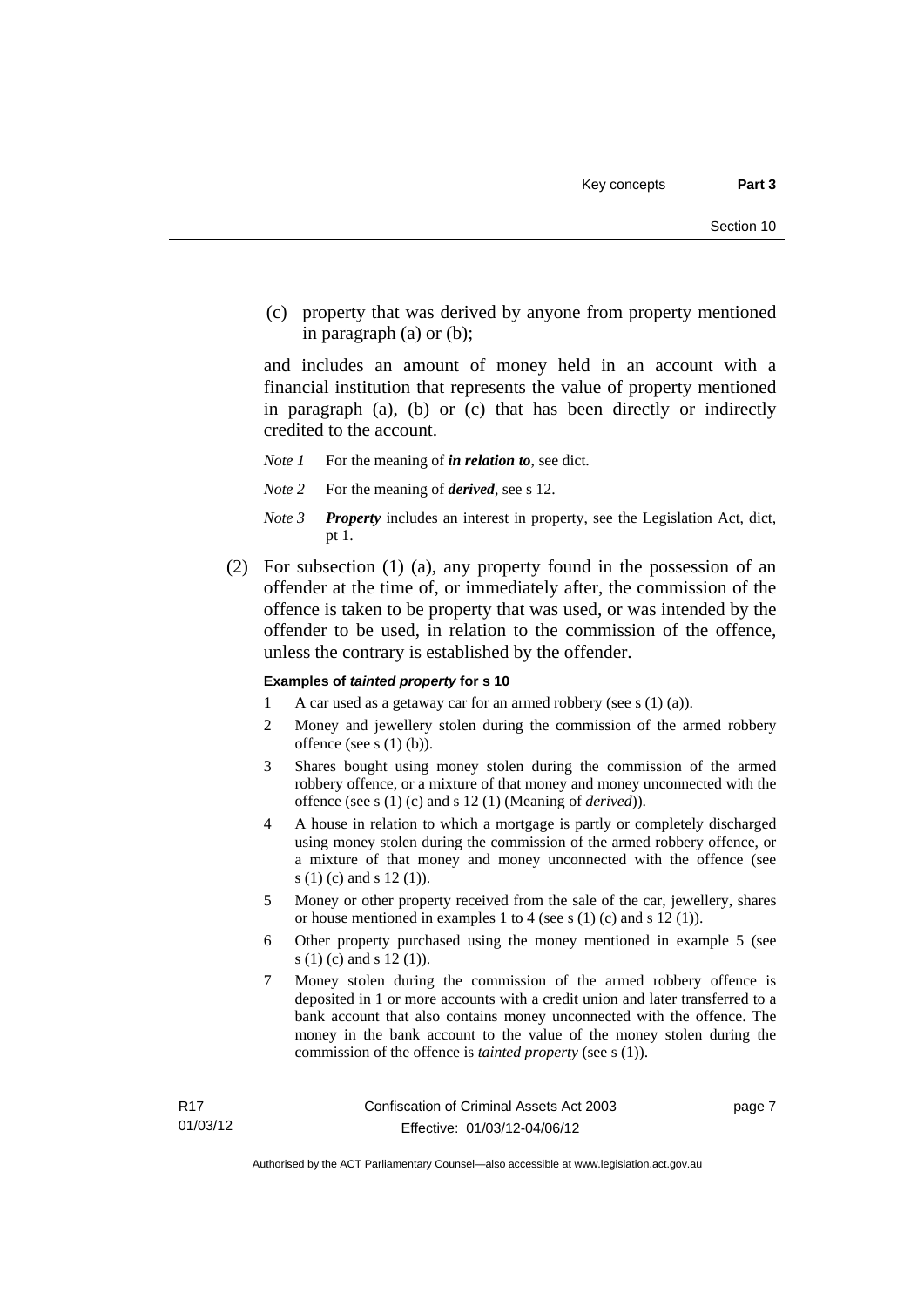- 8 Money received from the sale of the car, jewellery, shares or house mentioned in examples 1 to 4 is deposited in a credit union account that also contains money unconnected with the armed robbery offence. The money in the account to the value of the money received from the sale of the car, jewellery, shares or house mentioned in examples 1 to 4 is *tainted property* (see s (1) and s 12 (1)).
- *Note* An example is part of the Act, is not exhaustive and may extend, but does not limit, the meaning of the provision in which it appears (see Legislation Act, s 126 and s 132).

## <span id="page-21-0"></span>**11 What is** *unclaimed tainted property*

In this Act:

*unclaimed tainted property* means property that—

(a) is tainted property in relation to an offence; and

*Note* For the meaning of *in relation to*, see dict.

(b) is not claimed by anyone;

even if it is not possible to identify the offence or an offender.

### **Examples of property that may be** *unclaimed tainted property*

- 1 a large quantity of hydroponic equipment and lights for growing plants indoors that is found at premises suspected of being used for the production of drugs and that is not claimed by anyone
- 2 a large amount of money with traces of cocaine that is found in a house suspected of being used for drug dealing and that is not claimed by anyone
- 3 a large quantity of jewellery found in a car that has been recently used by several people and that is not claimed by anyone
- 4 a large amount of money found beneath a bridge in a bag that also contains traces of explosives
- *Note 1* A claim for property restrained under an unclaimed tainted property restraining order does not, of itself, change or end the restraining order, see s 46 (2).
- *Note 2* An example is part of the Act, is not exhaustive and may extend, but does not limit, the meaning of the provision in which it appears (see Legislation Act, s 126 and s 132).

R17 01/03/12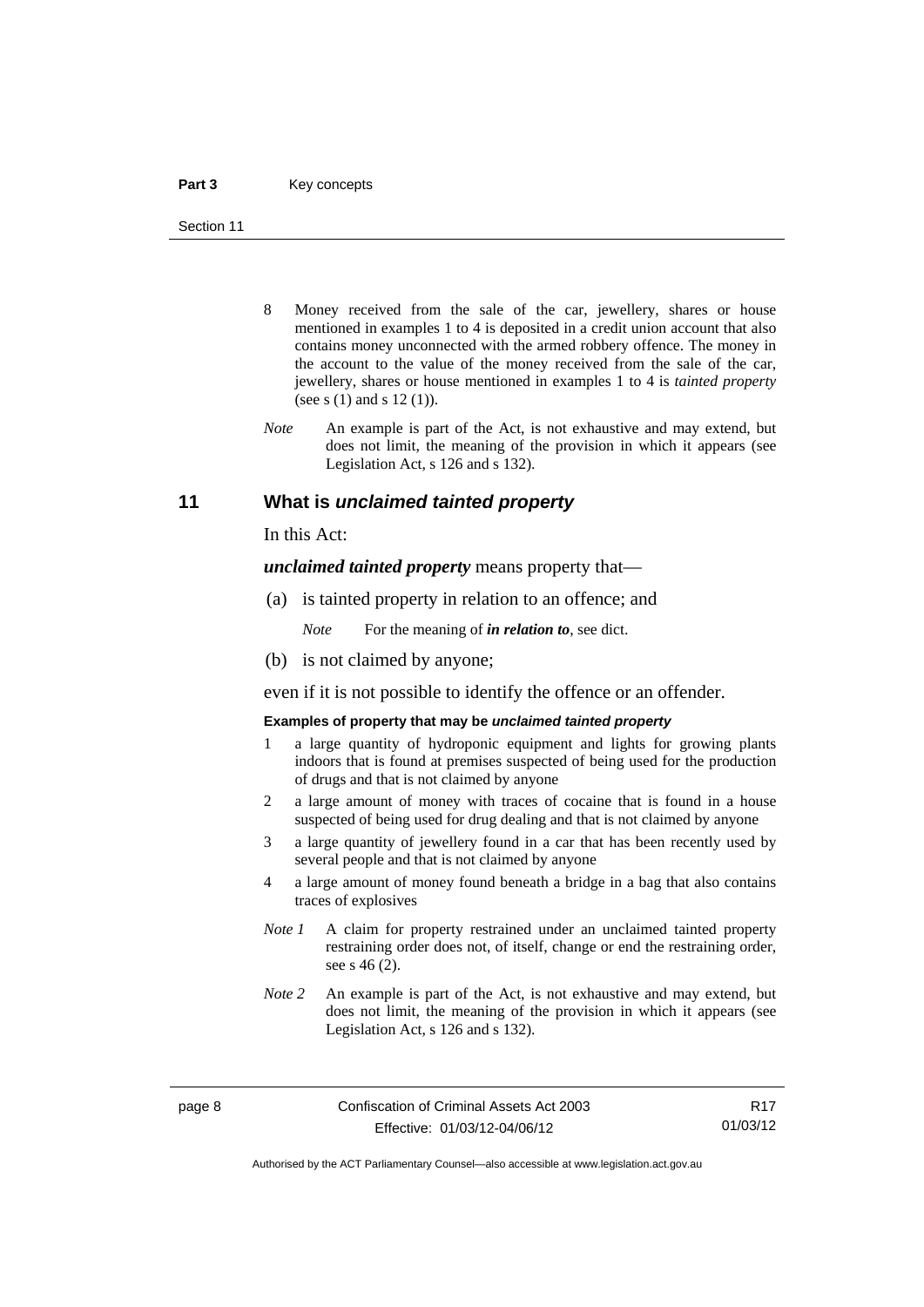# <span id="page-22-0"></span>**12 Meaning of** *derived*

(1) In this Act:

*derived*—property or a benefit is *derived* if it is derived or realised, whether completely or partly and whether directly or indirectly.

### **Examples**

See section 10, examples 3 to 6 and 8.

*Note 1* For the meaning of *benefits*, see s 80.

- *Note 2* An example is part of the Act, is not exhaustive and may extend, but does not limit, the meaning of the provision in which it appears (see Legislation Act, s 126 and s 132).
- (2) Property or a benefit is *derived* by a person if it is derived by someone else at the request or direction of the person.

### **Example**

Jane Citizen commits a relevant offence and then writes a book about the commission of the offence. Ms Citizen directs the book's publisher to pay the royalties for the book to her husband rather than to herself. The royalties would still be *derived* by Ms Citizen because they are derived by her husband at her direction. (This may be relevant, for example, for deciding whether they are artistic profits and thus benefits under div 7.1.)

- (3) For subsection (2), a request or direction of a person (the *first person*)—
	- (a) includes an understanding between the first person and someone else or the first person making it known (directly or indirectly) to someone else that a particular outcome (or an outcome of a particular kind) is wanted or required by the first person; and
	- (b) may be taken to have been made even though, after all the evidence has been considered, the existence of the request or direction can be found only by inference from the actions of people or from other relevant circumstances.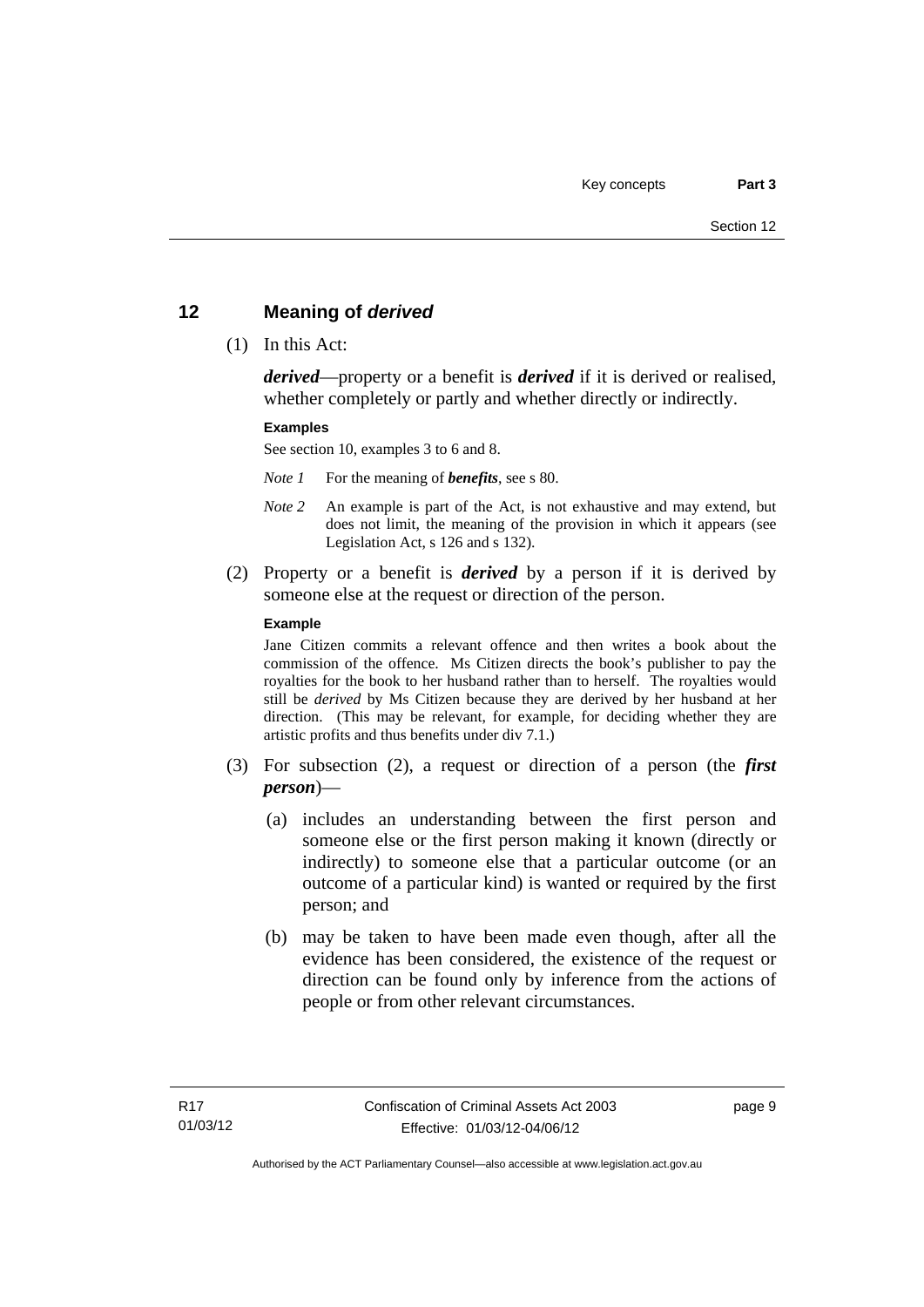### Part 3 **Key concepts**

Section 13

# <span id="page-23-0"></span>**13 Meaning of** *offence* **and of particular kinds of offences**

(1) In this Act:

*offence* means an offence against the law of the Territory, the Commonwealth, a State or another Territory.

(2) In this Act:

*ordinary offence* means a relevant offence other than a serious offence.

### *relevant offence*—

- (a) means an offence punishable by imprisonment for longer than 12 months; and
- (b) includes an offence (however described) against the law of the Commonwealth, a State or another Territory that may be dealt with under a law of the Commonwealth, the State or the other Territory as an indictable offence (or in a way corresponding to the way in which an indictable offence against an ACT law may be dealt with), even if it may also be dealt with as a summary offence (however described) in some circumstances.
	- *Note* An offence against an ACT law is an indictable offence if it is punishable by imprisonment for longer than 2 years, or is declared by law to be an indictable offence (see Legislation Act, s 190 (1)).

*serious offence* means—

- (a) an offence punishable by imprisonment for 5 years or longer; or
- (b) any other offence prescribed by regulation.
- (3) For this Act, an offence is *related* to another offence if the physical elements of the 2 offences are the same, or substantially the same, acts or omissions.

Authorised by the ACT Parliamentary Counsel—also accessible at www.legislation.act.gov.au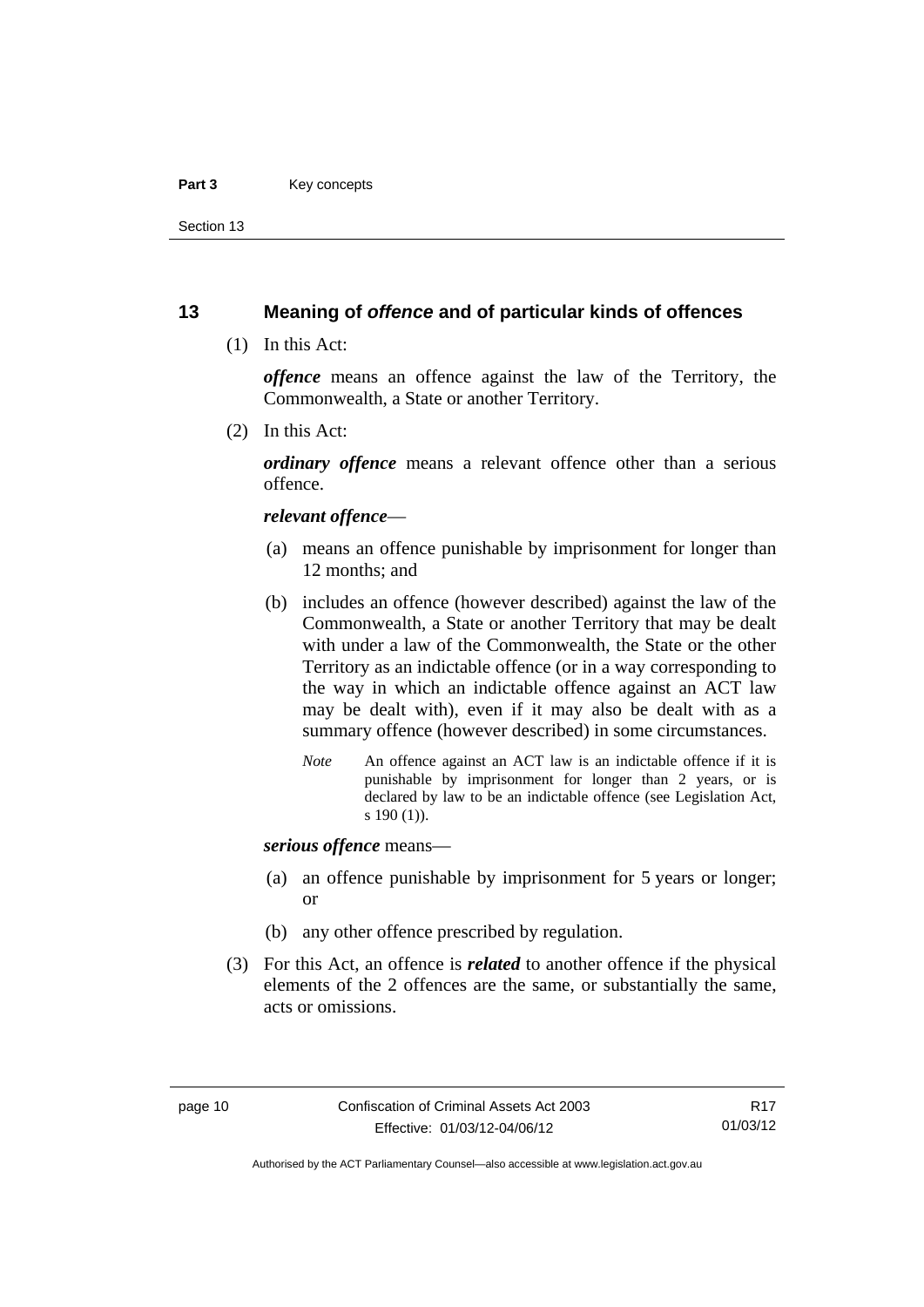# <span id="page-24-0"></span>**14 Meaning of** *effective control* **of property**

 (1) For this Act, property may be subject to the *effective control* of a person whether or not the person has an interest in it.

*Note Interest*, in relation to land or other property, means—

- (a) a legal or equitable estate in the land or other property; or
- (b) a right, power or privilege over, or in relation to, the land or other property.

See the Legislation Act, dict, pt 1.

- (2) In deciding whether or not property is subject to the effective control of a person, or whether or not there are reasonable grounds to suspect or believe that it is, regard may be had to any relevant matter, including, for example, any of the following:
	- (a) shareholdings in, debentures over, or directorships of, a company that has an interest (whether direct or indirect) in the property (a *relevant company*);
	- (b) a trust that has a relationship to the property (a *relevant trust*);
	- (c) family, personal, business and other relationships between people having an interest in the property, or in a relevant company or relevant trust, and other people.
	- *Note* An example is part of the Act, is not exhaustive and may extend, but does not limit, the meaning of the provision in which it appears (see Legislation Act, s 126 and s 132).
- (3) However, property is taken to be subject to the *effective control* of a person if—
	- (a) it is held by someone else on trust or otherwise for the ultimate benefit of the person; or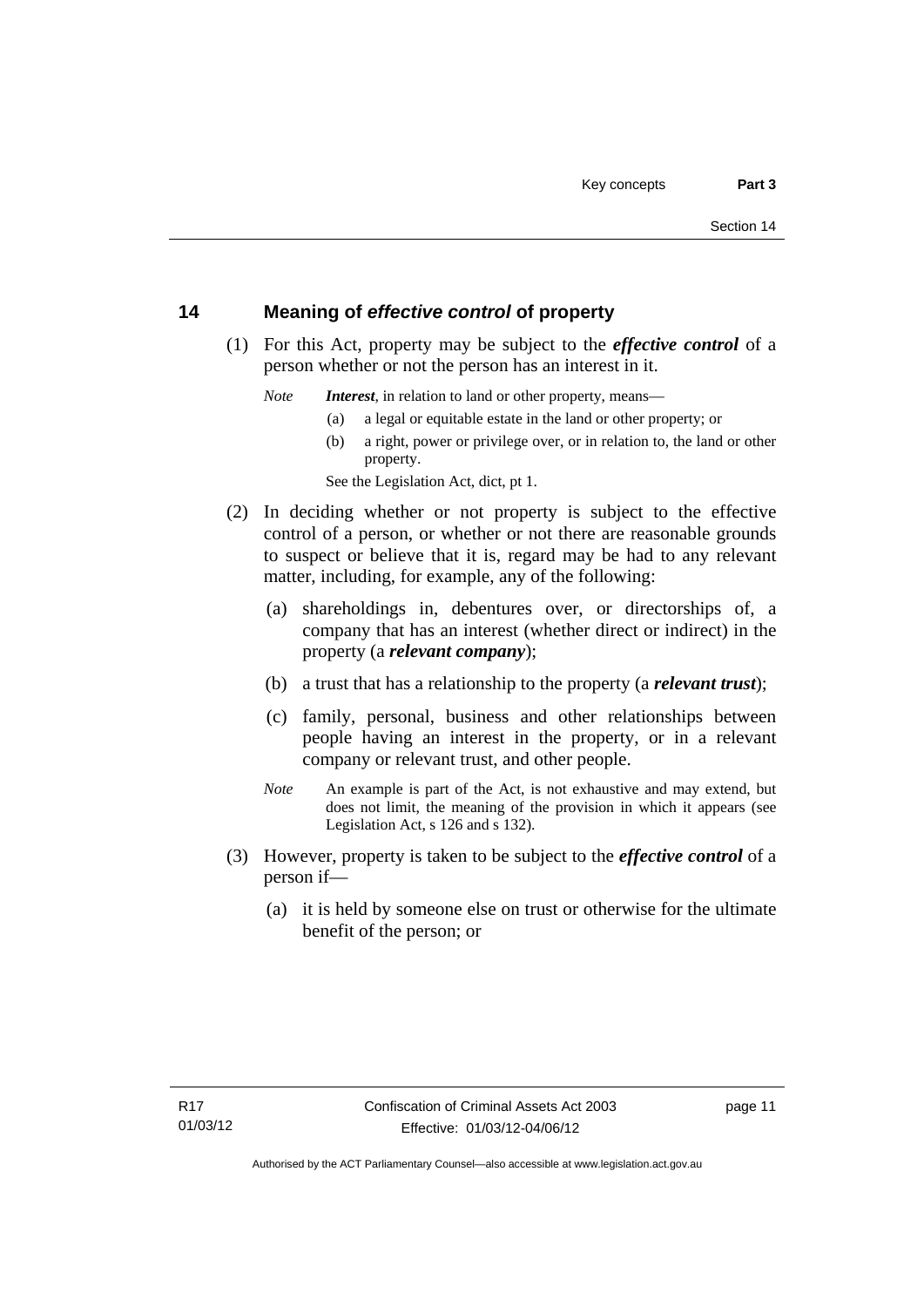- (b) within 6 years before or after the commission of the offence in relation to which an application is made in a confiscation proceeding, the person disposed of the property without sufficient consideration to someone else.
- *Note 1* For the meaning of *in relation to*, see dict.

*Note 2* For the meaning of *sufficient consideration*, see dict.

## <span id="page-25-0"></span>**15 Meaning of** *convicted* **and** *quashed*

- (1) For this Act, a person is taken to be *convicted* of an offence if—
	- (a) the person is convicted of the offence, whether summarily or on indictment; or
	- (b) the person is found guilty, but not convicted, of the offence; or
	- (c) the person absconds in relation to the offence.

*Note 1 Found guilty*, of an offence, includes—

- having an order made for the offence under the *Crimes (Sentencing) Act 2005*, s 17 (Non-conviction orders—general)
- having the offence taken into account under the *Crimes (Sentencing) Act 2005*, s 57 (Outstanding additional offences taken into account in sentencing)

(see Legislation Act, dict, pt 1).

- *Note* 2 For the meaning of *abscond*, see s 16.
- (2) The person is taken to be convicted of the offence—
	- (a) if subsection (1) (a) applies—on the day the person is convicted; or
	- (b) if subsection (1) (b) applies—on the day the person is found guilty; or
	- (c) if subsection  $(1)$  (c) applies—
		- (i) on the day the person is committed for trial for the offence; or

R17 01/03/12

Authorised by the ACT Parliamentary Counsel—also accessible at www.legislation.act.gov.au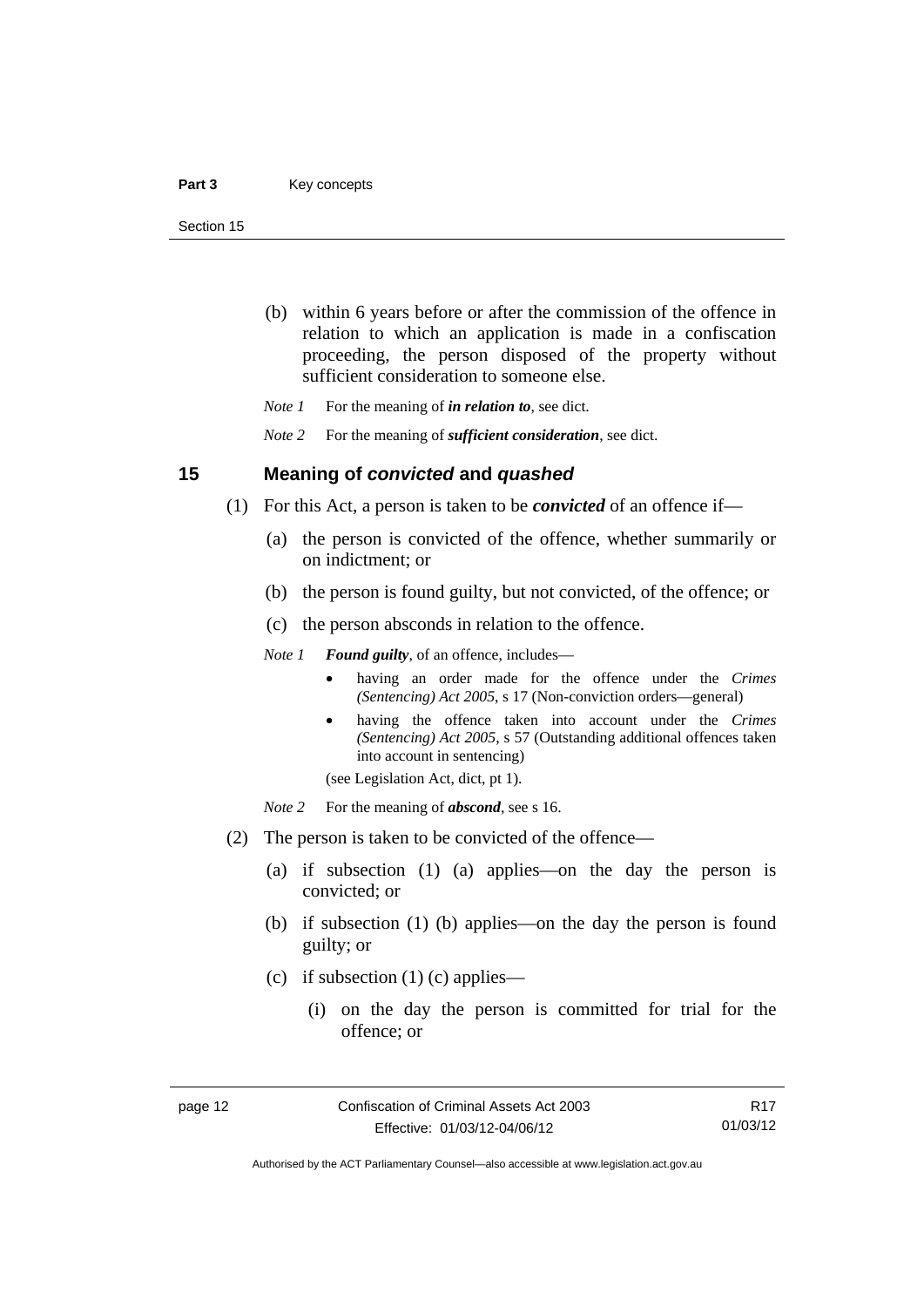- (ii) on the day a court, in a confiscation proceeding, makes an order that the evidence is of sufficient weight to support a conviction for the offence.
- (3) For this Act, the person's conviction for the offence is taken to be *quashed* when—
	- (a) if subsection (1) (a) applies—the conviction is quashed or set aside; or
	- (b) if subsection (1) (b) applies because the offence was taken into account in passing sentence for another offence—
		- (i) the person's conviction or finding of guilty for the other offence is quashed or set aside; or
		- (ii) the decision to take the offence into account is quashed or set aside; or
	- (c) if subsection (1) (b) applies for another reason—the finding of guilty for the offence (however described) is quashed or set aside; or
	- (d) if subsection (1) (c) applies—the person is brought before a court for the offence, and the person is cleared of the offence.

*Note* For the meaning of *cleared*, see s 17.

 (4) However, a person's conviction for an offence is not taken to be *quashed* if a court quashes or sets aside the conviction or finding of guilty (however described) but orders the person to be retried for the offence.

# <span id="page-26-0"></span>**16 When does someone** *abscond*

- (1) This section applies to an offender in relation to a relevant offence if—
	- (a) an indictment is presented against the offender for the offence; and

page 13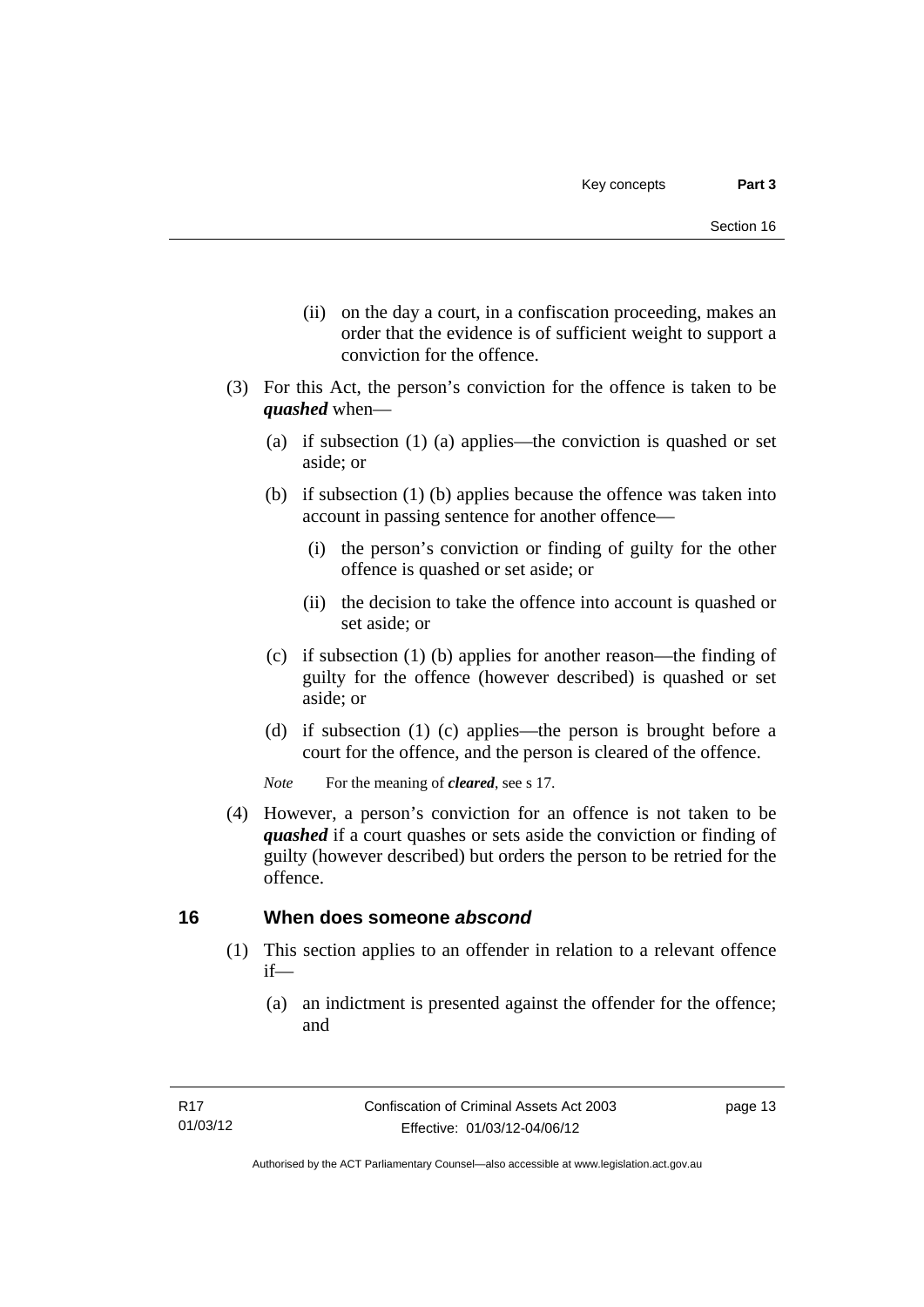Section 17

- (b) a warrant is issued for the arrest of the offender for the offence; and
- (c) either—
	- (i) the offender is committed for trial for the offence; or
	- (ii) a court, in a confiscation proceeding, makes a finding that the evidence is of sufficient weight to support the offender's conviction for the offence.
- *Note Indictment* is defined in the Legislation Act, dict, pt 1 as including an information. (See also that Act, dict, pt 1, def *present*.)
- (2) For this Act, the offender is taken to have *absconded* in relation to the offence if—
	- (a) the offender dies before the warrant is executed; or
	- (b) at the end of 6 months after the day the warrant is issued, the offender cannot be found; or
	- (c) at the end of 6 months after the day the warrant is issued—
		- (i) the offender is not amenable to justice for any other reason; and
		- (ii) if the offender is outside the ACT—an extradition proceeding against the offender is not on foot; or
	- (d) at the end of 6 months after the day the warrant is issued—
		- (i) the offender is not amenable to justice because the offender is outside the ACT; and
		- (ii) an extradition proceeding against the offender is on foot;

and the extradition proceeding later ends without an order for the offender's extradition being made.

# <span id="page-27-0"></span>**17 When is someone** *cleared* **of an offence**

For this Act, a person is *cleared* of an offence if—

Authorised by the ACT Parliamentary Counsel—also accessible at www.legislation.act.gov.au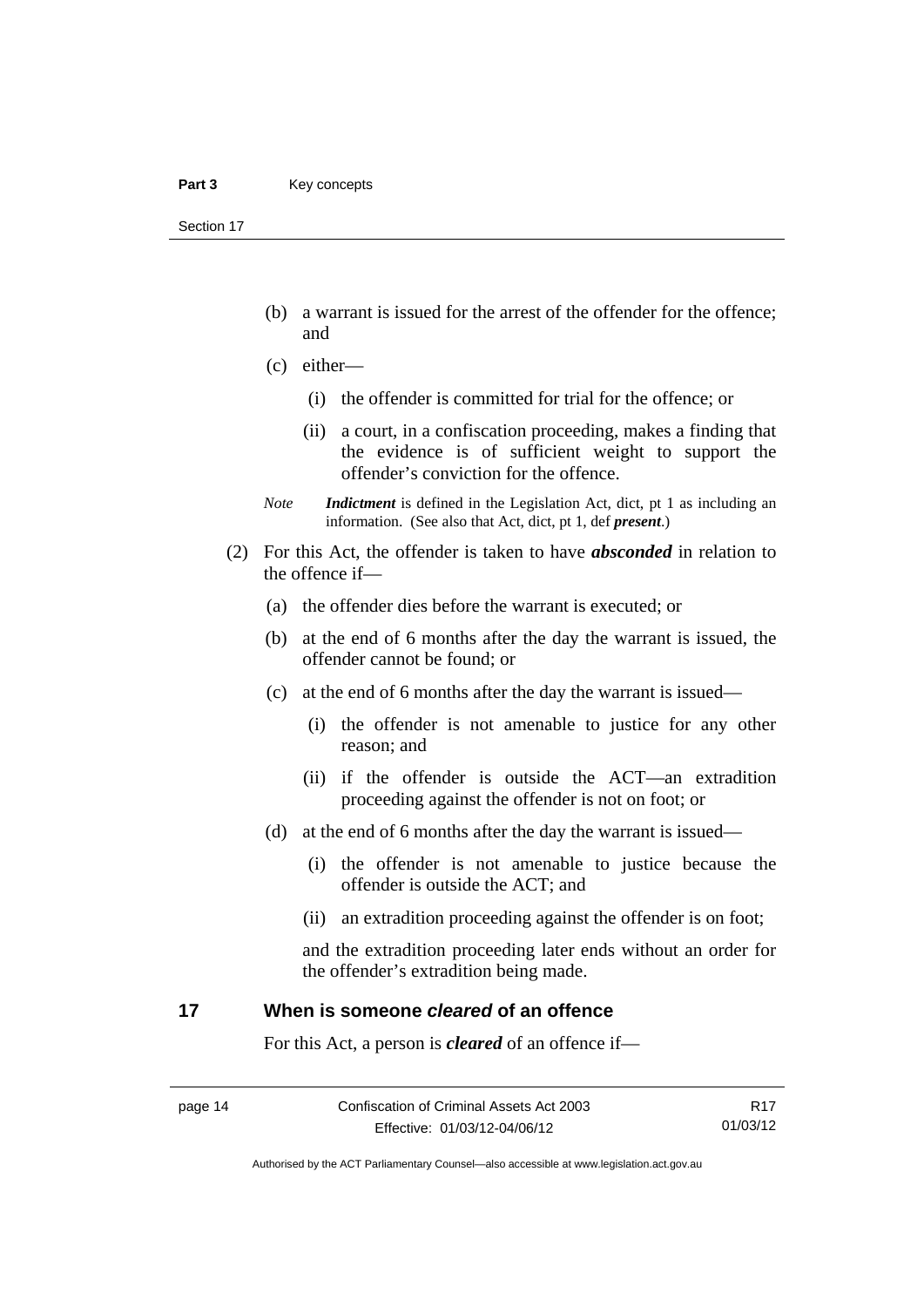- (a) an indictment for the offence lapses, or is withdrawn or struck out; or
- (b) a charge for the offence is withdrawn or discharged; or
- (c) the person is acquitted of the offence; or
- (d) the person's conviction for the offence is quashed.
- *Note Indictment* is defined in the Legislation Act, dict, pt 1 as including an information. (See also that Act, dict, pt 1, def *present*.)

# <span id="page-28-0"></span>**18 When a proceeding is** *finalised*

- (1) For this Act, a confiscation proceeding is *finalised* if—
	- (a) the proceeding lapses, or is withdrawn or struck out; or
	- (b) the appeal period for an appeal against the final judgment of the court hearing the proceeding ends without an appeal having been made against the judgment; or
	- (c) if an appeal against the final judgment is made within the appeal period—the appeal is dismissed, withdrawn or struck out, or the appeal is otherwise finalised (within the meaning of this subsection).
- (2) For this Act, a criminal proceeding is *finalised* if—
	- (a) the offender is cleared of the offence to which the proceeding relates; or
	- (b) the offender is convicted of an offence to which the proceeding relates, and the appeal period for an appeal against the conviction or finding of guilty (however described) ends without an appeal having been made against it; or
	- (c) if an appeal is made against the conviction or finding of guilty (however described) within the appeal period—the appeal is dismissed, withdrawn or struck out, or the appeal is otherwise finalised (within the meaning of this subsection) without a retrial having been ordered; or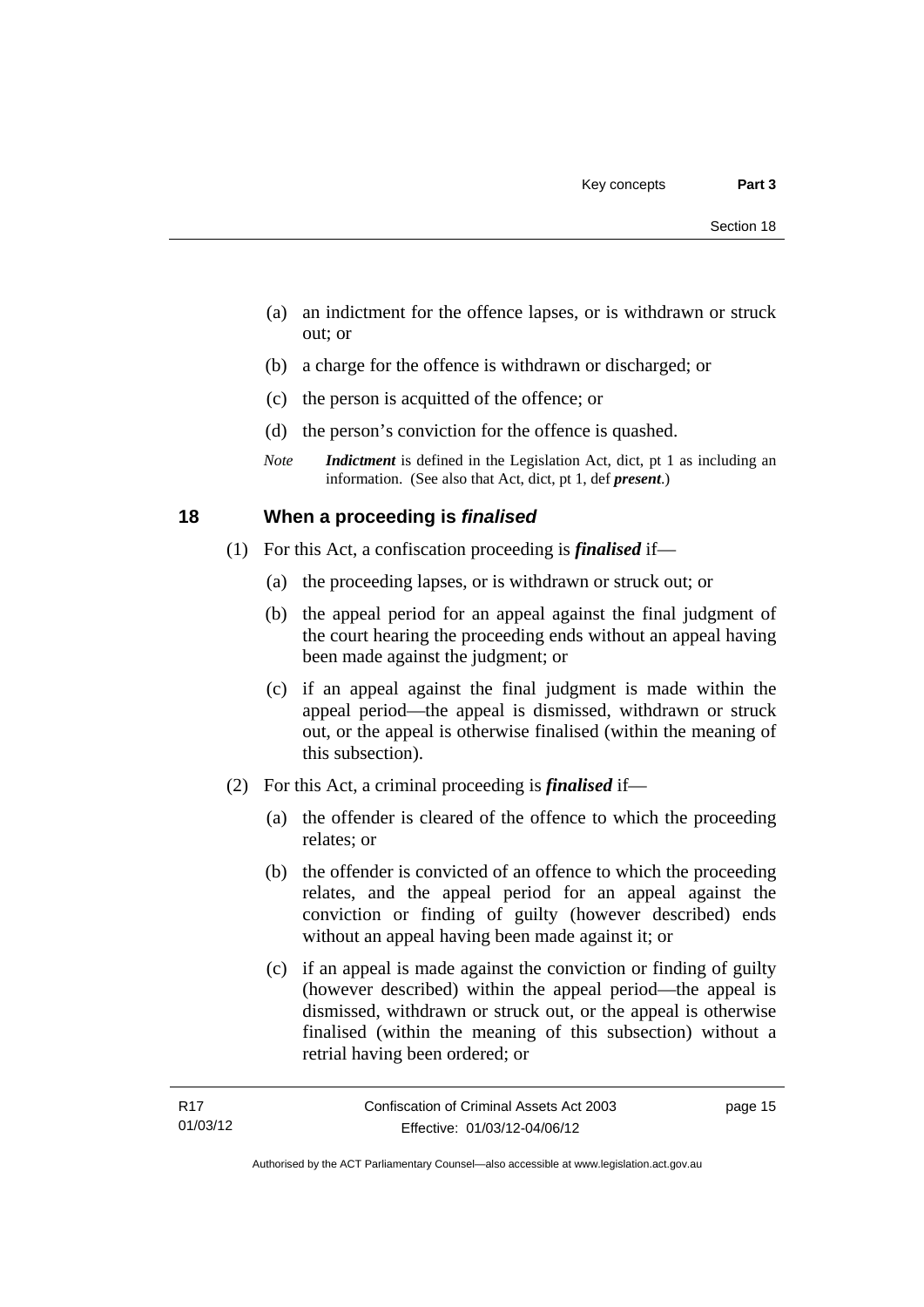### Part 3 **Key concepts**

Section 18

- (d) if a retrial has been ordered—the proceeding on the retrial is finalised (within the meaning of this subsection).
- (3) In this section:

*appeal period* means the period within which an appeal may be made without an extension of time or leave to make the appeal out of time.

page 16 Confiscation of Criminal Assets Act 2003 Effective: 01/03/12-04/06/12

R17 01/03/12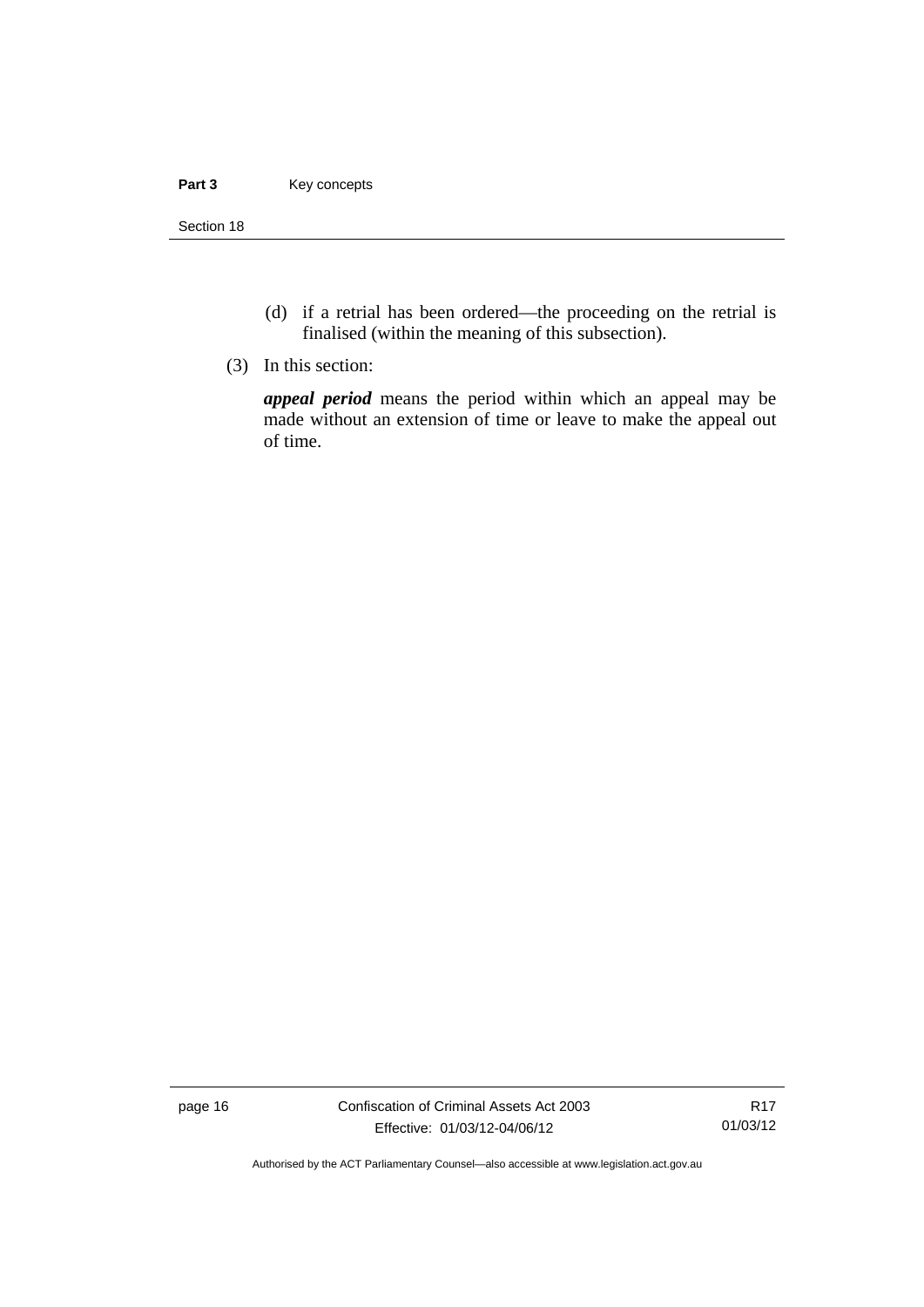# <span id="page-30-0"></span>**Part 4** Restraint of property

# <span id="page-30-1"></span>**Division 4.1 General**

# <span id="page-30-2"></span>**19 Meaning of** *restraining order*

In this Act:

*restraining order* means an order under section 30 (Restraining orders over unclaimed tainted property—making) or section 31 (Restraining orders over other property—making) that a person must not deal with the property stated in the order except in accordance with—

- (a) the order; or
- (b) another order under this Act of a relevant court; or
- (c) this Act.

# <span id="page-30-3"></span>**20 Meaning of** *artistic profits restraining order*

In this Act:

*artistic profits restraining order*, in relation to an offence, means a restraining order made solely to satisfy a penalty order for artistic profits in relation to the offence.

# <span id="page-30-4"></span>**21 Meaning of** *unclaimed tainted property restraining order*

In this Act:

*unclaimed tainted property restraining order* means a restraining order made solely over unclaimed tainted property.

*Note* A claim for property restrained under an unclaimed tainted property restraining order does not, of itself, change or end the restraining order (see s 46 (2)).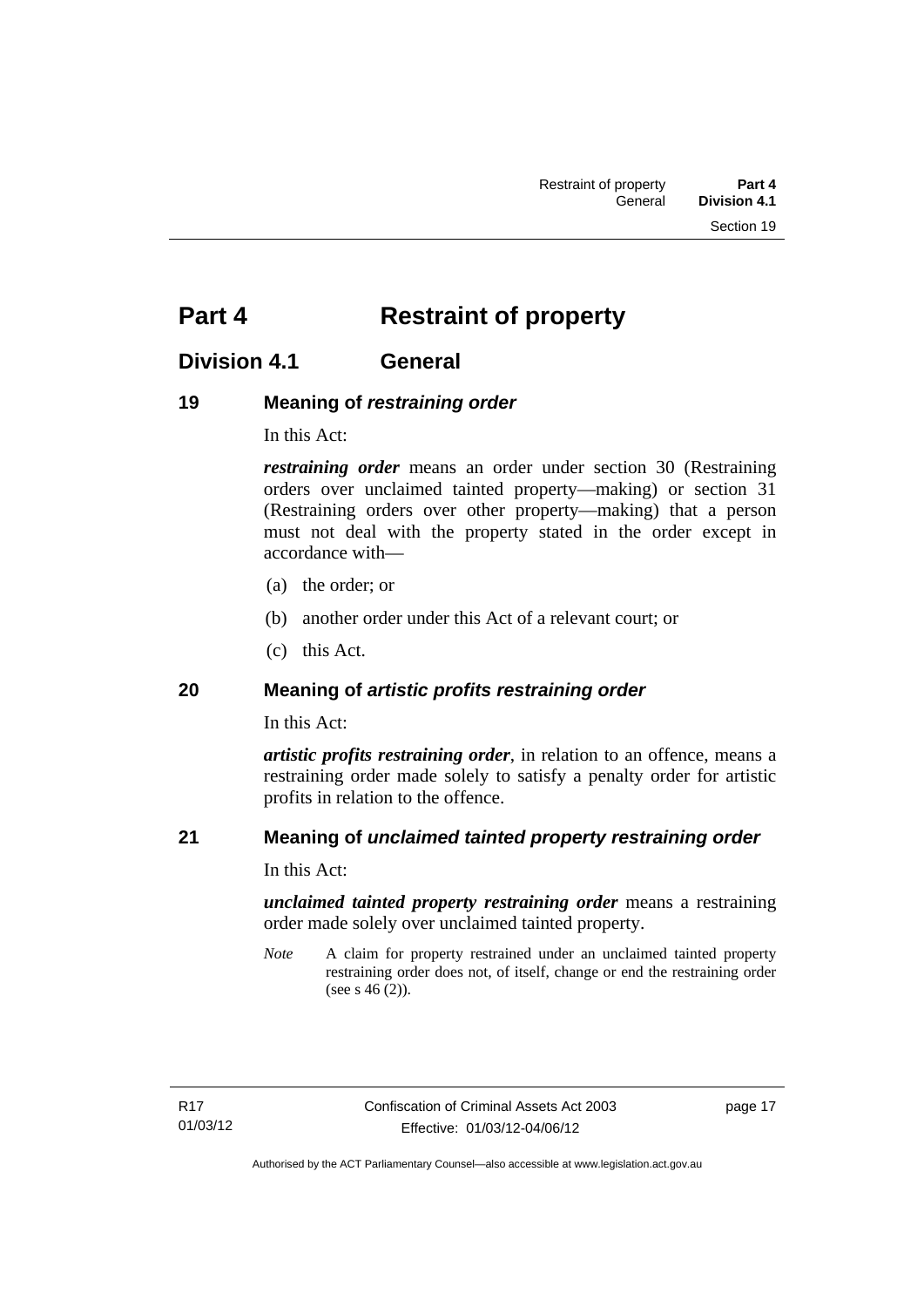# <span id="page-31-0"></span>**22 Restraining orders—purposes**

A restraining order may be made to preserve property so that the property will be available for 1 or more of the following purposes:

- (a) for forfeiture under a conviction forfeiture order;
- (b) for automatic forfeiture;
- (c) for forfeiture under a civil forfeiture order;
- (d) to satisfy a penalty order.

*Note* Pt 5 deals with forfeiture and pt 7 deals with penalty orders.

## <span id="page-31-1"></span>**23 Contravening restraining orders**

- (1) A person commits an offence if—
	- (a) the person deals with property; and
	- (b) the property is subject to a restraining order; and
	- (c) the person knows that, or is reckless about the fact that, the property is subject to a restraining order; and
	- (d) the dealing with the property contravenes the order.

Maximum penalty: 500 penalty units, imprisonment for 5 years or both.

- (2) A person commits an offence if—
	- (a) the person deals with property; and
	- (b) the property is subject to a restraining order; and
	- (c) the dealing with the property contravenes the order; and
	- (d) either of the following applies:
		- (i) the restraining order, or details of the order, were recorded in a statutory property register under section 50 (2) (Restraining orders—registration in

Authorised by the ACT Parliamentary Counsel—also accessible at www.legislation.act.gov.au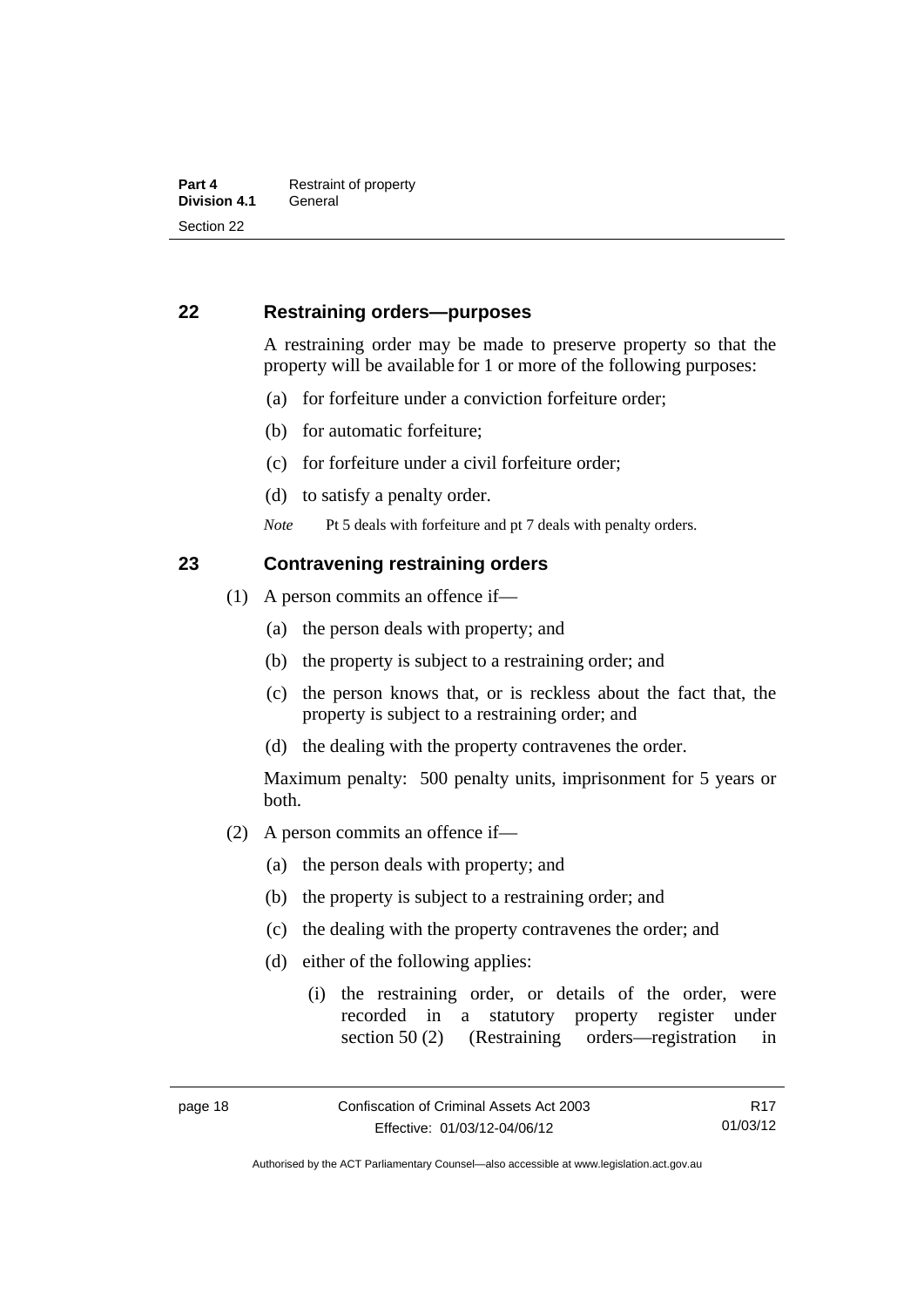statutory property registers) when the person dealt with the property;

 (ii) the person was given notice of the order under section 34 (Restraining orders—notice of making) before the person dealt with the property.

Maximum penalty: 200 penalty units, imprisonment for 2 years or both.

- (3) Strict liability applies to subsection (2) (b), (c) and (d).
- (4) Subsections (1) and (2) do not apply if the dealing with the property is in accordance with—
	- (a) an additional order under section 39; or
	- (b) this Act.

# <span id="page-32-0"></span>**24 Setting aside dealings with restrained property**

- (1) The DPP may apply to a relevant court for an order that a dealing with restrained property be set aside if—
	- (a) the dealing was in contravention of the restraining order; and
	- (b) the dealing—
		- (i) was not for sufficient consideration; or
		- (ii) transferred property to a person who was not acting honestly; or
		- (iii) transferred property to a person who did not take reasonable care to establish that the property may be lawfully acquired by the person
- (2) On application under subsection (1), the court may make an order setting aside a dealing with property in contravention of a restraining order.
- (3) The order may be expressed to take effect on—

page 19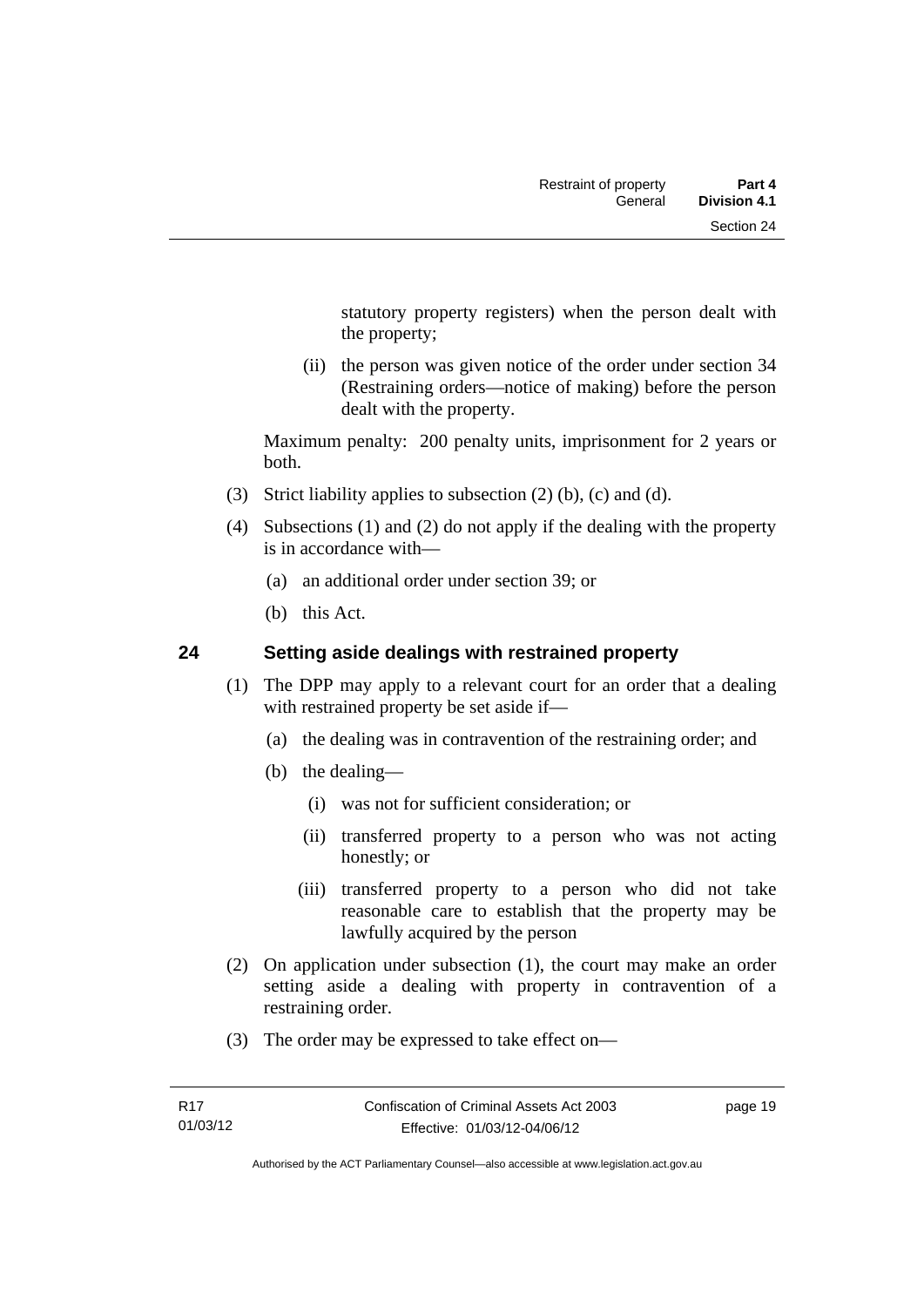- (a) the day when the dealing took place; or
- (b) the day when the order setting aside the dealing is made.
- (4) If the court makes an order mentioned in subsection (3) (b), the court must declare the rights of anyone who acquired an interest in the property on or after the day of the dealing and before the day the order is made.

# <span id="page-33-0"></span>**Division 4.2 Making restraining orders**

- *Note 1* For general provisions about a proceeding for a restraining order (which is a confiscation proceeding—see s 236), see pt 14.
- *Note* 2 In particular, no advance notice to anyone is required of the application for the order, and the application may be heard in closed court, without the offender or the public being present (see s 243).

# <span id="page-33-1"></span>**25 Restraining orders over unclaimed tainted property application**

- (1) The DPP may apply to a relevant court for a restraining order over unclaimed tainted property.
- (2) The application must state the following:
	- (a) that the application is for an unclaimed tainted property restraining order;
	- (b) the property sought to be restrained.
- (3) The application must be supported by an affidavit under section 28 (Restraining orders over unclaimed tainted property—affidavit supporting application).
- (4) An application for an unclaimed tainted property restraining order must be made only in relation to unclaimed tainted property (but may be made at the same time as an application for a restraining order over other property).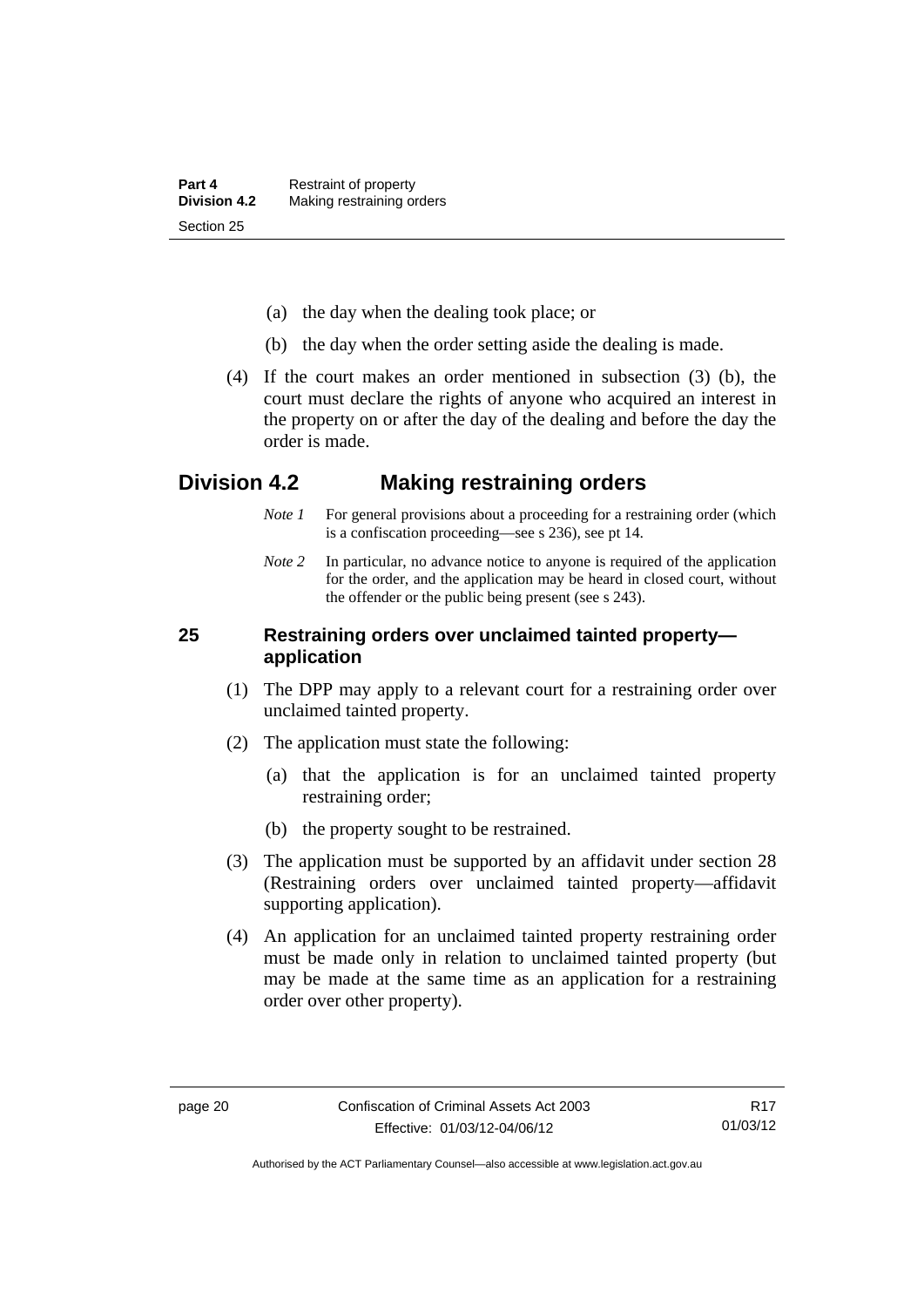## <span id="page-34-0"></span>**26 Restraining orders over other property—application**

- (1) The DPP may apply to a relevant court for a restraining order over any of the following:
	- (a) stated property of a person;
	- (b) stated property of a person and all other property of the person (including property acquired after the making of the order);
	- (c) all property of a person (including property acquired after the making of the order);
	- (d) all property of a person (including property acquired after the making of the order) other than stated property.
	- *Note 1* A reference to a *person* generally includes a reference to a corporation as well as an individual, see the Legislation Act, s 160. (See also the Legislation Act, dict, pt 1, def *person*.)
	- *Note 2 Property* includes an interest in property, see the Legislation Act, dict, pt 1.
- (2) The application must state the following:
	- (a) the offence to which the application relates;
	- (b) when it is alleged the offence was committed;
	- (c) the person who is alleged to have committed the offence;
	- (d) the person whose property the application relates to;
	- (e) the property sought to be restrained (including whether it is property of the offender or someone else);

*Note Offender* includes a corporation, see dict.

- (f) whether the application is for an artistic profits restraining order.
- (3) The application must be supported by an affidavit under section 29 (Restraining orders over other property—affidavit supporting application).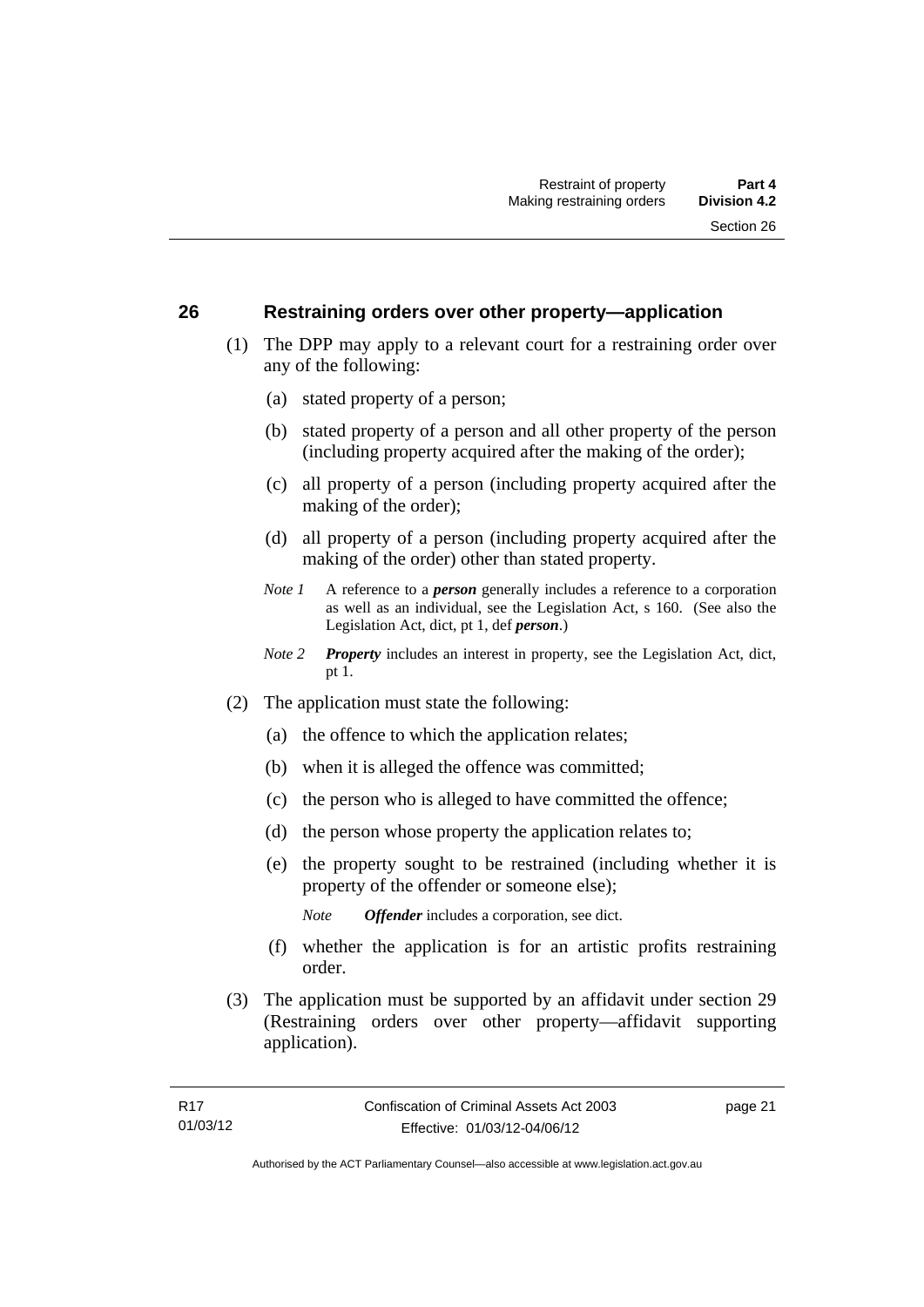- (4) For subsection (2) (a), the application need not specify a particular offence and it is sufficient if the application states that some offence or other was committed.
- (5) For subsection (2) (b), the application need not specify a particular time or day and it is sufficient if the application states a period within which the offence was committed.
- (6) To remove any doubt—
	- (a) an application for a restraining order under this section may be made in relation to an interest (or interests) in property; and
		- *Note Property* includes an interest in property, see the Legislation Act, dict, pt 1.
	- (b) an application for a restraining order under this section may be made in relation to 2 or more offences; and
	- (c) an application for a restraining order under this section may be made in relation to the property of 2 or more people; and
	- (d) this section does not apply to an application for a restraining order over unclaimed tainted property.

# <span id="page-35-0"></span>**27 Restraining orders—time for making certain applications**

- (1) This section does not apply to an application for—
	- (a) an artistic profits restraining order; or
	- (b) an unclaimed tainted property restraining order.
- (2) An application for a restraining order in relation to an ordinary offence must be made before the end of the longer of the following periods:
	- (a) if an indictment has been presented against the offender for the offence, and the offender has not been convicted or cleared of the offence—2 years after the day the indictment was presented;

R17 01/03/12

Authorised by the ACT Parliamentary Counsel—also accessible at www.legislation.act.gov.au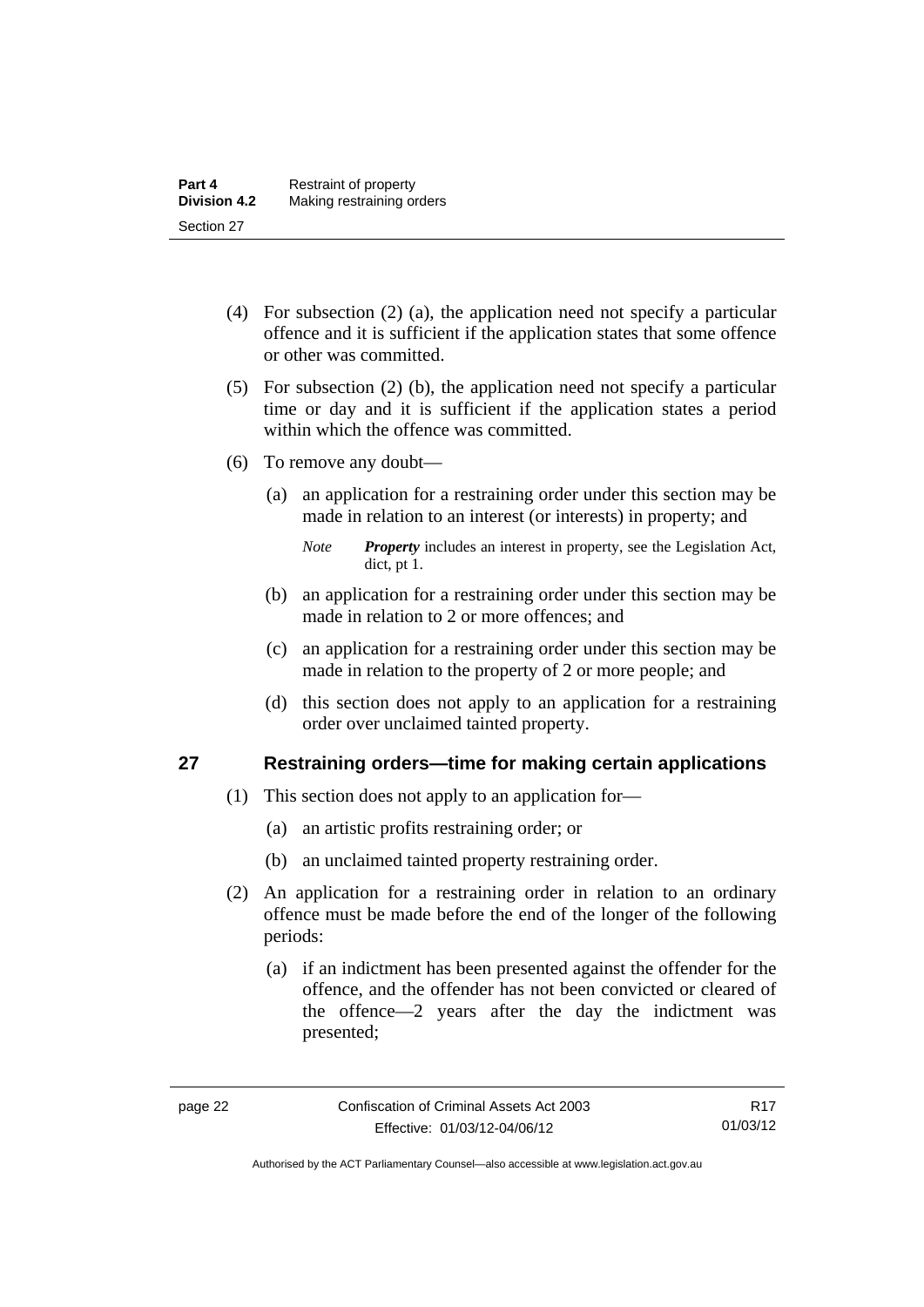- (b) if the offender has been convicted of the offence (and not cleared)—2 years after the day of the conviction;
- (c) in any case—6 years after the day the offence was committed (or is alleged to have been committed).
- *Note 1* For the meaning of *in relation to*, see dict.
- *Note 2 Indictment* is defined in the Legislation Act, dict, pt 1 as including an information. (See also that Act, dict, pt 1, def *present*.)
- *Note 3* The court may allow leave for an application to be made after a time fixed by this section in certain circumstances (see s 49 and s 246).
- (3) An application for a restraining order in relation to a serious offence must be made before the end of the longer of the following periods:
	- (a) if an indictment has been presented against the offender for the offence, and the offender has not been convicted or cleared of the offence—2 years after the day the indictment was presented;
	- (b) if the offender has been convicted of the offence—2 years after the day of the conviction;
	- (c) in any case—6 years after the day the offence was committed (or is alleged to have been committed).
	- *Note* The court may allow leave for an application to be made after a time fixed by this section in certain circumstances (see s 49 and s 246).

# **28 Restraining orders over unclaimed tainted property affidavit supporting application**

- (1) An affidavit by a police officer supporting an application under section 25 (Restraining orders over unclaimed tainted property application) for an unclaimed tainted property restraining order must state—
	- (a) that the police officer suspects that the property is unclaimed tainted property; and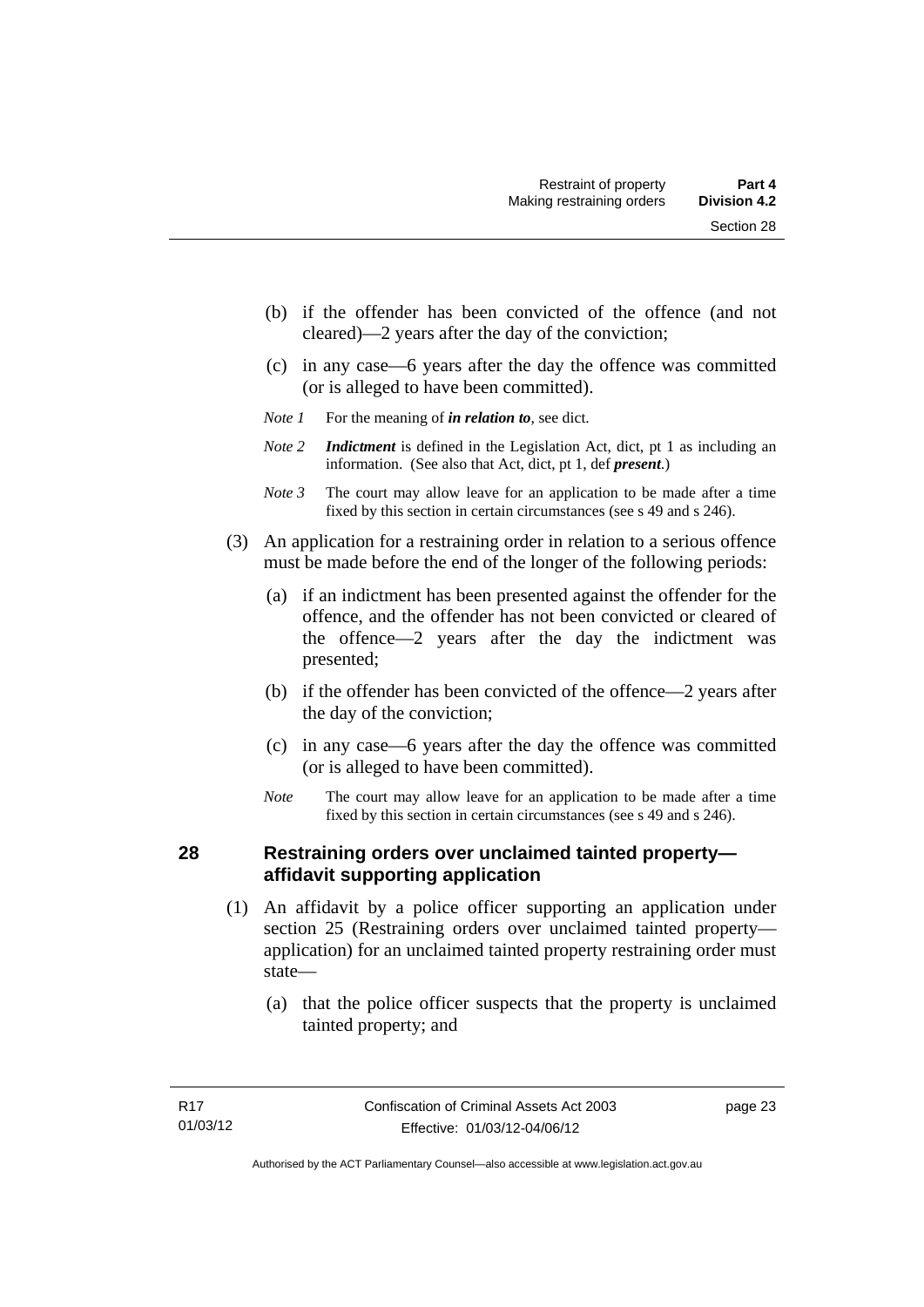- (b) that the property has not been claimed by anyone.
- *Note* No time limit applies to an application for an unclaimed tainted property restraining order (see s 27 (1) (b)).
- (2) The affidavit must state that the police officer believes that the property sought to be restrained may be required to satisfy a purpose mentioned in section 22 (Restraining orders—purposes).
- (3) For subsection (2), no particular purpose need be stated in the affidavit.
- (4) The affidavit must state the grounds for each suspicion or belief of the police officer stated in the affidavit.

#### **29 Restraining orders over other property—affidavit supporting application**

- (1) An affidavit by a police officer supporting an application under section 26 (Restraining orders over other property—application) for a restraining order must state—
	- (a) that the officer believes that an indictment has been presented against the offender for a stated relevant offence, or that the offender has been convicted of a stated relevant offence; or
	- (b) that the officer suspects that the offender has committed a stated relevant offence, and that it is intended, within a stated period—
		- (i) for an ordinary offence—to present an indictment against the offender for the offence (or a related relevant offence); or
		- (ii) for a serious offence—
			- (A) to present an indictment against the offender for the offence (or a related serious offence); or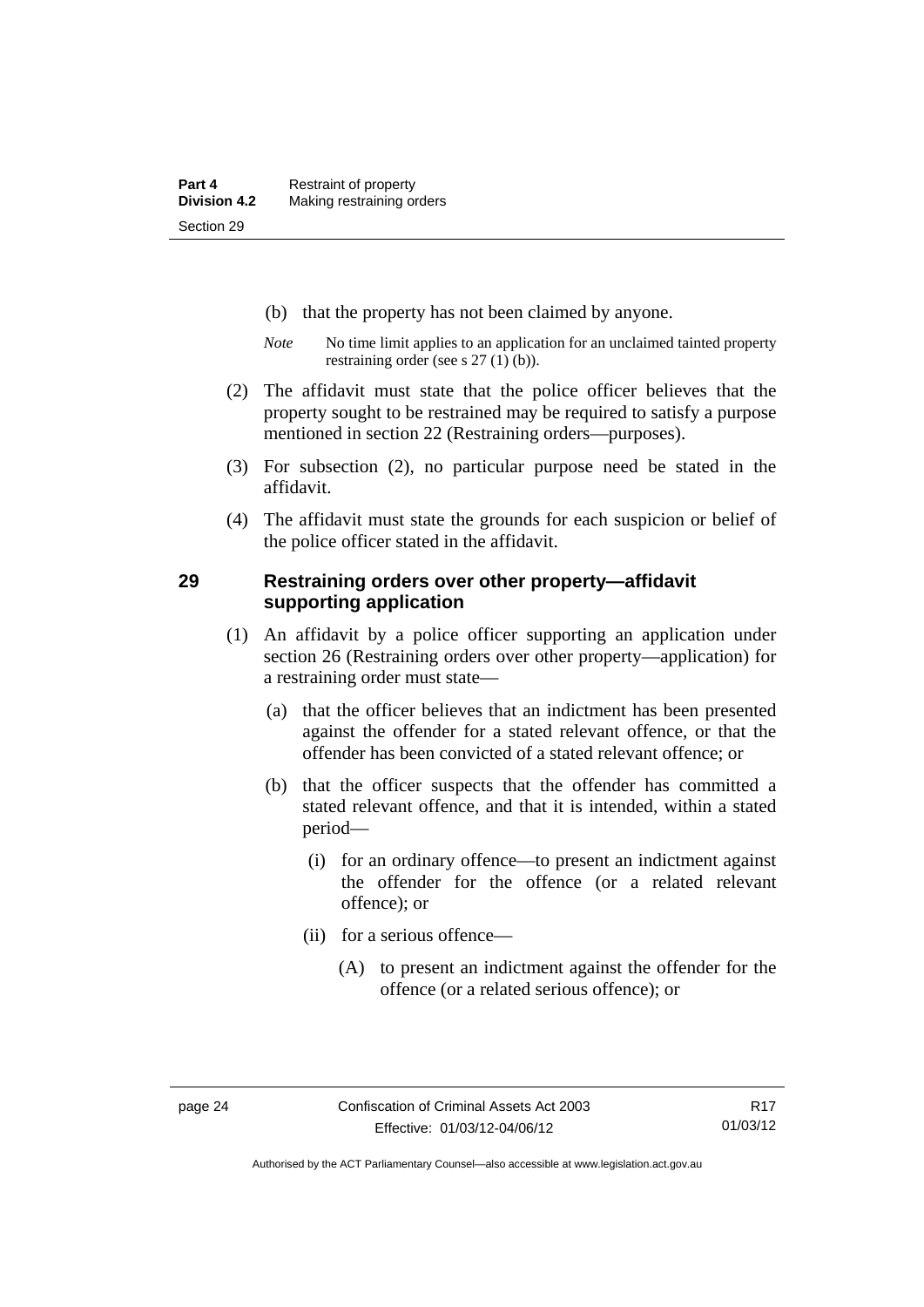- (B) to apply for a civil forfeiture order or a penalty order in relation to the offence (or a related serious offence).
- *Note Indictment* is defined in the Legislation Act, dict, pt 1 as including an information. (See also that Act, dict, pt 1, def *present*.)
- (2) Subsection (1) (b) does not require the police officer to specify a particular offence in the affidavit and it is sufficient if the police officer suspects that the offender has committed a particular kind of offence and the affidavit describes the nature of the offence in general terms.
- (3) If the application is not for an artistic profits restraining order, the affidavit must state that the police officer believes that the application is being made within the relevant period mentioned in section 27 (Restraining orders—time for making certain applications) for the offence to which the application relates.

*Note* No time limit applies to an application for an artistic profits restraining order (see s 27 (1) (a)).

- (4) For subsection (3), if the application relates to a serious offence, it is sufficient if the police officer believes that the offence was committed within the relevant period mentioned in section 27, and it is not necessary for the officer to believe that the offence was committed on any particular day or time within the relevant period.
- (5) The affidavit must state, for the property mentioned in the application, or for each stated part of the property—
	- (a) that the officer suspects that the property is either the offender's property or the property of someone else; and
	- (b) for property that the officer suspects is the property of someone else—
		- (i) that the officer suspects that the property is tainted property; or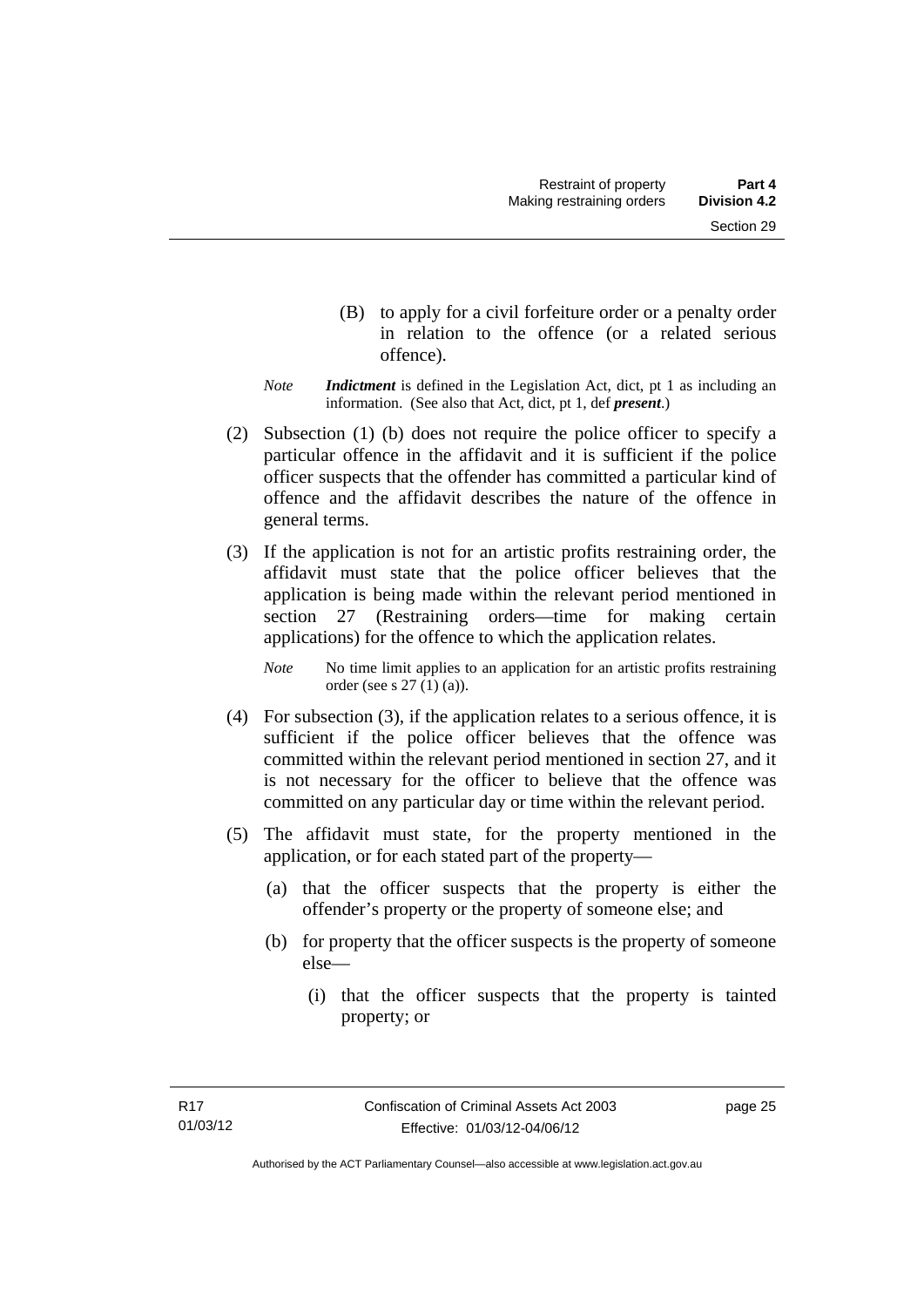- (ii) that the officer suspects that the property is subject to the offender's effective control.
- (6) The affidavit must state that the police officer believes that—
	- (a) the property sought to be restrained may be required to satisfy a purpose mentioned in section 22 (Restraining orders purposes); and
	- (b) if the application is for an artistic profits restraining order—the property sought to be restrained may be required to satisfy a penalty order for artistic profits in relation to the offence.
- (7) For subsection (6) (a), no particular purpose need be stated in the affidavit.
- (8) The affidavit must state the grounds for each belief or suspicion of the police officer stated in the affidavit.

# **30 Restraining orders over unclaimed tainted property making**

- (1) This section applies if an application is made under section 25 (Restraining orders over unclaimed tainted property—application) to a relevant court for an unclaimed tainted property restraining order in relation to an offence.
- (2) The relevant court must make a restraining order over the property to which the application relates if, having regard to the police officer's affidavit supporting the application and any other evidence before the court, the court is satisfied that there are reasonable grounds for the officer's suspicions and beliefs stated in the affidavit.
	- *Note* A claim for property restrained under an unclaimed tainted property restraining order does not, of itself, change or end the restraining order (see s  $46(2)$ ).

Authorised by the ACT Parliamentary Counsel—also accessible at www.legislation.act.gov.au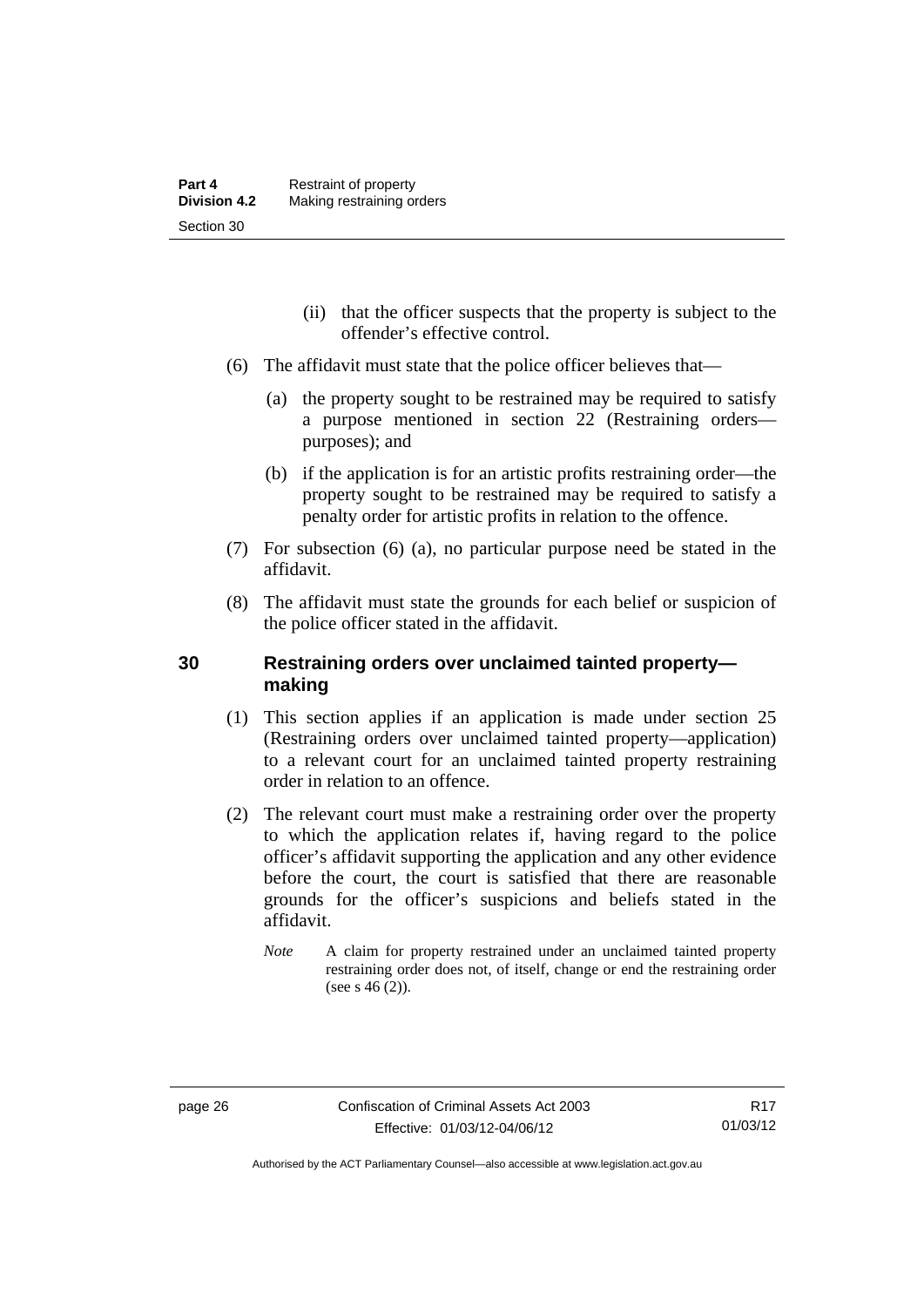- (3) The restraining order may direct the public trustee to take control of the restrained property.
	- *Note* For the commencement of a restraining order, see the Legislation Act, s 73 (4).
- (4) To remove any doubt, for making a restraining order under this section, it is irrelevant whether there is any risk of the property being dealt with in a way that would defeat or hinder the purposes of this Act.

# **31 Restraining orders over other property—making**

- (1) This section applies if an application is made under section 26 (Restraining orders over other property—application) to a relevant court for a restraining order in relation to an offence.
- (2) The relevant court must make a restraining order over the property to which the application relates if, having regard to the police officer's affidavit supporting the application and any other evidence before the court—
	- (a) the court is satisfied that there are reasonable grounds for the officer's beliefs and suspicions stated in the affidavit; and
	- (b) if an indictment has not been presented for the offence, or the offence is a serious offence of which the offender has been cleared—the court is satisfied that, within 6 weeks after the date of the order or (if allowed by the court) a longer period of not longer than 3 months after that date—
		- (i) for an ordinary offence—it is intended to present an indictment against the offender for the offence (or a related relevant offence); or
		- (ii) for a serious offence—
			- (A) it is intended to present an indictment against the offender for the offence (or a related serious offence); or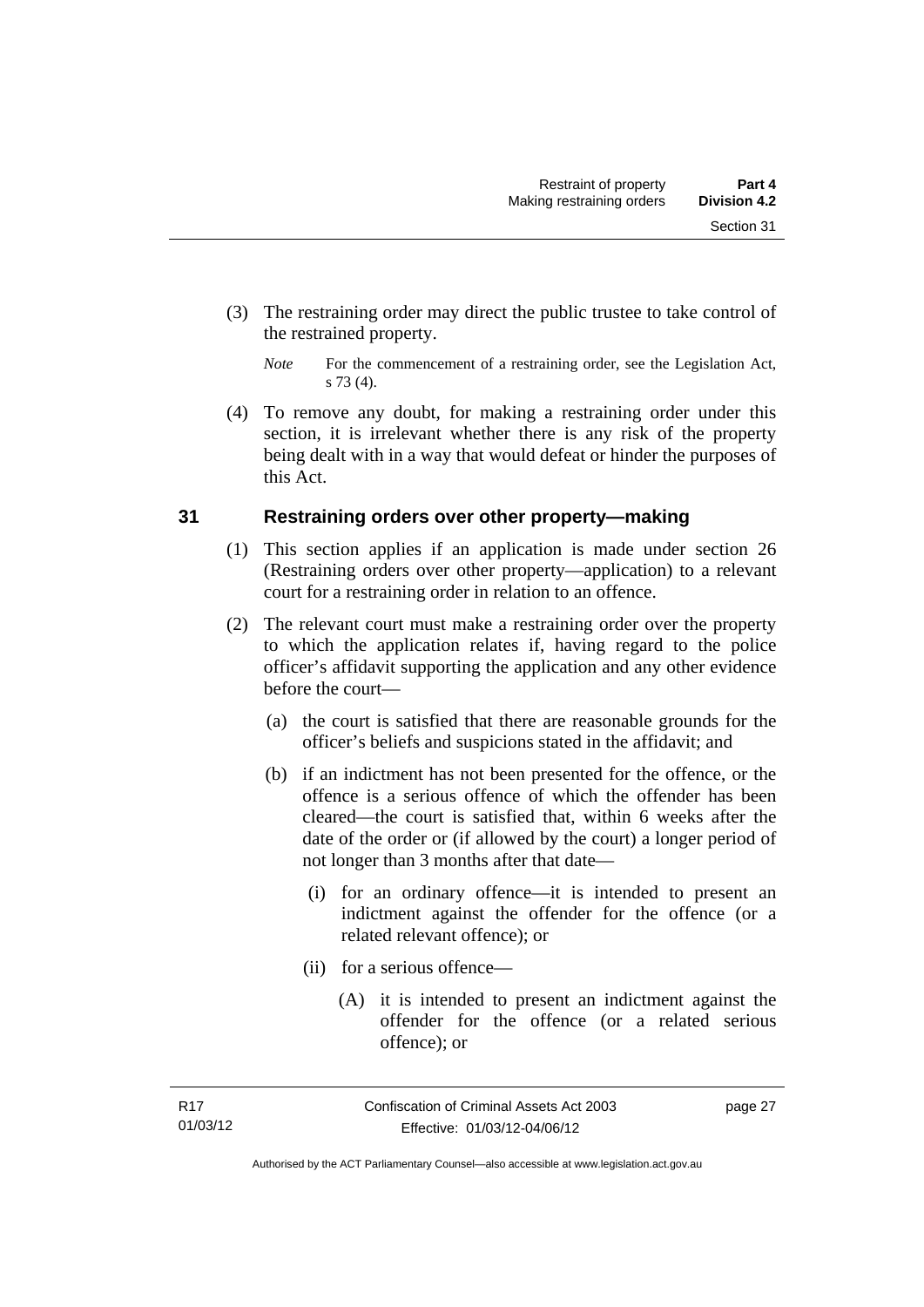- (B) it is intended to apply for a civil forfeiture order or a penalty order in relation to the offence (or a related serious offence).
- *Note Indictment* is defined in the Legislation Act, dict, pt 1 as including an information. (See also that Act, dict, pt 1, def *present*.)
- (3) The restraining order may do either or both of the following:
	- (a) direct the public trustee to take control of the restrained property or stated restrained property;
	- (b) provide, under section 37 or section 38, for living and business expenses, or legal expenses, to be met out of the restrained property.
	- *Note* For the commencement of a restraining order, see the Legislation Act, s 73 (4).
- (4) The relevant court may refuse to make the restraining order if the DPP does not give the relevant court any undertaking that the court considers appropriate about the payment of damages or costs in relation to the making or operation of the order.
- (5) To remove any doubt—
	- (a) a restraining order may be made under this section in relation to an interest (or interests) in property; and
		- *Note Property* includes an interest in property, see the Legislation Act, dict, pt 1.
	- (b) a restraining order may relate to 2 or more offences committed (or alleged to have been committed) by an offender; and

*Note Offender* includes a corporation, see dict.

- (c) a restraining order may relate to the property of 2 or more people; and
- (d) for making a restraining order under this section, it is irrelevant whether there is any risk of the property being dealt with in a way that would defeat or hinder the purposes of this Act.

R17 01/03/12

Authorised by the ACT Parliamentary Counsel—also accessible at www.legislation.act.gov.au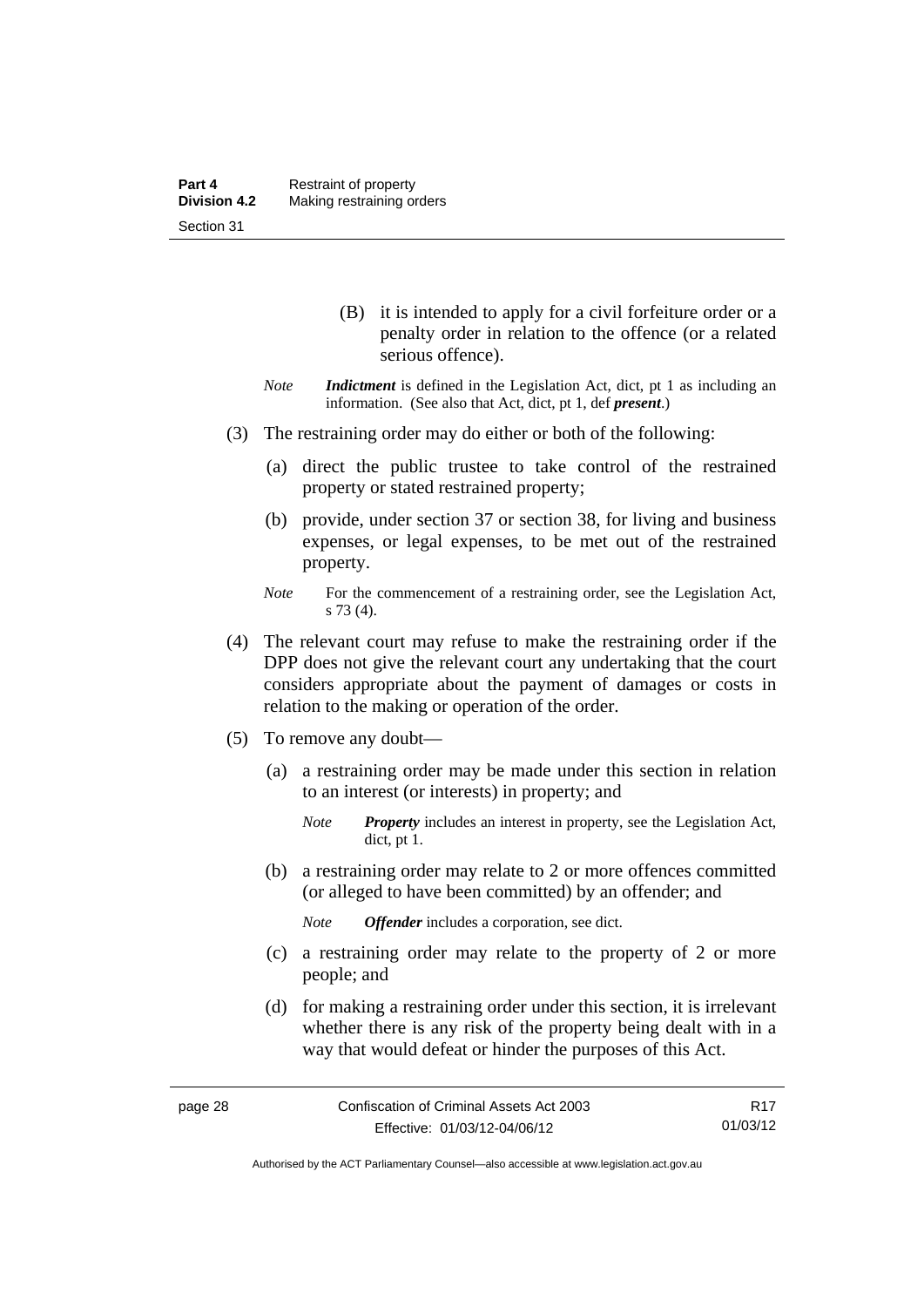# **32 Making of restraining orders—specific serious offence not required etc**

- (1) For section 31 and to remove any doubt, if the relevant court is satisfied that there are reasonable grounds for the police officer's belief that a serious offence was committed by the offender within the relevant period mentioned in section 27 (Restraining orders time for making certain applications), the court must not refuse to make a restraining order in relation to the offence only because the court is not satisfied—
	- (a) that the officer had any belief that a particular serious offence was committed within the relevant period; or
	- (b) that the officer had any belief about the particular day or time when the offender committed the offence within the relevant period; or
	- (c) that there are reasonable grounds for any belief by the officer about anything mentioned in paragraph (a) or (b).

*Note* For the meaning of *in relation to*, see dict.

- (2) Also, for section 31 and to remove any doubt, the relevant court must not refuse to make a restraining order in relation to the offender only because—
	- (a) an indictment has not been presented against the offender for the offence; or
	- (b) the offender has not been convicted of the offence; or
	- (c) the offender has been cleared of the offence, including being cleared after having been convicted of the offence; or
	- (d) a doubt is raised about whether the person committed the offence.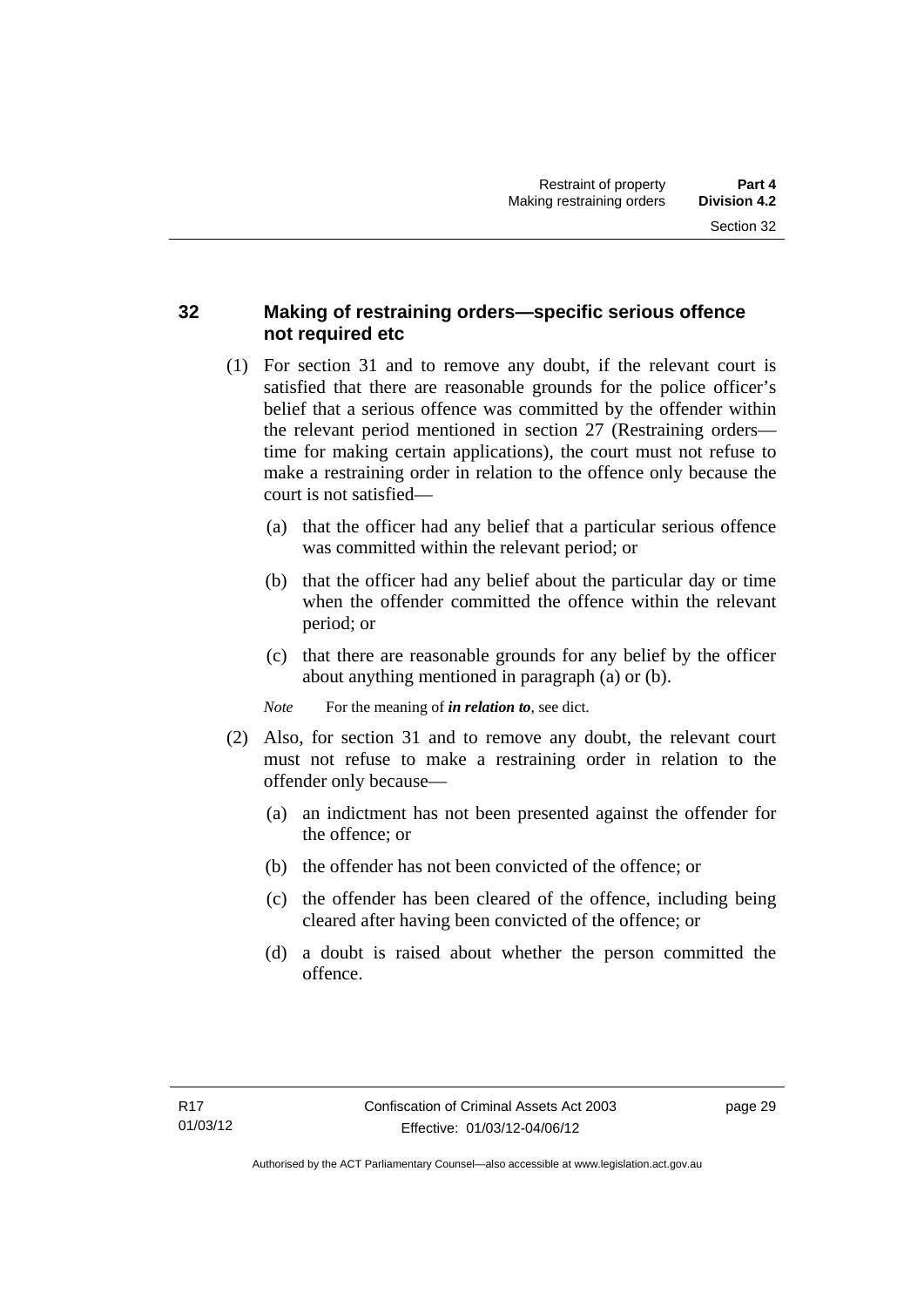## **33 Restraining orders—contents**

- (1) A restraining order must state that a person must not deal with the property stated in the order except in accordance with—
	- (a) the order; or
	- (b) another order under this Act of a relevant court; or
	- (c) this Act.
- (2) A restraining order (other than an unclaimed tainted property restraining order) must also state—
	- (a) that it is a restraining order under this Act; and
	- (b) the person (or people) whose property it applies to; and
	- (c) for each person to whose property it applies to—the property to which it applies, including whether it applies to property acquired after the making of the order; and
	- (d) if section 31 (2) (b) (Restraining orders over other property making) applies to the restraining order—the applicable period under the paragraph; and
		- *Note* The restraining order ends unless an indictment is presented or, for a serious offence, a forfeiture or penalty application is made, before the end of the stated period (see table 47 and table 48).
	- (e) if the order directs the public trustee to take control of the restrained property or stated restrained property—the direction and the property to which it applies; and
	- (f) if the relevant court making the order has given a direction under section 35 (Restraining order proceedings—restrictions on disclosure)—
		- (i) the direction given by the court; and
		- (ii) the effect of section 36 (Restraining orders—disclosure offences) in relation to the direction; and

Authorised by the ACT Parliamentary Counsel—also accessible at www.legislation.act.gov.au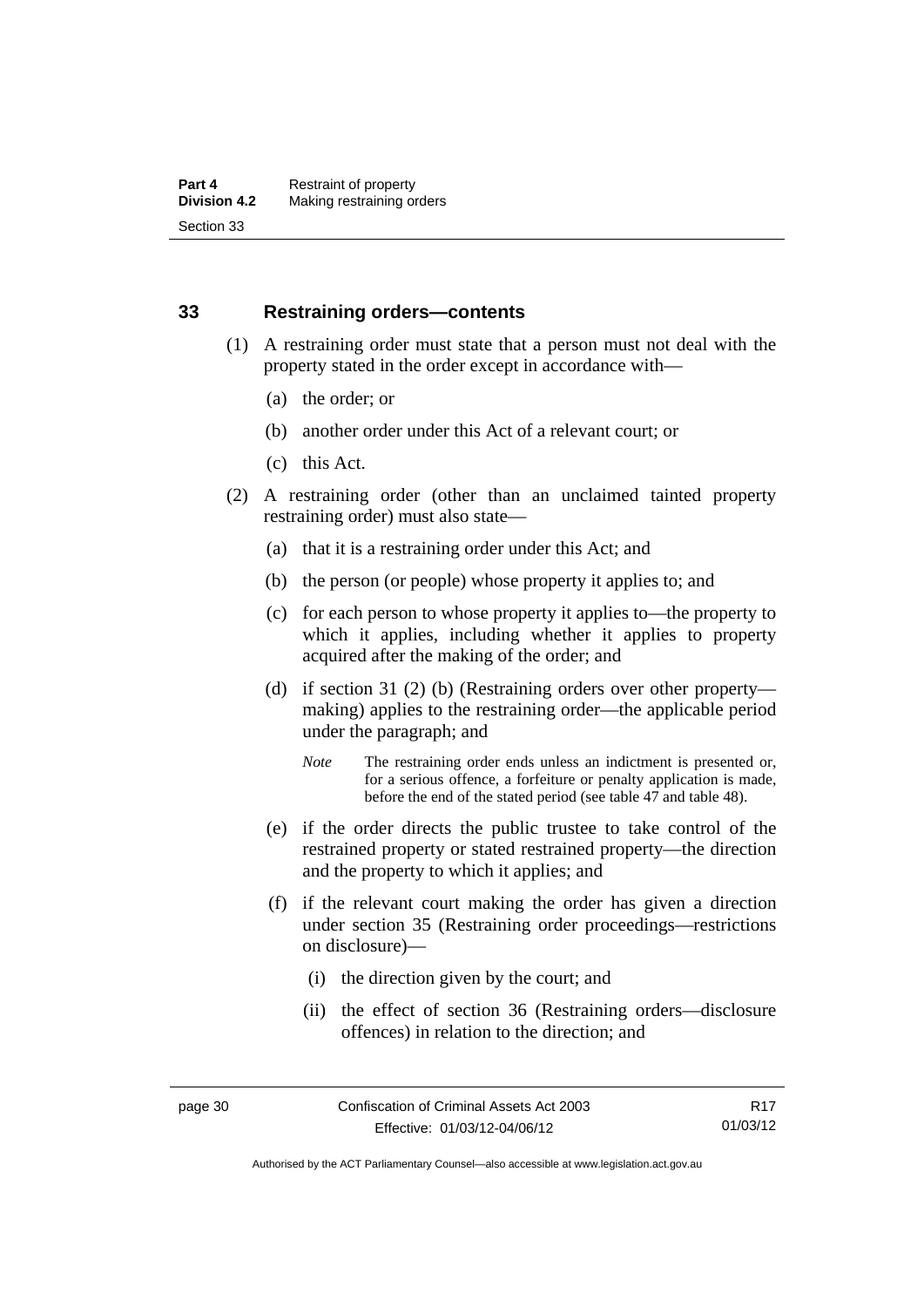- (g) if the order provides, under section 37 or section 38, for living and business expenses, or legal expenses, to be met out of the restrained property—
	- (i) the kind of expenses that may be met out of the restrained property; and
	- (ii) the period during which the expenses may be met out of the restrained property; and
	- (iii) the maximum amount of the expenses that may be met out of the restrained property.
- (3) An unclaimed tainted property restraining order must also state—
	- (a) that it is an unclaimed tainted property restraining order under this Act; and
	- (b) the property to which it applies; and
	- (c) if the relevant court making the order has given a direction under section 35—
		- (i) the direction given by the court; and
		- (ii) the effect of section 36 in relation to the direction; and
	- (d) that, unless a relevant court makes an order that stops the operation of the restraining order over the property, the property will be automatically forfeited under this Act to the Territory at the end of 14 days after the day the order is made.
- (4) A failure by a relevant court to comply with this section in relation to the restraining order does not invalidate the restraining order or any forfeiture order or automatic forfeiture made in relation to the property restrained under the restraining order.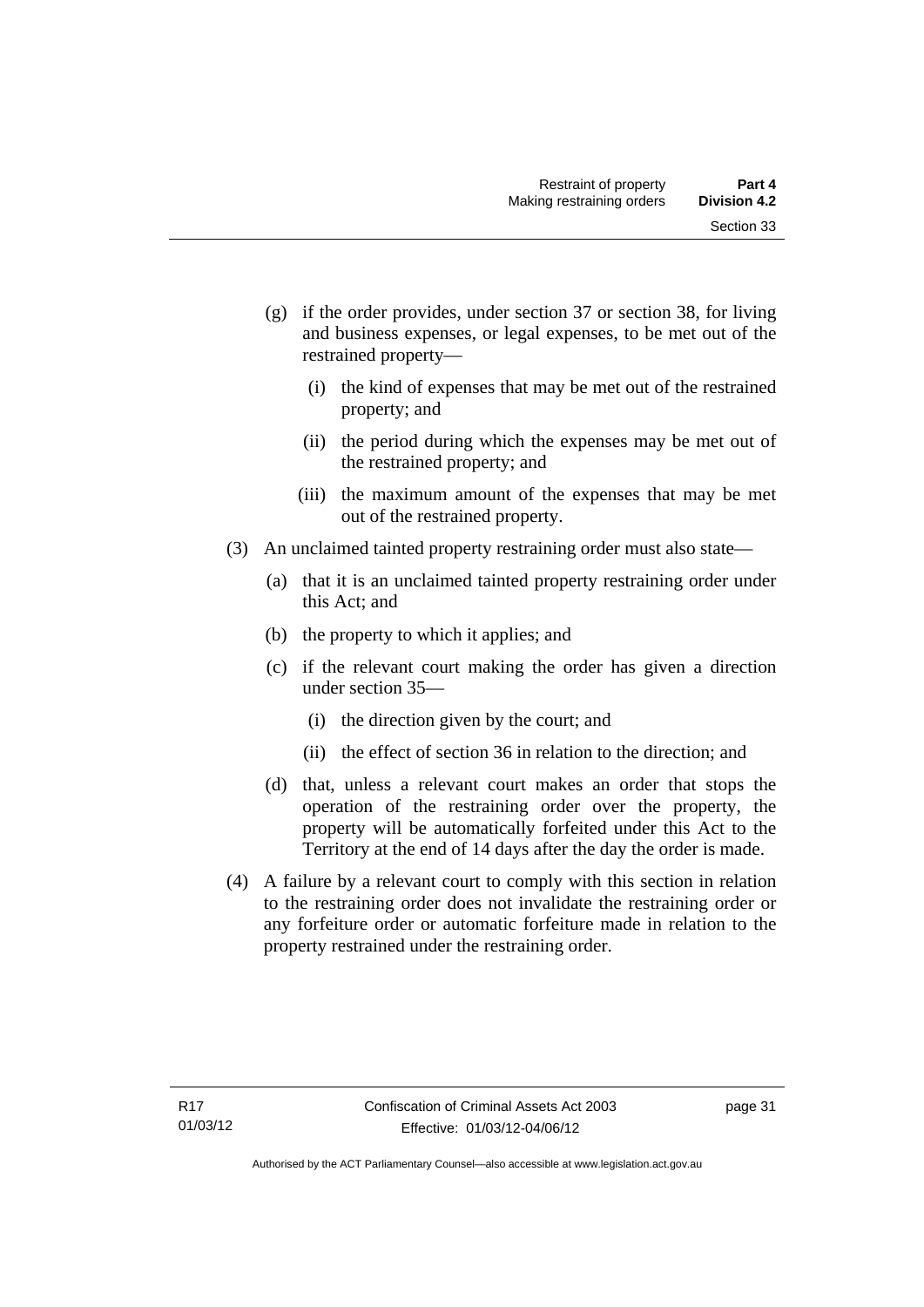#### **34 Restraining orders—notice of making**

- (1) If a court makes a restraining order over property, the DPP must give a copy of the order to—
	- (a) for an unclaimed tainted property restraining order—anyone the DPP suspects may have an interest in the property; and
	- (b) for any other restraining order—the owner of the restrained property and anyone else the DPP suspects may have an interest in the property.
	- *Note* For how documents may be served, see the Legislation Act, pt 19.5.
- (2) A relevant court may order the DPP to—
	- (a) give a copy of a restraining order, the application for the order or the supporting affidavit to anyone and may give directions about how any document is to be given to the person; or
	- (b) give notice of the order to anyone and may give directions about how the notice is to be given.
- (3) Subsections (1) and (2) have effect subject to any direction of the court under section 35.

# **35 Restraining order proceedings—restrictions on disclosure**

- (1) On application by the DPP, a relevant court hearing an application for a restraining order may give directions prohibiting or restricting the publication or disclosure of all or any of the following:
	- (a) the fact that an application for the order, or that a restraining order, has been made;
	- (b) the application for the order;
	- (c) the supporting affidavit for the order and any other affidavit filed in relation to the application;

Authorised by the ACT Parliamentary Counsel—also accessible at www.legislation.act.gov.au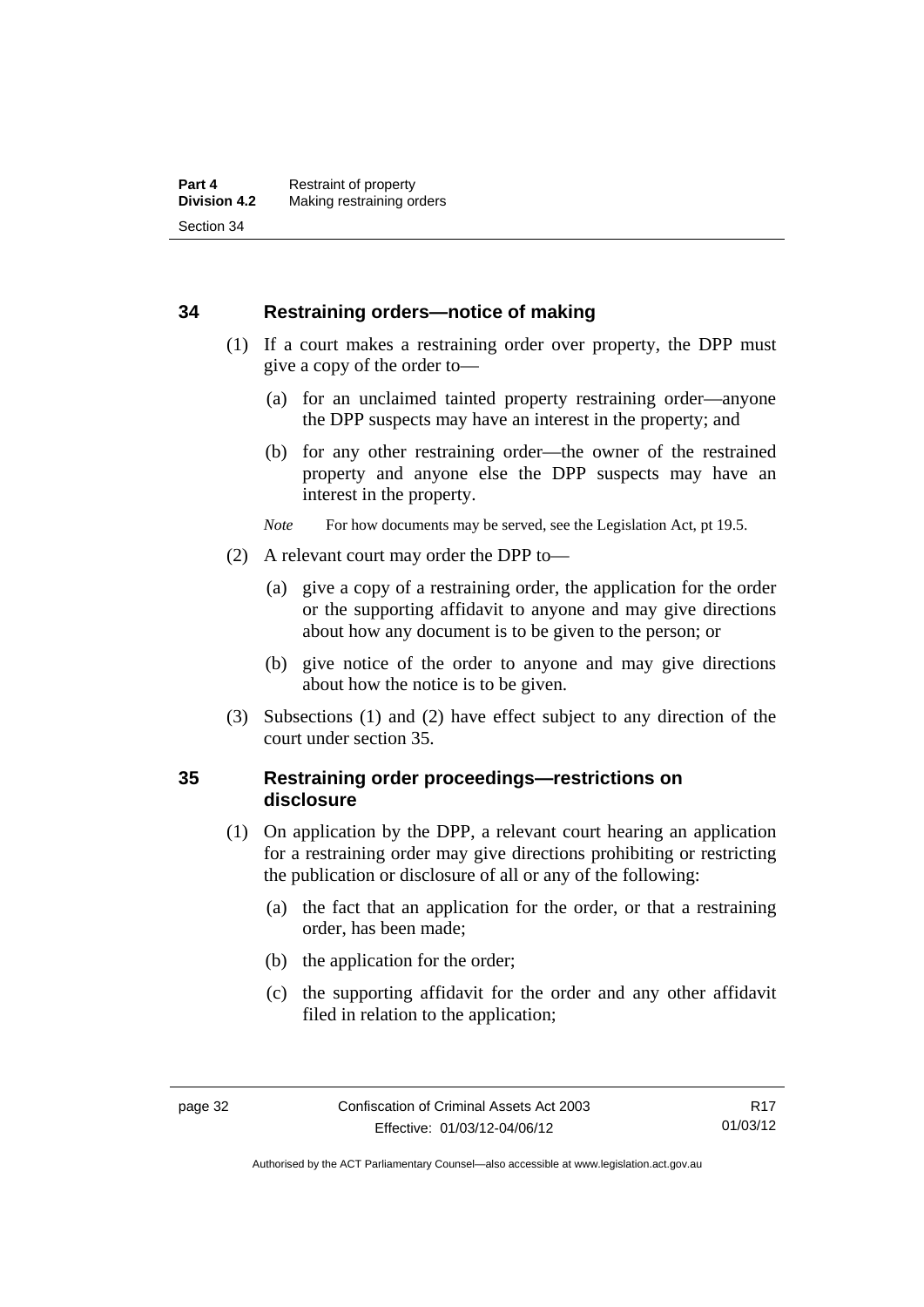- (d) any information about the proceeding (whether or not a hearing has been held);
- (e) any evidence given, statement made or thing done during the proceeding;
- (f) any information, document or thing derived from anything mentioned in this subsection.

#### **Examples of directions**

- 1 that the application for the restraining order and a stated part of the supporting affidavit not be disclosed to the person against whom the restraining order is made until the court has decided an application for another restraining order against someone else's property
- 2 that the supporting affidavit must be made available only to the offender's lawyer
- *Note* An example is part of the Act, is not exhaustive and may extend, but does not limit, the meaning of the provision in which it appears (see Legislation Act, s 126 and s 132).
- (2) In deciding whether to give a direction under subsection (1), the court must have regard to whether the direction—
	- (a) would promote the purposes of this Act; or
	- (b) is desirable to protect the integrity of an investigation (however described) for any purpose or a prosecution of an offence.
- (3) The court may also have regard to any other relevant matter in deciding whether to give a direction under subsection (1).

#### **36 Restraining orders—disclosure offences**

*Note* An offence against this section is a strict liability offence (see s (7)).

- (1) A person commits an offence if—
	- (a) a relevant court has given a direction under section 35 (1) prohibiting or restricting the publication or disclosure of a matter mentioned in the subsection; and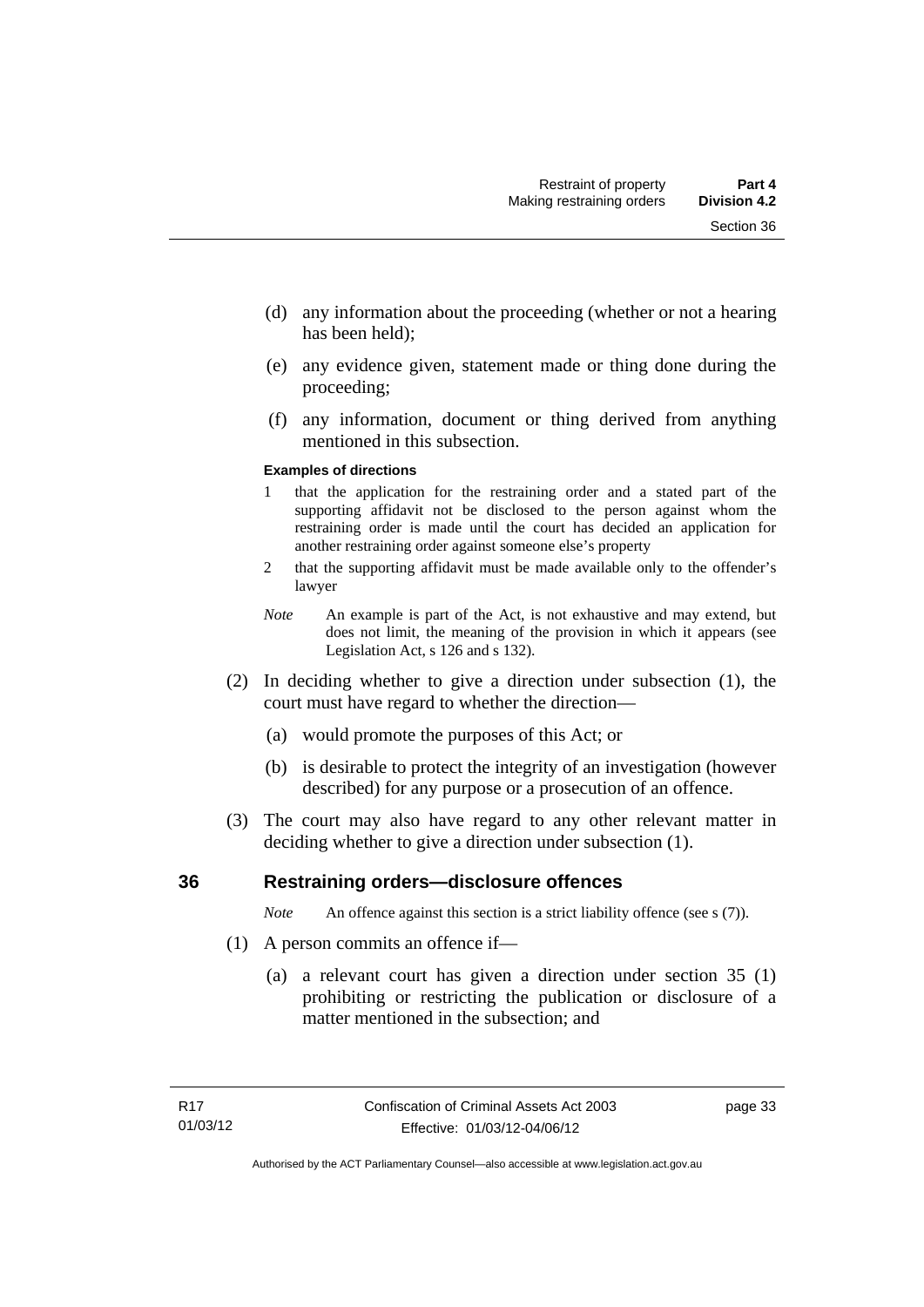- (b) the person has notice of the direction (whether by being given a copy of the restraining order to which the direction relates or otherwise); and
- (c) the person publishes or discloses the matter to someone else.

Maximum penalty: 200 penalty units, imprisonment for 2 years or both.

- (2) A person commits an offence if—
	- (a) a relevant court has given a direction under section 35 (1) prohibiting or restricting the publication or disclosure of a matter mentioned in the subsection; and
	- (b) the person has notice of the direction (whether by being given a copy of the restraining order to which the direction relates or otherwise); and
	- (c) the person publishes or discloses information to someone else; and
	- (d) the other person could infer from the information the matter to which the direction relates.

Maximum penalty: 200 penalty units, imprisonment for 2 years or both.

- (3) Subsections (1) and (2) do not apply if the publication or disclosure is made to any of the following entities in the circumstances mentioned for the entity:
	- (a) a police officer—in any circumstances;
	- (b) an officer, employee or agent of the person—to ensure that the order is complied with and the person to whom the publication or disclosure is made is given notice of the direction (whether by being given a copy of the restraining order to which the direction relates or otherwise) by the person making the publication or disclosure;

Authorised by the ACT Parliamentary Counsel—also accessible at www.legislation.act.gov.au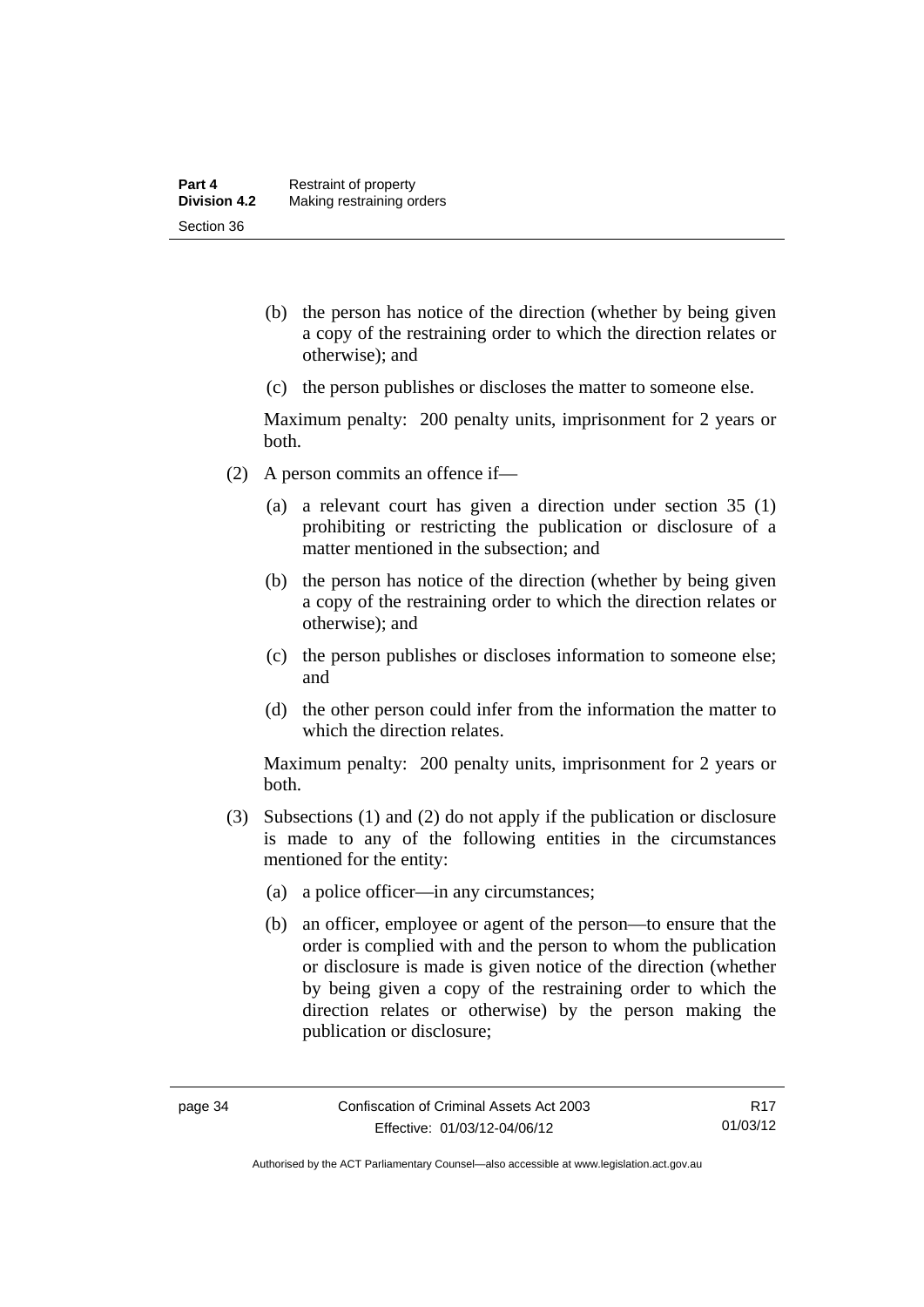- (c) a lawyer—to obtain legal advice or representation in relation to the order;
- (d) a relevant court—with the court's leave.

- (4) Also, subsections (1) and (2) do not apply if the publication or disclosure is made—
	- (a) by a police officer in the exercise of the officer's functions; or
	- (b) for the purpose of giving or obtaining legal advice, or making legal representations, in relation to the order.
- (5) A person commits an offence if—
	- (a) a relevant court has given a direction under section 35 (1) prohibiting or restricting the publication or disclosure of a matter mentioned in the subsection; and
	- (b) the person receives information in relation to the matter in accordance with subsection (3) or (4); and
	- (c) the person ceases to be a person mentioned in subsection (3) or (4); and
	- (d) the person publishes or discloses the matter to someone else.

Maximum penalty: 200 penalty units, imprisonment for 2 years or both.

- (6) A person commits an offence if—
	- (a) a relevant court has given a direction under section 35 (1) prohibiting or restricting the publication or disclosure of a matter mentioned in the subsection; and
	- (b) the person receives information in relation to the matter in accordance with subsection (3) or (4); and

*Note* The application for leave, and any proceeding with the court's leave, must be heard in closed court (see s (8)).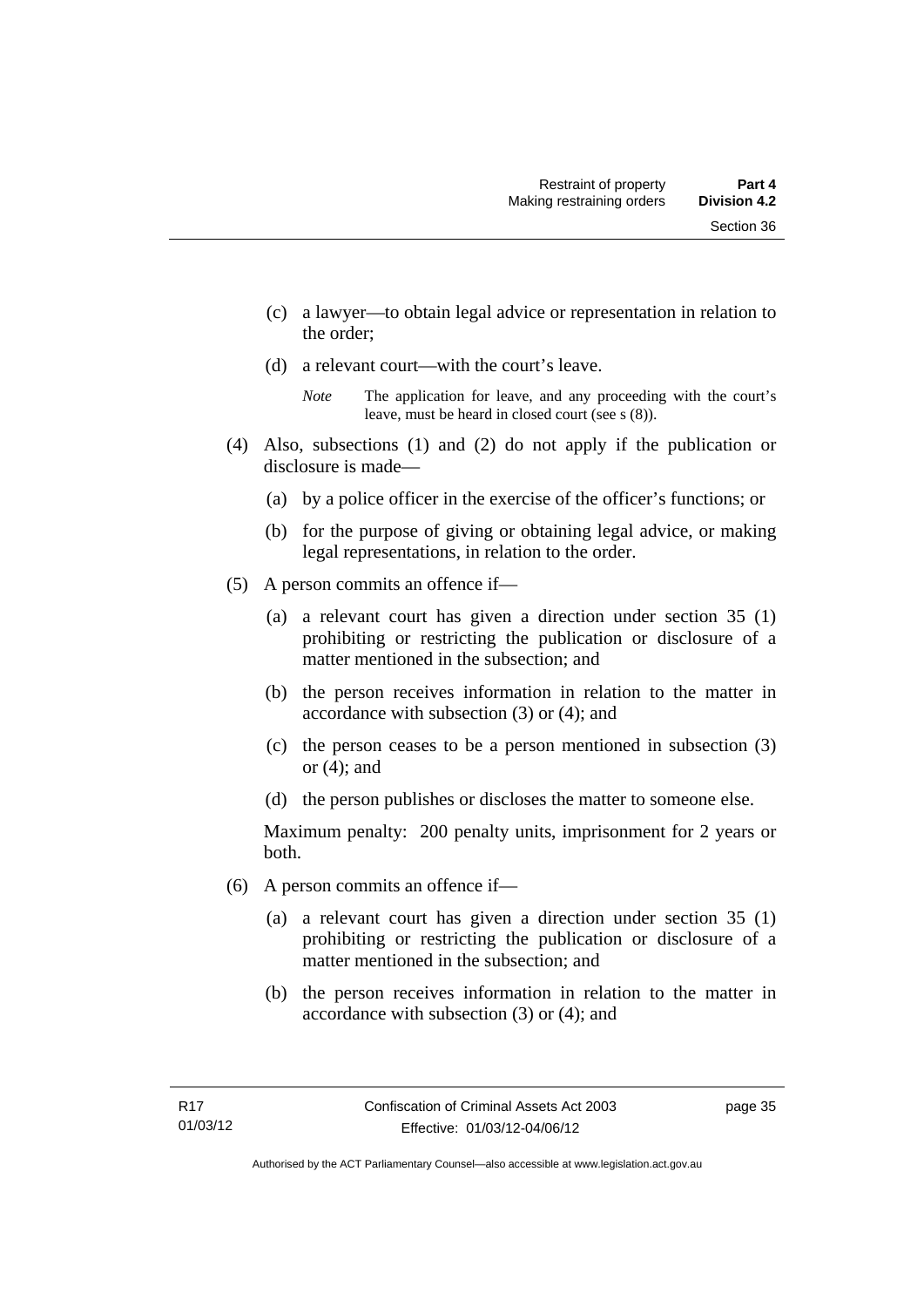- (c) the person ceases to be a person mentioned in subsection (3) or  $(4)$ ; and
- (d) the person publishes or discloses information to someone else; and
- (e) the other person could infer from the information the matter to which the direction relates.

Maximum penalty: 200 penalty units, imprisonment for 2 years or both.

- (7) An offence against this section is a strict liability offence.
- (8) For subsection (3) (d), an application for leave, and any proceeding with the court's leave, must be heard in closed court.

## **37 Payment of living and business expenses from restrained property**

- (1) A relevant court may, in a restraining order or an order under section 39 (Additional orders about restraining orders and restrained property) varying a restraining order, allow any of the following expenses to be met out of the restrained property of a person, or a stated part of the property:
	- (a) the living and business expenses of the person (other than the person's legal expenses in defending a criminal charge);
	- (b) the living expenses of a dependant of the person.

*Note* For legal expenses in defending a criminal charge, see s 38.

- (2) However, the court must not allow expenses to be met out of restrained property unless the person satisfies the court that—
	- (a) the expenses are reasonable; and
	- (b) the expenses are necessary to avoid severe hardship to the person or the person's dependants; and

Authorised by the ACT Parliamentary Counsel—also accessible at www.legislation.act.gov.au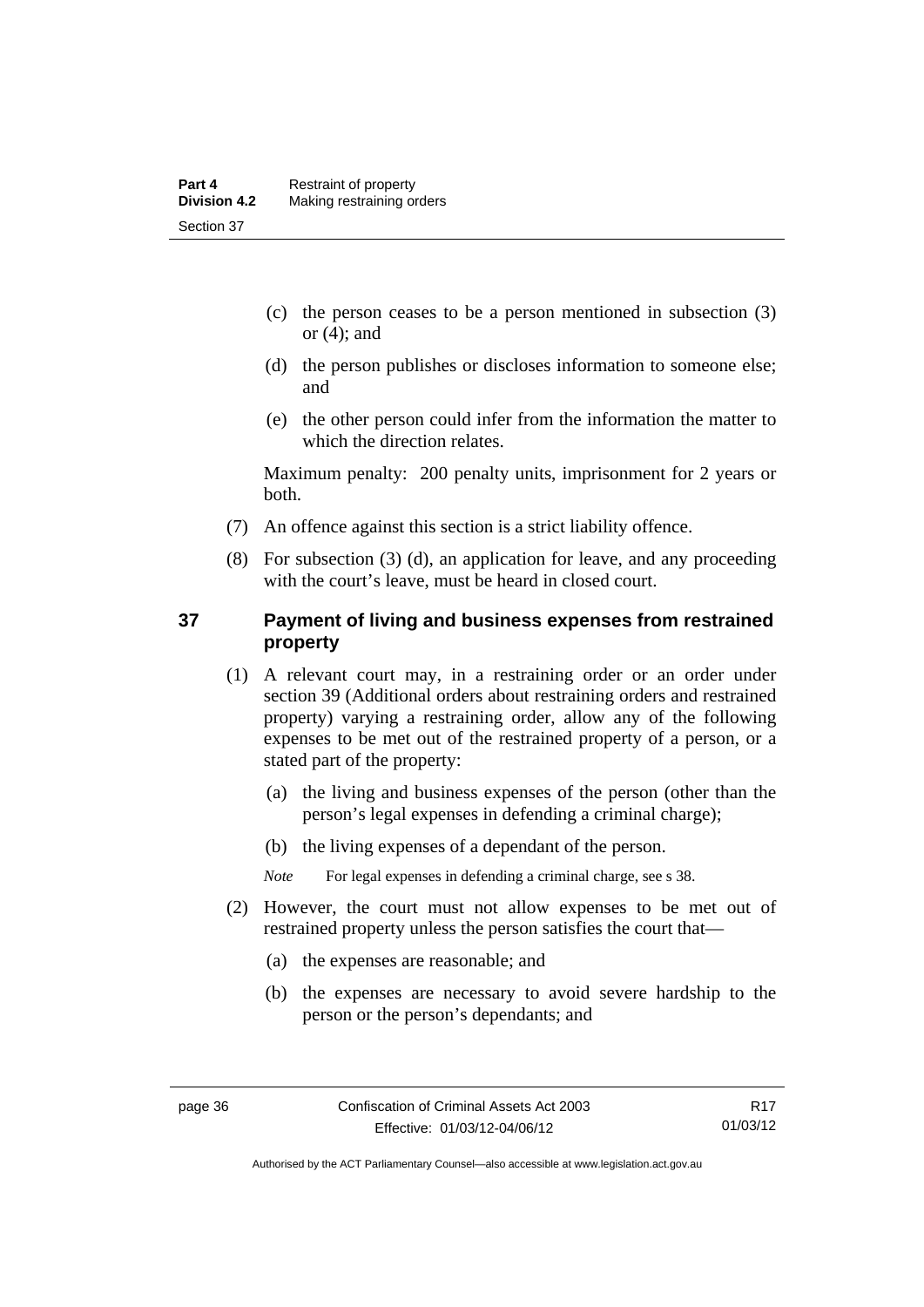- (c) the expenses cannot be met out of property of the person not subject to a restraining order; and
- (d) any property to be released from restraint for the expenses was lawfully acquired by the person, is not tainted property and does not have evidentiary value in any criminal proceeding.
- (3) A regulation may—
	- (a) prescribe matters to which the court may, must or must not have regard for subsection (2) (a) or (b); and
	- (b) prescribe, or make provision in relation to, the maximum amount of living or business expenses of a person that may be allowed (for a period or otherwise).
- (4) A regulation made for this section may apply, adopt or incorporate (with or without change) a provision of a law of the Commonwealth or a State, or an instrument, as in force from time to time.
	- *Note 1* The text of an applied, adopted or incorporated law or instrument, whether applied as in force from time to time or at a particular time, is taken to be a notifiable instrument if the operation of the Legislation Act, s 47 (5) or (6) is not disapplied (see s 47 (7)).
	- *Note 2* A notifiable instrument must be notified under the Legislation Act.
- (5) In this section:

*dependant*, of a person, means the person's domestic partner or a child of the person.

# **38 Payment of certain legal expenses from restrained property**

 (1) A relevant court may, in a restraining order or an order under section 39 (Additional orders about restraining orders and restrained property) varying a restraining order, allow a person's legal expenses in defending a criminal charge to be met out of the restrained property of the person, or a stated part of the property.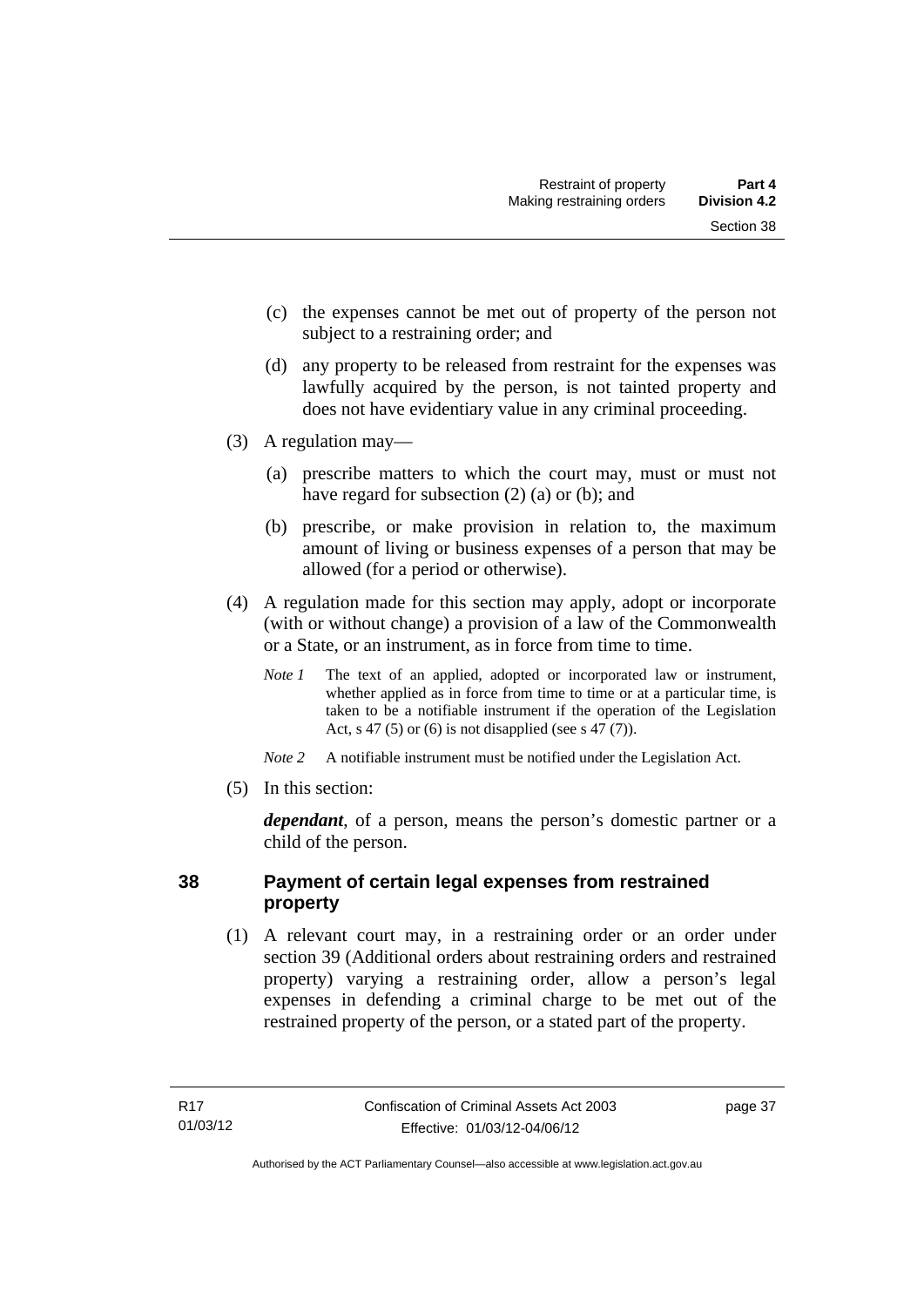- (2) However, the court must not allow the legal expenses to be met out of restrained property unless—
	- (a) the person applies for an order for the legal expenses to be met out of restrained property; and
	- (b) the application is supported by an affidavit of the person setting out all of the person's interests in property, including any property of the person outside Australia, and the person's liabilities; and
	- (c) the court is satisfied that—
		- (i) the affidavit is a true statement of the person's interests in property and the person's liabilities; and
		- (ii) the person has taken all reasonable steps to bring any property outside Australia within the jurisdiction of the court; and
		- (iii) the legal expenses cannot be met out of property of the person not subject to a restraining order; and
		- (iv) any property to be released from restraint for the expenses was lawfully acquired by the person, is not tainted property and does not have evidentiary value in any criminal proceeding.
- (3) If the court makes or varies a restraining order that allows the legal expenses to be met out of restrained property, the court must include in the order conditions ensuring that—
	- (a) restrained property is used only to meet legal fees, disbursements and out-of-pocket expenses incurred by the person in defending the criminal charge; and
	- (b) all legal fees, disbursements and out-of-pocket expenses are properly and reasonably incurred by the person; and

Authorised by the ACT Parliamentary Counsel—also accessible at www.legislation.act.gov.au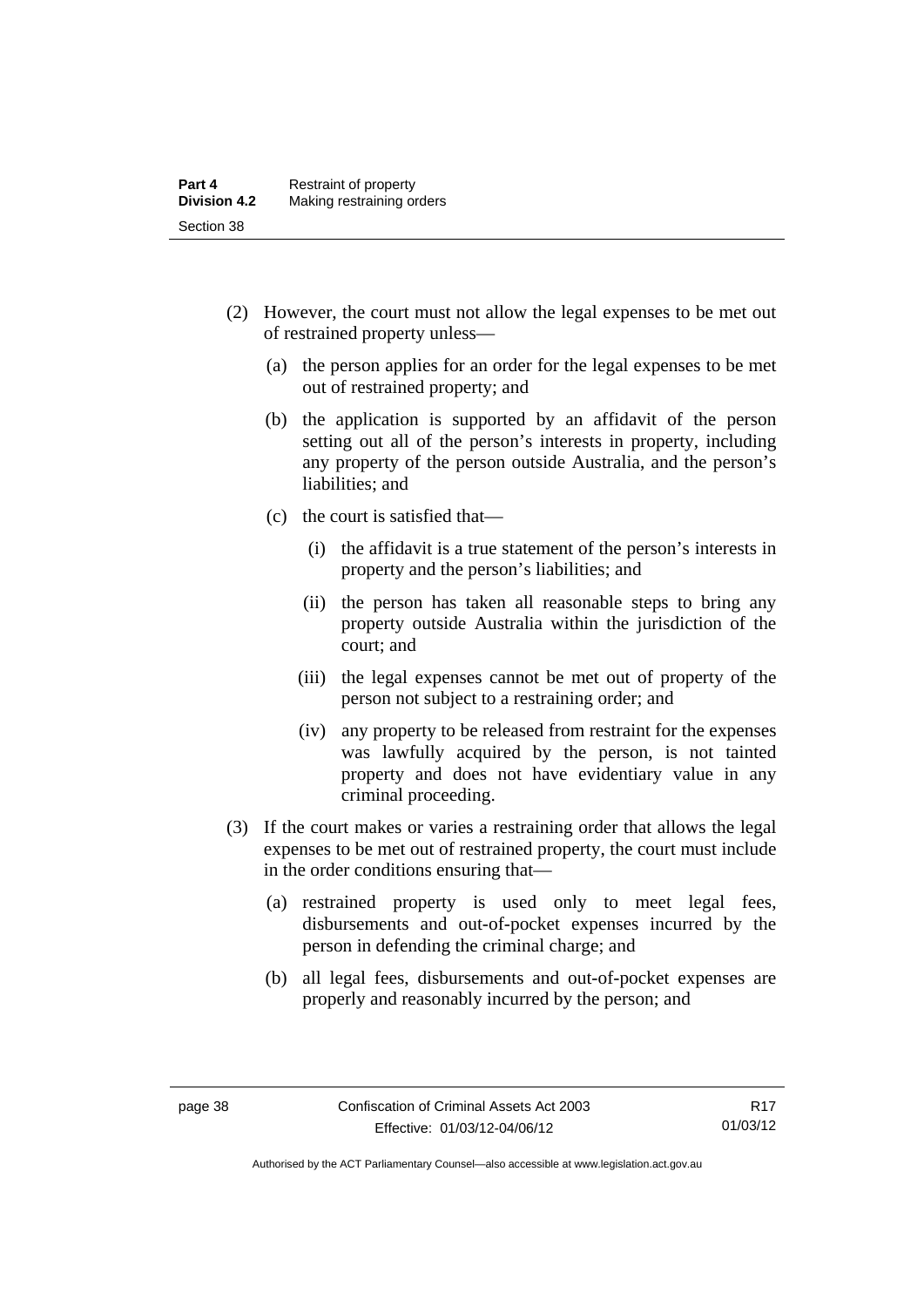(c) all legal fees are calculated in accordance with the scale of costs for criminal matters determined by the legal aid commission in accordance with the *Legal Aid Act 1977*, section 32 (5), (6) and (7).

# **39 Additional orders about restraining orders and restrained property**

 (1) A relevant court may, when it makes a restraining order or at any later time before the order ends, make any additional order that the court considers appropriate in relation to the restraining order or restrained property (other than an order mentioned in subsection  $(2)$ ).

#### **Examples of additional orders**

- 1 an order varying the property subject to the restraining order (other than an order excluding property from the restraining order)
- 2 an order authorising the disposal of the property subject to the restraining order to satisfy a penalty order
- 3 an order varying any condition to which the restraining order is subject.
- 4 an order that living or business expenses of a person, or legal expenses of a person to defend a criminal charge, be met out of restrained property
- 5 an order for the carrying out of any undertaking about the payment of damages or costs given by the Territory in relation to the making or operation of the restraining order
- 6 an order for the examination of anyone before the court, or an officer of the court, about the affairs (including the nature and location of any property) of the owner of restrained property or of the offender
- 7 an order for the examination of anyone before the court, or an officer of the court, about any property that may be tainted property
- 8 an order directing the owner of the restrained property or anyone else to give to a stated person, within a stated period, a sworn statement about stated particulars of the restrained property
- 9 an order directing the registrar-general not to register any instrument affecting restrained property except in accordance with the order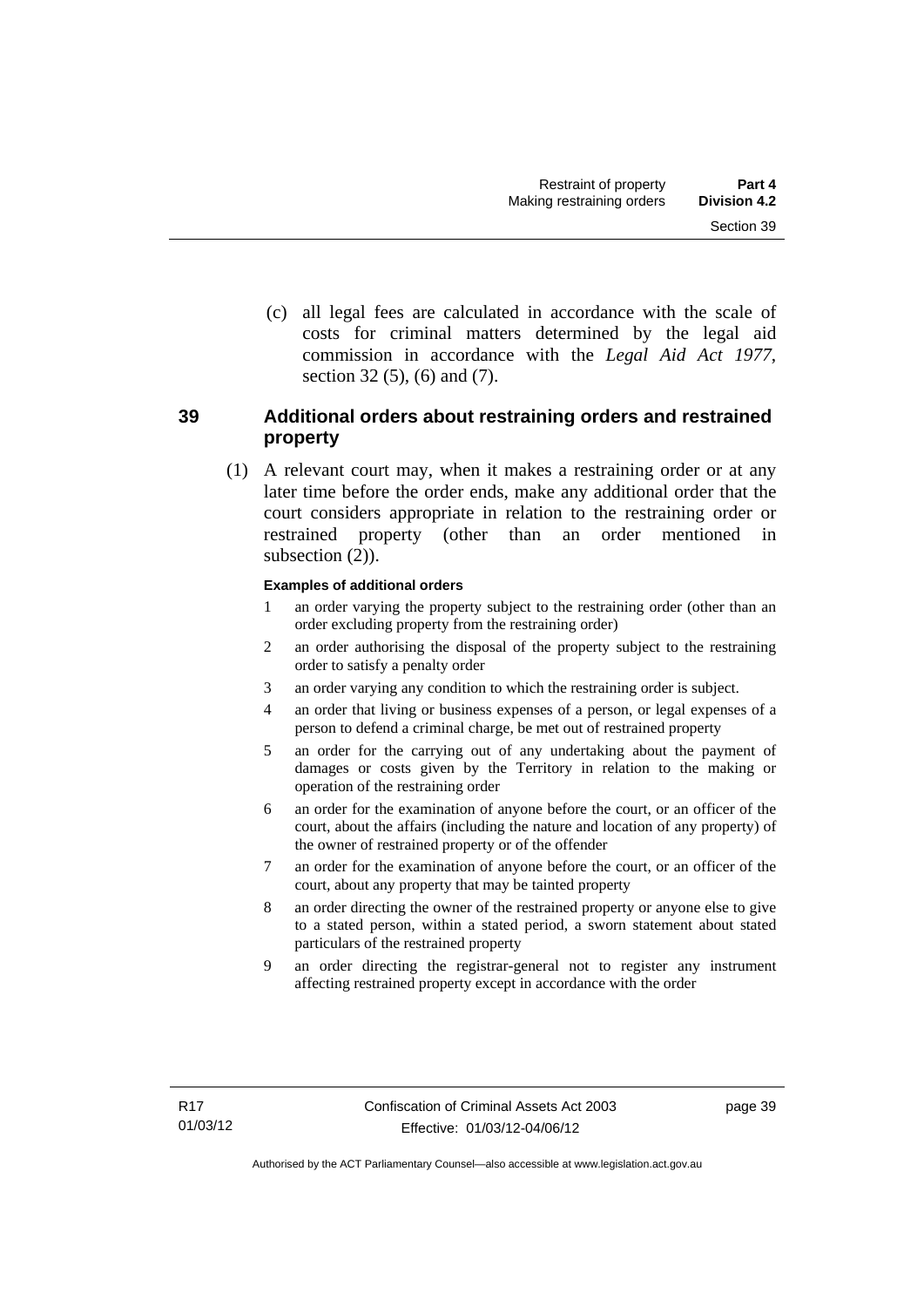- 10 an order directing the owner of restrained property or anyone else to do anything necessary or convenient to be done to allow the public trustee to take control of the property in accordance with the restraining order, including anything necessary or convenient to be done to bring the property within the jurisdiction
- 11 if the restraining order directs the public trustee to take control of property, an order regulating how the public trustee may exercise functions under the restraining order or an order deciding any question about the property
- *Note 1* For general provisions about additional orders under this section (which is a confiscation proceeding—see s 236), see pt 14.
- *Note 2* An example is part of the Act, is not exhaustive and may extend, but does not limit, the meaning of the provision in which it appears (see Legislation Act, s 126 and s 132).
- (2) However, the court must not make any of the following orders under subsection (1):
	- (a) an order revoking or otherwise ending a restraining order;
	- (b) an order for the extension of the period a restraining order is to remain in force;
	- (c) an order for the exclusion of property from a restraining order.
	- *Note 1* For the revocation of a restraining order, see s 43 and s 44.
	- *Note* 2 For the extension of the operation of a restraining order, see s 49.
	- *Note 3* For the exclusion of property from a restraining order, see pt 6.
- (3) Also, the court must not make an order that living or business expenses of a person, or legal expenses of a person to defend a criminal charge, be met out of restrained property unless the order is made in accordance with section 37 or section 38 (as appropriate).
- (4) If the DPP proposes to oppose an application by a person under this section for an additional order, the DPP must give the applicant, and anyone else to whom notice of the application was given, written notice of the grounds on which the application will be opposed.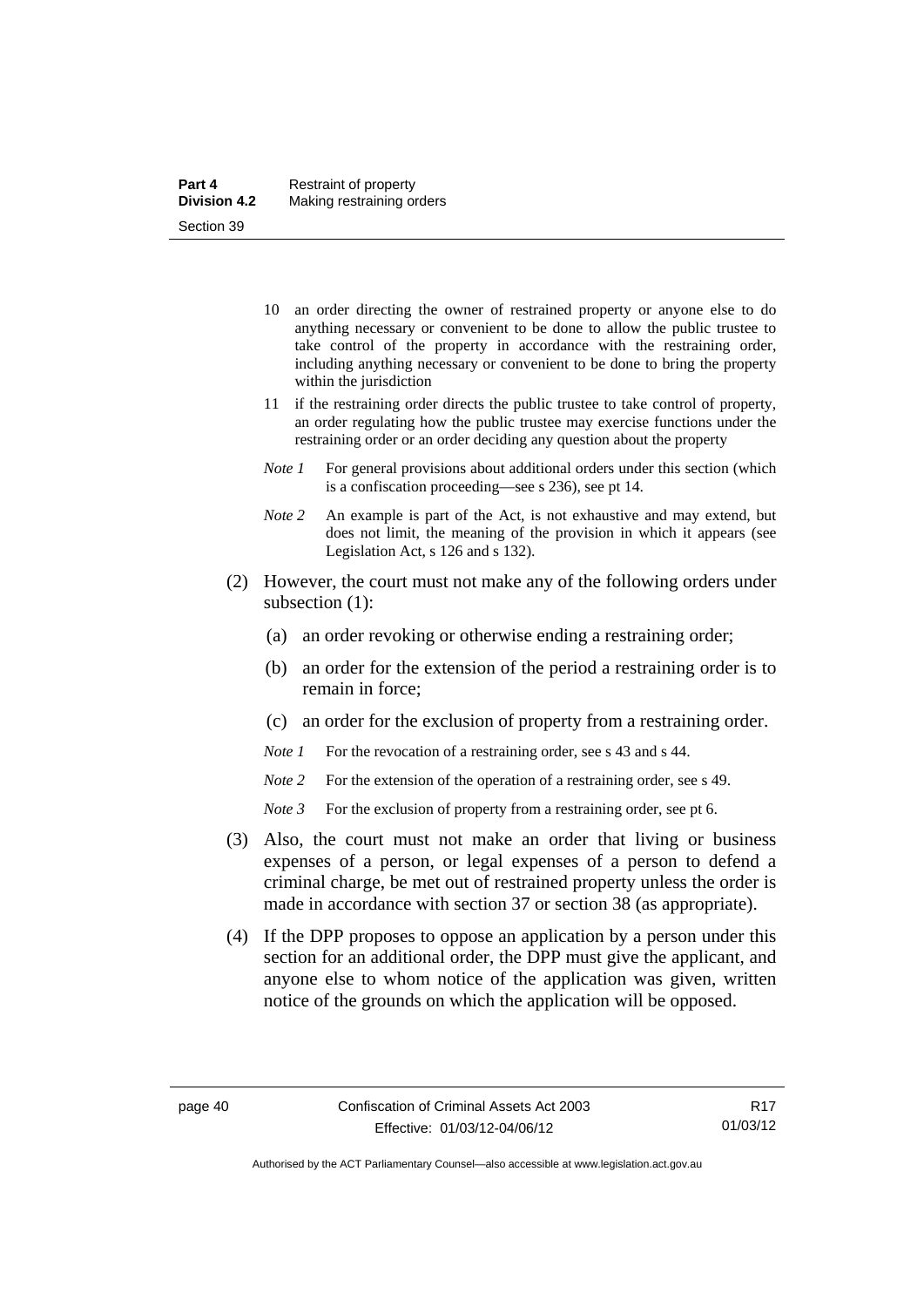(5) To remove any doubt, an additional order under this section does not end only because the restraining order ends or the property to which the additional order relates ceases to be restrained property.

# **40 Contravention of additional orders under s 39**

A person commits an offence if—

- (a) a relevant court makes an additional order under section 39; and
- (b) the person has notice of the order (whether by being given a copy of the order or otherwise); and
- (c) the person contravenes the order.

Maximum penalty: 200 penalty units, imprisonment for 2 years or both.

# **Division 4.3 Duration of restraining orders**

# **41 Meaning of** *forfeiture or penalty application* **for div 4.3**

In this division:

*forfeiture or penalty application* means an application for a forfeiture order or a penalty order.

# **42 Restraining orders generally not time limited**

A restraining order operates (or continues to operate) until it ends under this division (including in accordance with an order under section 49 (Extension of time for restraining orders)).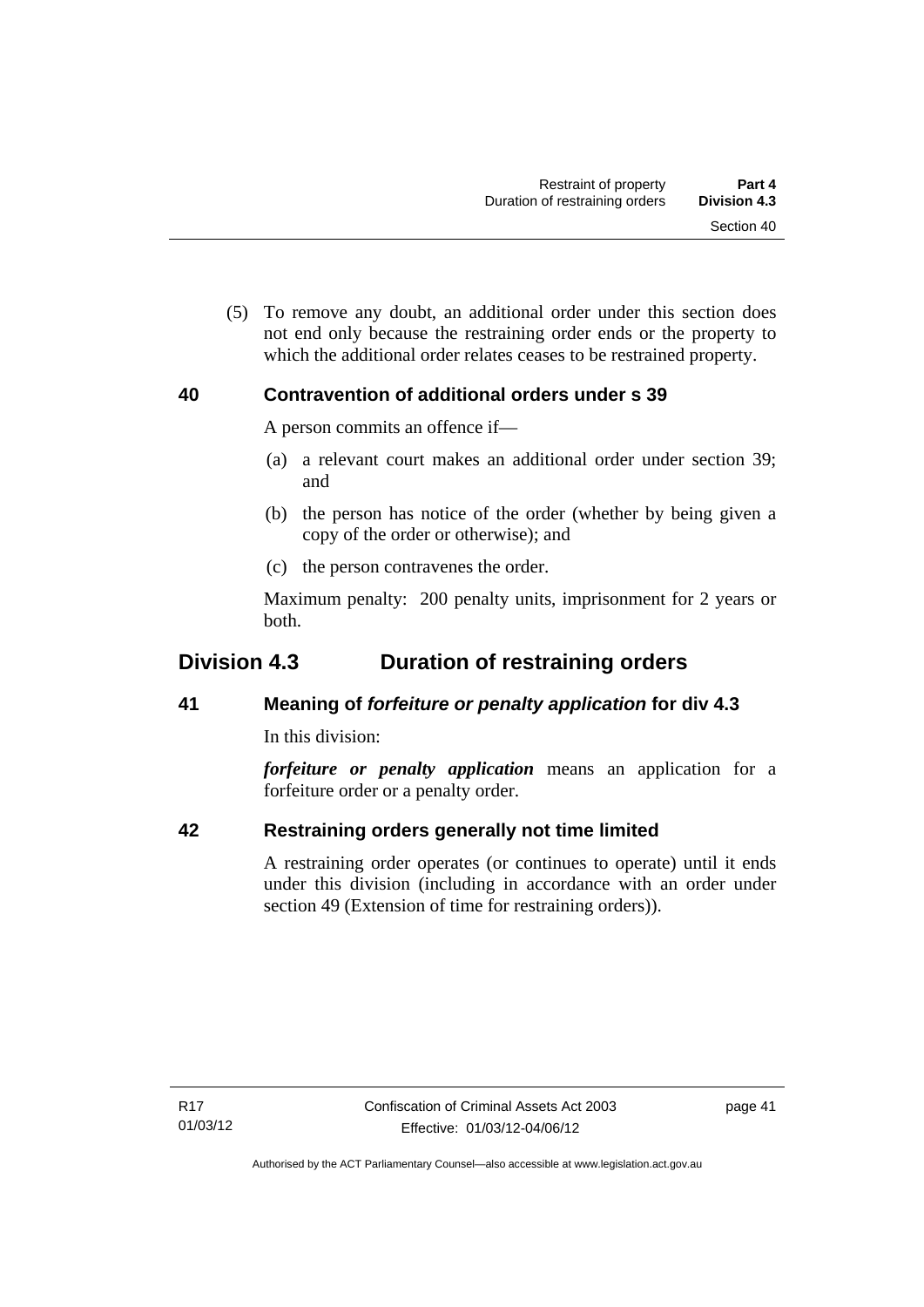# **43 Revocation or variation of restraining orders made without notice of application**

- (1) A person with an interest in restrained property may apply to the court that made the restraining order for the revocation, by order, of the restraining order if the DPP did not give the person notice of the application for the order.
- (2) The court must not make an order revoking the restraining order unless it is satisfied that there were not and are no longer, or there are no longer, sufficient grounds for making the order.
- (3) However, if the DPP has told the court that the restraining order applies to property that has evidentiary value in a criminal proceeding, the court must not revoke the restraining order without the DPP's agreement but may, by order, vary the restraining order to exclude any part of the property that the DPP has told the court does not have evidentiary value.
- (4) If the DPP proposes to oppose an application by a person under this section for the revocation of a restraining order, the DPP must give the applicant, and anyone else to whom notice of the application was given, written notice of the grounds on which the application will be opposed.

# **44 Revocation or variation of restraining orders if security or undertakings given**

- (1) The owner of restrained property may apply to the court that made the restraining order for the restraining order to be revoked or varied, by order, under this section.
- (2) The court must not make an order revoking the restraining order unless the DPP has told the court that the owner has given—
	- (a) security satisfactory to the DPP to the value estimated by the DPP of any order that may be sought under this Act in relation to the offence in relation to which the order was made (and any related offence); or

R17 01/03/12

Authorised by the ACT Parliamentary Counsel—also accessible at www.legislation.act.gov.au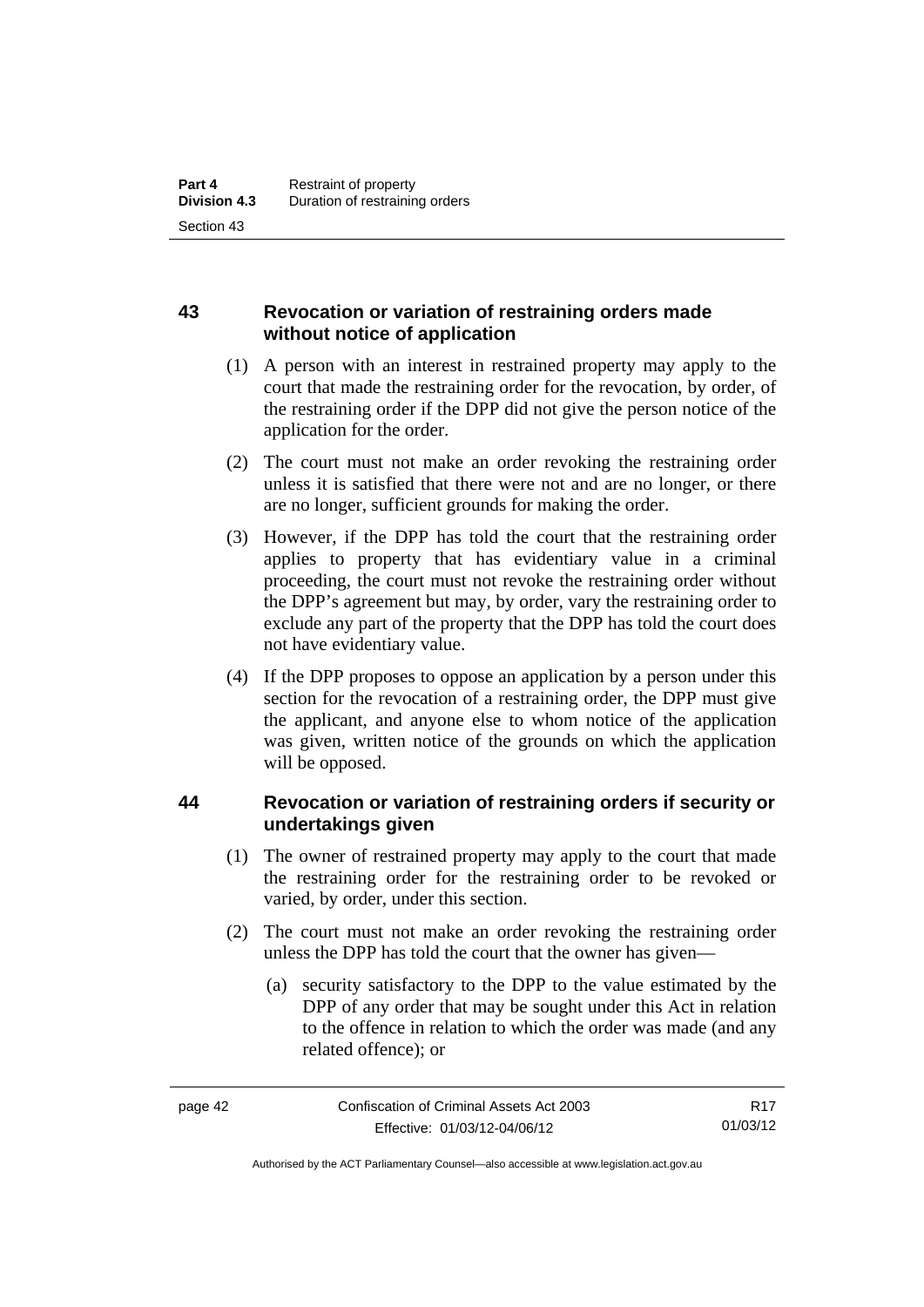- (b) an undertaking satisfactory to the DPP about the restrained property.
- (3) However, if the owner can only give security or an undertaking that partly satisfies the DPP, the court may, by order, vary the restraining order to exclude particular property in relation to which the DPP has told the court that satisfactory security or a satisfactory undertaking has been given.
- (4) Also, if the DPP has told the court that the restraining order applies to property that has evidentiary value in a criminal proceeding, the court must not revoke the restraining order without the DPP's agreement but may, by order, vary the restraining order to exclude any part of the property that the DPP has told the court does not have evidentiary value.
- (5) If the DPP proposes to oppose an application by a person under this section for the revocation of a restraining order, the DPP must give the applicant, and anyone else to whom notice of the application was given, written notice of the grounds on which the application will be opposed.
- (6) The court may order that the revocation or variation of a restraining order under this section takes effect at a stated time or on the happening of a stated event.

# **45 When restraining order over particular property ends**

- (1) A restraining order over particular property ends—
	- (a) if the restraining order stops applying to the property in accordance with an order under this Act (for example, an exclusion order); or
	- (b) if the property is forfeited under this Act—when the property vests in law in the Territory and the public trustee takes control of the property; or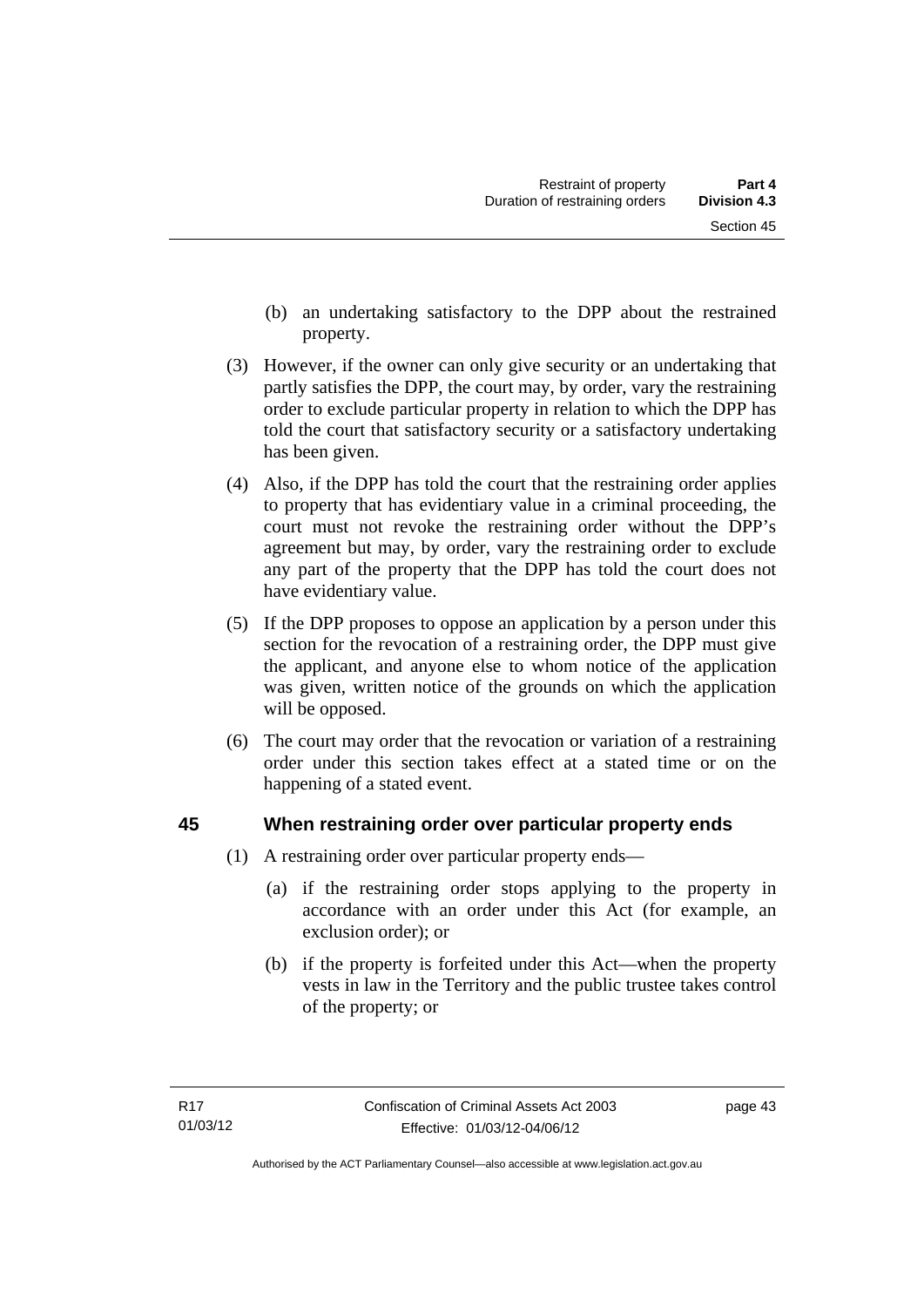- (c) if the property is disposed of by the public trustee to satisfy a penalty order; or
- (d) when the restraining order ends under this division.
- *Note 1* On forfeiture, restrained property vests in the Territory. However, registrable property does not vest in law in the Territory until the Territory's interest is registered in the appropriate register. Until then, it is vested in equity in the Territory (see s 109 and s 110).
- *Note 2* An example is part of the Act, is not exhaustive and may extend, but does not limit, the meaning of the provision in which it appears (see Legislation Act, s 126 and s 132).
- (2) To remove any doubt, the ending of a restraining order over particular property does not affect the operation of the restraining order in relation to other property restrained under the order.

*Note* For the meaning of *in relation to*, see dict.

#### **46 When unclaimed tainted property restraining order ends**

- (1) An unclaimed tainted property restraining order over property ends if—
	- (a) the restraining order stops applying to the property in accordance with an order under this Act (for example, an exclusion order); or
	- (b) the automatic forfeiture of the property is fully satisfied.
	- *Note 1* For the meaning of *fully satisfied*, see dict.
	- *Note 2* An example is part of the Act, is not exhaustive and may extend, but does not limit, the meaning of the provision in which it appears (see Legislation Act, s 126 and s 132).
- (2) If a person claims an interest in the property to which the unclaimed tainted property restraining order applies, the order does not cease to be an unclaimed tainted property restraining order, or cease to apply to the property, only because of the making of the claim.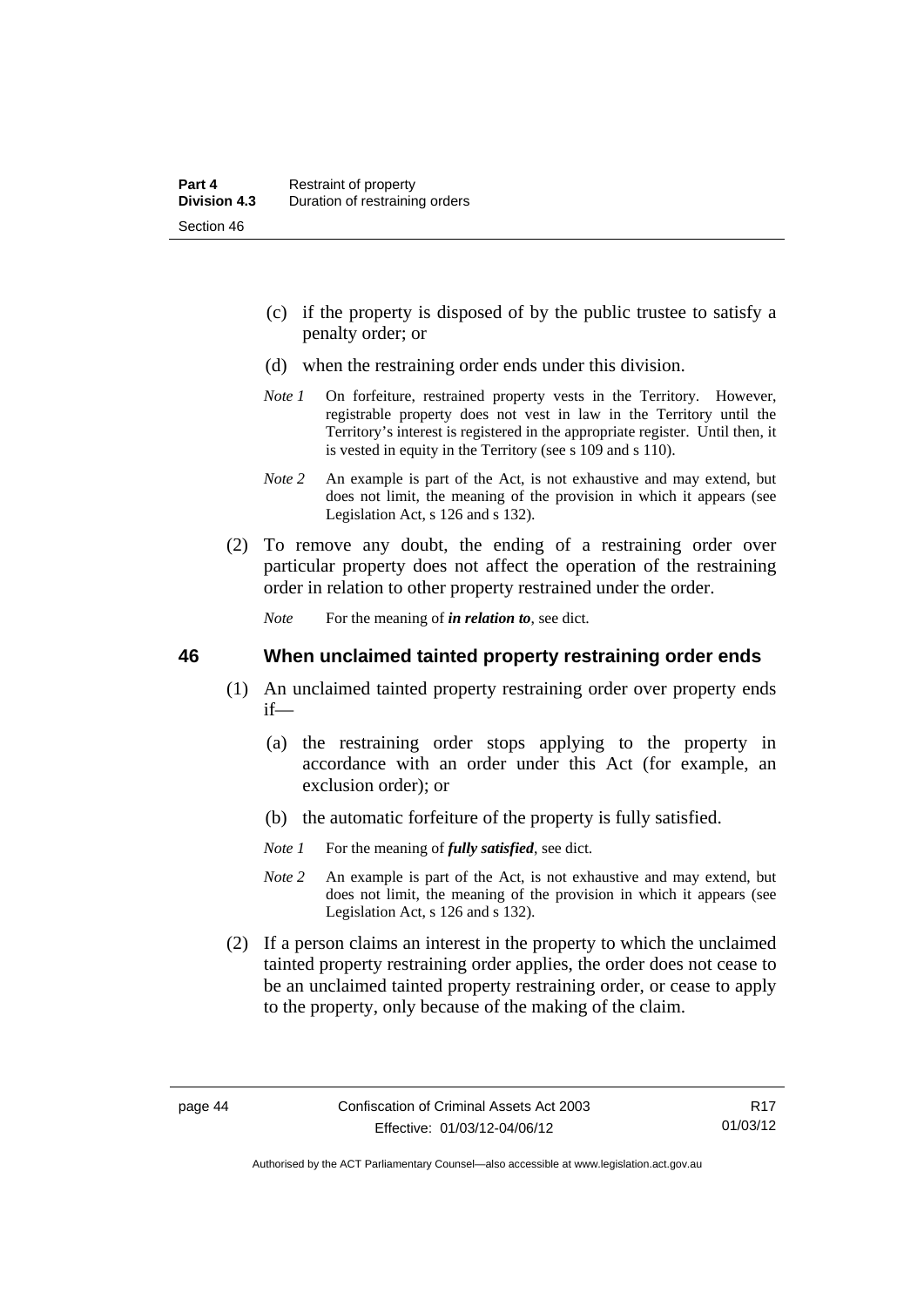(3) The relevant court may, on the application of the DPP while the order is in force, order that the restraining order is to end earlier than otherwise provided for by this section.

#### **47 When restraining order ends—ordinary offences**

- (1) This section applies to an offender over whose property a restraining order has been made in relation to an ordinary offence.
- (2) However, this section does not apply if the restraining order was also given in relation to a related serious offence, or is varied to apply to a related serious offence.
- (3) The restraining order ends for the circumstances stated in table 47, column 2 at the time indicated for those circumstances in column 3.
	- *Note 1* The restraining order may continue to operate in relation to related ordinary offences (see s (6)).
	- *Note* 2 For the ending of forfeiture and penalty orders for ordinary offences, see
		- s 56 (When conviction forfeiture order ends)
		- s 98 (When penalty order ends).
- (4) A reference in table 47 to a person being convicted of the offence mentioned in subsection (1) includes a reference to the person being convicted of a related offence instead of the offence mentioned in subsection  $(1)$ .
- (5) For table 47, items 4 and 6, if more than 1 forfeiture or penalty application is made within the period stated in the item, column 2, the restraining order ends at the latest time that it would end if any of those applications were the only forfeiture or penalty application made.
- (6) If, within the period stated in the restraining order under section 33 (2) (d) (Restraining order—contents), an indictment is presented against the offender for another ordinary offence or offences related to the offence mentioned in subsection (1) (the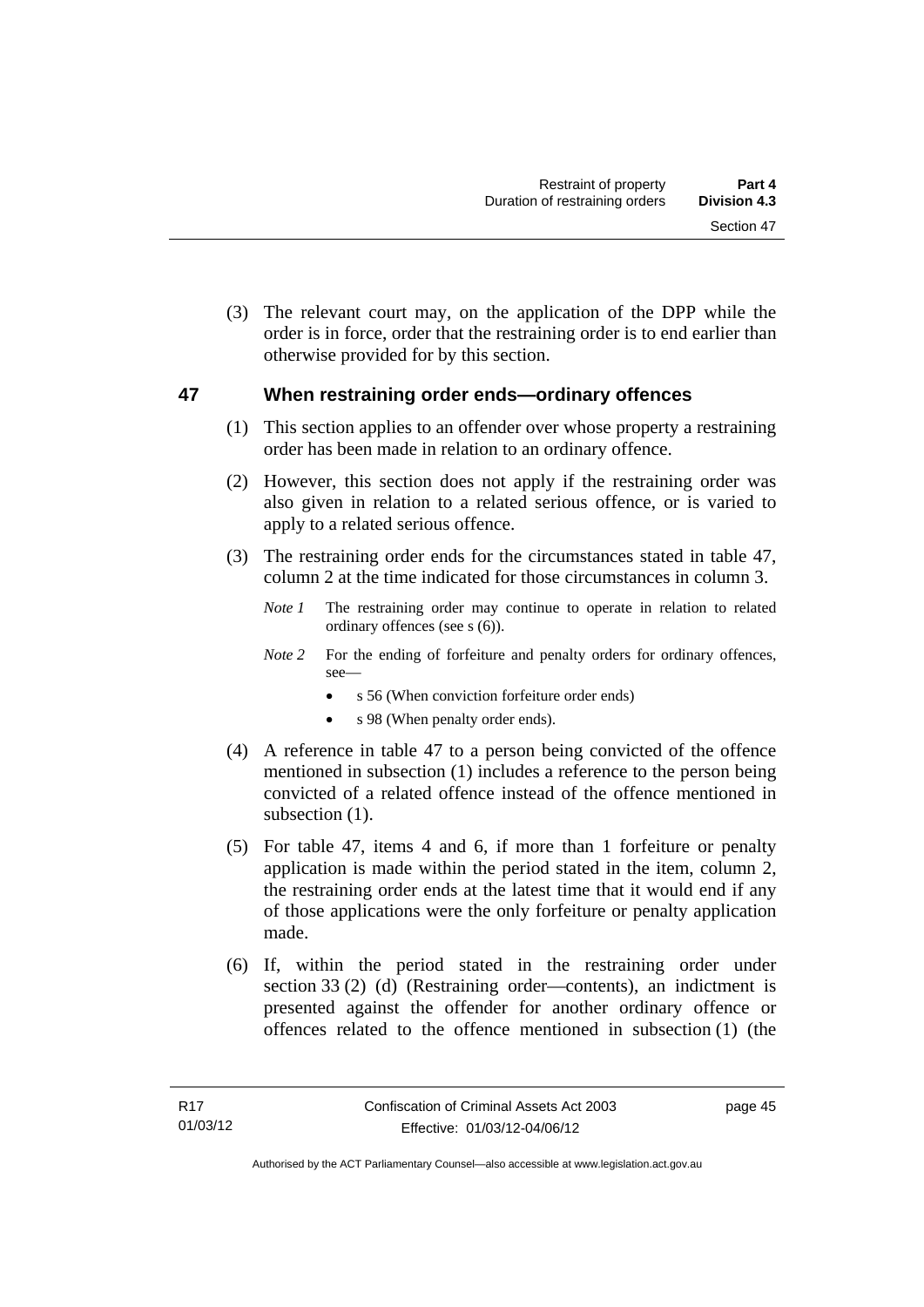*primary offence*), the restraining order ends at the later of the following times:

- (a) the time that it would end if there were no related offences;
- (b) the latest time that it would end if—
	- (i) the related offence or any of the related offences, taken by itself, were the primary offence; and
	- (ii) there were no other offences in relation to which the restraining order had been made.
- *Note Indictment* is defined in the Legislation Act, dict, pt 1 as including an information. (See also that Act, dict, pt 1, def *present*.)
- (7) The relevant court may, on the application of the DPP while the order is in force, order that the restraining order is to end earlier than otherwise provided for by this section.

| column 1<br>item | column 2<br>circumstances                                                                                                                                                                                       | column 3<br>when restraining order<br>ends                                   |
|------------------|-----------------------------------------------------------------------------------------------------------------------------------------------------------------------------------------------------------------|------------------------------------------------------------------------------|
| 1                | an indictment is not presented against the<br>offender for the offence before the end of<br>the period stated in the restraining order<br>under section 33 $(2)$ $(d)$                                          | end of the period stated in<br>the restraining order under<br>that paragraph |
| $\overline{2}$   | an indictment is presented against the<br>offender for the offence before the end of<br>the period stated in the restraining order<br>under section 33 $(2)$ (d), but the offender is<br>cleared of the offence | when the offender is cleared<br>of the offence                               |
| 3                | the offender is convicted of the offence, the<br>restraining order is made before the<br>conviction, and no forfeiture or penalty<br>application is made within 6 months after<br>the day of the conviction     | end of the 6 month period                                                    |

**Table 47 Ending of restraining orders—ordinary offences** 

page 46 Confiscation of Criminal Assets Act 2003 Effective: 01/03/12-04/06/12

Authorised by the ACT Parliamentary Counsel—also accessible at www.legislation.act.gov.au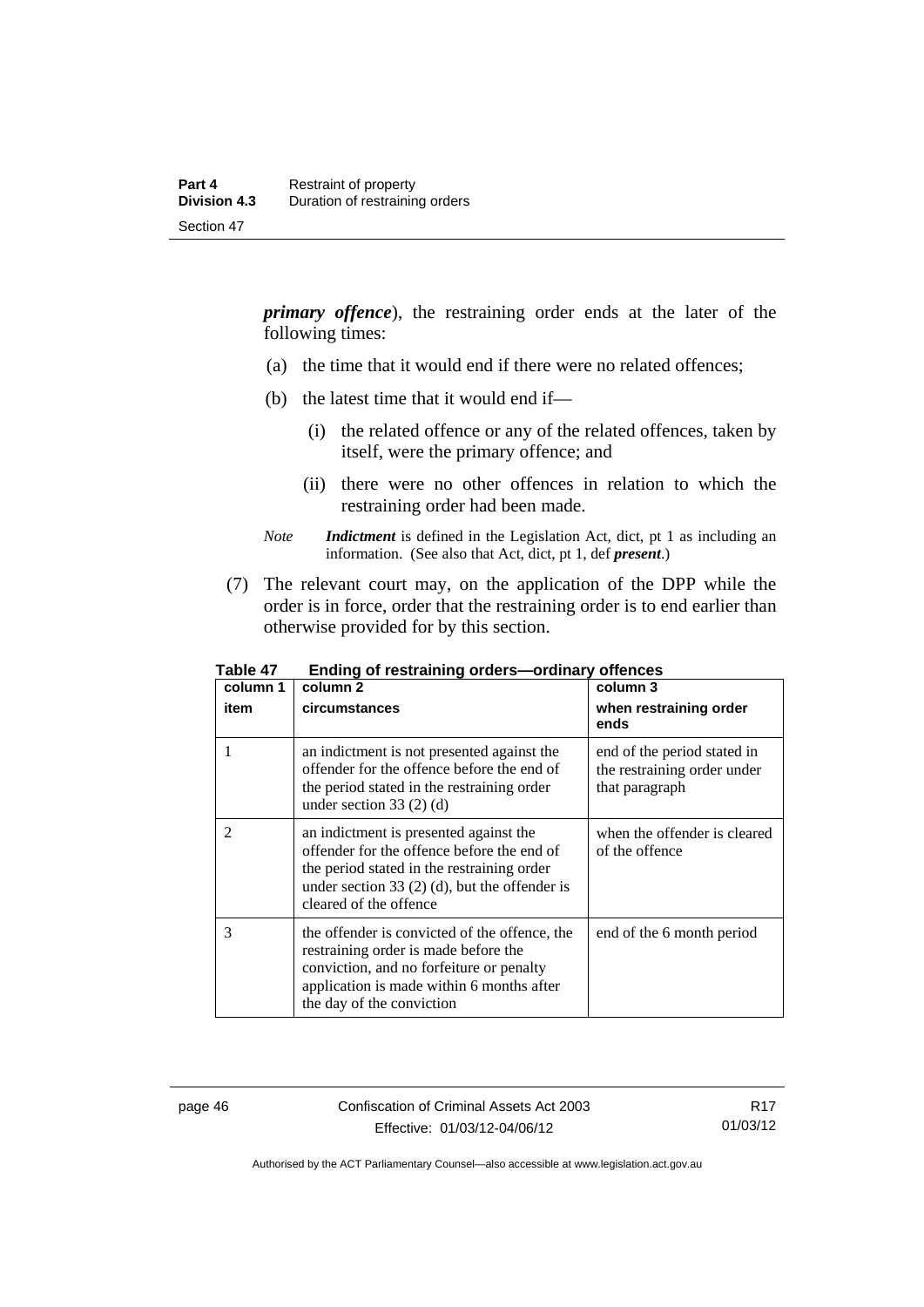| column 1       | column <sub>2</sub>                                                                                                                                                                                                                                | column 3                                                                                                                                                                                                                                                                                                                                                                      |
|----------------|----------------------------------------------------------------------------------------------------------------------------------------------------------------------------------------------------------------------------------------------------|-------------------------------------------------------------------------------------------------------------------------------------------------------------------------------------------------------------------------------------------------------------------------------------------------------------------------------------------------------------------------------|
| item           | circumstances                                                                                                                                                                                                                                      | when restraining order<br>ends                                                                                                                                                                                                                                                                                                                                                |
| $\overline{4}$ | the offender is convicted of the offence, the<br>restraining order is made before the<br>conviction, and a forfeiture or penalty<br>application is made within 6 months after<br>the day of the conviction                                         | at or after the finalisation of<br>the proceeding in relation to<br>the application, as follows:<br>if no forfeiture order or<br>(a)<br>penalty order is in force<br>at the finalisation of the<br>proceeding—at that<br>time:                                                                                                                                                |
|                |                                                                                                                                                                                                                                                    | if a forfeiture order or<br>(b)<br>penalty order is in force<br>at that time—when the<br>forfeiture order or<br>penalty order ends                                                                                                                                                                                                                                            |
| 5              | the offender is convicted of the offence, the<br>restraining order is made on the same day<br>as, or after, the conviction, and no forfeiture<br>or penalty application is made within<br>6 months after the day the restraining order<br>was made | end of the 6 month period                                                                                                                                                                                                                                                                                                                                                     |
| 6              | the offender is convicted of the offence, the<br>restraining order is made on the same day<br>as, or after, the conviction, and a forfeiture<br>or penalty application is made within<br>6 months after the day the restraining order<br>was made  | at or after the finalisation of<br>the proceeding in relation to<br>the application, as follows:<br>(a) if no forfeiture order or<br>penalty order is in force<br>at the time of the<br>finalisation of the<br>proceeding-at that<br>time;<br>(b) if a forfeiture order or<br>penalty order is in force<br>at that time—when the<br>forfeiture order or<br>penalty order ends |

R17 01/03/12

Confiscation of Criminal Assets Act 2003 Effective: 01/03/12-04/06/12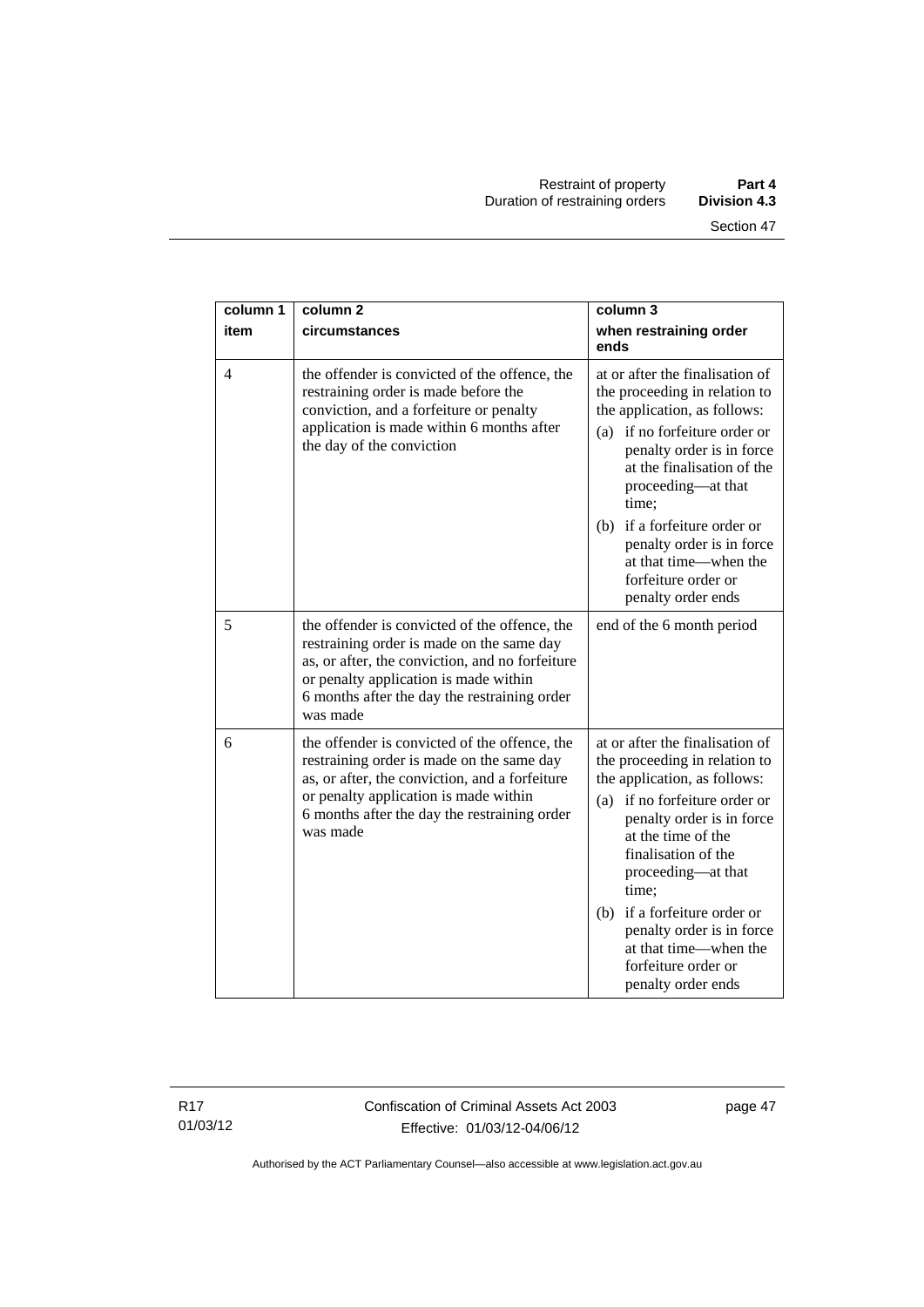#### **48 When restraining order ends—serious offences**

- (1) This section applies to an offender over whose property a restraining order has been made in relation to a serious offence.
- (2) The restraining order ends for the circumstances stated in table 48, column 2 at the time indicated for those circumstances in column 3.
	- *Note 1* The restraining order may continue to operate in relation to related serious offences (see s (5)).
	- *Note* 2 For the ending of forfeiture and penalty orders for serious offences, see—
		- s 56 (When conviction forfeiture order ends)
		- s 71 (When civil forfeiture order ends)
		- s 98 (When penalty order ends).

*Note 3* For the ending of automatic forfeiture for serious offences, see s 61.

- (3) A reference in table 48 to a person being convicted of the offence mentioned in subsection (1) includes a reference to the person being convicted of a related offence instead of the offence mentioned in subsection  $(1)$ .
- (4) For table 48, item 4, if more than 1 forfeiture or penalty application is made before the restraining order ends under item 1, 2 or 3, the restraining order ends at the latest time that it would end if any of those applications were the only forfeiture or penalty application made.
- (5) If, within the period stated in the restraining order under section 33 (2) (d) (Restraining order—contents), an indictment is presented against the offender for another offence or offences related to the offence mentioned in subsection (1) (the *primary offence*), the restraining order ends at the later of the following times:
	- (a) the time that it would end under this section if there were no related offences;

Authorised by the ACT Parliamentary Counsel—also accessible at www.legislation.act.gov.au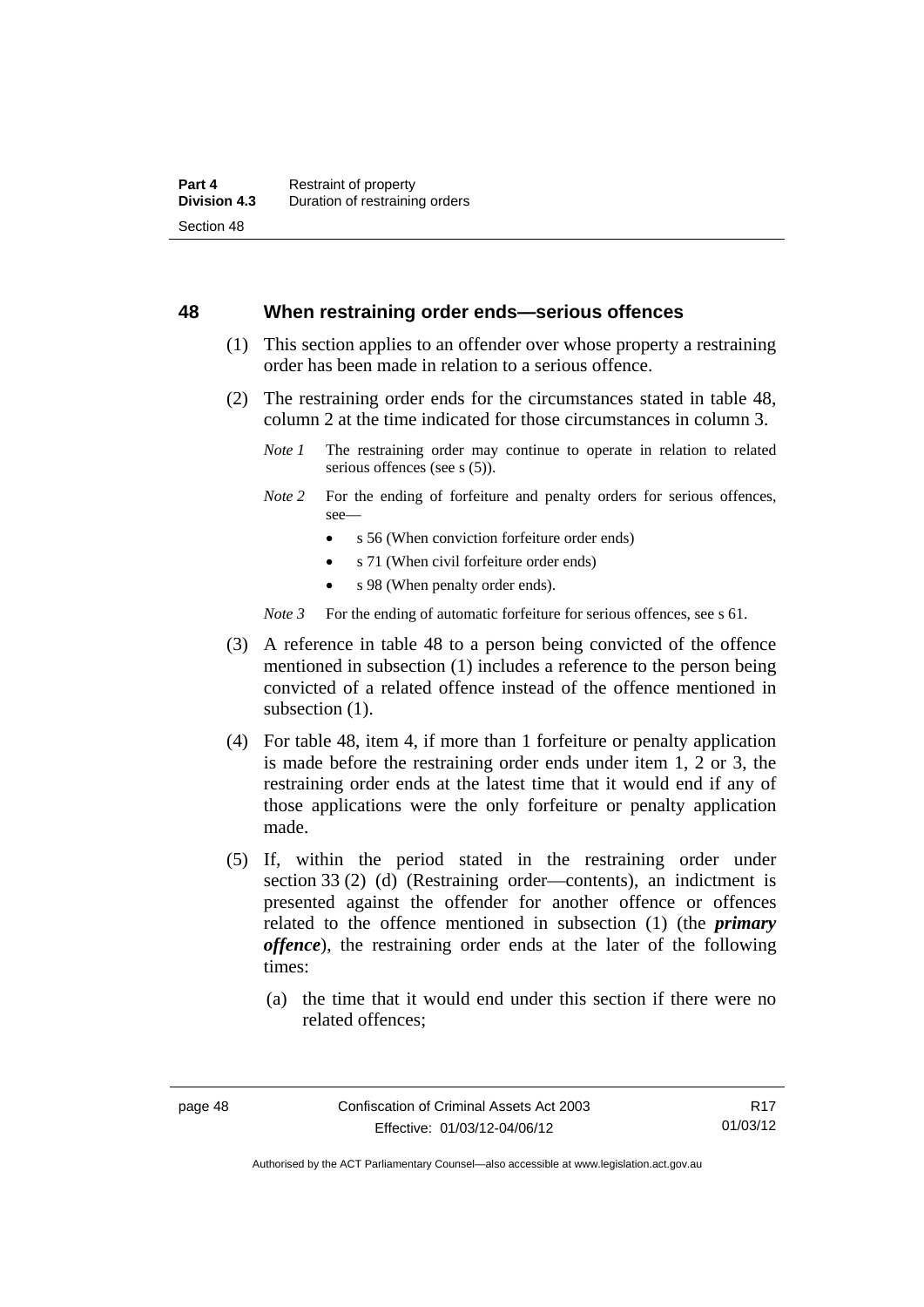- (b) the latest time that it would end under this section or section 47 (When restraining order ends—ordinary offences) if—
	- (i) the related offence or any of the related offences, taken by itself, were the primary offence; and
	- (ii) there were no other offences in relation to which the restraining order had been made.
- *Note Indictment* is defined in the Legislation Act, dict, pt 1 as including an information. (See also that Act, dict, pt 1, def *present*.)
- (6) The relevant court may, on the application of the DPP while the order is in force, order that a restraining order ends earlier than otherwise provided for by this section.

| column 1       | column 2                                                                                                                                                                                                                                                                                | column 3                                                                                                                                        |
|----------------|-----------------------------------------------------------------------------------------------------------------------------------------------------------------------------------------------------------------------------------------------------------------------------------------|-------------------------------------------------------------------------------------------------------------------------------------------------|
| item           | circumstances                                                                                                                                                                                                                                                                           | when restraining order ends                                                                                                                     |
|                | an indictment is not presented<br>against the offender for the offence,<br>or a forfeiture or penalty application<br>is not made, before the end of the<br>period stated in the restraining order<br>under section $33(2)(d)$                                                           | end of the period stated in the<br>restraining order under that<br>paragraph                                                                    |
| $\overline{2}$ | the offender is cleared or convicted<br>of the offence, the restraining order<br>is made before the offender is<br>cleared or convicted of the offence,<br>and no forfeiture or penalty<br>application is made within 6 months<br>after the day the offender is cleared<br>or convicted | the later of whichever of the<br>following events applies:<br>end of the 6 month period;<br>(a)<br>when the automatic<br>(b)<br>forfeiture ends |

**Table 48 Ending of restraining orders—serious offences**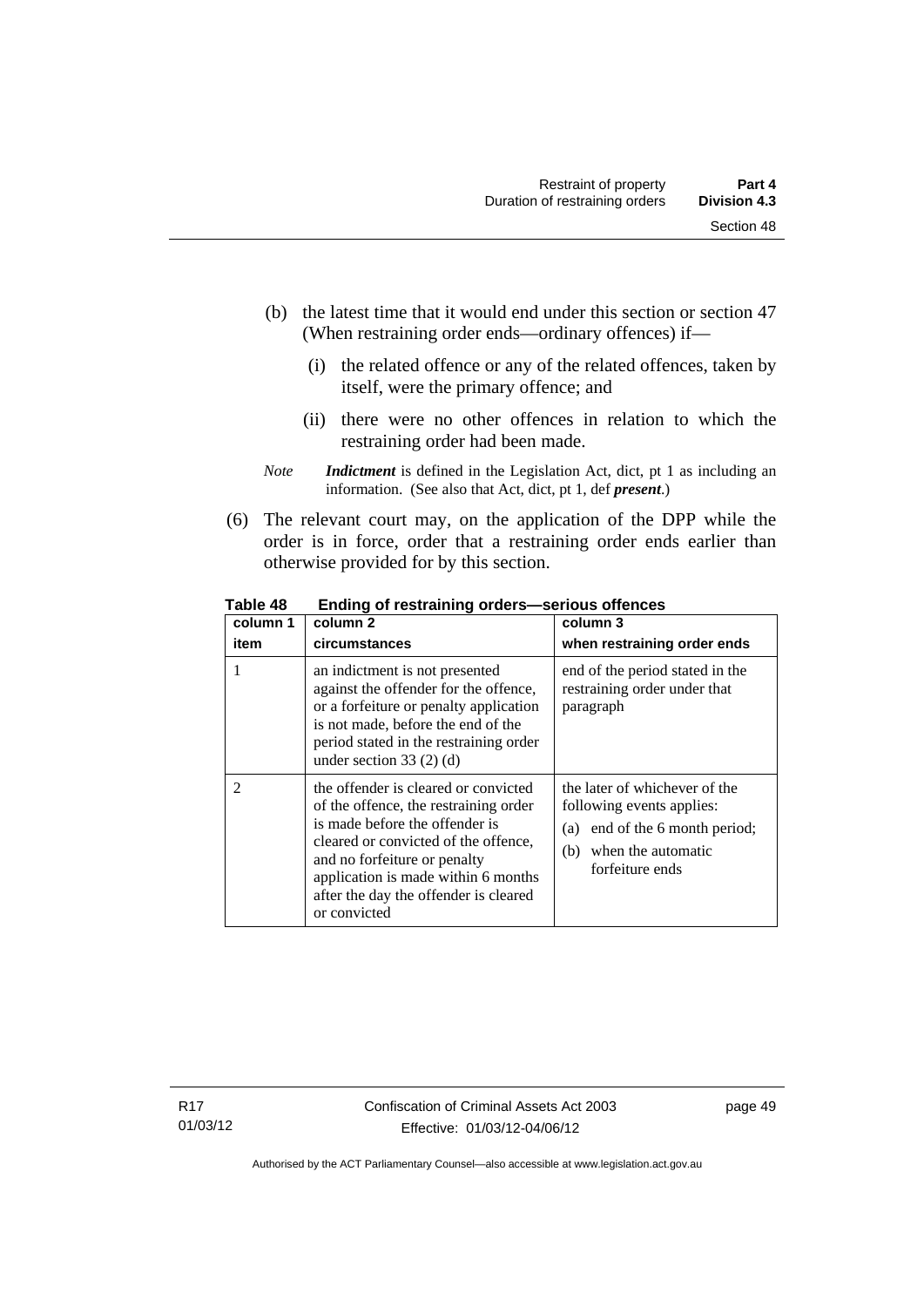#### **Part 4 Restraint of property**<br>**Division 4.3** Duration of restraining **Division 4.3** Duration of restraining orders Section 49

| column 1 | column <sub>2</sub>                                                                                                                                                                                                                                                                                            | column 3                                                                                                                                                                                                                                                                                                                                                                                                          |
|----------|----------------------------------------------------------------------------------------------------------------------------------------------------------------------------------------------------------------------------------------------------------------------------------------------------------------|-------------------------------------------------------------------------------------------------------------------------------------------------------------------------------------------------------------------------------------------------------------------------------------------------------------------------------------------------------------------------------------------------------------------|
| item     | circumstances                                                                                                                                                                                                                                                                                                  | when restraining order ends                                                                                                                                                                                                                                                                                                                                                                                       |
| 3        | the offender is cleared or convicted<br>of the offence, the restraining order<br>is made on the same day as, or after,<br>the offender is cleared or convicted<br>of the offence, and no forfeiture or<br>penalty application is made within<br>6 months after the day the offender<br>is cleared or convicted | the later of whichever of the<br>following events applies:<br>(a) end of the 6 month period;<br>when the automatic<br>(b)<br>forfeiture ends                                                                                                                                                                                                                                                                      |
| 4        | a forfeiture or penalty application is<br>made before the restraining order<br>ends under item 1, 2 or 3                                                                                                                                                                                                       | the later of whichever of the<br>following events applies on or<br>after the finalisation of the<br>proceeding in relation to the<br>application:<br>(a) if no forfeiture order or<br>penalty order is in force at<br>the time of the finalisation<br>of the proceeding—when<br>the proceeding is finalised;<br>(b) if a forfeiture order or<br>penalty order is in force at<br>that time—when the order<br>ends: |
|          |                                                                                                                                                                                                                                                                                                                | (c) if the offender has been<br>convicted of the offence-<br>when the automatic<br>forfeiture ends                                                                                                                                                                                                                                                                                                                |

# **49 Extension of time for restraining orders**

 (1) This section applies to an offender over whose property a restraining order is or has been in force in relation to the commission (or the alleged commission) of a relevant offence, despite anything else in this Act.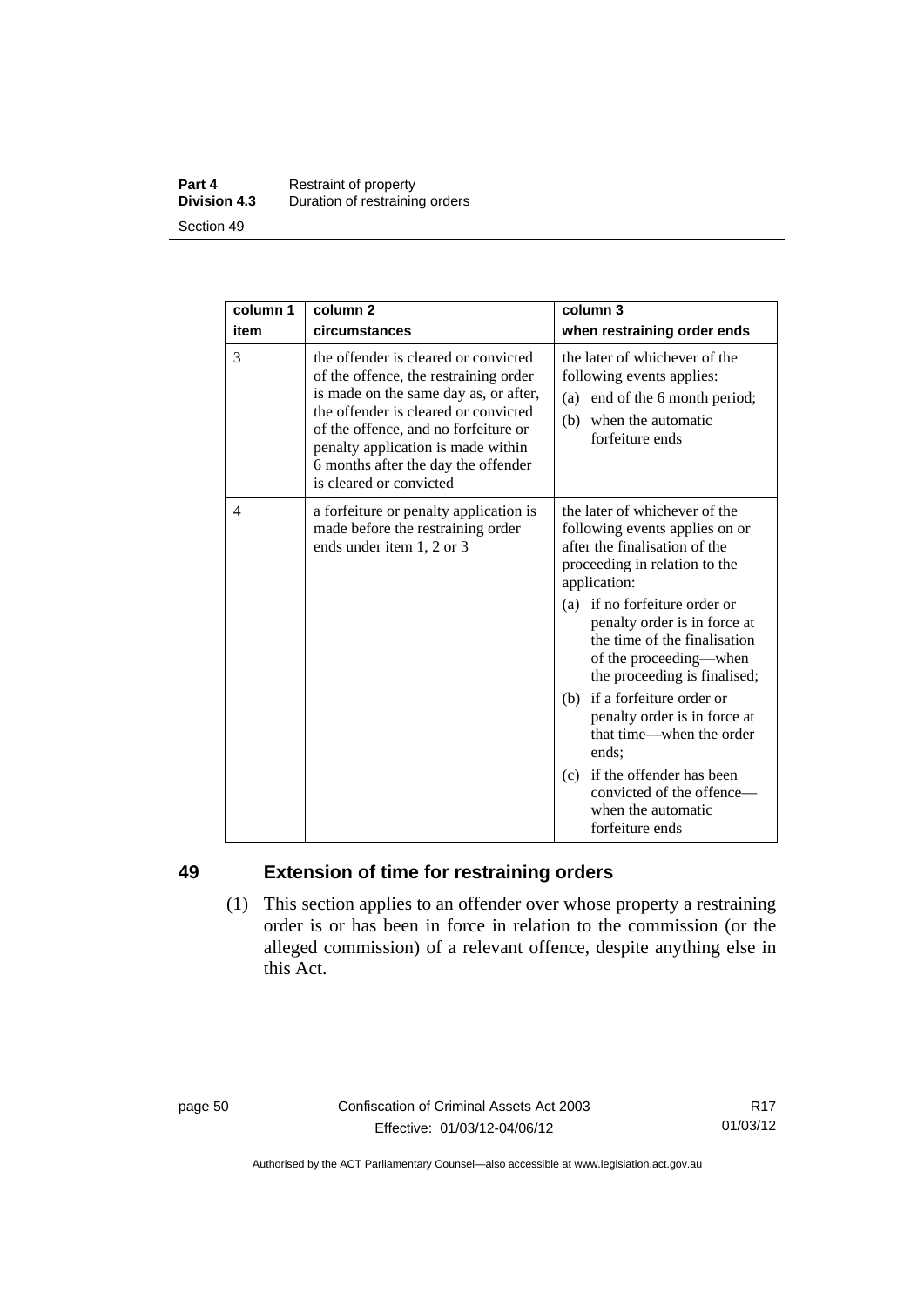- (2) On the application of the DPP, the court that made the restraining order may make either or both of the following orders:
	- (a) an order that the restraining order is to remain in force for a stated period (or as stated in the order);
	- (b) an order that a restraining order that has ended is to be revived for a stated period (or as stated in the order).
- (3) The order may be stated to have effect—
	- (a) immediately; or
	- (b) at a stated time; or
	- (c) if a stated event happens.
- (4) The court may make an order under this section only if satisfied that—
	- (a) any additional property to which the application relates was (or will be) derived from the offence, or identified, only after the restraining order ended (or would otherwise end); or
	- (b) necessary evidence for the making of a forfeiture or penalty application has (or will) become available only after the restraining order ended (or would otherwise end); or
	- (c) if an automatic forfeiture in relation to a serious offence ends because the offender is cleared of the offence—it is desirable in relation to an application for a civil forfeiture order or a penalty order under section 85 (Penalty orders—commission of serious offences); or
	- (d) it is otherwise desirable having regard to the purposes of this Act.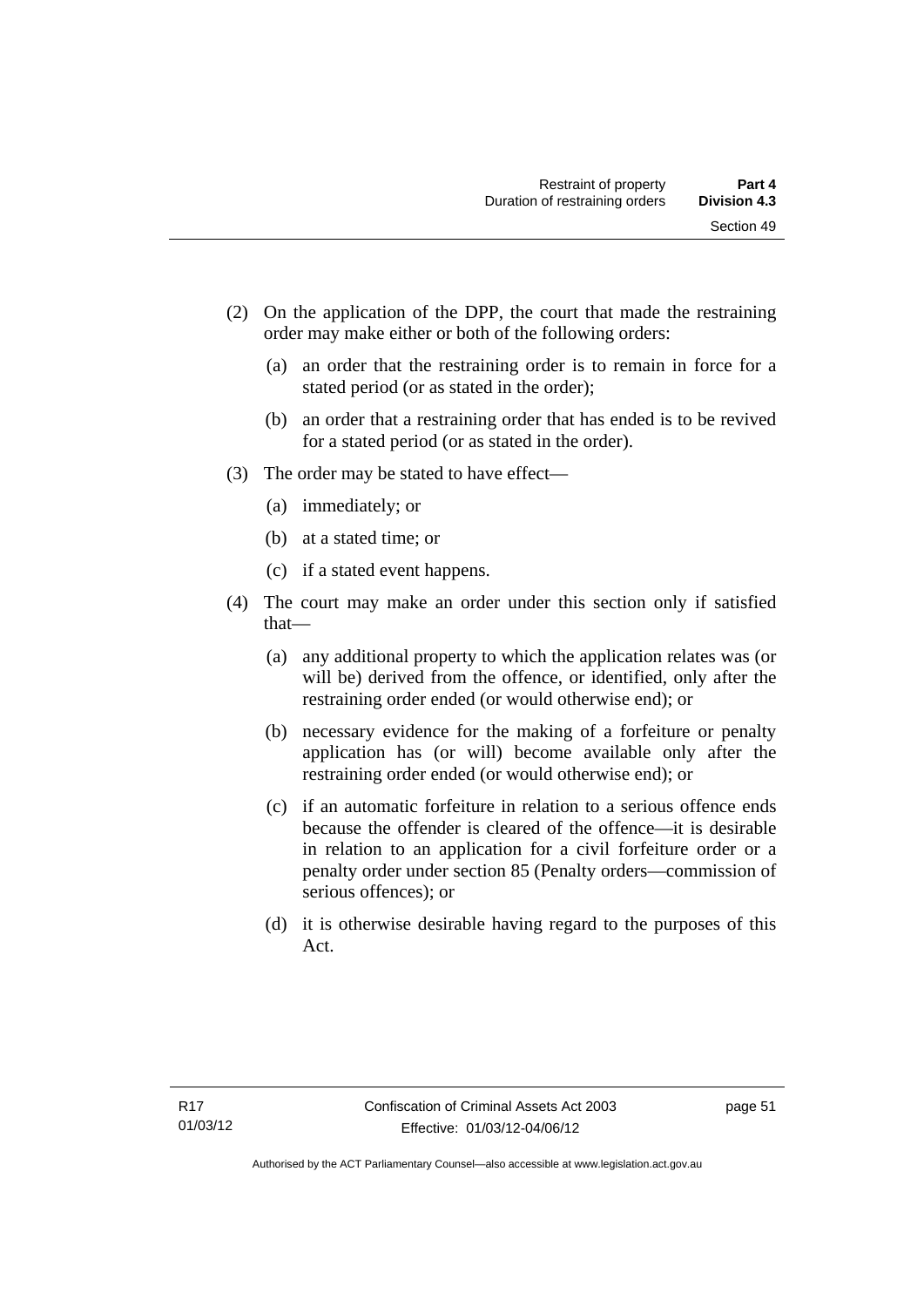# **Division 4.4 Restraining orders—other matters**

# **50 Restraining orders—registration in statutory property registers**

 (1) This section applies if a restraining order is over property that may be recorded in a statutory property register

- (2) The restraining order, or details of the restraining order, may be recorded in the register on application by a responsible authority.
- (3) Anyone who acquires an interest in the property after the recording of the restraining order in the register is taken to have notice of the restraining order at the time of acquisition.
- (4) Without limiting subsection (2), if the restraining order is over land registered under the *Land Titles Act 1925*—
	- (a) the responsible authority may lodge a copy of the restraining order with the registrar-general for registration under the *Land Titles Act 1925*, section 104 (Lodging of caveat); and
	- (b) the responsible authority is, on behalf of the Territory, taken to be a person claiming an interest in the land to which the restraining order relates; and
	- (c) to remove any doubt, that Act, section 104 (5) does not apply to the registered restraining order.
	- *Note* The *Land Titles Act 1925*, s 104 (5) allows certain dealings to be registered unless the caveat prohibits them. However, this Act, s 23 prohibits such a dealing.
- (5) If the property ceases to be restrained property, the responsible authority must apply for the cancellation of the restraining order's registration in the statutory property register.

*Note* A registered interstate restraining order is taken to be a restraining order under this Act (see s 139).

Authorised by the ACT Parliamentary Counsel—also accessible at www.legislation.act.gov.au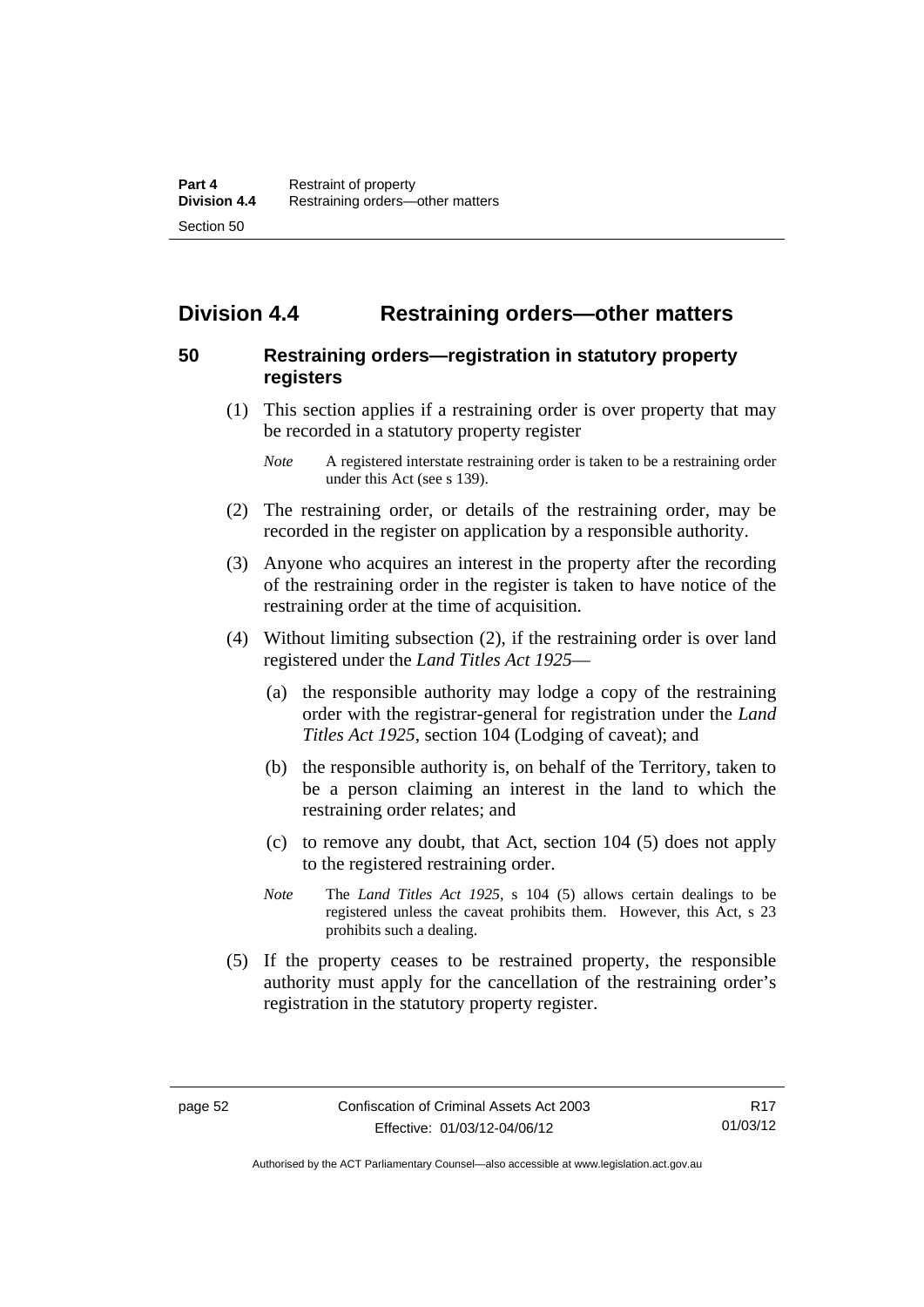- (6) Without limiting subsection (5), if the restraining order is over land registered under the *Land Titles Act 1925*, the responsible authority must lodge a notice of the ending of the restraining order with the registrar-general for registration under that Act.
- (7) In this section:

*responsible authority* means—

- (a) the DPP; or
- (b) if the public trustee has taken control of the property under this Act—the public trustee; or
- (c) for a registered interstate restraining order—anyone who is authorised under the corresponding law under which the order was made to register a restraining order, or details of a restraining order, in a statutory property register.

# **51 Penalty orders—execution against restrained property**

- (1) A restraining order over the property of a person does not prevent the levying of execution against the property, entirely or in part, in satisfaction of a penalty order in force against the person.
- (2) However, the property must not be disposed of, or otherwise dealt with, except in accordance with an order of a relevant court under section 39 (1) (Additional orders about restraining orders and restrained property).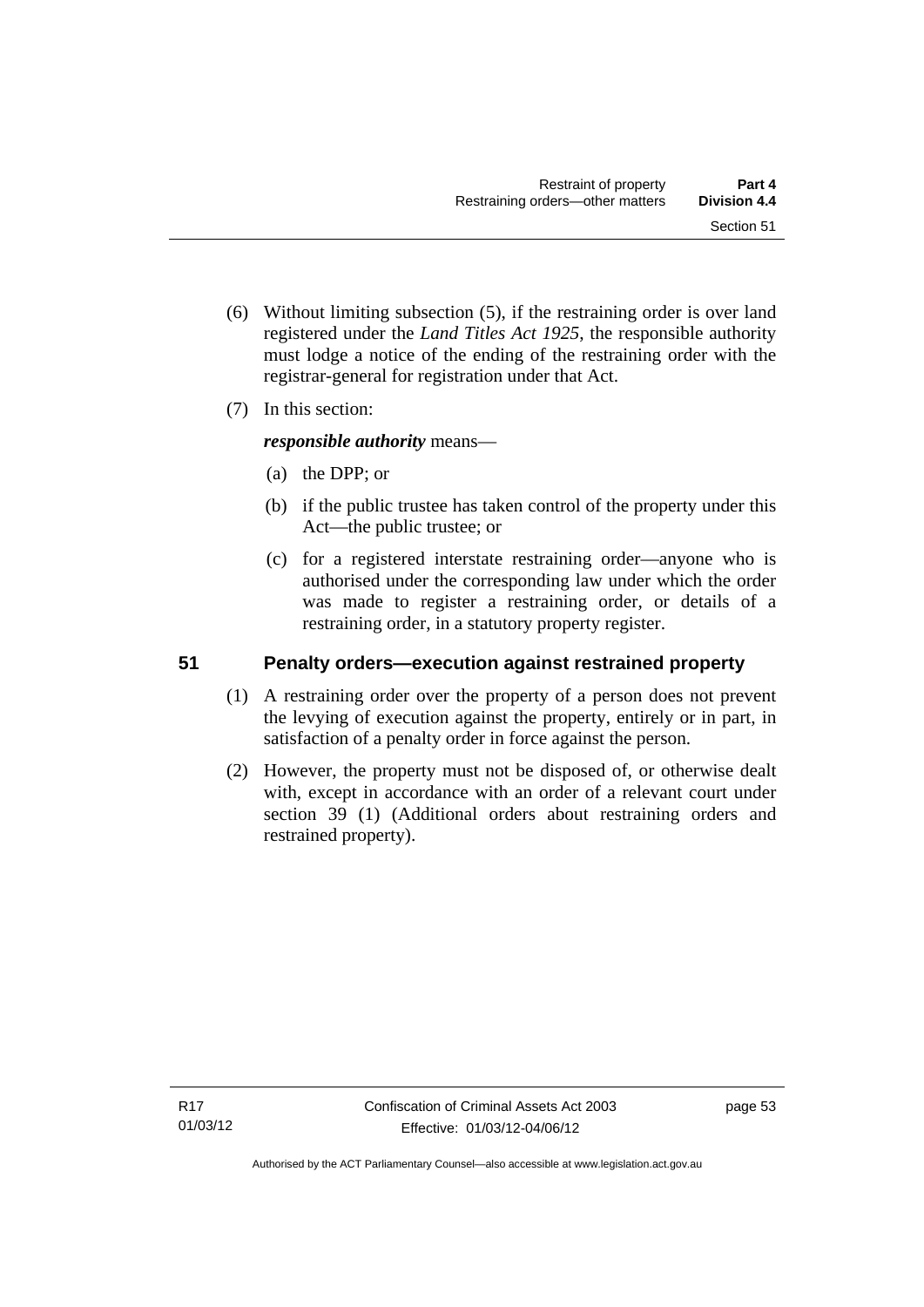**Part 5 Forfeiture of property**<br>**Division 5.1** Conviction forfeiture of **Division 5.1** Conviction forfeiture orders Section 52

# **Part 5 Forfeiture of property**

# **Division 5.1 Conviction forfeiture orders**

*Note* For general provisions about a proceeding for a conviction forfeiture order (which is a confiscation proceeding—see s 236), see pt 14.

#### **52 Meaning of** *conviction forfeiture order*

In this Act:

*conviction forfeiture order* means an order under section 54 (Conviction forfeiture orders—making) for the forfeiture to the Territory of tainted property in relation to a relevant offence.

#### **53 Conviction forfeiture orders—application**

- (1) The DPP may apply to a relevant court for a conviction forfeiture order against a person.
	- *Note* A reference to a *person* generally includes a reference to a corporation as well as an individual, see the Legislation Act, s 160. (See also the Legislation Act, dict, pt 1, def *person*.)
- (2) The application may be made before or after, or at the same time as, the person's conviction for a relevant offence.
- (3) However, if the person has been convicted of the offence, the DPP must make the application within 2 years after the day of the conviction.
	- *Note* The court may allow leave for an application to be made after the time fixed by this section in certain circumstances (see s 246).

#### **54 Conviction forfeiture orders—making**

- (1) On application under section 53, the court must make an order for the forfeiture to the Territory of tainted property in relation to the relevant offence if satisfied that—
	- (a) the offender has been convicted of the offence; and

Authorised by the ACT Parliamentary Counsel—also accessible at www.legislation.act.gov.au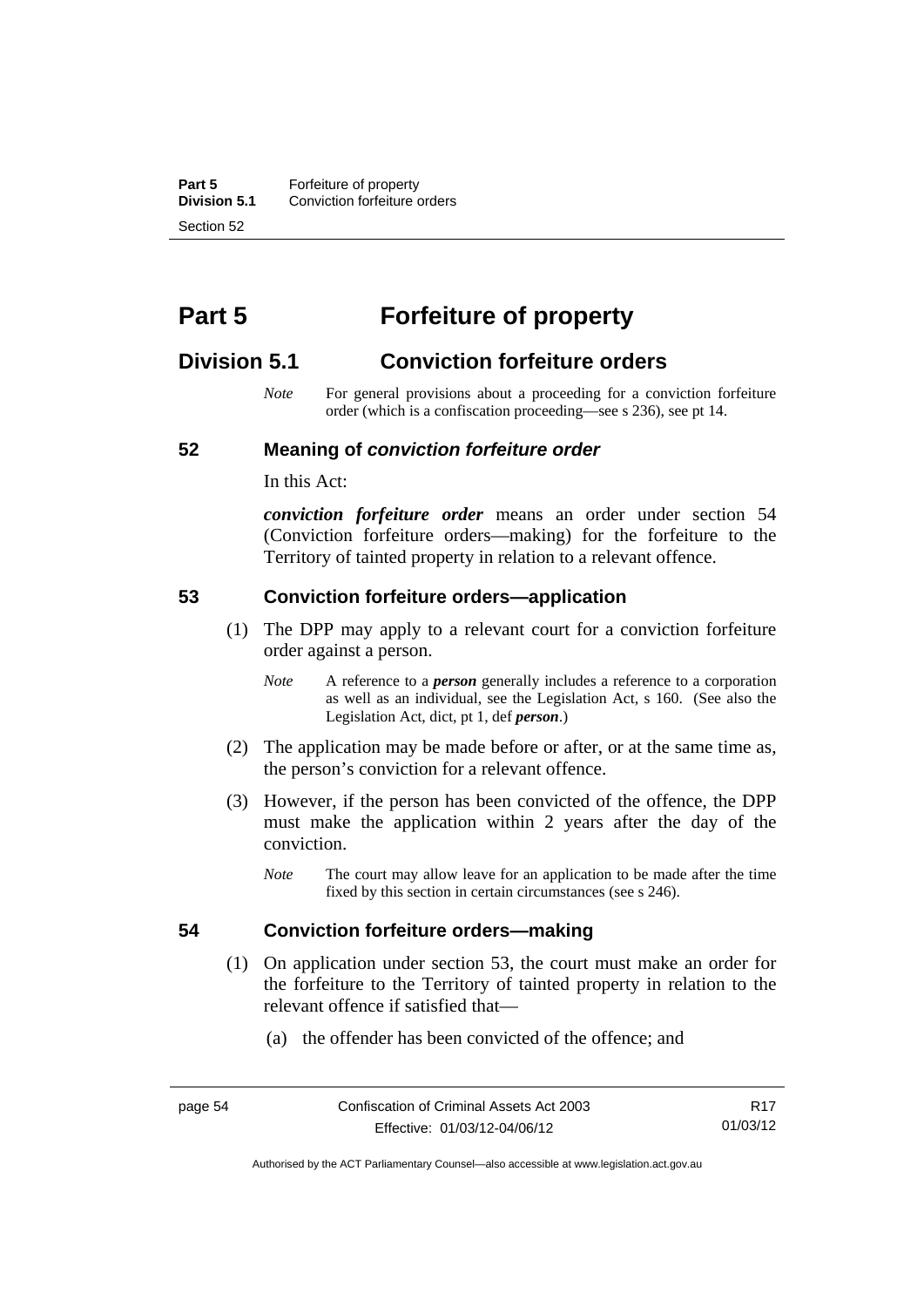- (b) the offender has not been cleared of the offence; and
- (c) the property, or any of the property, to which the application relates is tainted property in relation to the offence.
- (2) If a court makes the order, it must state in the order—
	- (a) the property to which it applies; and
	- (b) what it considers to be the value of the property (other than money) to be forfeited to the Territory under the order at the time the order is made.

#### **55 Conviction forfeiture orders—forfeiture**

- (1) The property to which the conviction forfeiture order applies is forfeited to the Territory at the end of 14 days after the day the order is made, except so far as the property is excluded from forfeiture under an exclusion order.
	- *Note 1* For the commencement of a restraining order, see the Legislation Act, s 73 (4).
	- *Note 2* The effect of an exclusion order for property subject to forfeiture is that the property is excluded from forfeiture, see s 74 (c).
- (2) However, if an application for an exclusion order in relation to the property, or a part of the property, has been made (but not decided) before the end of the 14-day period, the property (or that part) is not forfeited until the proceeding in relation to the exclusion order is finalised.

# **56 When conviction forfeiture order ends**

- (1) A conviction forfeiture order ends if—
	- (a) the offender is cleared of the offence to which the order relates, and all related offences (if any); or
	- (b) the order is reversed or set aside on appeal; or
	- (c) the order is fully satisfied.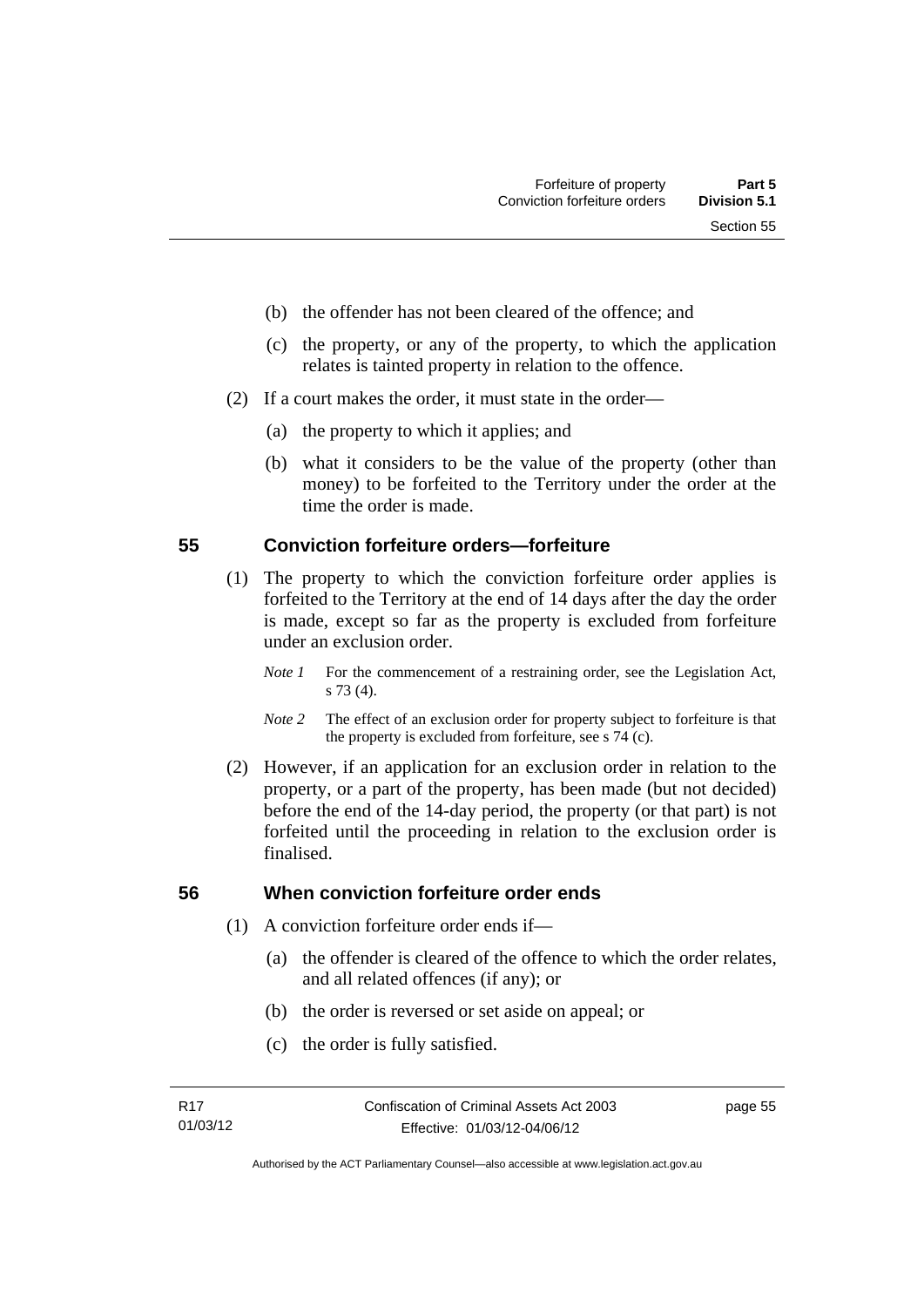*Note* For the meaning of *fully satisfied*, see dict.

- (2) The order is satisfied for a particular interest in forfeited property if the interest is bought back under section 127 (Buyback orders buying interest in property).
	- *Note* After the forfeiture of property, the offender may recover the property or its value in certain circumstances (see div 9.5).

# **Division 5.2 Automatic forfeiture—conviction for serious offences**

# **57 Unclaimed tainted property restraining orders non-application of div 5.2**

This division does not apply to property restrained under an unclaimed tainted property restraining order.

*Note* For the forfeiture of unclaimed tainted property, see div 5.3.

#### **58 Automatic forfeiture of restrained property on conviction for serious offences**

- (1) This section applies if—
	- (a) a person is convicted of a serious offence; and
	- (b) a restraining order (other than an artistic profits restraining order) is made, whether before or after the conviction, over property in relation to the offence or a related serious offence committed by the person.
	- *Note* A reference to a *person* generally includes a reference to a corporation as well as an individual, see the Legislation Act, s 160. (See also the Legislation Act, dict, pt 1, def *person*.)
- (2) The restrained property is forfeited to the Territory at the end of whichever of the following periods applies (the *relevant 14-day period*), except so far as the property is excluded from forfeiture under an exclusion order:

R17 01/03/12

Authorised by the ACT Parliamentary Counsel—also accessible at www.legislation.act.gov.au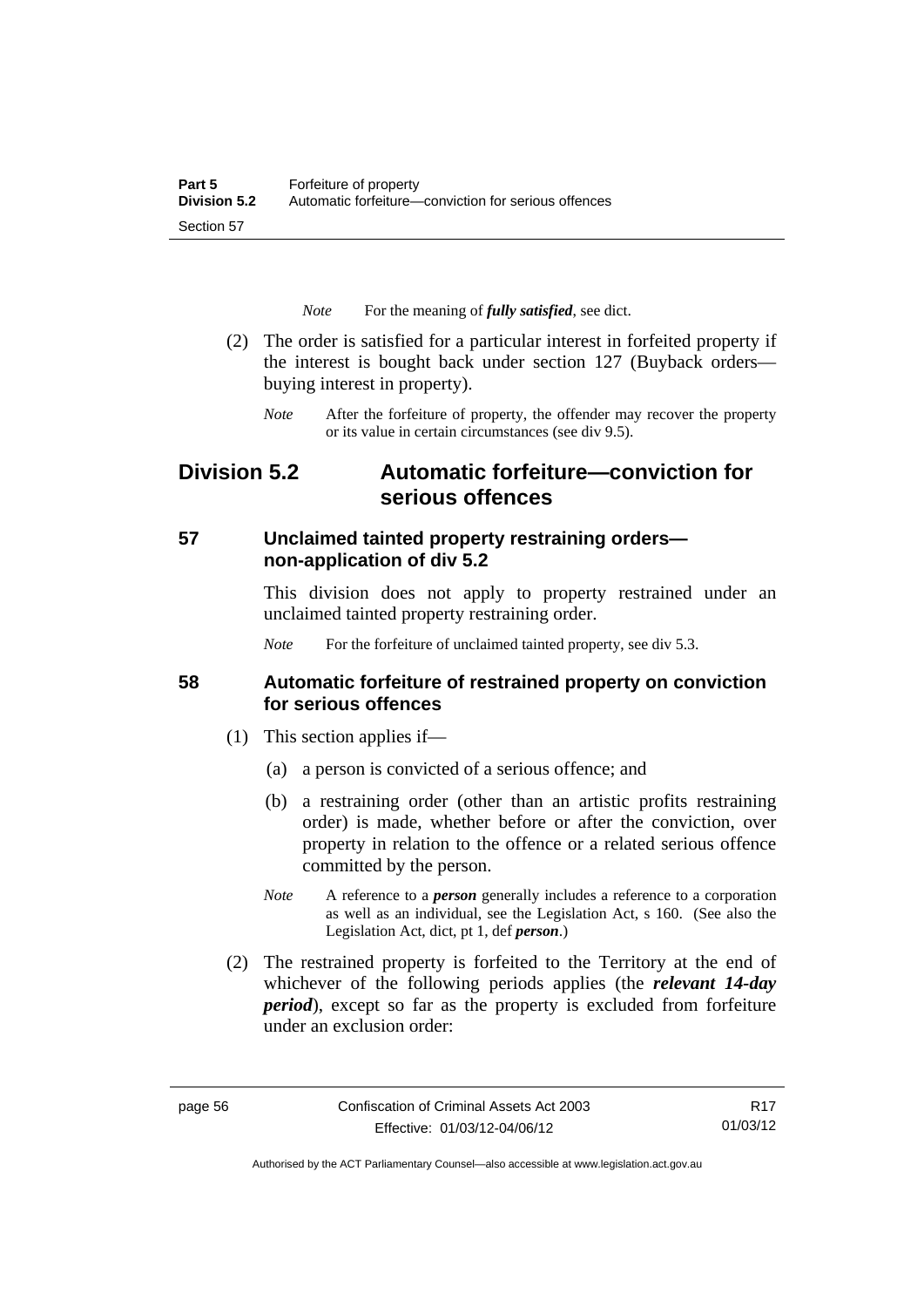- (a) if the restraining order was made before the conviction— 14 days after the day of conviction;
- (b) if the restraining order was made at the same time as or after the conviction—14 days after the day the restraining order comes into force.
- *Note 1* For the commencement of a restraining order, see the Legislation Act, s 73 (4).
- *Note* 2 The effect of an exclusion order for property subject to forfeiture is that the property is excluded from forfeiture, see s 74 (c).
- (3) However, if an application for an exclusion order in relation to the property, or a part of the property, has been made (but not decided) before the end of the relevant 14-day period, the property (or that part) is not forfeited until the proceeding in relation to the exclusion order is finalised.

# **59 Automatic forfeiture—court order declaring property automatically forfeited**

- (1) The DPP may apply to a relevant court for an order declaring that property has been automatically forfeited under this division.
- (2) If the relevant court is satisfied that the property has been automatically forfeited under this division, the court must make the order and state in the order the property to which it applies.
- (3) The registrar of the relevant court may exercise the functions of the court for this section.
	- *Note* For general provisions about a proceeding for an order under this section (which is a confiscation proceeding—see s 236), see pt 14.

# **60 Automatic forfeiture—court orders**

 (1) A relevant court may, when it convicts a person of a serious offence or at any later time, make any order that it considers appropriate for giving effect to an automatic forfeiture of property.

#### **Examples of orders**

| R17      | Confiscation of Criminal Assets Act 2003 | page 57 |
|----------|------------------------------------------|---------|
| 01/03/12 | Effective: 01/03/12-04/06/12             |         |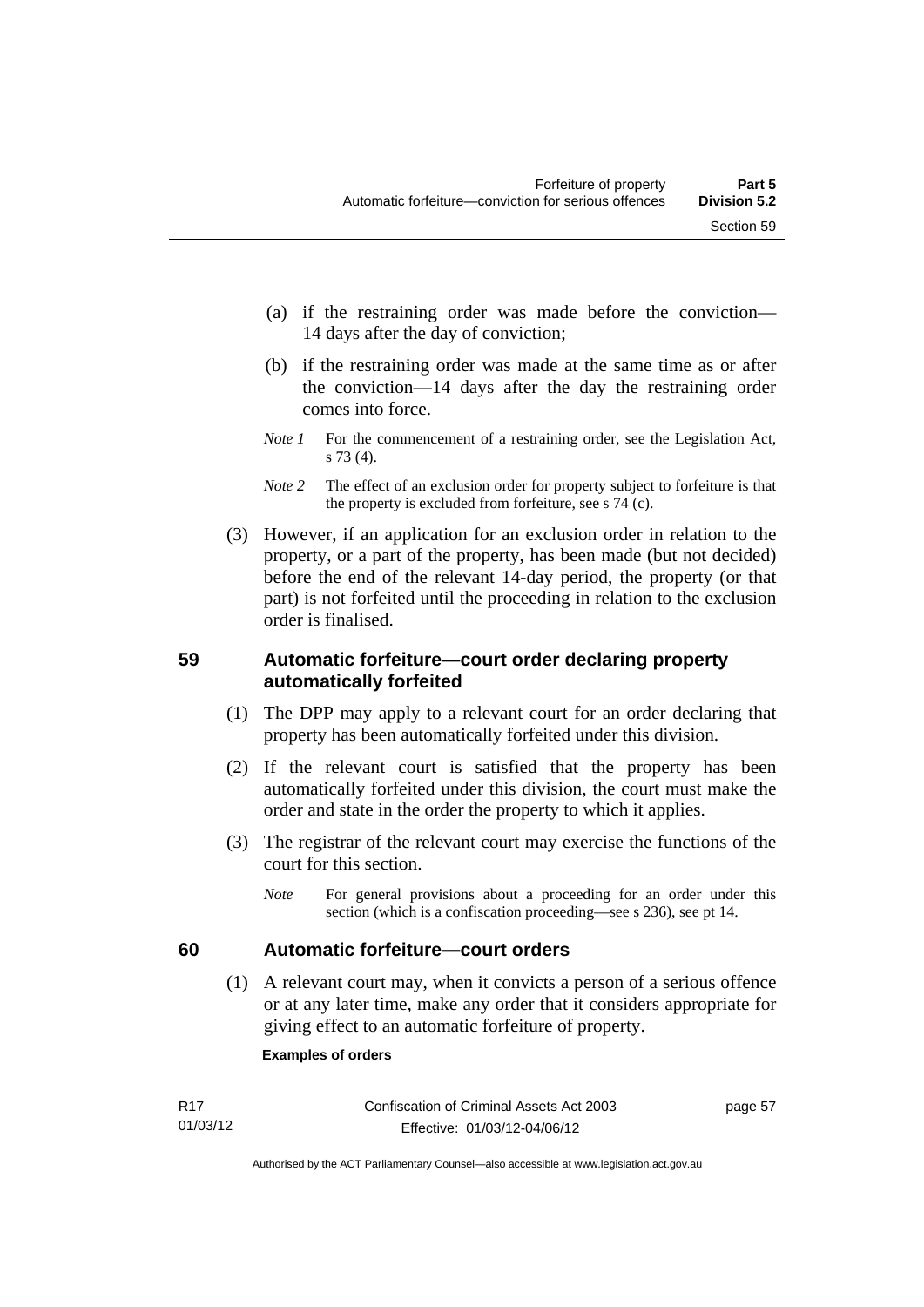- 1 an order for the examination of anyone before the court, or an officer of the court, about any property that might be forfeited because of the conviction
- 2 an order directing the owner of property that might be forfeited because of the conviction, or anyone else, to give to a stated person, within a stated period, a sworn statement about stated particulars of the property
- 3 an order directing the owner of property that might be forfeited because of the conviction, or anyone else, to do anything necessary or convenient to be done to allow the public trustee to take control of the property, including anything necessary or convenient to be done to bring the property within the jurisdiction
- 4 an order in relation to the registration of title to, or charges over, property under a territory law
- *Note* An example is part of the Act, is not exhaustive and may extend, but does not limit, the meaning of the provision in which it appears (see Legislation Act, s 126 and s 132).
- (2) The order may be made on the court's initiative, or on the application of any of the following people:
	- (a) the DPP;
	- (b) the offender;
	- (c) the public trustee;
	- (d) anyone with an interest in property to which the order relates;
	- (e) anyone else with the court's leave.
	- *Note* For general provisions about a proceeding for an order under this section (which is a confiscation proceeding—see s 236), see pt 14.
- (3) A person commits an offence if—
	- (a) a relevant court makes an order under subsection (1) to give effect to an automatic forfeiture of property; and
	- (b) the order requires the person to do, or not do, something stated in the order; and
	- (c) the person has notice of the order (whether by being given a copy of the order or otherwise); and

Authorised by the ACT Parliamentary Counsel—also accessible at www.legislation.act.gov.au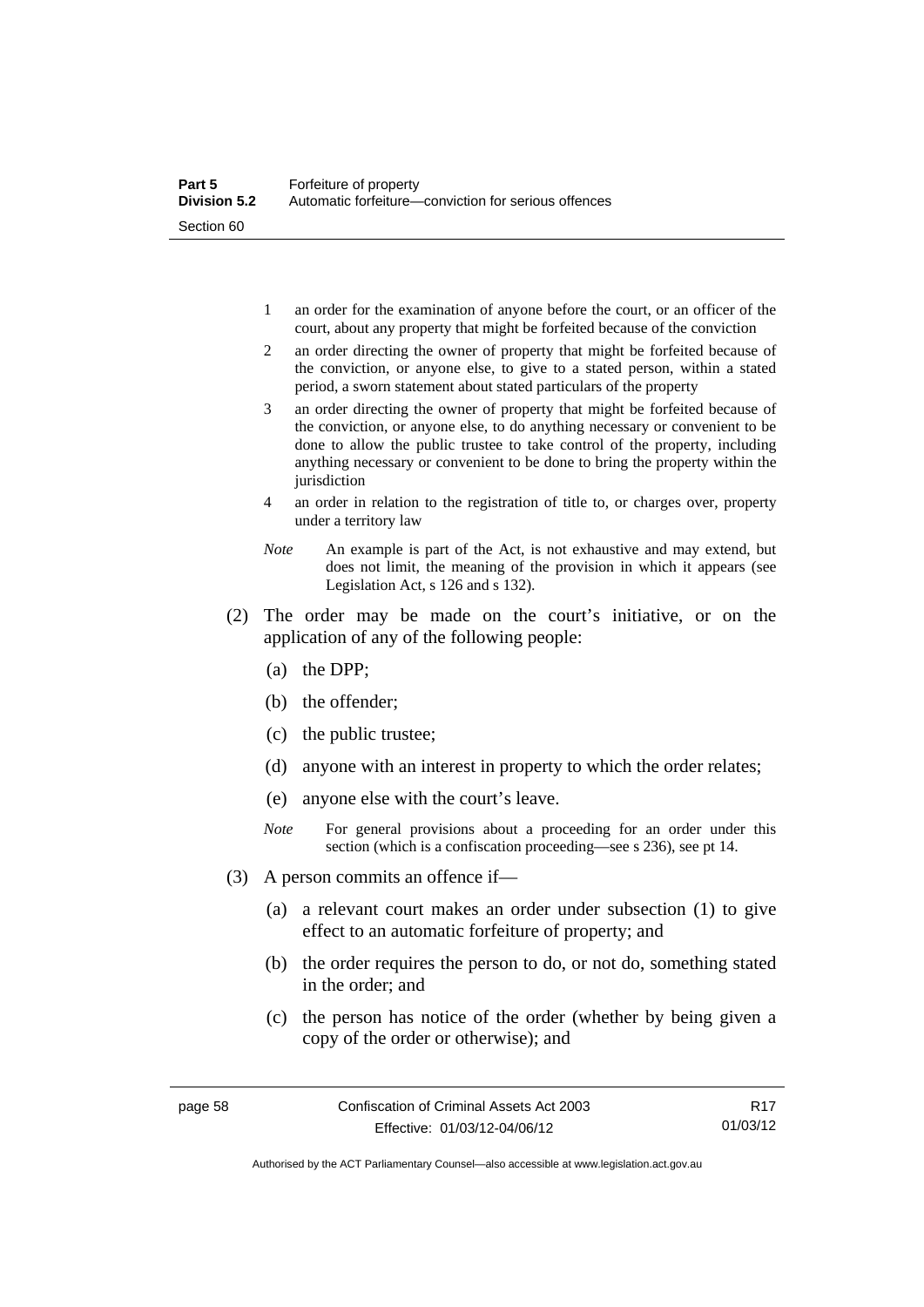(d) the person contravenes the order.

Maximum penalty: 200 penalty units, imprisonment for 2 years or both.

### **61 When automatic forfeiture under div 5.2 ends**

(1) Automatic forfeiture under this division ends if—

- (a) the offender is cleared of the offence to which the forfeiture relates, and all related serious offences (if any); or
- (b) the automatic forfeiture is fully satisfied.

*Note* For the meaning of *fully satisfied*, see dict.

- (2) Automatic forfeiture is satisfied for a particular interest in forfeited property if the interest is bought back under section 127 (Buyback orders—buying interest in property).
	- *Note* After the forfeiture of property, the offender may recover the property or its value in certain circumstances (see div 9.5).

# **Division 5.3 Automatic forfeiture—unclaimed tainted property**

*Note* For general provisions about a proceeding for a conviction forfeiture order (which is a confiscation proceeding—see s 236), see pt 14.

### **62 Forfeiture of unclaimed tainted property**

- (1) This section applies if an unclaimed tainted property restraining order is made over property.
- (2) The restrained property is forfeited to the Territory at the end of 14 days after the day the restraining order comes into force, except so far as the property is excluded from forfeiture under an exclusion order.

*Note 1* For the commencement of a restraining order, see the Legislation Act, s 73 (4).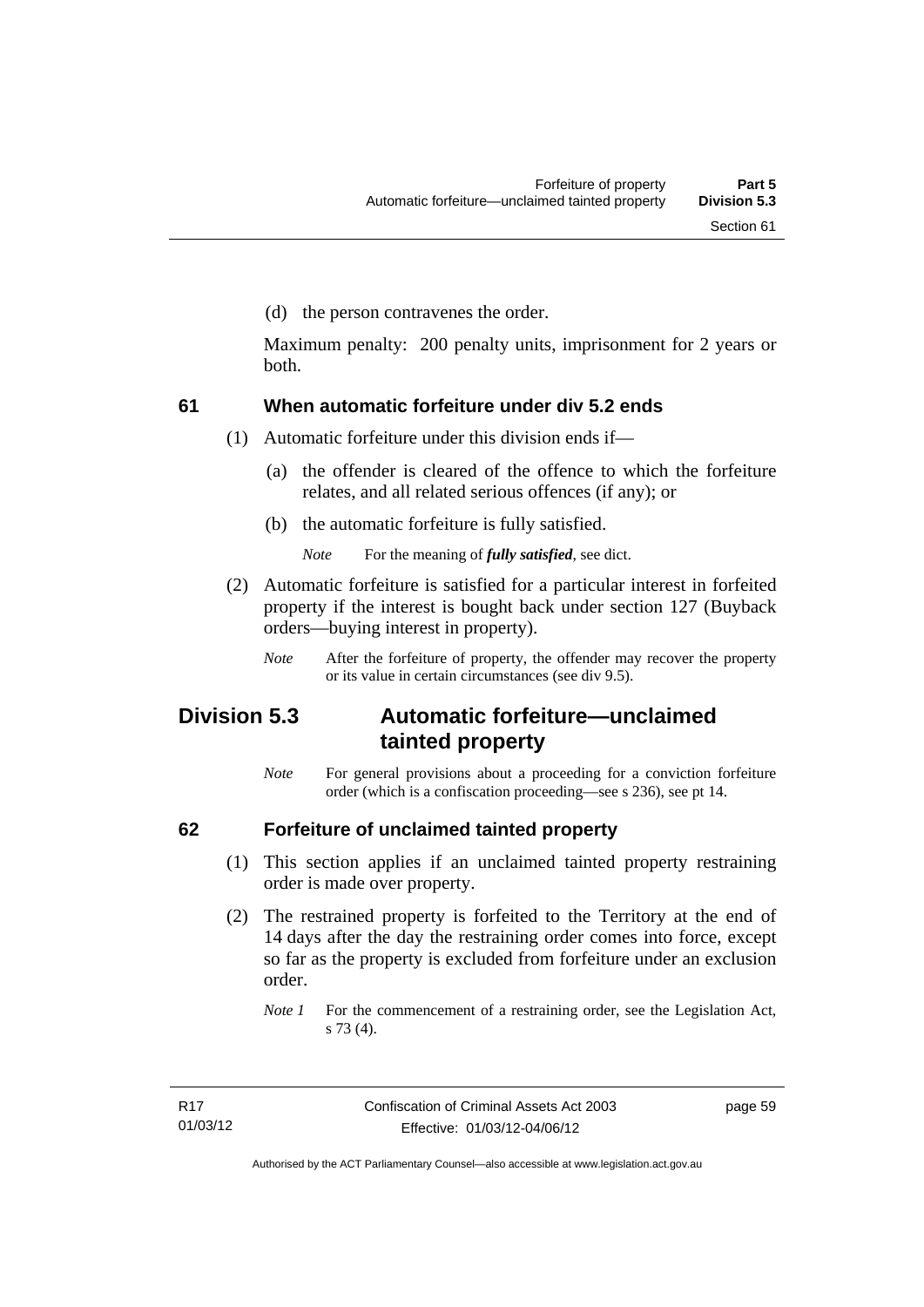- *Note 2* The effect of an exclusion order for property subject to forfeiture is that the property is excluded from forfeiture (see s 74 (c)).
- (3) However, if an application for an exclusion order in relation to the property, or a part of the property, has been made (but not decided) before the end of the 14-day period, the property (or that part) is not forfeited until the proceeding in relation to the exclusion order is finalised.

#### **63 When automatic forfeiture under div 5.3 ends**

Automatic forfeiture under this division ends if the automatic forfeiture is fully satisfied.

*Note* For the meaning of *fully satisfied*, see dict.

# **Division 5.4 Civil forfeiture orders**

*Note* For general provisions about a proceeding for a conviction forfeiture order (which is a confiscation proceeding—see s 236), see pt 14.

#### **64 Artistic profits and unclaimed tainted property non-application of div 5.4**

This division does not apply to property restrained under—

- (a) an artistic profits restraining order; or
- (b) an unclaimed tainted property restraining order.
- *Note 1* An artistic profits restraining order is made solely to preserve property to satisfy a penalty order for artistic profits in relation to an offence (see s 20).
- *Note 2* Unclaimed tainted property is forfeitable under div 5.3.

### **65 Meaning of** *civil forfeiture order*

In this Act:

*civil forfeiture order* means an order under section 67 (Civil forfeiture orders—making) for the forfeiture to the Territory of

R17 01/03/12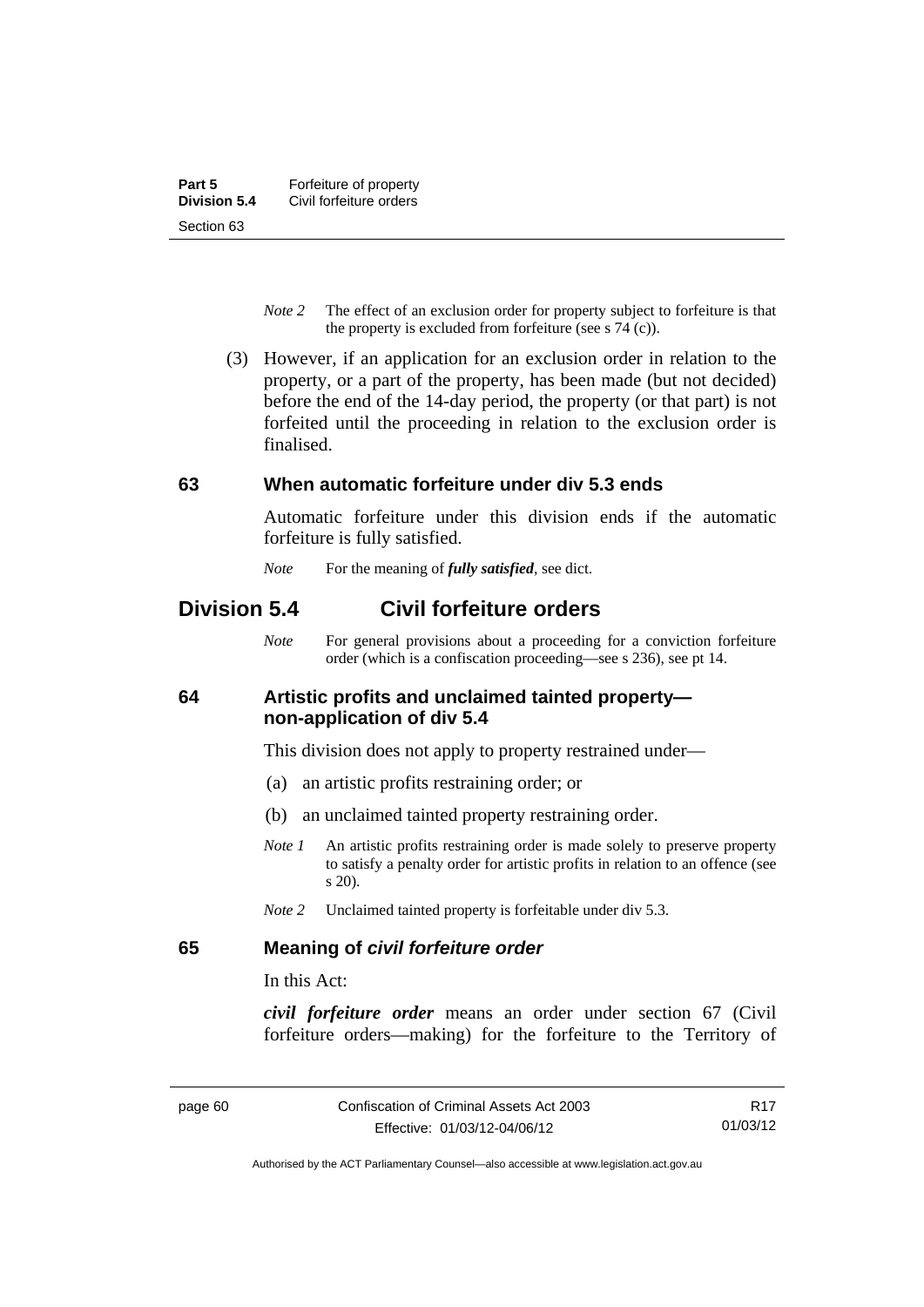restrained property in relation to the commission (or the alleged commission) of a serious offence.

#### **66 Civil forfeiture orders—application**

- (1) The DPP may apply to a relevant court for a civil forfeiture order for the forfeiture to the Territory of property restrained in relation to the commission (or the alleged commission) of a serious offence.
- (2) The application may be made—
	- (a) at the same time as, or after, an application for a restraining order in relation to the offence; or
	- (b) if a restraining order is in force in relation to the offence.

#### **67 Civil forfeiture orders—making**

- (1) This section applies if, on an application under section 66 for an order for the forfeiture to the Territory of restrained property, the court is satisfied on the balance of probabilities that a person (the *offender*) has committed a serious offence within whichever of the following periods applies (the *relevant period*):
	- (a) 6 years before the day the application to restrain the property was made;
	- (b) if an extended period for making the restraining order application was allowed under section 246 (Confiscation proceedings—time extensions for applications)—the total of the 6-year period and the extended period.
	- *Note 1* The court must be satisfied on the balance of probabilities about the commission of the offence because confiscation proceedings are civil, not criminal (see s 237).
	- *Note 2* A reference to a *person* generally includes a reference to a corporation as well as an individual, see the Legislation Act, s 160. (See also the Legislation Act, dict, pt 1, def *person*.)

page 61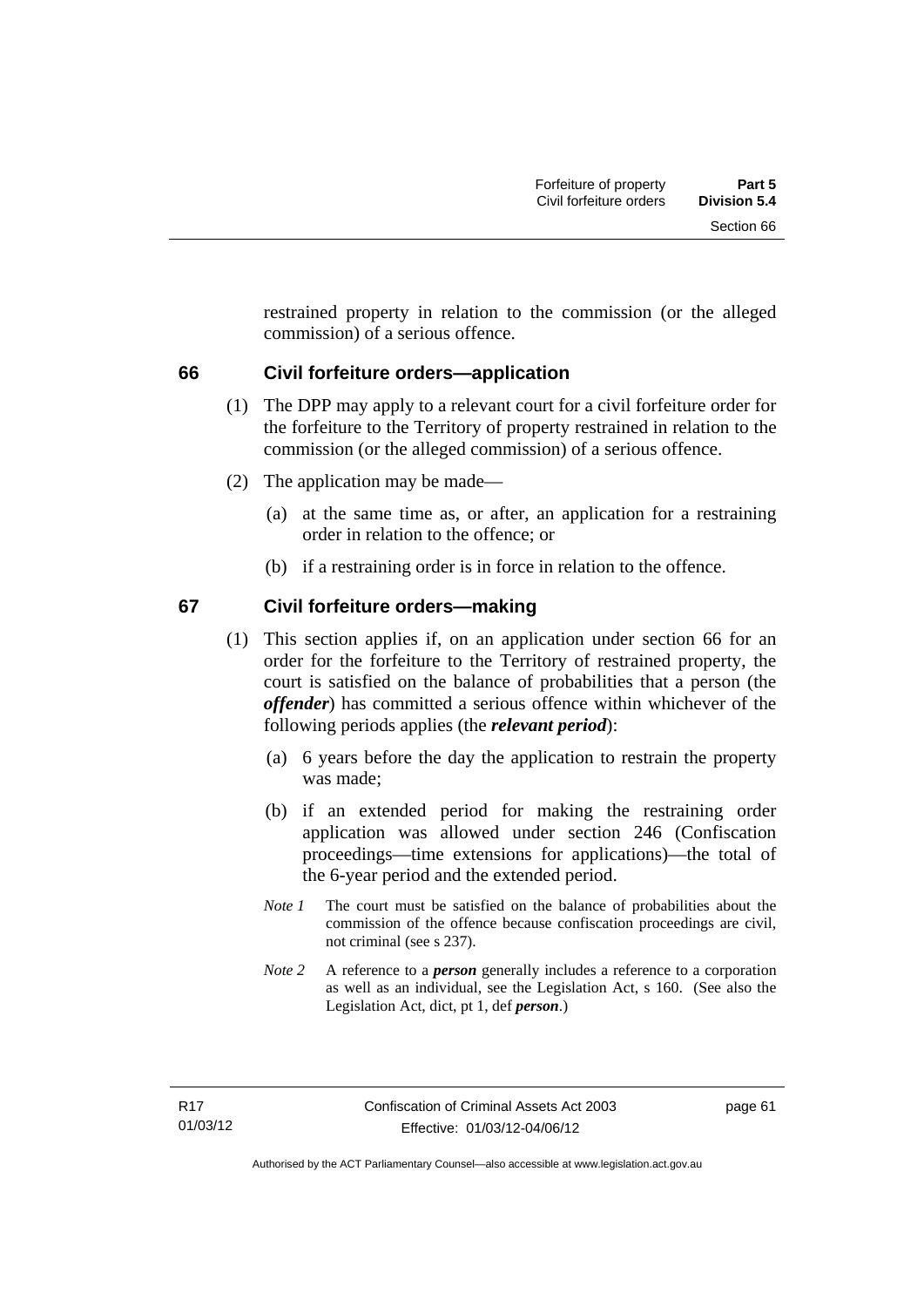- (2) If this section applies, the relevant court must order that the restrained property be forfeited to the Territory.
- (3) The order must state—
	- (a) the property to which it applies; and
	- (b) what the relevant court considers to be the value of the property (other than money) to be forfeited to the Territory under the order at the time the order is made; and
	- (c) if the relevant court making the order has given a direction under section 69 (Civil forfeiture order proceedings restrictions on disclosure)—
		- (i) the direction given by the court; and
		- (ii) the effect of section 70 (Civil forfeiture orders disclosure offences) in relation to the direction.
- (4) To remove any doubt, if the relevant court is satisfied that the offender committed a serious offence within the relevant period, the court must not refuse to make a civil forfeiture order only because it is not satisfied—
	- (a) that a particular serious offence was committed by the offender within the relevant period; or
	- (b) that the offence was committed on any particular day or time within the relevant period.
- (5) Also, to remove any doubt, the relevant court must not refuse to make a civil forfeiture order in relation to a serious offence only because—
	- (a) an indictment has not been presented against the offender for the offence; or
	- (b) the offender has not been convicted of the offence; or
	- (c) the offender has been cleared of the offence, including being cleared after having been convicted of the offence; or

Authorised by the ACT Parliamentary Counsel—also accessible at www.legislation.act.gov.au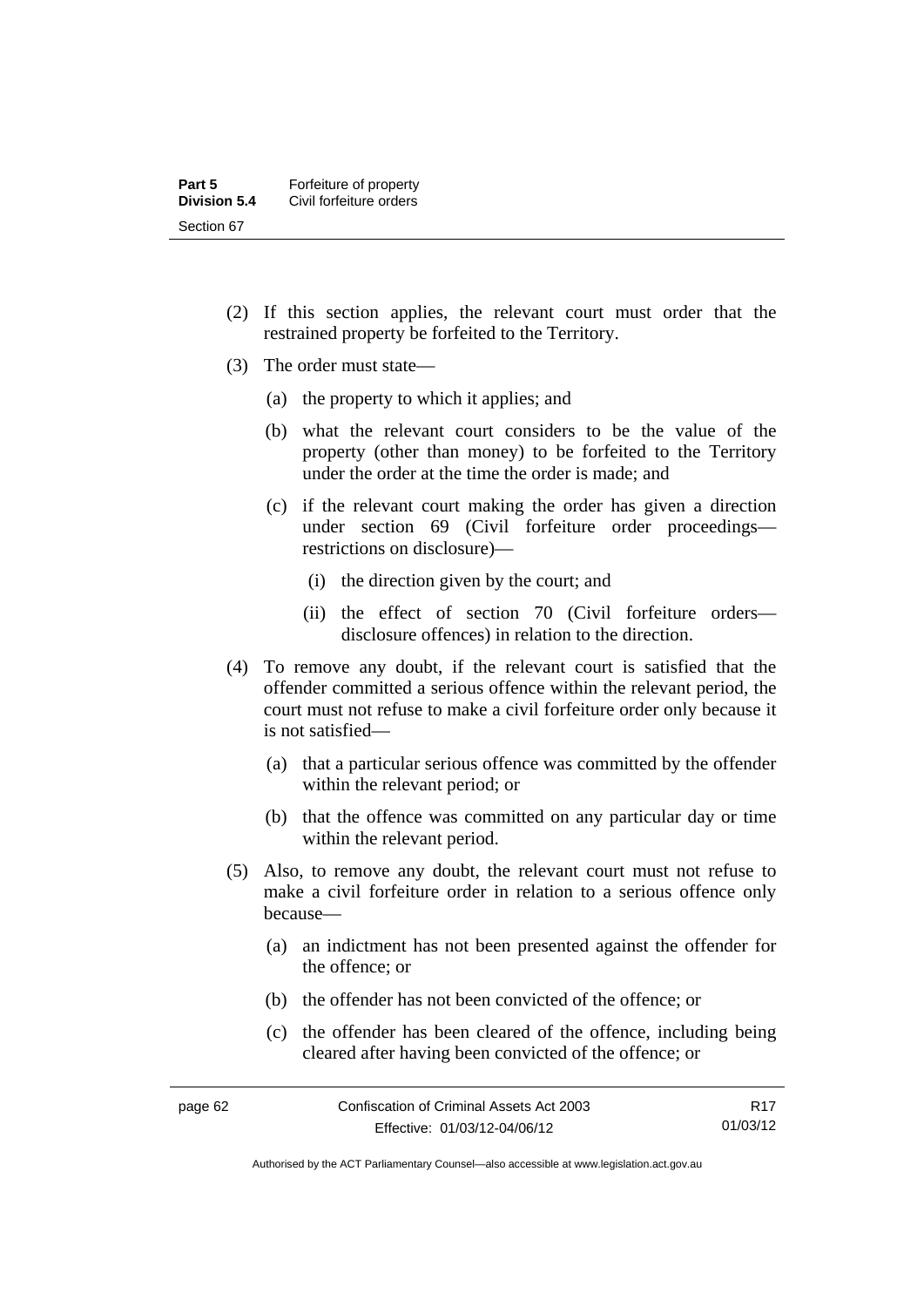- (d) a doubt is raised about whether the offender committed the offence.
- *Note Indictment* is defined in the Legislation Act, dict, pt 1 as including an information. (See also that Act, dict, pt 1, def *present*.)

#### **68 Civil forfeiture orders—forfeiture**

- (1) The property to which the civil forfeiture order applies is forfeited to the Territory at the end of 14 days after the day the order is made, except so far as the property is excluded from forfeiture under an exclusion order.
	- *Note 1* For the commencement of a restraining order, see the Legislation Act, s 73 (4).
	- *Note 2* The effect of an exclusion order for property subject to forfeiture is that the property is excluded from forfeiture, see s 74 (c).
- (2) However, if an application for an exclusion order in relation to the property, or a part of the property, has been made (but not decided) before the end of the 14-day period, the property (or that part) is not forfeited until the proceeding in relation to the exclusion order is finalised.

#### **69 Civil forfeiture order proceedings—restrictions on disclosure**

- (1) On application by the DPP, a relevant court hearing an application for a civil forfeiture order may—
	- (a) direct that the hearing of the application, or part of it, take place in closed court and give directions about who may be present; and
	- (b) give directions prohibiting or restricting the publication or disclosure of all or any of the following:
		- (i) the fact that an application for the order, or that a civil forfeiture order, has been made;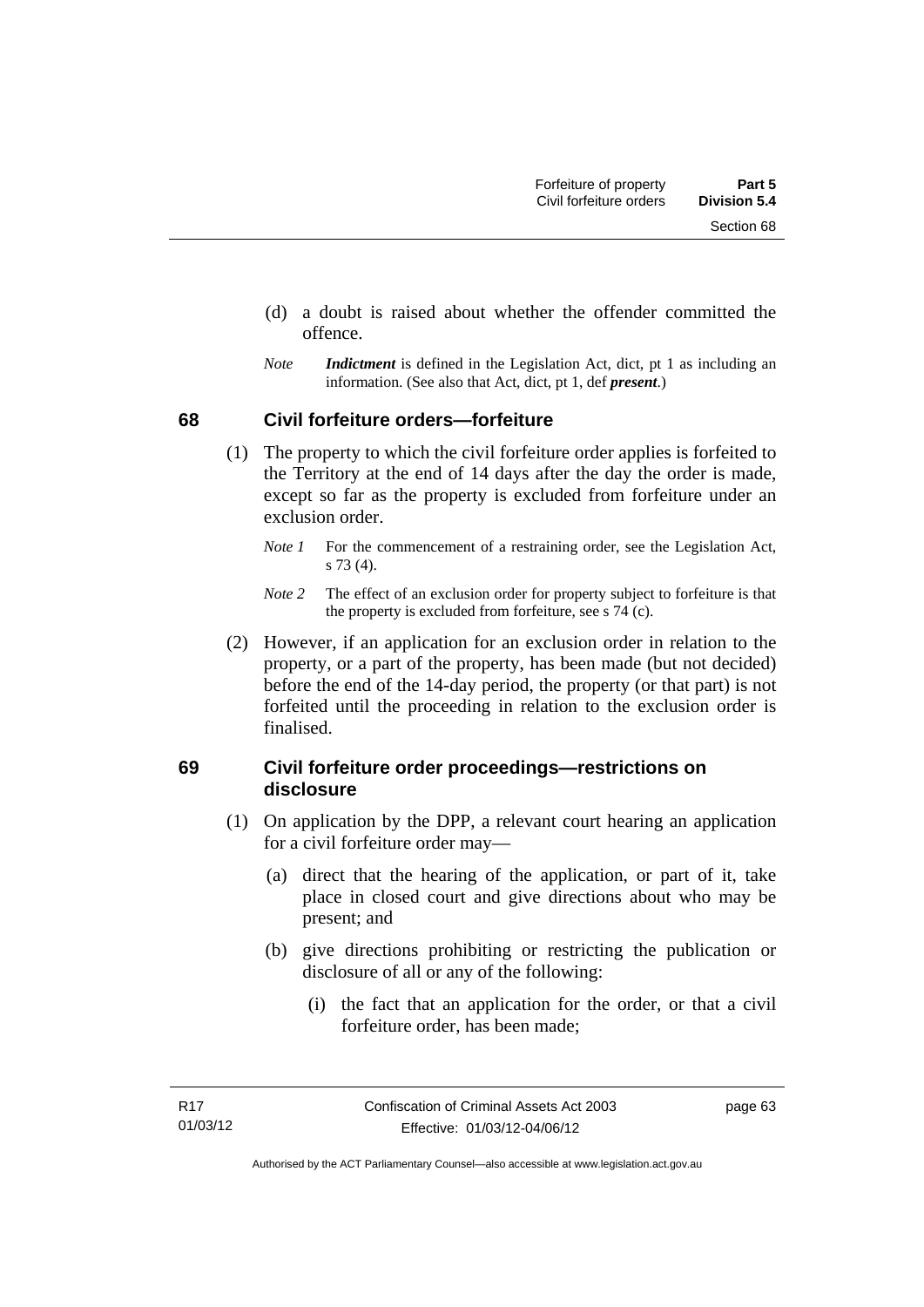- (ii) the application for the order;
- (iii) any information about the proceeding (whether or not a hearing has been held);
- (iv) any evidence given, statement made or thing done during the proceeding;
- (v) any information, document or thing derived from anything mentioned in this subsection.

#### **Examples of directions**

- 1 that the application for the civil forfeiture order not be disclosed to the person against whom the civil forfeiture order is made until the court has decided an application for a restraining order against someone else's property
- 2 that the supporting affidavit must be made available only to the offender's lawyer
- *Note* An example is part of the Act, is not exhaustive and may extend, but does not limit, the meaning of the provision in which it appears (see Legislation Act, s 126 and s 132).
- (2) In deciding whether to give a direction under subsection (1), the court must have regard to whether the direction—
	- (a) would promote the purposes of this Act; or
	- (b) is desirable to protect the integrity of an investigation (however described) for any purpose or a prosecution of an offence.
- (3) The court may also have regard to any other relevant matter in deciding whether to give a direction under subsection (1).

#### **70 Civil forfeiture orders—disclosure offences**

*Note* An offence against this section is a strict liability offence (see s (7)).

- (1) A person commits an offence if—
	- (a) a relevant court has given a direction under section 69 (1) (b) prohibiting or restricting the publication or disclosure of a matter mentioned in the paragraph; and

R17 01/03/12

Authorised by the ACT Parliamentary Counsel—also accessible at www.legislation.act.gov.au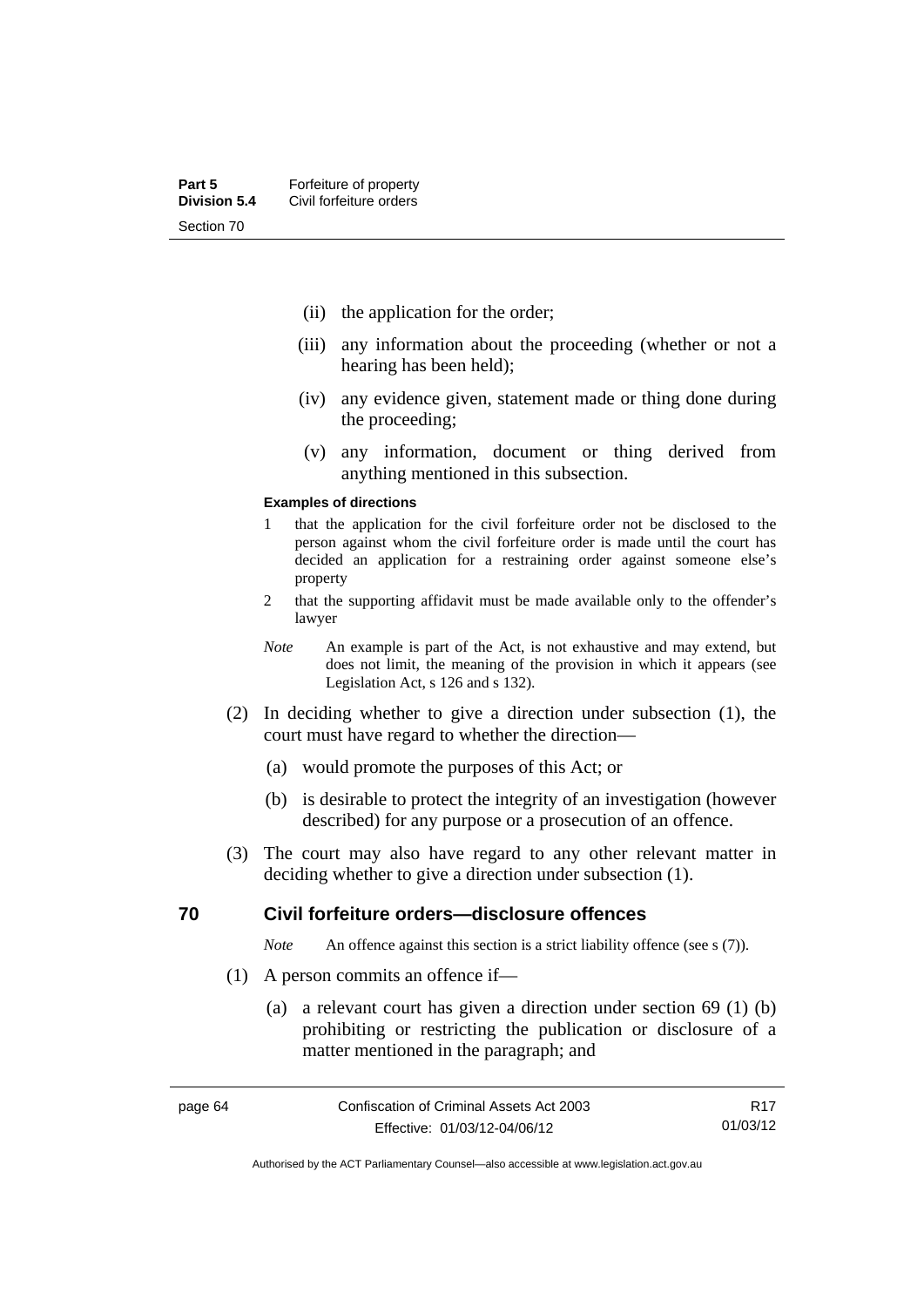- (b) the person has notice of the direction (whether by being given a copy of the civil forfeiture order to which the direction relates or otherwise); and
- (c) the person publishes or discloses the matter to someone else.

Maximum penalty: 200 penalty units, imprisonment for 2 years or both.

- (2) A person commits an offence if—
	- (a) a relevant court has given a direction under section 69 (1) (b) prohibiting or restricting the publication or disclosure of a matter mentioned in the paragraph; and
	- (b) the person has notice of the direction (whether by being given a copy of the civil forfeiture order to which the direction relates or otherwise); and
	- (c) the person publishes or discloses information to someone else; and
	- (d) the other person could infer from the information the matter to which the direction relates.

Maximum penalty: 200 penalty units, imprisonment for 2 years or both.

- (3) Subsections (1) and (2) do not apply if the publication or disclosure is to any of the following entities in the circumstances mentioned for the entity:
	- (a) a police officer—in any circumstances;
	- (b) an officer, employee or agent of the person—to ensure that the order is complied with and the person to whom the publication or disclosure is made is given notice of the direction (whether by being given a copy of the restraining order to which the direction relates or otherwise) by the person making the publication or disclosure;

page 65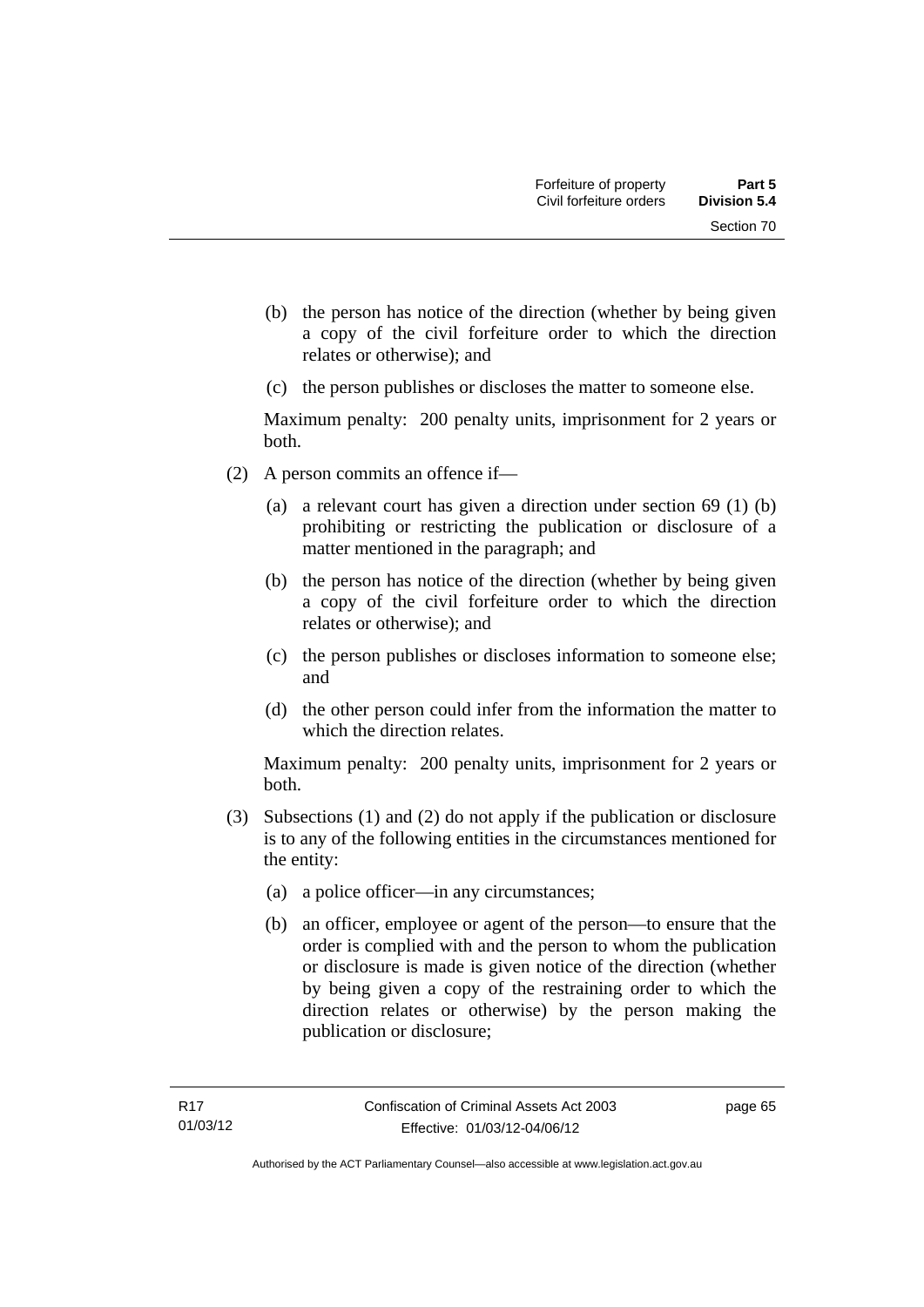- (c) a lawyer—to obtain legal advice or representation in relation to the order;
- (d) a relevant court—with the court's leave.

- (4) Also, subsections (1) and (2) do not apply if the publication or disclosure is made—
	- (a) by a police officer in the exercise of the officer's functions; or
	- (b) for the purpose of giving or obtaining legal advice, or making legal representations, in relation to the order.
- (5) A person commits an offence if—
	- (a) a relevant court has given a direction under section 69 (1) (b) prohibiting or restricting the publication or disclosure of a matter mentioned in the paragraph; and
	- (b) the person receives information in relation to the matter in accordance with subsection (3) or (4); and
	- (c) the person ceases to be a person mentioned in subsection (3) or (4); and
	- (d) the person publishes or discloses the matter to someone else.

Maximum penalty: 200 penalty units, imprisonment for 2 years or both.

- (6) A person commits an offence if—
	- (a) a relevant court has given a direction under section 69 (1) (b) prohibiting or restricting the publication or disclosure of a matter mentioned in the paragraph; and
	- (b) the person receives information in relation to the matter in accordance with subsection (3) or (4); and

*Note* The application for leave, and any proceeding with the court's leave, must be heard in closed court (see s (8)).

Authorised by the ACT Parliamentary Counsel—also accessible at www.legislation.act.gov.au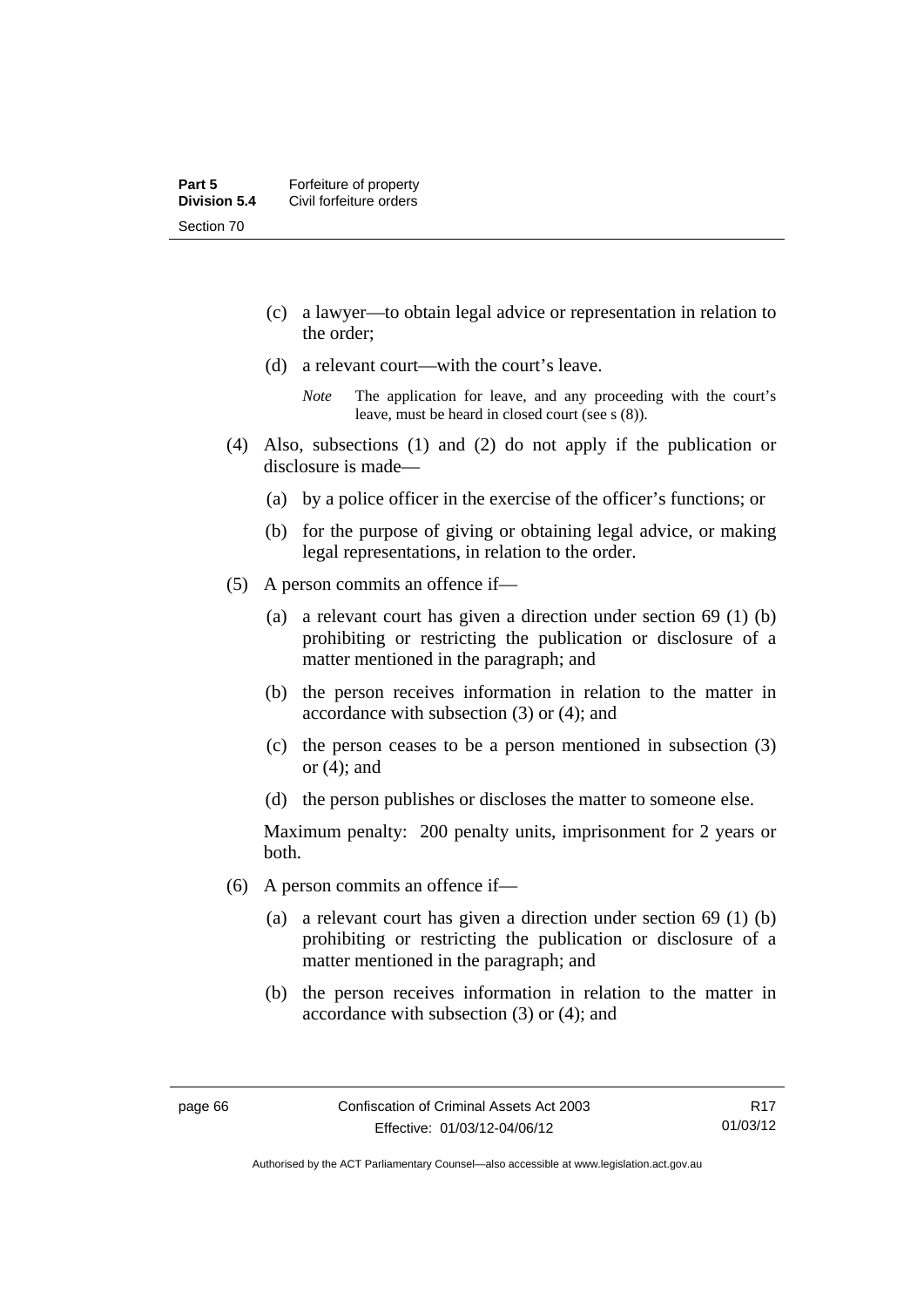Section 71

- (c) the person ceases to be a person mentioned in subsection (3) or (4); and
- (d) the person publishes or discloses information to someone else; and
- (e) the other person could infer from the information the matter to which the direction relates.

Maximum penalty: 200 penalty units, imprisonment for 2 years or both.

- (7) An offence against this section is a strict liability offence.
- (8) For subsection (3) (d), an application for leave, and any proceeding with the court's leave, must be heard in closed court.

#### **71 When civil forfeiture order ends**

- (1) A civil forfeiture order ends if—
	- (a) the order is set aside or discharged on appeal; or
	- (b) the order is fully satisfied.

*Note* For the meaning of *fully satisfied*, see dict.

- (2) The order is satisfied for a particular interest in forfeited property if the interest is bought back under section 127 (Buyback orders buying interest in property).
	- *Note* After the forfeiture of property, the offender may recover the property or its value in certain circumstances (see div 9.5).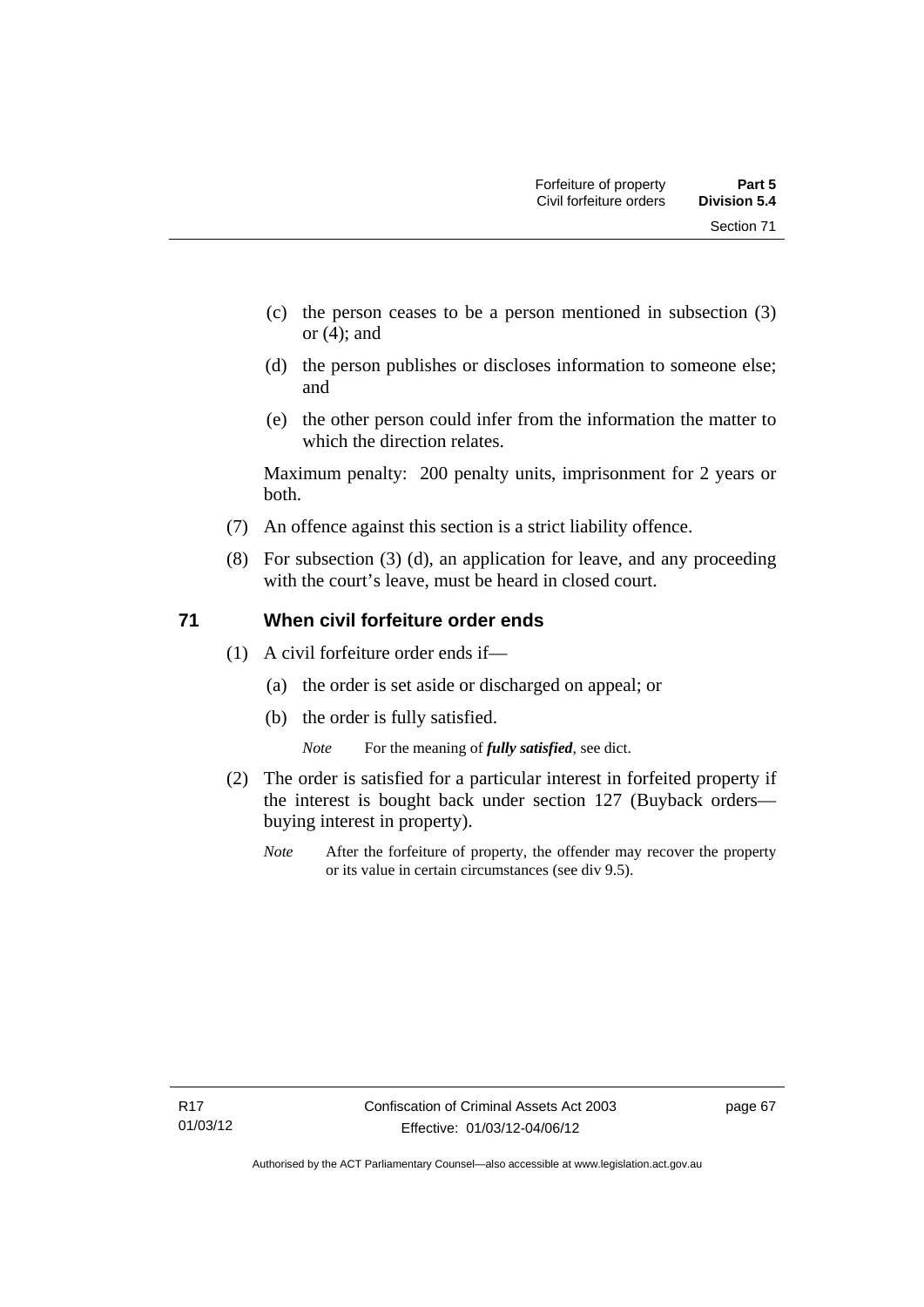**Part 6 Exclusion of property**<br>**Division 6.1 General Division 6.1** Section 72

# **Part 6 Exclusion of property**

*Note* For general provisions about a proceeding for an exclusion order (which is a confiscation proceeding—see s 236), see pt 14.

## **Division 6.1 General**

#### **72 Meaning of** *exclusion order*

In this Act:

*exclusion order* means an order under this part in relation to—

- (a) restrained property (other than restrained property that has been forfeited) or property in relation to which an application for a restraining order has been made; or
- (b) property in relation to which an application for a conviction forfeiture order has been made; or
- (c) property subject to forfeiture under this Act.
- *Note 1 Property* includes an interest in property, see the Legislation Act, dict, pt 1.
- *Note 2* This part does not apply to forfeited property (see s 75 (4)). A person with an interest in forfeited property immediately before its forfeiture may apply for the return of the property or compensation for its value under a return or compensation order under div 9.5.
- *Note 3* Property is forfeited 14 days after a forfeiture order or an automatic forfeiture applies to the property unless an application for an exclusion order is made, see pt 5 (Forfeiture of property).

#### **73 When property is** *subject to forfeiture*

For this Act, property is *subject to forfeiture* if—

- (a) a forfeiture order made under this Act applies to the property and the property has not been forfeited; or
- (b) an automatic forfeiture under this Act applies to the property and the property has not been forfeited.

R17 01/03/12

Authorised by the ACT Parliamentary Counsel—also accessible at www.legislation.act.gov.au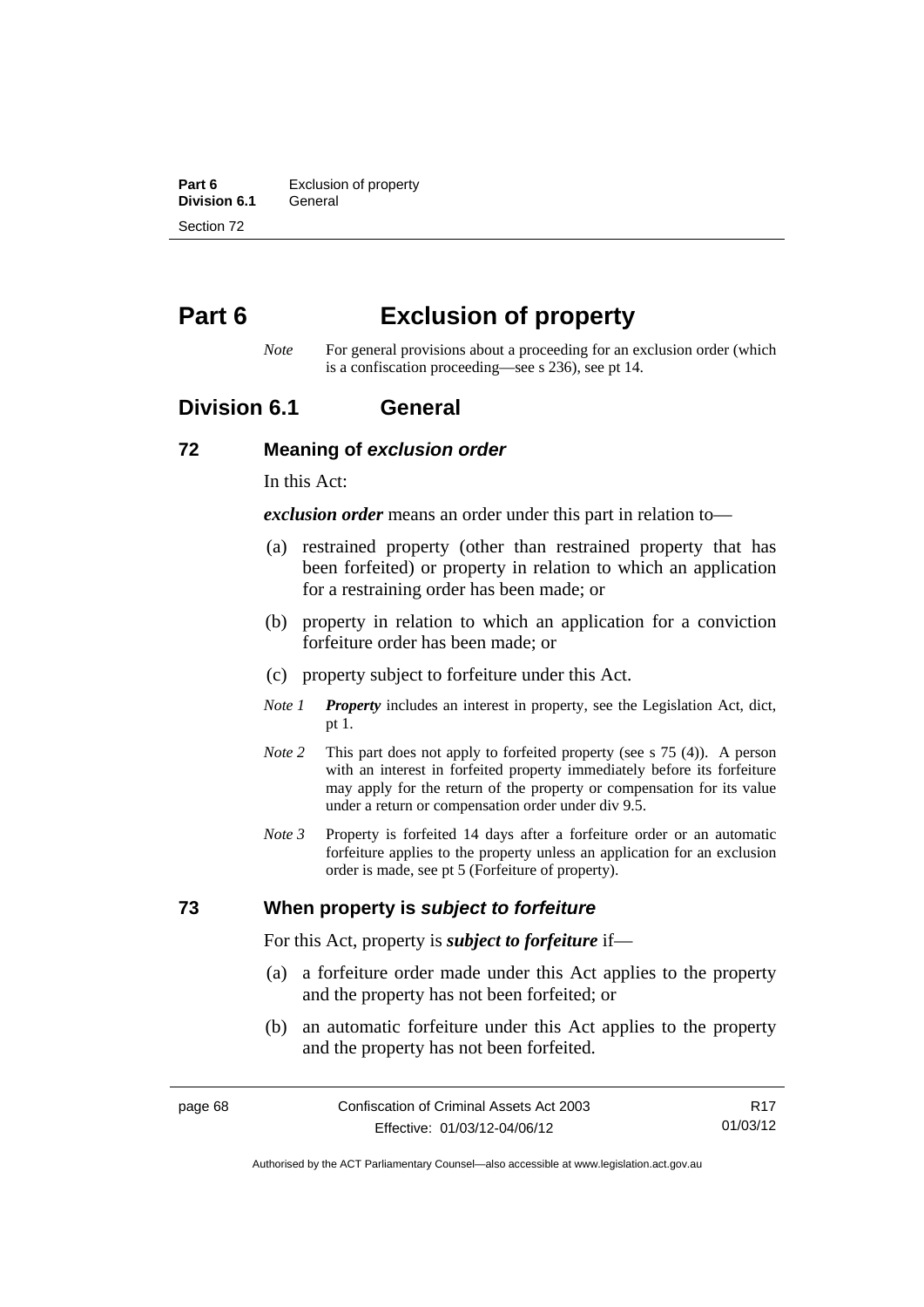#### **74 Effect of exclusion order**

An exclusion order for property has effect as follows:

- (a) for property in relation to which an application for a restraining order or conviction forfeiture order has been made—the property is excluded from restraint or forfeiture (as appropriate);
- (b) for restrained property (other than restrained property that has been forfeited)—the restraining order stops applying to the property;
- (c) for property subject to forfeiture—the property is excluded from forfeiture.
- *Note* This part does not apply to forfeited property (see s 75 (4)). A person with an interest in forfeited property immediately before its forfeiture may apply for the return of the property or compensation for its value under a return or compensation order under div 9.5.

# **Division 6.2 Making exclusion orders**

#### **75 Exclusion orders—application**

- (1) This section applies to—
	- (a) restrained property (other than restrained property that has been forfeited) or property in relation to which an application for a restraining order has been made; or
	- (b) property in relation to which an application for a conviction forfeiture order has been made; or
	- (c) property subject to forfeiture under this Act.

*Note* See the notes to s 72.

- (2) A person claiming an interest in the property may apply to a relevant court for an exclusion order.
- (3) The application must be made—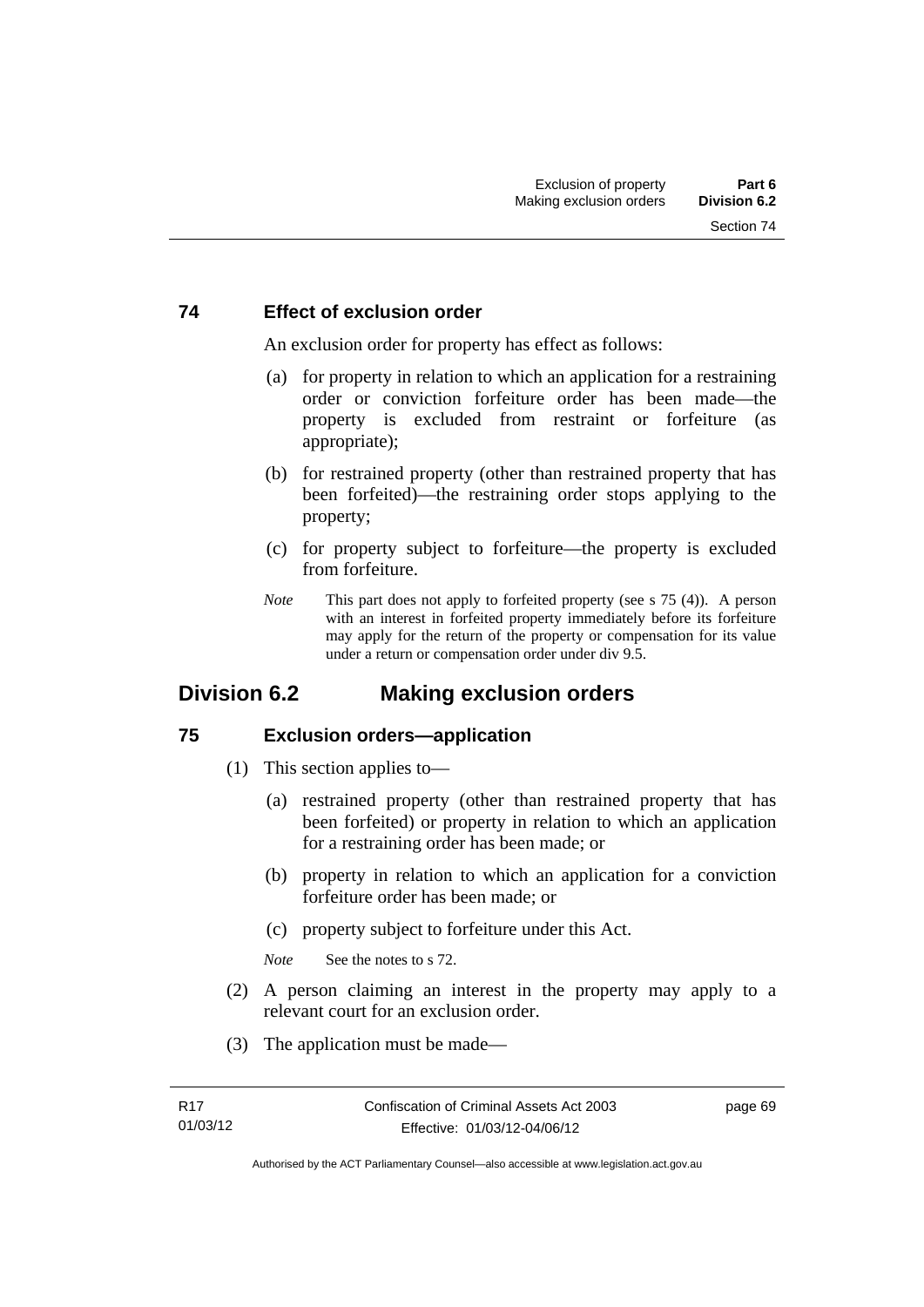- (a) if a restraining order or conviction forfeiture order has been applied for (but not made) in relation to the property—at the same time as, or after, the application is made for the order but before the order is made; or
- (b) if the property is restrained or subject to forfeiture—at any time before the property is forfeited.
- (4) To remove any doubt, an application for a exclusion order cannot be made in relation to property that has been forfeited.

#### **76 Making of exclusion orders—ordinary offences**

- (1) This section applies to an application for an exclusion order for property if—
	- (a) a restraining order in relation to the property has been applied for in relation to an ordinary offence; or
	- (b) the property has been restrained (but not forfeited) in relation to an ordinary offence; or
	- (c) a conviction forfeiture order for an ordinary offence has been applied for in relation to the property; or
	- (d) the property is subject to forfeiture in relation to an ordinary offence.
- (2) If the application is made by an offender, the relevant court must not make an exclusion order for the property unless the court is satisfied that the property—
	- (a) is not tainted property in relation to any offence against a territory law, or a law of the Commonwealth, a State, another Territory or a foreign country; and
		- *Note* For the meaning of *in relation to*, see dict.
	- (b) is not required to be restrained to satisfy a penalty order; and
	- (c) does not have evidentiary value in any criminal proceeding.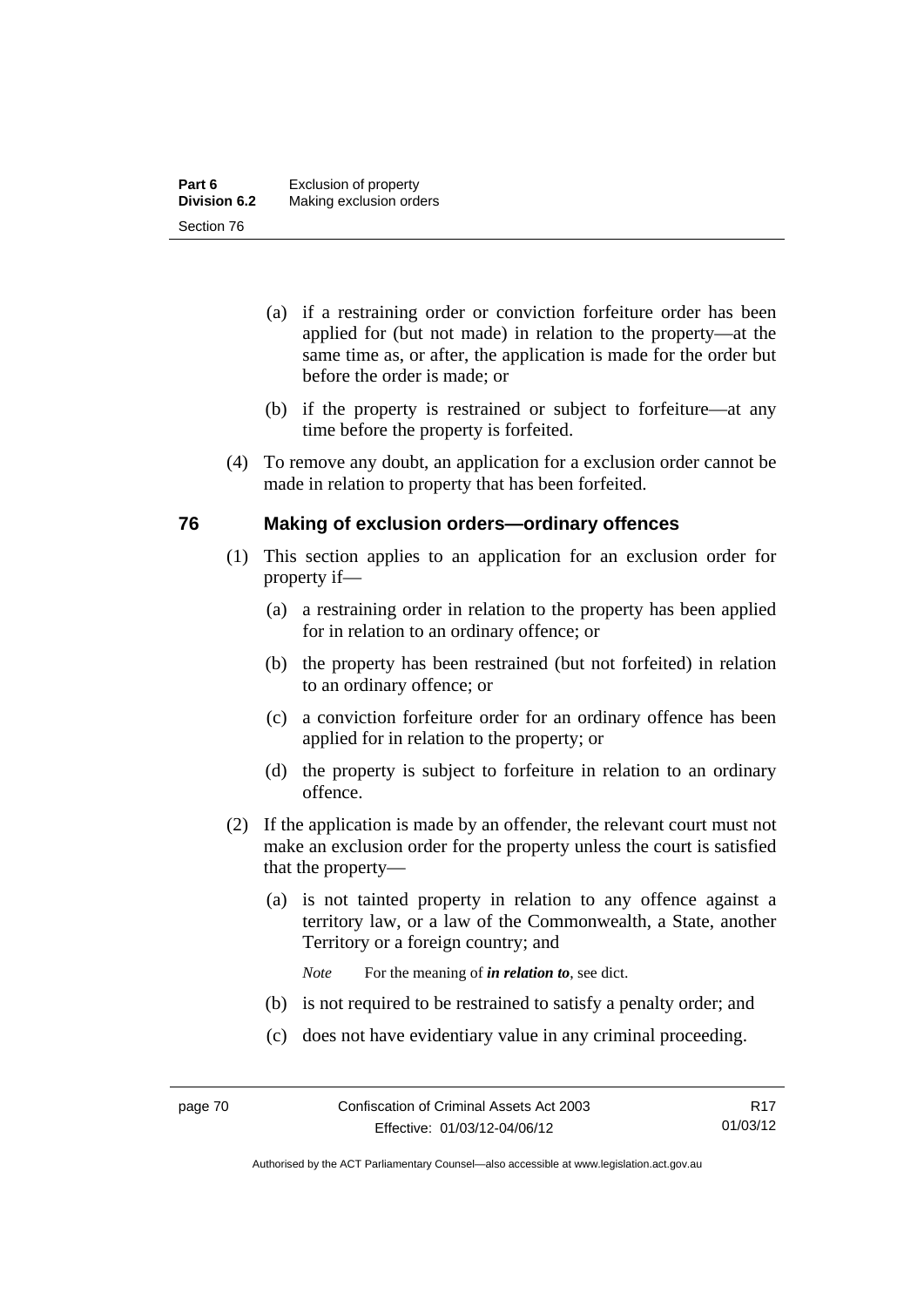- (3) However, if the court is satisfied that the property is not tainted property as mentioned in subsection (2) (a), but considers that the property (or any part of the property) may be required to be restrained to satisfy a penalty order, the court must make an exclusion order declaring that the property (or part)—
	- (a) is not subject to forfeiture under a conviction forfeiture order; but
	- (b) is to remain restrained for the purpose of satisfying a penalty order.
- (4) If the application is made by a person other than an offender, the court must not make an exclusion order for the property unless it is satisfied that—
	- (a) the applicant has an interest in the property; and

*Note* For the meaning of *interest*, see the Legislation Act, dict, pt 1.

- (b) the applicant was not a party to the relevant offence or any related offence; and
- (c) the interest is not subject to the effective control of an offender; and
	- *Note* For the meaning of *effective control*, see s 14.
- (d) the interest is not tainted property in relation to the relevant offence or any related offence; and
- (e) if the interest was acquired completely or partly, or directly or indirectly, from the offender—the interest was acquired honestly and for sufficient consideration and the applicant took reasonable care to establish that the interest may be lawfully acquired by the applicant; and
- (f) the property does not have evidentiary value in any criminal proceeding.
- (5) An exclusion order must state the property to which it applies.

page 71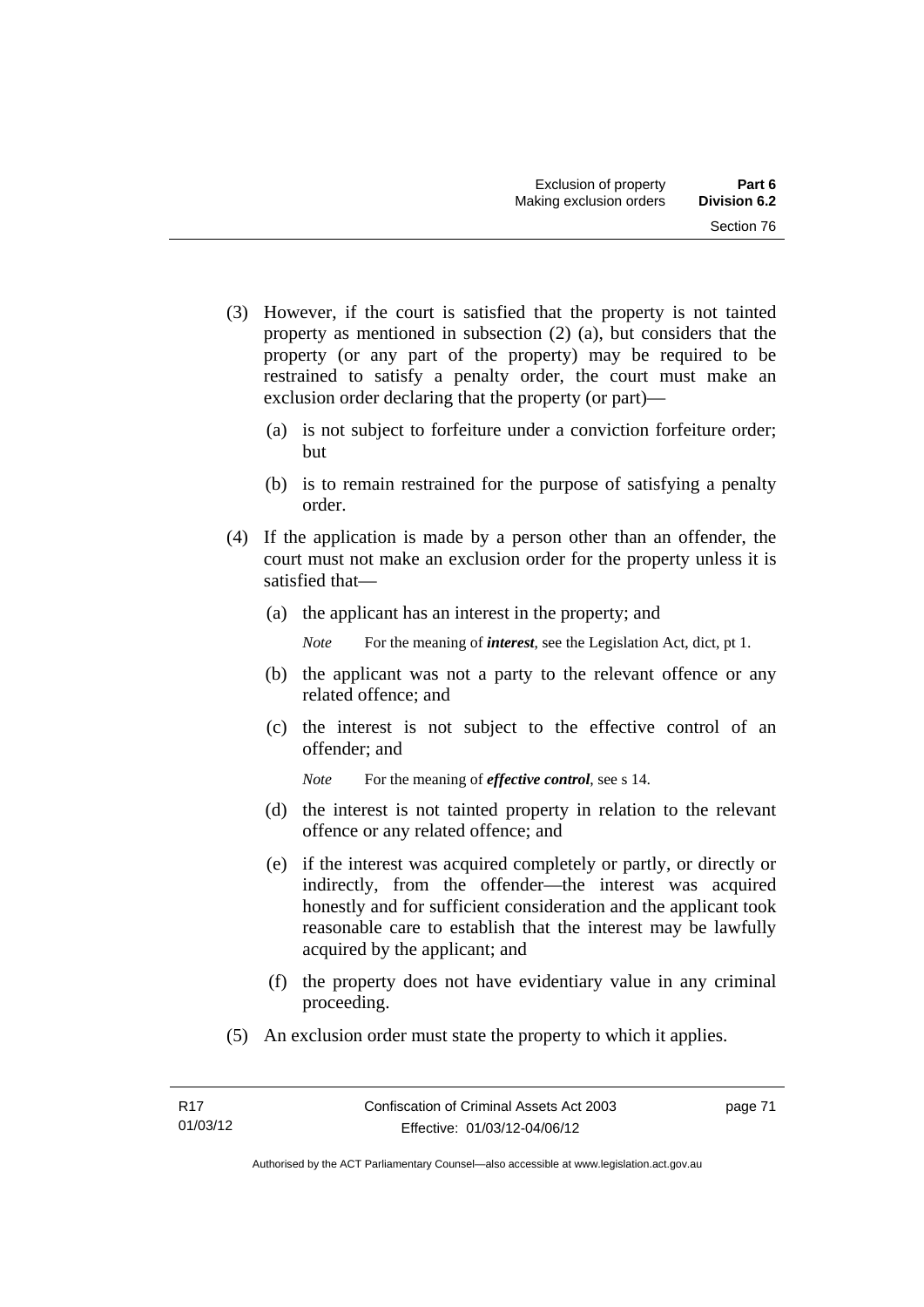#### **77 Making of exclusion orders—serious offences**

- (1) This section applies to an application for an exclusion order for property if—
	- (a) a restraining order in relation to the property has been applied for in relation to serious offence; or
	- (b) the property has been restrained (but not forfeited) in relation to a serious offence; or
	- (c) a conviction forfeiture order for a serious offence has been applied for in relation to the property; or
	- (d) the property is subject to automatic forfeiture under division 5.2 (Automatic forfeiture—conviction for serious offences).
- (2) If the application is made by an offender, the relevant court must not make an exclusion order for the property unless the court is satisfied that the property—
	- (a) was lawfully acquired by the offender; and
	- (b) is not tainted property in relation to any offence against a territory law, or a law of the Commonwealth, a State, another Territory or a foreign country; and
		- *Note* For the meaning of *in relation to*, see dict.
	- (c) is not required to be restrained to satisfy a penalty order; and
	- (d) does not have evidentiary value in any criminal proceeding.
- (3) However, if the court is satisfied that the property was lawfully acquired, and is not tainted property as mentioned in subsection (2) (b), but considers that the property (or any part of the property) may be required to be restrained to satisfy a penalty order, the court must make an exclusion order declaring that the property (or part)—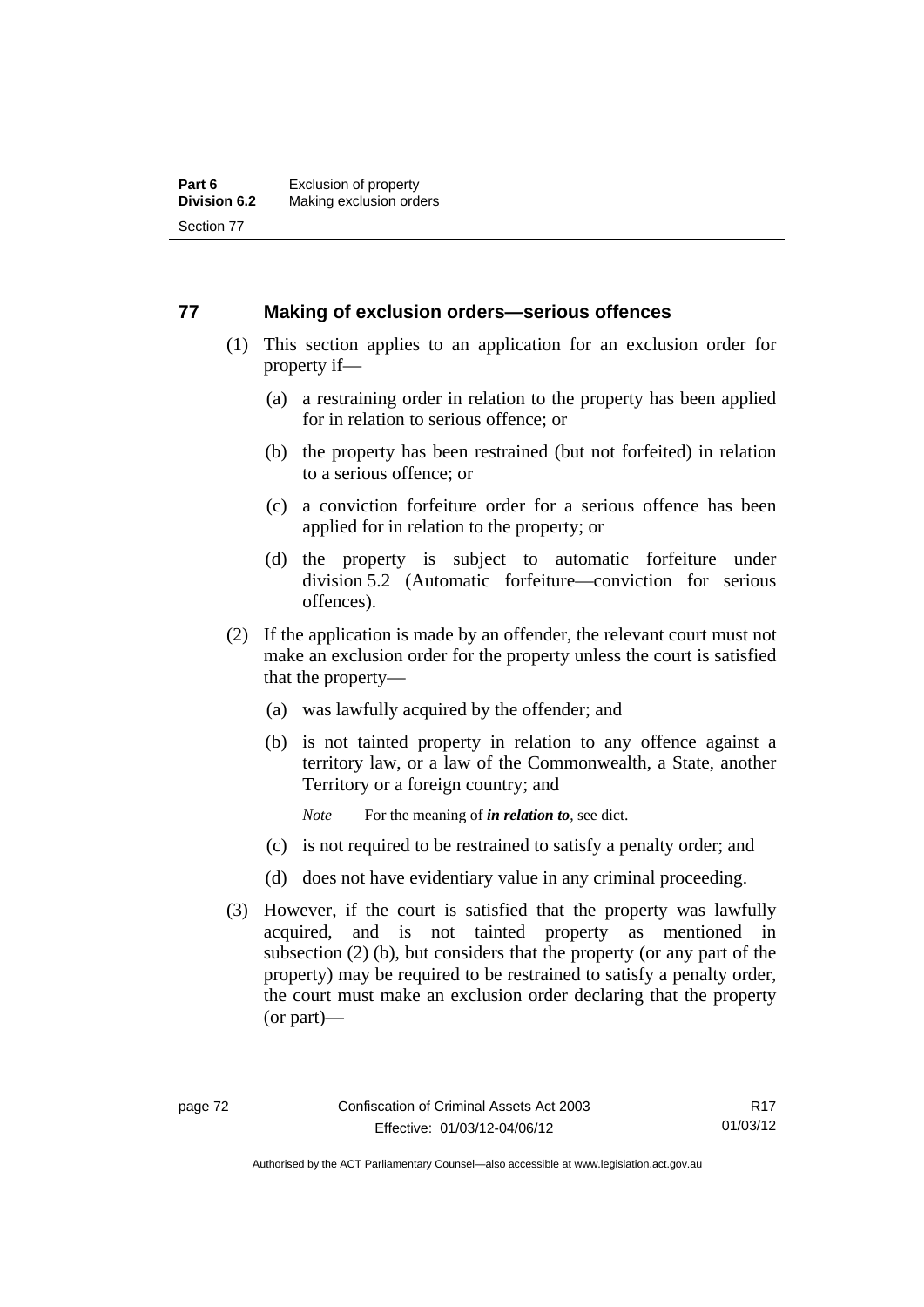- (a) is not subject to automatic forfeiture or to forfeiture under a forfeiture order; but
- (b) is to remain restrained for the purpose of satisfying a penalty order.
- (4) If the application is made by a person other than an offender, the court must not make an exclusion order for the property unless it is satisfied that—
	- (a) the applicant has an interest in the property; and

*Note* For the meaning of *interest*, see the Legislation Act, dict, pt 1.

- (b) the applicant was not a party to the relevant serious offence or any related offence; and
- (c) the interest is not subject to the effective control of an offender; and

*Note* For the meaning of *effective control*, see s 14.

- (d) the interest is not tainted property in relation to the relevant serious offence or any related offence; and
- (e) if the interest was acquired completely or partly, or directly or indirectly, from the offender—the interest was acquired honestly and for sufficient consideration and the applicant took reasonable care to establish that the interest may be lawfully acquired by the applicant;
- (f) the property does not have evidentiary value in any criminal proceeding.
- (5) An exclusion order must state the property to which it applies.

#### **78 Making of exclusion orders—unclaimed tainted property**

 (1) This section applies to an application for an exclusion order for unclaimed tainted property if—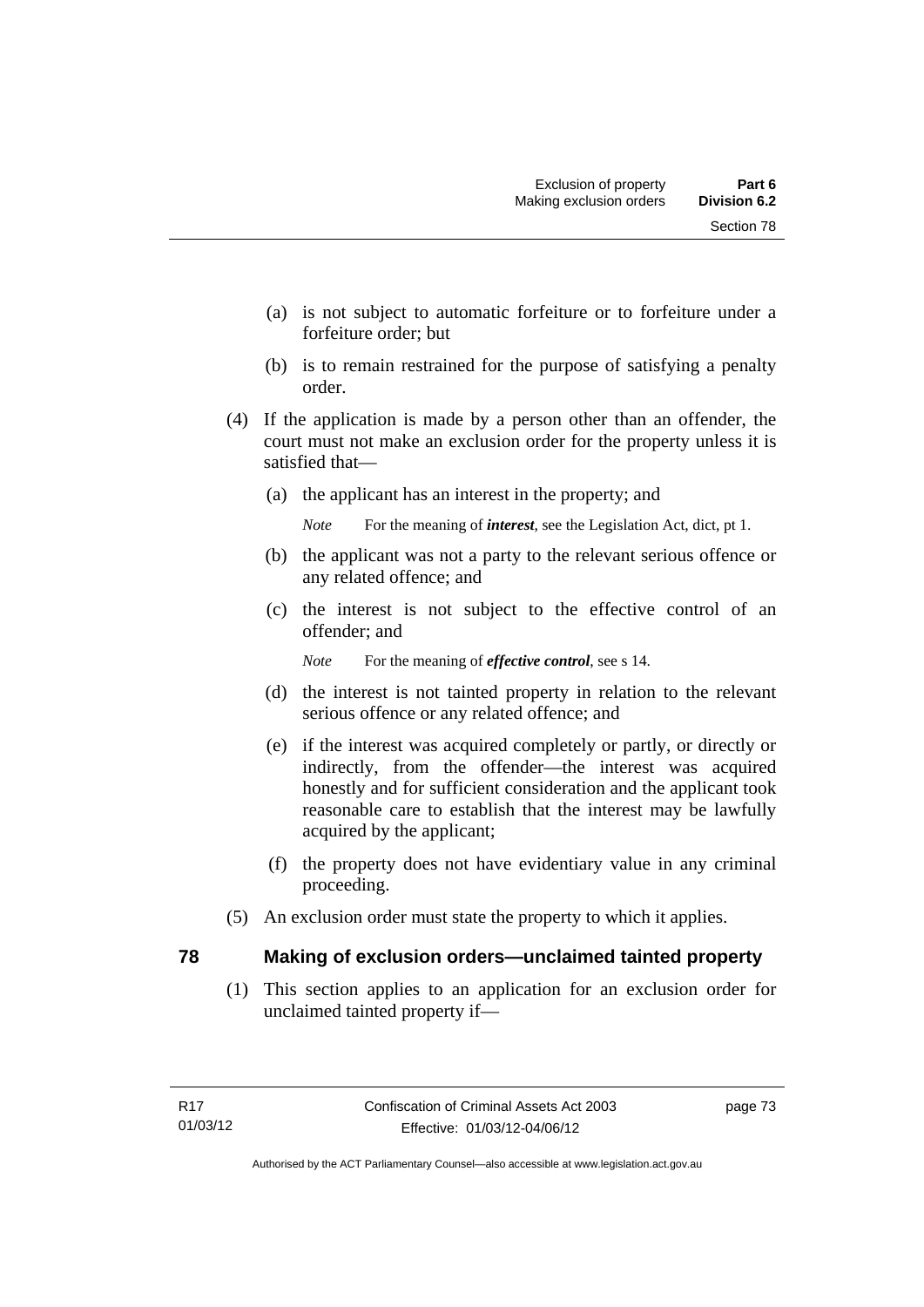- (a) an unclaimed tainted property restraining order has been applied for in relation to the property; or
- (b) the property has been restrained under an unclaimed tainted property restraining order (but not forfeited); or
- (c) the property is subject to automatic forfeiture under division 5.3 (Automatic forfeiture—unclaimed tainted property).
- (2) The court must not make an exclusion order unless the court is satisfied that—
	- (a) the applicant for the exclusion order has an interest in the property; and

*Note* For the meaning of *interest*, see the Legislation Act, dict, pt 1.

- (b) the interest was lawfully acquired by the applicant; and
- (c) the interest is not tainted property in relation to any offence against a territory law, or a law of the Commonwealth, a State, another Territory or a foreign country; and

*Note* For the meaning of *in relation to*, see dict.

- (d) the interest is not required to be restrained to satisfy a penalty order; and
- (e) the property does not have evidentiary value in any criminal proceeding.
- (3) An exclusion order must state the property to which it applies.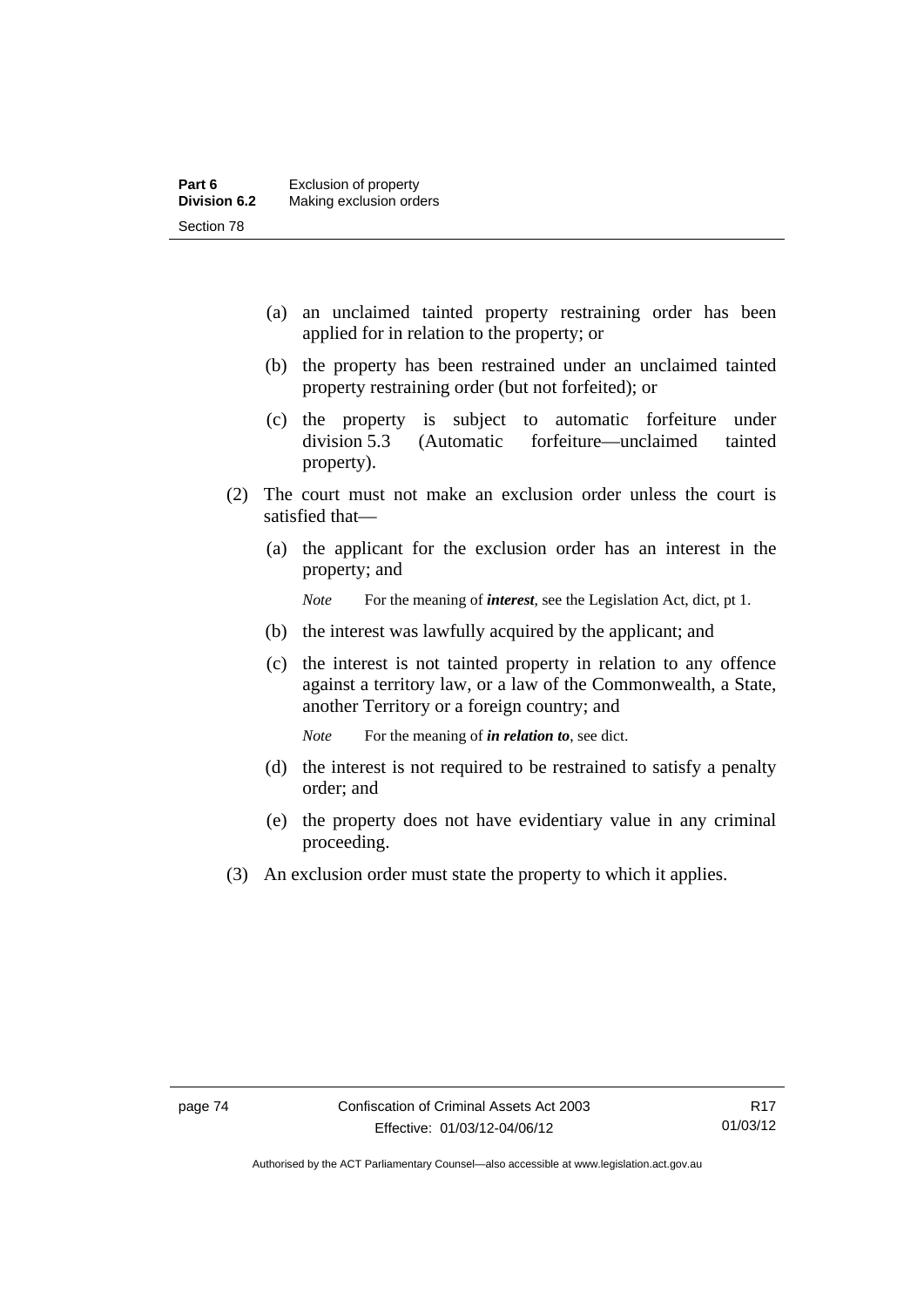# **Part 7** Penalty orders

# **Division 7.1 Benefits**

### **79 Meaning of** *commission* **of serious offence for pt 7**

In this part:

*commission*, of a serious offence, includes the alleged commission of the offence.

## **80 Meaning of** *benefits* **derived by an offender**

In this Act:

*benefits*, derived by an offender from the commission of an offence, means—

- (a) tainted property, except tainted property that was used, or was intended by the offender to be used, in relation to the commission of an offence, and property derived by anyone from that property; or
- (b) artistic profits allowed under section 81 (3) in relation to the offence; or
- (c) any service or other advantage derived by the offender from the commission of the offence.

#### **Example for par (c)**

Mr Tres Adventuresome ran a small wholesale food business before becoming involved in illegal activity. He started to trade in gourmet foods as a cover for the commission of several offences involving the importation of cannabis into Australia. His move into the gourmet food trade could not have been achieved, and the offences could not have been committed, without key contacts (in the legitimate food trade) made by him. Because of the contacts, his legitimate business expanded considerably.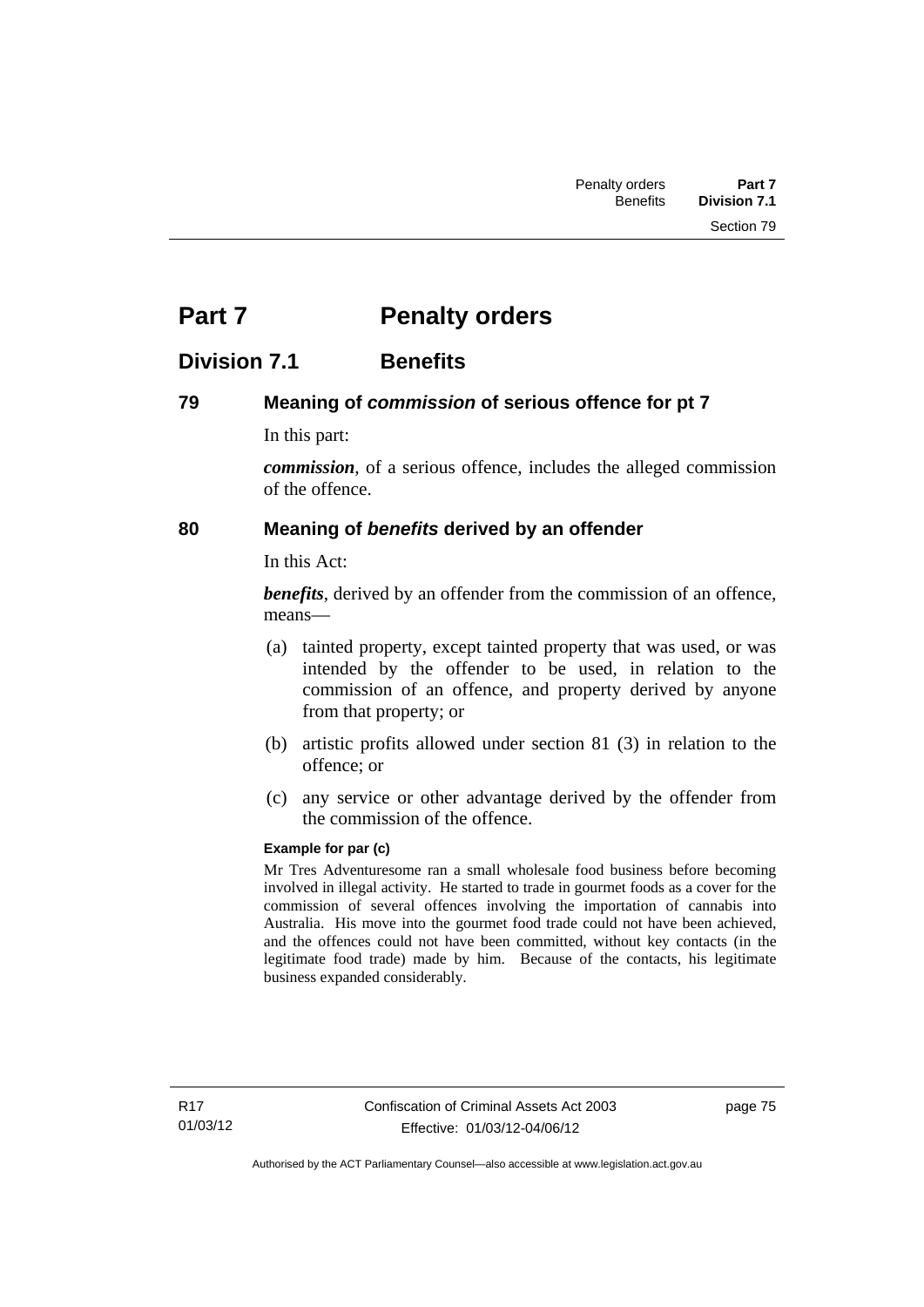| Part 7              | Penalty orders  |
|---------------------|-----------------|
| <b>Division 7.1</b> | <b>Benefits</b> |
| Section 81          |                 |

In the 12 months ending immediately before the commission of the earliest offence, Mr Adventuresome's income from the business was \$50 000. In the 12 months after then, his income from legitimate business activity (unrelated to the offences) was \$200 000. This increase in activity is entirely because of continuing (legitimate) working relationships with those key contacts.

The difference of \$150 000 is the value of a benefit derived from the commission of the offences by Mr Adventuresome because his relationship with the key contacts is an advantage derived by him from their commission.

- *Note 1 Derived* includes obtained because of an understanding or a particular outcome being made known (see s 12).
- *Note* 2 For the assessment of the value of benefits, see div 7.3.
- *Note 3* An example is part of the Act, is not exhaustive and may extend, but does not limit, the meaning of the provision in which it appears (see Legislation Act, s 126 and s 132).

#### **81 Meaning of** *artistic profits*

(1) In this Act:

*artistic profits*, derived by an offender from the commission of an offence, means property, or any service or other advantage, derived from the commercial exploitation of—

- (a) the notoriety of the offender, or someone else involved in the commission of the offence (*another involved person*), that results from the offence; or
- (b) the depiction of the offence or the circumstances surrounding the offence; or
- (c) an expression of the thoughts, opinions or emotions of the offender, or another involved person, about the offence.
- (2) The commercial exploitation may be by any means, including, for example, in—
	- (a) a visual recording (for example, a film, slide, videotape, videodisc or anything else from which a visual image can be produced); or

Authorised by the ACT Parliamentary Counsel—also accessible at www.legislation.act.gov.au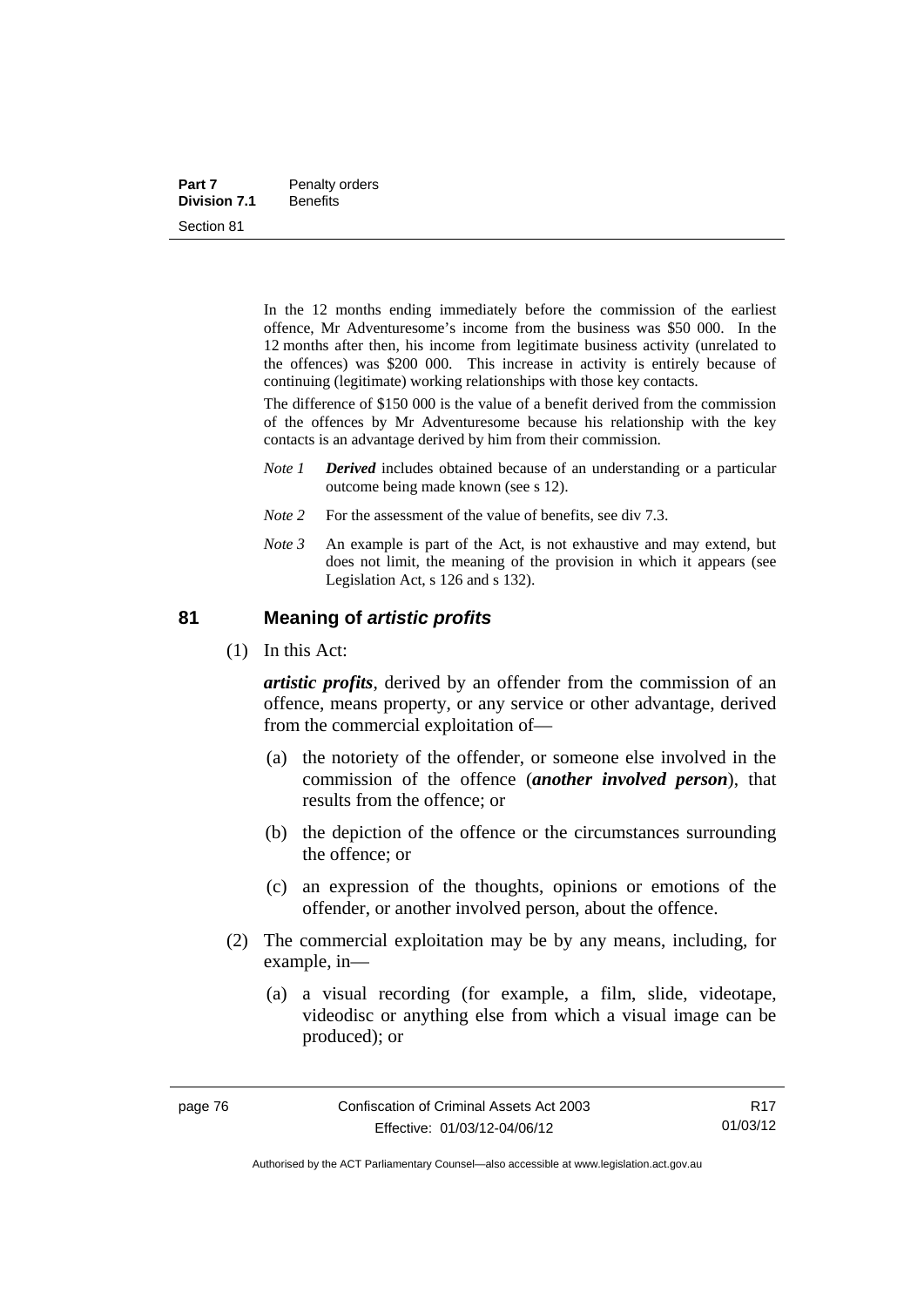- (b) a sound recording (for example, a compact disc, tape, record or anything else from which words or sounds can produced); or
- (c) printed material (for example, a book, newspaper, magazine or any other written or pictorial matter); or
- (d) a radio or television production; or
- (e) live entertainment of any kind (for example, a public presentation or speech).
- *Note* An example is part of the Act, is not exhaustive and may extend, but does not limit, the meaning of the provision in which it appears (see Legislation Act, s 126 and s 132).
- (3) A relevant court must allow artistic profits as benefits for section 80 (b) (Meaning of *benefits* derived by an offender), unless it is satisfied that it would not be in the public interest to do so.
- (4) In deciding whether it would not be in the public interest to allow artistic profits as benefits, the court must have regard to the following matters:
	- (a) the purposes of this Act;
	- (b) whether the commercial exploitation has any general social or educational value;
	- (c) the nature and purposes of the commercial exploitation, including its use for research, educational or rehabilitation purposes;
	- (d) the seriousness of the offence;
	- (e) how long ago the offence was committed.
- (5) Subsection (4) does not limit the matters to which the court may have regard.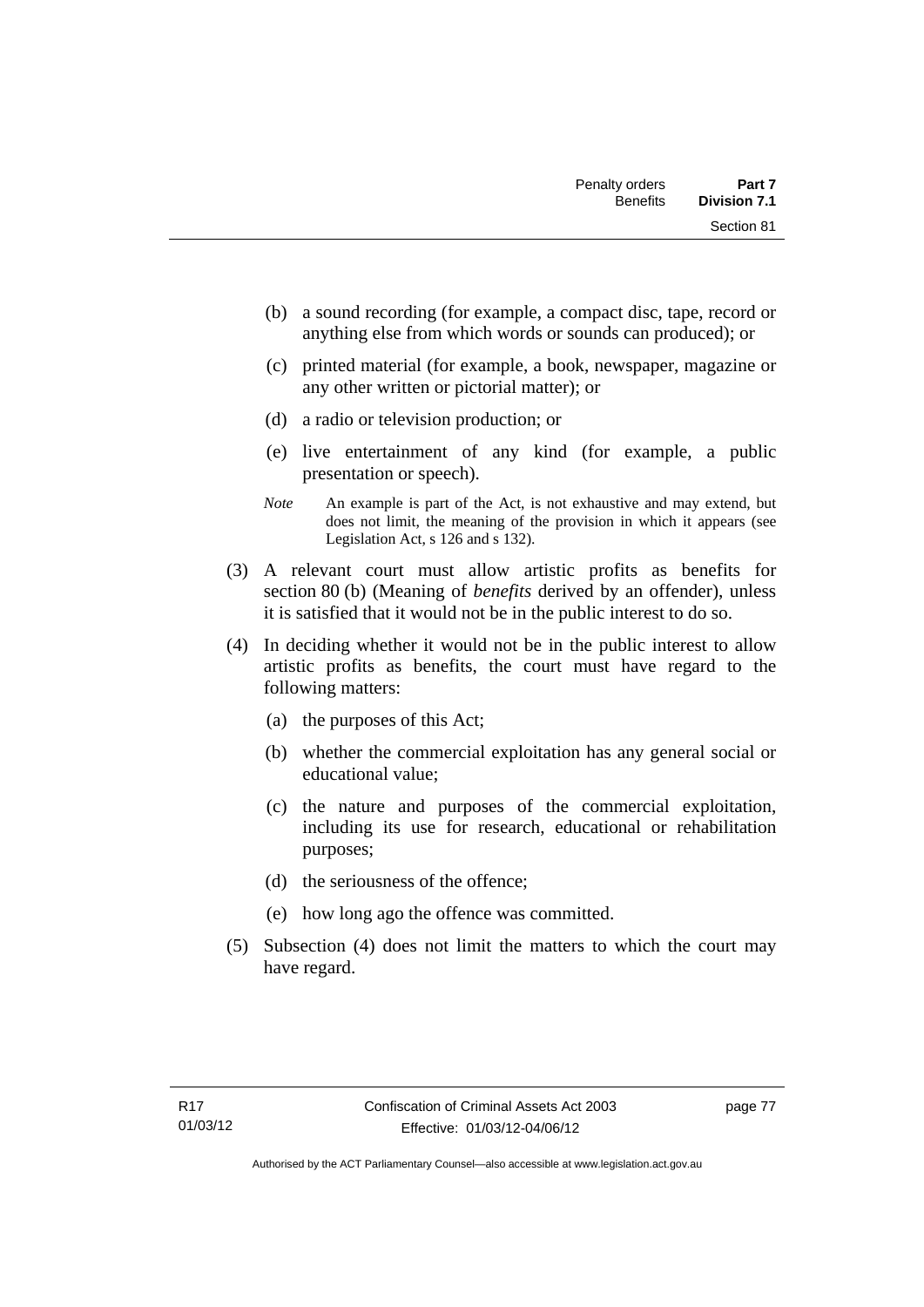**Part 7** Penalty orders<br>**Division 7.2** Making penalty **Making penalty orders** Section 82

# **Division 7.2 Making penalty orders**

*Note* For general provisions about a proceeding for a penalty order (which is a confiscation proceeding—see s 236), see pt 14.

#### **82 Meaning of** *penalty order*

In this Act:

*penalty order* means an order under this division for the payment by an offender of the value of benefits derived by an offender from the commission of an offence.

#### **83 Penalty orders—application**

- (1) The DPP may apply to a relevant court for a penalty order in relation to the commission of a relevant offence by an offender.
	- *Note 1 Commission*, of a serious offence, includes the alleged commission of the offence (see s 79).
	- *Note 2 Offender* includes a corporation, see dict.
- (2) The application may be made before or after, or at the same time as, any conviction of the offender for the offence.
- (3) However, if the person has been convicted of the offence, the DPP must make the application within 2 years after the day of the conviction.
	- *Note* The court may allow leave for an application to be made after the time fixed by this section in certain circumstances (see s 246).
- (4) Subsection (3) does not apply to an application for an artistic profits restraining order.

#### **84 Penalty orders—offenders convicted of ordinary offences**

(1) On application under section 83, the relevant court must make an order under this section for the payment by the offender of the value of benefits derived by the offender from the commission of an ordinary offence if satisfied that—

R17 01/03/12

Authorised by the ACT Parliamentary Counsel—also accessible at www.legislation.act.gov.au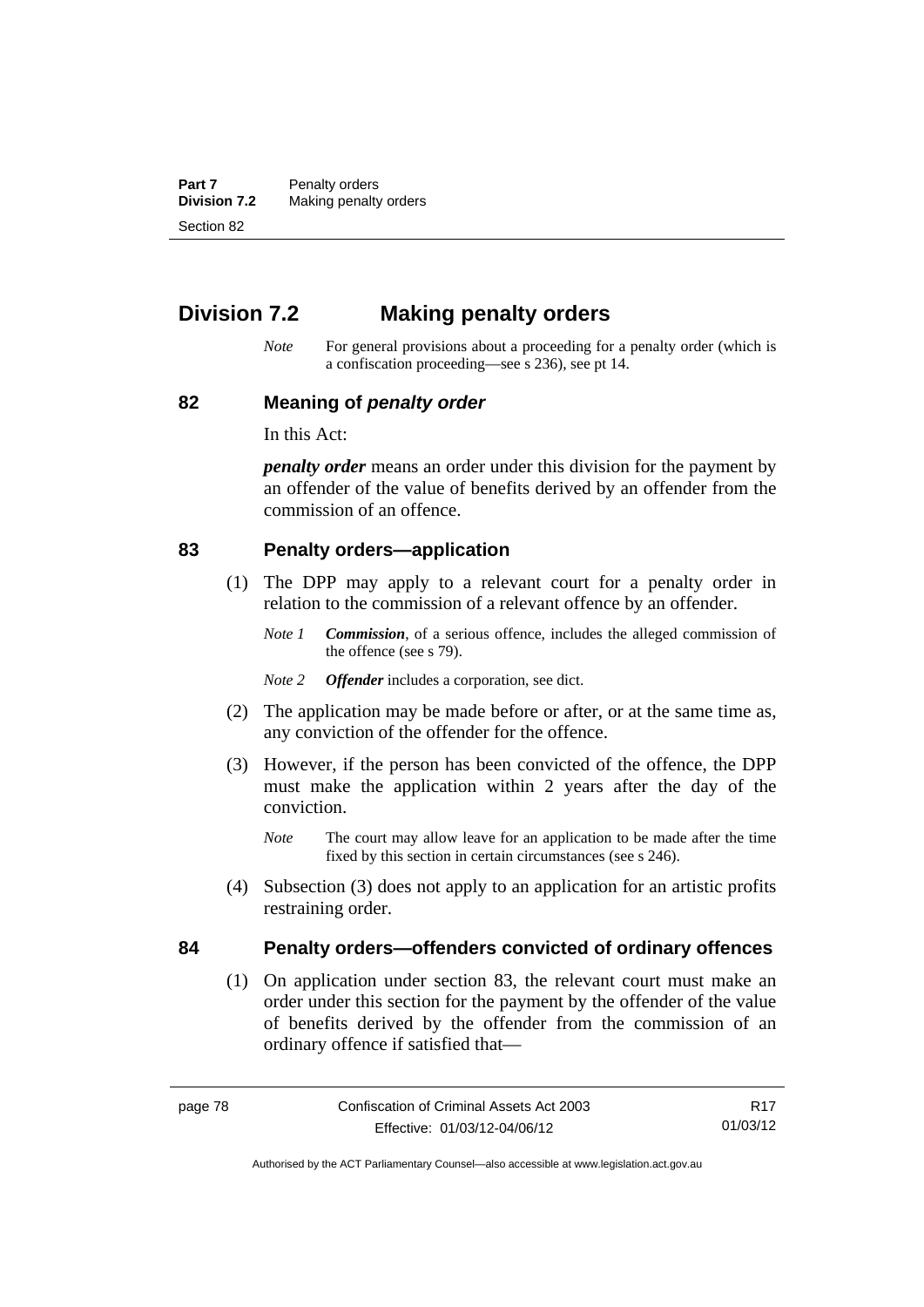- (a) the offender has been convicted of the offence or a related ordinary offence; and
- (b) the offender has not been cleared of the offence of which the offender was convicted.
- (2) To remove any doubt, a relevant court may make an order under this section that relates only to artistic profits.

### **85 Penalty orders—commission of serious offences**

- (1) On application under section 83, the court must make an order under this section for the payment by the offender of the value of benefits derived by the offender from the commission of a serious offence if the court is satisfied on the balance of probabilities—
	- (a) for an application for a penalty order that relates only to artistic profits—that the offender committed a serious offence at any time; and
	- (b) for any other application—that the offender committed a serious offence within the relevant period.
	- *Note 1* For the meaning of *relevant period*, see s (5).
	- *Note* 2 The court must be satisfied on the balance of probabilities about the commission of the offence because confiscation proceedings are civil, not criminal (see s 237).
- (2) To remove any doubt, if the relevant court is satisfied that the offender committed a serious offence within the relevant period, the court must not refuse to make a penalty order only because it is not satisfied—
	- (a) that a particular serious offence was committed by the offender within the relevant period; or
	- (b) that the offence was committed on any particular day or time within the relevant period.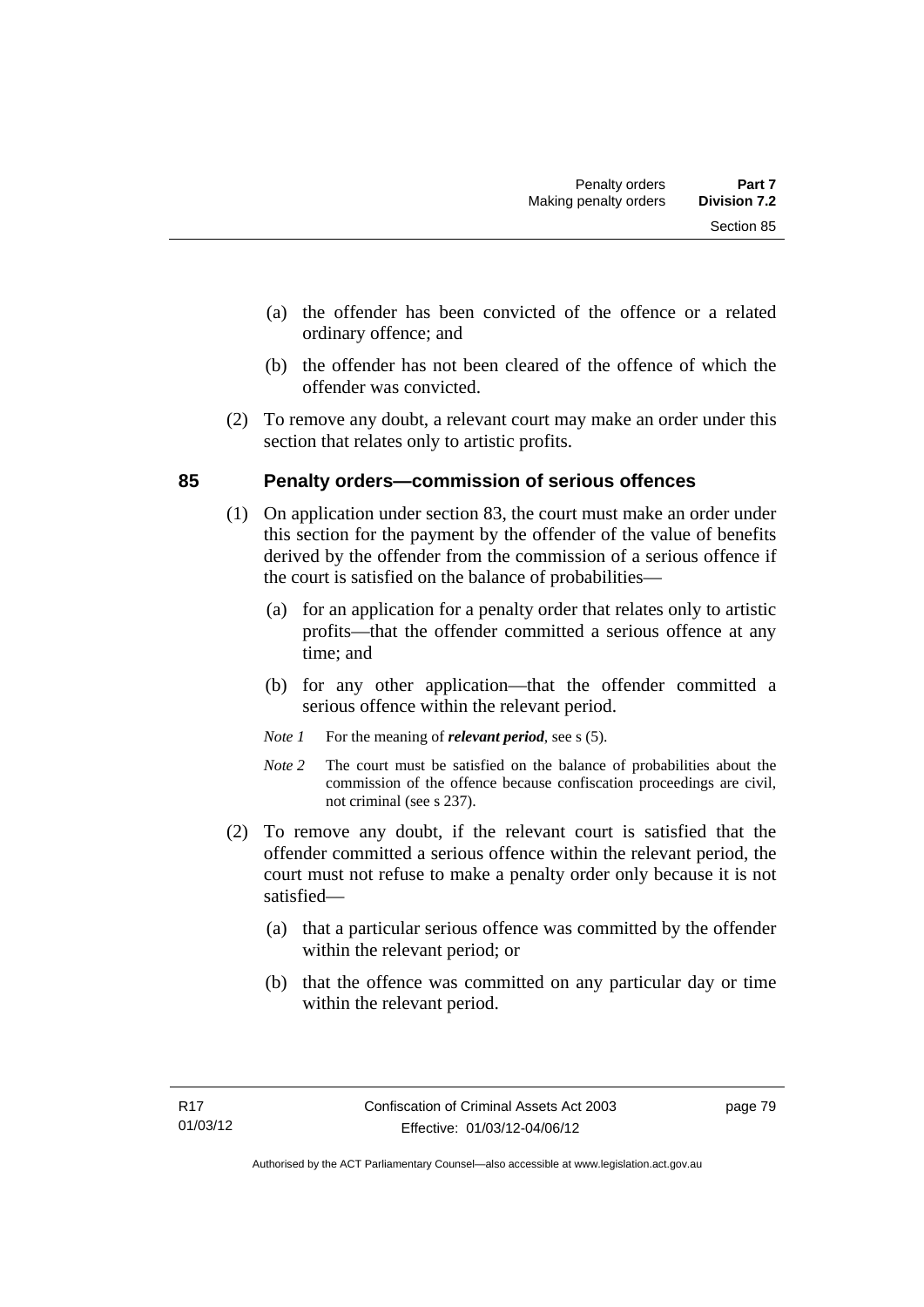- (3) Also, to remove any doubt, the relevant court must not refuse to make a penalty order in relation to the serious offence only because—
	- (a) an indictment has not been presented against the offender for the offence; or
	- (b) the offender has not been convicted of the offence; or
	- (c) the offender has been cleared of the offence, including being cleared after having been convicted of the offence; or
	- (d) a doubt is raised about whether the offender committed the offence.
	- *Note Indictment* is defined in the Legislation Act, dict, pt 1 as including an information. (See also that Act, dict, pt 1, def *present*.)
- (4) Further, to remove any doubt, the relevant court must not refuse to make a penalty order only because—
	- (a) a relevant court had previously made a penalty order under this section in relation to the offender for the same serious offence (or a related offence); and
	- (b) the order had later ended because the offender was cleared of the offence.
	- *Note* The earlier penalty order would have ended when the offender was cleared (see s 98 (a)).
- (5) In this section:

#### *relevant period* means—

- (a) if a restraining order is in force over any property in relation to the serious offence—
	- (i) 6 years before the day the application to restrain the property was made; or
	- (ii) if an extended period for making the restraining order application was allowed under section 246 (Confiscation

Authorised by the ACT Parliamentary Counsel—also accessible at www.legislation.act.gov.au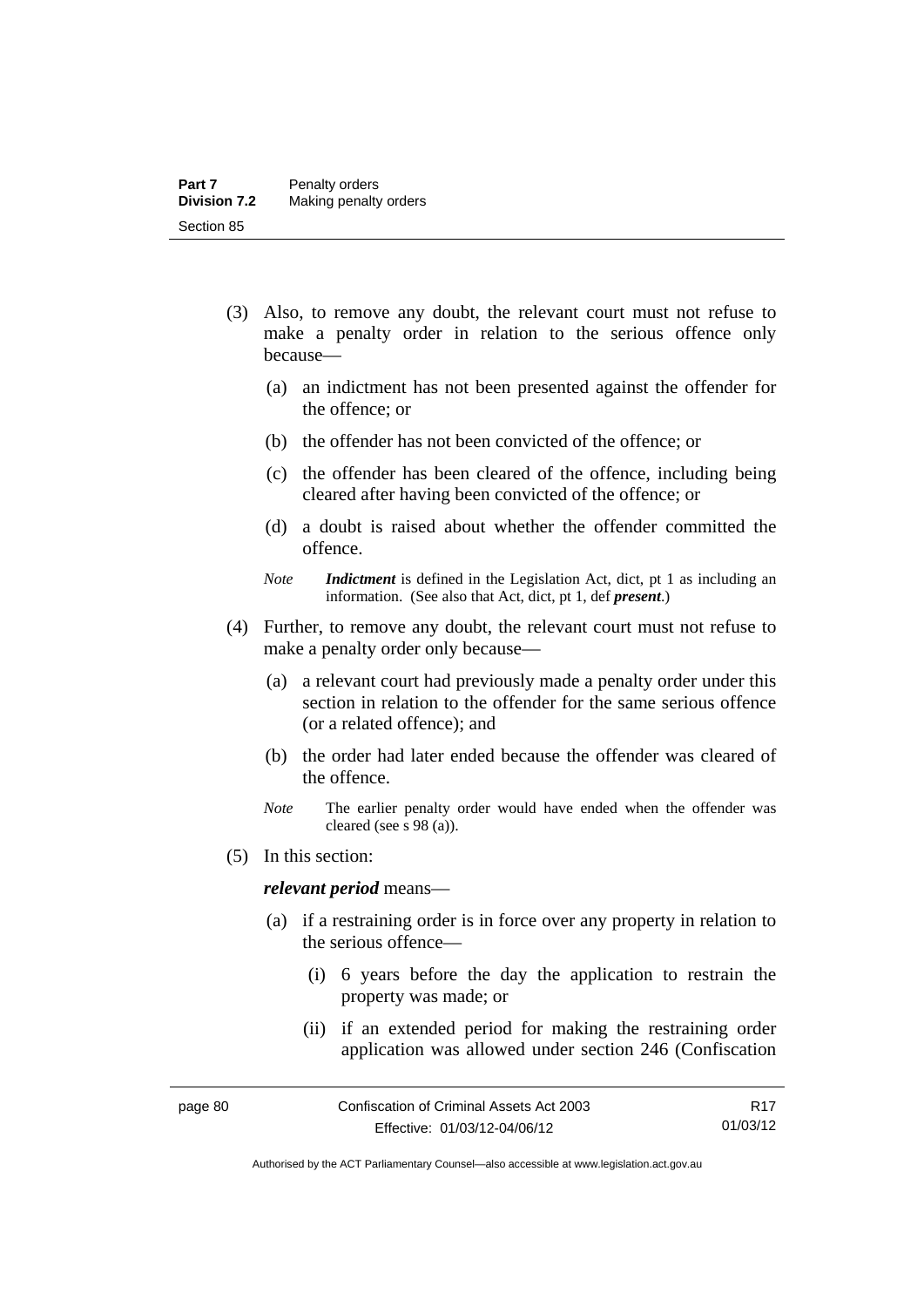proceedings—time extensions for applications)—the total of the 6-year period and the extended period; or

- (b) if a restraining order is not in force over any property in relation to the serious offence—
	- (i) 6 years before the day the application for the penalty order was made; or
	- (ii) if an extended period for making the penalty order application was allowed under section 246—the total of the 6-year period and the extended period.

#### **86 Penalty orders—amount of penalty**

- (1) In making a penalty order in relation to an offence, the court must—
	- (a) assess under division 7.3 (Value of benefits) the value of any benefits (the *assessed value*) derived by the offender from the commission of the offence and any related offence; and
	- (b) order the offender to pay the Territory the amount worked out under subsection (2).
- (2) The amount payable under the penalty order is the assessed value less any amount by which the assessed value is reduced under subsection  $(3)$ .
- (3) The assessed value in relation to the offence or any related offence may be reduced if the court is satisfied that it is just and equitable that the assessed value should be reduced by any of the following amounts:
	- (a) the value of property subject to forfeiture under this Act or a corresponding law;

*Note* For the meaning of *subject to forfeiture*, see s 73.

 (b) the value of property forfeited under this Act or a corresponding law;

page 81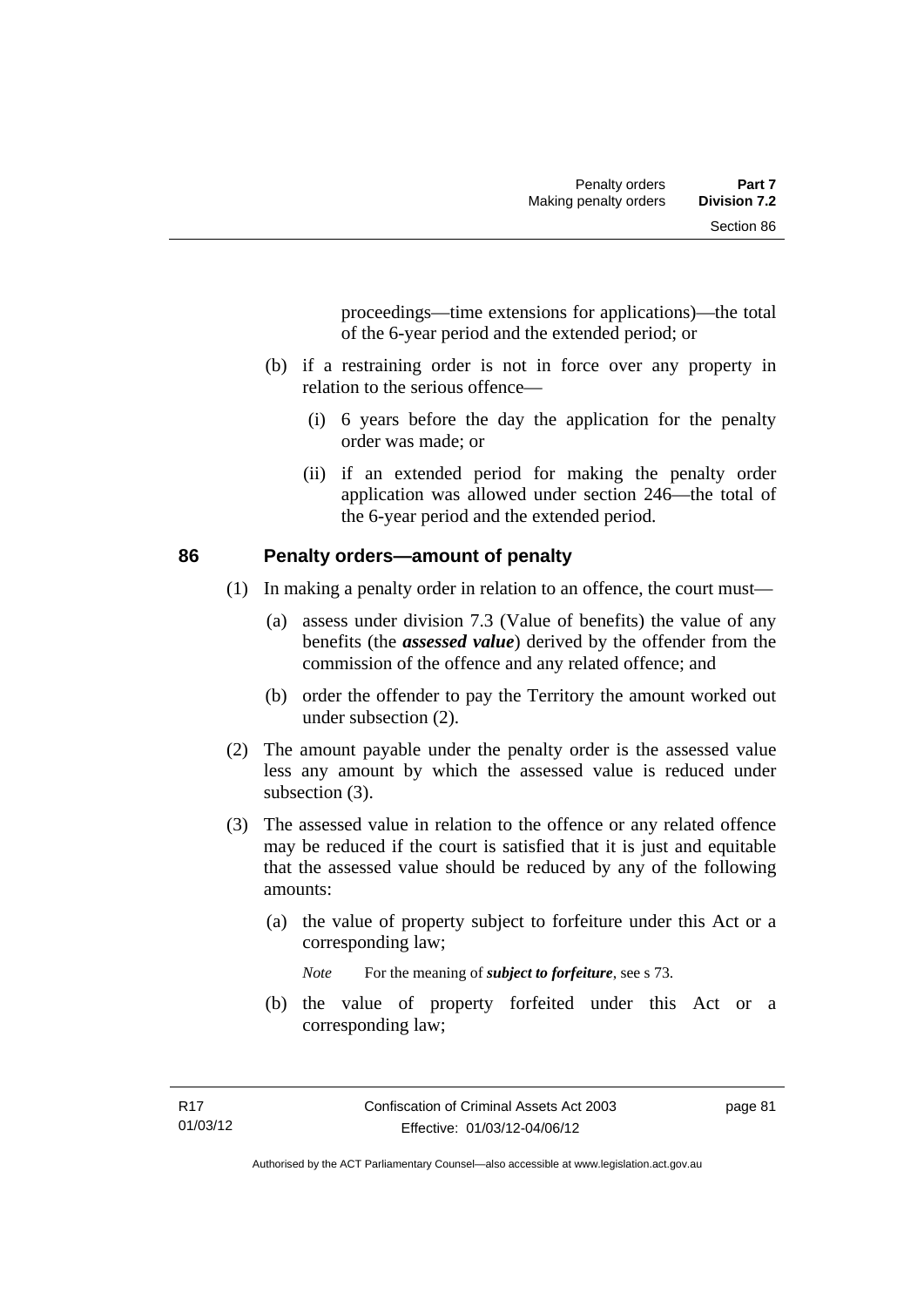- (c) the amount of any other penalty order, or any other financial penalty (however described) under a corresponding law;
- (d) any amount payable by the offender under a reparation order under the *Crimes (Sentencing) Act 2005*, or any corresponding order made under the law of the Commonwealth, a State or another Territory;
- (e) any amount payable by the offender for restitution, compensation or damages, other than any fine imposed by a court;
- (f) any amount of tax payable under a law of the Territory, the Commonwealth, a State, another Territory or a foreign country in relation to the benefits.

#### **87 Penalty orders—contents**

- (1) A penalty order must state—
	- (a) the amount of the penalty payable under the order; and
	- (b) the person by whom the penalty is payable.
- (2) A failure by a relevant court to comply with this section does not invalidate the penalty order or any action by anyone to satisfy the penalty order.

#### **88 Penalty orders—enforceable as judgment debt**

The amount ordered to be paid by a relevant court under a penalty order is a judgment debt owing to the Territory.

*Note* Any restrained property is automatically charged with the amount of the penalty order, and may be sold to satisfy the order (see div 7.4).

#### **89 Penalty orders—variation for reassessed value of benefits**

On application by the person by whom the penalty under a penalty order is payable or the DPP, a relevant court may make an order

R17 01/03/12

Authorised by the ACT Parliamentary Counsel—also accessible at www.legislation.act.gov.au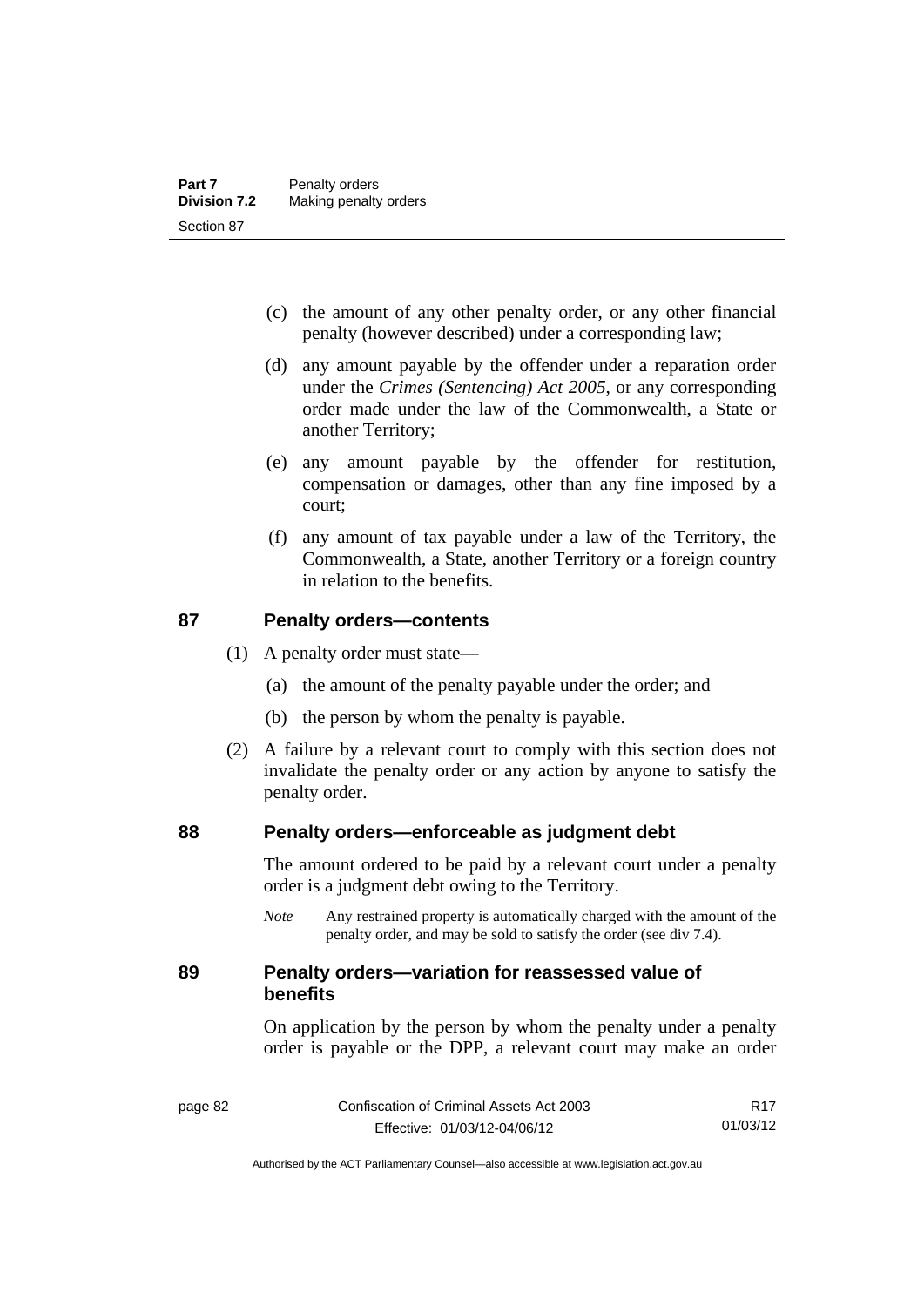varying the order to reflect the value of the relevant benefits as reassessed at the time the varying order is made.

#### **Examples**

- 1 The amount of the penalty order is reduced by the value of forfeited property (see s 86 (3) (b)). The order for the forfeiture is overturned by a court in a later proceeding. The relevant court may vary the penalty order to increase the amount of the penalty order by the value of the forfeited property.
- 2 The amount of the penalty order is reduced by an amount of tax payable by the offender in relation to a benefit (see s  $86(3)(f)$ ). The amount of tax is reduced on a review by the commissioner of taxation. The relevant court may vary the penalty order to increase the amount of the penalty order by the reduced amount of tax.
- 3 If, in example 2, the amount of the tax payable had been increased on review, the court may vary the penalty order to reduce the amount of the penalty order by the amount of the increased tax.
- *Note* An example is part of the Act, is not exhaustive and may extend, but does not limit, the meaning of the provision in which it appears (see Legislation Act, s 126 and s 132).

# **Division 7.3 Value of benefits**

### **90 Meaning of** *narcotic substance* **and** *property* **for div 7.3**

In this division:

*narcotic substance*—see the *Customs Act 1901* (Cwlth), section 4, and includes anything prescribed by regulation for this definition.

*property*, of an offender, includes—

- (a) property subject to the effective control of the offender; and
- (b) property that, immediately before it vested in the trustee for the property under the *Bankruptcy Act 1966* (Cwlth), was the offender's property.
- *Note* For the meaning of *effective control*, see s 14.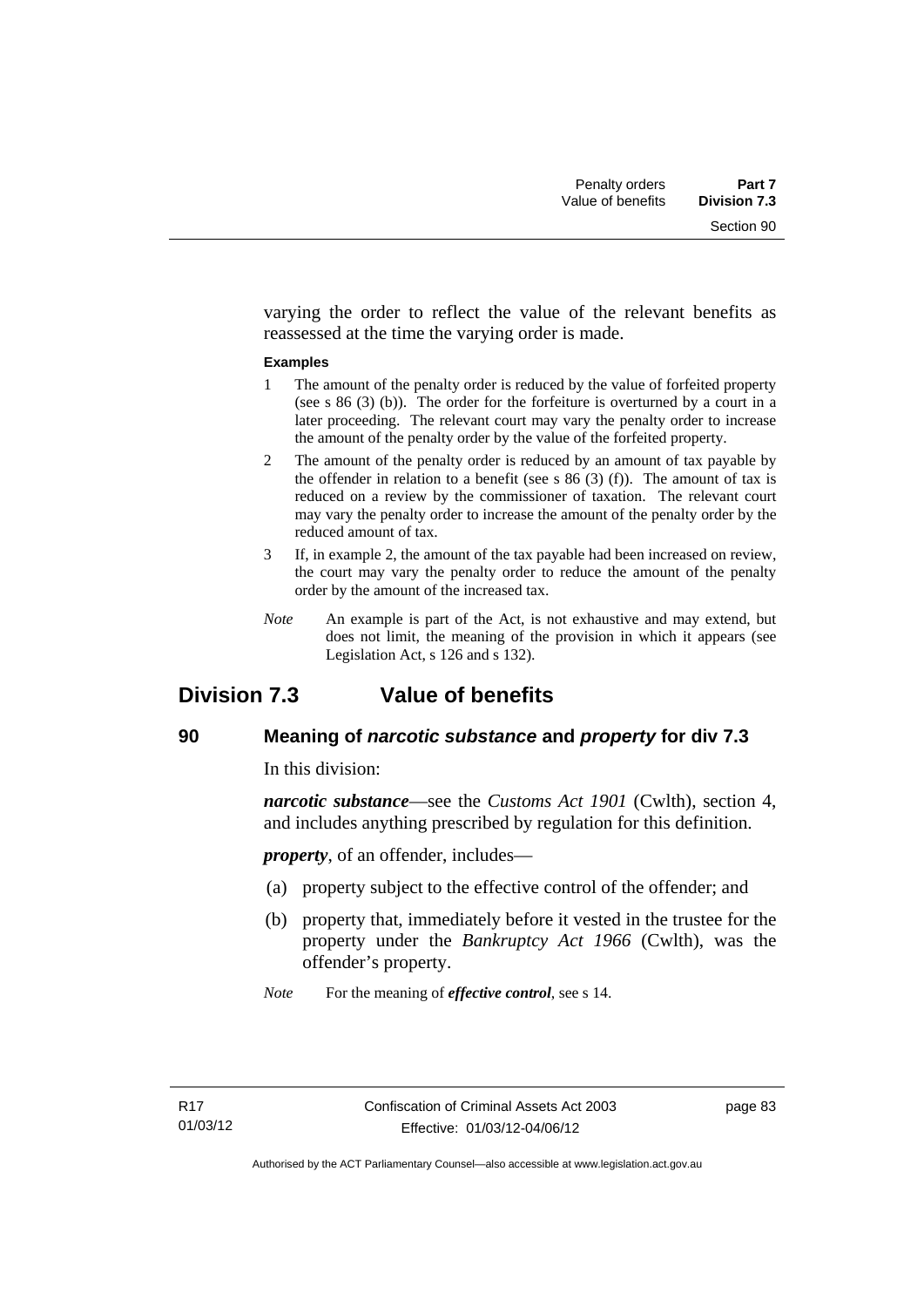#### **91 Presumed value of benefits—ordinary offence**

- (1) This section applies to the assessment of the value of benefits derived by an offender from the commission of an ordinary offence (or ordinary offences).
- (2) The value of the benefits derived by the offender from the commission of the offence (or offences) is—
	- (a) if evidence is given about any increase in value of the offender's property since immediately before the offence (or the earliest offence) was committed—taken to be not less than the amount of the greatest increase in value of which evidence is given; and
	- (b) in any case—taken to include the value of any narcotic substance to which the offence (or offences) relates.

#### **Example for par (a)**

An offender has committed an ordinary offence. Just before beginning to commit the offence, the value of the offender's property was \$50 000. Two months after the offence began to be committed, the value of the offender's property was \$150 000. At the time of the application for the penalty order, however, the offender's property was only worth \$75 000.

The 'greatest increase' in the total value of the offender's property since immediately before the offence was committed is \$100 000 (\$150 000 minus \$50 000).

- *Note 1* An example is part of the Act, is not exhaustive and may extend, but does not limit, the meaning of the provision in which it appears (see Legislation Act, s 126 and s 132).
- *Note 2* For the valuation of narcotic substances, see s 93 (3) and (4).
- (3) However, the value of the benefits is taken not to include any part (or all) of the increase in value if the offender satisfies the court that the part (or all) of the increase was from either—
	- (a) property that—
		- (i) was lawfully acquired by the offender; and

Authorised by the ACT Parliamentary Counsel—also accessible at www.legislation.act.gov.au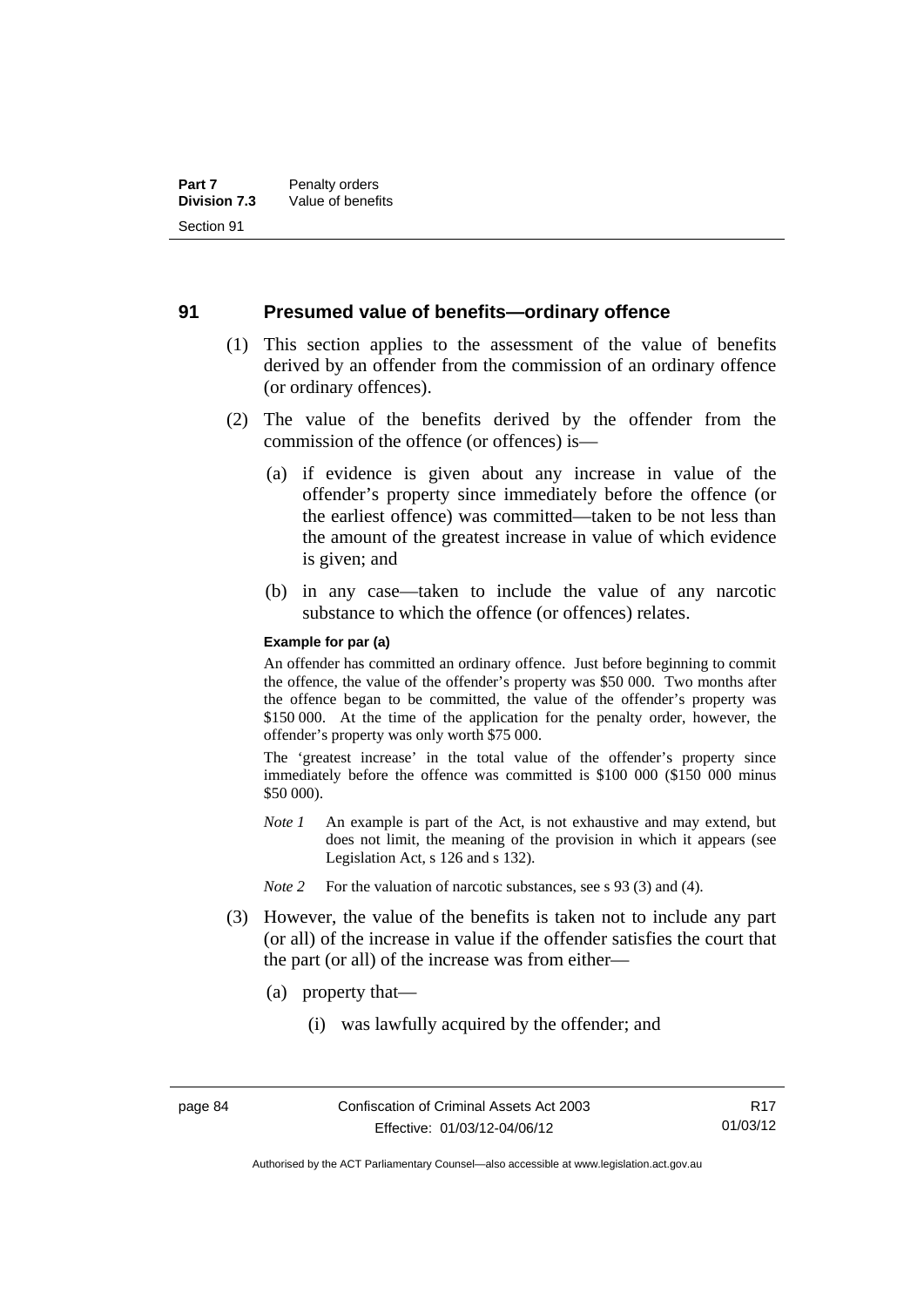- (ii) is not tainted property in relation to any offence against a territory law, or a law of the Commonwealth, a State, another Territory or a foreign country; or
- (b) benefits that were lawfully acquired by the offender.

*Note* For the meaning of *in relation to*, see dict.

 (4) This section does not apply in relation to a penalty order relating only to artistic profits.

#### **92 Presumed value of benefits—serious offence**

- (1) This section applies to the assessment of the value of benefits derived by an offender from the commission of a serious offence (or serious offences).
	- *Note Commission*, of a serious offence, includes the alleged commission of the offence (see s 79).
- (2) The value of the benefits derived from the offence (or offences) is taken to include the following:
	- (a) the value of all of the offender's property on the day the application was made;
	- (b) the value of any other property held by the offender within the shorter of the following periods:
		- (i) between the day the offence (or the earliest offence) was committed and the day the application was made;
		- (ii) 6 years immediately before the day the application was made;
	- (c) the value of any narcotic substance to which the offence (or offences) relate;

*Note* For the valuation of narcotic substances, see s 93 (3) and (4).

 (d) all of the person's expenditure during the relevant period under paragraph (b) (other than expenditure to the extent that it

page 85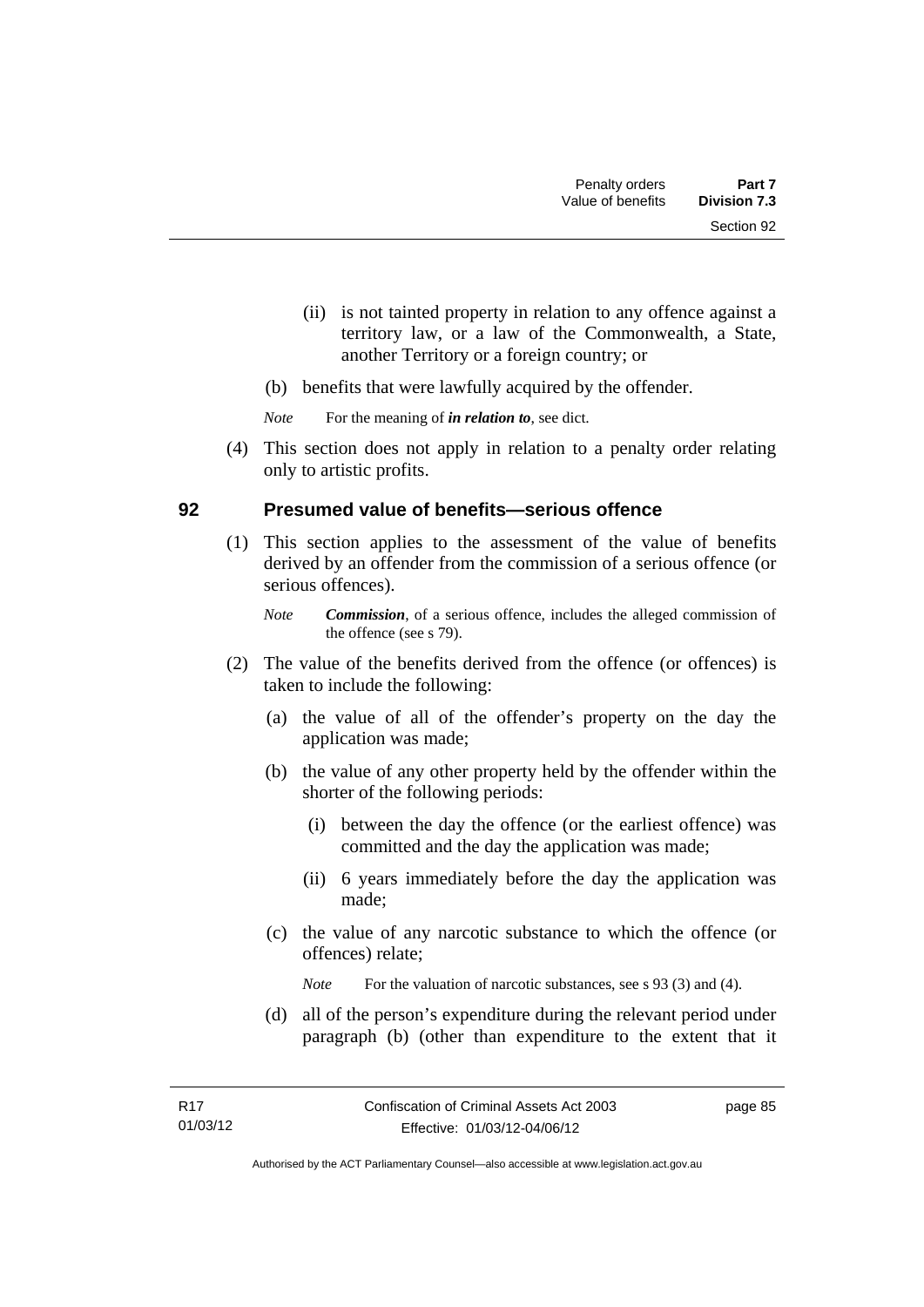resulted in the acquisition of property mentioned in paragraph (a) or (b)).

- (3) However, subsection (2) does not apply to particular property if the offender satisfies the court that the property—
	- (a) was lawfully acquired by the offender; and
	- (b) is not tainted property in relation to any offence against a territory law, or a law of the Commonwealth, a State, another Territory or a foreign country.

*Note* For the meaning of *in relation to*, see dict.

- (4) Also, subsection (2) does not apply to particular expenditure if the offender satisfies the court that the expenditure—
	- (a) was derived from property or benefits lawfully acquired by the offender; and
	- (b) the property from which the expenditure was derived is not tainted property in relation to any offence against a territory law, or a law of the Commonwealth, a State, another Territory or a foreign country.
- (5) For subsection (2) (b) (i), if a serious offence was committed over more than 1 day, the reference in the subparagraph to the day the offence was committed is a reference to the day the offence was begun to be committed.
- (6) This section does not apply in relation to a penalty order relating only to artistic profits.

#### **93 Value of benefits—relevant matters**

(1) In assessing the value of a benefit derived from the commission of an offence and any related offences, the relevant court may have regard to any relevant matters.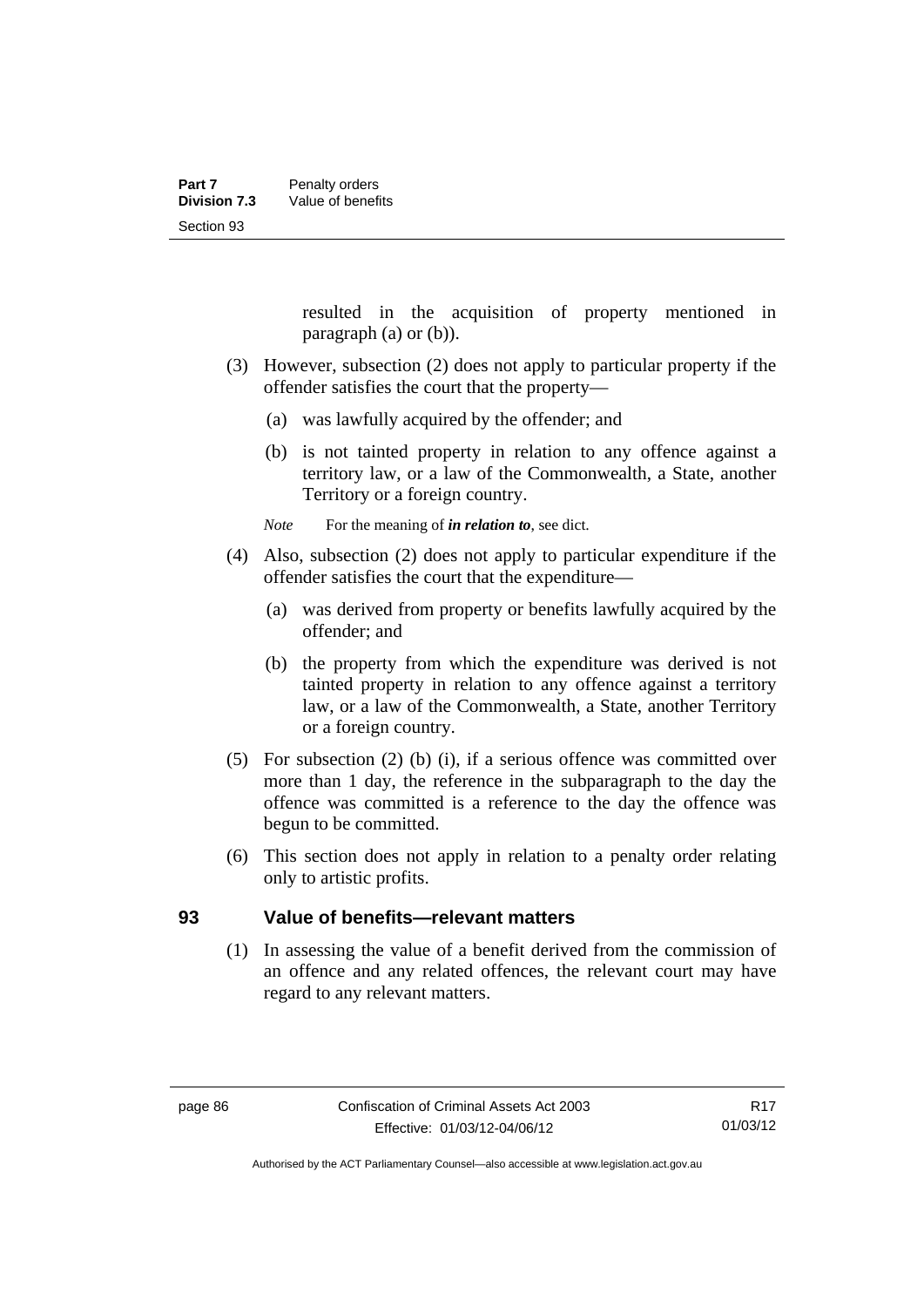Section 93

#### **Examples of relevant matters**

- 1 an increase in the income or profits of the offender in comparable periods before and after the offence was committed (see s 80, example for par (c))
- 2 an increase in the value of property held by the offender because of the benefit, taking into account any relevant variation in the purchasing power of money
- 3 the value of the offender's property before, during and after the commission of the offence
- 4 the income and expenditure of the offender before, during and after the commission of the offence
- 5 the part of the benefit derived from the commission of the offence and the part derived from other sources
- *Note* An example is part of the Act, is not exhaustive and may extend, but does not limit, the meaning of the provision in which it appears (see Legislation Act, s 126 and s 132).
- (2) The court must assess the value of a benefit by reference to the highest value the benefit has had since the commission of the offence or a related offence, unless the court is satisfied that the benefit should be valued differently having regard to the purposes of this Act.

#### **Examples**

- 1 An offender derives a benefit worth \$10 000 from the commission of an offence. If the benefit had been derived at the time of valuation for a penalty order proceeding 2 years later, the benefit would have been worth \$11 000 (because of inflation). The court may assess the value of the benefit as \$11 000 rather than \$10 000.
- 2 The offence to which benefits relate is an ordinary offence. However, the offender later committed a related offence that was a serious offence. The court may have regard to the highest value of the benefits since the commission of the ordinary offence.
- (3) At the hearing of an application for a penalty order, a law enforcement officer who is experienced in the investigation of narcotic offences may testify, to the best of the officer's information, knowledge and belief—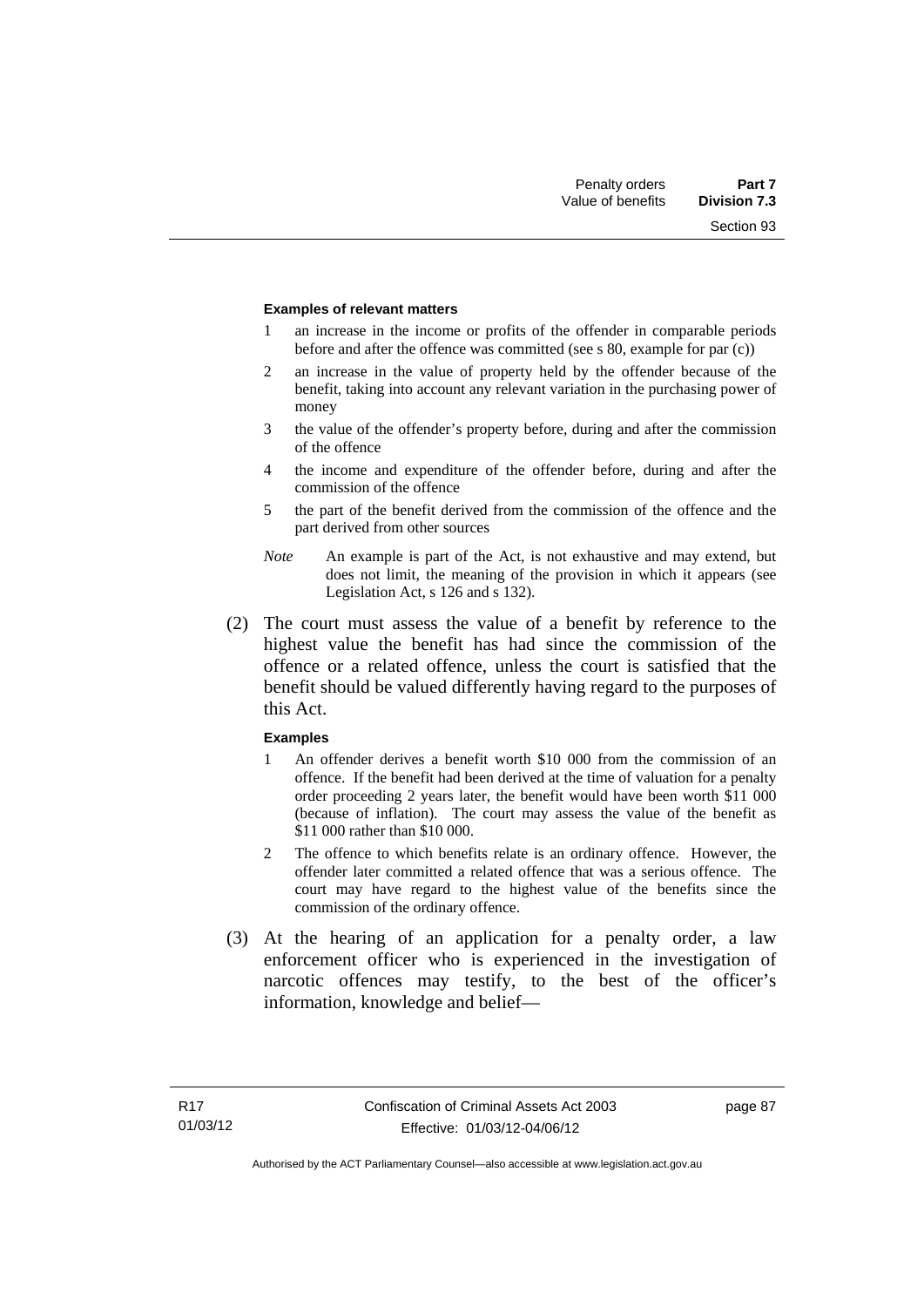- (a) in relation to the amount that was the market value of a narcotic substance at a particular time or during a particular period; or
- (b) in relation to the amount, or the range of amounts, ordinarily paid at a particular time or during a particular period, for the doing of anything in relation to a narcotic substance.
- (4) The law enforcement officer's testimony under subsection (3)—
	- (a) is admissible at the hearing despite any rule of law or practice about hearsay evidence; and
	- (b) is prima facie evidence of the matters testified.
- (5) In this section:

#### *law enforcement officer* means—

- (a) a police officer; or
- (b) an officer of Customs under the *Customs Act 1901* (Cwlth).

# **Division 7.4 Satisfaction of penalty order**

| r.                |
|-------------------|
| ×<br>۰.<br>×<br>v |

#### **94 Creation of penalty charge over restrained property**

- (1) This section applies if, in relation to an offence—
	- (a) a restraining order is made; and
	- (b) a penalty order is made.
- (2) On the making of the later of the orders, all of the restrained property is automatically charged to secure the payment to the Territory of the amount of the penalty order.
	- *Note 1* An interstate penalty charge is taken to be a penalty charge under this Act (see s 139).
	- *Note 2* If the penalty charge is over restrained property that may be recorded in a statutory property register, details of the restraining order may be recorded in the register under s 50.

R17 01/03/12

Authorised by the ACT Parliamentary Counsel—also accessible at www.legislation.act.gov.au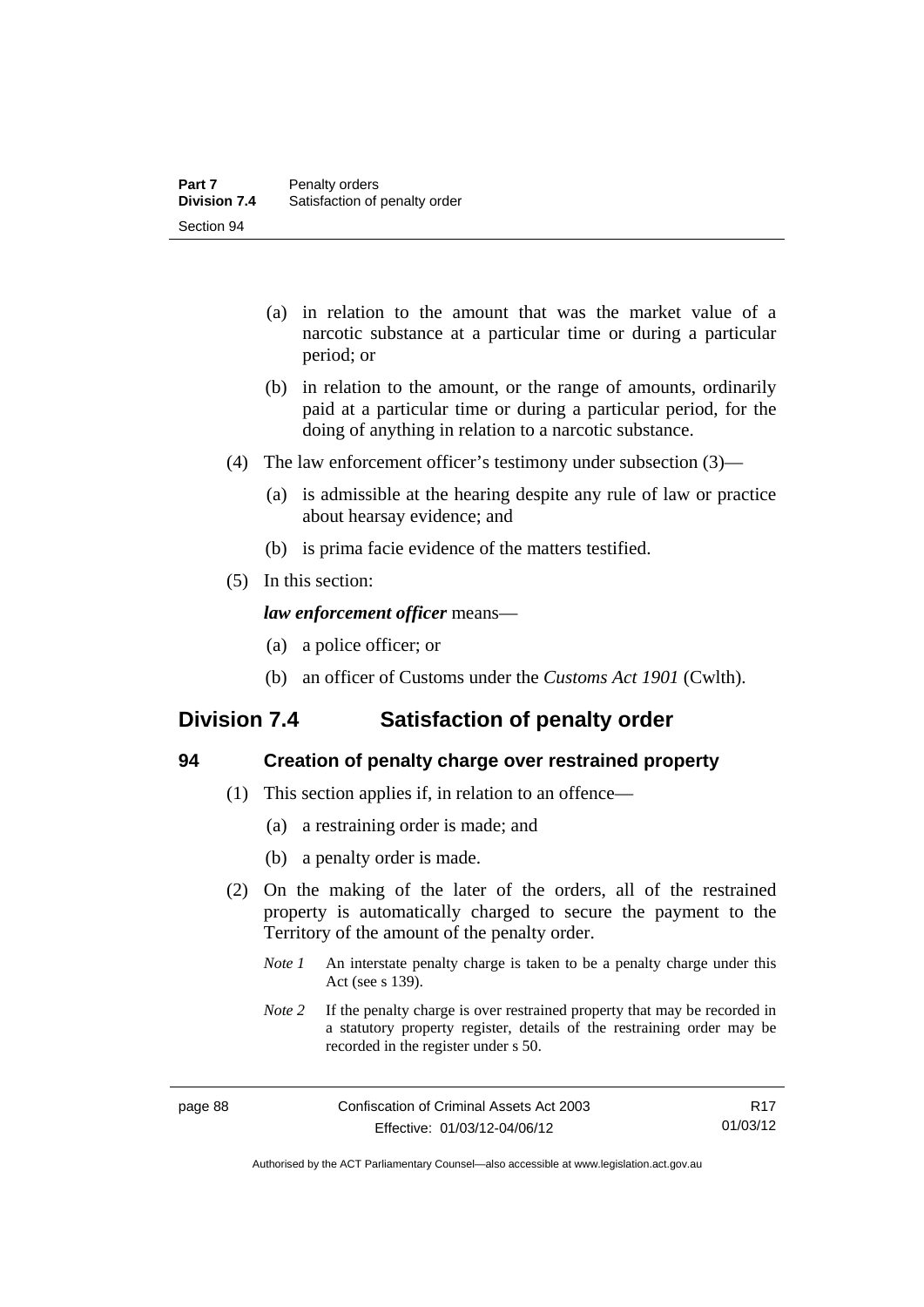- (3) If the restraining order is varied after the penalty order is made to add more property, the additional property is also automatically charged to secure payment to the Territory of the amount of the penalty order.
- (4) A charge on property created by this section (a *penalty charge*)—
	- (a) is subject to every encumbrance on the property that came into existence before the charge and that would have priority over the charge if this subsection had not been enacted; and
	- (b) has priority over all other encumbrances; and
	- (c) is a statutory interest of a kind to which the *Personal Property Securities Act 2009* (Cwlth), section 73 (2) applies; and
	- (d) is not affected by any change in the ownership of the property unless the change in ownership ends the penalty charge under section 95 (c) or  $(d)$ .

#### **95 When penalty charge over property ends**

A penalty charge over property ends when the earliest of the following events happens:

- (a) the penalty order for which the charge was created ends;
	- *Note* For when a penalty order ends, see s 98. See also the example to this section.
- (b) the restraining order over the property ends;
	- *Note* For when restraining orders end, see div 4.3. See also the example to this section.
- (c) the property is sold, or otherwise disposed of, with the consent of—
	- (i) the relevant court that made the penalty order; or
	- (ii) if a trustee (including the public trustee) controls the property—the trustee;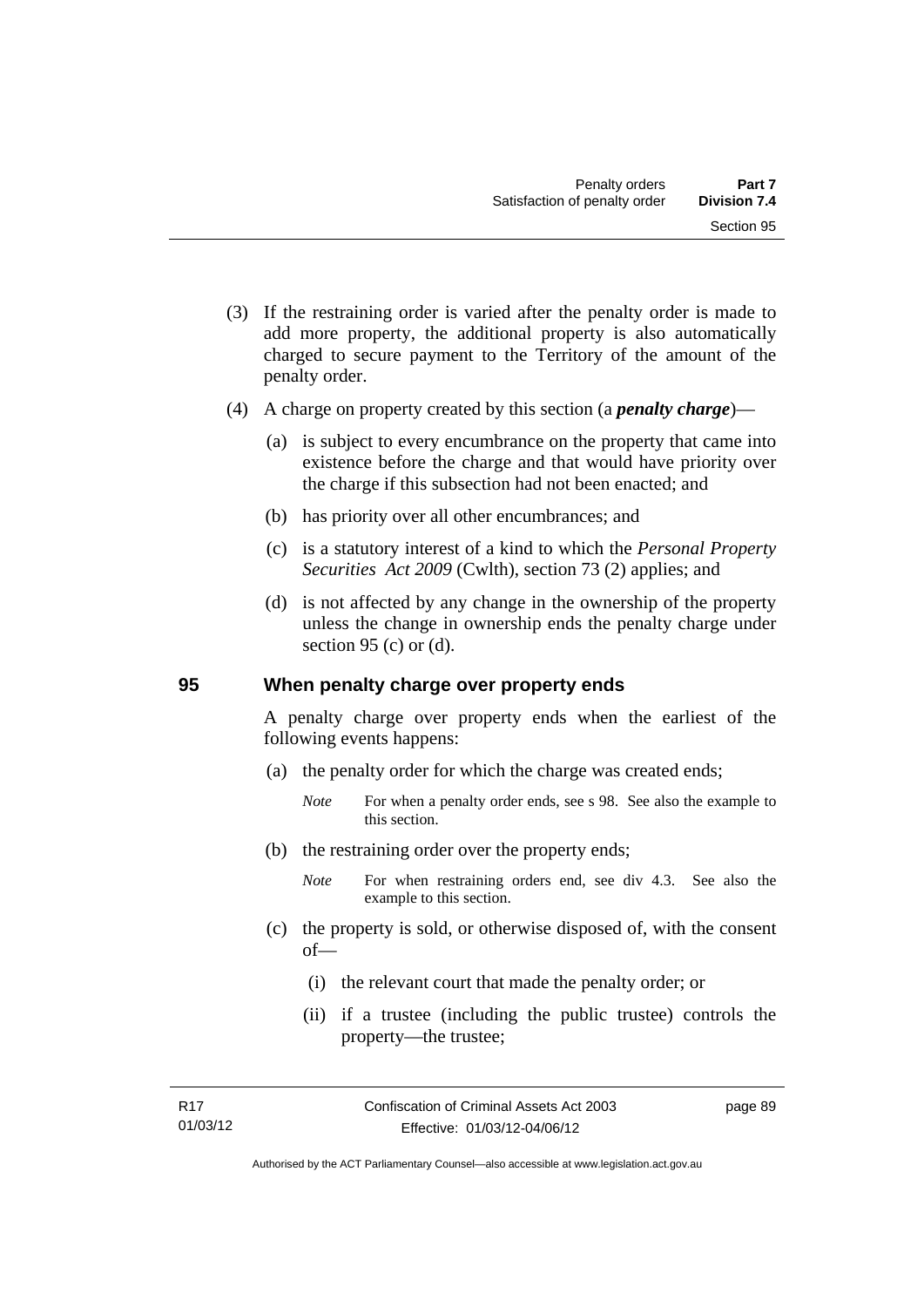- (d) the property is sold to a purchaser who—
	- (i) buys the property honestly and for sufficient consideration; and
	- (ii) at the time of the purchase, has no notice of the charge.

#### **Example of end of restraining order and penalty order**

If a penalty order is made in relation to an ordinary offence of which the offender was convicted, both the restraining order and the penalty order end if the conviction is later quashed (see s 47 and s 98).

- *Note 1* If the restraining order over the charged property is registered in a statutory property register, anyone who buys the property is taken to have notice of the charge (see s 50 (3)).
- *Note* 2 An example is part of the Act, is not exhaustive and may extend, but does not limit, the meaning of the provision in which it appears (see Legislation Act, s 126 and s 132).

#### **96 Power to satisfy penalty order**

- (1) A penalty order in relation to an offence authorises the public trustee to satisfy the order out of any property restrained for the offence (including any property that becomes restrained after the order is made).
	- *Note 1* The penalty order may also be enforced as a judgment debt (see s 88).
	- *Note* 2 An amount received by the public trustee to satisfy the penalty order must be paid into the confiscated assets trust fund (see s 131).
	- *Note 3* An interstate penalty charge is taken to be a penalty charge under this Act (see s 139).
- (2) To satisfy the penalty order, the public trustee may sell or otherwise dispose of restrained property that is not money in any way the public trustee considers appropriate.
	- *Note* The money realised by the public trustee from the disposal of property must be paid into the be paid into the confiscated assets trust fund (see s 131 and dict, def *fully satisfied*, par (b)).

Authorised by the ACT Parliamentary Counsel—also accessible at www.legislation.act.gov.au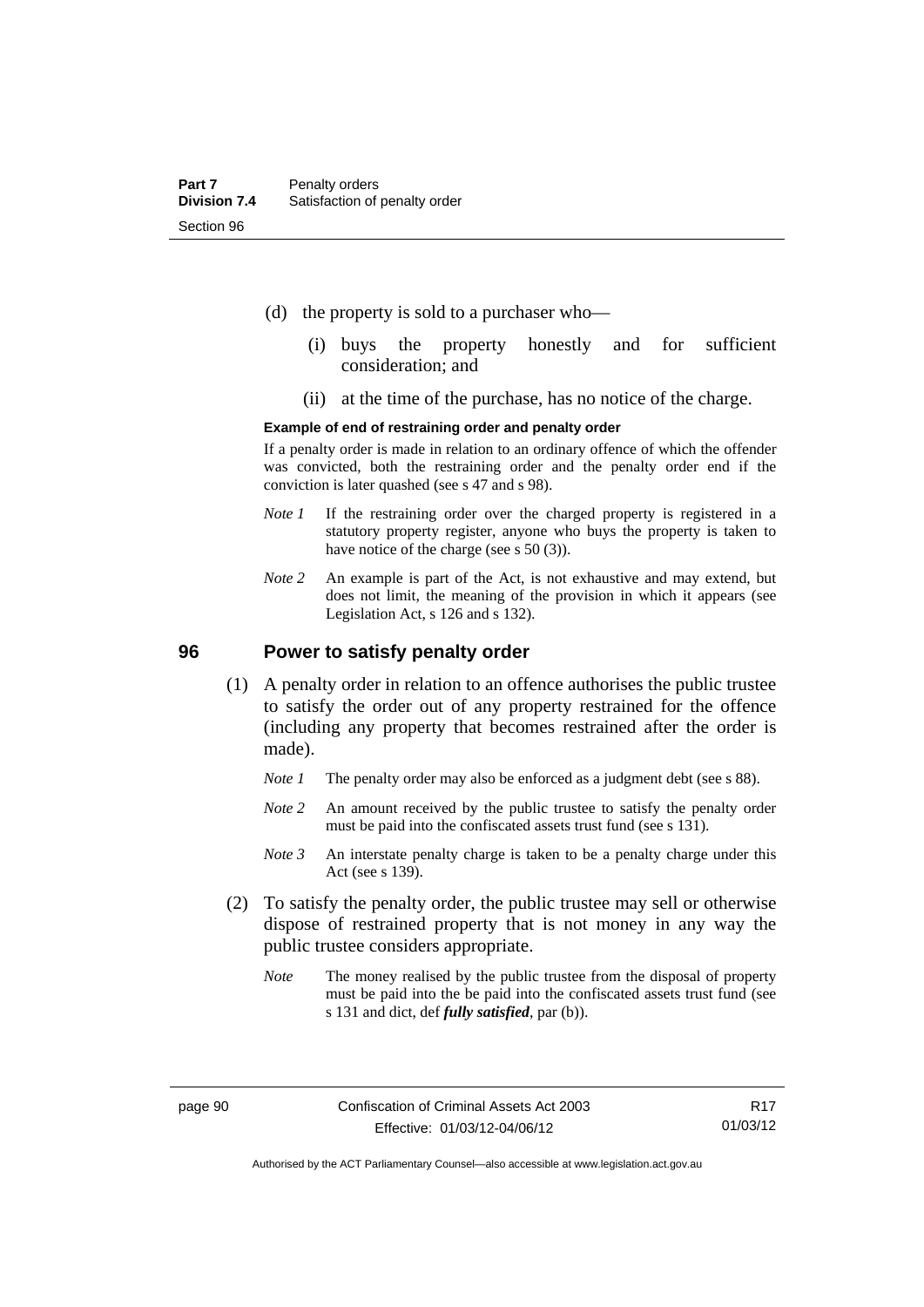- (3) However, the public trustee must not sell or otherwise dispose of restrained property to satisfy the order until—
	- (a) all confiscation proceedings (including forfeiture proceedings) in relation to the property have been finalised; and
	- (b) all proceedings in relation to the offender's conviction for the offence are finalised.
	- *Note 1* For the meaning of *confiscation proceedings*, see s 236.
	- *Note 2* For when confiscation and criminal proceedings are finalised, see s 18.
	- *Note 3* If the offender is acquitted on appeal, the restraining order will end, and the penalty charge ends under s 95.
- (4) The penalty order also authorises the public trustee or anyone else named in the order (an *authorised agent*) to sign any instrument necessary or convenient for the disposal of restrained property.
- (5) An instrument signed by an authorised agent has the same effect as if it were signed by the person who owned the property before it was disposed of.

### **97 Public trustee to repay any amount surplus to satisfying penalty order**

If the amounts paid into the trust fund to satisfy a penalty order are more than is required to fully satisfy the order, the public trustee must pay the surplus amount to the person against whom the order was made.

# **Division 7.5 End of penalty orders**

### **98 When penalty order ends**

A penalty order ends if—

 (a) for a penalty order made under section 84 (Penalty orders offenders convicted of ordinary offences)—the offender is

page 91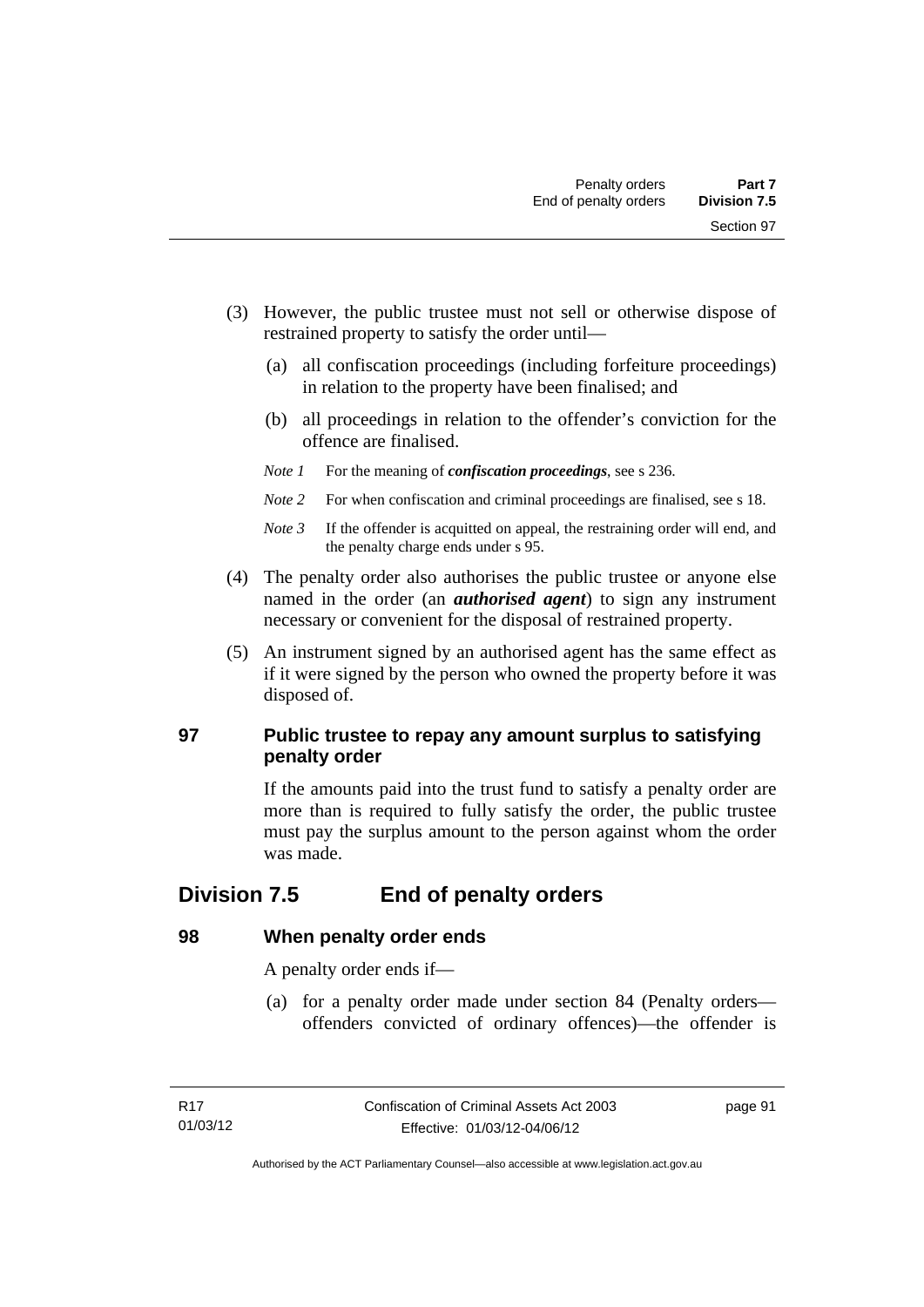| Part 7       | Penalty orders        |
|--------------|-----------------------|
| Division 7.5 | End of penalty orders |
| Section 98   |                       |

cleared of the offence (or offences) to which the penalty order relates, and all related offences (if any); or

- (b) the order is reversed or set aside on appeal; or
- (c) the order is fully satisfied.
- *Note 1* For the meaning of *fully satisfied*, see dict.
- *Note* 2 If the order ends because it was made because of the conviction of the offender for a serious offence, and the offender is cleared, a further penalty order may be made against the offender (see s 85 (4)).

page 92 Confiscation of Criminal Assets Act 2003 Effective: 01/03/12-04/06/12

R17 01/03/12

Authorised by the ACT Parliamentary Counsel—also accessible at www.legislation.act.gov.au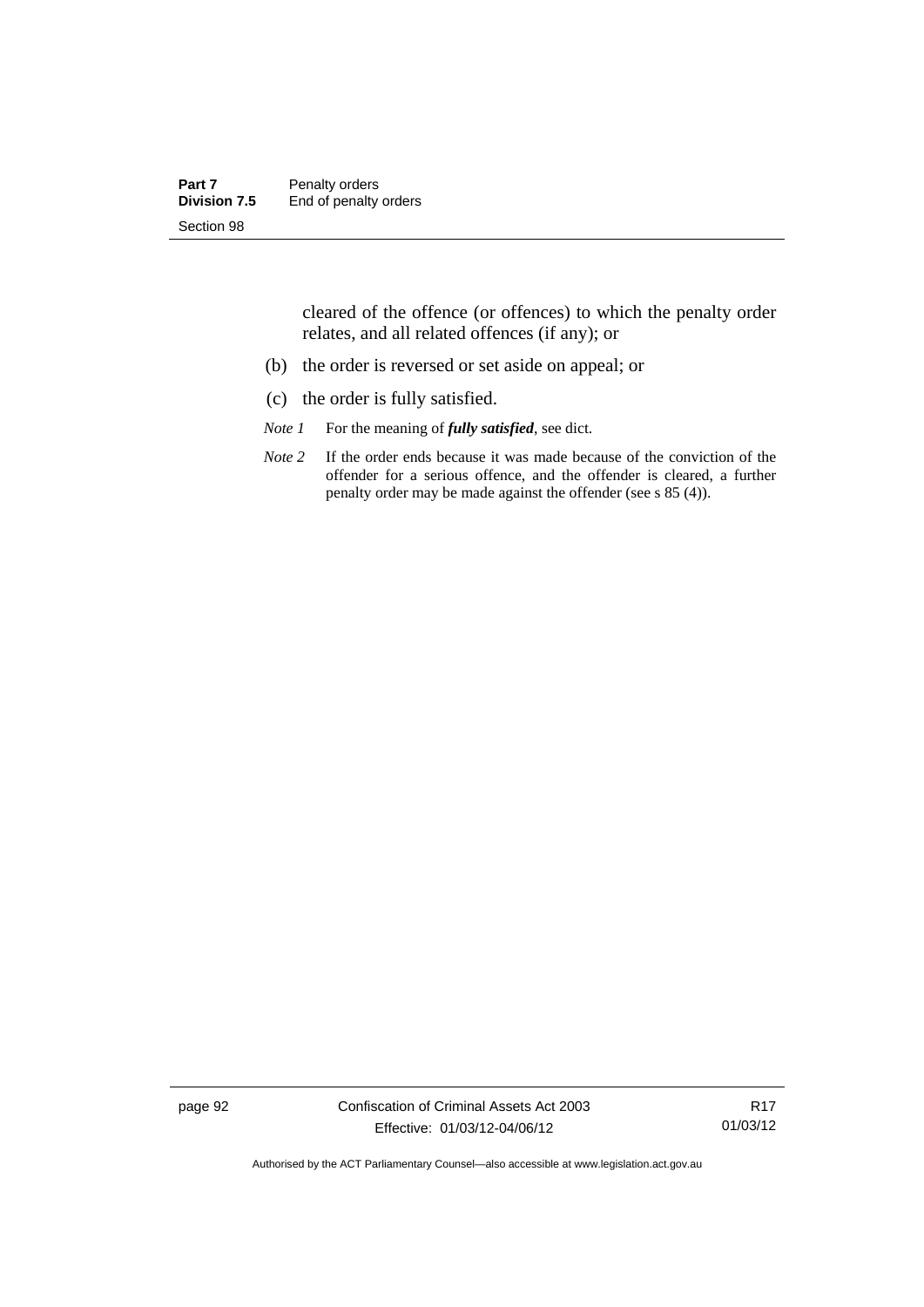# **Part 8 Restrained property**

## **Division 8.1 Management of restrained property by public trustee**

### **99 Application of div 8.1**

This division applies if the public trustee takes control of restrained property under an order under this Act.

- *Note 1* A registered interstate restraining order is taken to be a restraining order under this Act (see s 139).
- *Note 2* A provision of a law that gives an entity (including a person) a function also gives the entity powers necessary and convenient to exercise the function (see Legislation Act, s 196 and dict, pt 1, def *entity*).

#### **100 Powers of public trustee to preserve restrained property etc**

 (1) The public trustee may do anything necessary or desirable to preserve the value of the restrained property.

#### **Examples**

- 1 bring or defend any civil proceeding affecting the property
- 2 insure the property
- 3 if the property consists (completely or partly) of securities or investments, realise or otherwise deal with the securities or investments
- 4 if the property is related to a business—
	- (a) employ, or end the employment of, people in the business; and
	- (b) do anything else that is necessary or convenient for carrying on the business on a sound commercial basis
- 5 if the property consists, completely or partly, of shares in a corporation, exercise (to the exclusion of the registered proprietor) the rights attaching to the shares as if the public trustee were the registered holder
- *Note 1* Related powers of the public trustee include making an application to a relevant court for an order about the restrained property (see s 39) and the registration of title to, or charges over, registrable property (see s 50).

page 93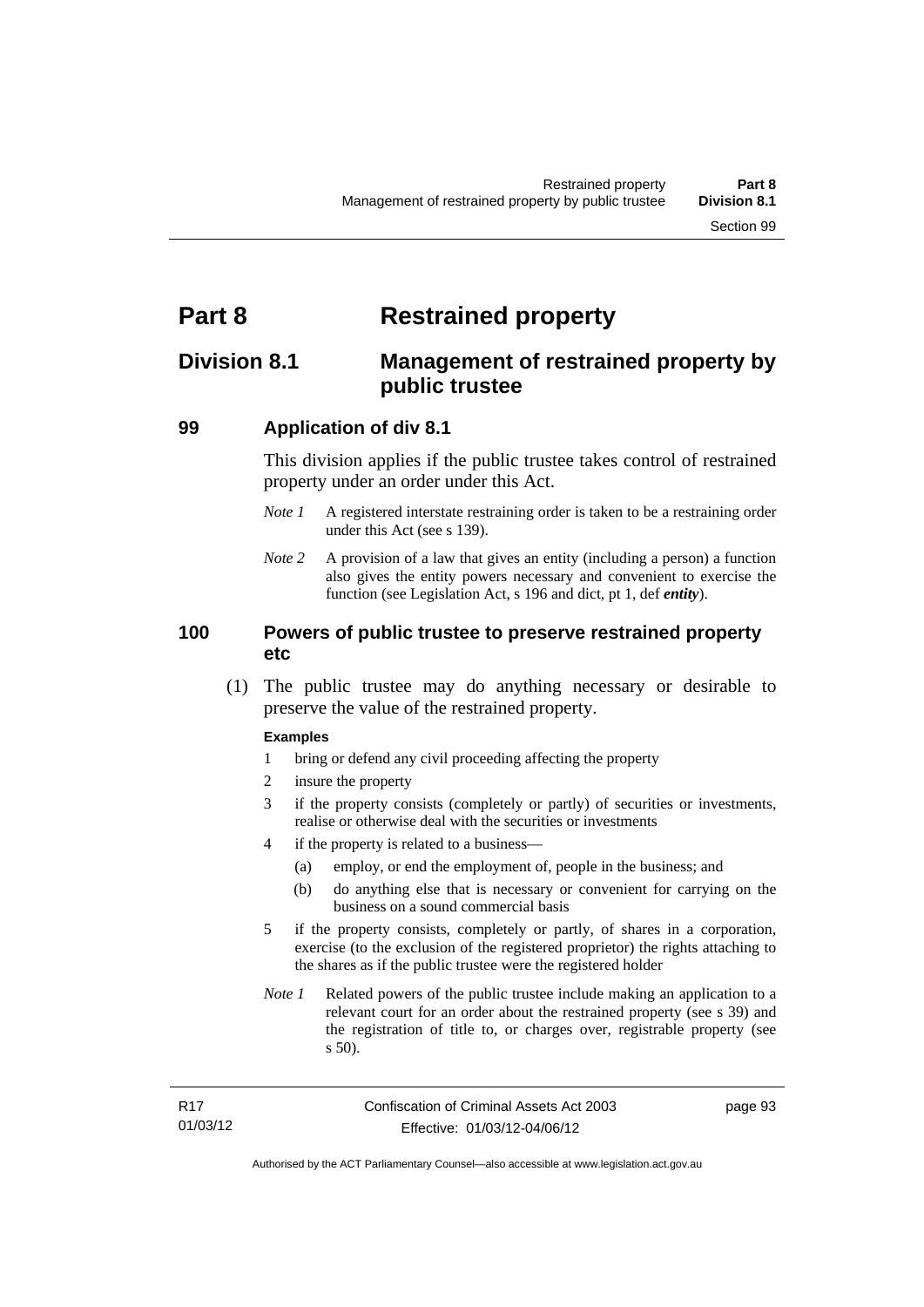- *Note* 2 An example is part of the Act, is not exhaustive and may extend, but does not limit, the meaning of the provision in which it appears (see Legislation Act, s 126 and s 132).
- (2) The owner of restrained property commits an offence if—
	- (a) the public trustee asks the owner for the person's tax file number within a stated reasonable time; and
	- (b) the owner fails to give the public trustee the person's tax file number within that time.

Maximum penalty: 50 penalty units, imprisonment for 6 months or both.

(3) An offence against this section is a strict liability offence.

#### **101 Sale, modification or destruction of property by public trustee**

- (1) The public trustee may sell restrained property if—
	- (a) the property is deteriorating or substantially losing value or the public trustee considers that the property is likely to deteriorate or substantially lose value; or
	- (b) the public trustee considers that the cost of maintaining the property would be more than the value of the property if the property were forfeited.
- (2) The restraining order that applied to restrained property sold under this section applies to the proceeds of the sale of the property.
- (3) The public trustee may modify or destroy restrained property if the public trustee considers it is necessary to do so in the public interest.

#### **Examples of destruction of property in the public interest**

- 1 the restrained property cannot be used legally or the only practical use of the property is for an illegal purpose
- 2 the restrained property is a threat to public health or safety

Authorised by the ACT Parliamentary Counsel—also accessible at www.legislation.act.gov.au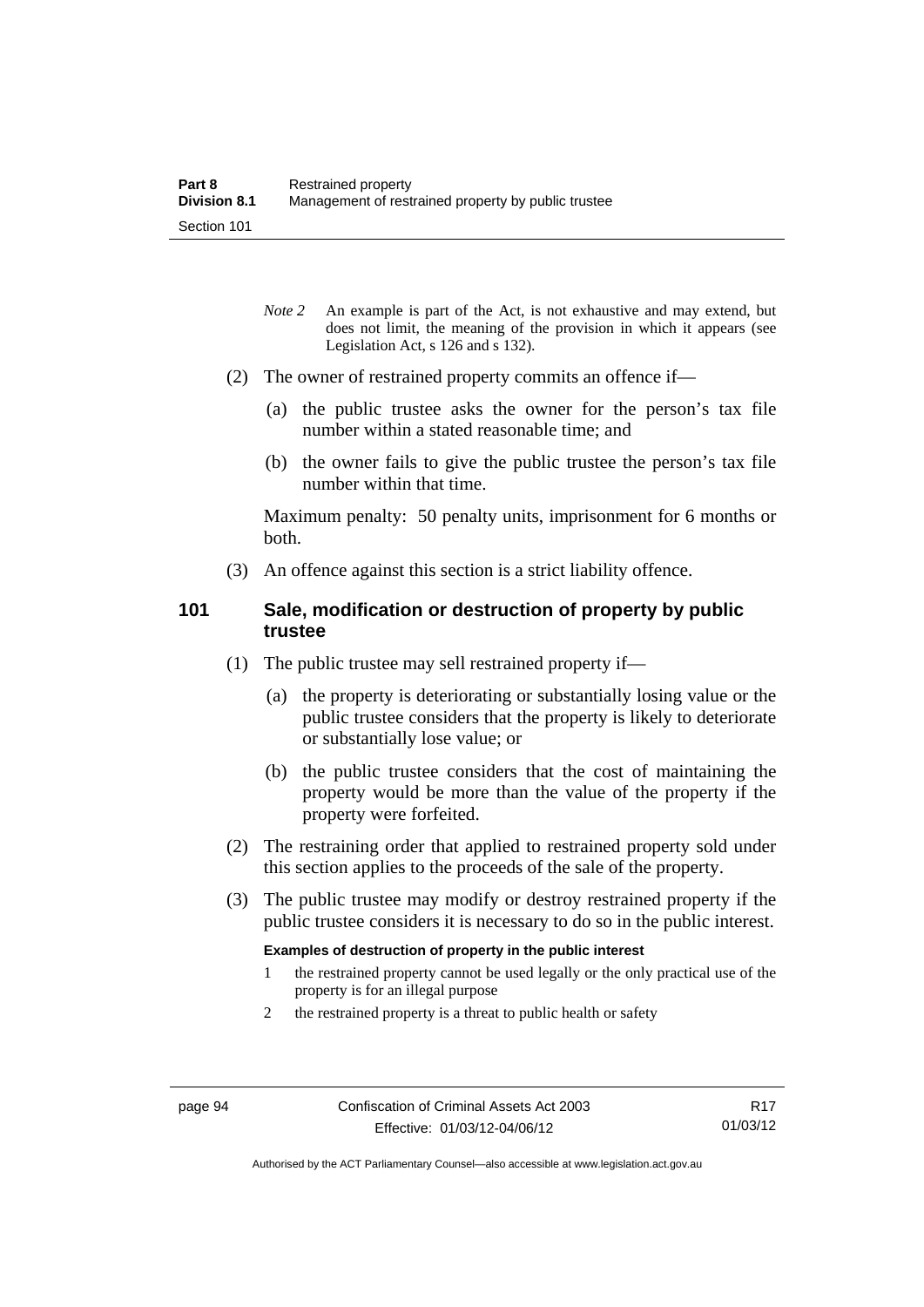*Note* An example is part of the Act, is not exhaustive and may extend, but does not limit, the meaning of the provision in which it appears (see Legislation Act, s 126 and s 132).

#### **102 Notice of sale, modification or destruction of restrained property by public trustee**

- (1) The public trustee must give written notice of a proposed sale, modification or destruction of restrained property under section 101 (the *proposed action*) to—
	- (a) the owner of the property (if known); and
	- (b) anyone else the public trustee believes may have an interest in the property.
	- *Note 1* For how documents may be given, see the Legislation Act, pt 19.5.
	- *Note 2* For the emergency modification or destruction of restrained property, see s 103.
- (2) The notice must state—
	- (a) the proposed action and the property to which it applies; and
	- (b) the date when the proposed action is to be taken (the *date of effect*); and
	- (c) that the proposed action may be taken on or after the date of effect unless a relevant court orders the public trustee not to take the proposed action.
- (3) The notice may, but need not, provide an opportunity for the person to make representations why the proposed action should not be taken.
- (4) The date of effect must not be earlier than 21 days after the day the notice is given to the person.

*Note* For the power to give a reduced period of notice, see s 103.

 (5) The public trustee must not take the proposed action before the date of effect.

page 95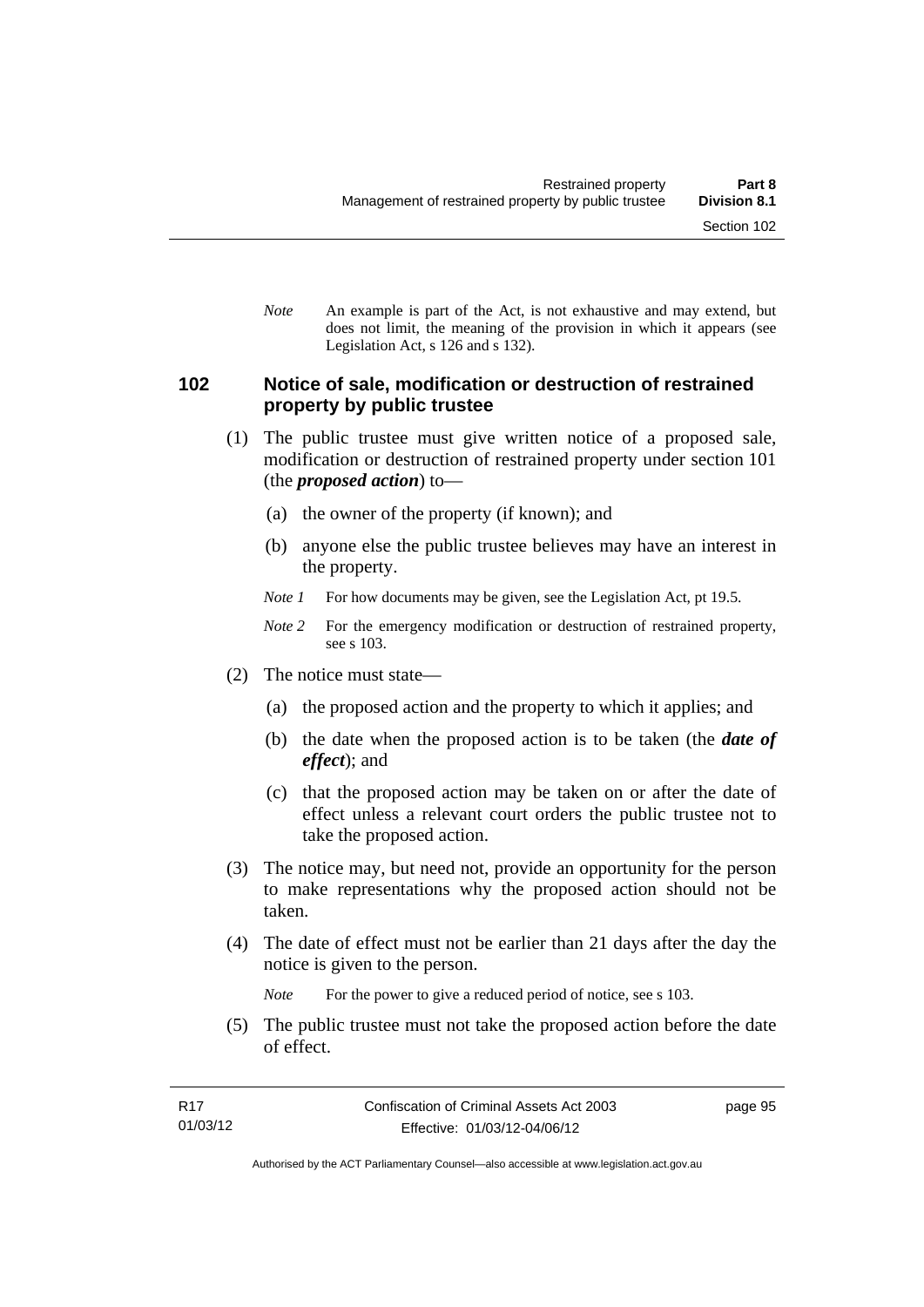*Note* For the power not to give notice of the modification or destruction of property, see s 103.

## **103 Emergency modification or destruction of restrained property**

- (1) This section applies if the public trustee considers that restrained property is a serious threat to public health or safety.
- (2) Despite section 102, the public trustee may—
	- (a) give notice to a person under that section with a date of effect less than 21 days after the day the notice is given to the person; or
	- (b) modify or destroy the property without giving notice under that section.
- (3) If the public trustee modifies or destroys the property under subsection (2) (b), the public trustee must, as soon as practicable, give notice of the action taken, and the grounds for the action, to—
	- (a) the owner of the property (if known); and
	- (b) anyone else the public trustee believes may have an interest in the property.

### **104 Notice details to be included in public trustee's report**

- (1) The public trustee must include details of a notice given under section 102 or section 103 in the public trustee's report under the *Annual Reports (Government Agencies) Act 2004* for—
	- (a) the financial year during which the notice was given; or
	- (b) if the chief police officer has, under this section, declared the publication of details of the notice to be prejudicial—the next financial year after the chief police officer revokes the declaration.
	- *Note Financial year* has an extended meaning in the *Annual Reports (Government Agencies) Act 2004*.

| page 96 | Confiscation of Criminal Assets Act 2003 | R17      |
|---------|------------------------------------------|----------|
|         | Effective: 01/03/12-04/06/12             | 01/03/12 |

Authorised by the ACT Parliamentary Counsel—also accessible at www.legislation.act.gov.au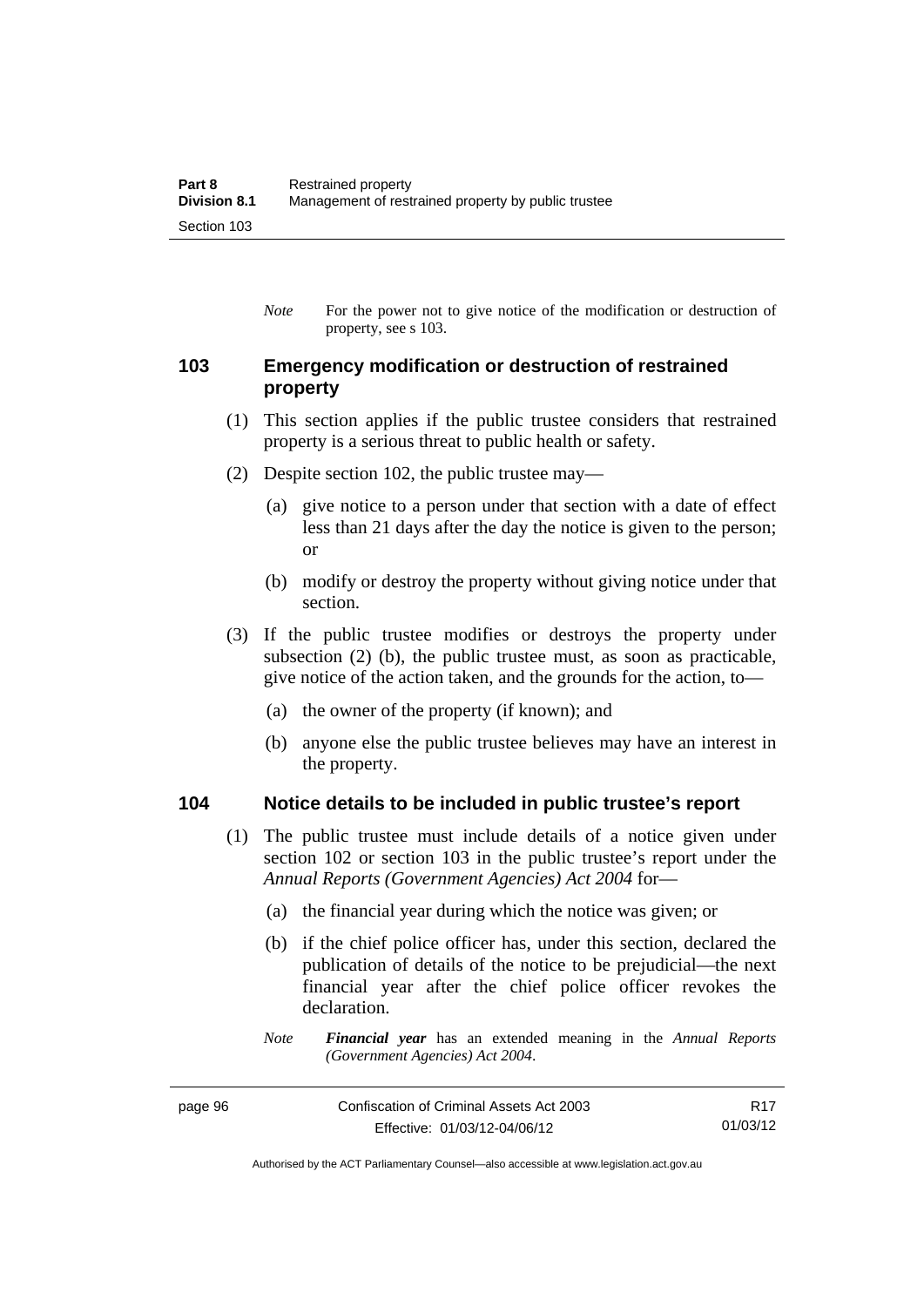- (2) Before including details of the notice in a report under subsection (1) (a), the public trustee must consult the chief police officer about whether publication of the details of the notice in the report would be likely to prejudice any police investigation.
- (3) If, in the chief police officer's opinion, the publication of the details of the notice in the report would be likely to prejudice a police investigation, the chief police officer must—
	- (a) declare the publication of the details to be prejudicial; and
	- (b) tell the public trustee, in writing, that the declaration is made.
- (4) If, in the chief police officer's opinion after making a declaration, the publication of details of the notice would no longer be likely to prejudice any police investigation, the chief police officer must—
	- (a) revoke the declaration; and
	- (b) tell the public trustee, in writing, that the declaration is revoked.
- (5) In this section:

*police investigation* includes a contemplated police investigation.

## **105 Order to stop sale, modification or destruction of restrained property**

- (1) A person may apply to a relevant court for an order stopping the public trustee from selling, modifying or disposing of restrained property under this division.
- (2) If the person was not given notice of the proposed action by the public trustee, the person may make the application only with the leave of the relevant court and if the person satisfies the court that the person has an interest in the property.
	- *Note* For general provisions about a proceeding for an order under this section (which is a confiscation proceeding—see s 236), see pt 14.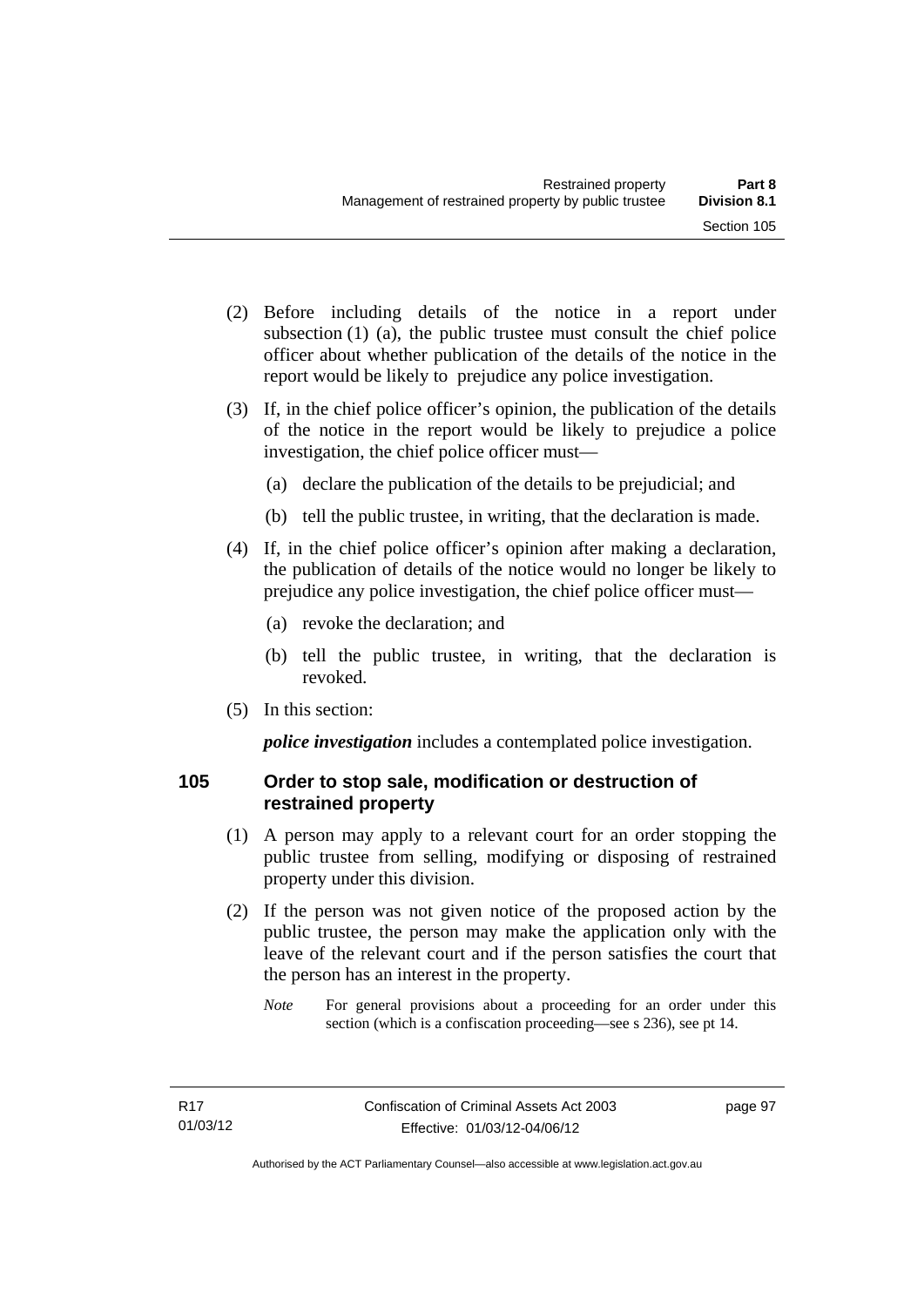(3) On an application under this section, the court may make any order about the sale, modification or destruction of the property it considers appropriate.

# **Division 8.2 Joint ownership of restrained property**

### **106 Effect of death on joint ownership**

- (1) This section applies to property that is jointly owned if any of the owners die while the property (including any interest in the property) is subject to a restraining order.
	- *Note* A registered interstate restraining order is taken to be a restraining order under this Act (see s 139).
- (2) If the property was held by the dead person as a joint tenant, the person's death does not vest the person's interest in the property in the surviving joint owner.
- (3) If the property was held by the dead person as a tenant in common, the dead person's interest must not be transferred to anyone else because of the person's death.

#### **Examples of prohibited transfers**

The dead person's interest must not be transferred to an executor or administrator, or to a beneficiary under the dead person's will or under intestacy.

- *Note* An example is part of the Act, is not exhaustive and may extend, but does not limit, the meaning of the provision in which it appears (see Legislation Act, s 126 and s 132).
- (4) The restraining order continues to apply to the property as if the person had not died.
- (5) An automatic forfeiture of any interest of the dead person in the property, or a forfeiture order made in relation to the interest, applies as if the interest were forfeited immediately before the person died.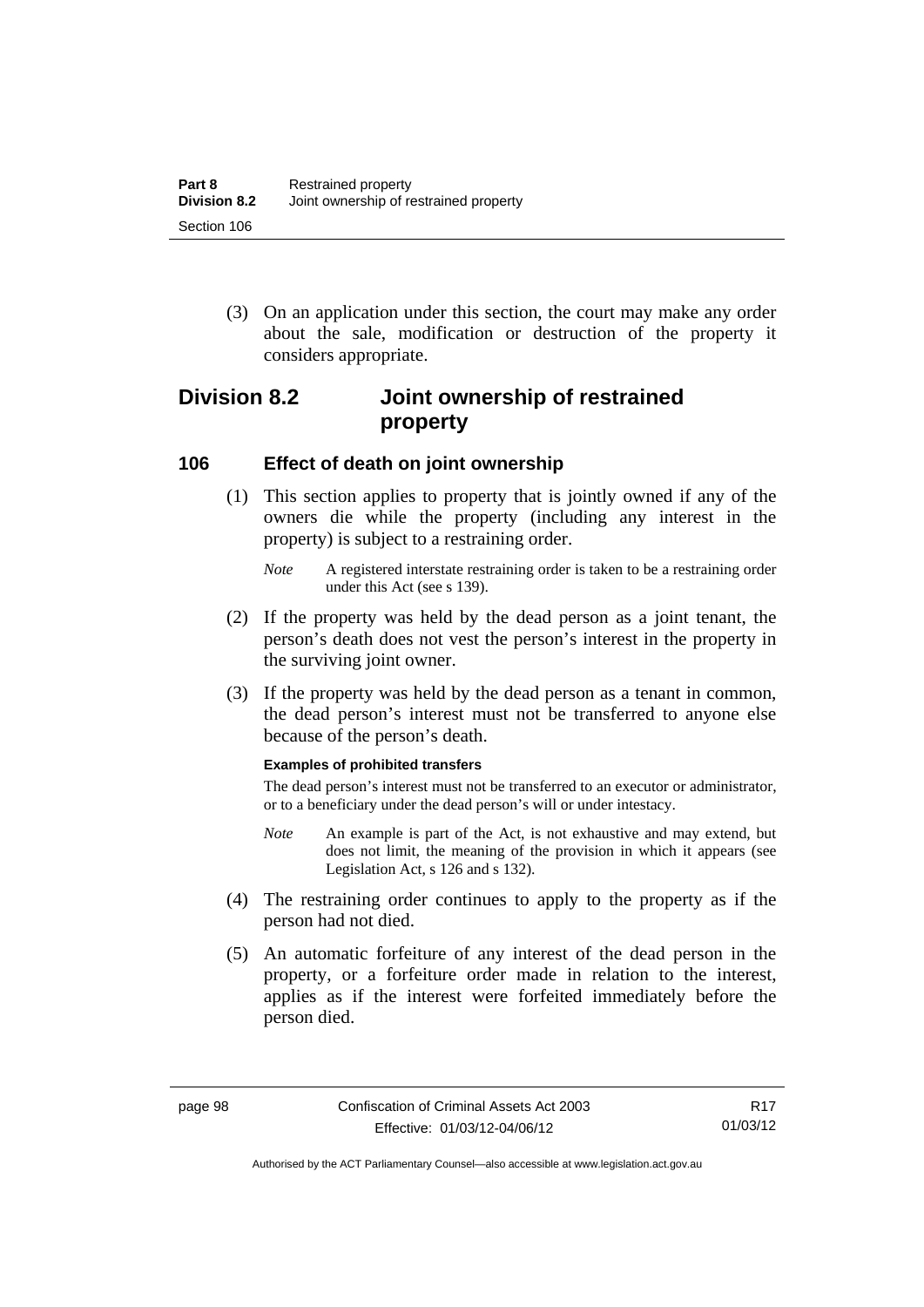- *Note 1* A registered interstate automatic forfeiture decision is taken to be an automatic forfeiture under this Act (see s 139).
- *Note 2* A registered interstate forfeiture order is taken to be a forfeiture order under this Act (see s 139).
- (6) If the restraining order stops applying to the property without it being forfeited under this Act, this section is taken not to have applied to the property.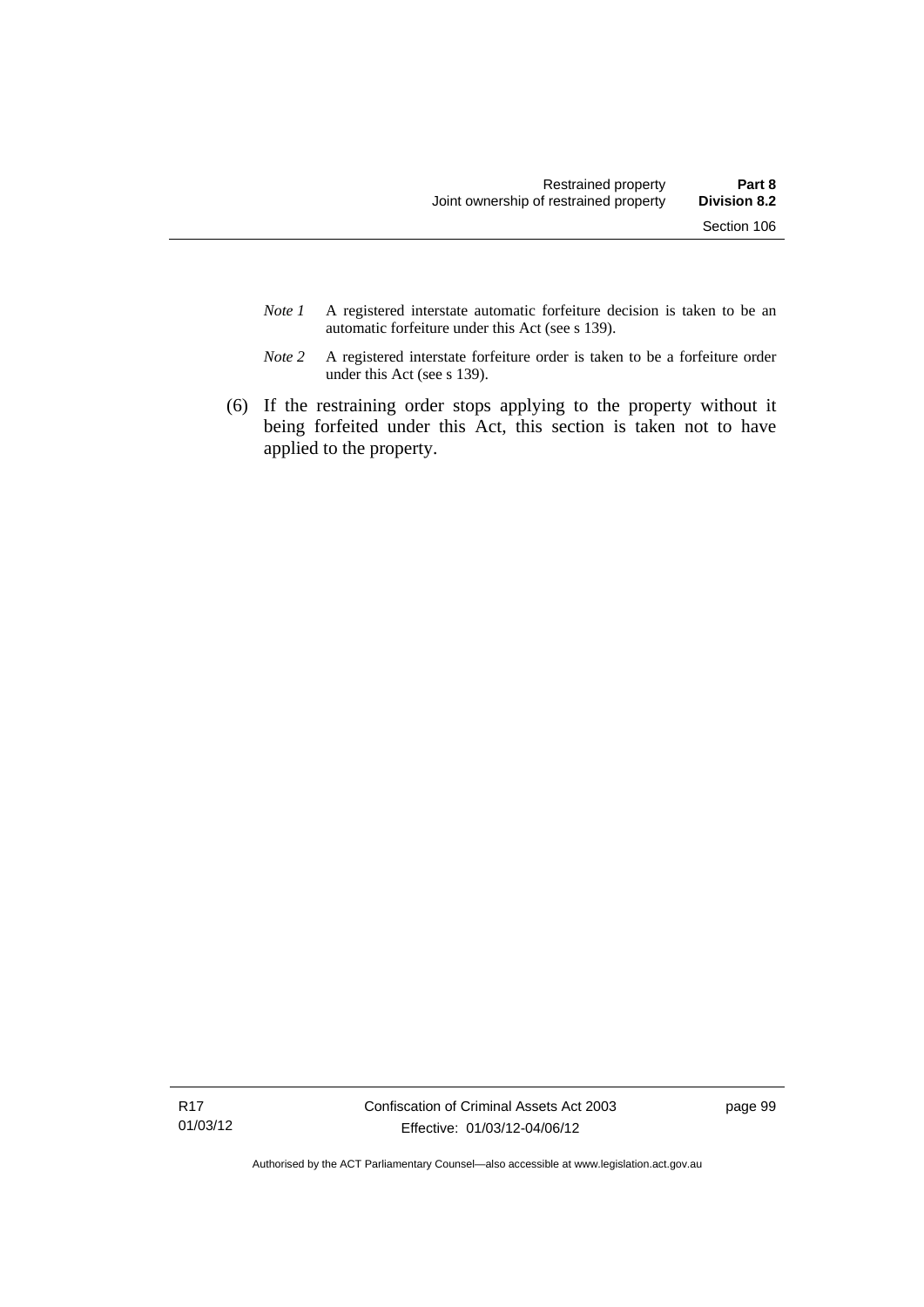**Part 9 Forfeited property**<br>**Division 9.1 Preliminary Division 9.1** Preliminary Section 107

# **Part 9 Forfeited property**

## **Division 9.1 Preliminary**

#### **107 Meaning of** *interested person* **in pt 9**

In this part:

*interested person*, in relation to property, means—

- (a) a person who has an interest in the property; or
- (b) the DPP; or
- (c) if a trustee (including the public trustee) controls the property—the trustee; or
- (d) if the property has been forfeited—a person who had an interest in the property immediately before it was forfeited.

## **108 Forfeited property—powers of public trustee**

(1) The public trustee may take any steps that are necessary or desirable to vest forfeited property in the Territory and to bring it under the public trustee's control.

#### **Examples**

- 1 the giving notice of, or otherwise taking action to protect, the Territory's equitable interest in forfeited property
- 2 registering a caveat over forfeited property
- 3 obtaining registration of an interest in forfeited property on behalf of the Territory (including signing an instrument of transfer)
- *Note* An example is part of the Act, is not exhaustive and may extend, but does not limit, the meaning of the provision in which it appears (see Legislation Act, s 126 and s 132).
- (2) This section does not limit the powers of the public trustee under this Act in relation to the forfeited property.

#### **Example**

the public trustee may transfer an interest in property on behalf of the Territory

R17 01/03/12

Authorised by the ACT Parliamentary Counsel—also accessible at www.legislation.act.gov.au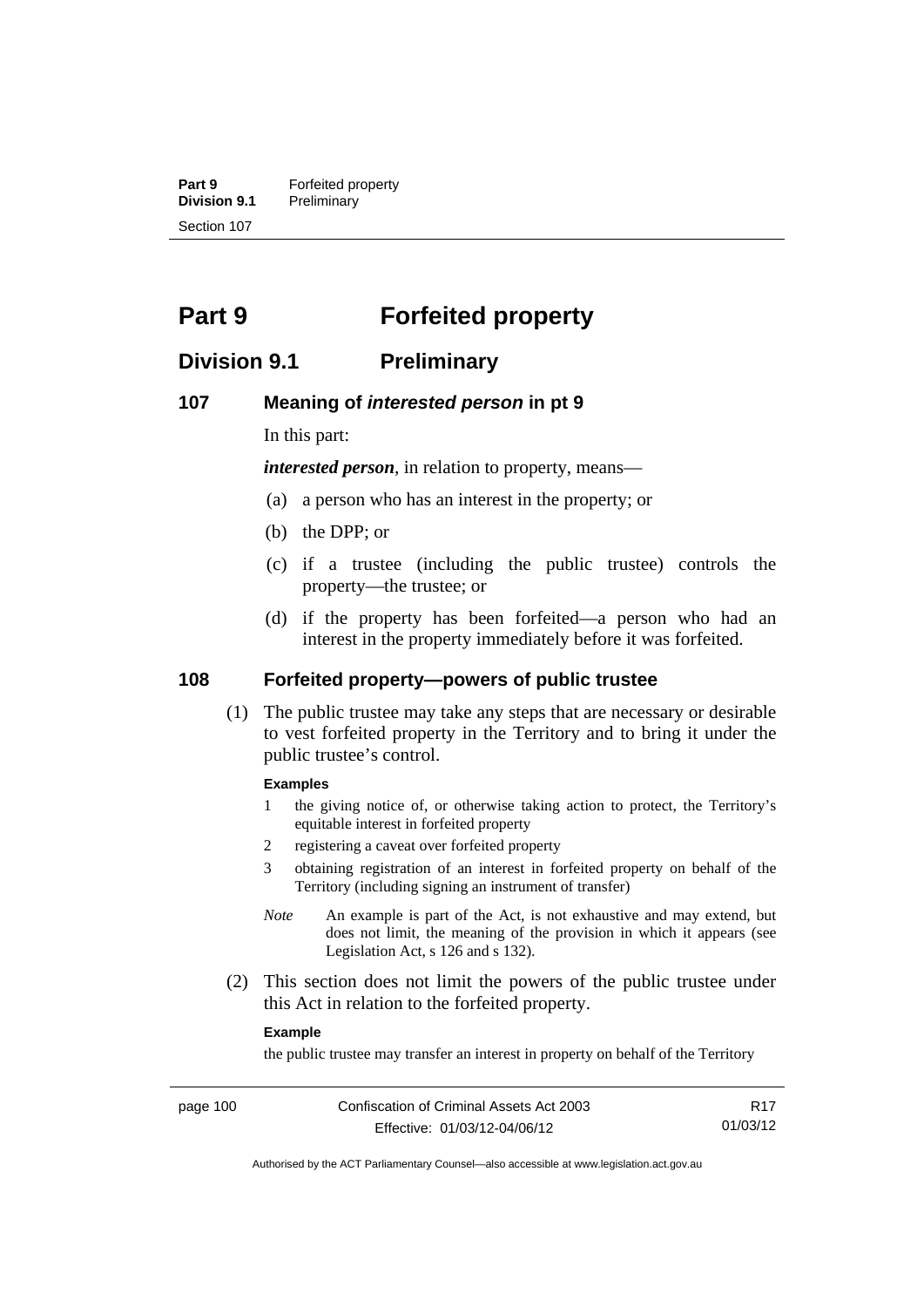*Note* A registered interstate forfeiture order is taken to be a forfeiture order under this Act (see s 139).

## **Division 9.2 Vesting and disposal of forfeited property**

### **109 Vesting of forfeited property—general rule**

On forfeiture, the forfeited property vests absolutely in the Territory.

- *Note 1 Property* includes an interest in property, see Legislation Act, dict, pt 1.
- *Note* 2 If a joint owner of restrained property dies, and the property is later forfeited, the forfeiture takes effect as if the property had been forfeited immediately before death (see s 106).

### **110 Vesting of registrable property on forfeiture**

- (1) This section applies despite section 109, if the forfeited property is, or is an interest in, registrable property.
- (2) On forfeiture, the property or the interest vests in equity in the Territory, but does not vest at law in the Territory until the applicable registration requirements for the property or the interest have been complied with.

#### **Example**

All of a person's property, except a mortgage over the person's house, is restrained before the person's conviction for a serious offence. All the restrained property is forfeited 14 days after the person's conviction. The mortgagee's interest is not forfeited because it was not restrained. However, all other registrable interests in the house are forfeited and vest in the Territory in equity. On registration of the interests under the *Land Titles Act 1925*, the interests vest in law in the Territory.

- *Note 1* For the power of a relevant court to order the sale of property owned by more than 1 person, see div 9.4.
- *Note 2* Non-registrable property vests 'at law' in the Territory on forfeiture, because it vests 'absolutely' under s 109. Registrable property vests 'at law' in the Territory when it is registered in the name of the Territory under this section.

page 101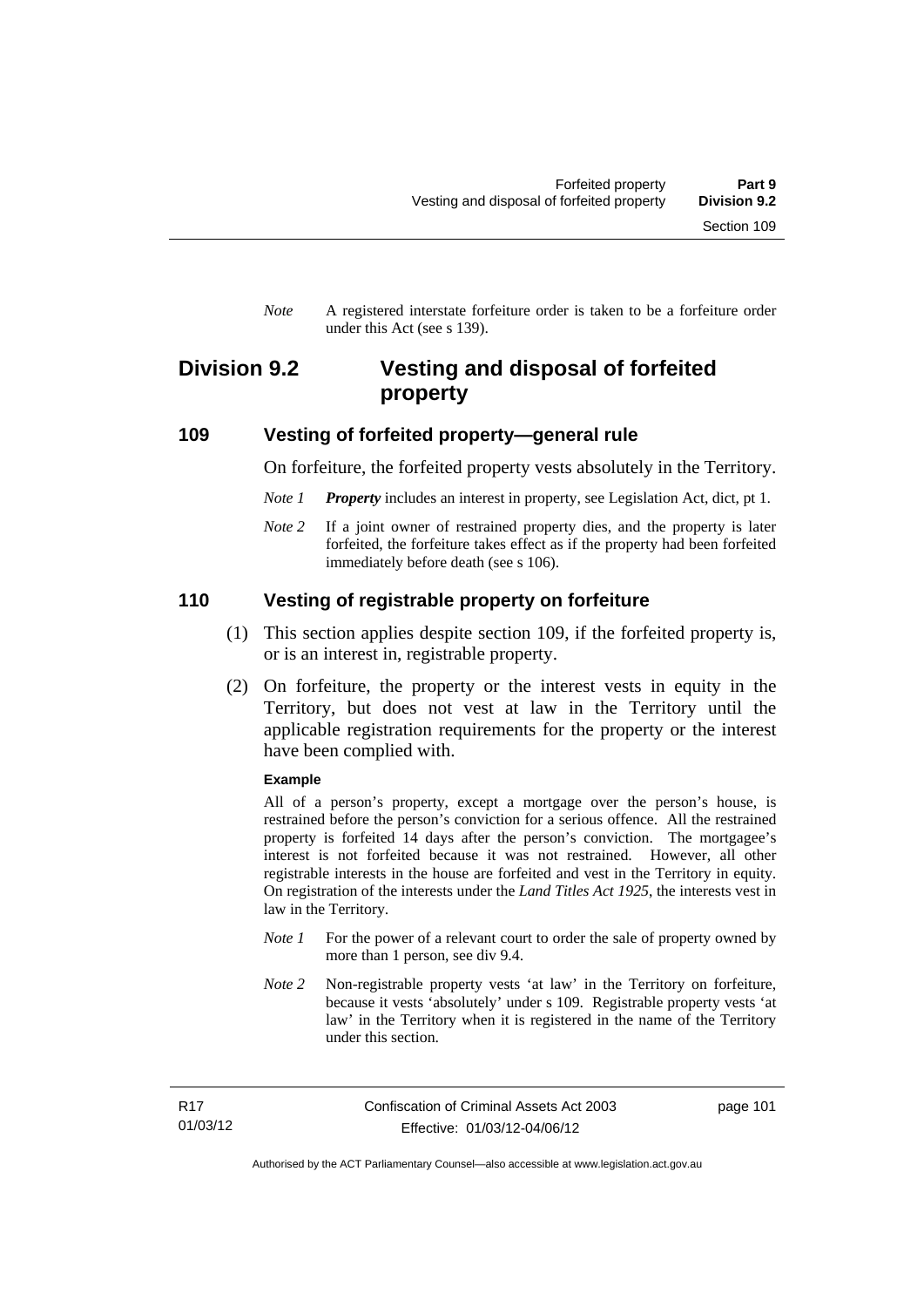- *Note 3* An example is part of the Act, is not exhaustive and may extend, but does not limit, the meaning of the provision in which it appears (see Legislation Act, s 126 and s 132).
- (3) The Territory is entitled to be registered as the owner of the property or the interest.
- (4) The registration of the Territory as the owner of the property is taken not to be a contravention of a direction under section 111 (3) in relation to the property.
	- *Note* If a joint owner of restrained property dies, and the property is later forfeited, the forfeiture takes effect as if the property had been forfeited immediately before death (see s 106).
- (5) To remove any doubt, if property is divisible into 2 or more interests and not all the interests in the property are forfeited, the other interest or interests are not ended only because of the forfeiture of another interest in the property.

## **111 Disposal of forfeited property**

- (1) If forfeited property is money, the public trustee must pay the money into the trust fund.
- (2) The public trustee must sell or otherwise dispose of forfeited property (other than money) as soon as practicable after—
	- (a) the end of 14 days after the day the property was forfeited; and
	- (b) the property has vested at law in the Territory; and
	- (c) the public trustee has control of the property; and
	- (d) if applicable—the end of 14 days after all confiscation proceedings in relation to the property have been finalised.
	- *Note 1* A restraining order stops applying to property when the property vests in law in the Territory and the public trustee takes control of the property (see s  $45(1)(b)$ ).
	- *Note 2* The 14-day periods reflect the application periods for return or compensation orders under div 9.5 and buy-back orders under div 9.6.

R17 01/03/12

Authorised by the ACT Parliamentary Counsel—also accessible at www.legislation.act.gov.au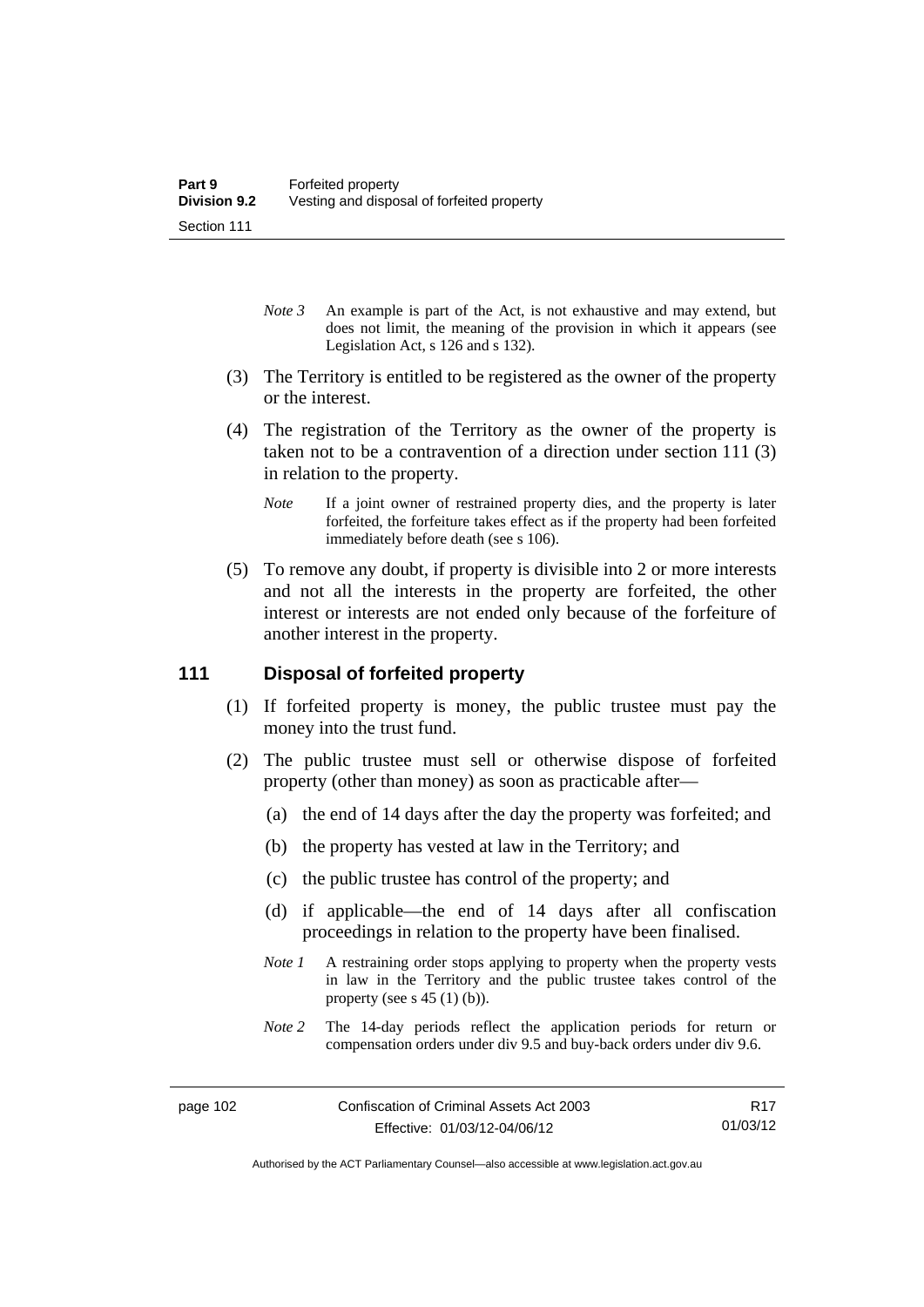*Note 3* For the sale of jointly owned property, see s 116.

- (3) However, the Minister may, after all confiscation proceedings in relation to forfeited property are finalised and before the public trustee deals with the property under subsection (1) or (2), direct that the property be dealt with in accordance with the direction (including in accordance with a law stated in the direction).
- (4) The public trustee must comply with the Minister's direction.
- (5) Also, if the DPP tells the public trustee that forfeited property has evidentiary value in a criminal proceeding, the property must not be sold or otherwise disposed of before the criminal proceeding is finalised, other than-
	- (a) for the purpose of vesting the property at law in the Territory or allowing the public trustee to take control of the property; or
	- (b) in accordance with a written direction of the DPP.

# **Division 9.3 Improperly obtained registered property interests**

*Note* For general provisions about a proceeding for an order under this section (which is a confiscation proceeding—see s 236), see pt 14.

## **112 Application of div 9.3 to registered property interests**

This division applies to forfeited property if—

- (a) the property has vested in law in the Territory after a registered property interest in the property was created; or
- (b) if the property was jointly owned immediately before forfeiture—the property has vested in trustees for sale under section 117 after the interest was created.
- *Note* If a joint owner of restrained property dies, and the property is later forfeited, the forfeiture takes effect as if the property had been forfeited immediately before death (see s 106).

page 103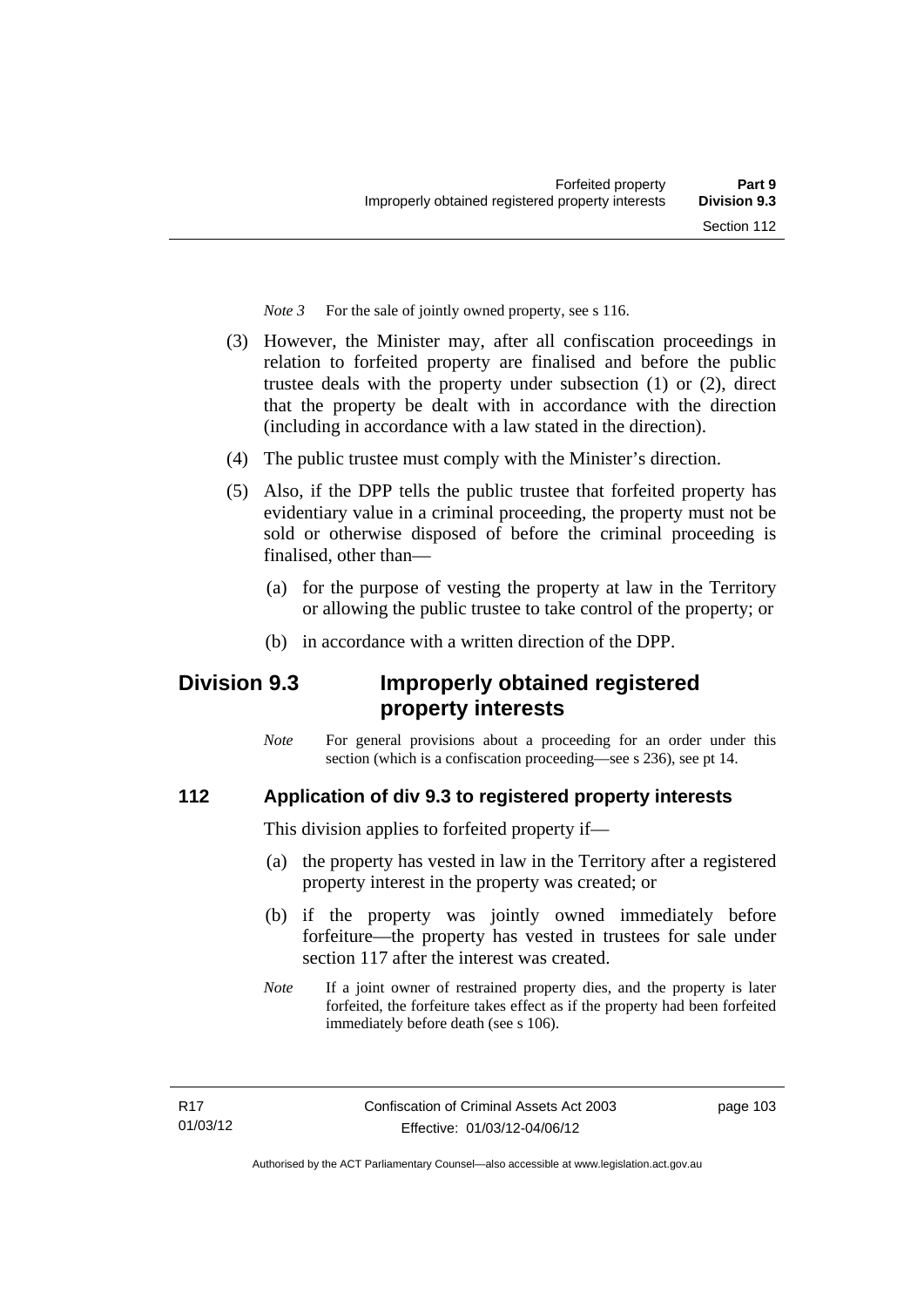## **113 Discharge of prior registered property interests given for improper purposes**

- (1) An interested person may apply to a relevant court for an order discharging a registered property interest to which forfeited property is subject.
- (2) The court must order the discharge of the registered property interest unless satisfied that—
	- (a) the interest was acquired honestly and for sufficient consideration and the person took reasonable care to establish that the interest could be lawfully acquired by the person; and
	- (b) for a registered property interest that was acquired otherwise than in the ordinary course of business—
		- (i) the owner of the registered property interest was not a party to the offence (or a related offence) in relation to which the forfeiture was made; and
		- (ii) the property is not subject to the effective control of the person who committed the offence (or a related offence) in relation to which the forfeiture was made.

*Note* For the meaning of *effective control*, see s 14.

 (3) On application by an interested person, a person responsible for a statutory property register must make the entries in the register that are necessary or desirable to give effect to the court order.

# **Division 9.4 Sale of jointly owned forfeited property**

*Note* For general provisions about proceedings for orders under this division (which are confiscation proceedings—see s 236), see pt 14.

## **114 Application of div 9.4 to jointly owned property**

 (1) This division applies to jointly owned property if the property, or an interest in the property, is forfeited under this Act.

page 104 Confiscation of Criminal Assets Act 2003 Effective: 01/03/12-04/06/12 R17 01/03/12

Authorised by the ACT Parliamentary Counsel—also accessible at www.legislation.act.gov.au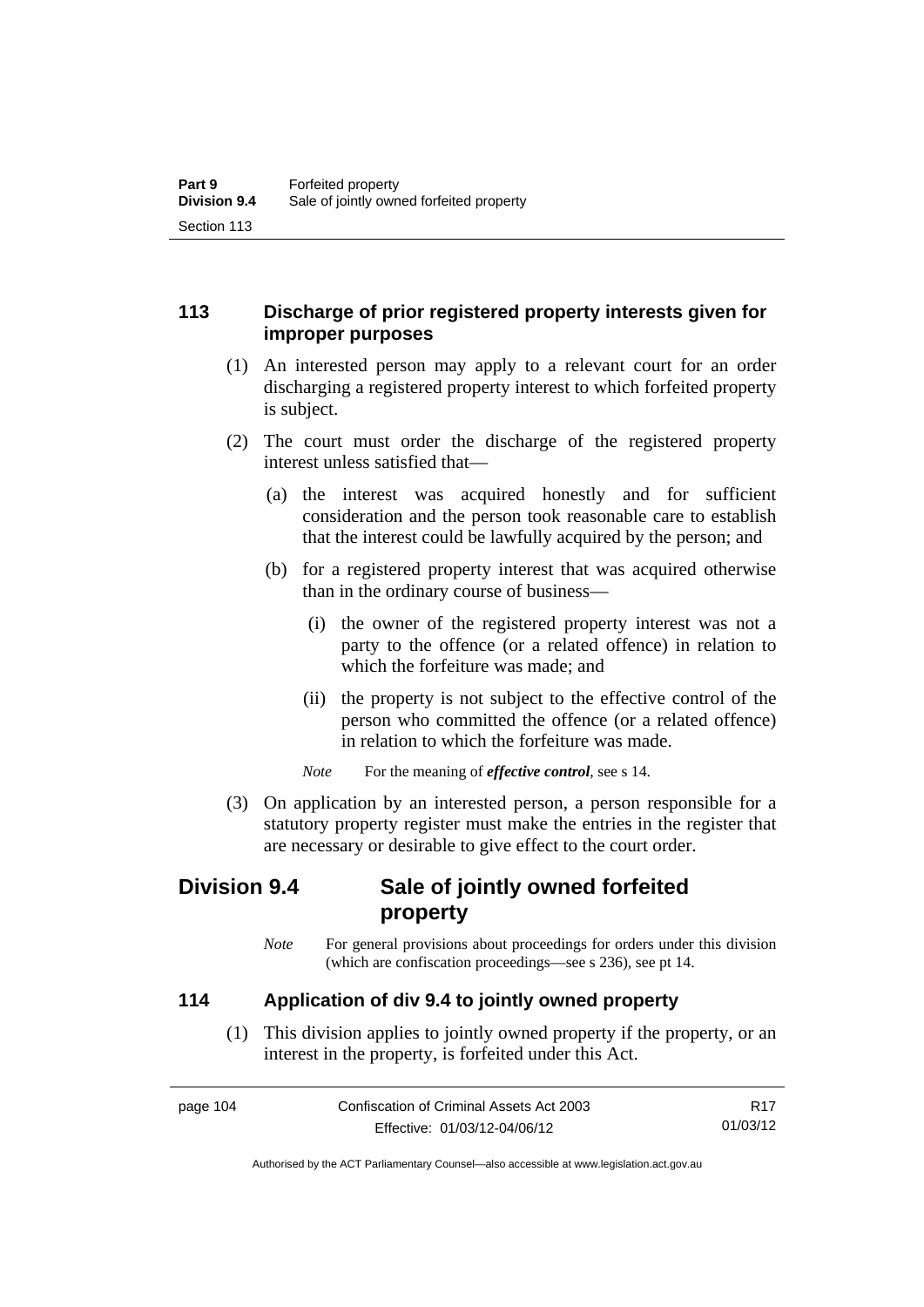- *Note 1* A registered interstate automatic forfeiture decision is taken to be an automatic forfeiture under this Act (see s 139).
- *Note 2* A registered interstate forfeiture order is taken to be a forfeiture order under this Act (see s 139).
- (2) However, this division does not affect any right of a person to sell an interest in the property that has not been forfeited if the property is not subject to an order under this division.

## **115 Inconsistency with Trustee Act or Conveyancing Act**

- (1) This section applies if there is an inconsistency between—
	- (a) this division or a court order under this division; and
	- (b) the *Trustee Act 1925* or the *Civil Law (Property) Act 2006*, division 2.4.1 (Dispositions on trust for sale or with power of sale).
- (2) If this section applies, this division or the court order overrides the legislation mentioned in subsection (1) (b), to the extent of the inconsistency.

## **116 Order for sale of jointly owned property**

- (1) An interested person may apply to a relevant court for an order for the sale under a trust for sale of jointly owned property to which this division applies.
	- *Note* A trust for sale allows property to be sold over the objections of a person.
- (2) The court may order the sale of the property under a trust for sale if satisfied that the sale of the property—
	- (a) is the most practical way of ensuring a reasonable price for the property or a joint owner's interest in the property; or
	- (b) is just and equitable in all the circumstances.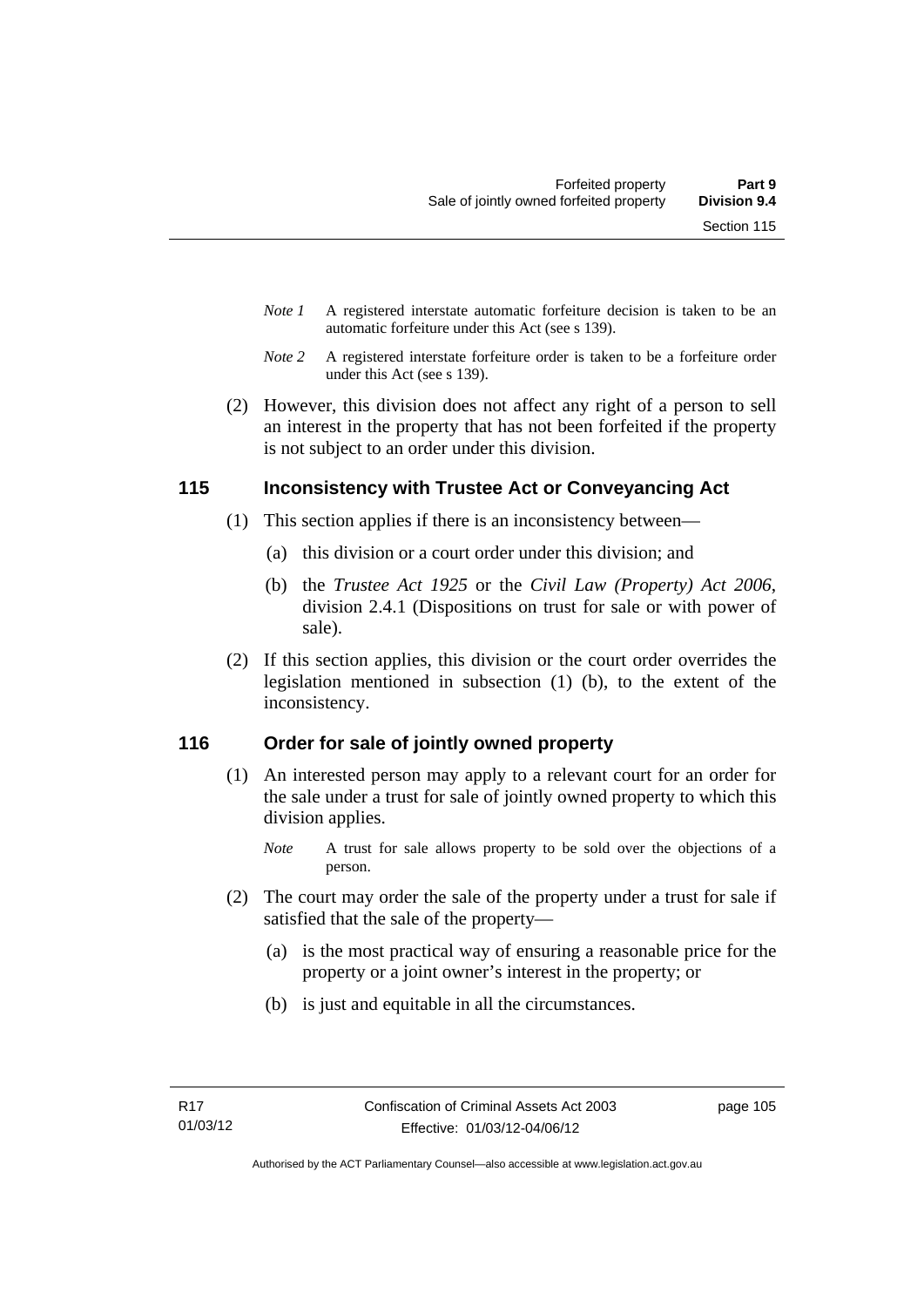(3) The court may give the trustees any directions about the property, its sale and the proceeds of the sale that the court considers appropriate.

#### **Examples of directions**

- 1 a direction that the trustees obtain a valuation of the property from a qualified valuer before the sale
- 2 a direction that the property must only be sold by auction
- 3 a direction fixing the reserve price for the sale of the property at auction
- 4 if a joint owner is allowed to buy the property, a direction that the joint owner may set off against the purchase price any share of that person in the proceeds of the sale
- *Note* An example is part of the Act, is not exhaustive and may extend, but does not limit, the meaning of the provision in which it appears (see Legislation Act, s 126 and s 132).
- (4) A joint owner of the property may buy the property only if a direction of the court allows the person to buy the property.
- (5) On application by the purchaser of the property, a person responsible for a statutory property register must make the entries in the register that are necessary or desirable to give effect to the sale of the property in accordance with the court order (and any directions of the court).

### **117 Trust for sale of property**

- (1) If a relevant court makes an order for the sale of property under a trust for sale, the court must appoint trustees for the sale.
- (2) The trustees hold the property under a trust for sale to sell the property and, after payment of the costs and expenses of the sale and of any outgoings in relation to the property, to pay the proceeds of the sale and any income from the property to the court.
- (3) The property vests in the trustees on their appointment.
- (4) The property vests in the trustees subject to any registered property interests that apply to all of the property, other than an undivided share of the property.

R17 01/03/12

Authorised by the ACT Parliamentary Counsel—also accessible at www.legislation.act.gov.au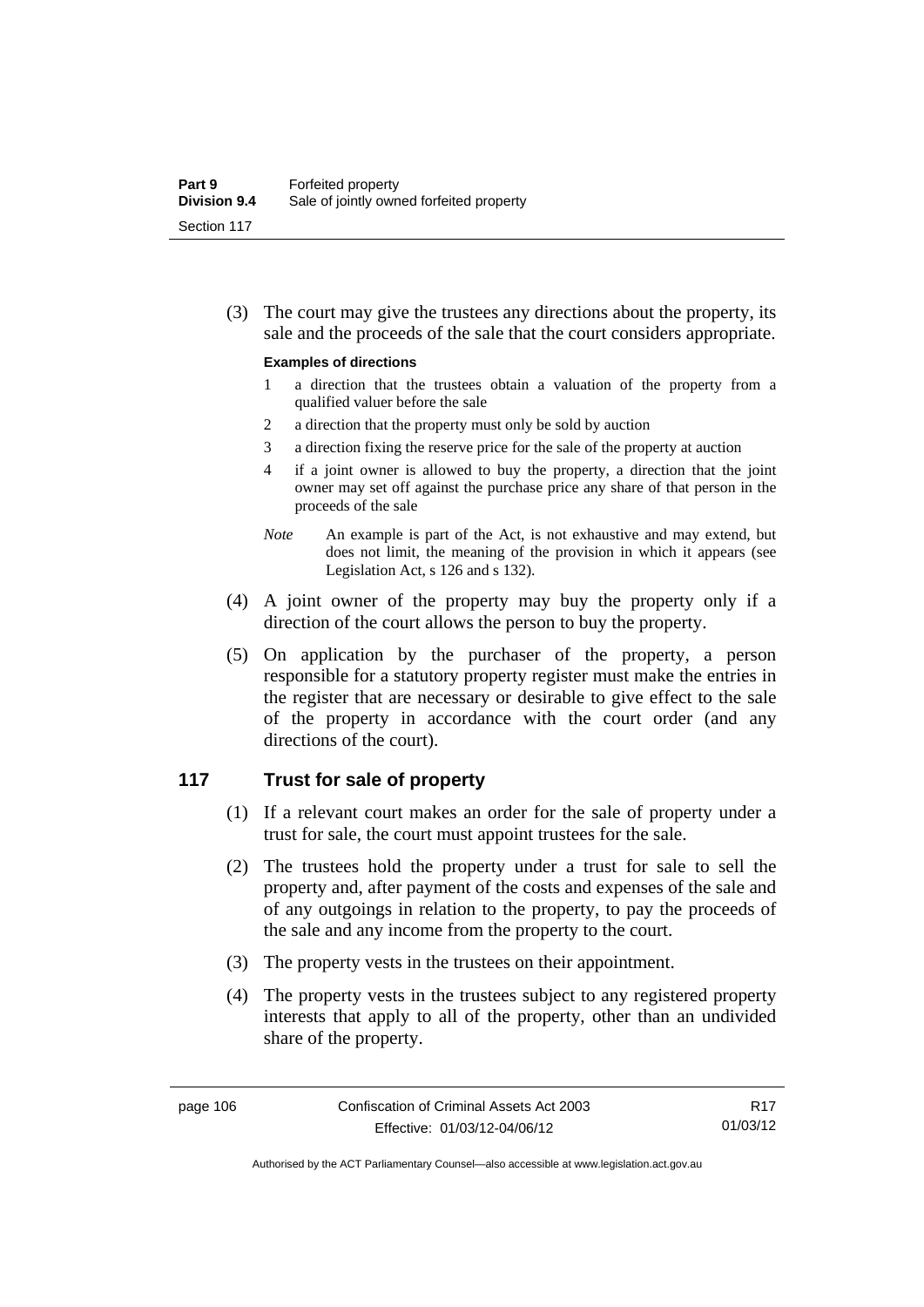### **118 Effect of trust for sale on joint ownership**

The joint ownership of the property ends on the vesting of the property in the trustees.

### **119 Distribution of proceeds of sale of property**

- (1) The amount paid to a relevant court under section 117 (2) is payable to the Territory.
- (2) However, the court may order the payment of part or all of the amount to a person (an *innocent joint owner*) who was a joint owner of the property immediately before it was sold under this division if—
	- (a) the innocent joint owner was not a party to the offence (or a related offence) in relation to which the forfeiture was made; and
	- (b) the innocent joint owner's interest is not subject to the effective control of a person who committed the offence (or a related offence) (an *offender*) in relation to which the forfeiture was made; and

*Note* For the meaning of *effective control*, see s 14.

- (c) for property acquired completely or partly, or directly or indirectly, from an offender—the property was acquired honestly and for sufficient consideration and the innocent joint owner took reasonable care to establish that the property could be lawfully acquired by the innocent joint owner.
- (3) For subsection (2), the court may have regard to any matter it considers appropriate, including the relationship between the offender and the innocent joint owner.

#### **120 Variation of court order for sale**

On application by the trustees for sale or an interested person, a relevant court may vary an order it has made for the sale of property

| R17      | Confiscation of Criminal Assets Act 2003 | page 107 |
|----------|------------------------------------------|----------|
| 01/03/12 | Effective: 01/03/12-04/06/12             |          |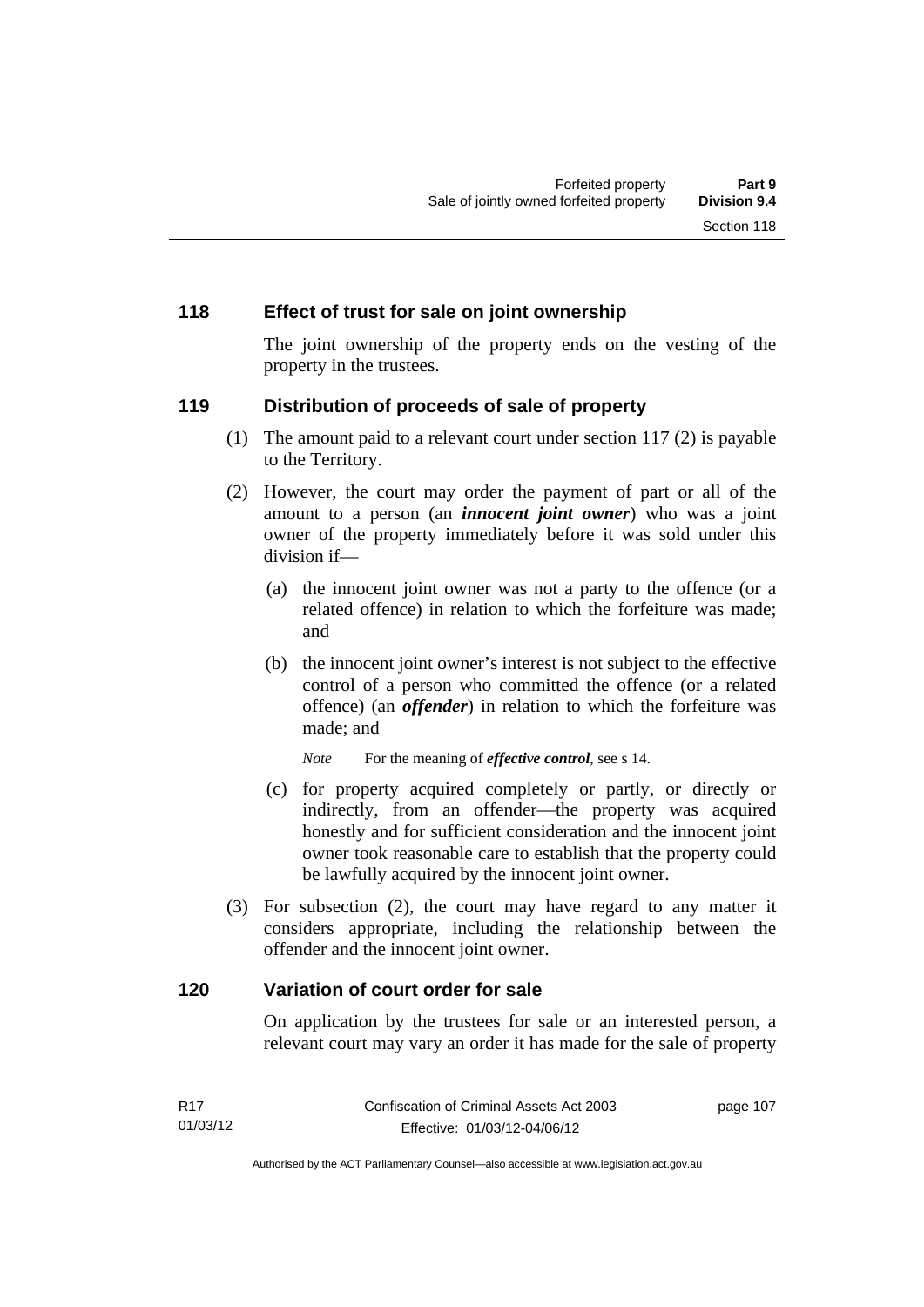under a trust for sale (or make or vary any directions about the property, its sale or the proceeds of sale).

# **Division 9.5 Forfeited property—return or compensation**

*Note* For general provisions about a proceeding for a return or compensation order (which is a confiscation proceeding—see s 236), see pt 14.

## **121 Meaning of** *return or compensation order*

In this Act:

*return or compensation order* means an order under section 123 (Return or compensation orders—making) that an interest in forfeited property be returned to the person who held the interest immediately before its forfeiture, or that the Territory pay to the person the value of the interest.

## **122 Return or compensation orders—application**

- (1) A person who held an interest in forfeited property immediately before its forfeiture may apply to a relevant court for a return or compensation order in relation to the interest.
- (2) The application may be made only if 1 of the following events happens (a *qualifying event*):
	- (a) if the interest was forfeited under a forfeiture order or automatic forfeiture—the person is cleared of the offence (and any related offences) to which the forfeiture related;

*Note* For the meaning of *cleared*, see s 17.

 (b) if the interest was forfeited under a forfeiture order—the proceeding in relation to the order is finalised and the order is overturned on appeal.

*Note* For the meaning of *finalised*, see s 18.

(3) The application must be made within 14 days after—

Authorised by the ACT Parliamentary Counsel—also accessible at www.legislation.act.gov.au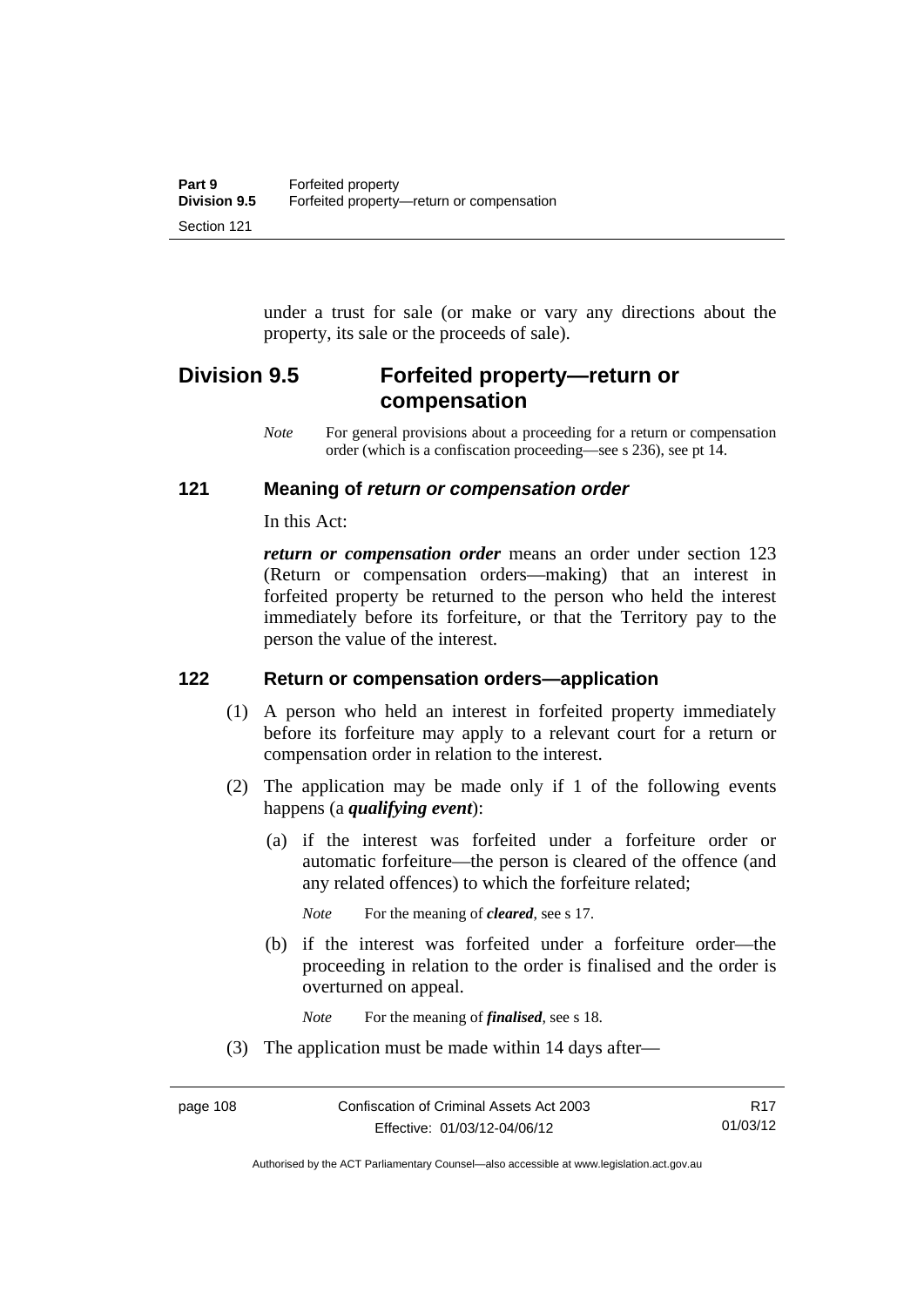- (a) the day the qualifying event happens; or
- (b) if the person only became aware of the qualifying event at a later time, and the delay in becoming aware of the event was not because of the person's neglect—the day the person became aware of the qualifying event.
- *Note* The court may allow leave for an application to be made after a time fixed by this section in certain circumstances (see s 246).

### **123 Return or compensation orders—making**

- (1) On application under section 122, if satisfied that a qualifying event mentioned in section 122 (2) has happened in relation to a forfeited interest, the court may order—
	- (a) that the forfeited interest be returned to the person who held the interest immediately before its forfeiture; or
	- (b) that the Territory pay the person the value of the interest.
- (2) In making the order, the court must—
	- (a) declare the extent, nature and value of the person's interest in the forfeited property; and
	- (b) order that—
		- (i) if the interest is still vested in the Territory—the Territory transfer the interest to the person; or
		- (ii) in any other case—the public trustee pay the person the value declared under paragraph (a).

## **Division 9.6 Forfeited property—buyback of interest**

*Note* For general provisions about a proceeding for a buyback order (which is a confiscation proceeding—see s 236), see pt 14.

page 109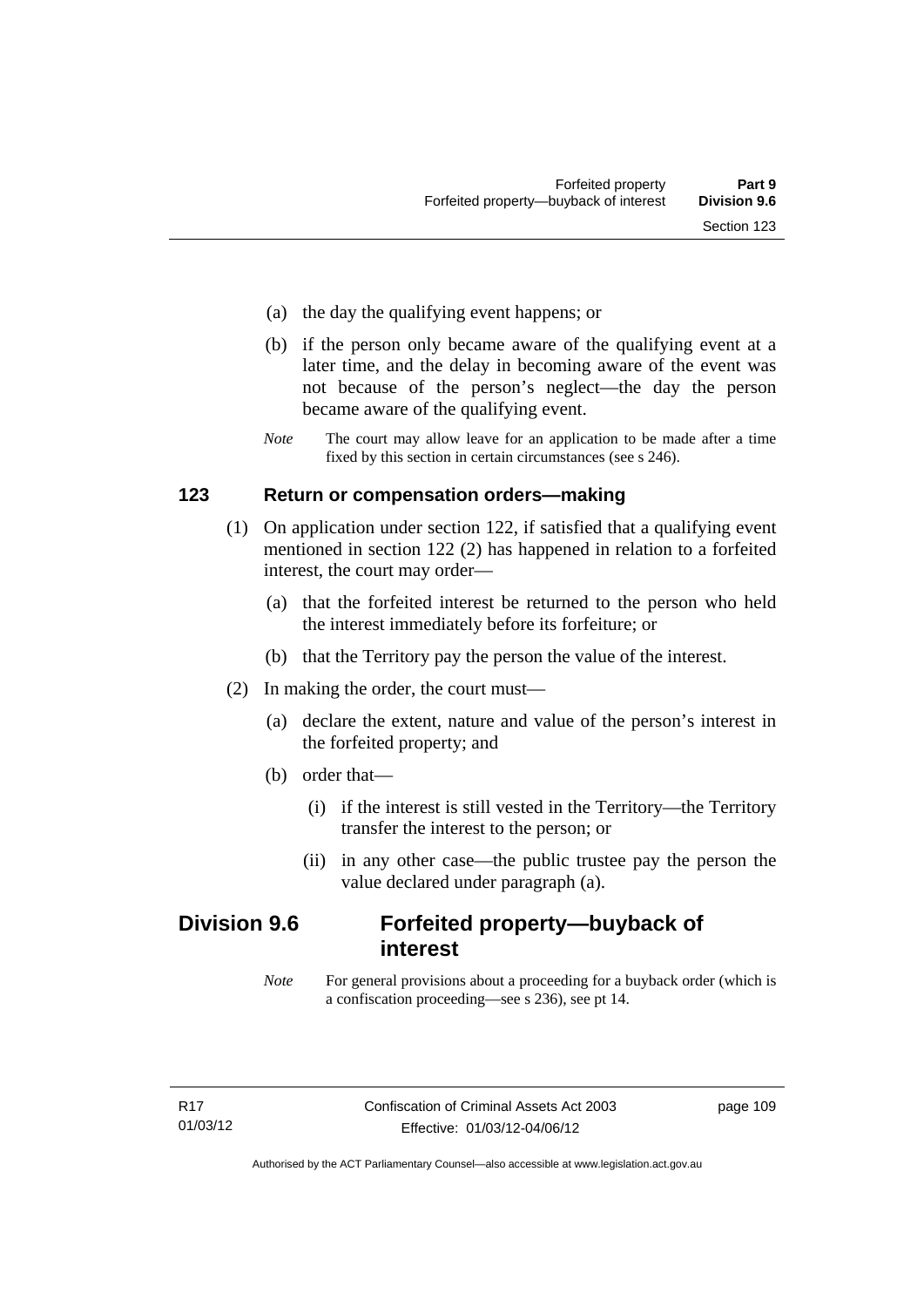## **124 Meaning of** *buyback order*

In this Act:

*buyback order* means an order under section 126 (Buyback orders making) declaring that a person may buy an interest in forfeited property from the Territory.

### **125 Buyback orders—application**

- (1) A person who held an interest in forfeited property immediately before its forfeiture may apply to a relevant court for a buyback order in relation to—
	- (a) that interest; or
	- (b) any other interest in the forfeited property; or
	- (c) all interests in the forfeited property.
- (2) The application must be made within 14 days after—
	- (a) the day the interest formerly held by the person was forfeited; or
	- (b) if the person only became aware of the forfeiture at a later time, and the delay in becoming aware of the forfeiture was not because of the person's neglect—the day the person became aware of the forfeiture.
	- *Note* The court may allow leave for an application to be made after a time fixed by this section in certain circumstances (see s 246).

### **126 Buyback orders—making**

- (1) On application under section 125, the court may, by order, declare that a person may buy an interest in forfeited property from the Territory if it is satisfied that—
	- (a) the interest is still vested in the Territory; and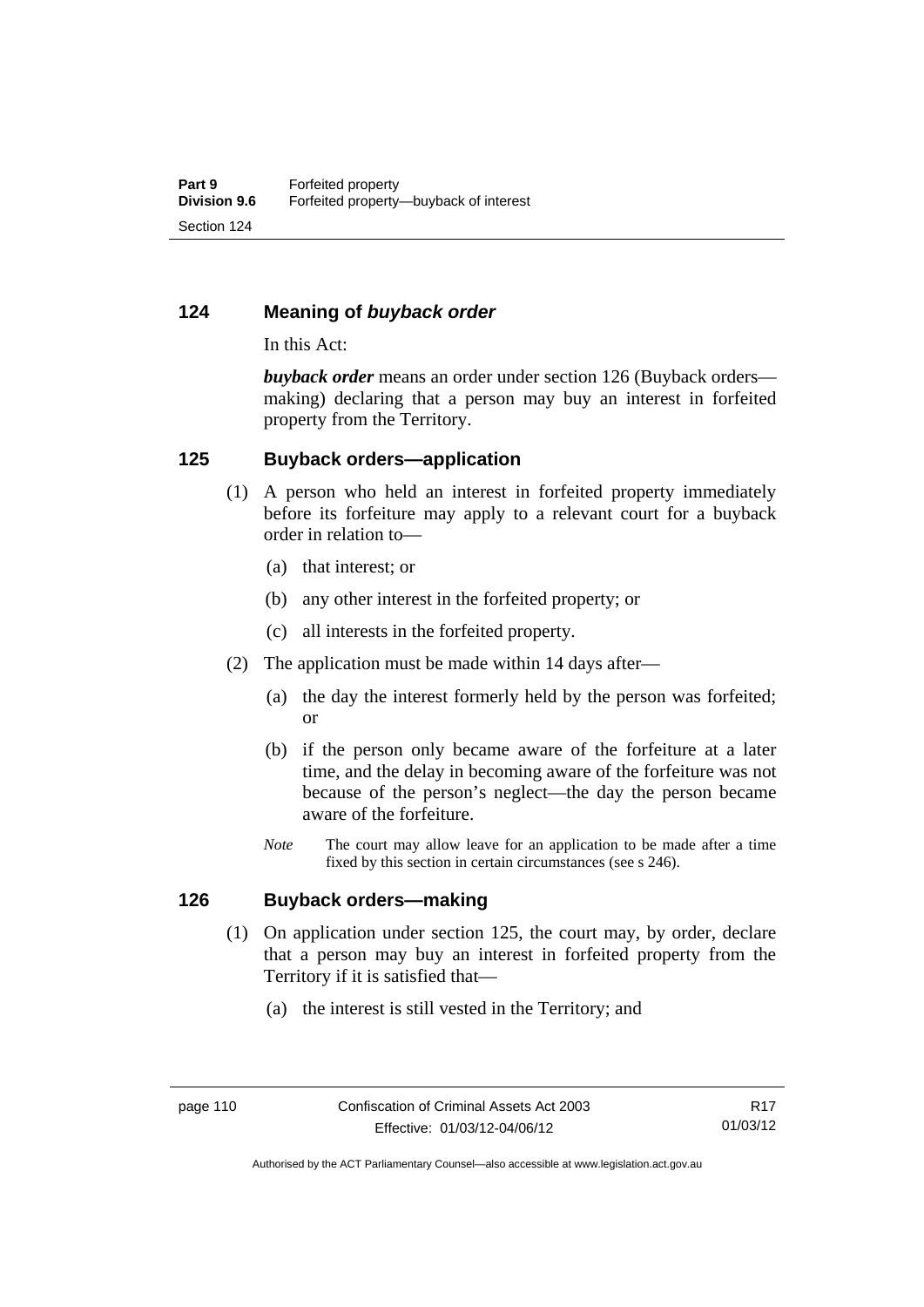- (b) it would not be contrary to the public interest (including for the purposes of this Act) to do so; and
- (c) if the order applied for is in relation to an interest other than the interest formerly held by the person—no-one else who held an interest in the forfeited property immediately before forfeiture objects to the making of the order.
	- *Note* The applicant must give notice of the application to anyone else the applicant knows to have had an interest in the property immediately before forfeiture (see s 244).
- (2) In making the order, the court must declare—
	- (a) the extent, nature and value of the interest in the forfeited property that is to be bought from the Territory; and
	- (b) that the interest may be bought from the Territory for the value declared under paragraph (a) within 1 month after the day the order is made.

## **127 Buyback orders—buying interest in property**

If a buyback order is made, and the applicant for the order pays to the public trustee the value declared under section 126 (2) (a) within 1 month after the day the order is made, the Territory must transfer the interest to the applicant.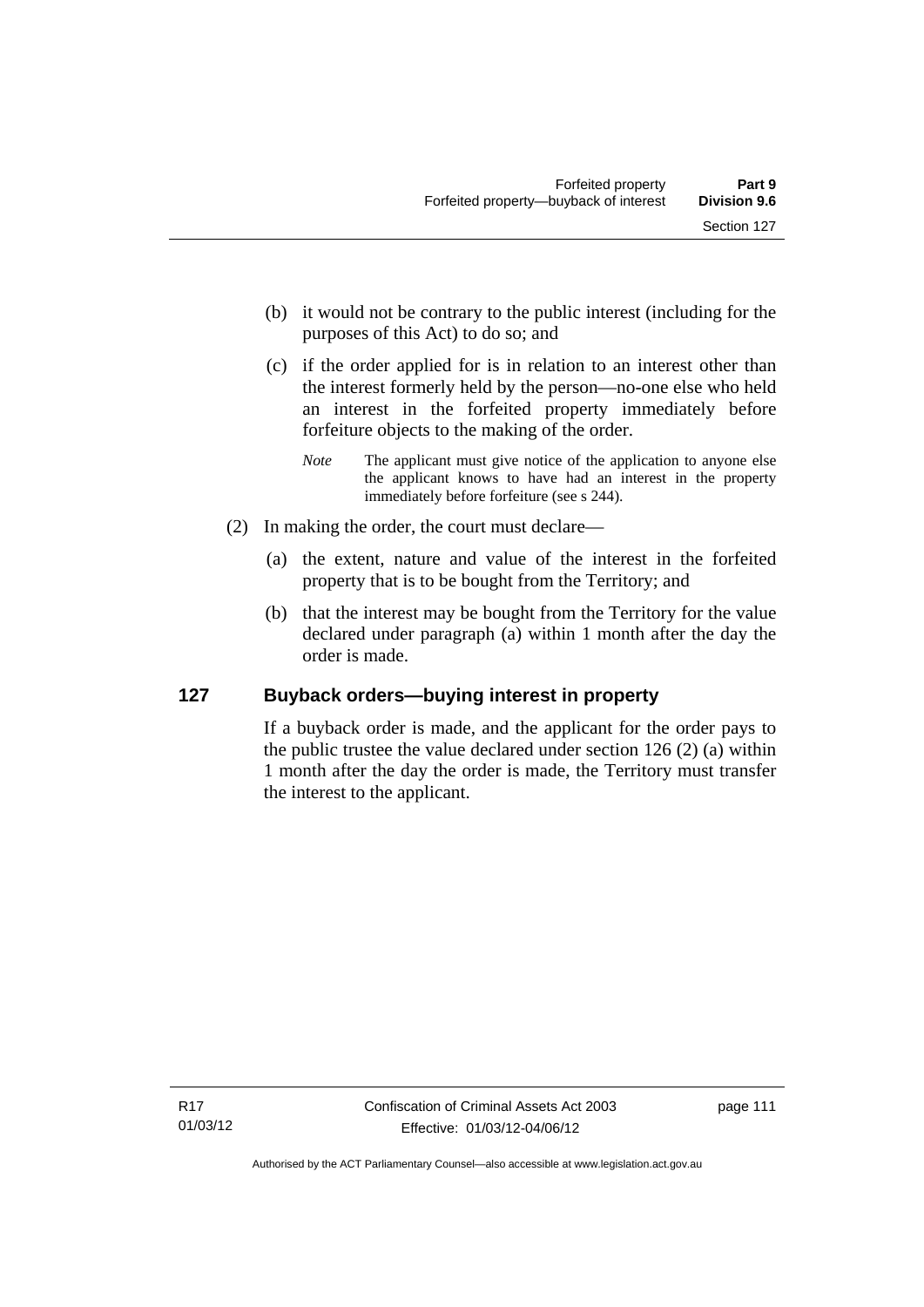#### **Part 10** Confiscated assets trust fund

Section 128

# **Part 10 Confiscated assets trust fund**

#### **128 Definitions for pt 10**

In this part:

*distributable funds* means money in the trust fund that is—

- (a) designated as distributable funds by regulation; or
- (b) declared under section 135 (4) (Review of reserved and distributable funds by public trustee) to be distributable funds.

*equitable sharing program*—see section 129.

*reserved funds* means money in the trust fund that is—

- (a) designated as reserved funds by regulation; or
- (b) declared under section 135 (2) to be reserved funds.

## **129 Meaning of** *equitable sharing program*

(1) In this part:

*equitable sharing program* means an arrangement under which all or any of the following happen:

- (a) the Territory shares with the Commonwealth or a State a proportion of any proceeds of an unlawful activity recovered under a territory law (including this Act), if, in the Minister's opinion, the Commonwealth or that State has made a significant contribution to the recovery of the proceeds or to the investigation or prosecution of the unlawful activity;
- (b) the Commonwealth or a State shares with the Territory a proportion of any proceeds of an unlawful activity recovered under a law of the Commonwealth or that State, if, in the opinion of the appropriate Minister of the Commonwealth or

R17 01/03/12

Authorised by the ACT Parliamentary Counsel—also accessible at www.legislation.act.gov.au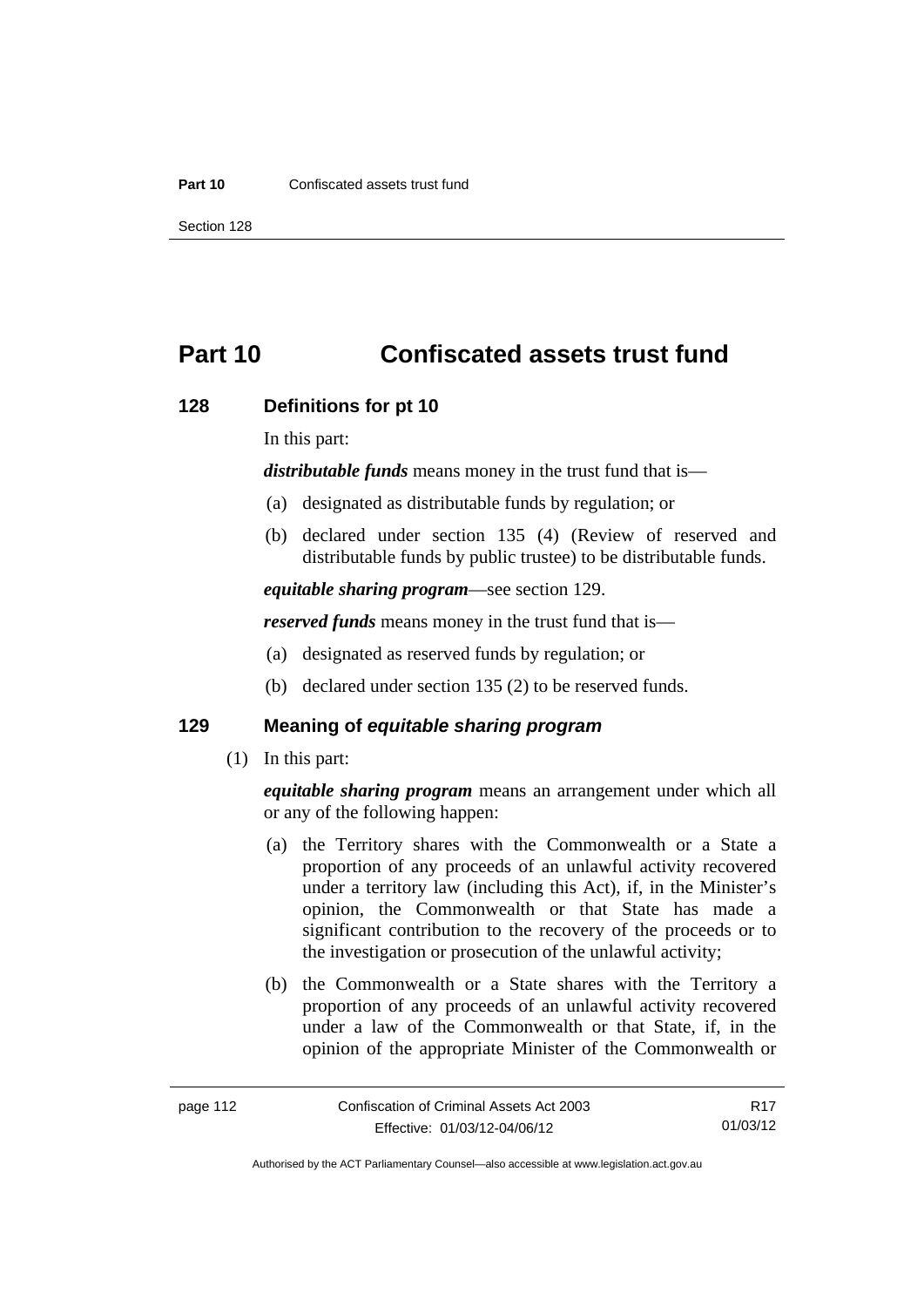that State, the Territory has made a significant contribution to the recovery of the proceeds;

- (c) the Territory shares with a foreign country a proportion of the proceeds of any unlawful activity recovered under a territory law, if, in the Minister's opinion, the foreign country has made a significant contribution to the recovery of the proceeds or to the investigation or prosecution of the unlawful activity.
- (2) In subsection (1):

*unlawful activity* means an act or omission that is—

- (a) a relevant offence; or
- (b) an offence against a law of a foreign country.

## **130 Establishment of trust fund**

There is to be a trust fund called the confiscated assets trust fund.

### **131 Payments into trust fund**

- (1) The following amounts must be paid into the trust fund:
	- (a) the income from the administration of restrained property;
	- (b) the forfeited money mentioned in section 111 (1) (Disposal of forfeited property) and the Criminal Code, section 377 (Unlawful possession offence—disposal of forfeited property by public trustee);
	- (c) income earned from forfeited property (including income from the administration of the property);
	- (d) amounts raised from the sale of property to satisfy penalty orders, including any income earned from those amounts;
	- (e) payments for forfeited property that is bought back under a buyback order;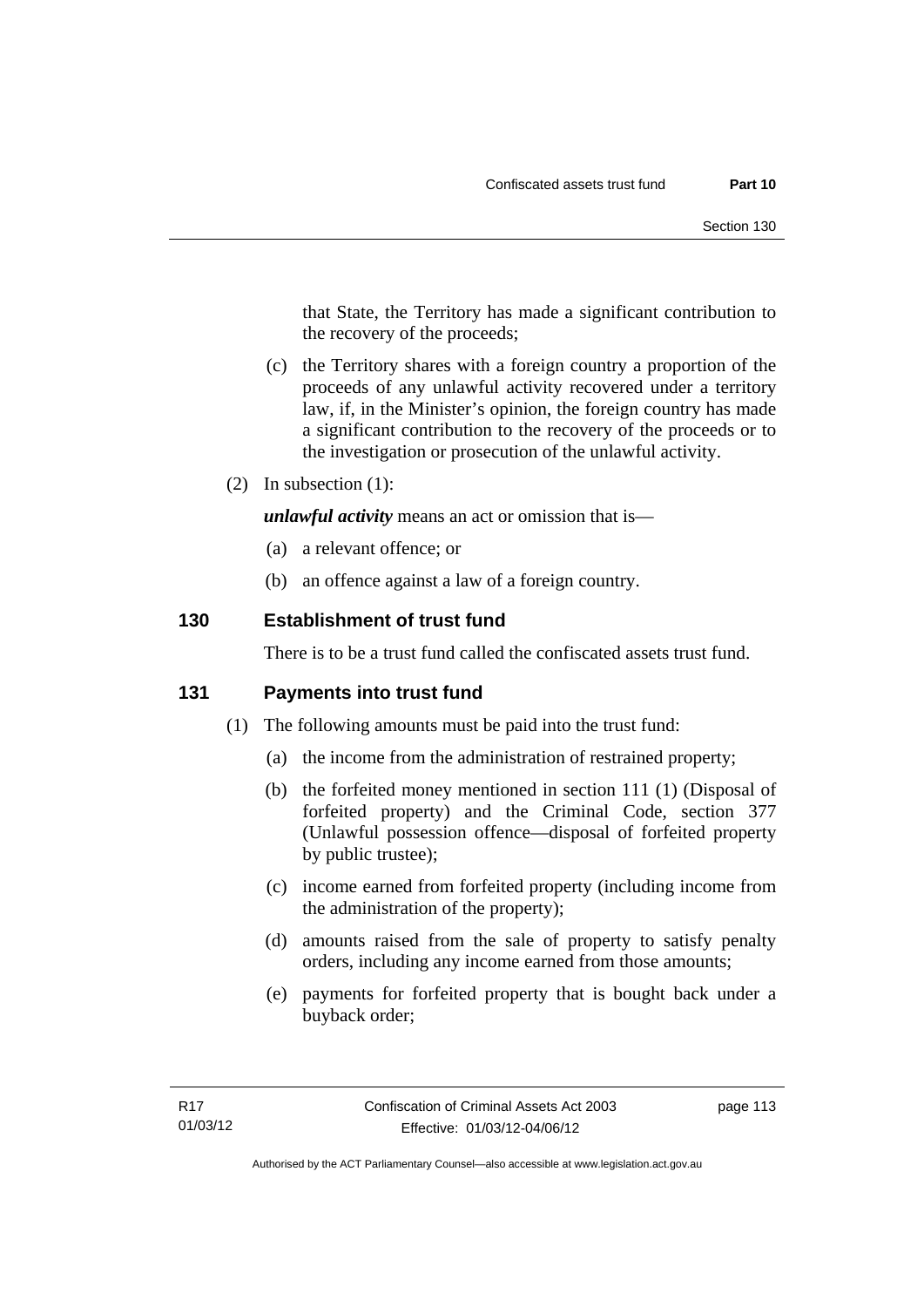Section 132

- (f) the remainder of the proceeds mentioned in the *Crimes Act 1900*, section 250 (2) (b) (Disposal of forfeited articles by public trustee) and the Criminal Code, section 377 (3) (b);
- (g) the proceeds of the enforcement of registered interstate automatic forfeiture decisions and registered interstate forfeiture orders;
- (h) payments and the proceeds of property sold to satisfy an interstate penalty orders;
- (i) payments received under the equitable sharing program.
- (2) However, this section does not apply in relation to forfeited property to which a direction under section 111 (3) (Disposal of forfeited property) applies.
- (3) Amounts paid into the trust fund must be designated as reserved funds or distributable funds in accordance with the regulations (if any).
- (4) All amounts payable into the trust fund must be paid into a trust banking account maintained under the *Financial Management Act 1996*, section 51 (Directorate trust banking accounts).

### **132 Purposes of trust fund**

- (1) The trust fund may be used to make payments from reserved funds for the following purposes:
	- (a) payments under return or compensation orders;
	- (b) payments of compensation under the Criminal Code, section 378 (Unlawful possession offence—return of or compensation for forfeited property);
	- (c) if property in the possession or control of the public trustee is returned, or compensation paid for property that has been under the control of the public trustee, under a return or

R17 01/03/12

Authorised by the ACT Parliamentary Counsel—also accessible at www.legislation.act.gov.au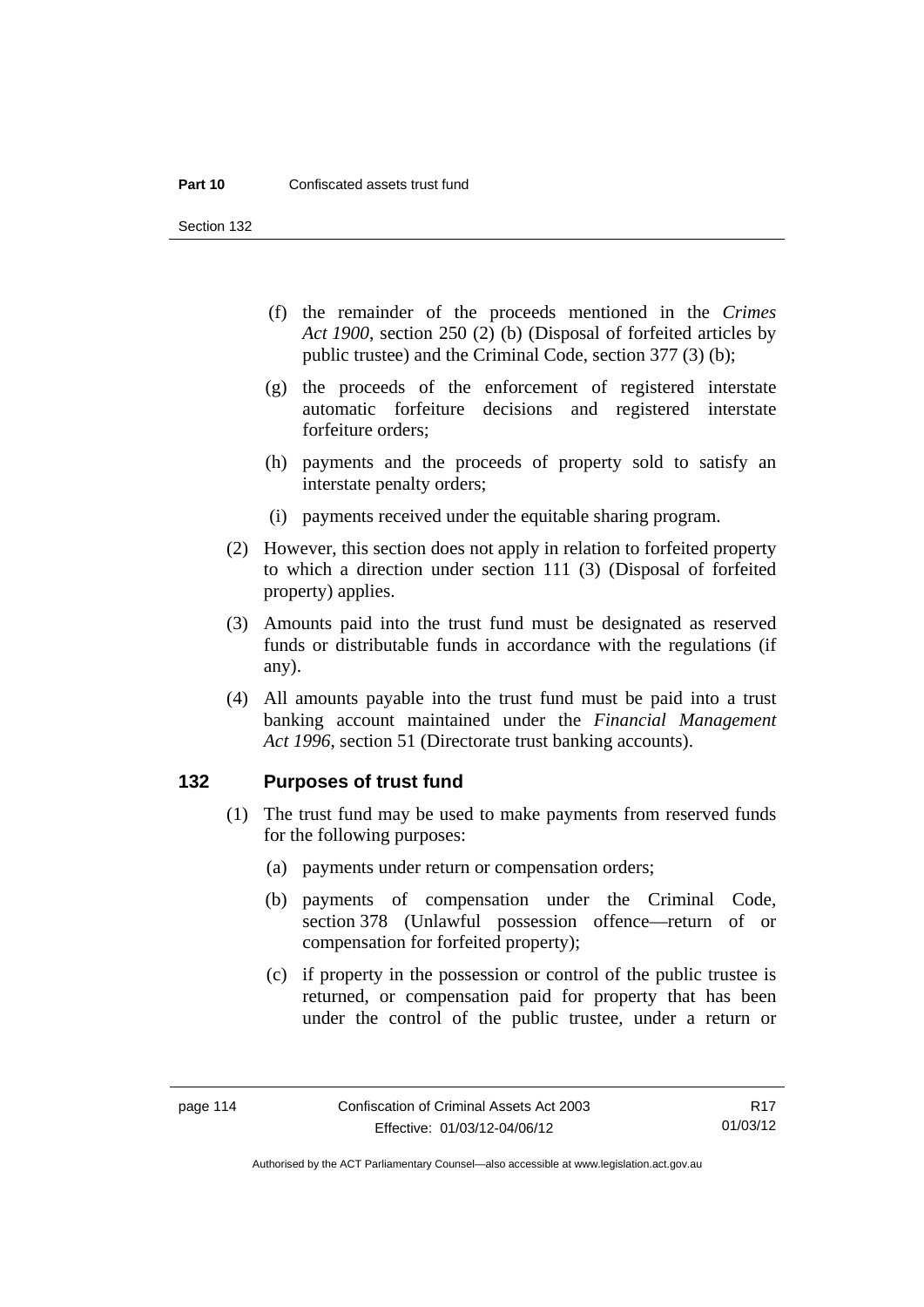compensation order—any costs, charges or expenses deducted by the public trustee in relation to the property;

- (d) the annual management fee prescribed by regulation for the public trustee;
- (e) other costs, charges or expenses of the public trustee in relation to the exercise of functions under this Act;
- (f) payments under the equitable sharing program.
- (2) The trust fund may be used to make payments from distributable funds in accordance with section 134 (2) (Distribution of surplus funds).

## **133 Payments from trust fund**

- (1) Payments must be made in accordance with the principle that payments for a purpose for which reserved funds may be used have priority over payments for purposes for which distributable funds may be used.
- (2) The public trustee may make payments for the purposes of the trust fund.
- (3) However, a payment under the equitable sharing program or from distributable funds may be made only in accordance with a written direction of the Minister.

## **134 Distribution of surplus funds**

- (1) For section 132 (2) (Purposes of trust fund), the Minister must, at least once in each financial year, decide the amount of distributable funds available for payment from the trust fund.
- (2) The Minister may approve the use of part or all of the decided amount for any of the following purposes:
	- (a) the enforcement of territory laws;
	- (b) criminal justice activities;

page 115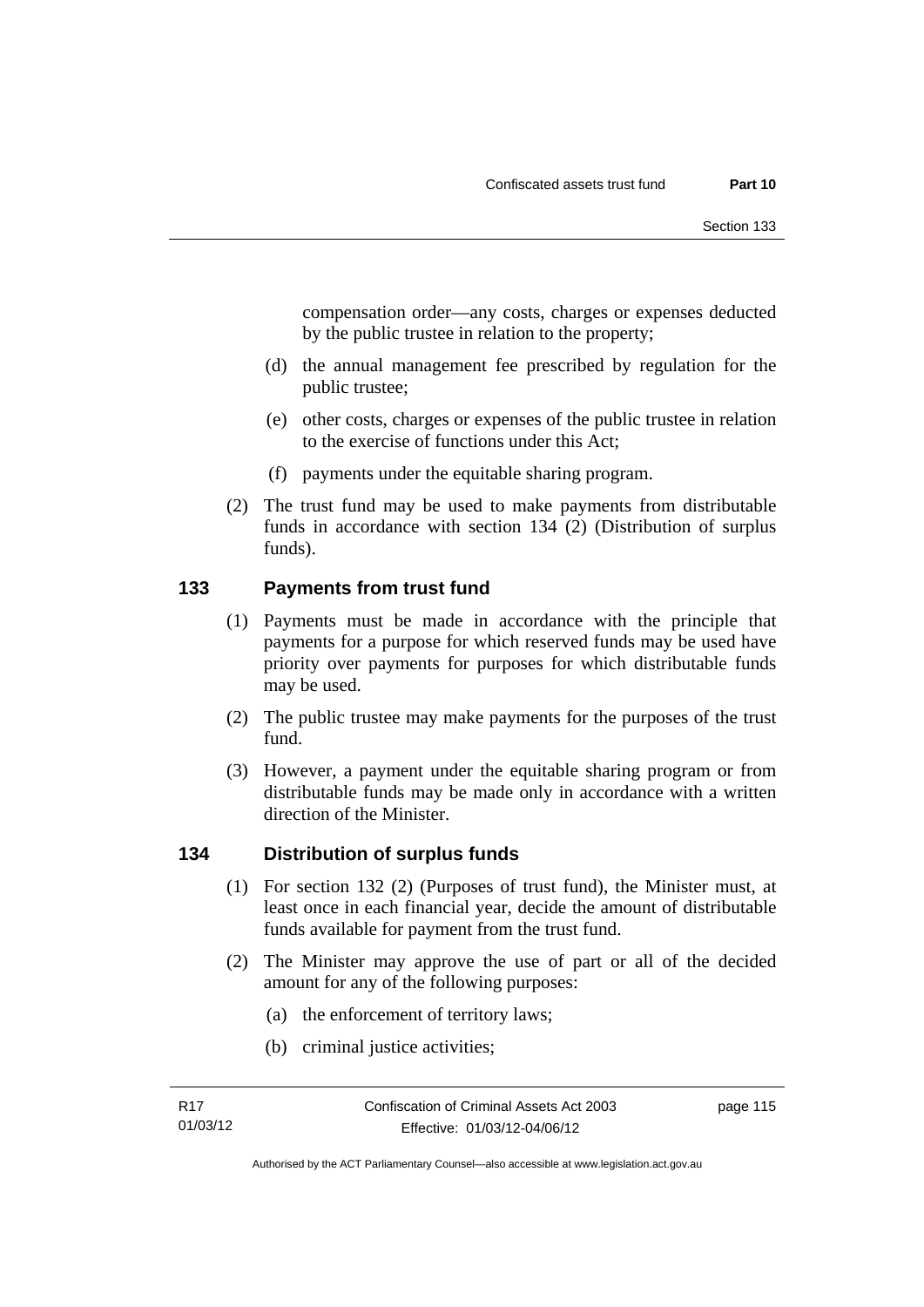- (c) crime prevention;
- (d) assistance to victims of crime;
- (e) the prevention of drug abuse;
- (f) the rehabilitation of drug users;
- (g) a purpose prescribed by regulation relating to law enforcement or drug rehabilitation and education.
- (3) An approval is a notifiable instrument.

*Note* A notifiable instrument must be notified under the Legislation Act.

### **135 Review of reserved and distributable funds by public trustee**

- (1) The public trustee must review the trust fund at least twice each year to decide whether the amount of reserved funds is likely to be sufficient to meet the payments from reserved funds that may be made within the 6-month period after the review.
- (2) If the public trustee considers that the amount of reserved funds is likely to be insufficient, the public trustee must declare, in writing, an amount of distributable funds to be reserved funds.
- (3) The amount declared must not be more than is necessary to increase the amount of reserved funds to what is required to meet payments from reserved funds within the 6 months after the declaration is made.
- (4) If the public trustee considers that the amount of reserved funds is likely to be more than is necessary, the public trustee must declare, in writing, the amount of the surplus funds to be distributable funds.

R17 01/03/12

Authorised by the ACT Parliamentary Counsel—also accessible at www.legislation.act.gov.au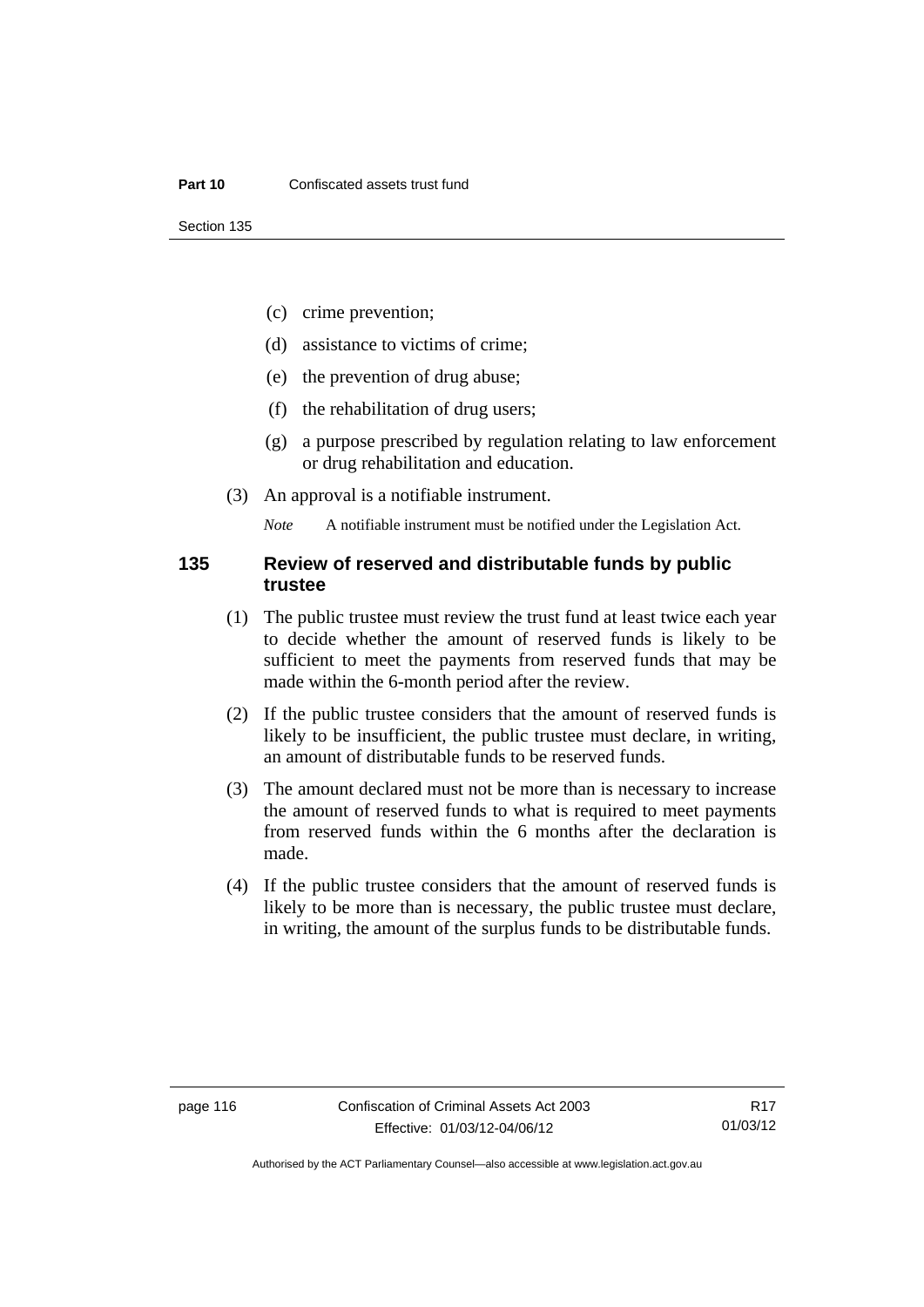# **Part 11** Interstate orders

*Note* Proceedings under this part are civil, not criminal (see s 237 (1) (b)).

### **136 Meaning of** *authenticated* **for pt 11**

In this part:

*authenticated*, in relation to a corresponding law order, means authenticated by the entity that made the order in accordance with the corresponding law under which the order was made or the practice of the entity.

#### **Example**

if the entity is a court, the order may be authenticated by the court's seal or stamp

*Note* An example is part of the Act, is not exhaustive and may extend, but does not limit, the meaning of the provision in which it appears (see Legislation Act, s 126 and s 132).

## **137 Interstate restraining and forfeiture orders etc registration**

- (1) This section applies if—
	- (a) an interstate restraining order expressly applies to—
		- (i) stated property in the ACT; or
		- (ii) all the property in the ACT of a person; or
		- (iii) all the property (other than stated property) in the ACT of a person; or
	- (b) an interstate automatic forfeiture decision expressly applies to property in the ACT; or
	- (c) an interstate forfeiture order expressly applies to property in the ACT.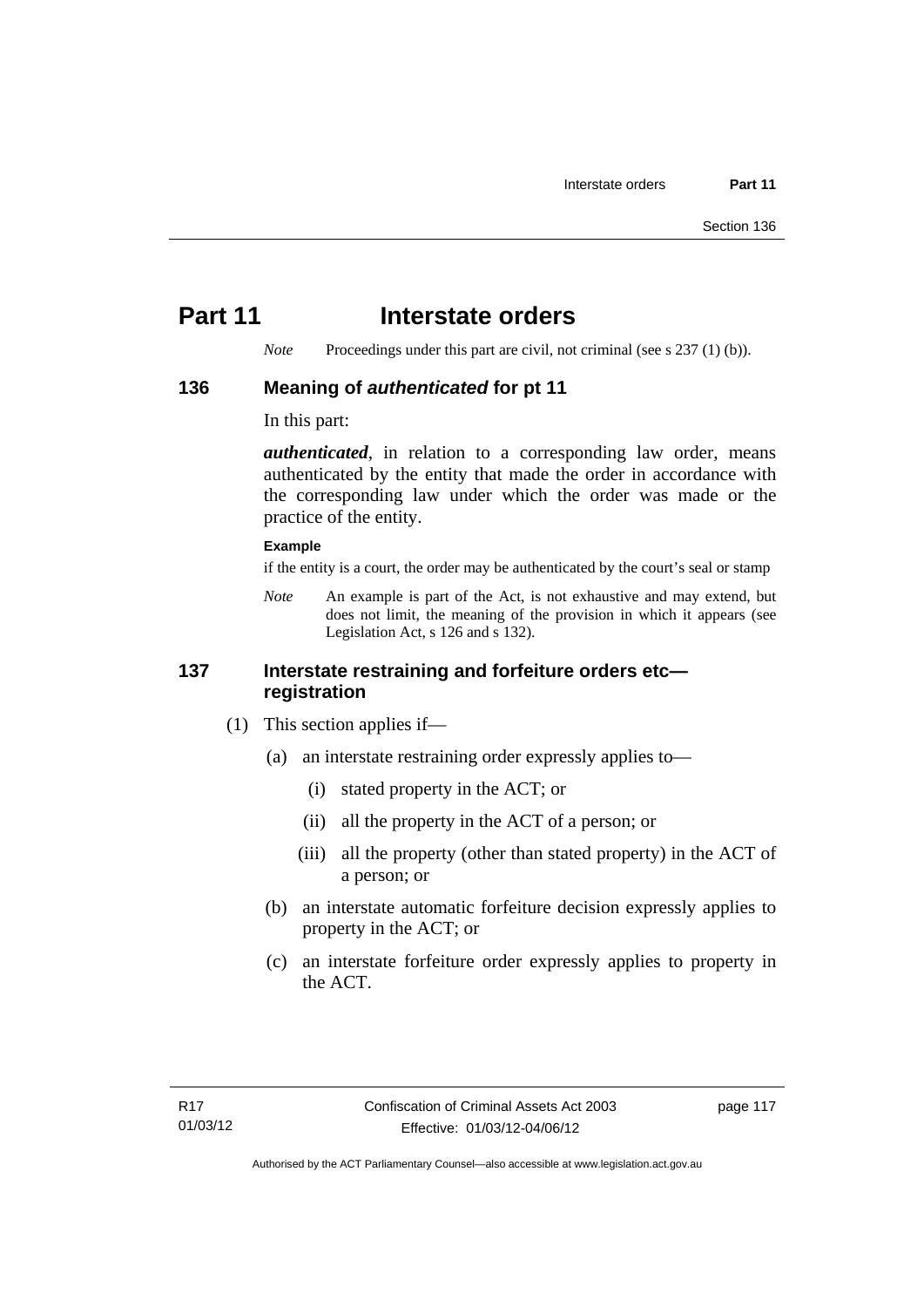Section 138

- (2) An authenticated copy of the order or decision may be registered in a relevant court by the applicant for the order or decision, the DPP or a person prescribed by regulation.
- (3) An authenticated copy of any amendment of the order or decision (made before or after the registration of the order or decision) may be registered in a relevant court by a person mentioned in subsection  $(2)$ .
- (4) Registration of the order or decision, and any amendment of the order or decision, may be refused to the extent that the order or decision, or the order or decision as amended, could not, on registration, be enforced in the ACT.
- (5) The order or decision, and any amendment of the order or decision, must be registered in accordance with the procedure of the relevant court.

## **138 Interstate restraining and forfeiture orders etc—interim registration**

- (1) This section applies to an electronic copy of an authenticated interstate restraining order, interstate automatic forfeiture decision or interstate forfeiture order or of an authenticated copy of any amendment of such an order or decision.
- (2) If the electronic copy is certified in accordance with the procedure of a relevant court, it is taken, for this Act, to be an authenticated copy of the order, decision or amendment.
- (3) However, if the order, decision or amendment is registered in the relevant court using the electronic copy, the registration ceases to have effect at the end of 5 days after the day of registration, or when an authenticated copy of the order, decision or amendment is registered, whichever happens first.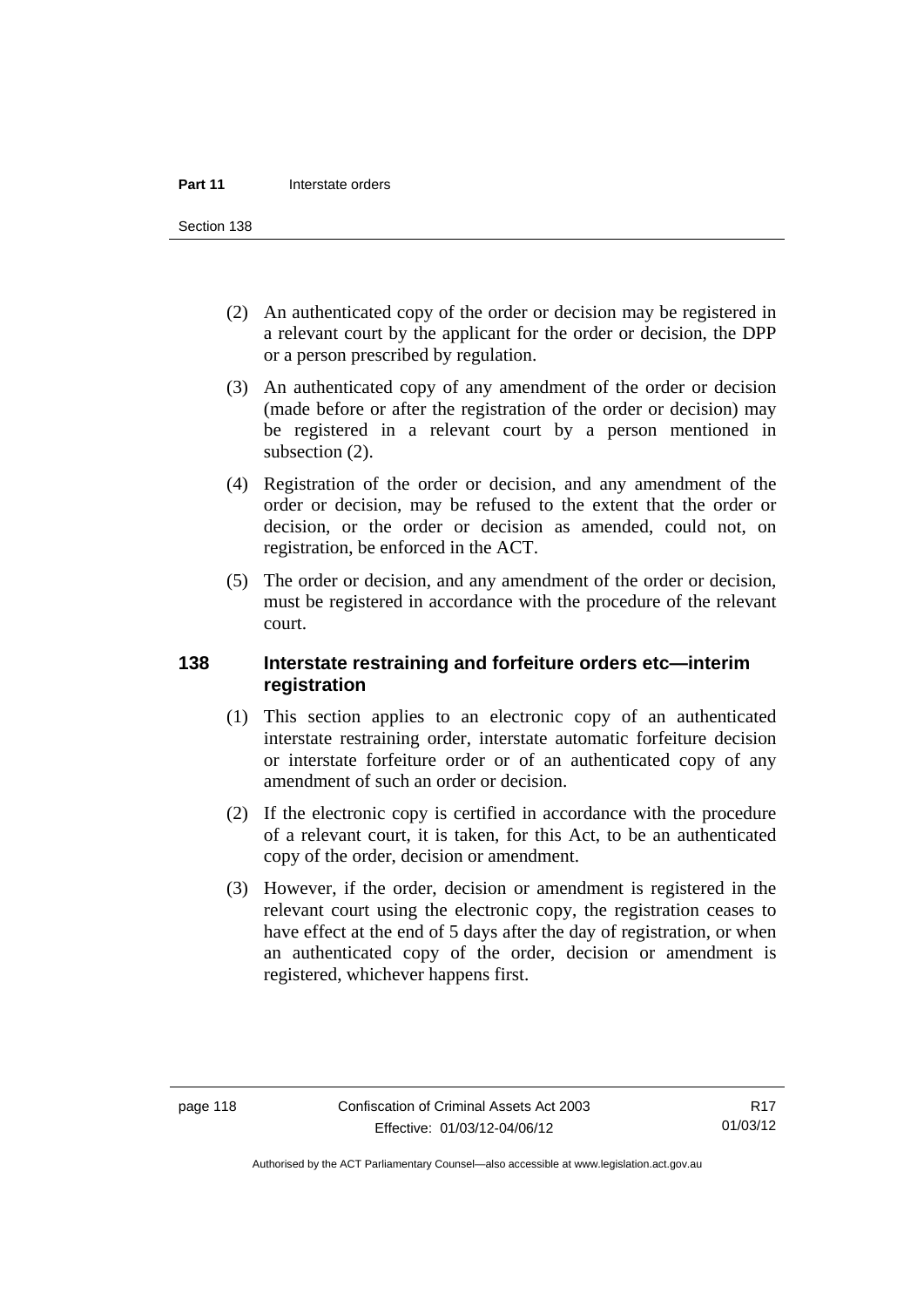(4) In this section:

*electronic copy*, of a document, includes the following copies of the document:

- (a) a faxed copy;
- (b) an emailed copy;
- (c) a scanned copy.

## **139 Interstate restraining and forfeiture orders etc—effect of registration**

- (1) For this Act, a registered interstate restraining order is taken to be a restraining order under this Act.
- (2) For this Act, a registered interstate automatic forfeiture decision is taken to be an automatic forfeiture under division 5.2 (Automatic forfeiture—conviction for serious offences).
- (3) For this Act, a registered interstate civil forfeiture order is taken to be a civil forfeiture order under this Act.
- (4) For this Act, a registered interstate conviction forfeiture order is taken to be a conviction forfeiture order under this Act.
- (5) An amendment of a registered interstate order or decision mentioned in this section has effect for this Act only if it is registered under this part.

## **140 Interstate restraining and forfeiture orders etc—ending of registration**

A registered interstate restraining order, automatic forfeiture decision or forfeiture order ceases to be registered under this Act if—

 (a) it ceases to be in force under the corresponding law under which it was made; or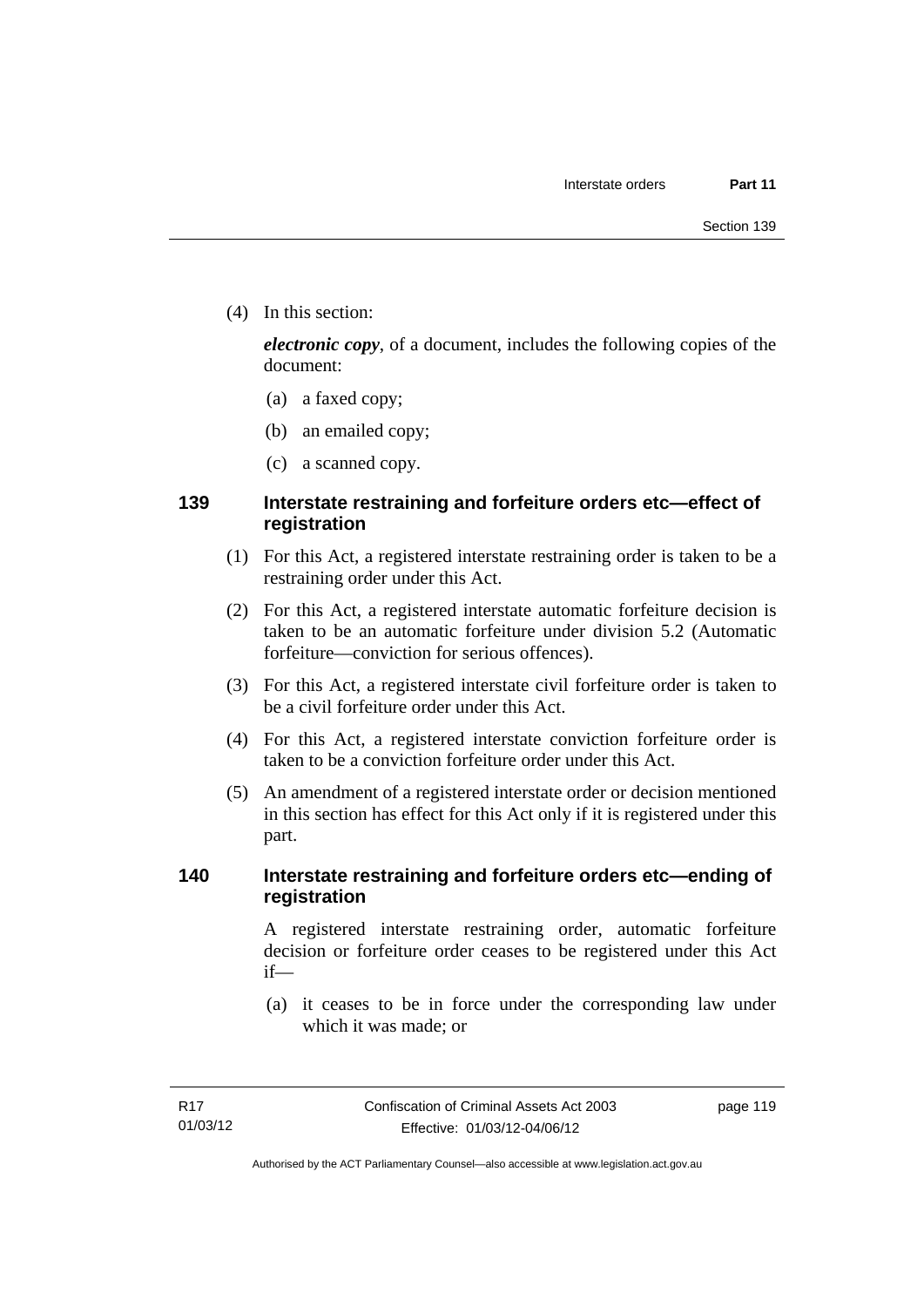Section 141

(b) its registration is cancelled under section 141.

### **141 Interstate restraining and forfeiture orders etc cancellation of registration**

- (1) The registration of an interstate restraining order, interstate automatic forfeiture decision or interstate forfeiture order may be cancelled by a relevant court, or an officer of a relevant court prescribed by regulation, if—
	- (a) the registration was improperly obtained; or
	- (b) details of any amendment of the order or decision, or any direction of the entity that made the order or decision, was not given to the relevant court in accordance with the procedure of the court.
- (2) The registration of an interstate restraining order, interstate automatic forfeiture decision or interstate forfeiture order, or an amendment of such an order or decision, may be cancelled by a relevant court, to the extent that the order or decision, or the order or decision as amended, cannot be enforced in the ACT.

## **142 Creation of interstate penalty charges**

- (1) This section applies if—
	- (a) an interstate restraining order is made because of the commission, or the alleged commission, of a relevant offence by a person; and
	- (b) an interstate penalty order is made against the person in relation to the offence; and
	- (c) the interstate restraining order is registered under this Act; and
	- (d) the interstate penalty order is registered in the ACT under the *Service and Execution of Process Act 1992* (Cwlth).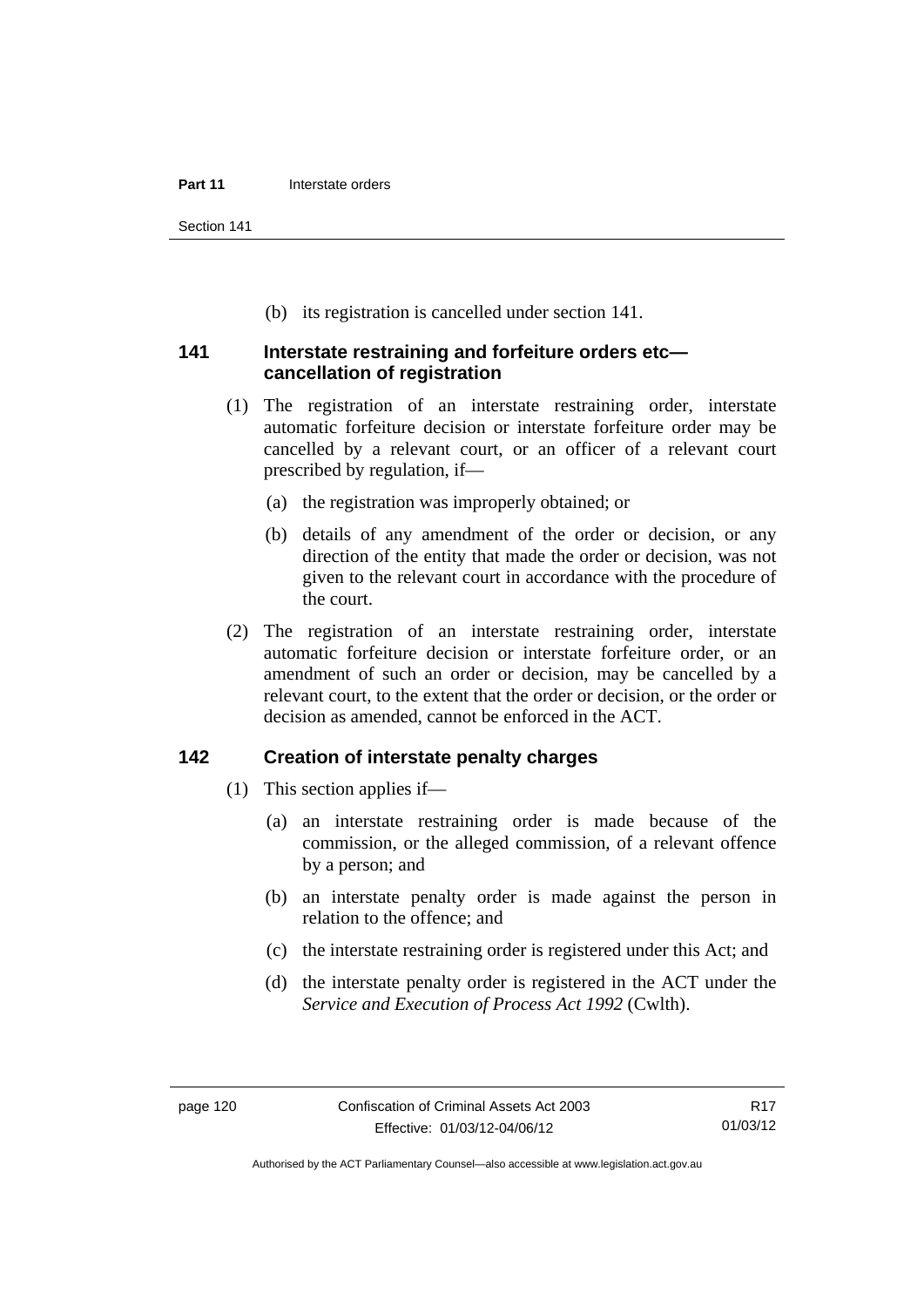- (2) On the registration of both of the orders mentioned in subsection (1) (c) and (d), a charge (an *interstate penalty charge*) to secure the amount payable under the interstate penalty order is created over the property in the ACT restrained under the interstate restraining order.
- (3) If the interstate restraining order is amended, after the interstate penalty order is made, to add more property, and the interstate restraining order is registered under this part, the additional property is also subject to the penalty charge on registration of the amendment.

## **143 Interstate penalty charges—effect of creation**

For this Act, an interstate penalty charge is taken to be a penalty charge under this Act.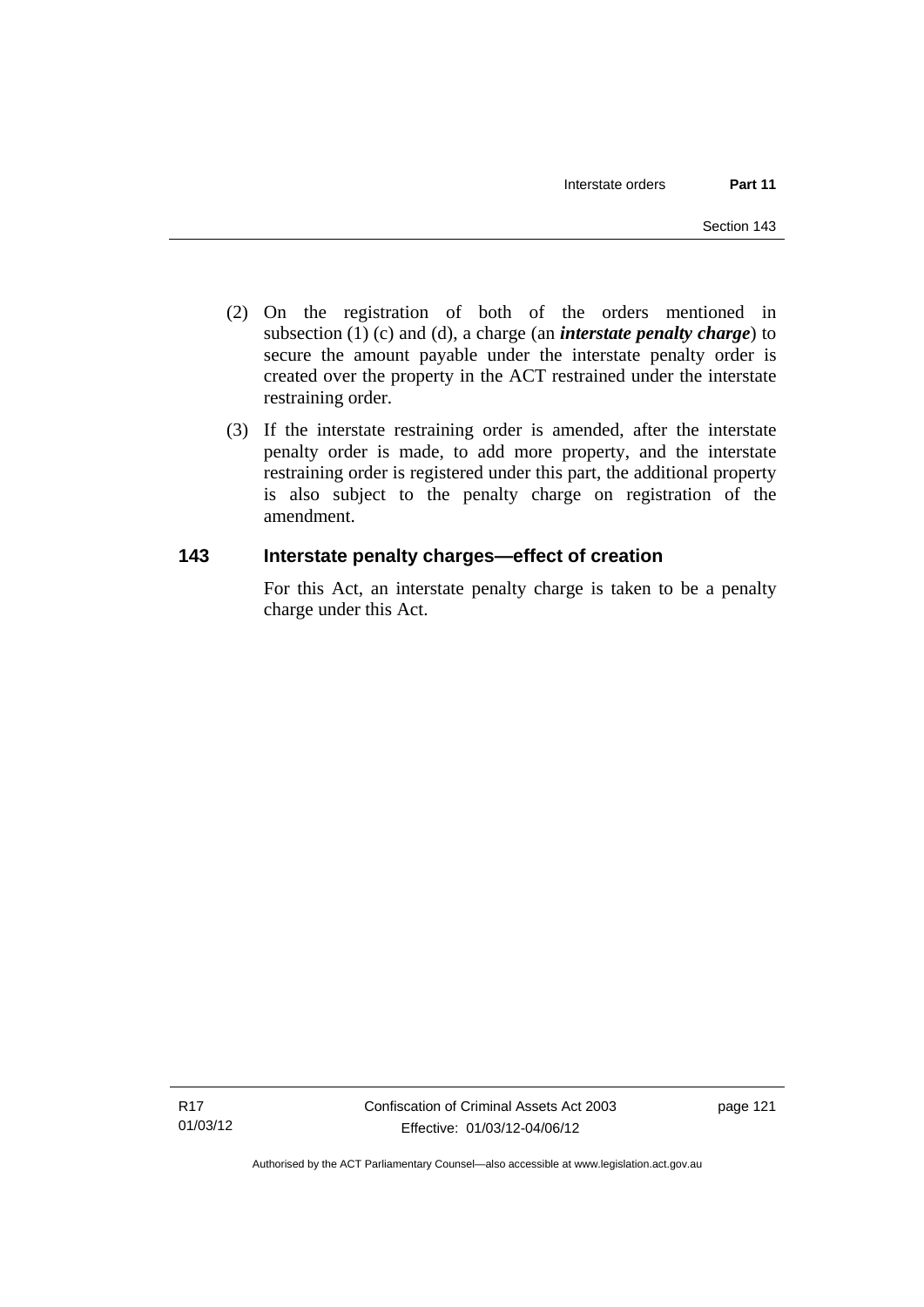**Part 12** Information gathering<br>**Division 12.1** Inquiry notices **Inquiry notices** Section 144

# **Part 12 Information gathering**

## **Division 12.1 Inquiry notices**

#### **144 Meaning of** *inquiry notice*

In this Act:

*inquiry notice* means a notice by a police officer requiring a financial institution to give the officer stated information in relation to—

- (a) an account with the institution (including whether an account has existed or does exist); or
- (b) a transaction (other than in relation to an account) conducted, or proposed to be conducted, by or with the institution (including whether a transaction has been conducted).
- *Note 1 Account* includes a safe-deposit box (see dict, def *account*).
- *Note* 2 It is an offence to contravene an inquiry notice, to give false or misleading information in purported compliance with an inquiry notice, or to disclose the existence or operation of the notice (see div 12.6).

#### **145 Inquiry notices—giving**

- (1) A police officer of the rank of commander (or higher) may give an inquiry notice to a financial institution.
- (2) The inquiry notice may be given only if the police officer is satisfied that the information to which the notice relates is relevant to deciding whether—
	- (a) an application could be made for an order under this Act (including for another order under this part), a corresponding law order, or a search warrant under part 13 (Search warrants), in relation to anyone; or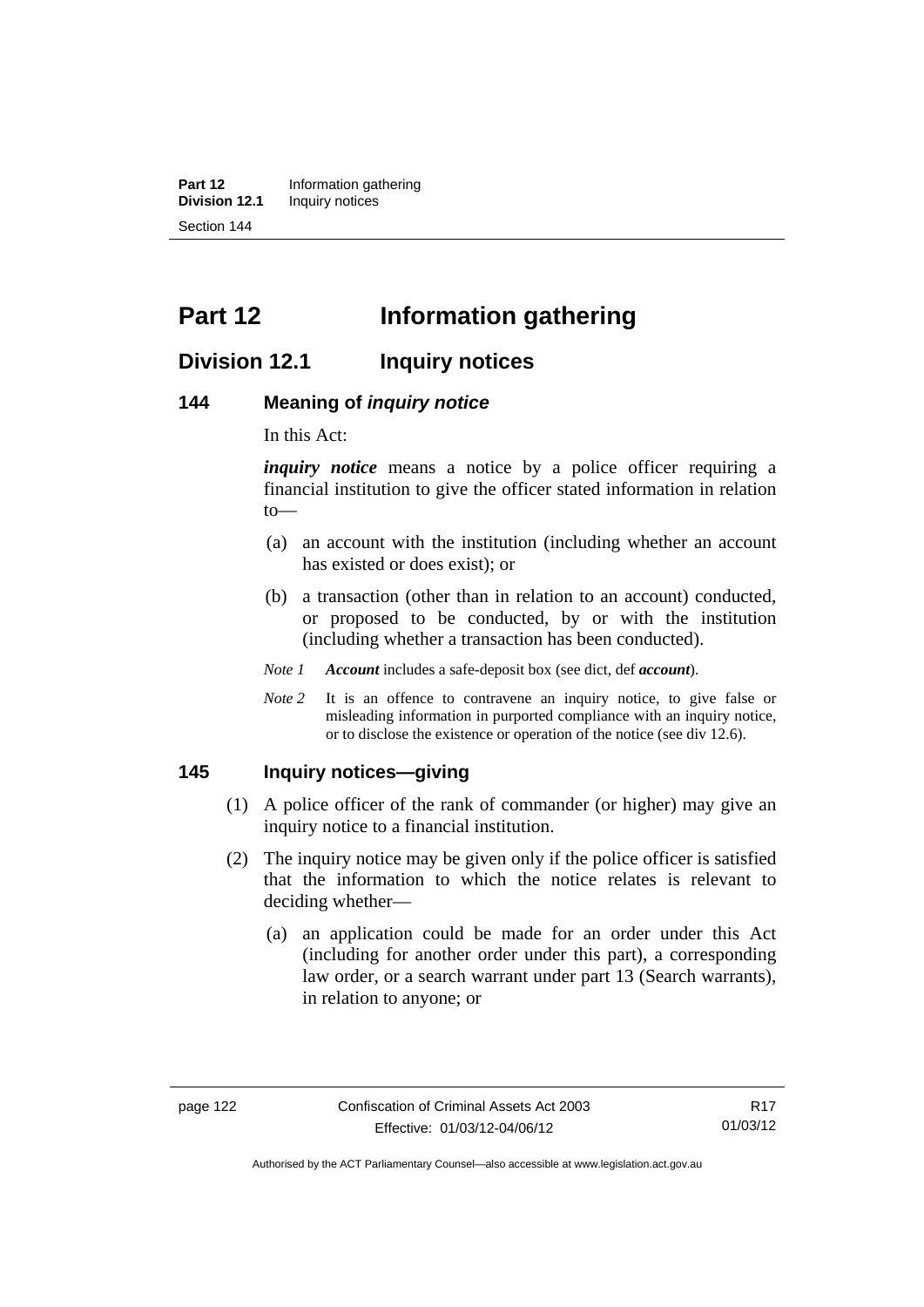- (b) a proceeding could be begun against anyone for an offence against this Act or a corresponding law or for a money laundering offence.
- *Note* A *money laundering offence* includes a prescribed offence against a law of the Commonwealth, a State or another Territory, see dict.
- (3) The police officer must give a copy of the notice to the financial institution to which the notice applies.
	- *Note* For how documents may be served, see the Legislation Act, pt 19.5.

## **146 Inquiry notices—form**

- (1) An inquiry notice must be signed by the police officer giving it.
- (2) The notice must state—
	- (a) that it is an inquiry notice under this Act; and
	- (b) the financial institution to which the notice applies; and
	- (c) the information that the financial institution is required to give; and
	- (d) how the information is to be given; and
	- (e) that the inquiry notice is a non-disclosable information order.
	- *Note* The disclosure of the existence or operation of a non-disclosable information order is prohibited (see s 192).
- (3) The notice must also include a statement setting out the effect of division 12.6 (Information order offences) in relation to inquiry notices.

## **147 Inquiry notices—immunity for complying financial institutions and staff**

A civil proceeding does not lie against a financial institution, or an officer, employee or agent of a financial institution, in relation to loss, damage or injury of any kind to someone else because of the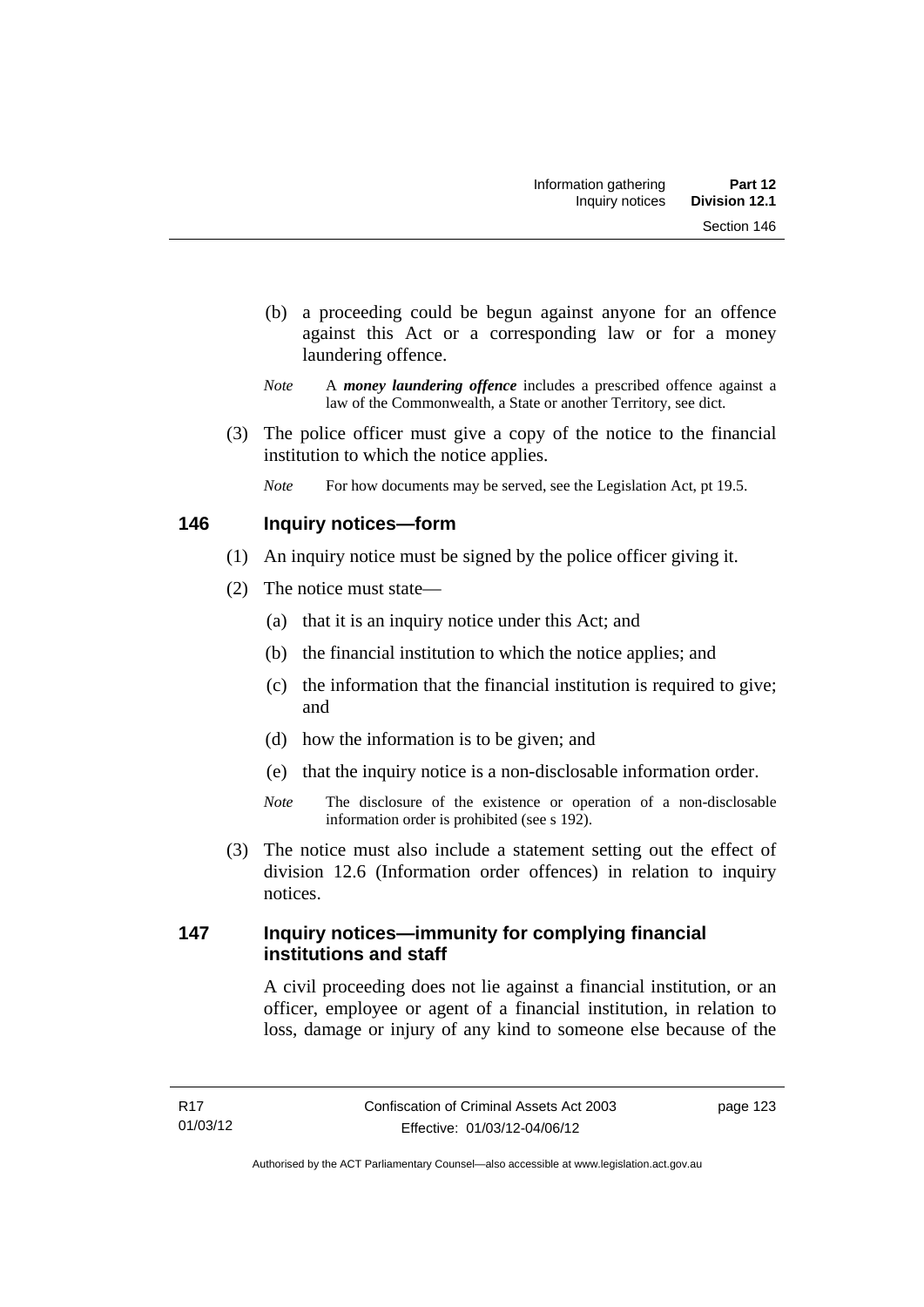| Part 12       | Information gathering |  |
|---------------|-----------------------|--|
| Division 12.2 | Monitoring orders     |  |
| Section 148   |                       |  |

giving of information honestly to a police officer in compliance with (or purported compliance with) an inquiry notice

## **Division 12.2 Monitoring orders**

- *Note 1* For general provisions about a proceeding for a monitoring order (which is a confiscation proceeding—see s 236), see pt 14.
- *Note 2* In particular, no advance notice to anyone is required of the application for the order, and the application may be heard in closed court, without the offender or the public being present (see s 243).

#### **148 Meaning of** *monitoring order*

In this Act:

*monitoring order* means an order under section 151 (Monitoring orders—making) requiring a financial institution give a police officer information obtained or held by the institution about transactions conducted, or proposed to be conducted, by a person with the institution.

#### **149 Monitoring orders—application**

- (1) A police officer may apply to a relevant court for a monitoring order.
- (2) The application may be made only if the police officer has reasonable grounds for suspecting that the person in relation to whom the order is sought—
	- (a) has committed, or is about to commit, a serious offence; or
	- (b) was involved in the commission, or is about to be involved in the commission, of a serious offence; or
	- (c) has derived, or is about to derive, property or a benefit from the commission of a serious offence.
	- *Note Serious offence* means an offence against a territory law or the law of the Commonwealth, a State or another Territory that is punishable by imprisonment for 5 years or longer (see s 13 (2)).

Authorised by the ACT Parliamentary Counsel—also accessible at www.legislation.act.gov.au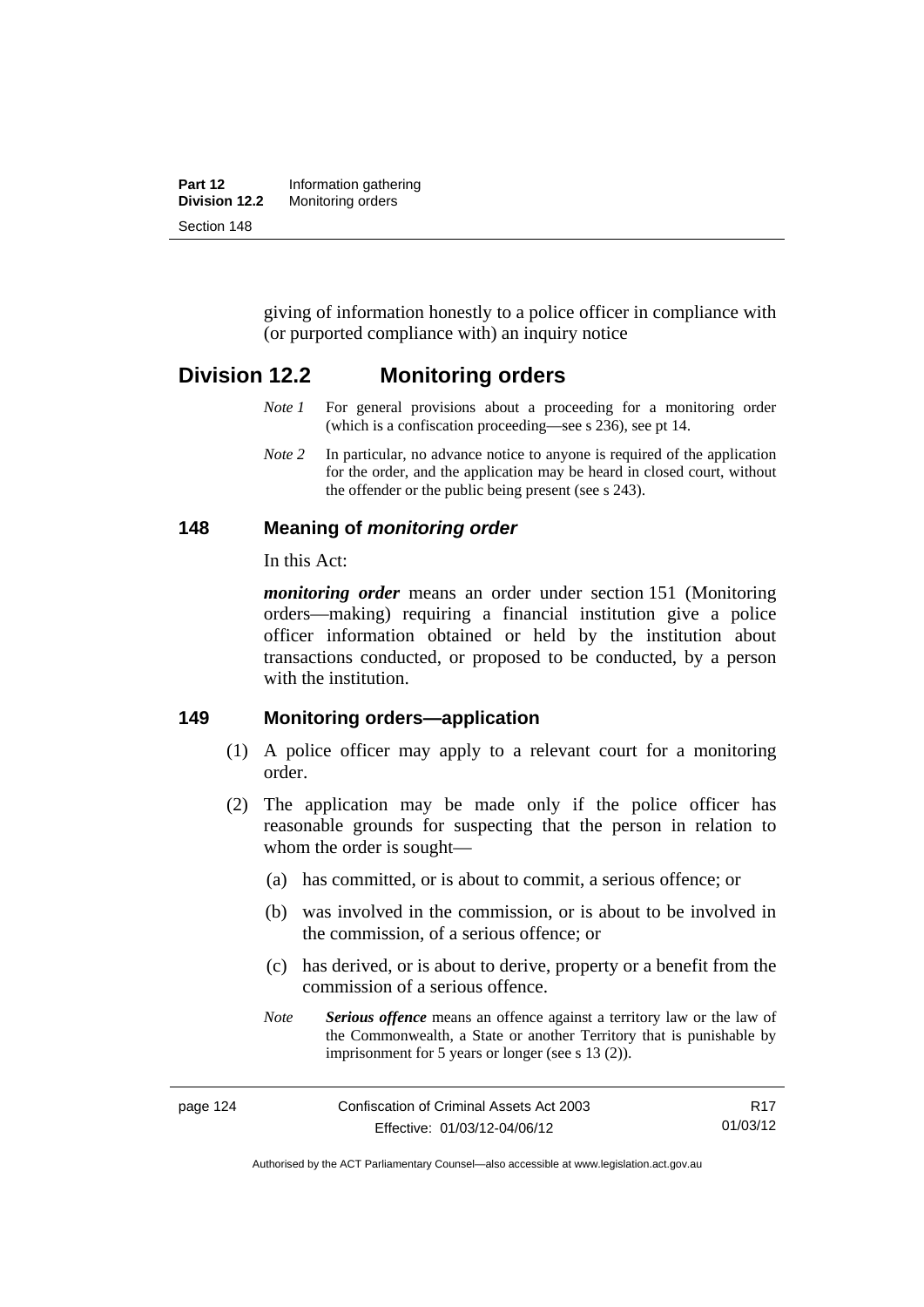## **150 Monitoring orders—affidavit supporting application**

- (1) An application for a monitoring order must be supported by an affidavit of the applicant police officer stating the grounds for the officer's suspicions.
- (2) The court may require the police officer to give additional information about the grounds on which the order is sought.

## **151 Monitoring orders—making**

- (1) This section applies if an application is made under section 149 (Monitoring orders—application) to a relevant court for a monitoring order requiring a financial institution to give a police officer information obtained or held by the institution about transactions conducted, or proposed to be conducted with the institution, by the person in relation to whom the order is sought.
- (2) The relevant court must make the monitoring order sought if, having regard to the police officer's affidavit supporting the application and any other evidence before the court, the court is satisfied that there are reasonable grounds for the officer's suspicions stated in the affidavit.
- (3) The order must state—
	- (a) that it is a monitoring order under this Act; and
	- (b) the financial institution to which the order applies; and
	- (c) the person in relation to whom the order is made; and
	- (d) the nature of the transactions to be monitored; and
	- (e) the information that the financial institution is required to give; and
	- (f) how the information is to be given; and
	- (g) the period for which the order has effect; and

page 125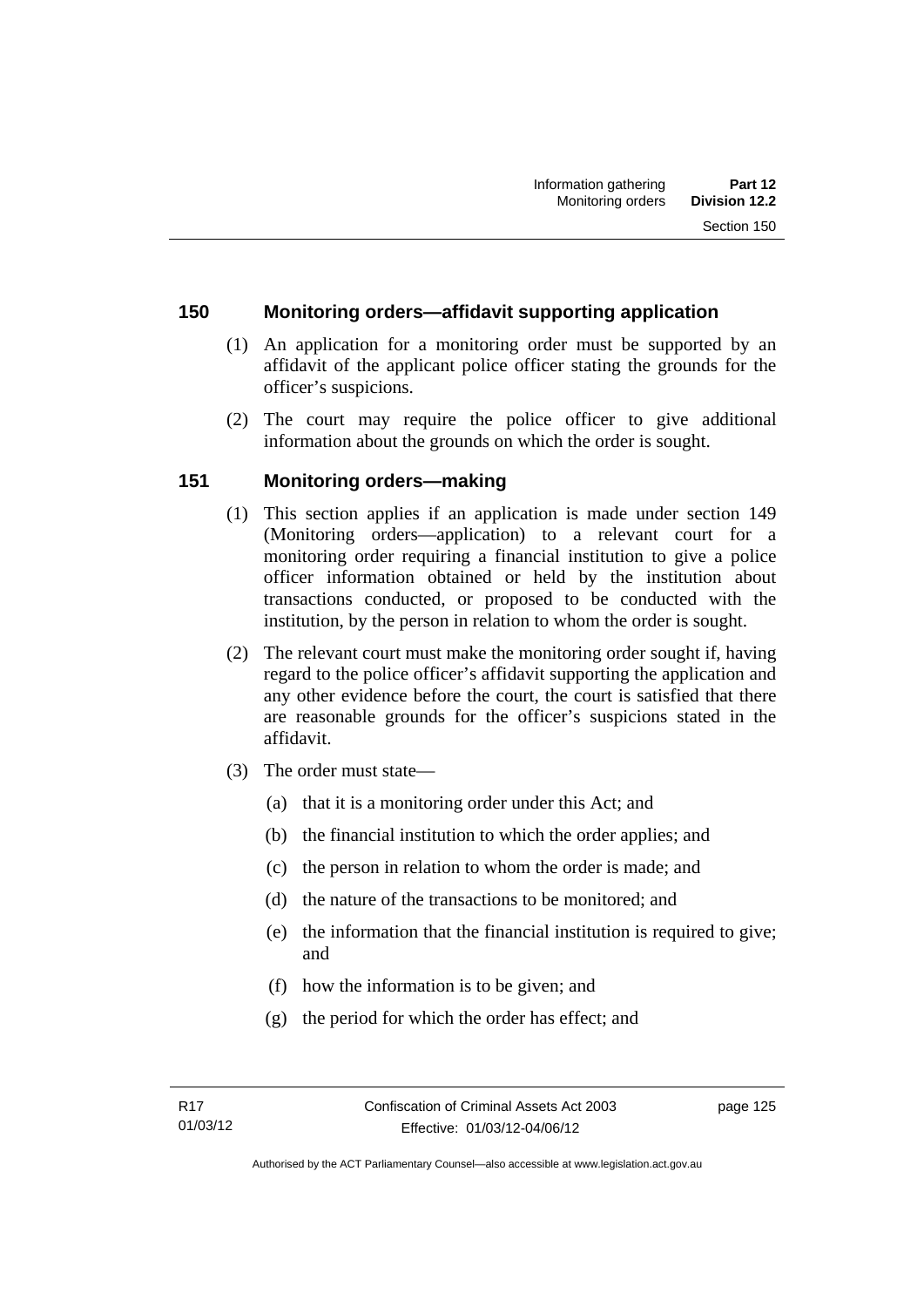- (h) that the monitoring order is a non-disclosable information order.
- *Note* The disclosure of the existence or operation of a non-disclosable information order is prohibited (see s 192).
- (4) The order must also include a statement setting out the effect of division 12.6 (Information order offences) in relation to monitoring orders.
- (5) The period mentioned in subsection (3) (g) must not begin earlier than the day when notice of the order is given to the financial institution and must end not later than 3 months after the day when the order is made.
- (6) To remove any doubt, a relevant court may make 2 or more monitoring orders (including for successive periods) in relation to the same person.
- (7) The chief police officer must give a copy of a monitoring order to the financial institution to which the order applies.
	- *Note* For how documents may be served, see the Legislation Act, pt 19.5.

## **Division 12.3 Transaction suspension orders**

- *Note 1* For general provisions about a proceeding for a transaction suspension order (which is a confiscation proceeding—see s 236), see pt 14.
- *Note 2* In particular, no advance notice to anyone is required of the application for the order, and the application may be heard in closed court, without the offender or the public being present (see s 243).

## **152 Meaning of** *transaction suspension order*

(1) In this Act:

*transaction suspension order* means an order under section 155 (Transaction suspension orders—making) requiring a financial institution, on becoming aware of a transaction (including a proposed transaction) to be conducted through a stated account, to—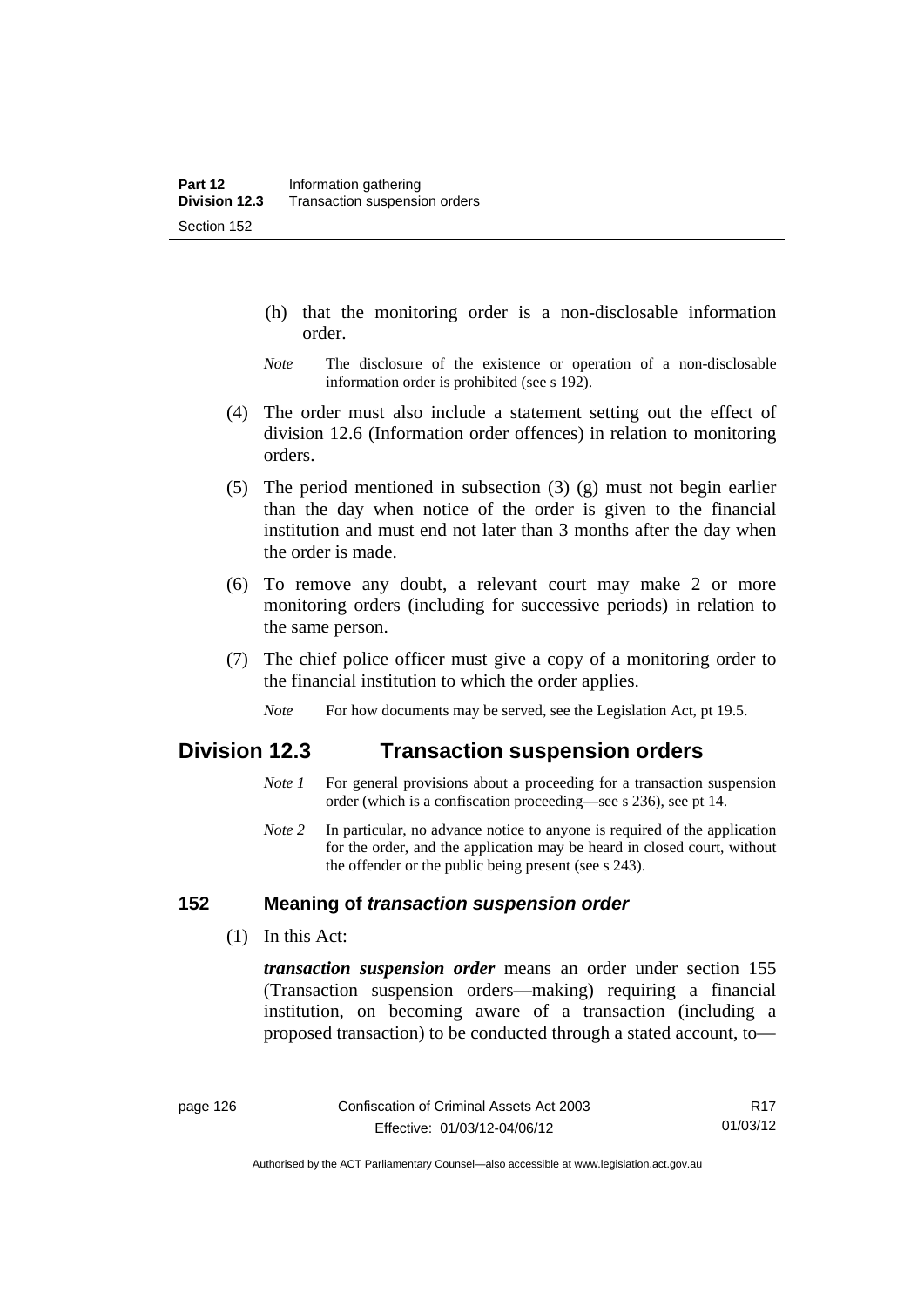- (a) immediately tell a police officer about the transaction; and
- (b) delay the processing of the transaction for 48 hours after the institution becomes aware of the transaction.
- (2) In this section:

*account* does not include a safe-deposit box.

#### **153 Transaction suspension orders—application**

- (1) A police officer may apply to a relevant court for a transaction suspension order.
- (2) The application may be made only if the police officer has reasonable grounds for suspecting that—
	- (a) the person in relation to whom the order is sought—
		- (i) has committed, or is about to commit, a money laundering offence; or
		- (ii) was involved in the commission, or is about to be involved in the commission, of a money laundering offence; or
		- (iii) has derived, or is about to derive, property or a benefit from the commission of a money laundering offence; and
	- (b) the account in relation to which the order is sought is operated by, or under the effective control of, the person.
		- *Note 1* For the meaning of *effective control*, see s 14.
		- *Note 2* A *money laundering offence* includes a prescribed offence against a law of the Commonwealth, a State or another Territory (see dict).
		- *Note* 3 For the meaning of *in relation to*, see dict.
- (3) To remove any doubt, the application may be made in relation to 2 or more accounts.

page 127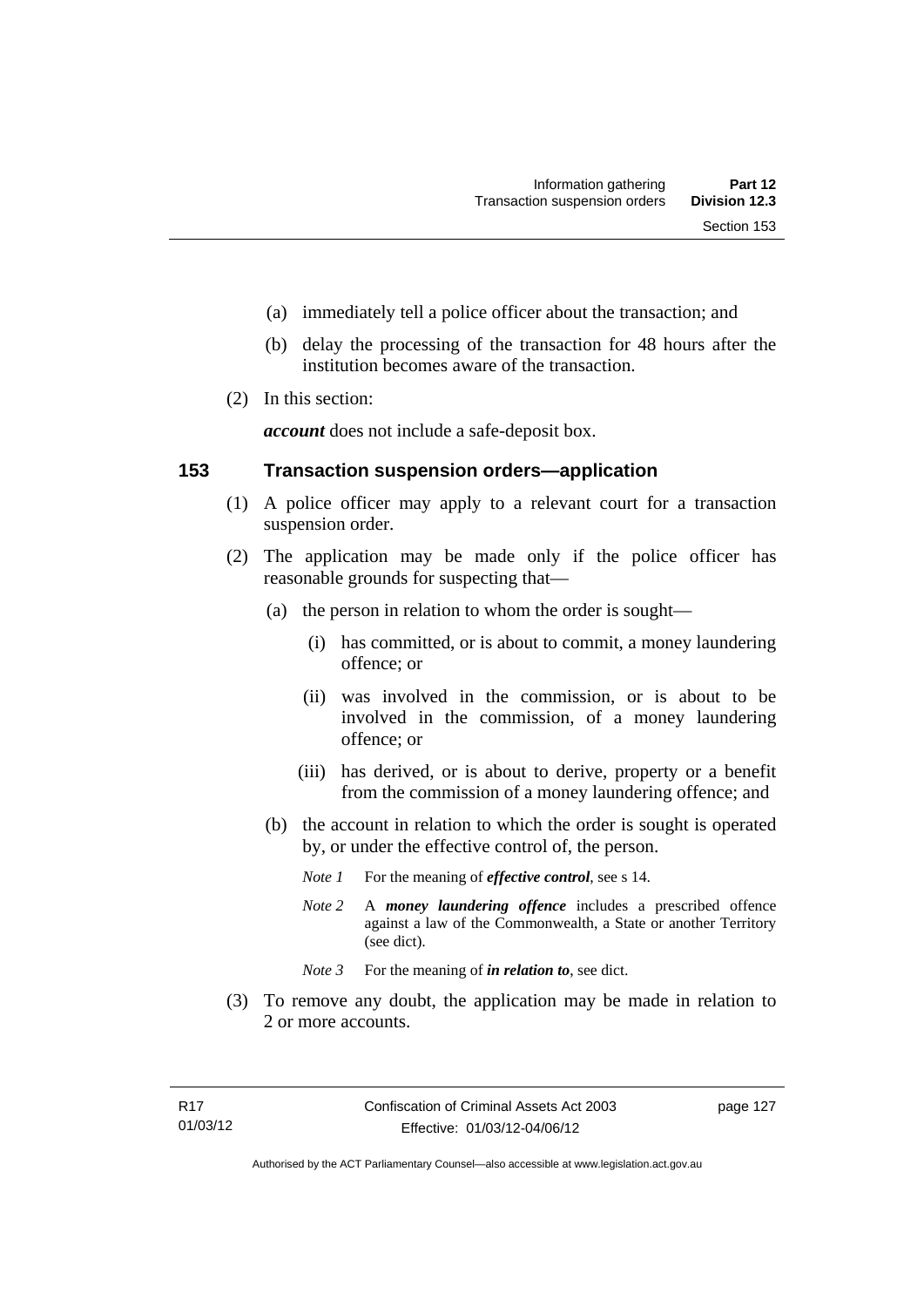## **154 Transaction suspension orders—affidavit supporting application**

- (1) An application for a transaction suspension order must be supported by an affidavit of the applicant police officer stating—
	- (a) the grounds for the officer's suspicions; and
	- (b) the account in relation to which the order is sought.
- (2) The court may require the police officer to give additional information about the grounds on which the order is sought.

#### **155 Transaction suspension orders—making**

- (1) This section applies if an application is made under section 153 (Transaction suspension orders—application) to a relevant court for a transaction suspension order requiring a financial institution, on becoming aware of a transaction (including a proposed transaction) to be conducted through the account to which the application relates, to—
	- (a) immediately tell a police officer about the transaction; and
	- (b) delay the processing of the transaction for 48 hours after the institution becomes aware of the transaction.
- (2) The relevant court must make the transaction suspension order sought if, having regard to the police officer's affidavit supporting the application and any other evidence before the court, the court is satisfied that there are reasonable grounds for the officer's suspicions stated in the affidavit.
- (3) The order must state—
	- (a) that it is a transaction suspension order under this Act; and
	- (b) the terms of the order; and
	- (c) the financial institution to which the order applies; and
	- (d) the account in relation to which the order is made; and

Authorised by the ACT Parliamentary Counsel—also accessible at www.legislation.act.gov.au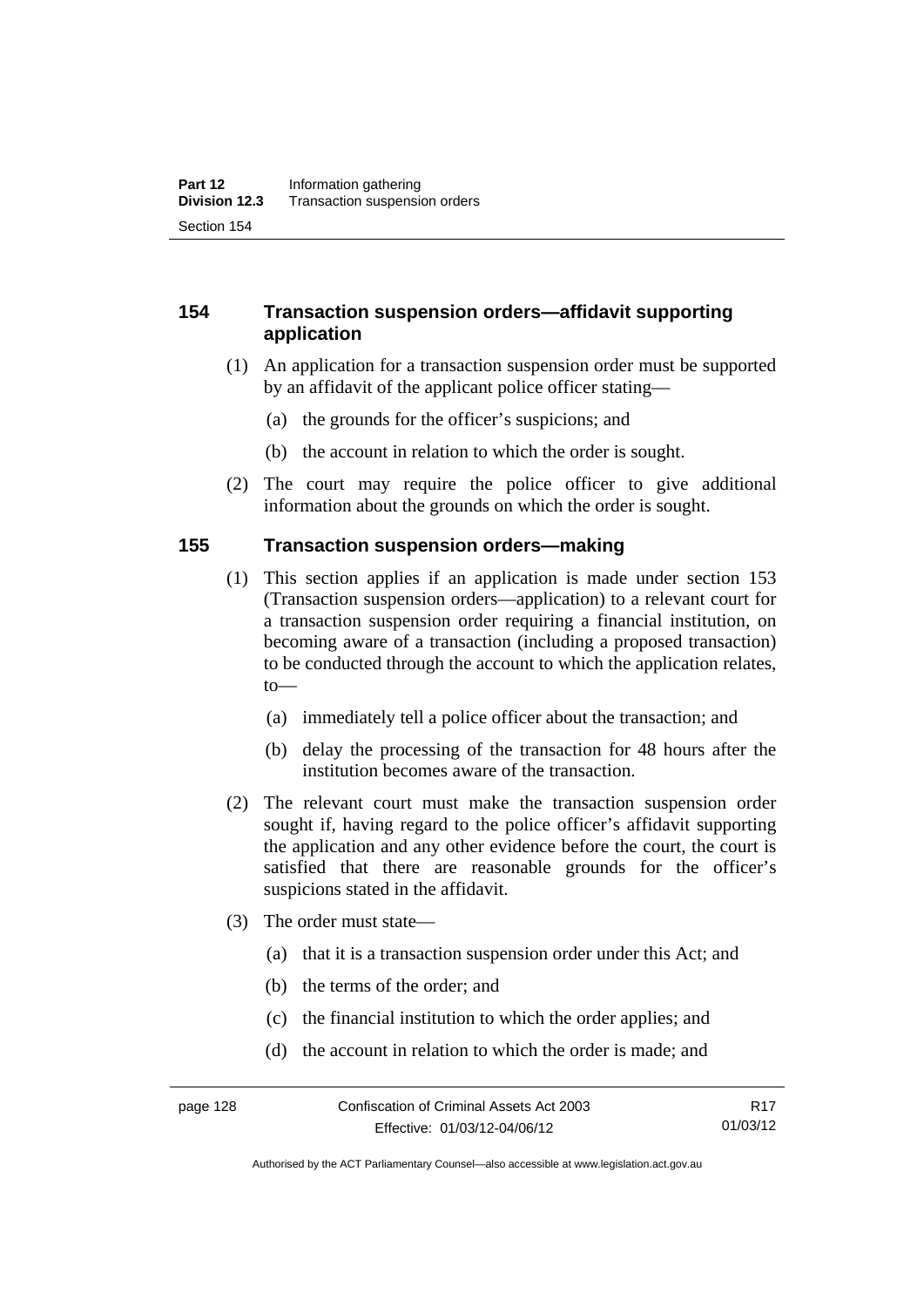- (e) how notice of transactions (including proposed transactions) is to be given; and
- (f) the period for which the order has effect; and
- (g) that the transaction suspension order is a non-disclosable information order.
- *Note 1* The disclosure of the existence or operation of a non-disclosable information order is prohibited (see s 192).
- *Note 2* An order cannot be made in relation to a safe-deposit box (see s 152 (2)).
- (4) The order must also include a statement setting out the effect of division 12.6 (Information order offences) in relation to transaction suspension orders.
- (5) The period mentioned in subsection (3) (f) must not begin earlier than the day when notice of the order is given to the financial institution and must end not later than 3 months after the day when the order is made.
- (6) To remove any doubt, a relevant court may make 2 or more transaction suspension orders (including for successive periods) in relation to the same account.
- (7) The chief police officer must give a copy of a transaction suspension order to the financial institution to which the order applies.
	- *Note* For how documents may be served, see the Legislation Act, pt 19.5.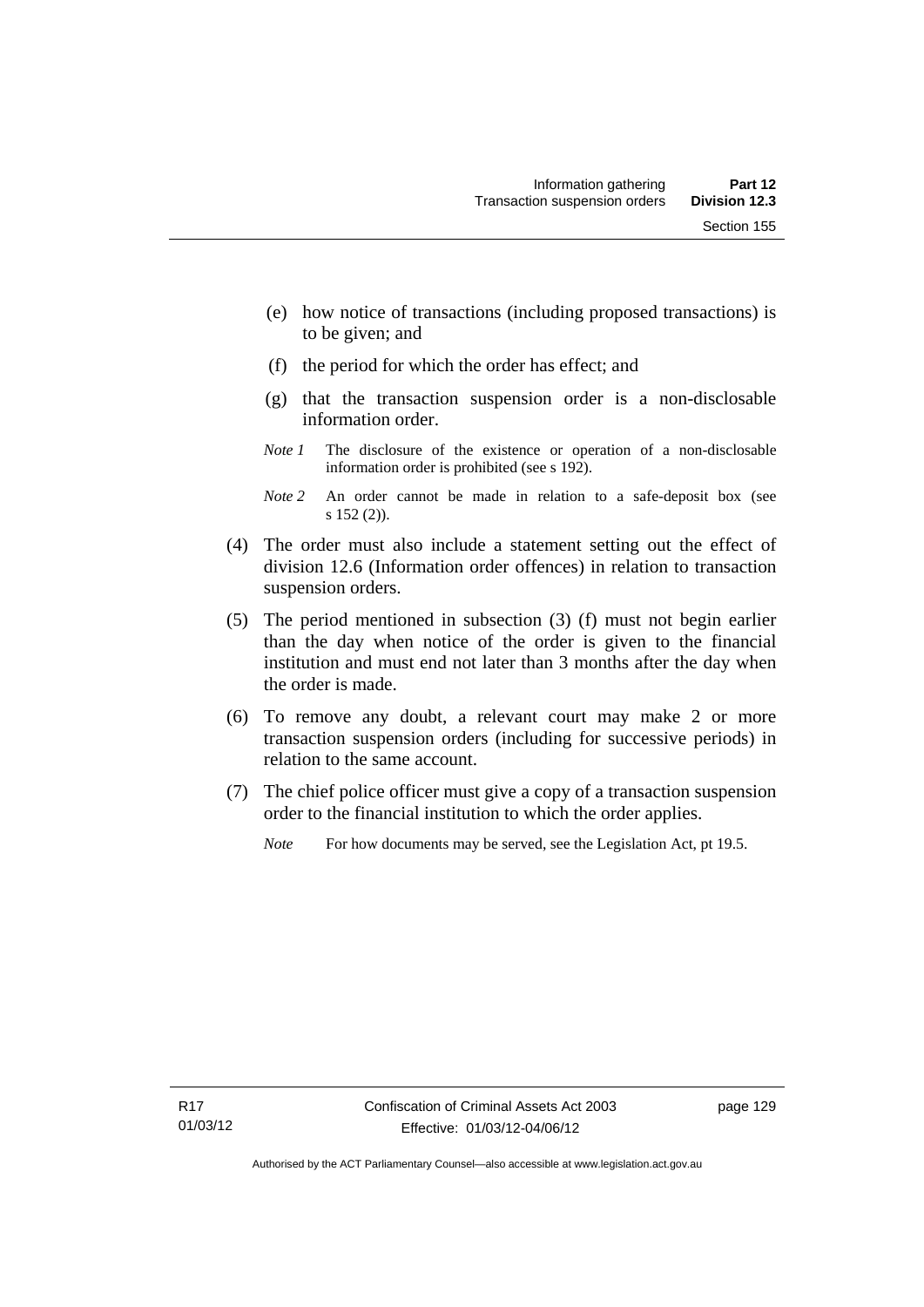# **Division 12.4 Production orders for propertytracking documents**

- *Note 1* For general provisions about a proceeding for a production order (which is a confiscation proceeding—see s 236), see pt 14.
- *Note* 2 In particular, no advance notice to anyone is required of the application for the order, and the application may be heard in closed court, without the offender or the public being present (see s 243).

### **156 Meaning of** *production order*

In this Act:

*production order* means an order under section 160 (Production orders—making) requiring a person to give a police officer any property-tracking documents in the person's possession or control that relate to the person or property (or both) stated in the order.

## **157 Meaning of** *property-tracking document*

In this Act:

*property-tracking document* means—

- (a) a document relevant to identifying, locating or quantifying—
	- (i) property (including tainted property and property under the effective control of a person) in relation to which action has been or could be taken under this Act or a corresponding law; or
	- (ii) benefits derived by a person from the commission (or the alleged commission) of a relevant offence; or
	- (iii) evidence in relation to property or benefits mentioned in subparagraph (i) or (ii); or
- (b) a document relevant to identifying or locating a document necessary for the transfer of property mentioned in paragraph (a) (i); or

Authorised by the ACT Parliamentary Counsel—also accessible at www.legislation.act.gov.au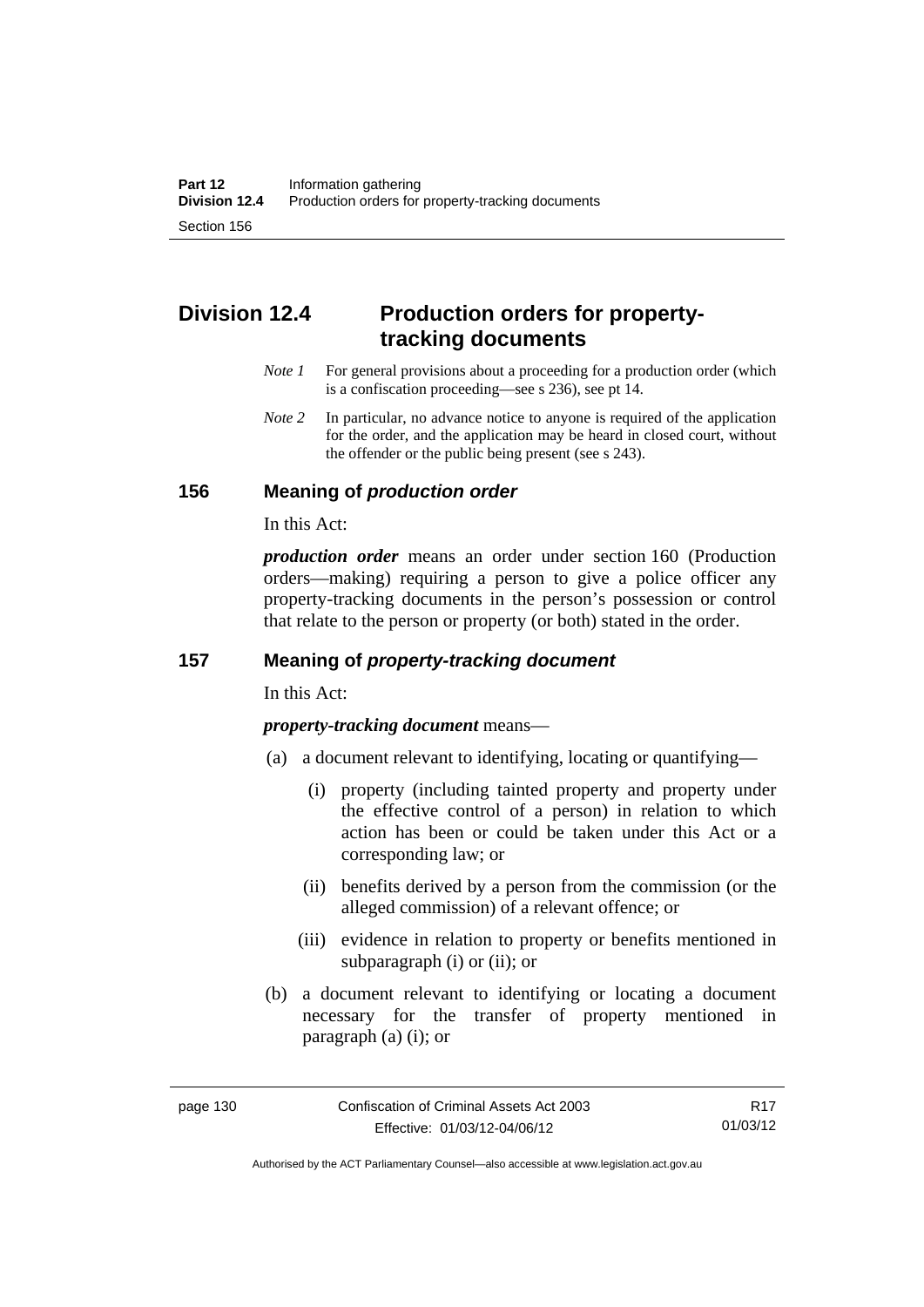- (c) a document relevant to understanding a document mentioned in paragraph (a) or (b).
- *Note 1* For the meaning of *effective control*, see s 14.
- *Note 2* For the meaning of *in relation to*, see dict.

### **158 Production orders—application**

- (1) A police officer may apply to a relevant court for a production order.
- (2) The application may be made only if the police officer has reasonable grounds for suspecting that—
	- (a) someone has committed a relevant offence; and
	- (b) the person against whom the order is sought has possession or control of a property-tracking document in relation to the offence.
	- *Note Relevant offence* includes an offence against the law of the Commonwealth, a State or another Territory that may be dealt with under a law of the Commonwealth, the State or the other Territory as an indictable offence (see s 13 (2)).

# **159 Production orders—affidavit supporting application**

- (1) An application for a production order must be supported by an affidavit of the applicant police officer stating the grounds for the officer's suspicions.
- (2) The court may require the police officer to give additional information about the grounds on which the order is sought.

### **160 Production orders—making**

(1) This section applies if an application is made under section 158 (Production orders—application) to a relevant court for a production order requiring a person to give a police officer any propertytracking documents in the person's possession or control that relate to the person or property (or both) to which the application relates.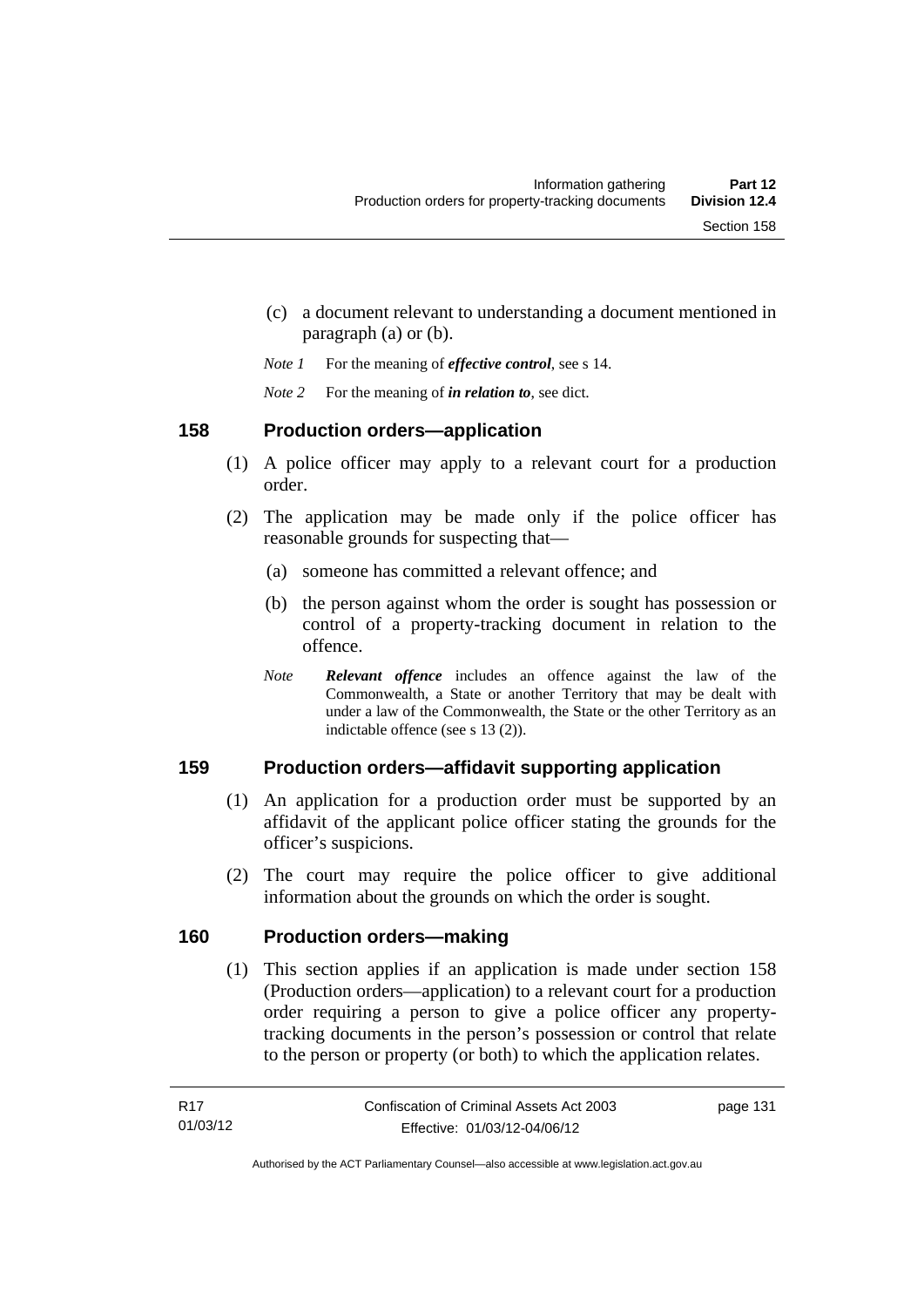- (2) The relevant court must make the production order sought if, having regard to the police officer's affidavit supporting the application and any other evidence before the court, the court is satisfied that there are reasonable grounds for the officer's suspicions stated in the affidavit.
- (3) A production order must state—
	- (a) that it is a production order under this Act; and
	- (b) the person to whom the order applies; and
	- (c) that the person must give to a police officer any propertytracking documents in the person's possession or control that relate to the person or property (or both) stated in the order; and
	- (d) the place where and the time when, or the period within which, the documents must to be given to a police officer; and
	- (e) whether the relevant court making the order has declared that the order is a non-disclosable production order.
	- *Note* The disclosure of the existence or operation of a non-disclosable information order is prohibited (see s 192).
- (4) The order must also include a statement setting out the effect of division 12.6 (Information order offences) in relation to the order.
- (5) The chief police officer must give a copy of a production order to the person to whom the order applies.
	- *Note* For how documents may be served, see the Legislation Act, pt 19.5.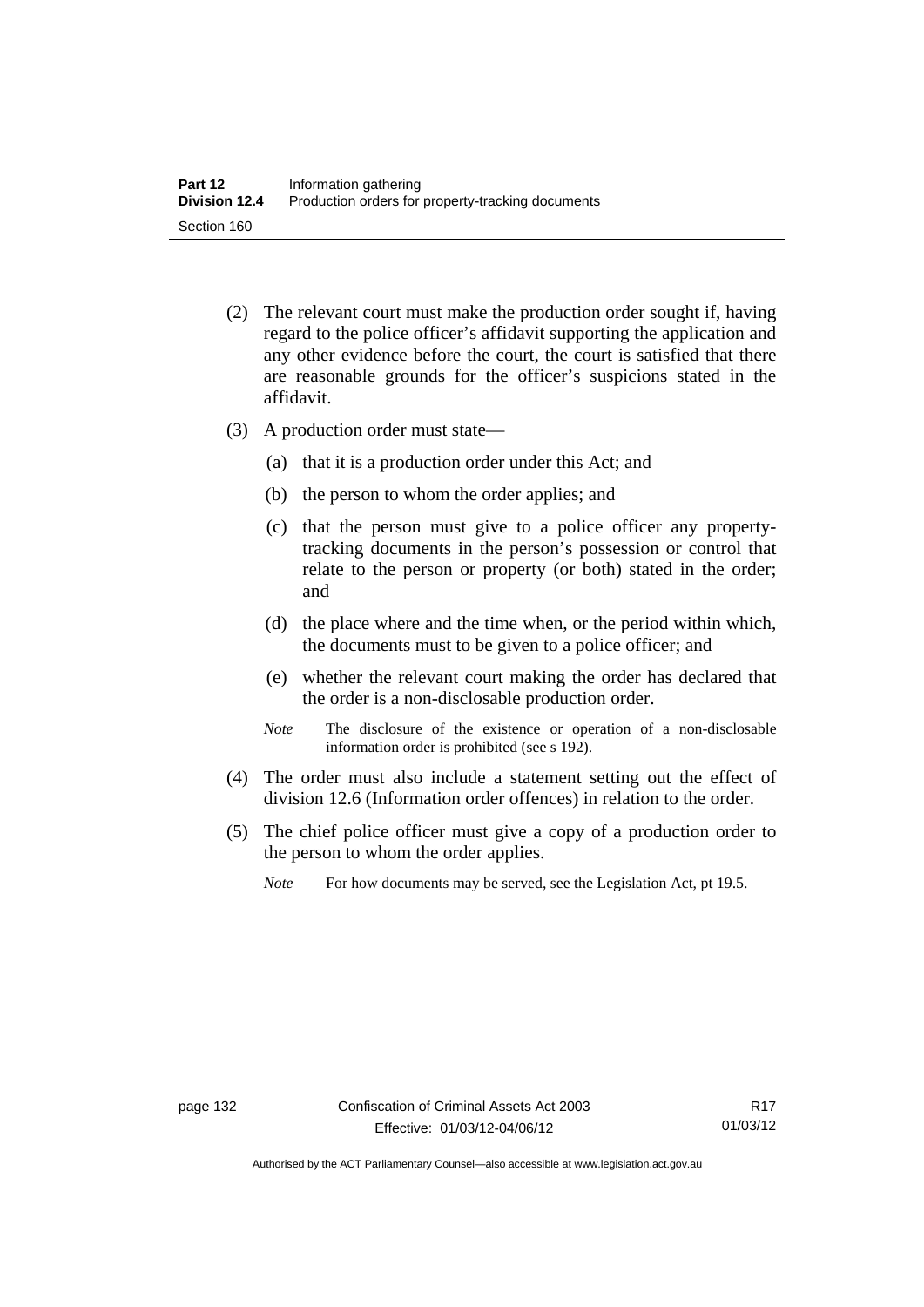### **161 Production order proceedings—restrictions on disclosure**

 (1) On application by the applicant police officer, a relevant court hearing an application for a production order may declare that the order is a non-disclosable production order.

- (2) In deciding whether to make a declaration under subsection (1), the court must have regard to whether the declaration—
	- (a) would promote the purposes of this Act; or
	- (b) is desirable to protect the integrity of an investigation (however described) for any purpose or a prosecution of an offence.
- (3) The court may also have regard to any other relevant matter in deciding whether to make a declaration under subsection (1).

### **162 Production orders—variation**

- (1) This section applies if a court makes a production order requiring a person to give a document to a police officer.
- (2) The person may apply to the court for an order varying the production order.
- (3) If the court is satisfied that a document to which the production order relates is essential to the person's lawful business activities, the court may, by order, vary the production order to require the person to make the document available to a police officer for inspection.

#### **163 Production orders—consequential powers about documents**

 (1) If a document is given to a police officer under a production order, the officer may—

*Note* The disclosure of the existence or operation of a non-disclosable information order is prohibited (see s 192).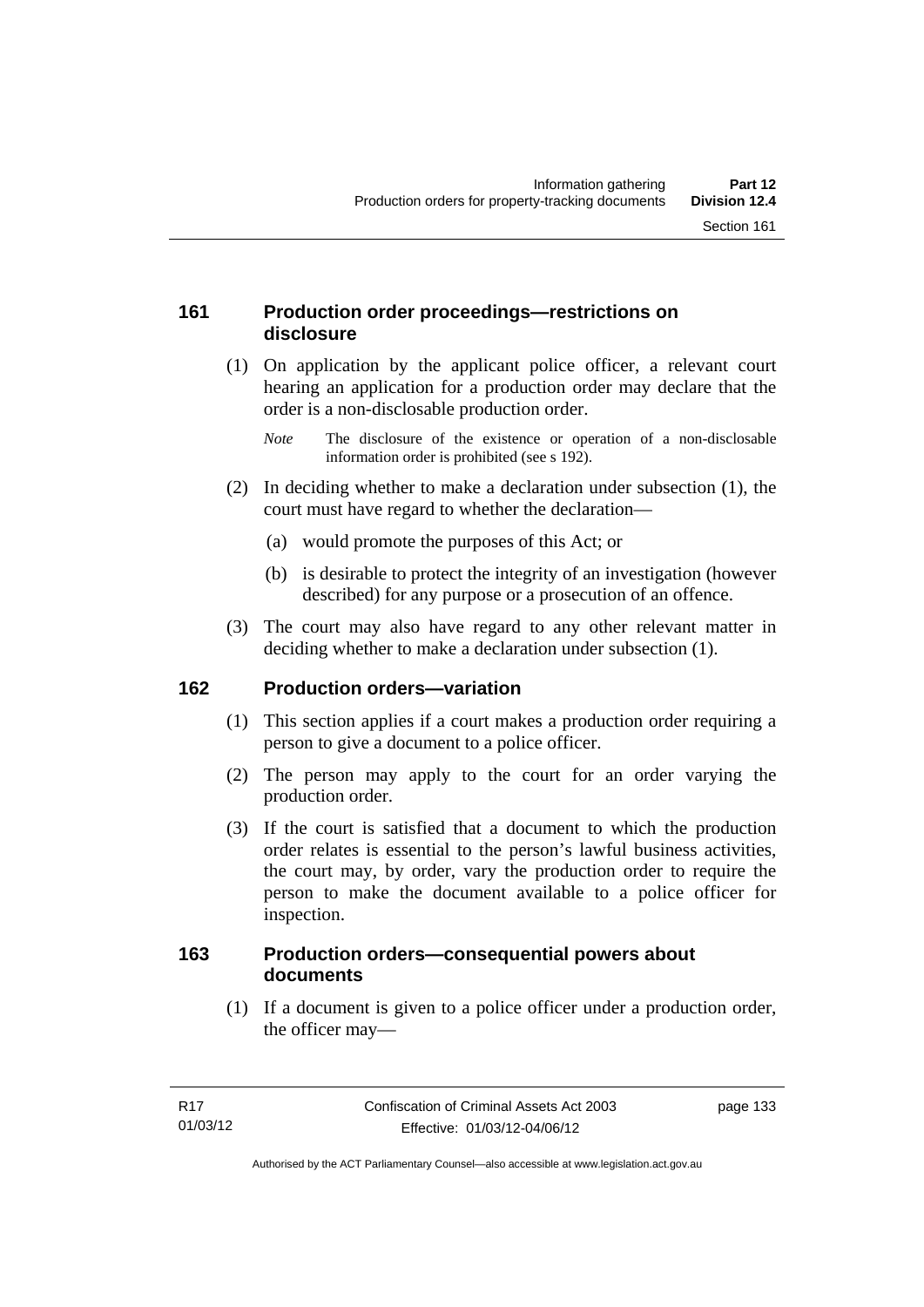- (a) take possession of, and make copies of, or take extracts from, the document; and
- (b) keep the document for the period necessary for this Act.
- (2) If a police officer keeps a document given to the officer under a production order, the officer must, if asked by a person who would be entitled to inspect the document if it was not in the officer's possession—
	- (a) give the person a copy of the document certified by the officer in writing to be a true copy of the document; or
	- (b) at any reasonable time, allow the person to inspect the document, make copies of it or take extracts from it.
- (3) If a document is made available to a police officer for inspection under a production order as varied under section 162, the officer may make copies of, or take extracts from, the document.

# **Division 12.5 Examination orders and notices**

- *Note 1* For general provisions about a proceeding for an examination order (which is a confiscation proceeding—see s 236), see pt 14.
- *Note 2* In particular, no advance notice to anyone is required of the application for the order, and the application may be heard in closed court, without the person to whom the notice applies or the public being present (see s 243).

### **Subdivision 12.5.1 Preliminary**

#### **164 Definitions for div 12.5**

In this division:

*associate*, of a person, includes an individual or corporation that has a family, personal, business or other relationship with the person.

*authorised investigator*—see section 165 (1).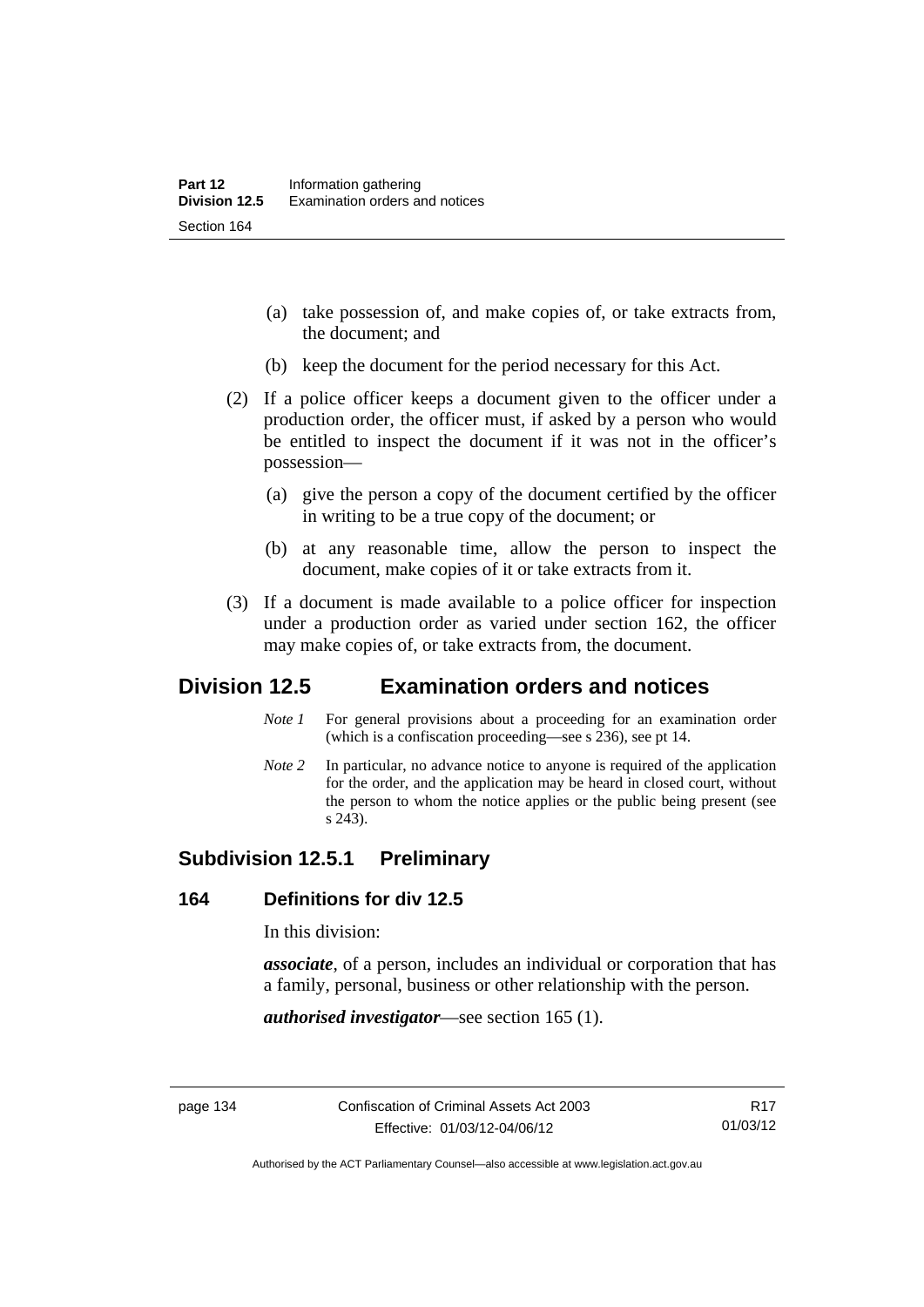*investigation*, in relation to a person, means—

- (a) an investigation of any of the following:
	- (i) any property of or under the effective control of, and any dealings with property by, the person or an associate of the person in relation to which action has been or could be taken under this Act or a corresponding law;
	- (ii) benefits derived by the person, or an associate of the person, from the commission (or the alleged commission) of a relevant offence;
	- (iii) the financial affairs of the person or an associate of the person; or
- (b) an investigation to decide whether an application could be made for an order under this Act (including another order under this part), a corresponding law order or a search warrant under part 13 (Search warrants), in relation to anyone; or
- (c) an investigation to decide whether a proceeding could be begun against anyone for an offence against this Act or a corresponding law or for a money laundering offence.
- *Note 1* For the meaning of *effective control*, see s 14.
- *Note* 2 For the meaning of *in relation to*, see dict.
- *Note 3* A *money laundering offence* includes a prescribed offence against a law of the Commonwealth, a State or another Territory (see dict).

#### **165 Authorised investigators**

 (1) The chief police officer may, in writing, authorise a police officer (an *authorised investigator*) of the rank of superintendent (or higher) to exercise powers under this division in relation to the investigation stated in the authorisation.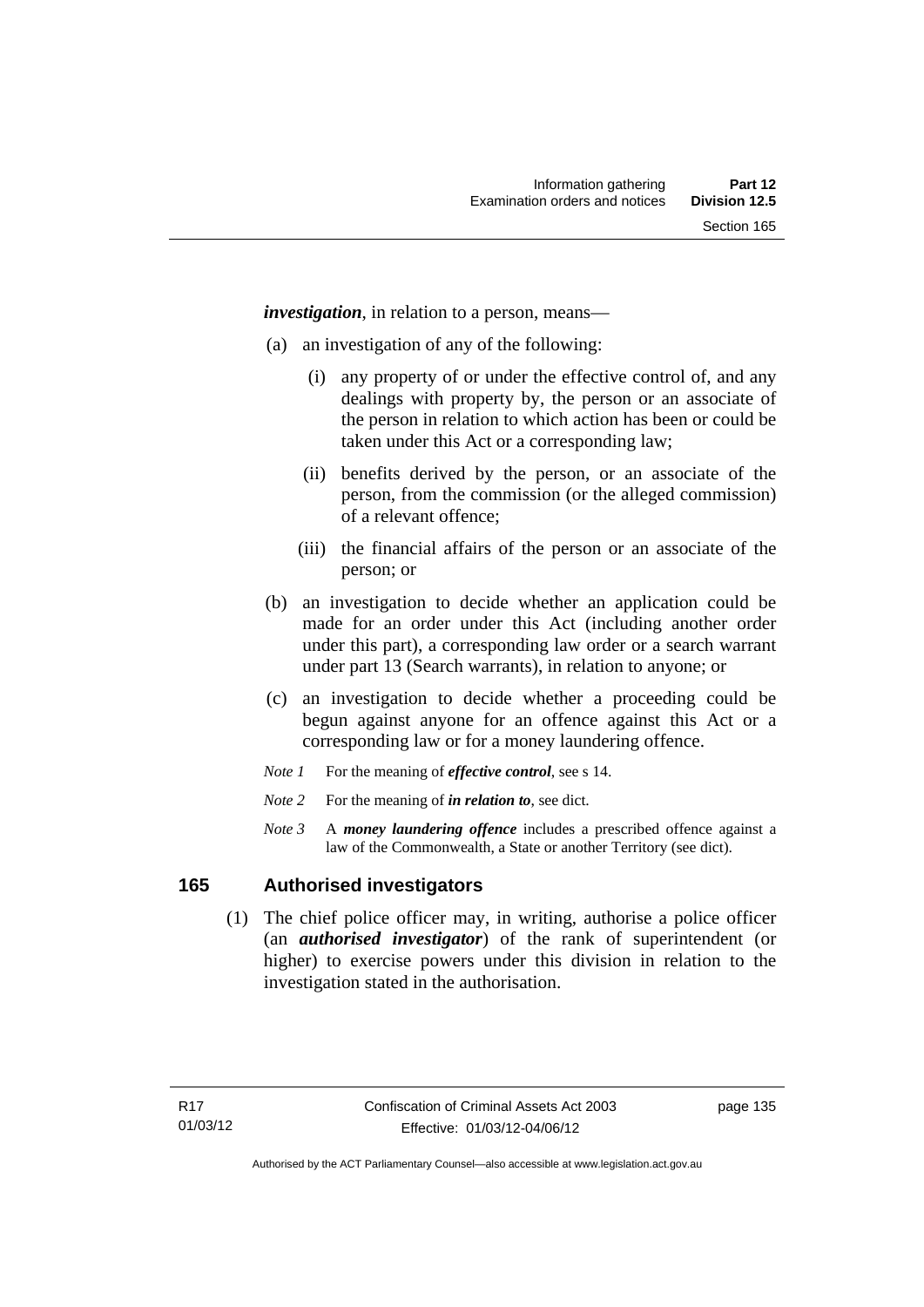- (2) The chief police officer may give an authorisation under subsection (1) only if the chief police officer is satisfied that the police officer has the necessary qualifications, expertise and experience to examine people in relation to the investigation.
- (3) An authorised investigator must exercise the investigator's functions under the supervision of, and in accordance with any directions of, the DPP.
- (4) For subsection (3), the authorised investigator must consult with the DPP about the conduct of an examination.

# **Subdivision 12.5.2 Examination orders**

### **166 Meaning of** *examination order*

In this Act:

*examination order* means an order under section 169 (Examination orders—making) authorising an authorised investigator to give the person (or people) to whom the order applies an examination notice in relation to the investigation stated in the order.

### **167 Examination orders—application**

- (1) An authorised investigator may apply to a relevant court for an examination order for the investigation for which the investigator is an authorised investigator.
- (2) The application must state the investigation to which the application relates and the person (or people) the investigator proposes to examine in relation to the investigation.
- (3) The application may be made only if the authorised investigator has reasonable grounds for suspecting that the person (or people) can give the investigator information or documents, including propertytracking documents, (or both) in relation to the investigation for which the investigator is an authorised investigator.

*Note* For the meaning of *in relation to*, see dict.

Authorised by the ACT Parliamentary Counsel—also accessible at www.legislation.act.gov.au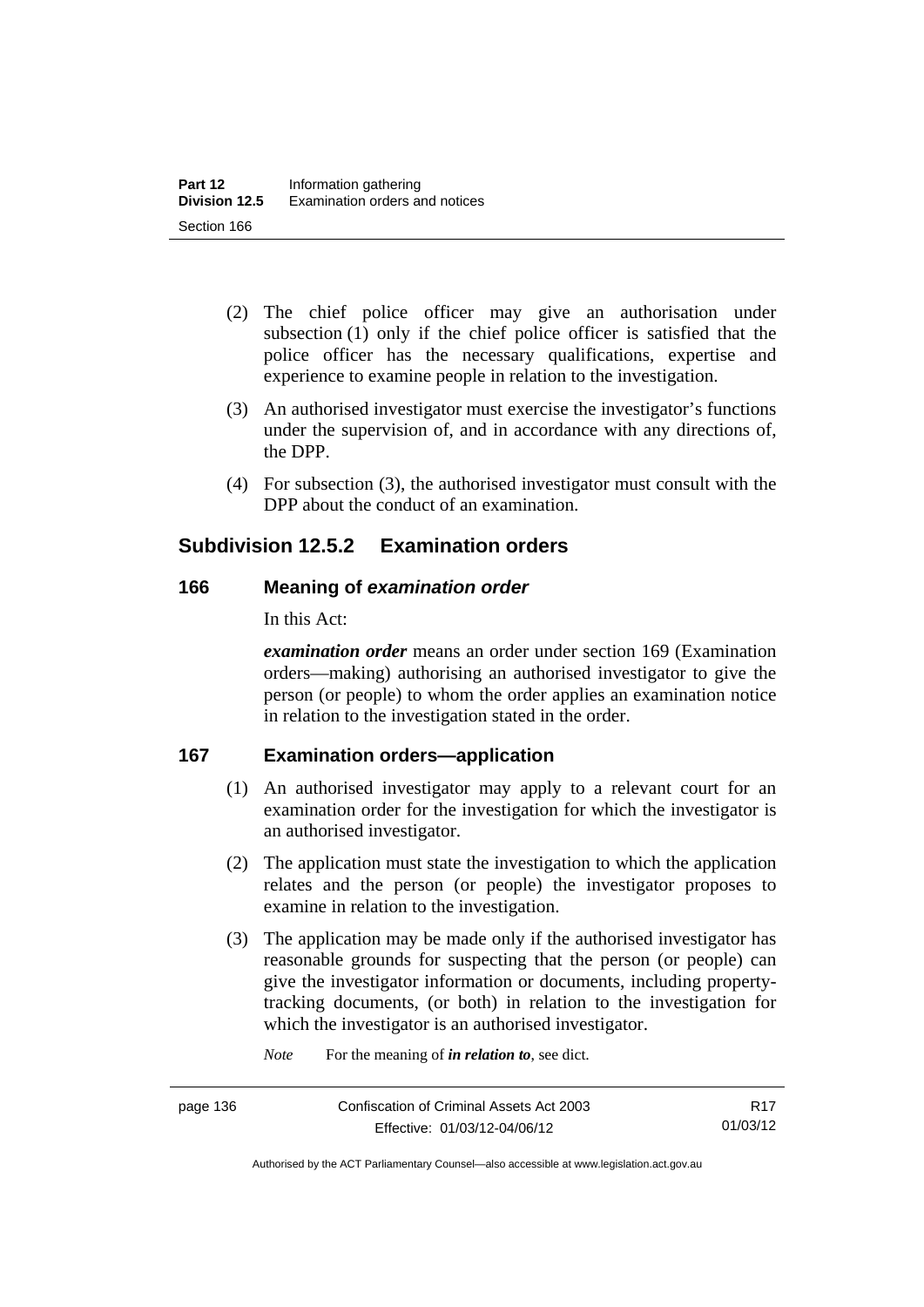#### **168 Examination orders—affidavit supporting application**

- (1) An application for an examination order must be supported by an affidavit of the applicant authorised investigator stating the grounds for the investigator's suspicions.
- (2) The court may require the authorised investigator to give additional information about the grounds on which the order is sought.

### **169 Examination orders—making**

- (1) This section applies if an application is made under section 167 (Examination orders—application) to a relevant court for an examination order authorising an authorised investigator to give the person (or people) to whom the application relates an examination notice in relation to the investigation stated in the application.
- (2) The relevant court must make the examination order if, having regard to the authorised investigator's affidavit supporting the application and any other evidence before the court, the court is satisfied that—
	- (a) the investigator is authorised under section 165 (Authorised investigators) in relation to the investigation stated in the application; and
	- (b) there are reasonable grounds for the investigator's suspicions stated in the affidavit.
- (3) An examination order must state—
	- (a) that it is an examination order under this Act; and
	- (b) the person (or people) to whom the order applies; and
	- (c) the investigation to which the order relates; and
	- (d) whether the order applies to documents; and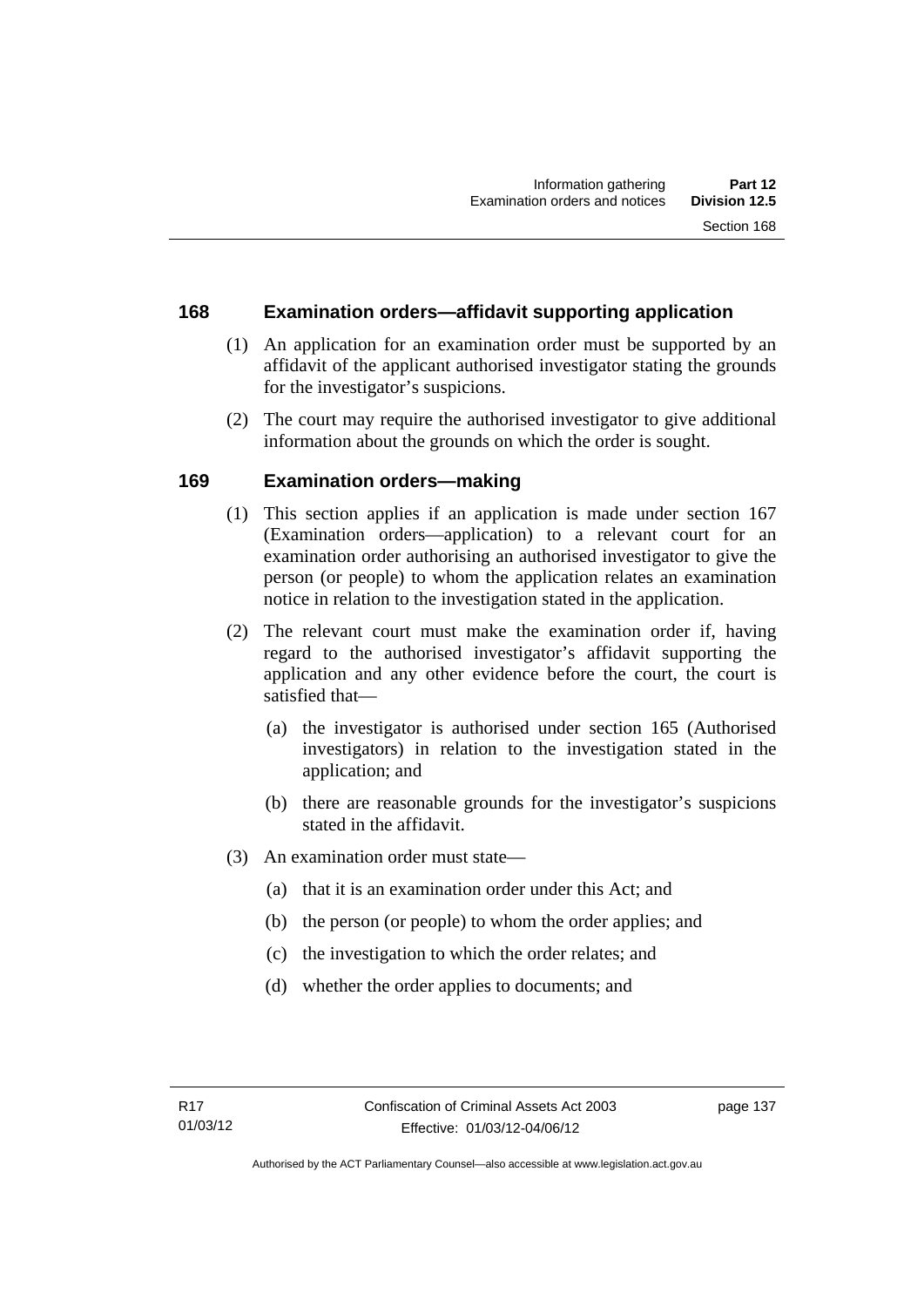- (e) if the order applies to documents—the kinds of documents that a person to whom the order applies may be required to produce under an examination notice; and
- (f) whether the relevant court making the order has declared that the order is a non-disclosable examination order.
- *Note* The disclosure of the existence or operation of a non-disclosable information order is prohibited (see s 192).

#### **170 Examination order proceedings—restrictions on disclosure**

- (1) On application by the applicant authorised investigator, a relevant court hearing an application for an examination order may declare that the order is a non-disclosable examination order.
	- *Note* The disclosure of the existence or operation of a non-disclosable information order is prohibited (see s 192).
- (2) In deciding whether to make a declaration under subsection (1), the court must have regard to whether the declaration—
	- (a) would promote the purposes of this Act; or
	- (b) is desirable to protect the integrity of an investigation (however described) for any purpose or a prosecution of an offence.
- (3) The court may also have regard to any other relevant matter in deciding whether to make a declaration under subsection (1).

# **Subdivision 12.5.3 Examination notices**

#### **171 Meaning of** *examination notice*

In this Act: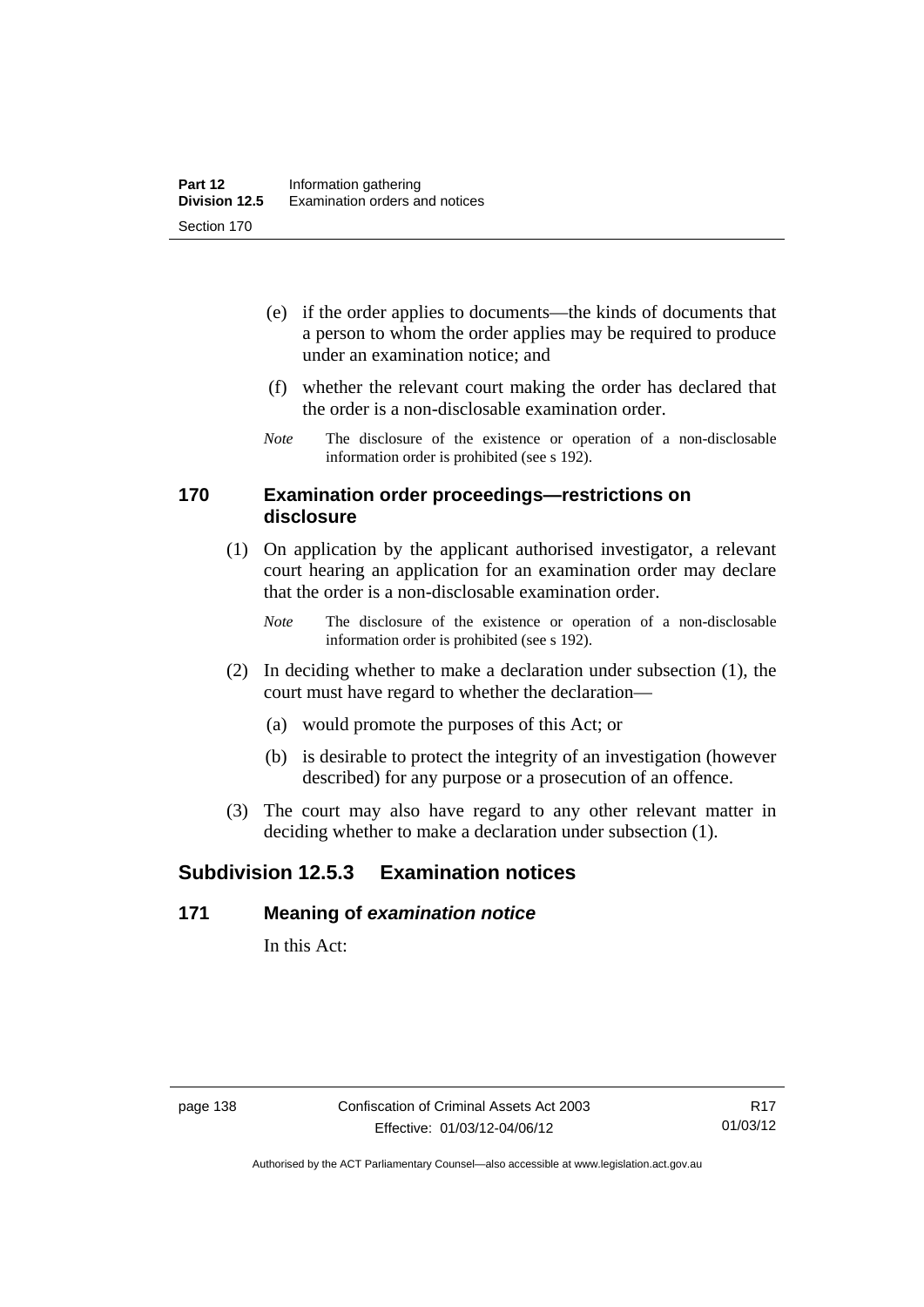*examination notice* means a notice by an authorised investigator requiring a person to give the investigator any information or documents (or both) the person has in relation to the investigation stated in the notice.

- *Note 1* For the meaning of *in relation to*, see dict.
- *Note* 2 It is an offence to contravene an examination notice, to give false or misleading information in purported compliance with an examination notice, or to disclose the existence or operation of the notice (see sdiv 12.5.5 and div 12.6).

#### **172 Examination notices—giving**

 (1) An authorised investigator may give an examination notice to a person who is subject to an examination order for the investigation authorised by the order.

*Note* For how documents may be served, see the Legislation Act, pt 19.5.

- (2) The examination notice is a non-disclosable examination notice if the relevant court that made the examination order to which the notice relates declared that the examination order is a nondisclosable examination order.
	- *Note* The disclosure of the existence or operation of a non-disclosable information order is prohibited (see s 192).
- (3) To remove any doubt, an authorised investigator may give 2 or more examination notices in relation to the same investigation to the same person.

#### **173 Examination notices—form**

- (1) An examination notice must be signed by the authorised investigator giving it.
- (2) The notice must state—
	- (a) that it is an examination notice under this Act; and
	- (b) the person to whom the notice applies; and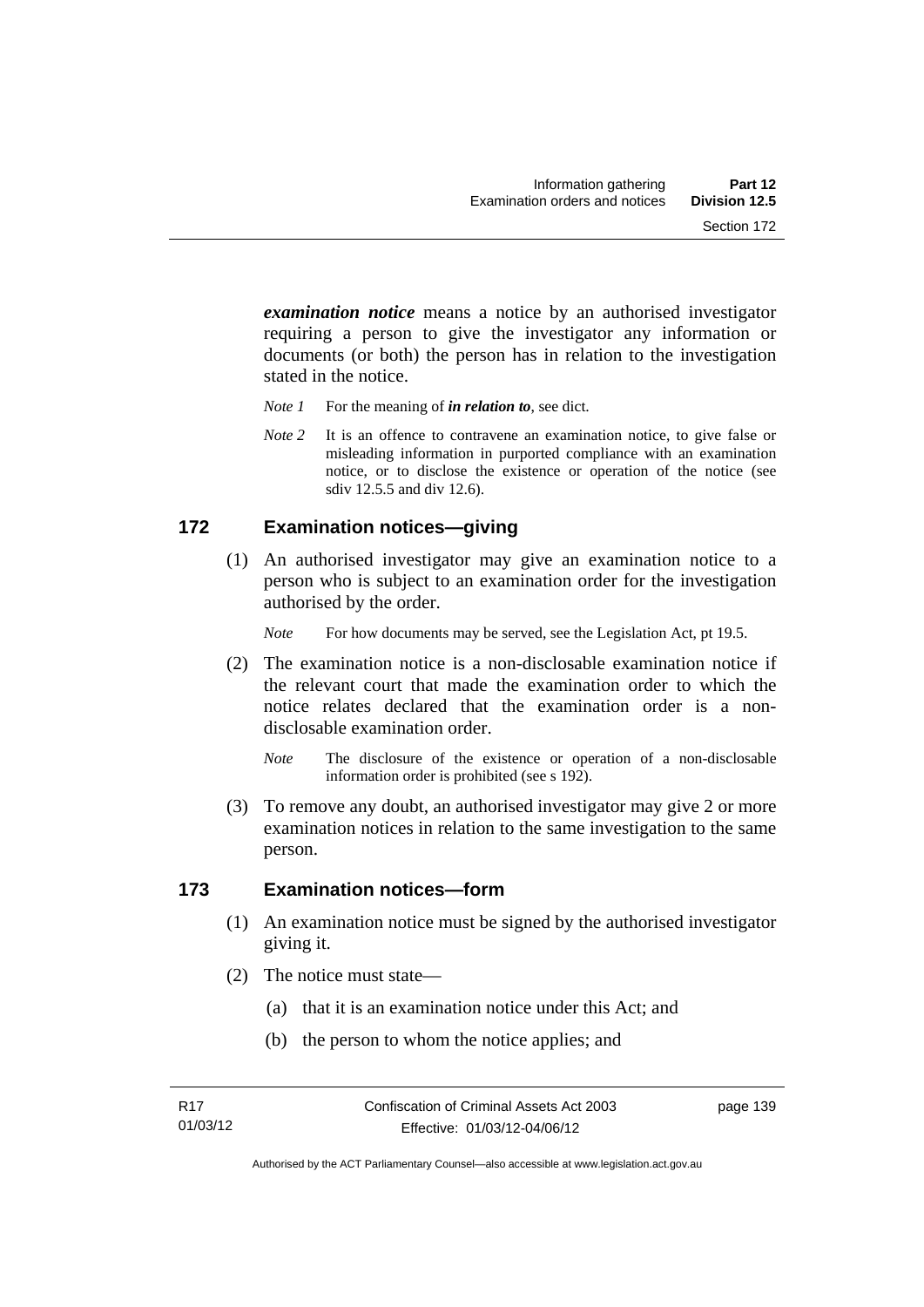- (c) the investigation about which the person is to be examined; and
- (d) the time when and the place where the person is required to attend for examination; and
- (e) whether the examination notice is a non-disclosable examination notice.
- *Note 1* For when an examination notice is non-disclosable, see s 172 (2).
- *Note 2* The disclosure of the existence or operation of a non-disclosable information order is prohibited (see s 192).
- (3) If the examination order to which the notice relates applies to documents, the notice may require the person to give the authorised investigator, at the examination, any documents (including propertytracking documents) of the kind stated in the order that the person has in relation to the investigation stated in the notice.
- (4) The notice must also include a statement setting out the effect of subdivision 12.5.5 (Offences—examination notices) and division 12.6 (Information order offences) in relation to examination notices.

### **Subdivision 12.5.4 Conducting examinations**

#### **174 Time and place of examination**

- (1) The examination of a person must be conducted at the time and place stated in the examination notice given to the person.
- (2) However, the time and place of the examination may be changed by agreement between the authorised investigator and the person to whom the examination notice was given or the person's lawyer.

#### **175 Requirements made of person examined**

(1) A person to whom an examination notice applies may be examined on oath or affirmation by the authorised investigator.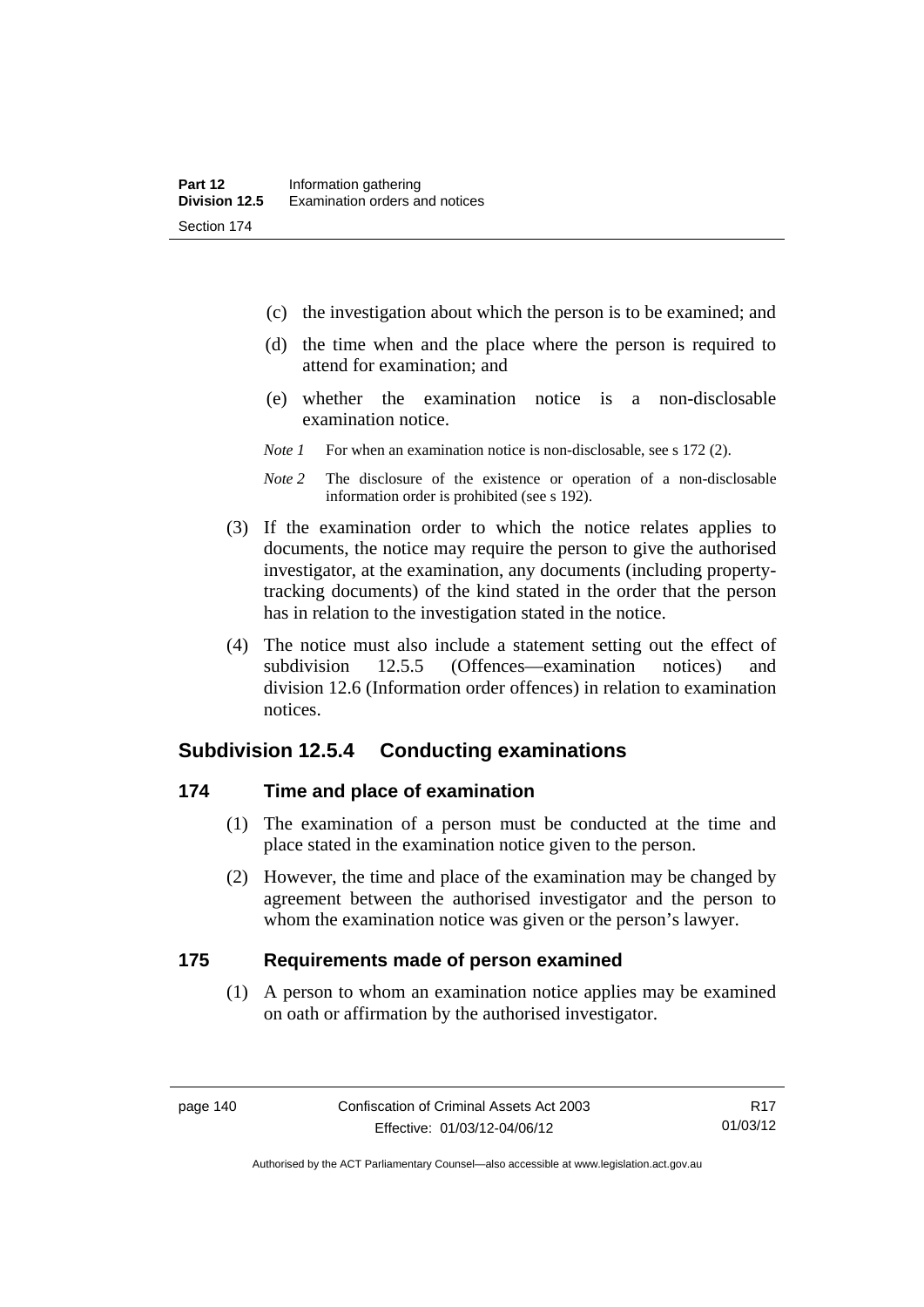- *Note* For the taking of an oath or the making of an affirmation, see the *Oaths and Affirmations Act 1984.*
- (2) For subsection (1), the authorised investigator may—
	- (a) require the person either to take an oath or make an affirmation; and
	- (b) administer an oath or affirmation to the person.
- (3) The authorised investigator may require the person to answer a question that is put to the person at the examination.

### **176 Conduct of examination**

- (1) The examination of the person must take place in private.
- (2) The authorised investigator may give directions about who may be present during the examination, or during a part of it.
- (3) The following people are entitled to be present at the examination:
	- (a) the authorised investigator;
	- (b) the person being examined, and the person's lawyer;
	- (c) anyone else who is entitled to be present because of a direction under subsection (2).
- (4) The authorised investigator may arrange for a record of the examination to be made.
- (5) The *Evidence (Miscellaneous Provisions) Act 1991*, part 3 (Use of audiovisual links and audio links) applies to an examination under this division as if a reference to evidence were a reference to an examination under this division and any other necessary changes were made.
	- *Note* An authorised investigator is a territory court for the *Evidence (Miscellaneous Provisions) Act 1991*, pt 3 (see s 16, defs *State*, *Territory court* and *tribunal*).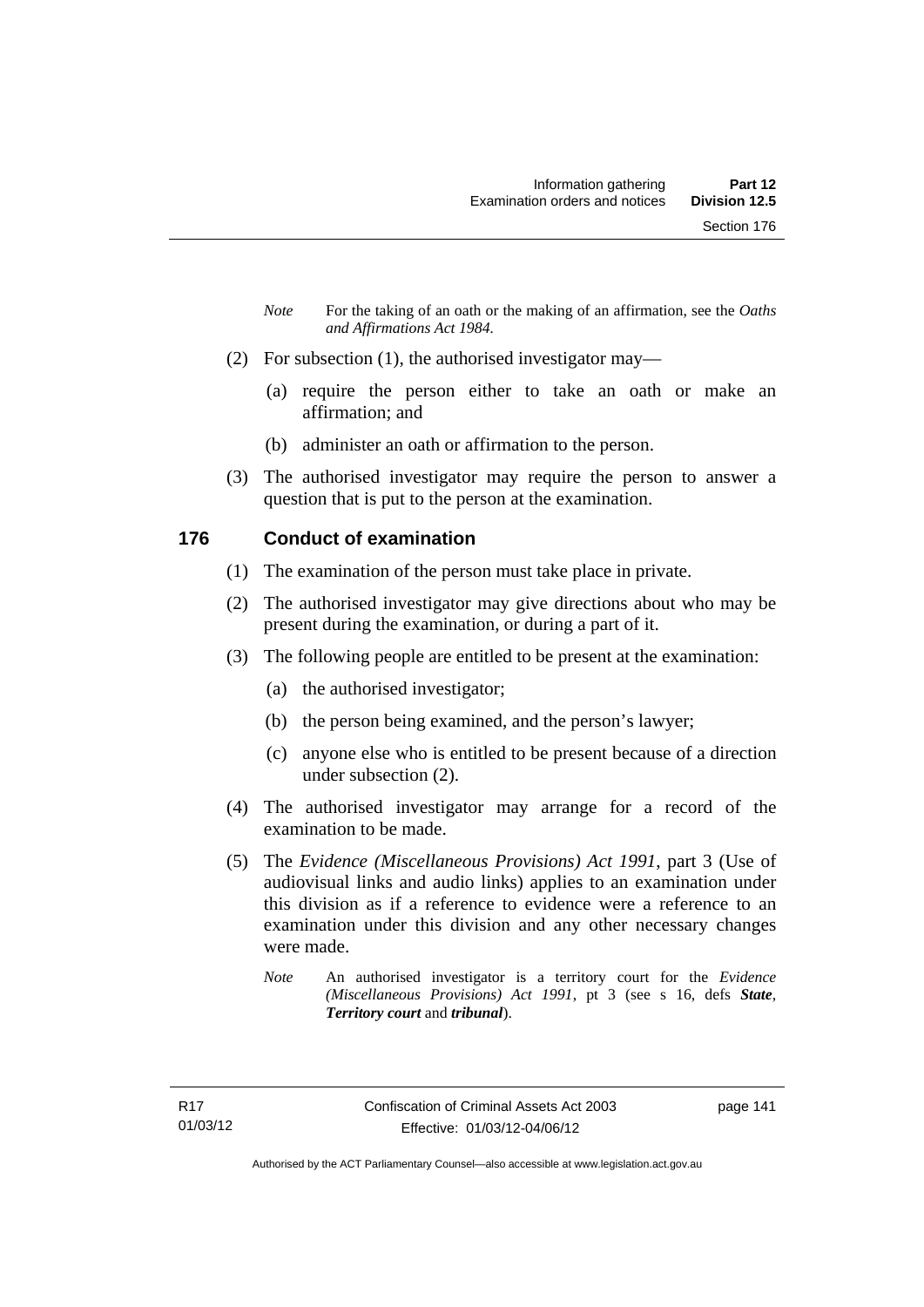#### **177 Role of the examinee's lawyer**

The lawyer of the person being examined may, at the times during the examination that the authorised investigator decides, address the investigator and examine the person about matters about which the investigator has examined (or proposes to examine) the person.

#### **178 Examinations—consequential powers about documents**

- (1) If a document is given to an authorised investigator under an examination notice, the investigator may—
	- (a) take possession of, and make copies of, or take extracts from, the document; and
	- (b) keep the document for the period necessary for this Act.
- (2) If an authorised investigator keeps a document given to the investigator under an examination notice, the investigator must, if asked by a person who would be entitled to inspect the document if it was not in the investigator's possession—
	- (a) give the person a copy of the document certified by the investigator in writing to be a true copy of the document; or
	- (b) at any reasonable time, allow the person to inspect the document, make copies of it or take extracts from it.

#### **179 Examinations—additional restrictions on disclosure**

- (1) This section applies in relation to the examination of a person under an examination notice (other than a notice that is a non-disclosable examination notice under section 172 (2) (Examination notices giving)).
	- *Note 1* For non-disclosable examination notices, see s 172 (2). The disclosure of the existence or operation of a non-disclosable examination notice is prohibited (see s 192).
	- *Note* 2 The disclosure of matter relating to a direction under this section is prohibited (see s 185).

R17 01/03/12

Authorised by the ACT Parliamentary Counsel—also accessible at www.legislation.act.gov.au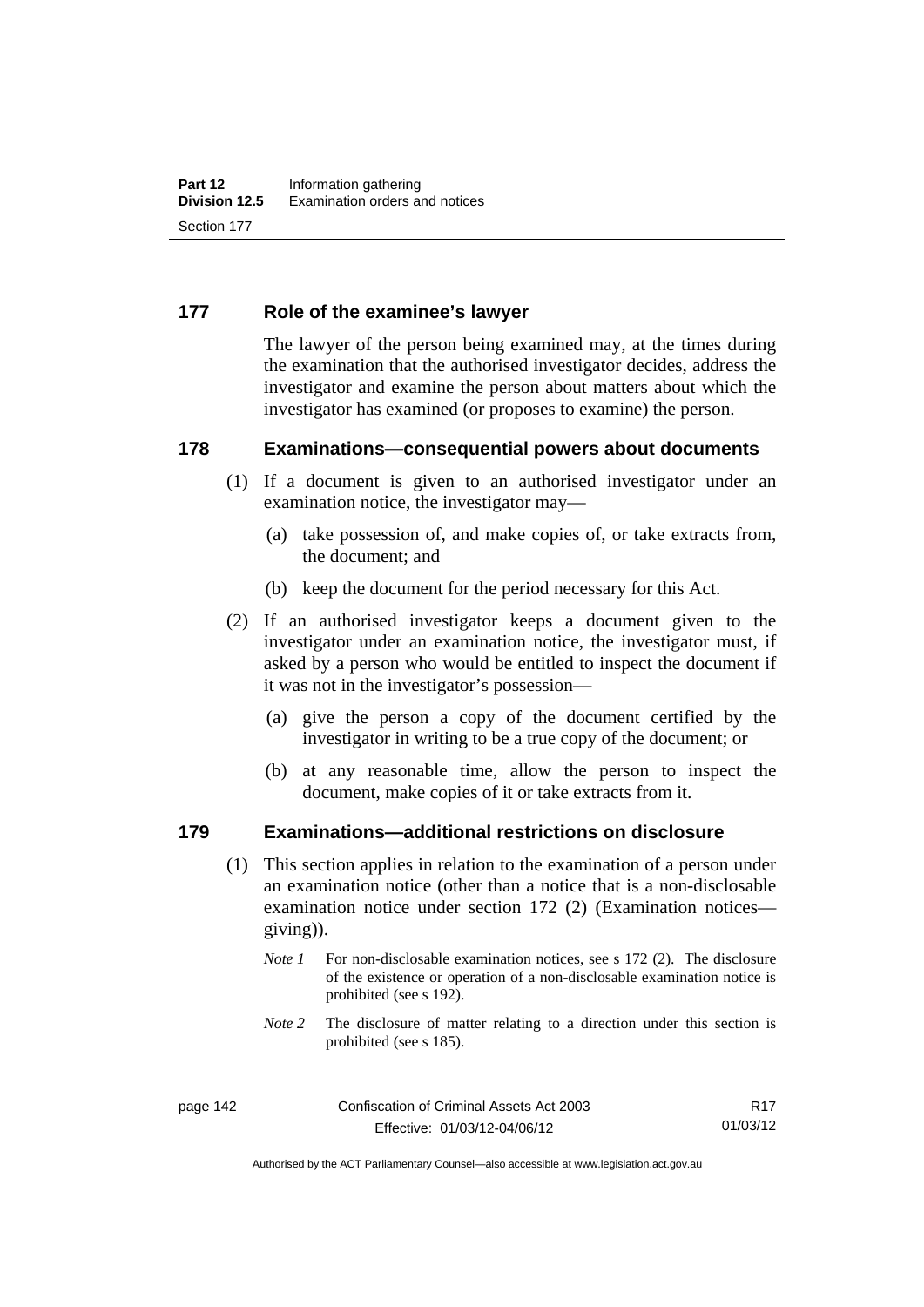- (2) An authorised investigator may, on the investigator's own initiative or at the request of the person being examined or the DPP, give directions prohibiting or restricting the publication or disclosure of all or any of the following:
	- (a) the fact that an examination notice has been given to a person;
	- (b) any information about the examination (whether or not an examination has been held);
	- (c) any information given, statement made, document produced or thing done during the examination;
	- (d) any information, document or thing derived from anything mentioned in this subsection.
- (3) In deciding whether to give a direction under subsection (2), the authorised investigator must have regard to whether the direction—
	- (a) would promote the purposes of this Act; or
	- (b) is desirable to protect the integrity of an investigation (however described) for any purpose or a prosecution of an offence.
- (4) The authorised investigator may also have regard to any other relevant matter in deciding whether to give a direction under subsection (2).

#### **180 Protection of authorised investigator etc**

- (1) An authorised investigator has, in the exercise of his or her functions as an authorised investigator, the same protection and immunity as a judge.
- (2) A lawyer appearing at the examination on behalf of the person being examined has the same protection and immunity as a barrister has in appearing for a party in a proceeding in the Supreme Court.
- (3) A person being examined under this division—

page 143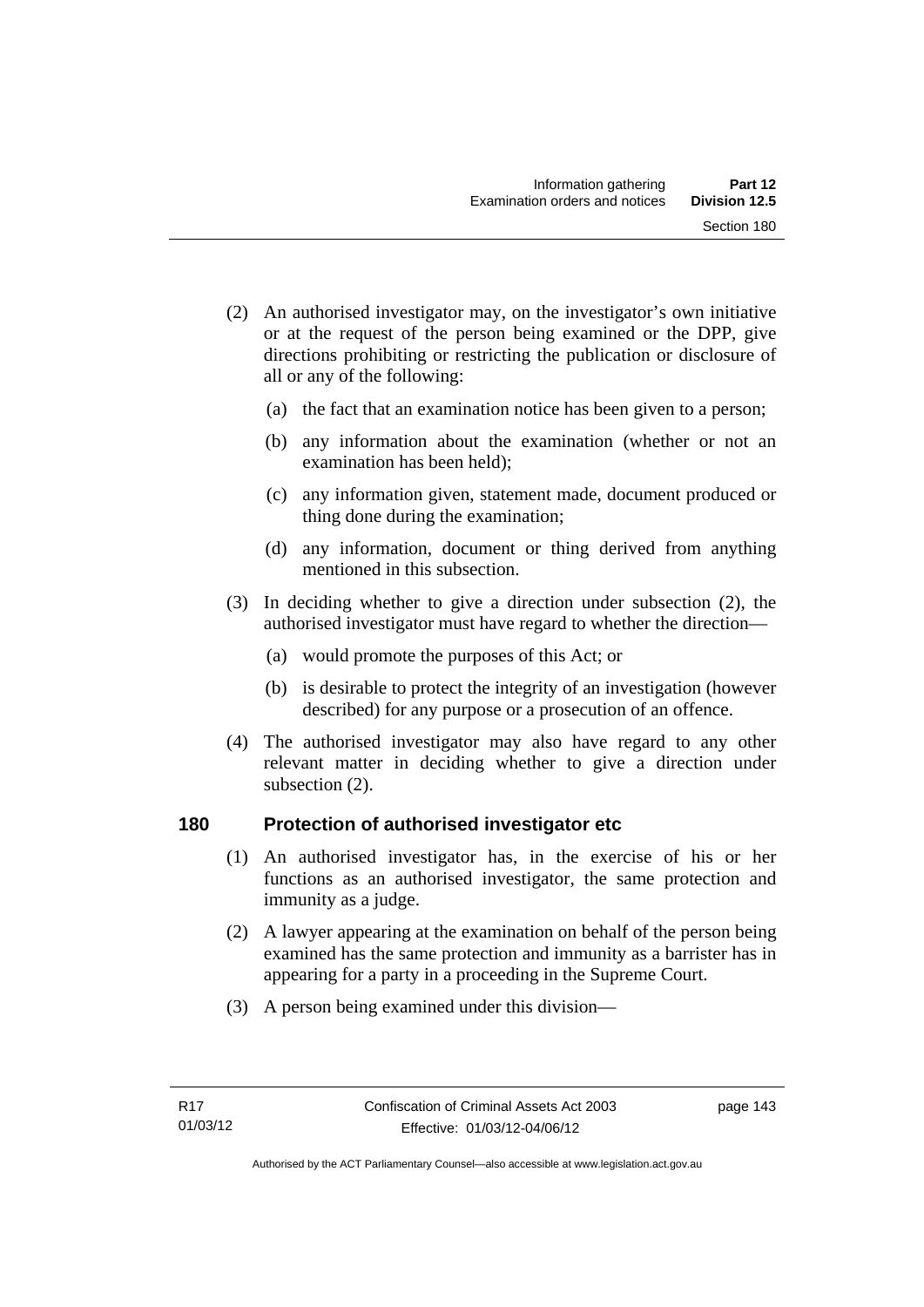- (a) has the same protection as a witness in a proceeding in the Supreme Court; and
- (b) in addition to the penalties provided by this Act, is subject to the same liabilities as a witness in a proceeding in the Supreme Court.

### **Subdivision 12.5.5 Offences—examination notices**

*Note* For other applicable offences, see div 12.6 (Information order offences).

#### **181 Obstruction etc of authorised investigator**

- (1) A person commits an offence if—
	- (a) the person knows that, or is reckless about the fact that, a person is an authorised investigator; and
	- (b) the person obstructs, hinders, intimidates or resists the investigator in the exercise of the investigator's functions.

Maximum penalty: 200 penalty units, imprisonment for 2 years or both.

(2) Strict liability applies to subsection (1) (b).

#### **182 Failing to attend examination**

- (1) A person commits an offence if the person is required by an examination notice to attend an examination and the person fails to attend the examination at—
	- (a) the time and place stated in the notice; or
	- (b) the time and place as changed under section 174 (2) (Time and place of examination).

Maximum penalty: 200 penalty units, imprisonment for 2 years or both.

(2) An offence against this section is a strict liability offence.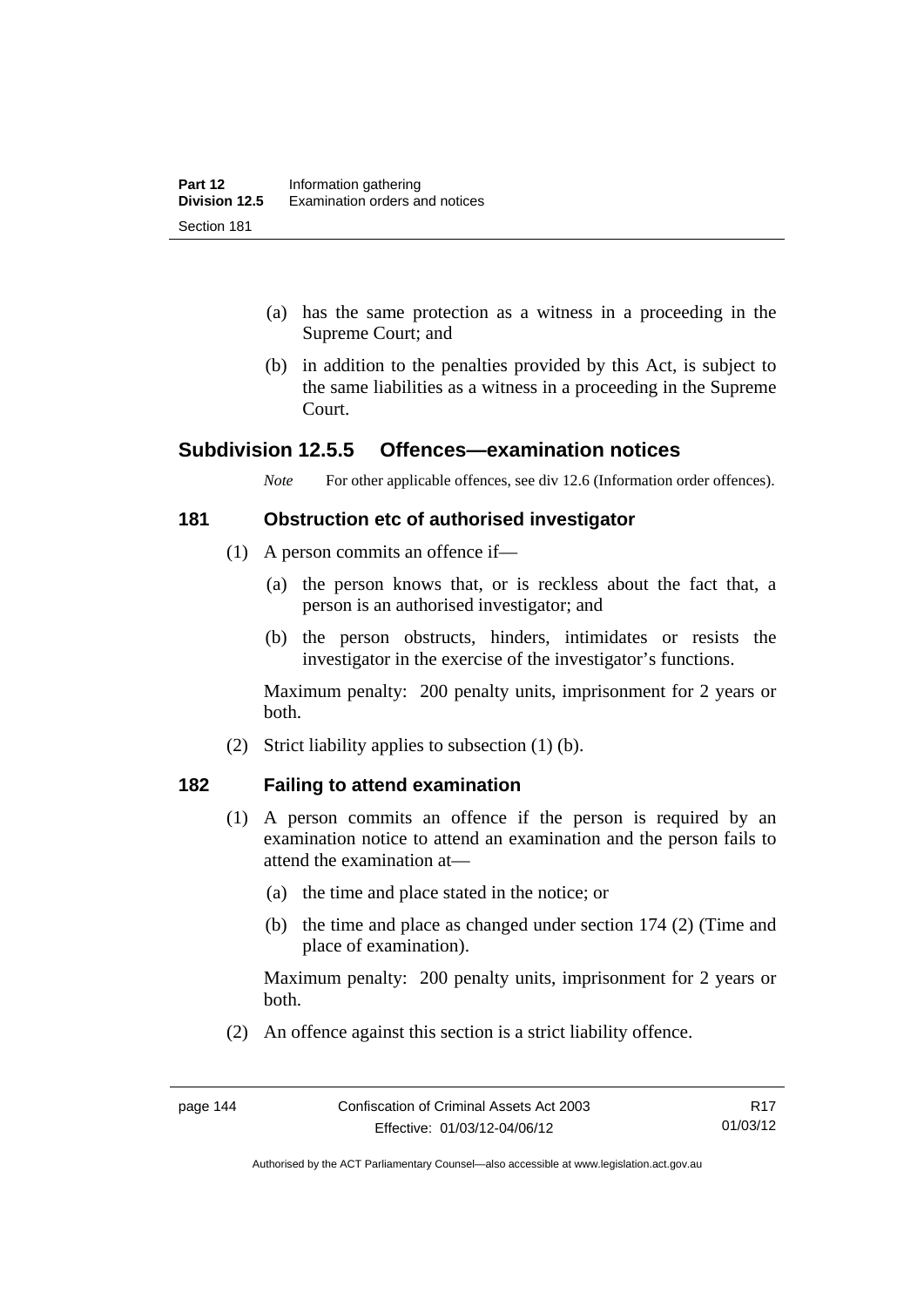#### **183 Offences relating to appearance at examination**

- (1) A person who is required by an examination notice to attend an examination commits an offence if, during the examination, the person—
	- (a) fails to be sworn or to make an affirmation that the authorised investigator requires the person to swear or make; or
	- (b) fails to answer a question that the authorised investigator requires the person to answer; or
	- (c) fails to produce a document that the person is required under the examination notice to produce at the examination; or
	- (d) leaves the examination before being excused by the authorised investigator.

Maximum penalty: 200 penalty units, imprisonment for 2 years or both.

- (2) However, subsection (1) (c) does not apply if the person complied with the notice in relation to production of a document (if any) to the extent that it was practicable to do so.
- (3) An offence against this section is a strict liability offence.

#### **184 Unauthorised presence at an examination**

- (1) A person commits an offence if the person—
	- (a) is present at an examination; and
	- (b) is not entitled under section 176 (3) (Conduct of examination) to be present.

Maximum penalty: 50 penalty units, imprisonment for 6 months or both.

(2) An offence against this section is a strict liability offence.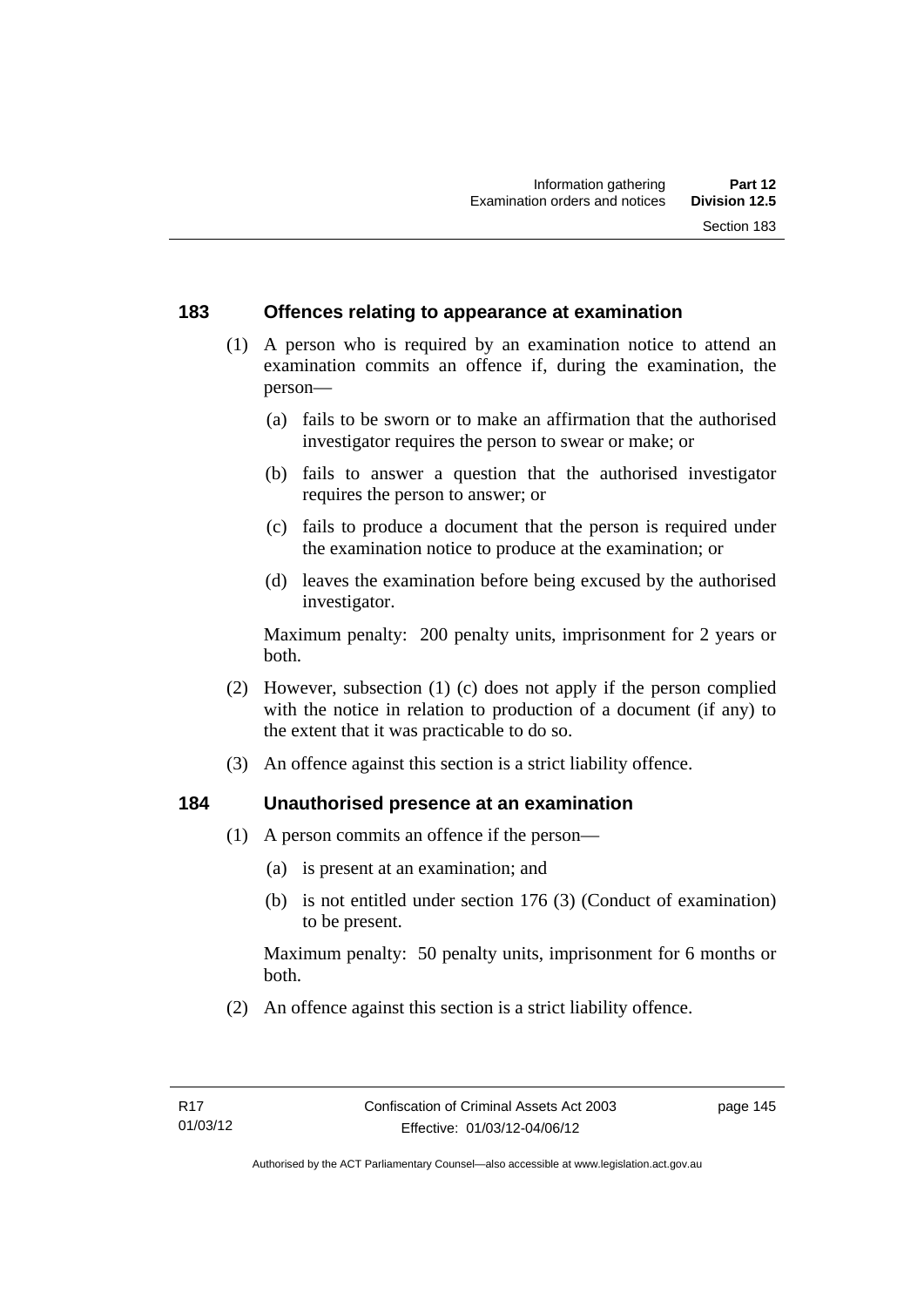#### **185 Examinations—additional disclosure offences**

*Note* An offence against this section is a strict liability offence, see s (7).

- (1) A person commits an offence if—
	- (a) an authorised investigator has given a direction under section 179 (2) (Examinations—additional restrictions on disclosure) prohibiting or restricting the publication or disclosure of a matter mentioned in the subsection; and
	- (b) the person has notice of the direction (whether by being given a copy of the direction or otherwise); and
	- (c) the person publishes or discloses the matter to someone else.

Maximum penalty: 200 penalty units, imprisonment for 2 years or both.

- (2) A person commits an offence if—
	- (a) an authorised investigator has given a direction under section 179 (2) prohibiting or restricting the publication or disclosure of a matter mentioned in the subsection; and
	- (b) the person has notice of the direction (whether by being given a copy of the direction or otherwise); and
	- (c) the person publishes or discloses information to someone else; and
	- (d) the other person could infer from the information the matter to which the direction relates.

Maximum penalty: 200 penalty units, imprisonment for 2 years or both.

- (3) Subsections (1) and (2) do not apply if the publication or disclosure is made to any of the following entities in the circumstances mentioned for the entity:
	- (a) a police officer—in any circumstances;

R17 01/03/12

Authorised by the ACT Parliamentary Counsel—also accessible at www.legislation.act.gov.au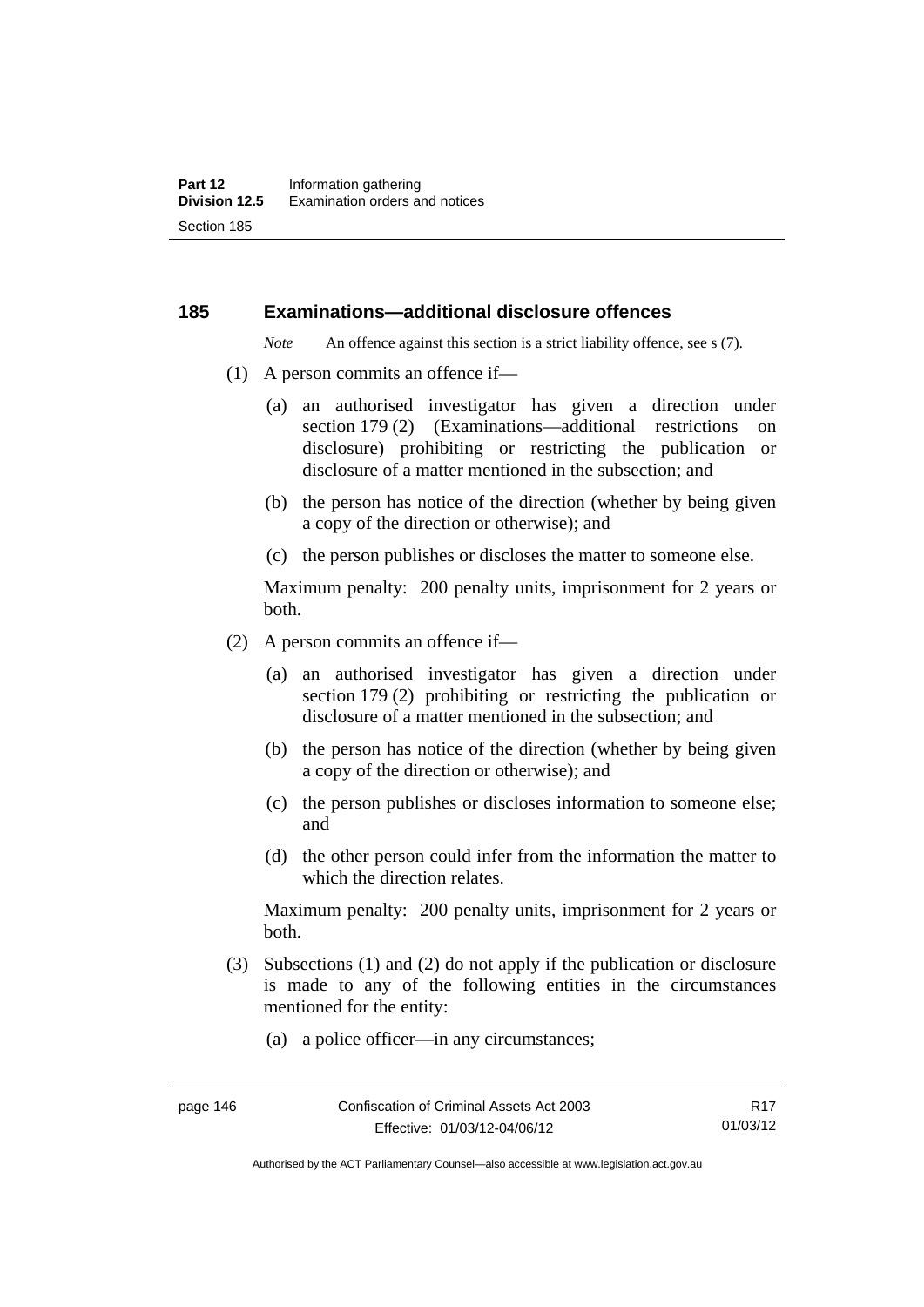- (b) an officer, employee or agent of the person—to ensure that the order is complied with and the person to whom the publication or disclosure is made is given notice of the direction (whether by being given a copy of the restraining order to which the direction relates or otherwise) by the person making the publication or disclosure;
- (c) a lawyer—to obtain legal advice or representation in relation to the order;
- (d) a relevant court—with the court's leave.
	- *Note* The application for leave, and any proceeding with the court's leave, must be heard in closed court, see s (8).
- (4) Also, subsections (1) and (2) do not apply if the publication or disclosure is made—
	- (a) by a police officer in the exercise of the officer's functions; or
	- (b) for the purpose of giving or obtaining legal advice, or making legal representations, in relation to the order.
- (5) A person commits an offence if—
	- (a) an authorised investigator has given a direction under section 179 (2) (Examinations—additional restrictions on disclosure) prohibiting or restricting the publication or disclosure of a matter mentioned in the subsection; and
	- (b) the person receives information in relation to the matter in accordance with subsection (3) or (4); and
	- (c) the person ceases to be a person mentioned in subsection (3) or  $(4)$ ; and
	- (d) the person publishes or discloses the matter to someone else.

Maximum penalty: 200 penalty units, imprisonment for 2 years or both.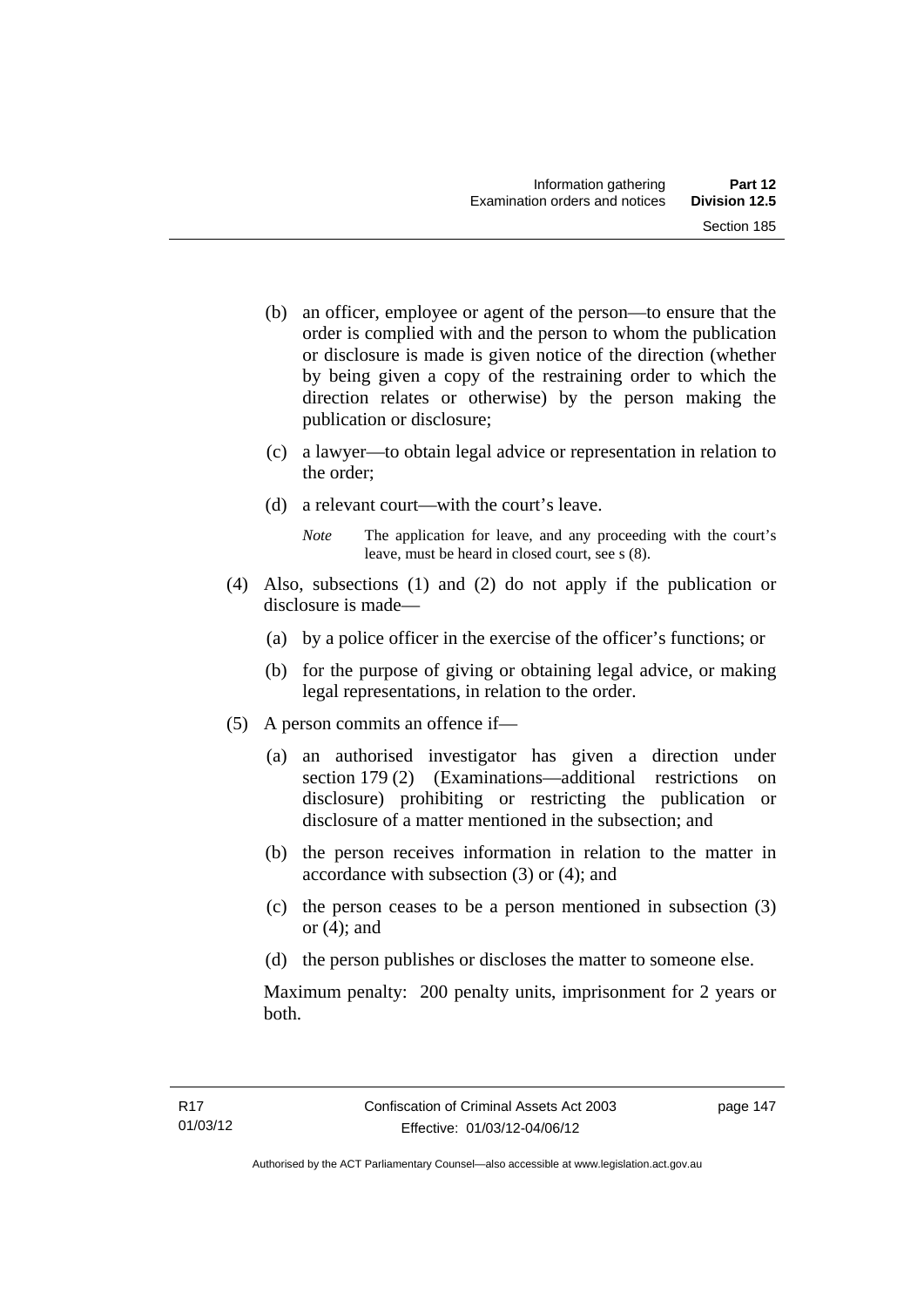- (6) A person commits an offence if—
	- (a) an authorised investigator has given a direction under section 179 (2) prohibiting or restricting the publication or disclosure of a matter mentioned in the subsection; and
	- (b) the person receives information in relation to the matter in accordance with subsection (3) or (4); and
	- (c) the person ceases to be a person mentioned in subsection (3) or (4); and
	- (d) the person publishes or discloses information to someone else; and
	- (e) the other person could infer from the information the matter to which the direction relates.

Maximum penalty: 200 penalty units, imprisonment for 2 years or both.

- (7) An offence against this section is a strict liability offence.
- (8) For subsection (3) (d), an application for leave, and any proceeding with the court's leave, must be heard in closed court.

# **Division 12.6 Information order offences**

#### **186 Meaning of** *information order*

In this Act:

*information order* means—

- (a) an inquiry notice; or
- (b) a monitoring order; or
- (c) a transaction suspension order; or
- (d) a production order; or
- (e) an examination order; or

Authorised by the ACT Parliamentary Counsel—also accessible at www.legislation.act.gov.au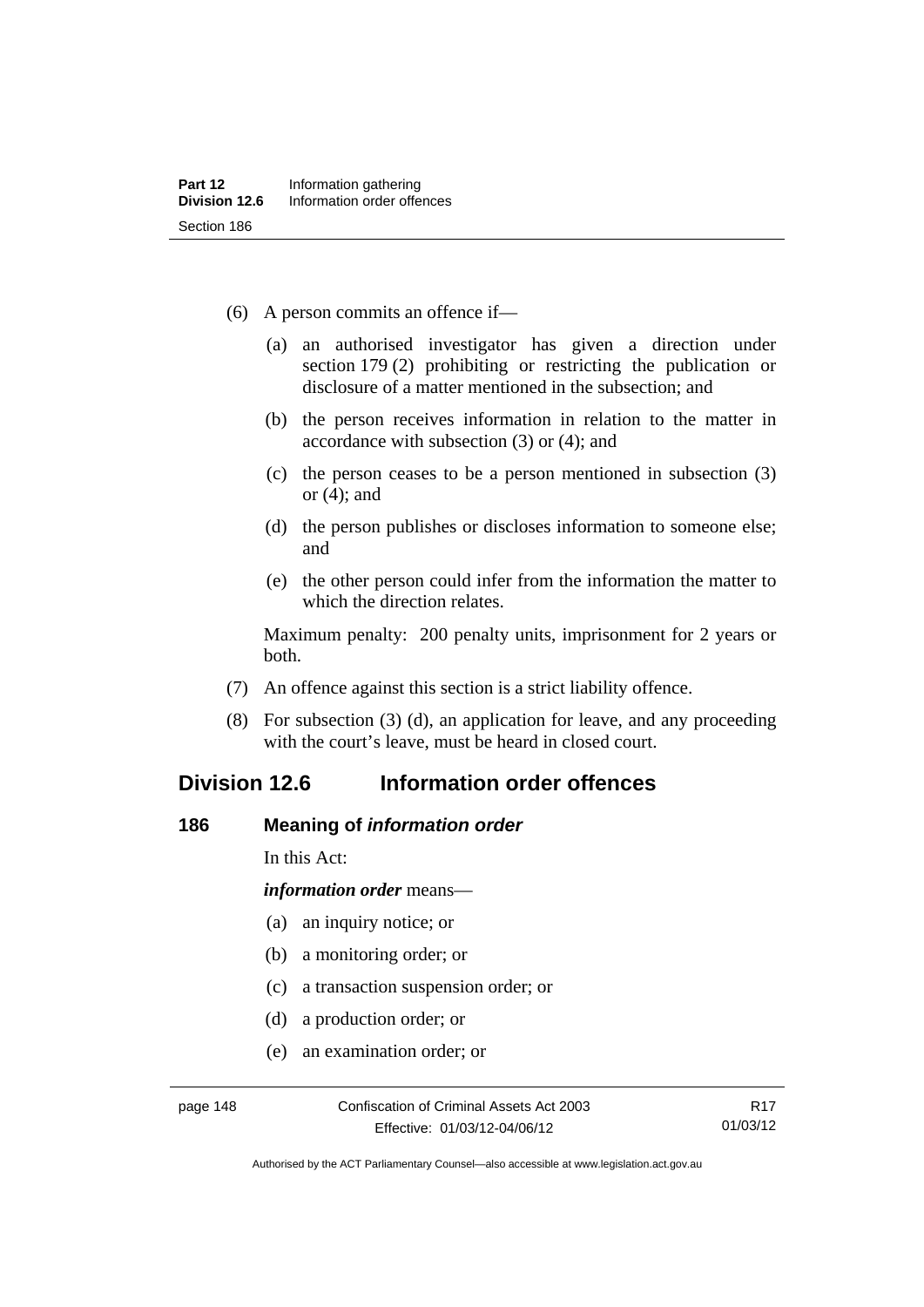(f) an examination notice.

### **187 Information orders—failure to comply**

A person commits an offence if—

- (a) the person is given an information order (other than an examination notice); and
- (b) the person fails to comply with the order.

Maximum penalty: 200 penalty units, imprisonment for 2 years or both.

*Note* For contravention of an examination notice, see s 182.

#### **188 Information orders—false or misleading information**

- (1) A person commits an offence if—
	- (a) the person gives information to a police officer; and
	- (b) the person does so knowing that the information—
		- (i) is false or misleading in a material particular; or
		- (ii) omits something that makes the information false or misleading in a material particular; and
	- (c) the information is given in compliance (or purported compliance) with an information order.

Maximum penalty: 200 penalty units, imprisonment for 2 years or both.

- (2) Subsection (1) (c) does not apply if, before the information was given by the person to the police officer, a police officer did not take reasonable steps to tell the person of the existence of the offence against subsection (1).
- (3) For subsection (2), it is sufficient if the following form of words is used:

page 149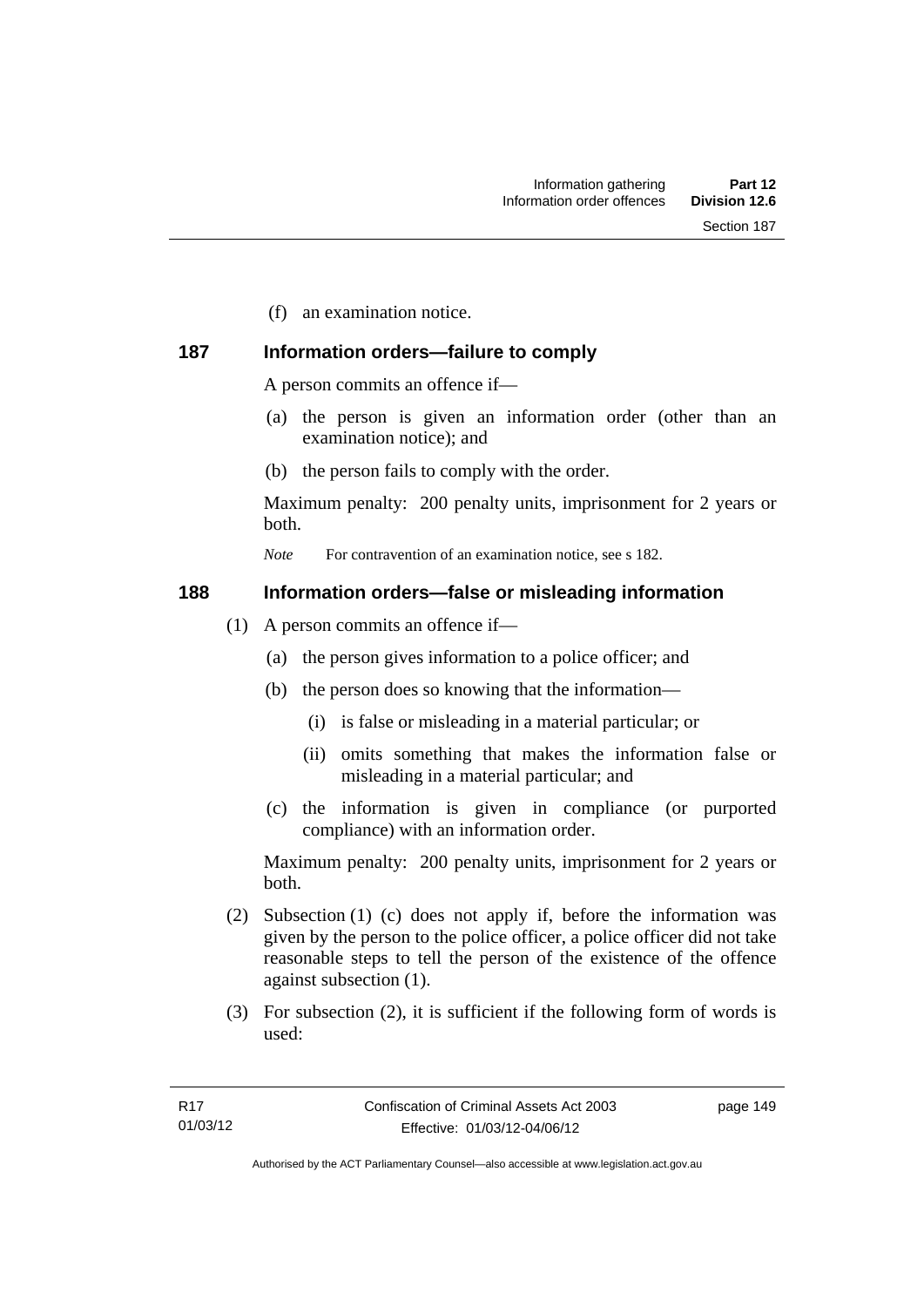'Giving false or misleading information is an offence with serious consequences'.

#### **189 Information orders—false or misleading documents**

- (1) A person commits an offence if—
	- (a) the person produces a document to a police officer (including an authorised investigator); and
	- (b) the person does so knowing that the document is false or misleading in a material particular; and
	- (c) the document is produced in compliance (or purported compliance) with an information order.

Maximum penalty: 200 penalty units, imprisonment for 2 years or both.

- (2) Subsection (1) does not apply to a person who produces a document to a police officer if the document is accompanied by a written statement signed by the person (or, for a corporation, by an officer of the corporation)—
	- (a) stating that the document is, to the person's knowledge, false or misleading in a material particular; and
	- (b) setting out, or referring to, the material particular in which the document is, to the person's knowledge, false or misleading.

#### **190 Destruction etc of documents**

- (1) A person commits an offence if—
	- (a) the person is given—
		- (i) a production order for a property-tracking document; or
		- (ii) an examination notice that requires the person to produce a document at an examination; and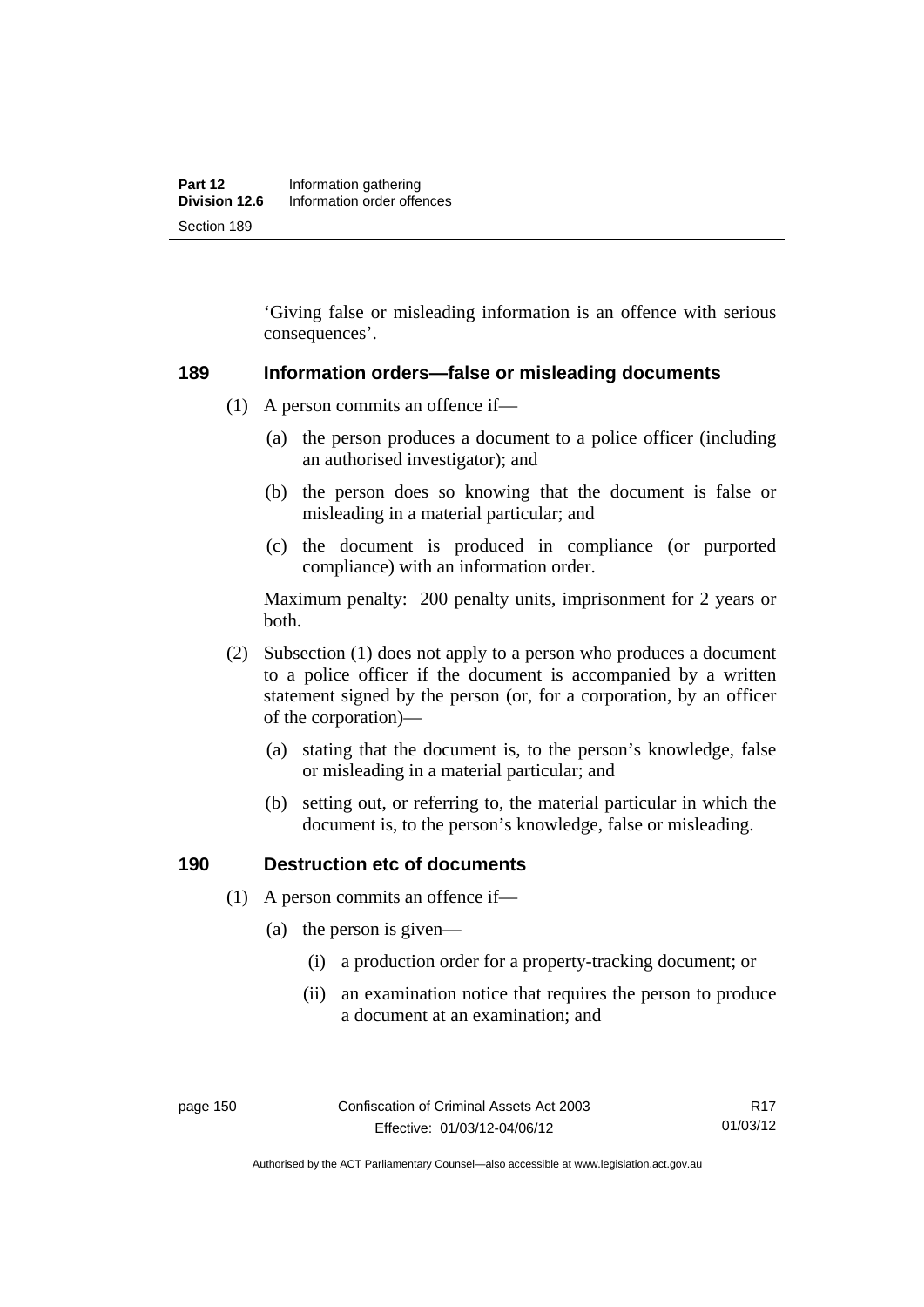(b) the person intentionally destroys, damages, changes or otherwise interferes with the document.

Maximum penalty: 500 penalty units, imprisonment for 5 years or both.

- (2) A person commits an offence if—
	- (a) the person is given—
		- (i) a production order for a property-tracking document; or
		- (ii) an examination notice that requires the person to produce a document at an examination; and
	- (b) the person destroys, damages, changes or otherwise interferes with the document.

Maximum penalty: 50 penalty units, imprisonment for 6 months or both.

- (3) An offence against subsection (2) a strict liability offence.
- (4) An offence against subsection (2) is declared to be a relevant offence.

#### **191 Meaning of** *non-disclosable information order*

In this Act:

*non-disclosable information order* means any of the following information orders:

- (a) an inquiry notice;
- (b) a monitoring order;
- (c) a transaction suspension order;
- (d) a production order that is declared under section 161 (1) (Production order proceedings—restrictions on disclosure) to be a non-disclosable production order;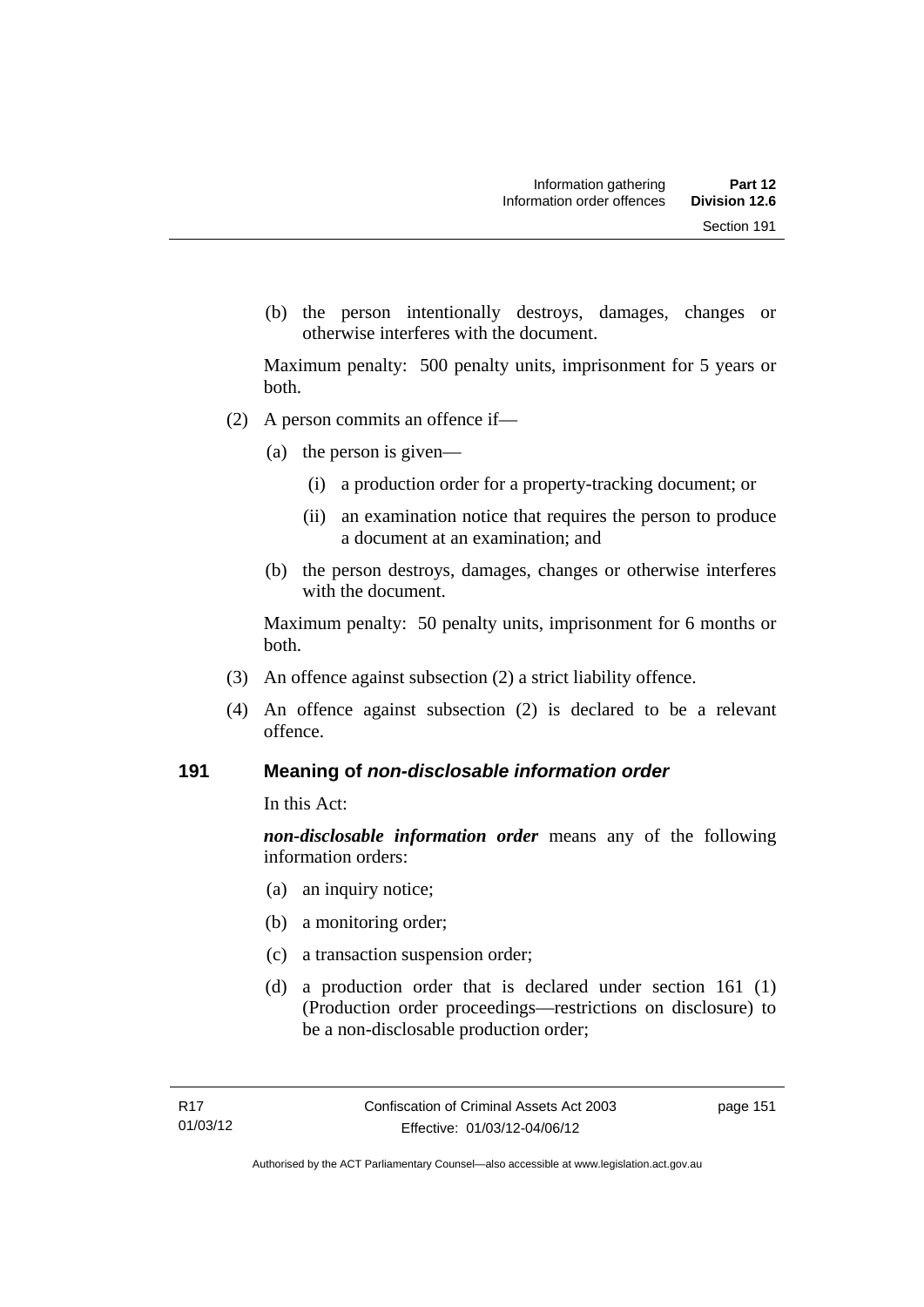- (e) an examination order that is declared under section 170 (1) (Examination order proceedings—restrictions on disclosure) to be a non-disclosable examination order;
- (f) an examination notice that is a non-disclosable examination notice under section 172 (2) (Examination notices—giving).

#### **192 Information orders—disclosure offences**

*Note* An offence against this section is a strict liability offence (see s (7)).

 (1) A person commits an offence if the person publishes or discloses the existence or operation of a non-disclosable information order to someone else.

Maximum penalty: 200 penalty units, imprisonment for 2 years or both.

- (2) A person commits an offence if—
	- (a) the person publishes or discloses information to someone else; and
	- (b) the other person could infer from the information the existence or operation of a non-disclosable information order.

Maximum penalty: 200 penalty units, imprisonment for 2 years or both.

- (3) Subsections (1) and (2) do not apply if the publication or disclosure is made to any of the following entities in the circumstances mentioned for the entity:
	- (a) a police officer—in any circumstances;
	- (b) an officer, employee or agent of the person—to ensure that the order is complied with and the person to whom the publication or disclosure is made is given notice of the offences against this section by the person making the publication or disclosure;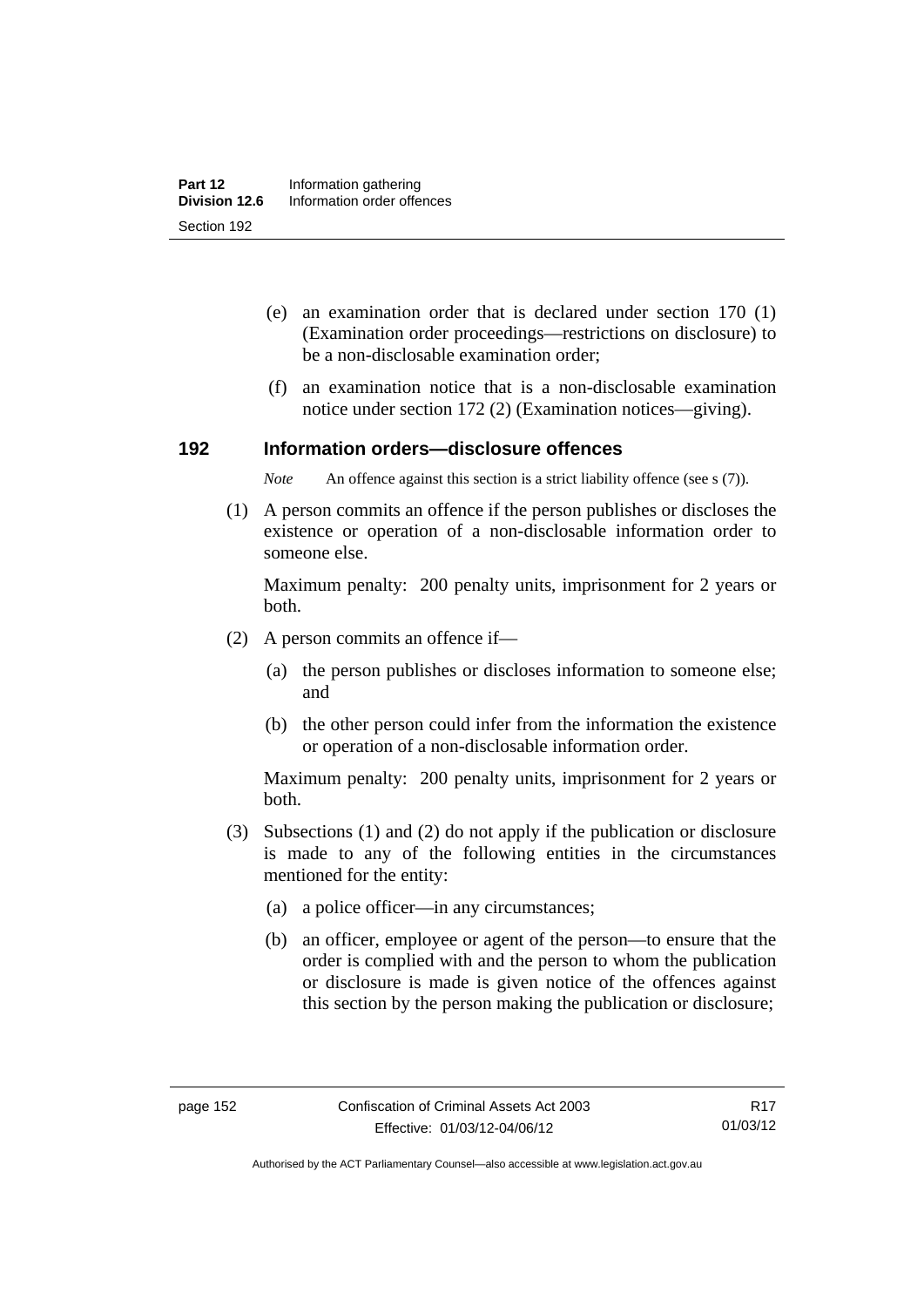- (c) a lawyer—to obtain legal advice or representation in relation to the order;
- (d) a relevant court—with the court's leave.

- (4) Also, subsections (1) and (2) do not apply if the publication or disclosure is made—
	- (a) by a police officer in the exercise of the officer's functions; or
	- (b) for the purpose of giving or obtaining legal advice, or making legal representations, in relation to the order.
- (5) A person commits an offence if—
	- (a) the person receives information in relation to a non-disclosable information order in accordance with subsection (3) or (4); and
	- (b) the person ceases to be a person mentioned in subsection (3) or  $(4)$ ; and
	- (c) the person publishes or discloses the existence or operation of the order to someone else.

Maximum penalty: 200 penalty units, imprisonment for 2 years or both.

- (6) A person commits an offence if—
	- (a) the person receives information in relation to a non-disclosable information order in accordance with subsection (3) or (4); and
	- (b) the person ceases to be a person mentioned in subsection (3) or  $(4)$ ; and
	- (c) the person publishes or discloses information to someone else; and

*Note* The application for leave, and any proceeding with the court's leave, must be heard in closed court (see s (8)).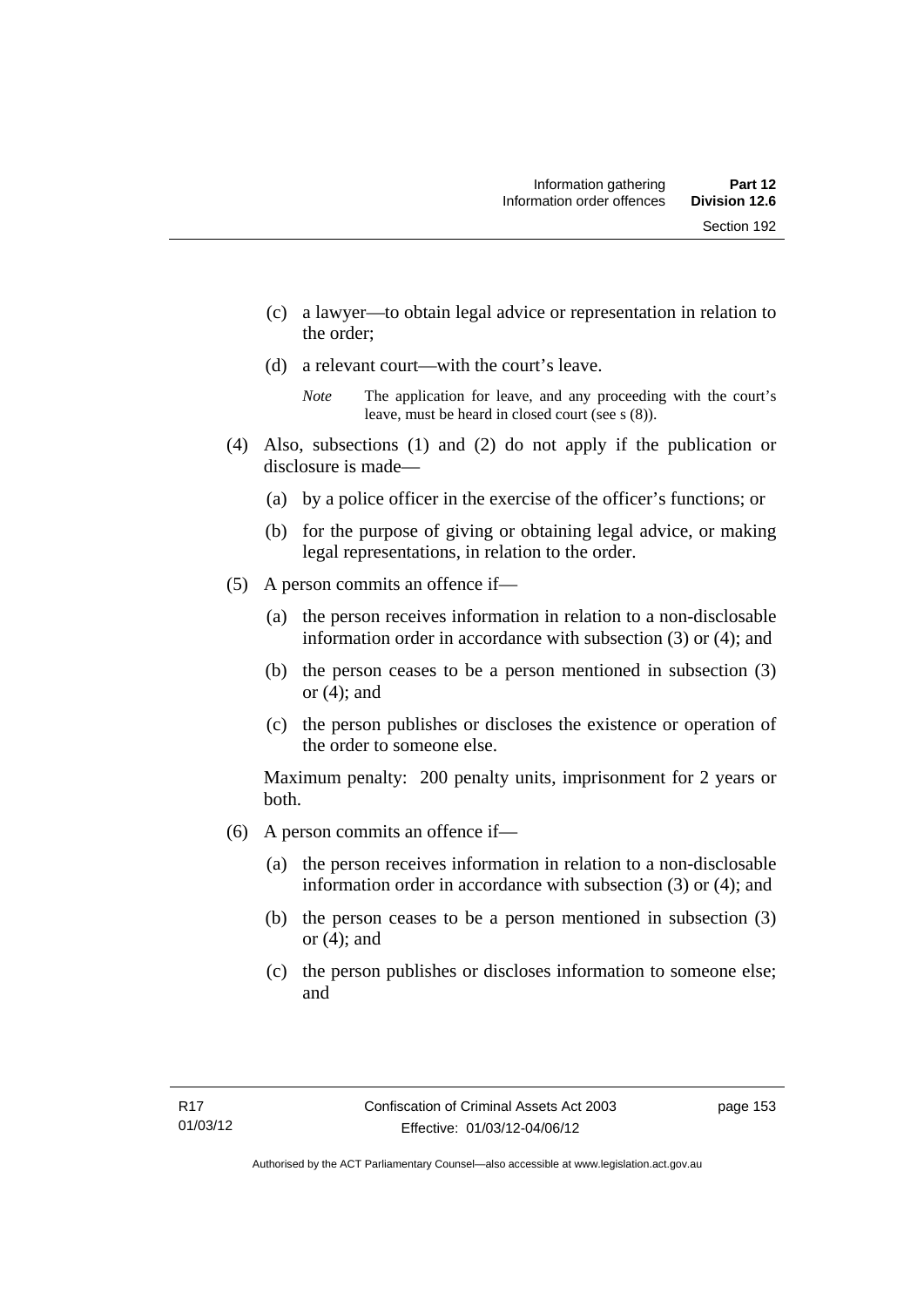(d) the other person could infer from the information the existence or operation of the order.

Maximum penalty: 200 penalty units, imprisonment for 2 years or both.

- (7) An offence against this section is a strict liability offence.
- (8) For subsection (3) (d), an application for leave, and any proceeding with the court's leave, must be heard in closed court.

#### **193 Information orders—disclosure by police officers**

- (1) This section applies to a non-disclosable information order.
- (2) A police officer may disclose the existence or operation of the order for the purposes of, or in the course of, a legal proceeding.

- (3) However, a police officer is not required to disclose to a court the existence or operation of the order.
- (4) In this section:

*disclosure*, of the existence or operation of the order, includes the disclosure of information to a person from which the person could reasonably infer the existence or operation of the order.

#### **194 Information orders—protection of complying financial institutions**

- (1) This section applies to a financial institution, and to an officer, employee or agent of the institution, if—
	- (a) the institution complies with an information order; and
	- (b) information given under the order relates to a money laundering offence.

*Note* A police officer may also disclose the existence or operation of the order in the exercise of the officer's functions (see s 192 (4) (b)).

Authorised by the ACT Parliamentary Counsel—also accessible at www.legislation.act.gov.au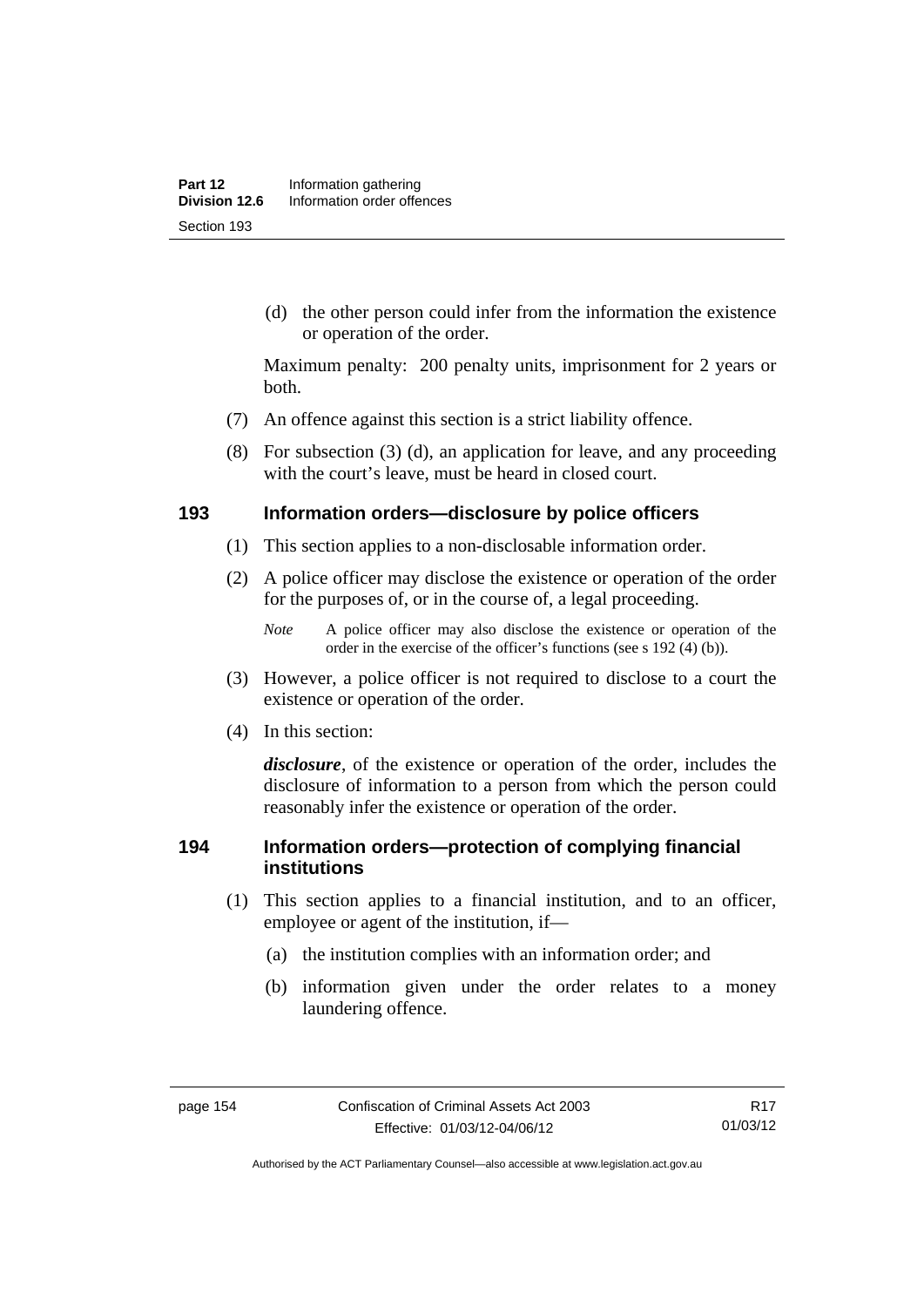(2) The institution or person is taken not to have been at any time in possession of the information given under the order.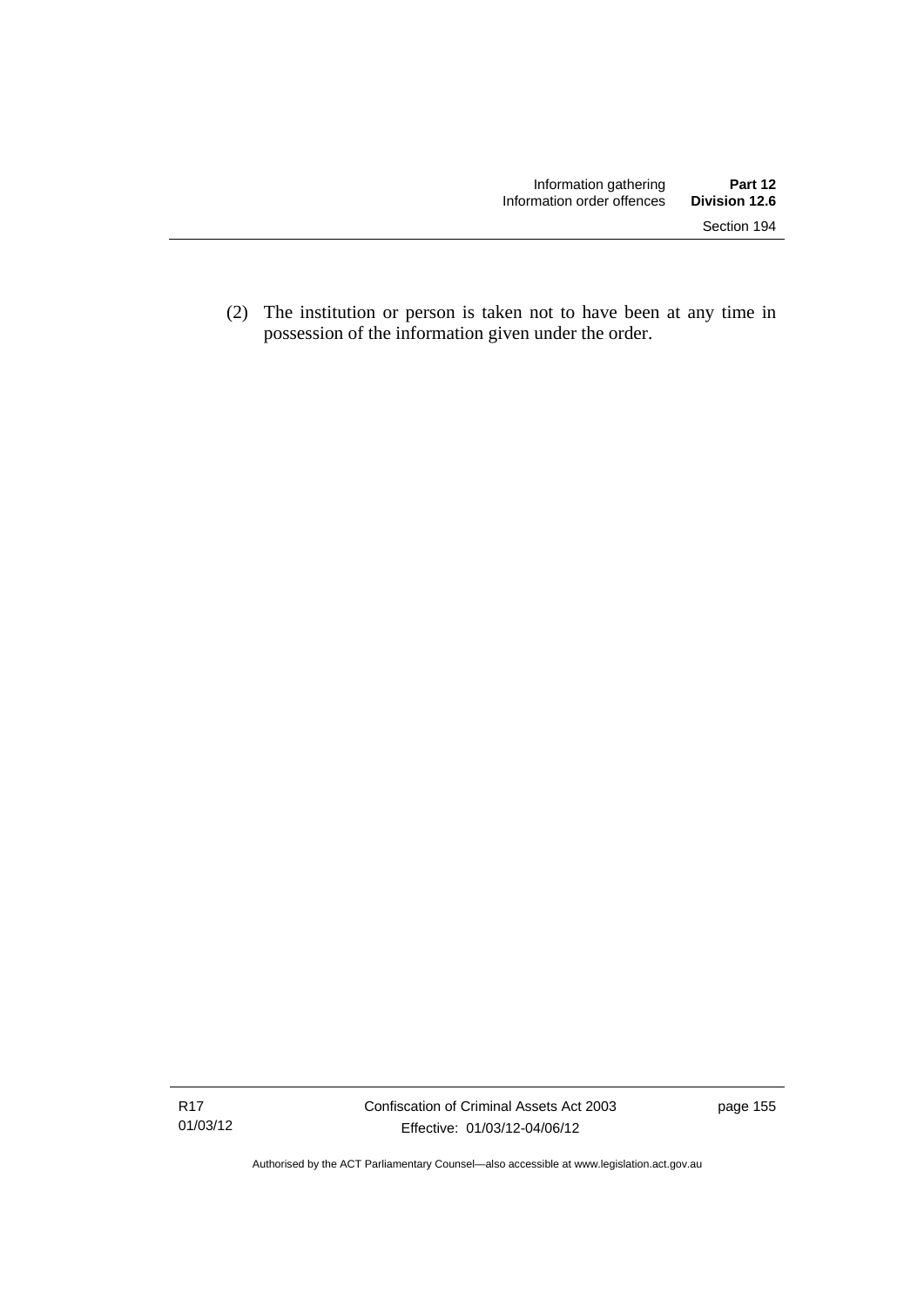**Part 13 Search warrants**<br>**Division 13.1 Preliminary Division 13.1** Section 195

# **Part 13 Search warrants**

# **Division 13.1 Preliminary**

#### **195 Definitions for pt 13**

In this part:

*at* includes in or on.

*data* includes—

- (a) information in any form; and
- (b) any program (or part of a program).

*data storage device* means a thing containing, or designed to contain, data for use by a computer.

*executing police officer*, of a search warrant, means—

- (a) the police officer (the *first police officer*) named in the warrant as the police officer responsible for executing the warrant; or
- (b) if the first police officer does not intend to be present at the execution of the warrant—another police officer whose name has been written in the warrant by the first police officer; or
- (c) another police officer whose name has been written in the warrant by the police officer last named in the warrant.

*frisk search* means—

- (a) a search of a person conducted by quickly running the hands over the person's outer garments; and
- (b) an examination of anything worn or carried by the person that is conveniently and voluntarily removed by the person.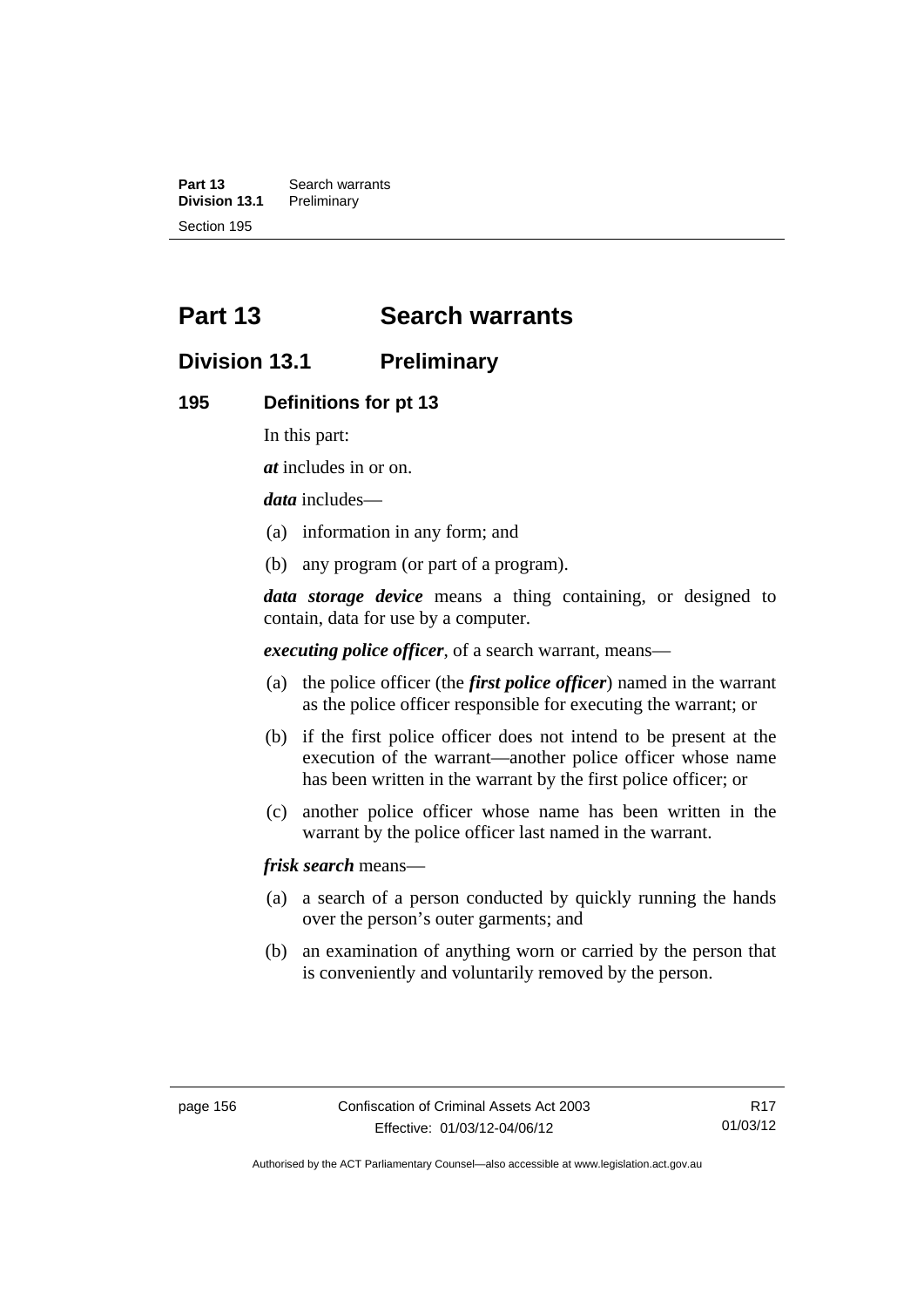*issuing officer*, for a search warrant, means—

- (a) a judge, the registrar or a deputy registrar of the Supreme Court; or
- (b) a magistrate; or
- (c) the registrar or a deputy registrar of the Magistrates Court if authorised by the Chief Magistrate to issue search warrants under this part.

*occupier*, of premises, includes—

- (a) a person believed, on reasonable grounds, to be an occupier of the premises; and
- (b) a person apparently in charge of the premises.

*ordinary search* means a search of a person or of articles in a person's possession, which may include—

- (a) requiring the person to remove the person's overcoat, coat or jacket and any gloves, shoes or hat; and
- (b) an examination of those items.

*person assisting*, in relation to a search warrant, means a person who has been authorised by an executing police officer to assist in executing the warrant.

*premises* includes the following:

- (a) land (whether vacant or occupied);
- (b) any structure, building, vehicle or place (whether built or not);
- (c) any part of a structure, building, vehicle or place.

*search warrant* means a warrant issued under section 199 (Issuing search warrants) that is in force.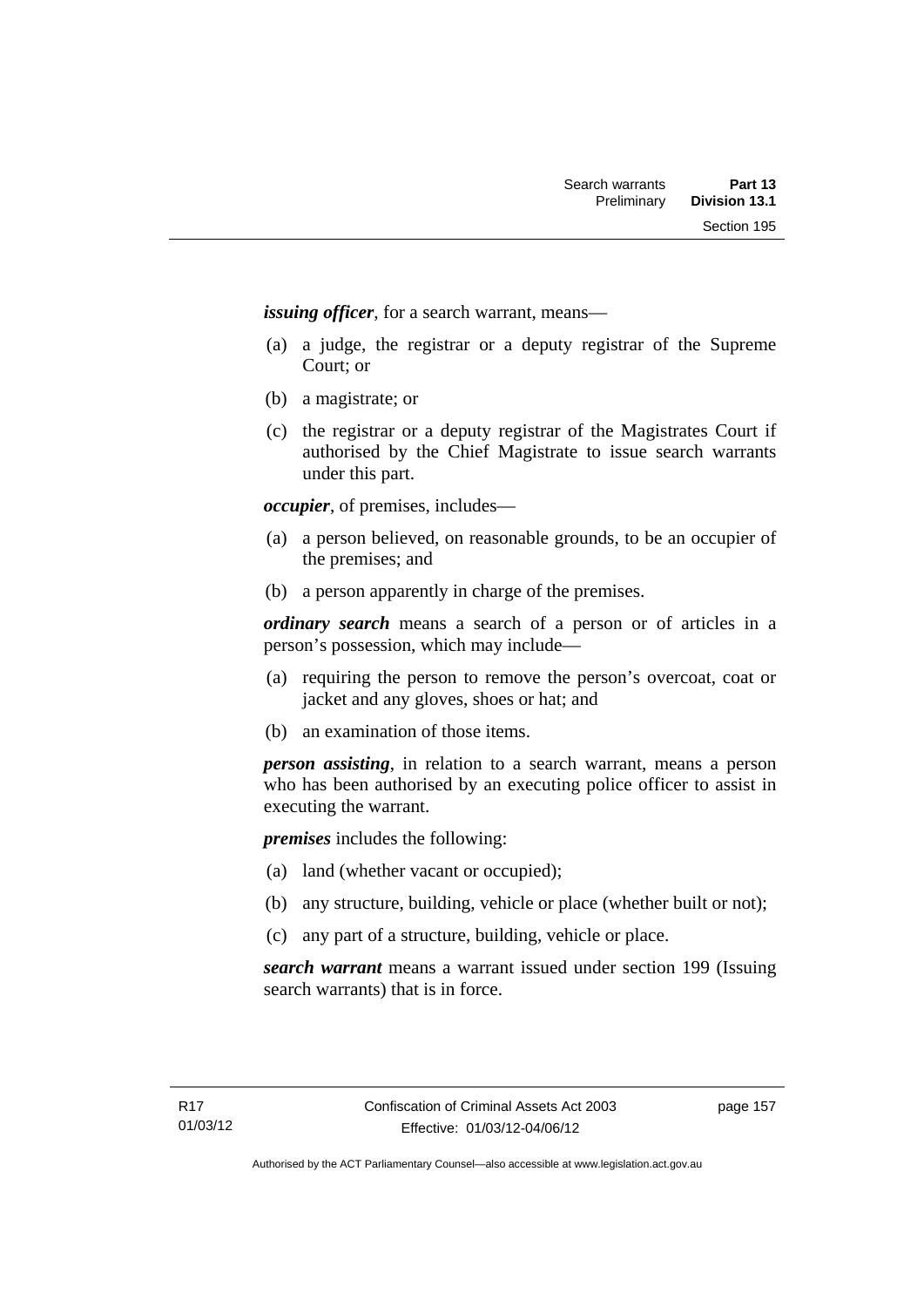#### *target material* means—

- (a) property (including tainted property and property under the effective control of a person) in relation to which action has been or could be taken under this Act; or
	- *Note 1* For the meaning of *effective control*, see s 14.
	- *Note 2* For the meaning of *in relation to*, see dict.
- (b) benefits derived by a person from the commission of a relevant offence; or
- (c) evidence in relation to property or benefits mentioned in paragraph (a) or (b); or
- (d) evidence in relation to a relevant offence.

*vehicle* includes an aircraft or vessel.

# **Division 13.2 Search warrants—general**

#### **196 Applications for search warrants—general**

- (1) A police officer may apply to an issuing officer for a search warrant to enter premises.
- (2) The application must be sworn and state the grounds on which the warrant is sought.
- (3) The issuing officer may refuse to consider the application until the applicant police officer gives the issuing officer all the information the issuing officer requires about the application in the way the issuing officer requires.

### **197 Offence for making false etc statements in search warrant applications**

A police officer commits an offence if—

 (a) the police officer makes a statement (whether orally, in a document or in any other way); and

R17 01/03/12

Authorised by the ACT Parliamentary Counsel—also accessible at www.legislation.act.gov.au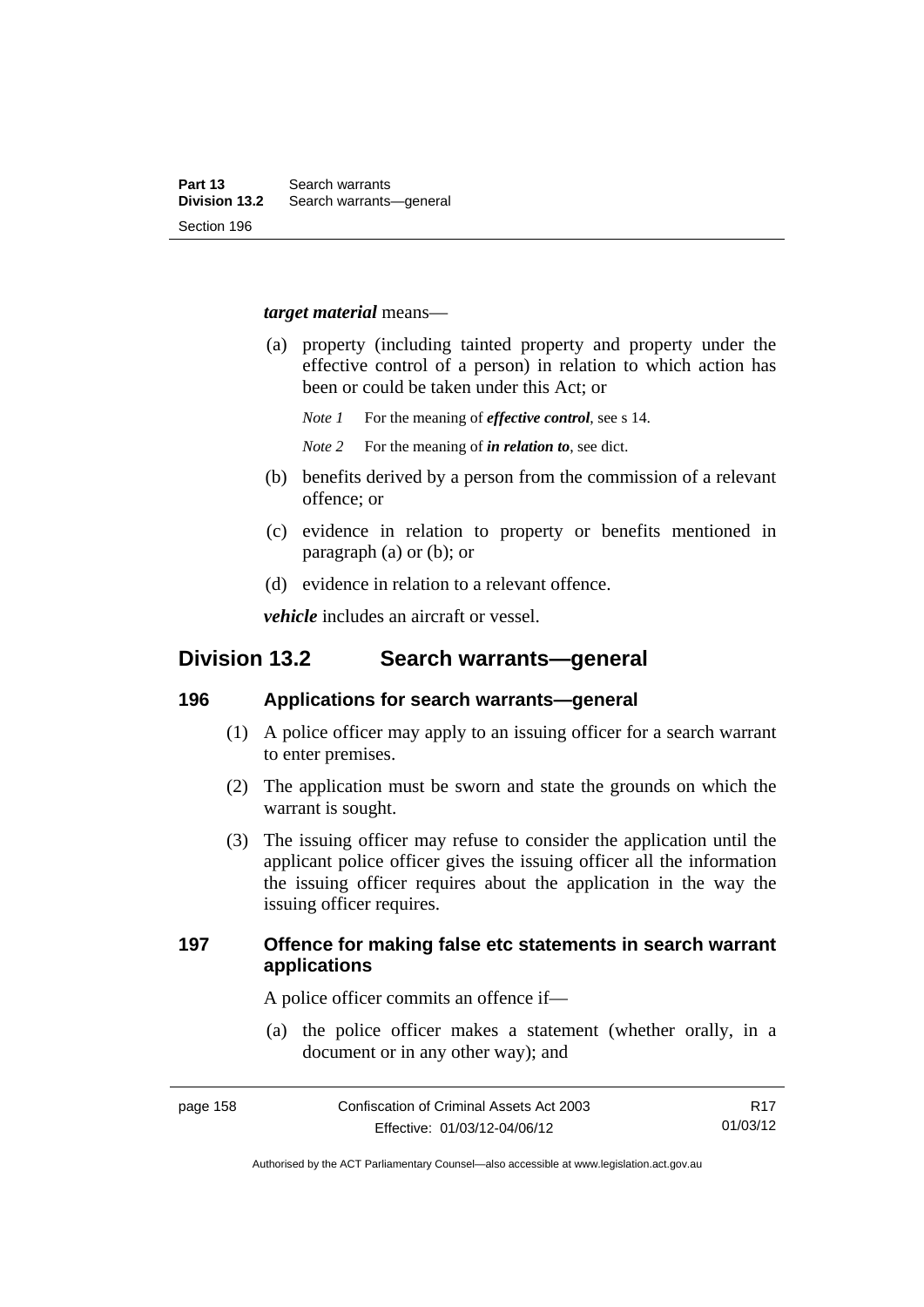- (b) the police officer does so knowing that the statement—
	- (i) is false or misleading in a material particular; or
	- (ii) omits something that makes the statement false or misleading in a material particular; and
- (c) the statement is made to an issuing officer in relation to an application for a search warrant.

Maximum penalty: 200 penalty units, imprisonment for 2 years or both.

### **198 Additional contents of search warrant applications**

- (1) If the person applying for a search warrant suspects that it will be necessary to use firearms in executing the warrant, the person must state the suspicion, and the grounds for the suspicion, in the application.
- (2) If a person applying for a warrant to search premises has previously applied for a warrant for the same premises, the person must, in the application, include particulars of the earlier application and its outcome.

### **199 Issuing search warrants**

(1) An issuing officer may issue a warrant to search premises if satisfied that there are reasonable grounds for suspecting that there is at the premises, or will be within the next 72 hours, target material.

*Note At* includes in or on (see s 195).

 (2) If an application for a search warrant is made under section 203 (Applying for search warrants by telephone or other electronic means), this section applies as if the reference in subsection (1) to 72 hours were a reference to 48 hours.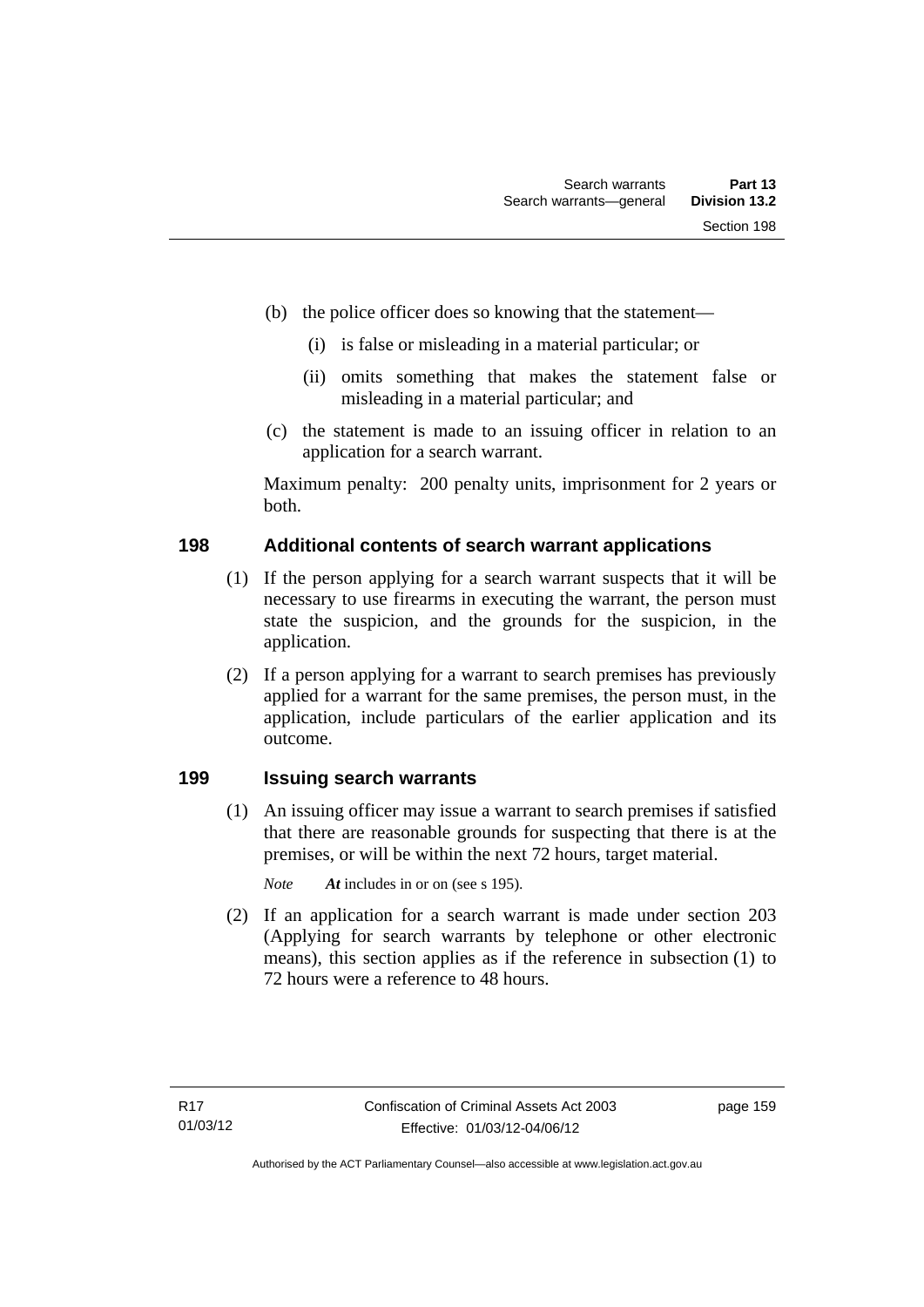### **200 When search warrant for property-tracking document may be issued**

If the target material in relation to which a search warrant is being issued is a property-tracking document, the issuing officer may issue a search warrant in relation to the document only if the issuing officer is satisfied that—

- (a) the document cannot be identified or described with sufficient particularity for the purpose of obtaining a production order; or
- (b) a production order requiring the document has been given but not complied with; or
- (c) there are reasonable grounds to suspect that a production order would not be complied with; or
- (d) the investigation to which the warrant is being sought might be prejudiced by seeking a production order.

#### **201 Contents of search warrants**

- (1) A search warrant must state—
	- (a) the kind of target material that is to be searched for under the warrant; and
	- (b) a description of the premises to which the warrant relates; and
	- (c) the name of the executing police officer; and
	- (d) when the warrant expires (see subsection (2)); and
	- (e) whether the warrant may be executed at any time or only during particular hours (see 210); and
	- (f) whether the warrant authorises an ordinary search or frisk search of a person who is at or near the premises when the warrant is executed if the executing police officer or a person assisting suspects on reasonable grounds that the person has target material in the person's possession.

Authorised by the ACT Parliamentary Counsel—also accessible at www.legislation.act.gov.au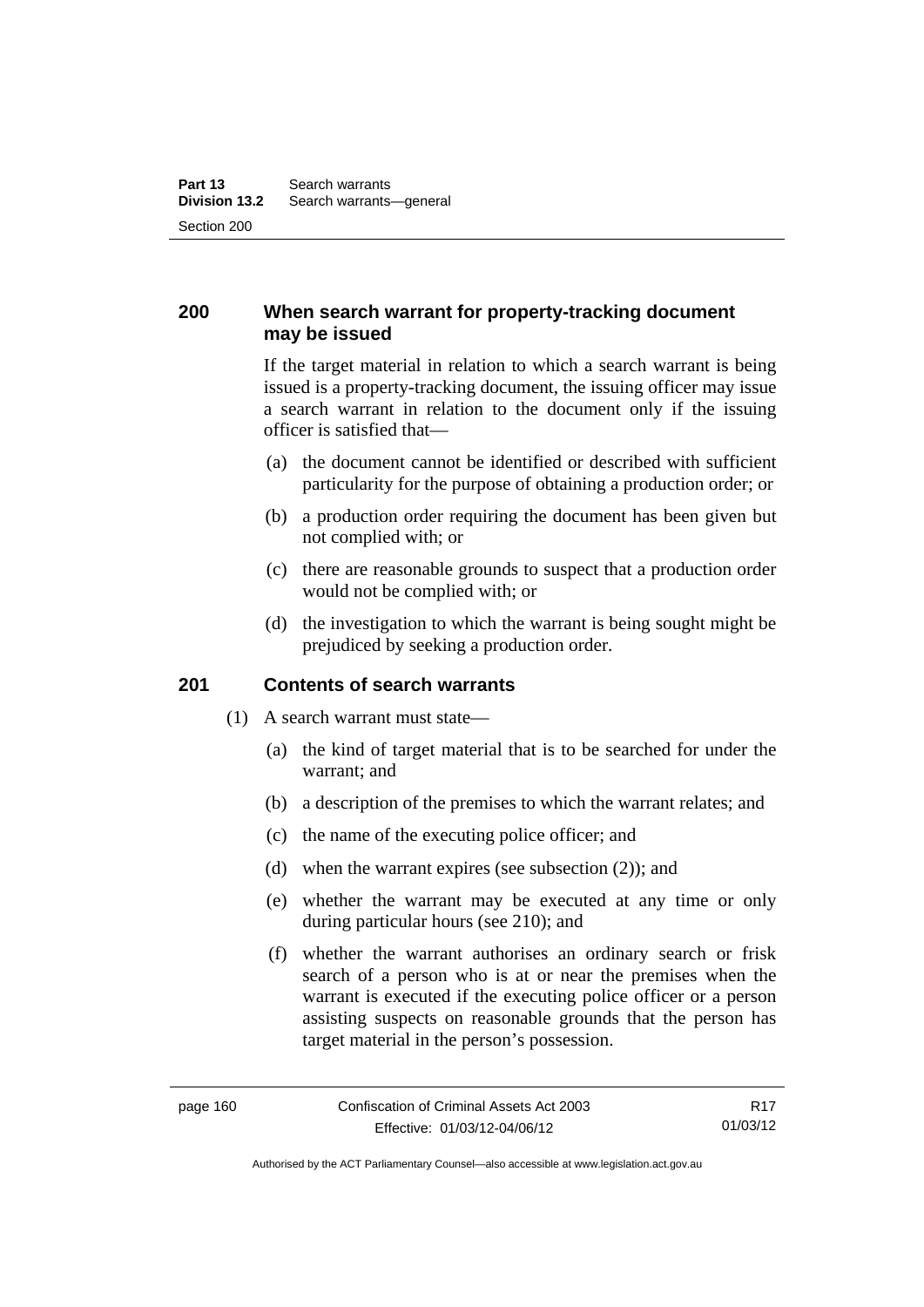- (2) The time stated in the search warrant under subsection (1) (d) as the time when the warrant expires must be not later than—
	- (a) if the application for the warrant is made under section 204 (Issuing search warrants by telephone or other electronic means)—48 hours after the warrant is issued; or
	- (b) in any other case—the end of the 7th day after the day the warrant is issued.

#### **Example**

If a warrant is issued at 3 pm on a Monday, the expiry time stated must not be later than midnight on Monday in the following week.

- *Note* An example is part of the Act, is not exhaustive and may extend, but does not limit, the meaning of the provision in which it appears (see Legislation Act, s 126 and s 132).
- (3) Subsection (1) (d) does not prevent the issue of successive search warrants in relation to the same premises.

### **202 Authorisation given by search warrants**

- (1) A search warrant authorises an executing police officer, or a person assisting—
	- (a) to enter the premises and, if the premises are a vehicle, to enter the vehicle, wherever it is; and
	- (b) to search the premises for the kind of target material stated in the warrant, and to seize things of that kind found at the premises; and
	- (c) to seize any other thing found at the premises in the course of the search that the executing police officer or a person assisting believes on reasonable grounds to be target material in relation to which the warrant relates (including evidence of a relevant offence) or evidence of a summary offence if the police officer believes on reasonable grounds that seizure of the thing is necessary to prevent its concealment, loss or destruction or its use in committing an offence; and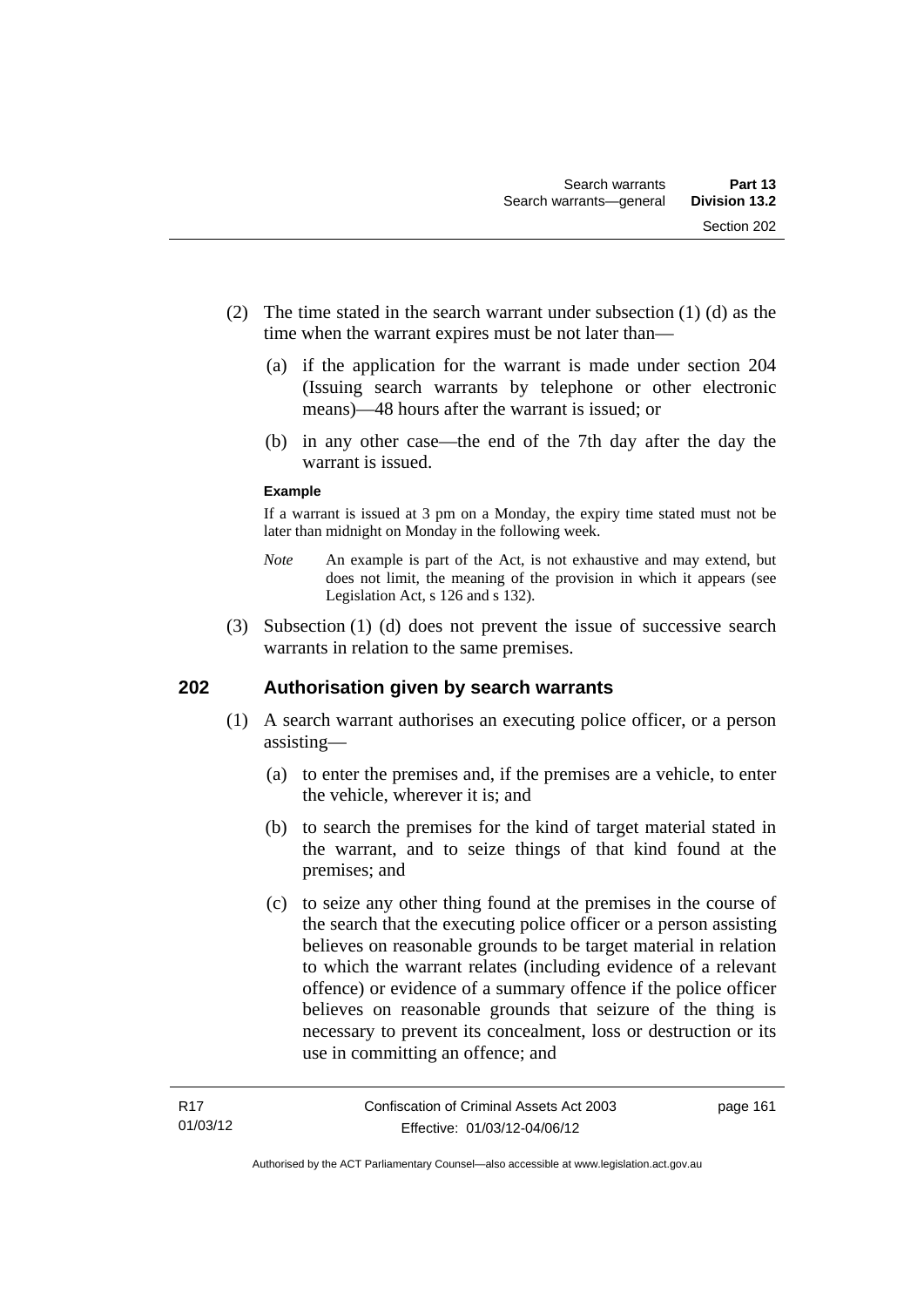- (d) if the warrant allows—to conduct an ordinary search or frisk search of a person at or near the premises if the executing police officer or a person assisting suspects on reasonable grounds that the person has target material in the person's possession.
- (2) A search warrant authorises an executing police officer to make things seized under the warrant available to another police officer, any public servant or anyone who holds a position under a territory law, or a law of the Commonwealth, a State or another Territory, if it is necessary to do so for investigating or prosecuting an offence to which the things relate.

# **Division 13.3 Telephone and electronic warrants**

### **203 Applying for search warrants by telephone or other electronic means**

- (1) A police officer may apply to an issuing officer for a search warrant by telephone, fax or other electronic means—
	- (a) in an urgent case; or
	- (b) if the delay that would happen if an application were made in person would frustrate the effective execution of the warrant.
- (2) The application—
	- (a) must include all information that would be required in an application under division 13.2 (Search warrants—general) for a search warrant; and
	- (b) may, if necessary, be made before the information is sworn.
- (3) The issuing officer may require—
	- (a) communication by voice to the extent that it is practicable in the circumstances; and
	- (b) any further information.

Authorised by the ACT Parliamentary Counsel—also accessible at www.legislation.act.gov.au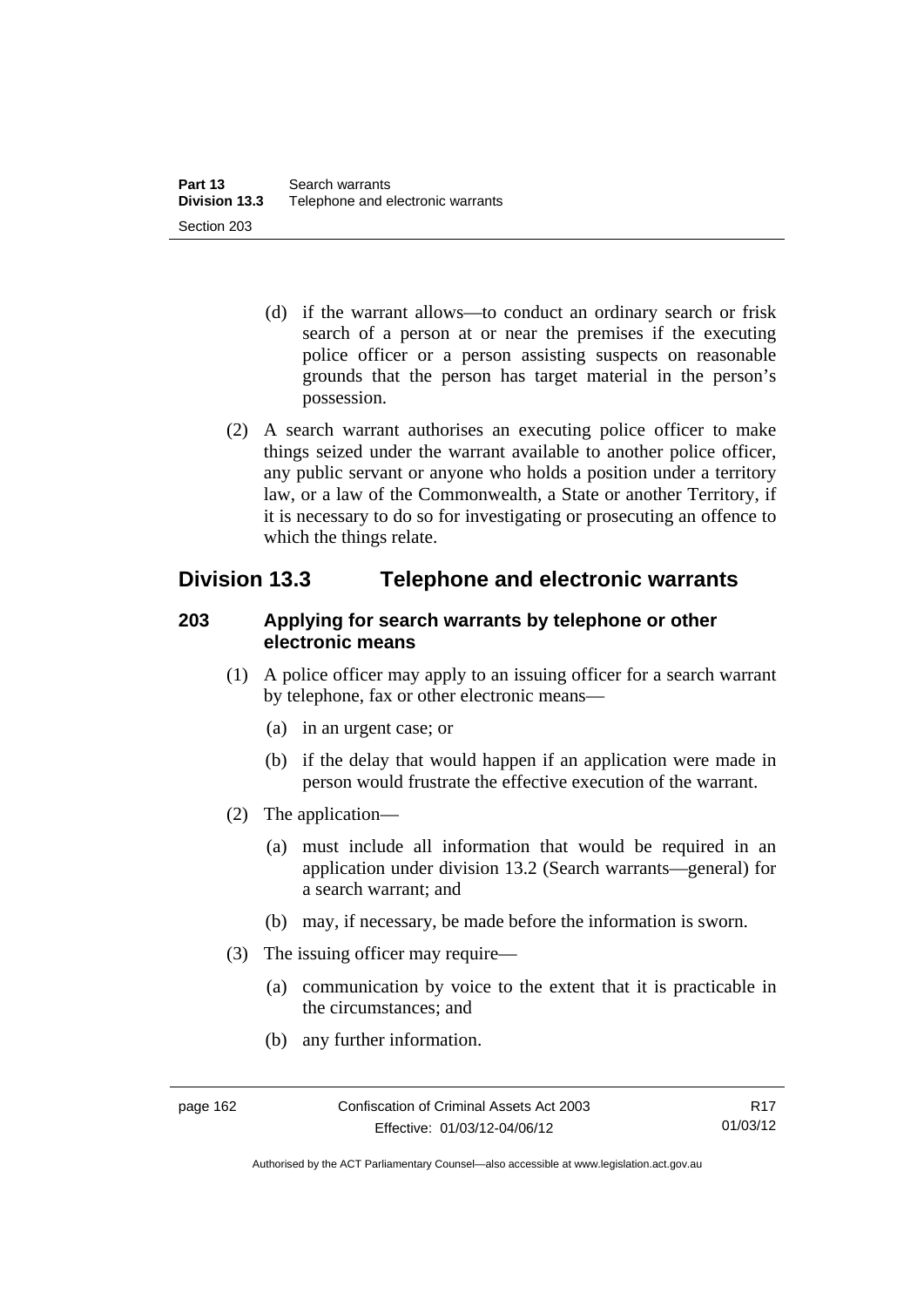### **204 Issuing search warrants by telephone or other electronic means**

- (1) The issuing officer may complete and sign the same form of search warrant that would be issued under section 199 (Issuing search warrants) if satisfied that—
	- (a) a search warrant in the terms of the application should be issued urgently; or
	- (b) the delay that would happen if an application were made in person would frustrate the effective execution of the warrant.
- (2) If the issuing officer issues the search warrant, the officer must tell the applicant, by telephone, fax or other electronic means, of the terms of the warrant and the date and time when it was signed.
- (3) The applicant must then—
	- (a) complete a form of search warrant in terms substantially corresponding to those given by the issuing officer; and
	- (b) state on the form—
		- (i) the name of the issuing officer; and
		- (ii) the date and time the warrant was signed by the issuing officer.
- (4) The applicant must, by the end of the day after the 1st of the relevant events happens, give the issuing officer—
	- (a) the form of search warrant completed by the applicant; and
	- (b) if the information was unsworn under section 203 (2) (b) (Applying for search warrants by telephone or other electronic means)—the sworn information.
- (5) The issuing officer must attach the form of search warrant completed by the issuing officer to the documents given under subsection  $(4)$ .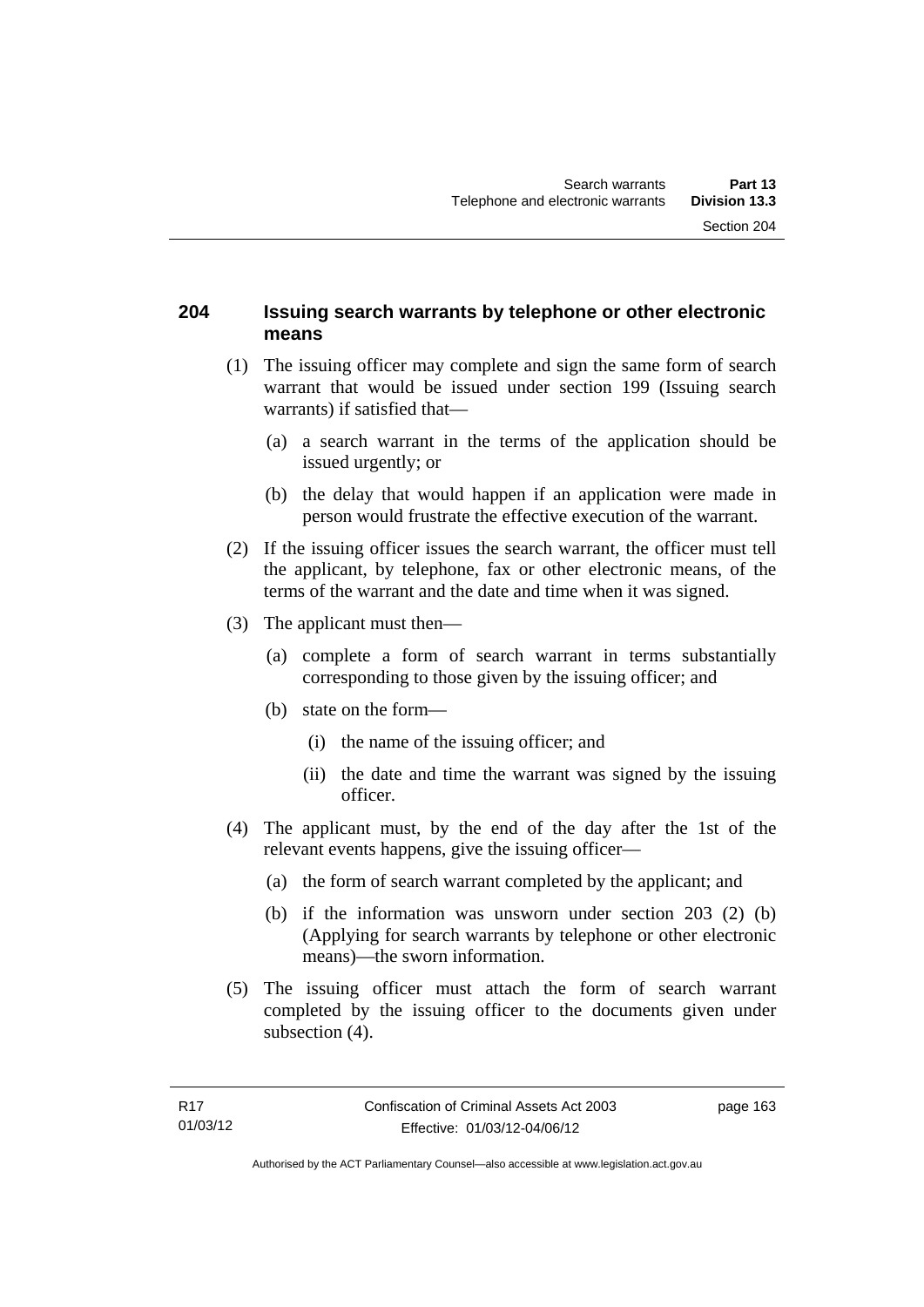(6) In subsection (4):

*relevant event* means the day when—

- (a) the warrant is executed; or
- (b) the warrant expires.

#### **205 Unsigned warrants by telephone or other electronic means in court proceedings**

- (1) This section applies if—
	- (a) it is material, in any proceeding, for a court to be satisfied that the exercise of a power under a search warrant issued under this division was properly authorised; and
	- (b) the form of search warrant signed by the issuing officer is not produced in evidence.
- (2) The court must assume that the exercise of the power was not properly authorised unless the contrary is proved.

### **206 Offence for stating incorrect names in warrants by telephone or other electronic means**

A person commits an offence if—

- (a) the person executes a document or presents a document to a person; and
- (b) the document purports to be a form of search warrant under section 204 (Issuing search warrants by telephone or other electronic means); and
- (c) the person states a name of an issuing officer in the document; and

R17 01/03/12

Authorised by the ACT Parliamentary Counsel—also accessible at www.legislation.act.gov.au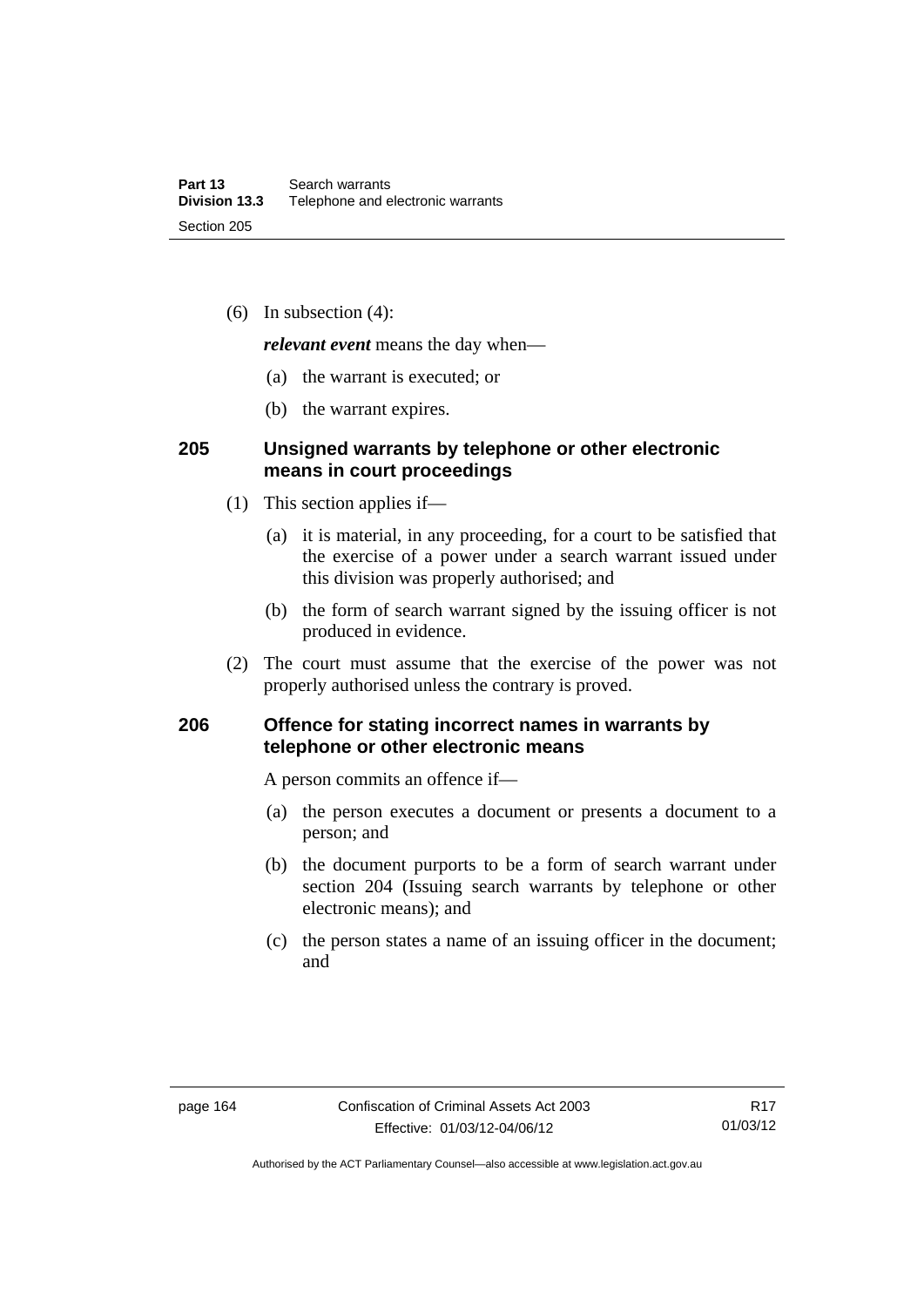(d) the name is not the name of the issuing officer that authorised the warrant.

Maximum penalty: 200 penalty units, imprisonment for 2 years or both.

### **207 Offence for execution etc of search warrant departing in material form**

A person commits an offence if—

- (a) the person executes a document or presents a document to a person; and
- (b) the document purports to be a form of search warrant under section 204 (Issuing search warrants by telephone or other electronic means); and
- (c) the document departs in a material particular from the form authorised by the issuing officer.

Maximum penalty: 200 penalty units, imprisonment for 2 years or both.

### **208 Offence for execution etc of unauthorised form of search warrant**

A person commits an offence if—

- (a) the person executes a document or presents a document to a person; and
- (b) the document purports to be a form of search warrant under section 204 (Issuing search warrants by telephone or other electronic means); and
- (c) the document—
	- (i) has not been authorised by an issuing officer under that section; or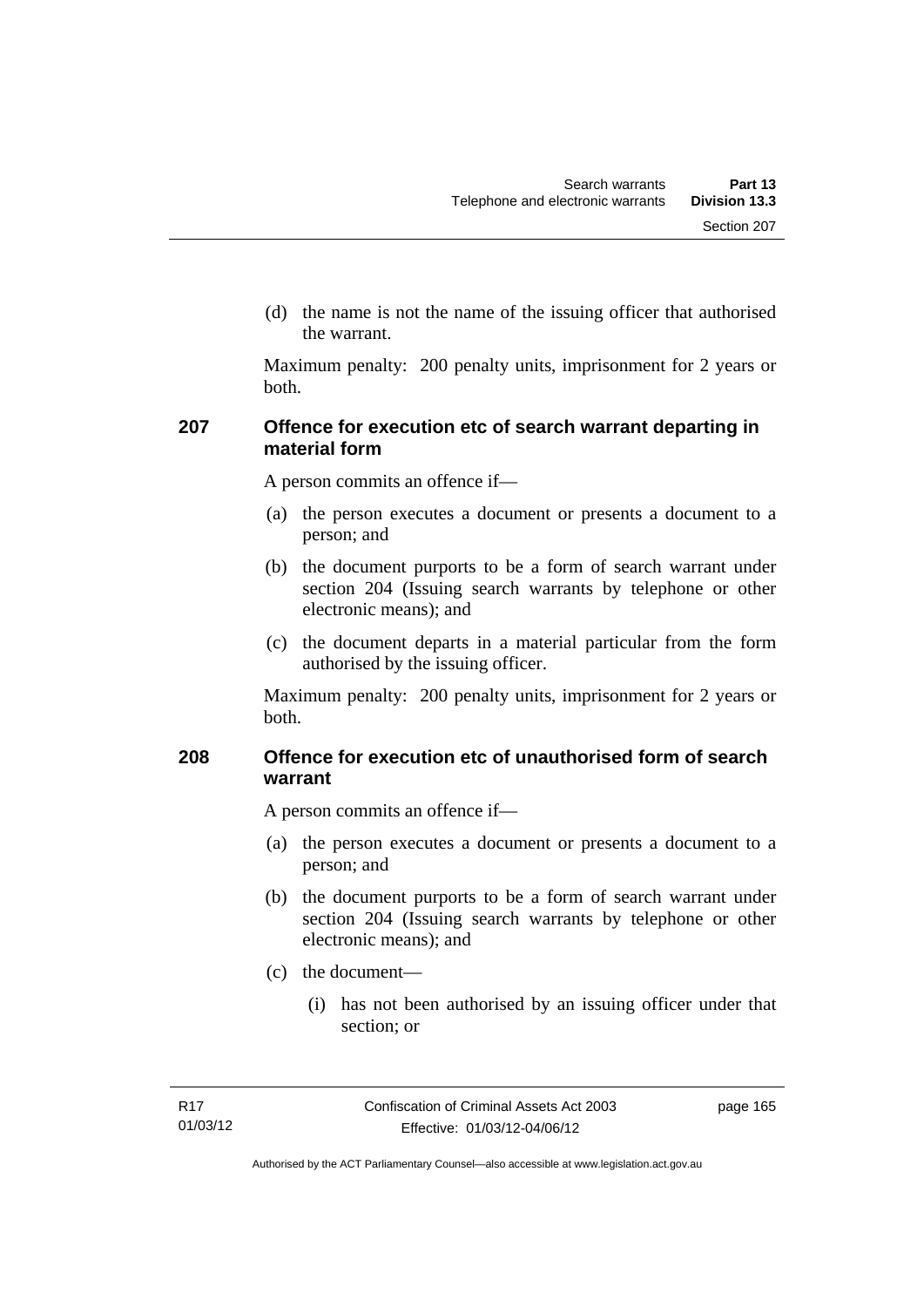(ii) departs in a material particular from the terms authorised by the issuing officer under that section.

Maximum penalty: 200 penalty units, imprisonment for 2 years or both.

#### **209 Offence for giving unauthorised form of search warrant**

A person commits an offence if—

- (a) the person purports to give a form of search warrant to an issuing officer under section 204 (4) (b) (Issuing search warrants by telephone or other electronic means); and
- (b) the document is not the form of search warrant that the person executed.

Maximum penalty: 200 penalty units, imprisonment for 2 years or both.

# **Division 13.4 Executing search warrants**

*Note* A court has a discretion to admit improperly obtained evidence (see *Evidence Act 2011*, s 138).

### **210 Search warrants—whether must be executed only during particular hours**

A search warrant must not authorise a search during the period beginning at 9 pm on a day and ending at 6 am on the next day unless the issuing officer is satisfied that—

- (a) it would not be practicable to conduct the search at another time; or
- (b) it is necessary to prevent the concealment, loss or destruction of target material.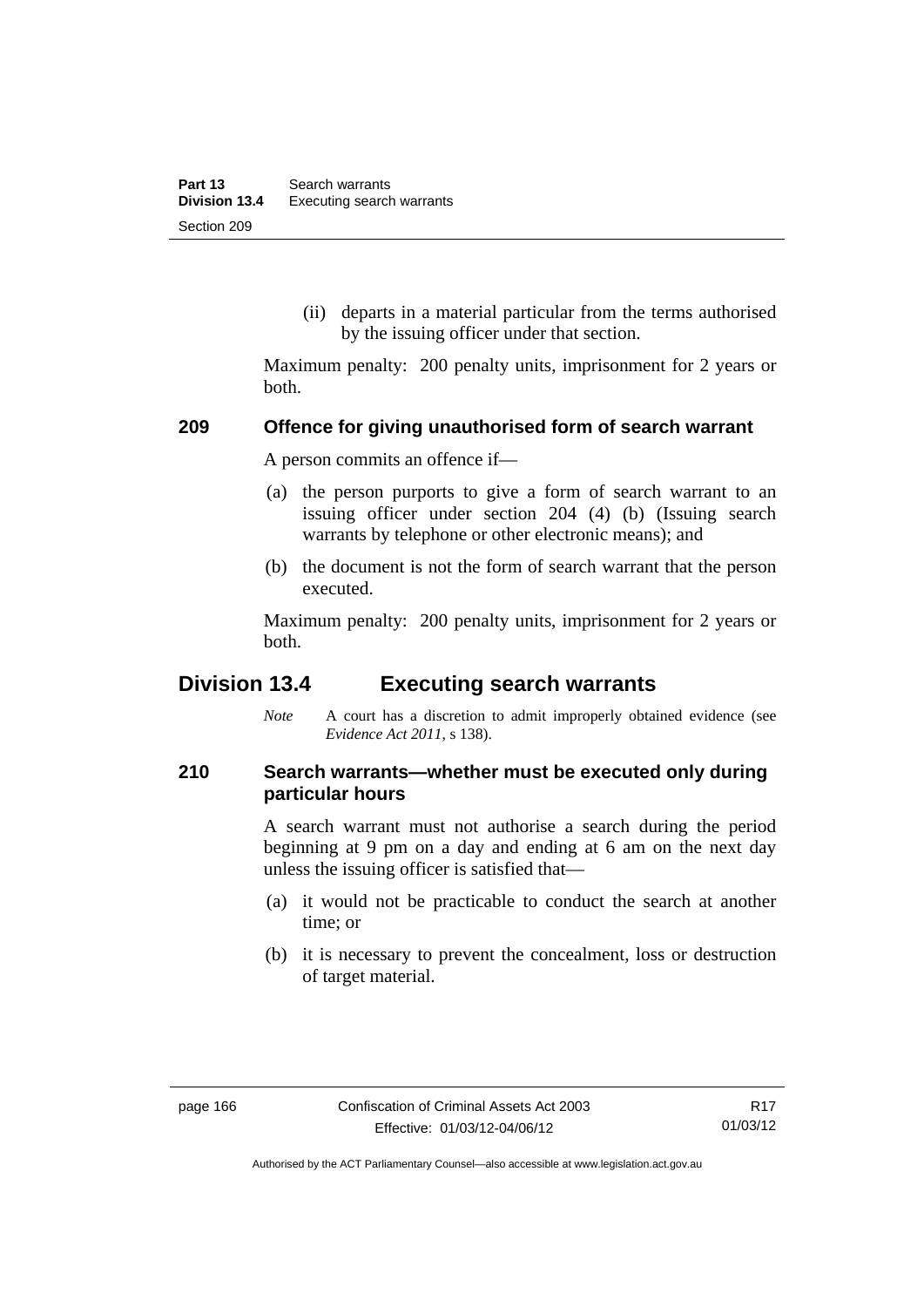### **211 Search warrants—restrictions on personal searches**

- (1) A search warrant cannot authorise a strip search or a search of a person's body cavities.
- (2) If a search warrant authorises an ordinary search or frisk search of a person—
	- (a) a different search from the search authorised must not be done under the warrant; and
	- (b) the search must be conducted by a person of the same sex as the person being searched.
- (3) However, if a transgender or intersex person is searched, the person may require that the search be conducted by either a male or a female.
- (4) If the transgender or intersex person requires that the search be conducted by a male, the person is taken, for this section, to be male.
- (5) If the transgender or intersex person requires that the search be conducted by a female, the person is taken, for this section, to be female.
- (6) A person assisting who is not a police officer must not take part in searching a person.
- (7) In this section:

*strip search* means a search of a person or of articles in the possession of a person, which may include all or any of the following:

- (a) requiring the person to remove all of his or her clothing;
- (b) an examination of the person's body (but not of the person's body cavities) and of those clothes.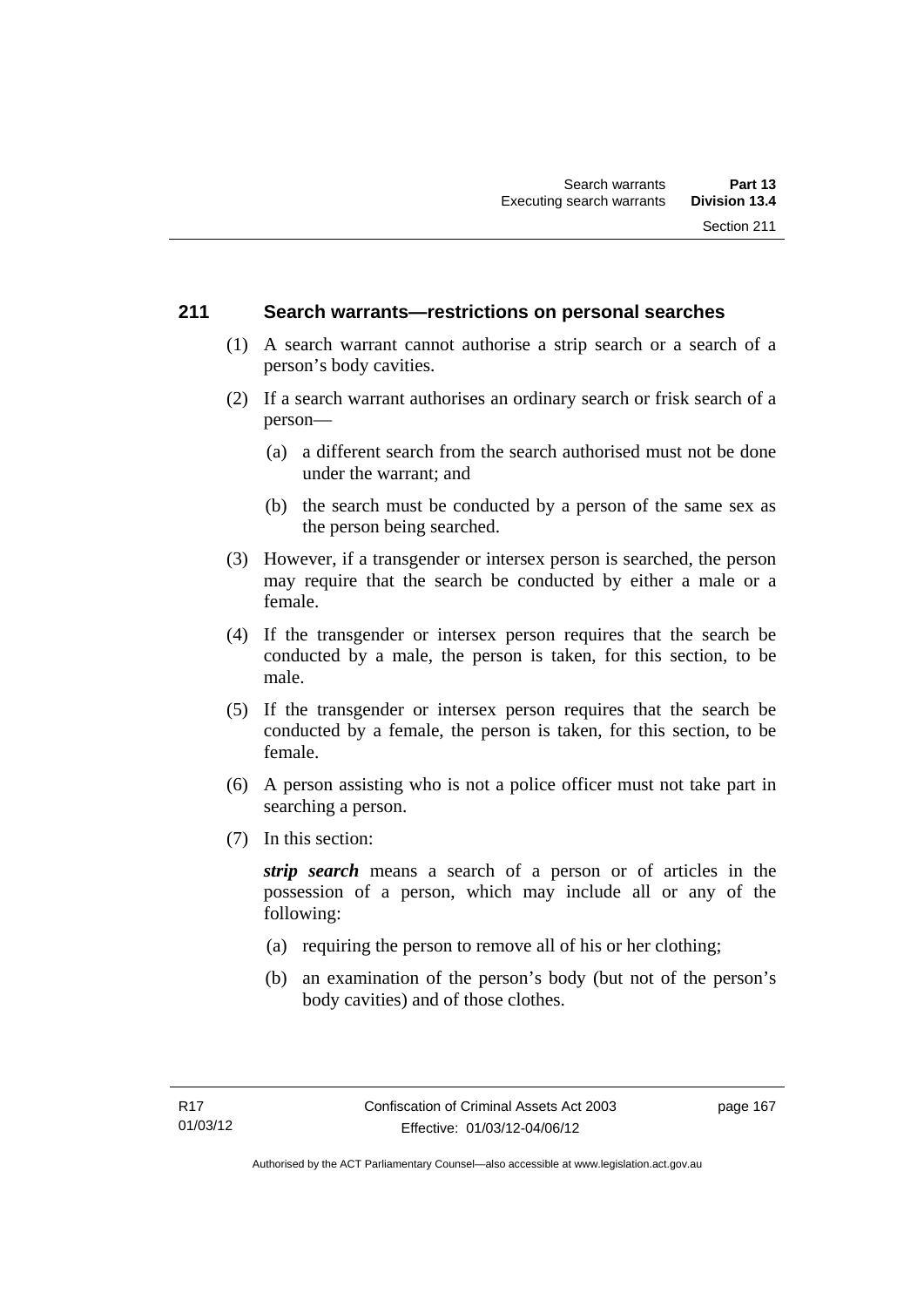# **212 Use of force and availability of assistance in executing search warrant**

- (1) Force may be used in executing a search warrant as follows:
	- (a) by an executing police officer—force against people and things may be used that is necessary and reasonable in the circumstances;
	- (b) by a person assisting who is a police officer—force against people and things may be used that is necessary and reasonable in the circumstances;
	- (c) by a person assisting who is not a police officer—force against things may be used that is necessary and reasonable in the circumstances.
- (2) An executing police officer may obtain the assistance in executing the warrant that is necessary and reasonable in the circumstances.

### **213 Search warrants—announcement before entry**

- (1) An executing police officer must, before anyone enters premises under a search warrant—
	- (a) announce that the person is authorised to enter the premises; and
	- (b) give anyone at the premises an opportunity to allow entry to the premises; and
	- (c) if the occupier of the premises, or someone else who apparently represents the occupier, is present at the premises identify himself or herself to that person.
- (2) The executing police officer is not required to comply with subsection (1) if the police officer believes on reasonable grounds that immediate entry to the premises is required to ensure—
	- (a) the safety of anyone (including any police officer or person assisting); or

R17 01/03/12

Authorised by the ACT Parliamentary Counsel—also accessible at www.legislation.act.gov.au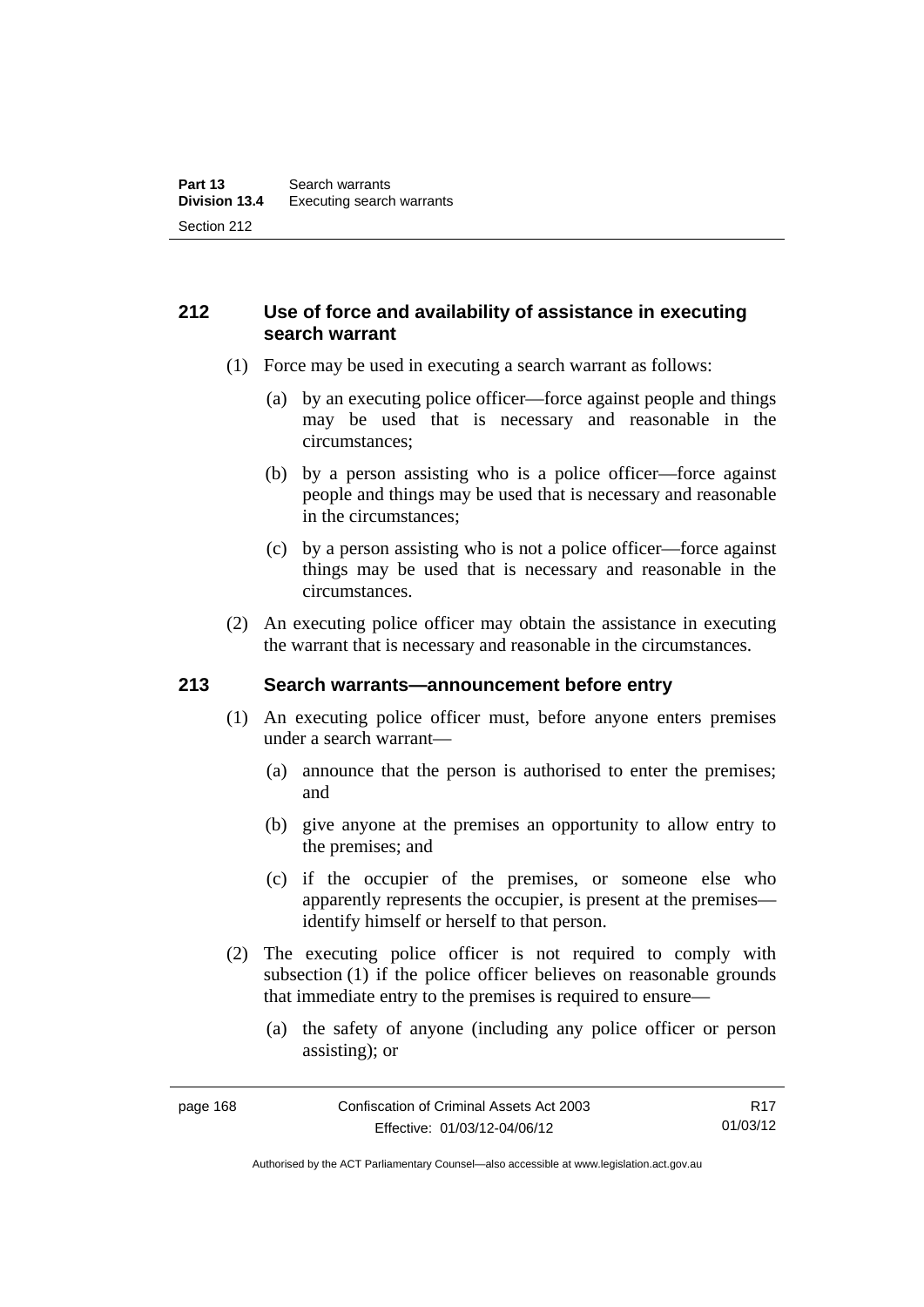(b) that the effective execution of the warrant is not frustrated.

# **214 Details of search warrant to be given to occupier etc**

- (1) If the occupier of the premises, or someone else who apparently represents the occupier, is present at the premises while a search warrant is being executed, the executing police officer or a person assisting must make available to the person—
	- (a) a copy of the warrant; and
	- (b) a document setting out the rights and obligations of the person.
- (2) Before a person is searched under a search warrant, the executing police officer or a person assisting must show the person a copy of the warrant.
- (3) The copy of the warrant need not include the issuing officer's signature or the seal or stamp of the court in which the issuing officer holds office or is employed.

### **215 Occupier entitled to be present during search etc**

- (1) If an occupier of premises, or someone else who apparently represents the occupier, is present at the premises while a search warrant is being executed, the occupier or person is entitled to observe the search being conducted.
- (2) However, the person is not entitled to observe the search if—
	- (a) to do so would impede the search; or
	- (b) the person is under arrest, and allowing the person to observe the search being conducted would interfere with the objectives of the search.
- (3) This section does not prevent 2 or more areas of the premises being searched at the same time.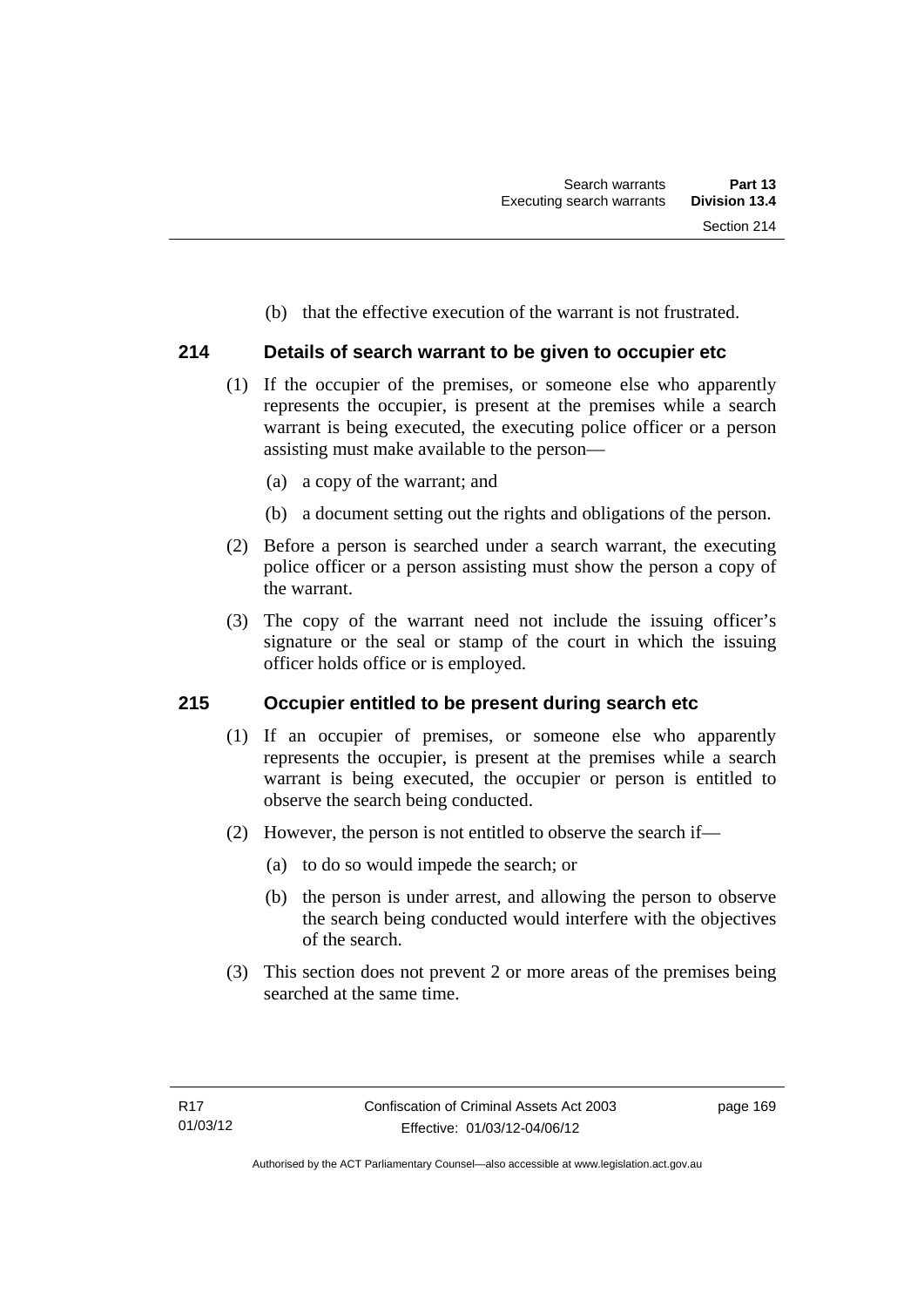# **216 Particular powers available to officers executing search warrant**

- (1) In executing a search warrant, the executing police officer or a person assisting may take photographs (including video recordings) of the premises or of people or things at the premises—
	- (a) for a purpose incidental to the execution of the warrant; or
	- (b) if the occupier of the premises consents in writing.
- (2) The executing police officer and a person assisting may complete the execution of a search warrant only if the warrant is in force, after all of them temporarily leave the premises—
	- (a) for not more than 1 hour; or
	- (b) for a longer period if the occupier of the premises consents in writing.
- (3) The execution of a search warrant may be completed if—
	- (a) the execution is stopped by an order of a court; and
	- (b) the order is later reversed or set aside on appeal; and
	- (c) the warrant is still in force.

### **217 Use of equipment to examine or process things**

- (1) The executing police officer, or a person assisting, for a search warrant may bring into or onto the premises any equipment reasonably necessary to examine or process a thing found at the premises to decide whether it may be seized under the warrant.
- (2) The executing police officer or a person assisting may operate equipment already at the premises to carry out an examination or processing if the officer believes on reasonable grounds that—
	- (a) the equipment is suitable; and

Authorised by the ACT Parliamentary Counsel—also accessible at www.legislation.act.gov.au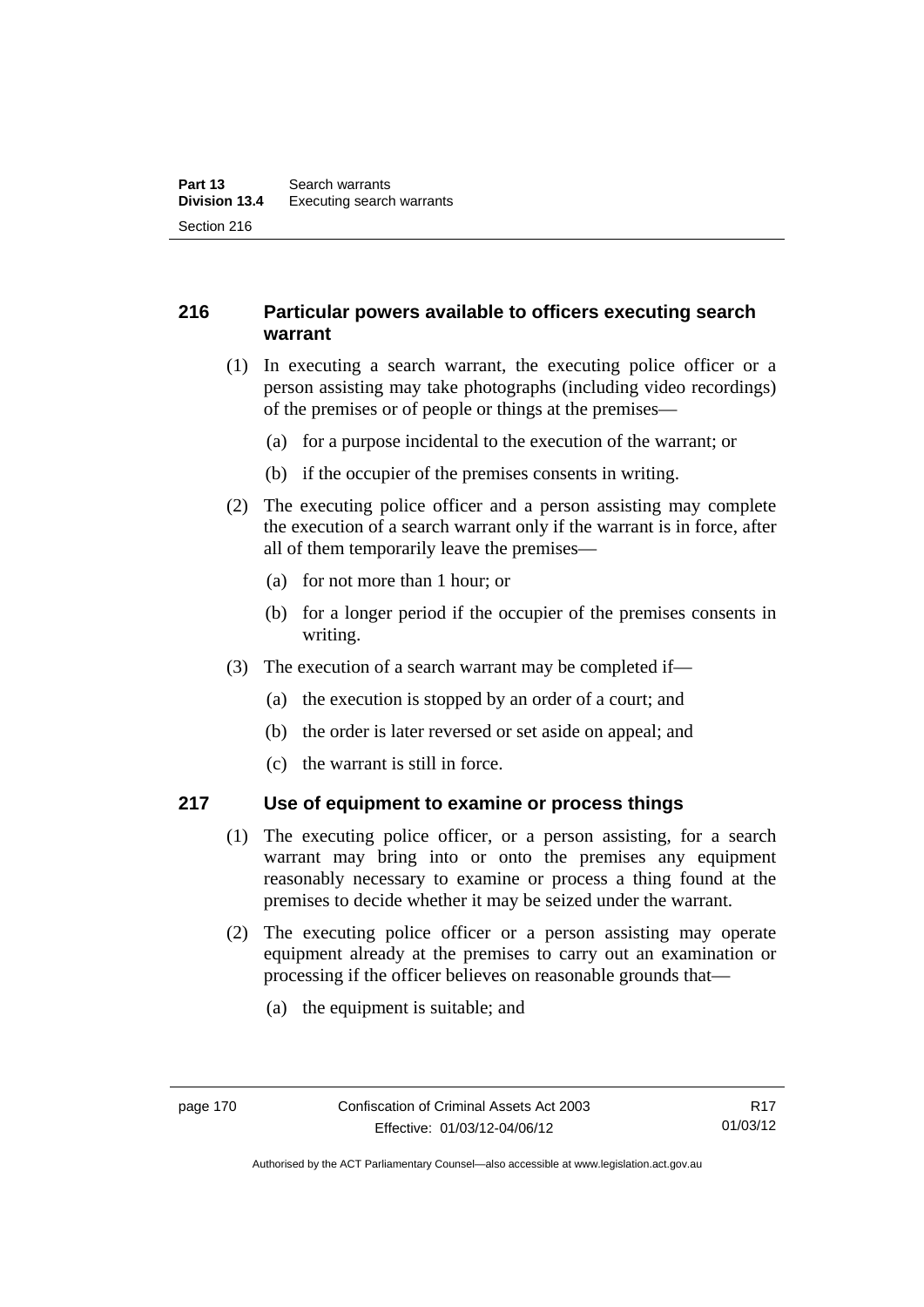(b) the examination or processing may be carried out without damaging the equipment or thing.

# **218 Moving things to another place for examination or processing**

- (1) A thing found at the premises may be moved to another place for examination or processing to decide whether it may be seized under a search warrant if—
	- (a) both of the following subparagraphs apply:
		- (i) there are reasonable grounds for believing that the thing is or contains target material;
		- (ii) it is significantly more practicable to do so having regard to the timeliness and cost of examining or processing the thing at another place and the availability of expert assistance; or
	- (b) the occupier of the premises consents in writing.
- (2) The thing may be moved to another place for examination or processing for no longer than 72 hours.
- (3) An executing police officer may apply to an issuing officer for an extension of that time if the executing police officer believes on reasonable grounds that the thing cannot be examined or processed within 72 hours.
- (4) The executing police officer must give notice of the application to the occupier of premises, and the occupier is entitled to be heard on the application.
- (5) If a thing is moved to another place under this section, the executing police officer must, if practicable—
	- (a) tell the occupier of the address of the place, and when, the examination or processing will be carried out; and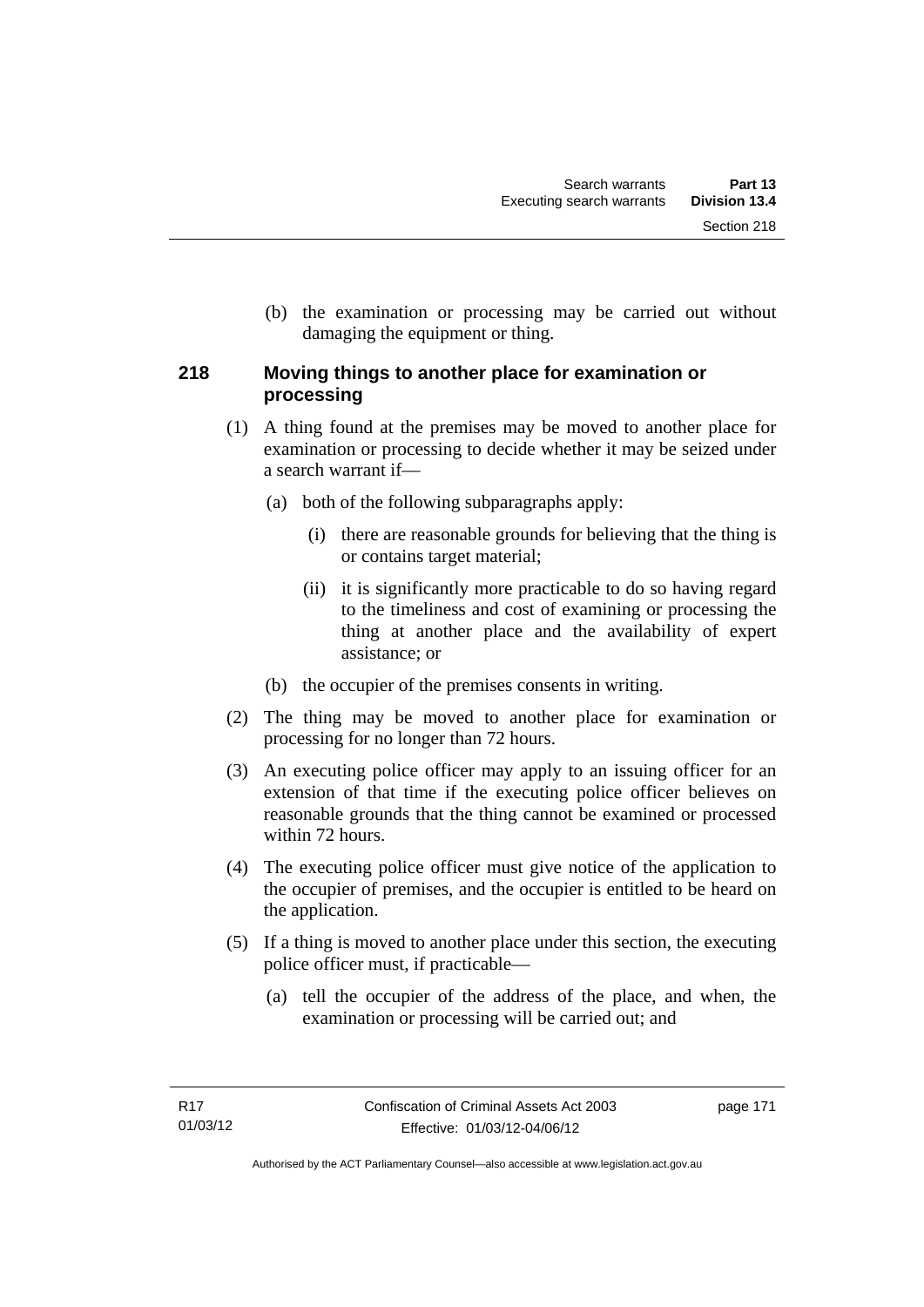- (b) allow the occupier or the occupier's representative to be present during the examination or processing.
- (6) The provisions of this part relating to the issue of search warrants apply, with any necessary changes, to the giving of an extension under this section.

### **219 Use of electronic equipment at premises**

- (1) An executing police officer or a person assisting may operate electronic equipment at the premises to access data (including data not held at the premises) if the officer or person believes on reasonable grounds that—
	- (a) the data might be target material; and
	- (b) the equipment can be operated without damaging it.
	- *Note* An executing police officer may obtain an order requiring a person with knowledge of a computer or computer system to provide assistance (see s 220).
- (2) If the executing police officer or person assisting believes that any data accessed by operating the electronic equipment might be target material, the officer or person may—
	- (a) copy the data to a data storage device brought to the premises; or
	- (b) if the occupier of the premises agrees in writing—copy the data to a data storage device at the premises.
- (3) The executing police officer or person assisting may take the device from the premises.
- (4) The executing police officer, or a person assisting who is a police officer, may do the following things if the officer or person finds that any target material is accessible using the equipment:
	- (a) seize the equipment and any data storage device;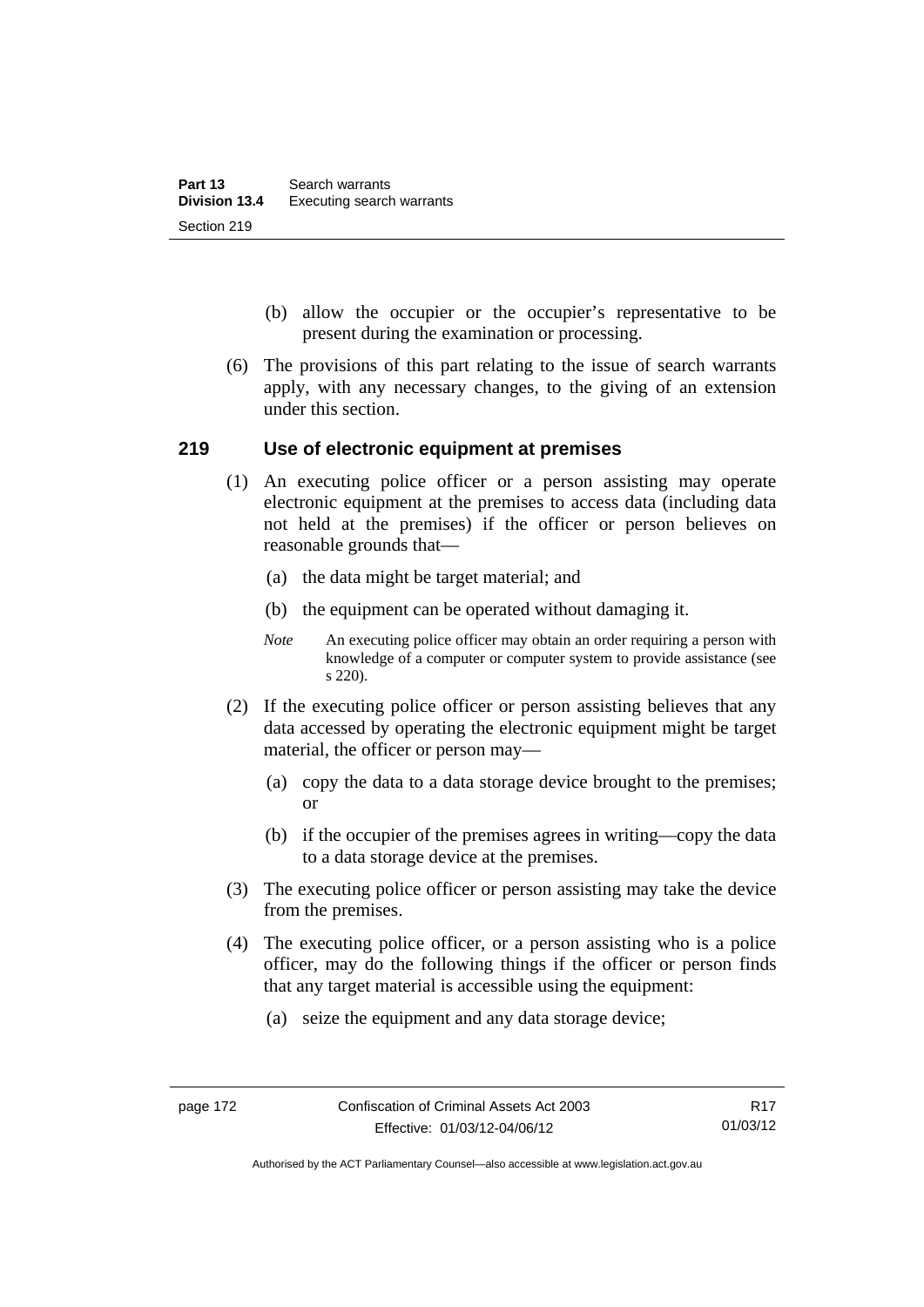- (b) if the material can, by using facilities at the premises, be put in documentary form—operate the facilities to put the material in that form and seize the documents so produced.
- (5) A police officer may seize equipment under subsection (4) (a) only if—
	- (a) it is not practicable to copy the data as mentioned in subsection (2) or to put the material in documentary form as mentioned in subsection (4) (b); or
	- (b) possession of the equipment by the occupier could be an offence.

### **220 Person with knowledge of computer or computer system to assist access etc**

- (1) An executing police officer may apply to an issuing officer for an order requiring a stated person to provide any information or assistance that is reasonably necessary to allow the executing police officer or a person assisting to do all or any of the following:
	- (a) access data held in or accessible from a computer that is on the premises;
	- (b) copy the data to a data storage device;
	- (c) convert the data into documentary form.
- (2) The issuing officer may make an order if satisfied that—
	- (a) there are reasonable grounds for suspecting that target material is accessible from the computer; and
	- (b) the stated person is—
		- (i) reasonably suspected of possessing, or having under the person's control, target material of the kind stated in the search warrant; or
		- (ii) the owner or lessee of the computer; or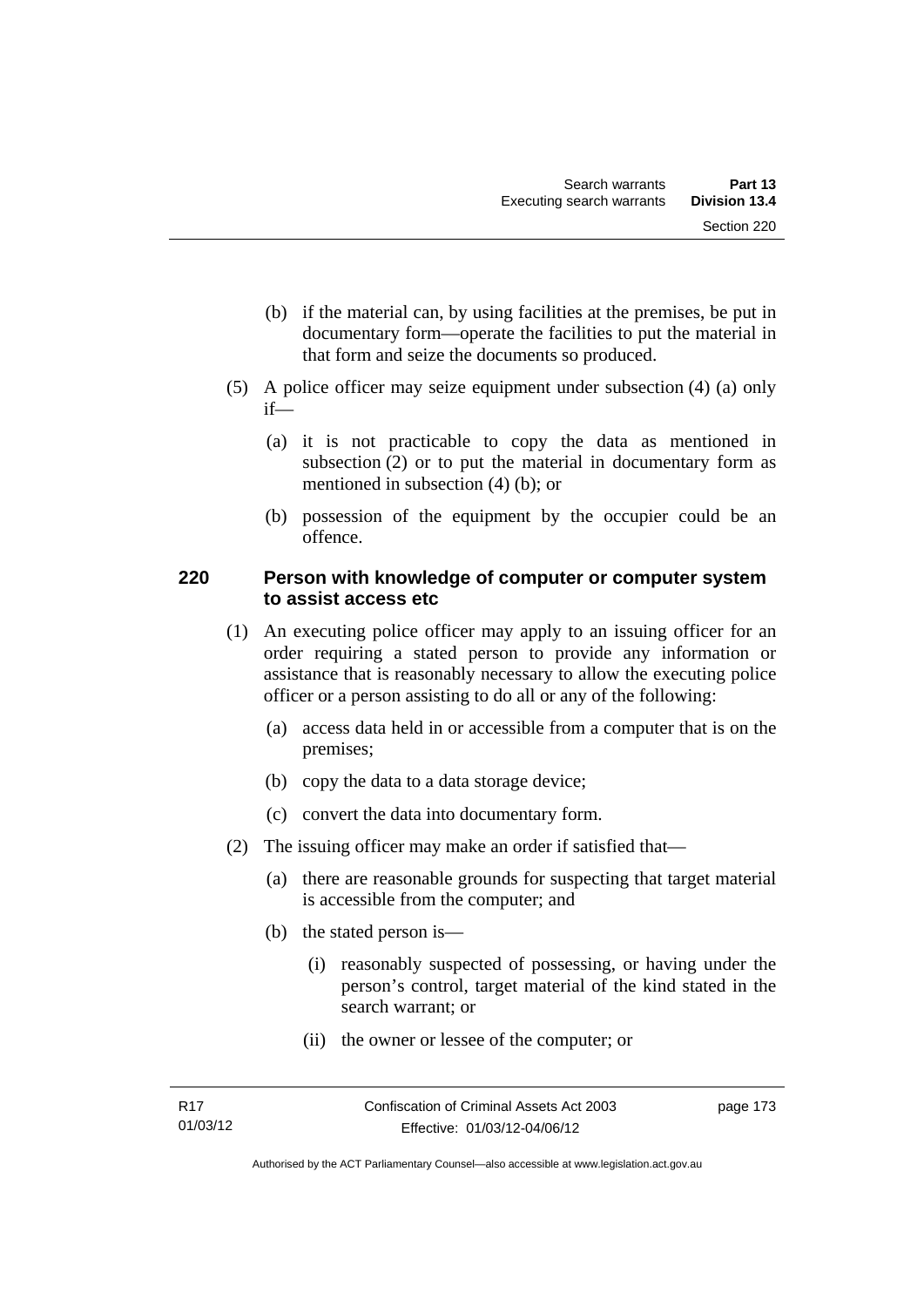- (iii) an employee of the owner or lessee of the computer; and
- (c) the stated person has knowledge of—
	- (i) the computer or a computer network of which the computer forms a part; or
	- (ii) measures applied to protect data held in or accessible from the computer.
- (3) A person commits an offence if a person contravenes an order under this section.

Maximum penalty: 50 penalty units, imprisonment for 6 months or both.

 (4) The provisions of this part relating to the issue of search warrants apply, with any necessary changes, to the giving of an order under this section.

### **221 Securing electronic equipment**

- (1) If the executing police officer or a person assisting believes on reasonable grounds that—
	- (a) target material may be accessible by operating electronic equipment at the premises; and
	- (b) expert assistance is required to operate the equipment; and
	- (c) if the officer or person does not take action, the material may be destroyed, altered or otherwise interfered with;

the officer or person may do whatever is necessary to secure the equipment, whether by locking it up, placing a guard or otherwise.

- (2) The executing police officer or a person assisting must give written notice to the occupier of the premises of—
	- (a) the officer's or person's intention to secure the equipment; and
	- (b) the fact that the equipment may be secured for up to 24 hours.

Authorised by the ACT Parliamentary Counsel—also accessible at www.legislation.act.gov.au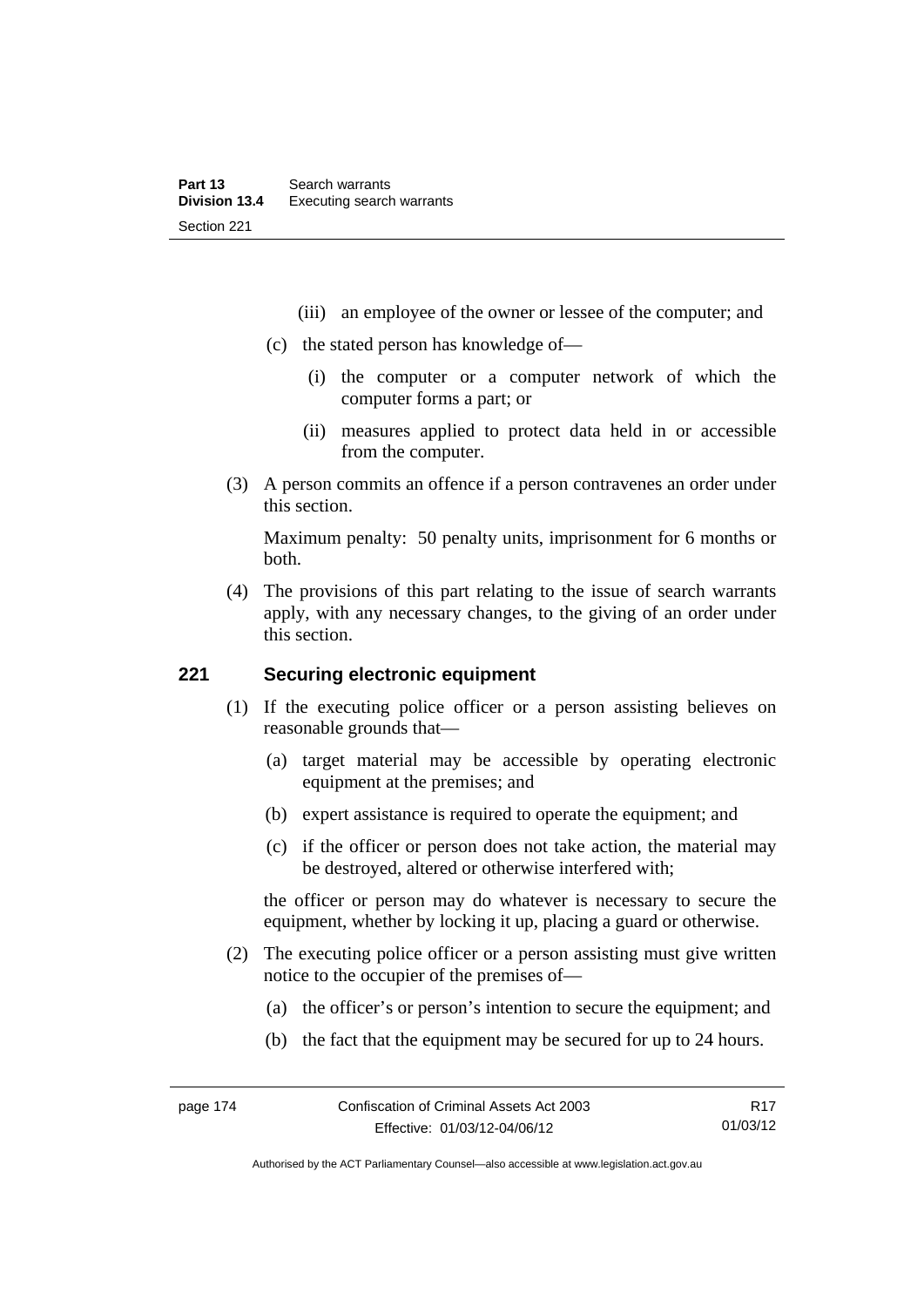- (3) The equipment may be secured until the earliest of the following events happens:
	- (a) the end of 24 hours;
	- (b) the equipment is operated by the expert.
- (4) If the executing police officer or a person assisting believes on reasonable grounds that the expert assistance will not be available within 24 hours, the officer or person may apply to the issuing officer to extend the period.
- (5) The executing police officer or a person assisting must tell the occupier of the premises of the officer's or person's intention to apply for an extension, and the occupier is entitled to be heard on the application.
- (6) The provisions of this part relating to the issue of search warrants apply, with any necessary changes, to the giving of an extension under this section.

# **222 Copies of seized things to be provided**

- (1) If the occupier of the premises, or someone else who apparently represents the occupier, is present at the premises while a search warrant is executed, the occupier or other person may ask a police officer who seizes—
	- (a) a document, film, computer file or other thing that can be readily copied; or
	- (b) a data storage device in which the information can be readily copied;

to give the occupier or other person a copy of the thing or the information.

 (2) The police officer must do so as soon as practicable after the seizure.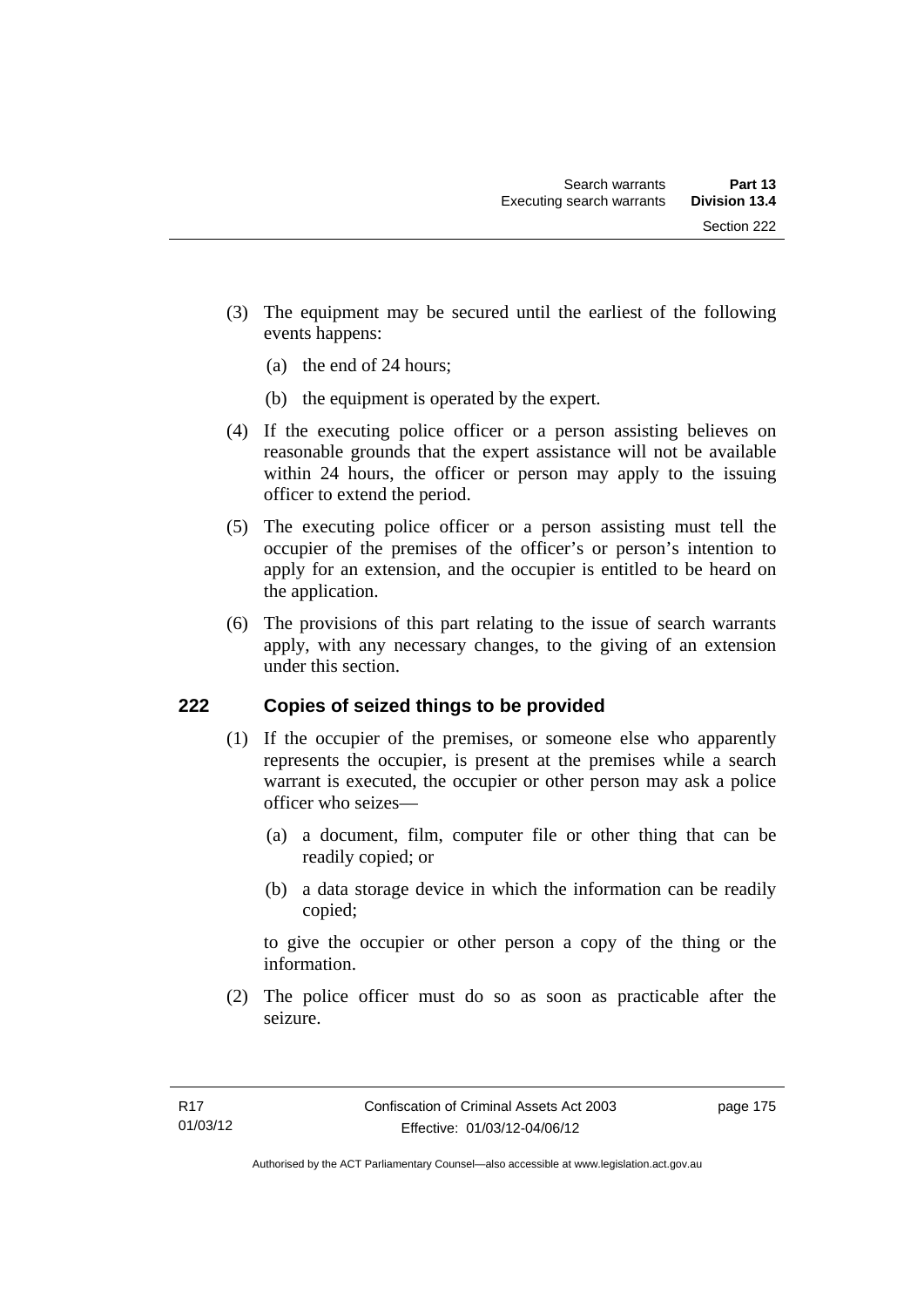- (3) However, the police officer is not required to do so if—
	- (a) the thing was seized under section 219 (Use of electronic equipment at premises); or
	- (b) possession by the occupier of the thing or information could be an offence.

### **223 Providing documents after execution of search warrant**

Documents are taken to have been seized under a search warrant if—

- (a) the documents were at, or accessible from, the premises of a financial institution when a search warrant in relation to the premises was executed; and
- (b) the documents could not be found at that time; and
- (c) the financial institution provides them to the executing police officer as soon as practicable after the execution of the warrant.

# **Division 13.5 Stopping and searching vehicles**

### **224 Searches of vehicles without search warrant in emergency situations**

- (1) This section applies if a police officer believes, on reasonable grounds, that—
	- (a) a thing that is target material is in or on a vehicle; and
	- (b) it is necessary to exercise a power under subsection (2) to prevent the thing from being concealed, lost or destroyed; and
	- (c) it is necessary to exercise the power without the authority of a search warrant because the circumstances are serious and urgent.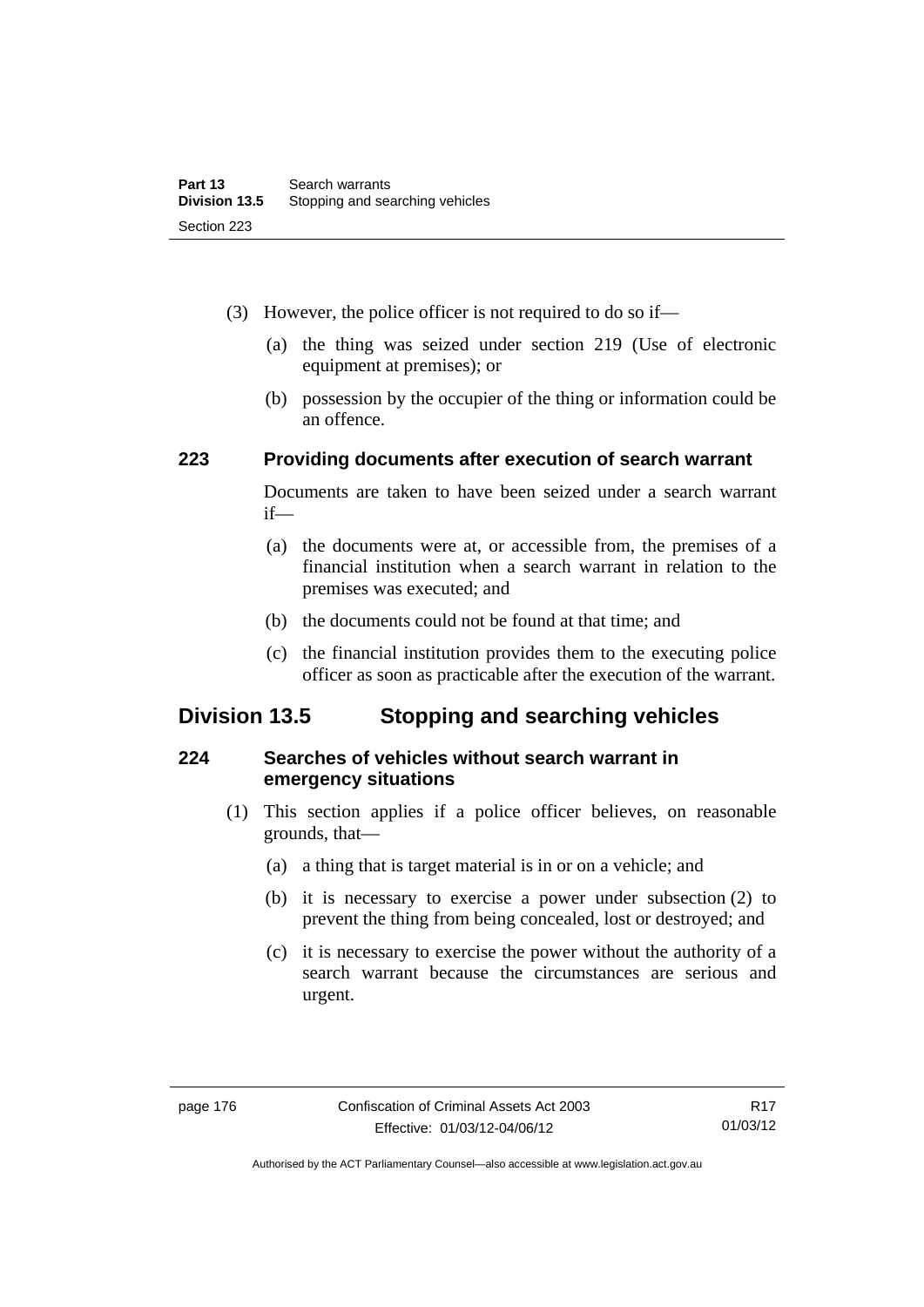- (2) If this section applies, the police officer may—
	- (a) stop and detain the vehicle; and
	- (b) search the vehicle, and any container in or on the vehicle, for the thing; and
	- (c) seize the thing if the officer finds it.
- (3) If, in the course of searching for the thing, the police officer finds something else that is target material, the police officer may seize that thing if the officer suspects, on reasonable grounds, that—
	- (a) it is necessary to seize it to prevent its concealment, loss or destruction; and
	- (b) it is necessary to seize it without the authority of a search warrant because the circumstances are serious and urgent.
- (4) The police officer must exercise the police officer's powers subject to section 225.

### **225 How police officer exercises powers under s 224**

When a police officer exercises a power under section 224 (Searches of vehicles without search warrant in emergency situations) in relation to a vehicle, the police officer—

- (a) may use the assistance that is necessary and reasonable; and
- (b) must search the vehicle in a public place or in some other place to which members of the public have ready access; and
- (c) must not detain the vehicle for longer than is necessary and reasonable to search it and any container in or on the vehicle; and
- (d) may use the force that is necessary and reasonable in the circumstances, but must not damage the vehicle, or any container in or on the vehicle, by forcing open a part of the vehicle or container unless—

page 177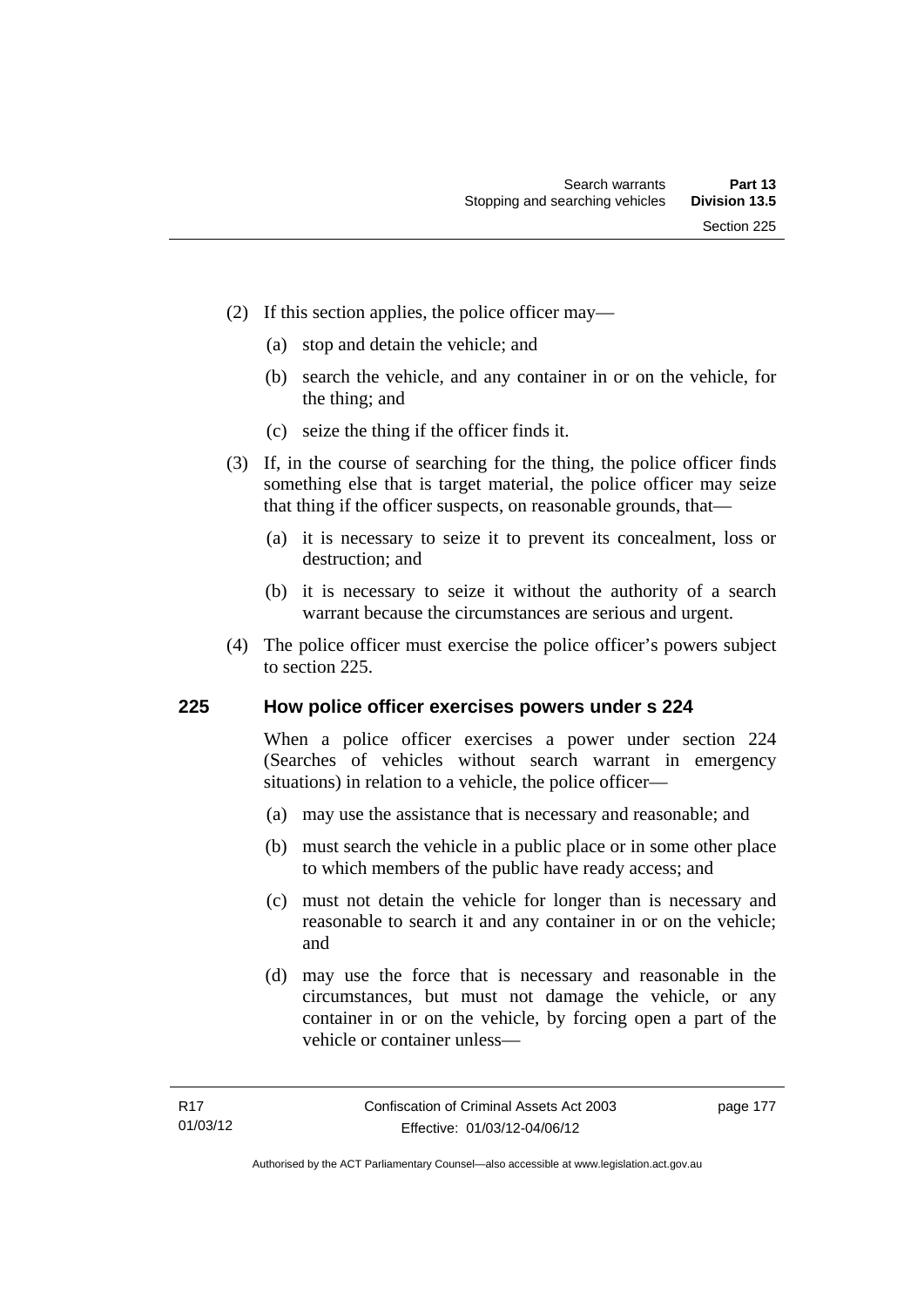- (i) the person (if any) apparently in charge of the vehicle has been given a reasonable opportunity to open that part or container; or
- (ii) it is not possible to give that person such an opportunity.

# **Division 13.6 Search warrants—things seized**

### **226 Receipts for things seized under search warrants**

- (1) This section applies to—
	- (a) a thing seized under a search warrant; or
	- (b) a thing moved under section 218 (1) (Moving things to another place for examination or processing); or
	- (c) a thing seized under section 224 (Searches of vehicles without search warrant in emergency situations).
- (2) As soon as practicable after a thing is seized under this part by the executing police officer or a person assisting, the officer or person must give a receipt for it to the person from whom it was seized.
- (3) If, for any reason, it is not practicable to comply with subsection (2), the executing police officer or person assisting must leave the receipt, secured conspicuously, at the place of seizure.
- (4) A receipt under this section must include—
	- (a) a description of the thing seized; and
	- (b) if the thing is moved under section 218 (1)—where the thing is to be taken to.
- (5) A single receipt may be given for 2 or more things.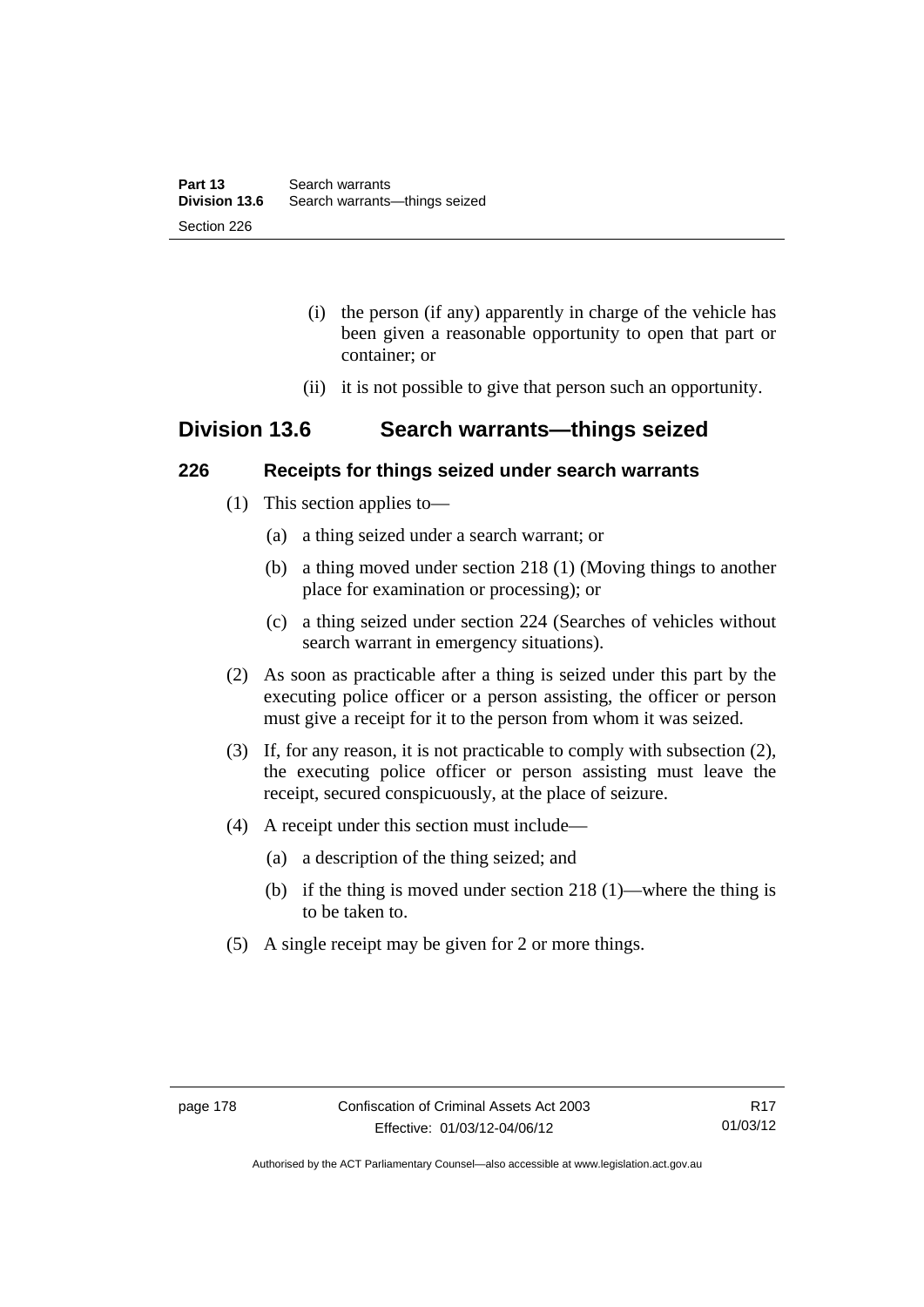### **227 Keeping seized things under search warrants**

- (1) This section applies to a police officer in relation to a thing seized under this part if—
	- (a) the reason for the thing's seizure no longer exists or it is decided that the thing is not to be used in evidence; or
	- (b) if the thing was seized under section 224 (Searches of vehicles without search warrant in emergency situations)—the period of 60 days after the day of the thing's seizure ends.
- (2) The police officer must take reasonable steps to return the thing to the person from whom it was seized or to the owner if that person is not entitled to possess it.
- (3) However, the police officer does not have to take those steps if—
	- (a) if subsection  $(1)$  (b) applies—
		- (i) a proceeding in relation to which the thing might provide evidence has been begun before the end of the 60-day period and has not been finalised (including an appeal to a court in relation to the proceeding); or
		- (ii) an order is in force under section 228 (Keeping things for further period); or
	- (b) if subsection (1) (a) or (b) applies—the police officer is otherwise authorised (by a law, or an order of a court, of the Territory, the Commonwealth, a State or another Territory) to keep, destroy or dispose of the thing; or
	- (c) the thing is forfeited or forfeitable to the Territory, the Commonwealth or a State or is the subject of a dispute about ownership.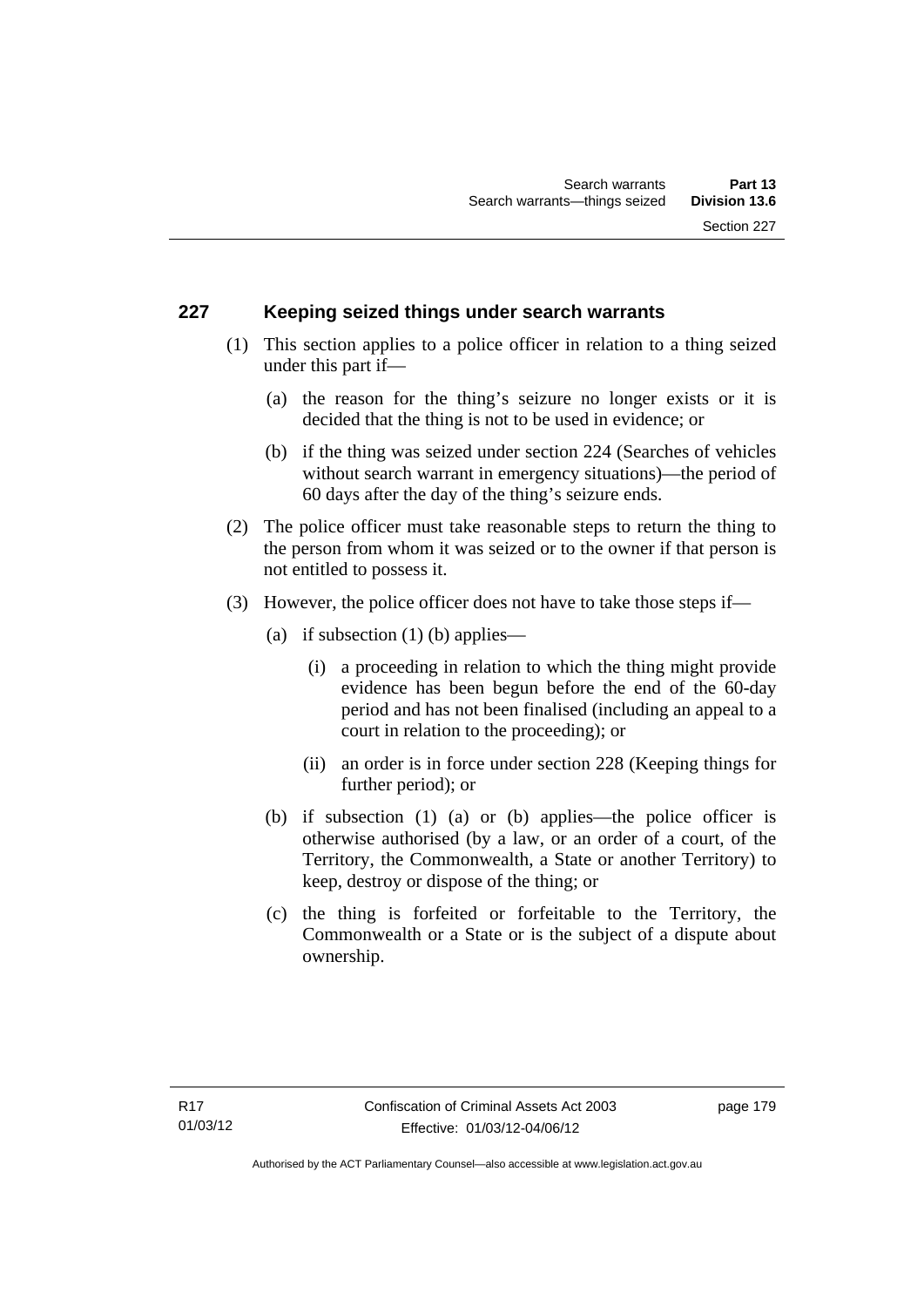# **228 Keeping things for further period**

- (1) This section applies if a thing has been seized by a police officer under this part and a proceeding in relation to which the thing might provide evidence has not begun before the end of—
	- (a) 60 days after the day of the seizure; or
	- (b) a period previously stated in an order of an issuing officer under this section.
- (2) A police officer may apply to an issuing officer for an order that the officer may keep the thing for a further period.
- (3) Before making the application, the police officer must—
	- (a) take reasonable steps to discover whose interests would be affected by the keeping of the thing; and
	- (b) if it is practicable to do so, tell each person the officer believes to be such a person of the proposed application.
- (4) The provisions of this part relating to the issue of search warrants apply, with any necessary changes, to the making of an order under this section.

### **229 Issuing officer may order keeping of thing**

- (1) The issuing officer may order that the police officer who made an application under section 228 (Keeping things for further period) may keep the thing if the issuing officer is satisfied that it is necessary for the police officer to do so for the purpose of beginning or conducting a proceeding under this Act, another territory law or the law of the Commonwealth, a State or another Territory.
- (2) The order must state the period for which the officer may keep the thing.
- (3) The provisions of this part relating to the issue of search warrants apply, with any necessary changes, to the making of an order under this section.

R17 01/03/12

Authorised by the ACT Parliamentary Counsel—also accessible at www.legislation.act.gov.au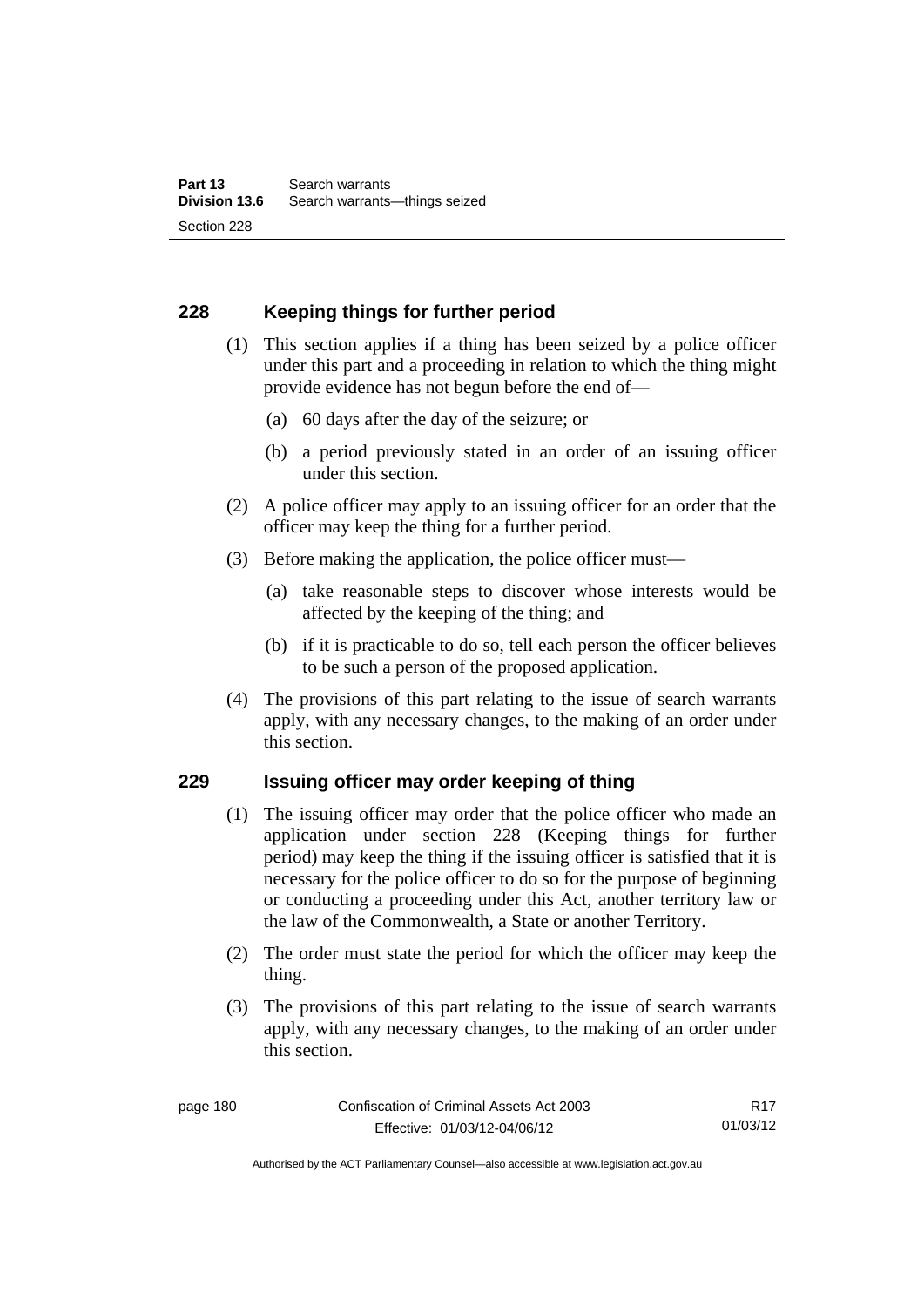### **230 Transfer of things seized to public trustee**

At the direction of the DPP, a police officer must transfer custody of a thing seized under this part to the public trustee.

# **Division 13.7 Search warrants—miscellaneous**

### **231 Search warrants—false or misleading information**

- (1) A person commits an offence if—
	- (a) the person gives information to a police officer or person assisting a police officer; and
	- (b) the person does so knowing that the information—
		- (i) is false or misleading in a material particular; or
		- (ii) omits something that makes the information false or misleading in a material particular; and
	- (c) the information is given in compliance (or purported compliance) with a requirement under this part.

Maximum penalty: 200 penalty units, imprisonment for 2 years or both.

- (2) Subsection (1) (c) does not apply if, before the information was given by the person to the police officer or person assisting, a police officer or person assisting did not take reasonable steps to tell the person of the existence of the offence against subsection (1).
- (3) For subsection (2), it is sufficient if the following form of words is used:

'Giving false or misleading information is an offence with serious consequences'.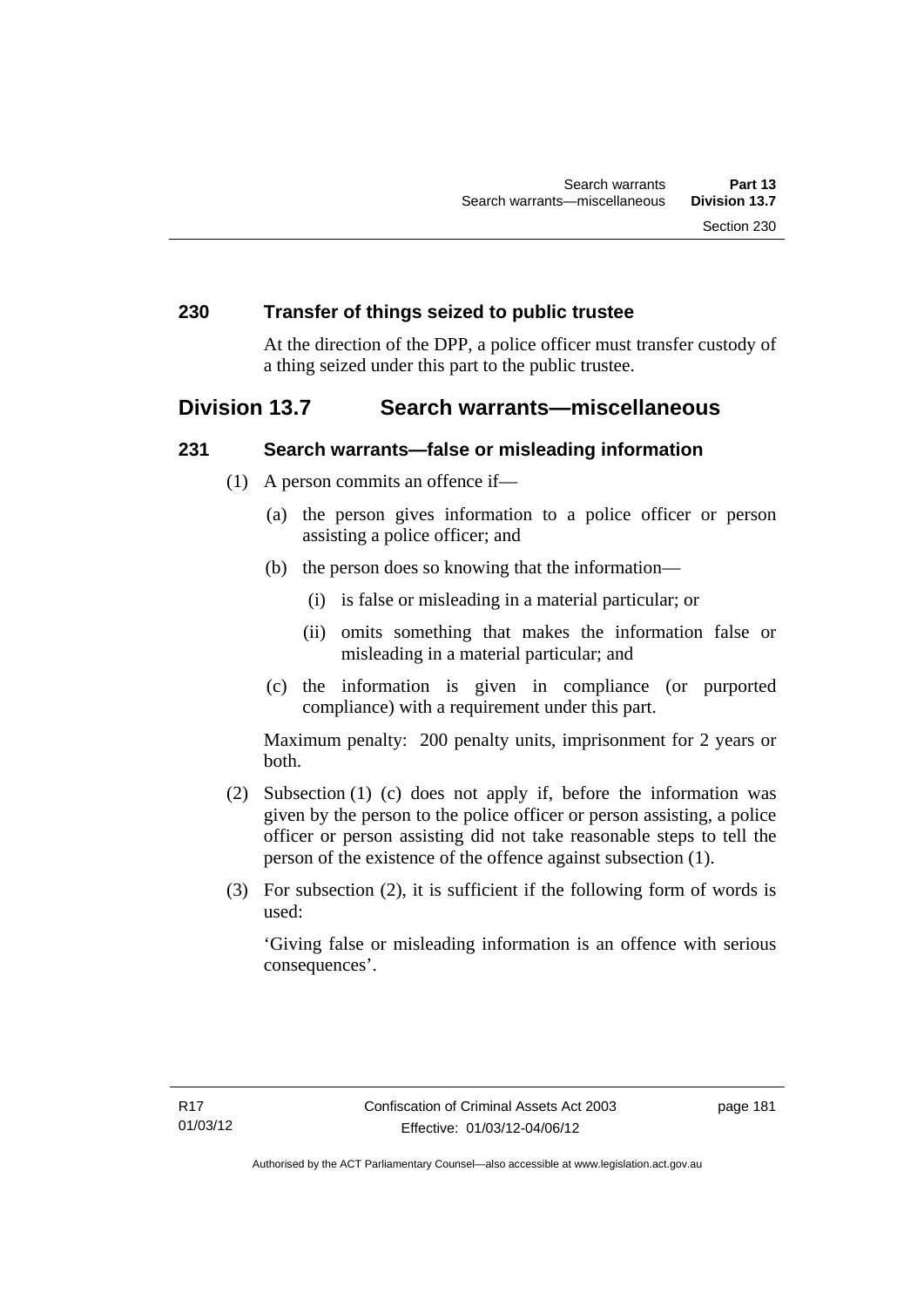### **232 Search warrants—false or misleading documents**

- (1) A person commits an offence if—
	- (a) the person produces a document to a police officer or a person assisting a police officer; and
	- (b) the person does so knowing that the document is false or misleading in a material particular; and
	- (c) the document is produced in compliance (or purported compliance) with a requirement under this part.

Maximum penalty: 200 penalty units, imprisonment for 2 years or both.

- (2) Subsection (1) does not apply to a person who produces a document to a police officer or person assisting if the document is accompanied by a written statement signed by the person (or, for a corporation, by an officer of the corporation)—
	- (a) stating that the document is, to the person's knowledge, false or misleading in a material particular; and
	- (b) setting out, or referring to, the material particular in which the document is, to the person's knowledge, false or misleading.

### **233 Obstruction etc of police officers and people assisting**

- (1) A person commits an offence if—
	- (a) the person knows that, or is reckless about the fact that, a person is a police officer; and
	- (b) the person obstructs, hinders, intimidates or resists the officer in the exercise of the officer's functions under this part.

Maximum penalty: 200 penalty units, imprisonment for 2 years or both.

 (2) For this section, it is immaterial whether the defendant was aware that the police officer was exercising the officer's functions.

Authorised by the ACT Parliamentary Counsel—also accessible at www.legislation.act.gov.au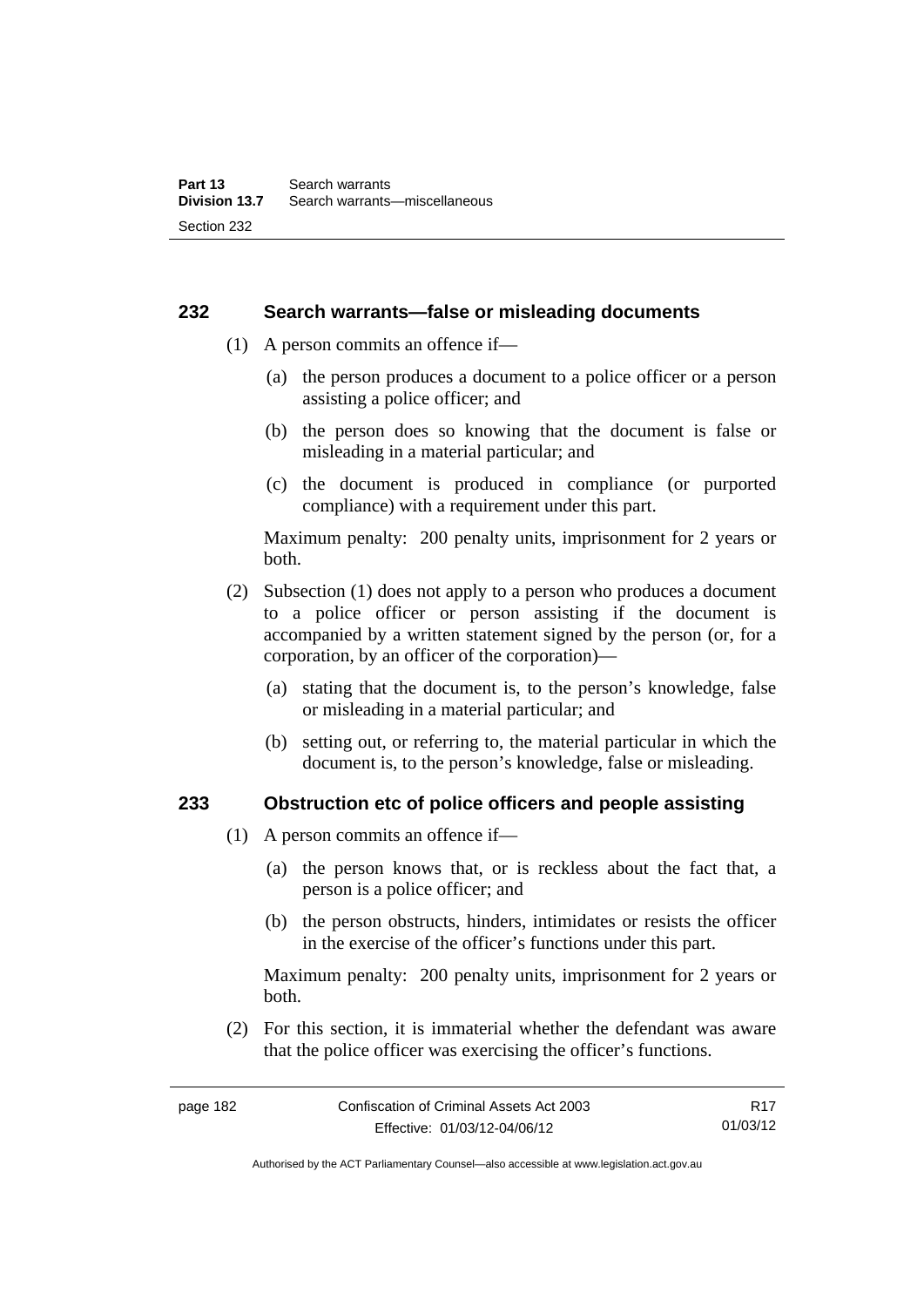(3) Strict liability applies to subsection (1) (b).

# **234 Damage etc to be minimised**

- (1) In the exercise, or purported exercise, of a function under this part, a police officer must take all reasonable steps to ensure that the police officer, and any person assisting who is not a police officer, causes as little inconvenience, detriment and damage as practicable.
- (2) If a police officer, or a person assisting who is not a police officer, damages anything in the exercise or purported exercise of a function under this part, the police officer or person assisting must give written notice of the particulars of the damage to the person whom the police officer or person assisting believes on reasonable grounds is the owner of the thing.
- (3) If the damage happens on premises entered under this part in the absence of the occupier, the notice may be given by securing it in a conspicuous place on the premises.

# **235 Compensation**

- (1) A person may claim reasonable compensation from the Territory if the person suffers loss or expense because of the exercise, or purported exercise, of a function under this part by a police officer or a person assisting who is not a police officer.
- (2) Compensation may be claimed and ordered in a proceeding for—
	- (a) compensation brought in a court of competent jurisdiction; or
	- (b) an offence against this Act or another territory law brought against the person making the claim for compensation.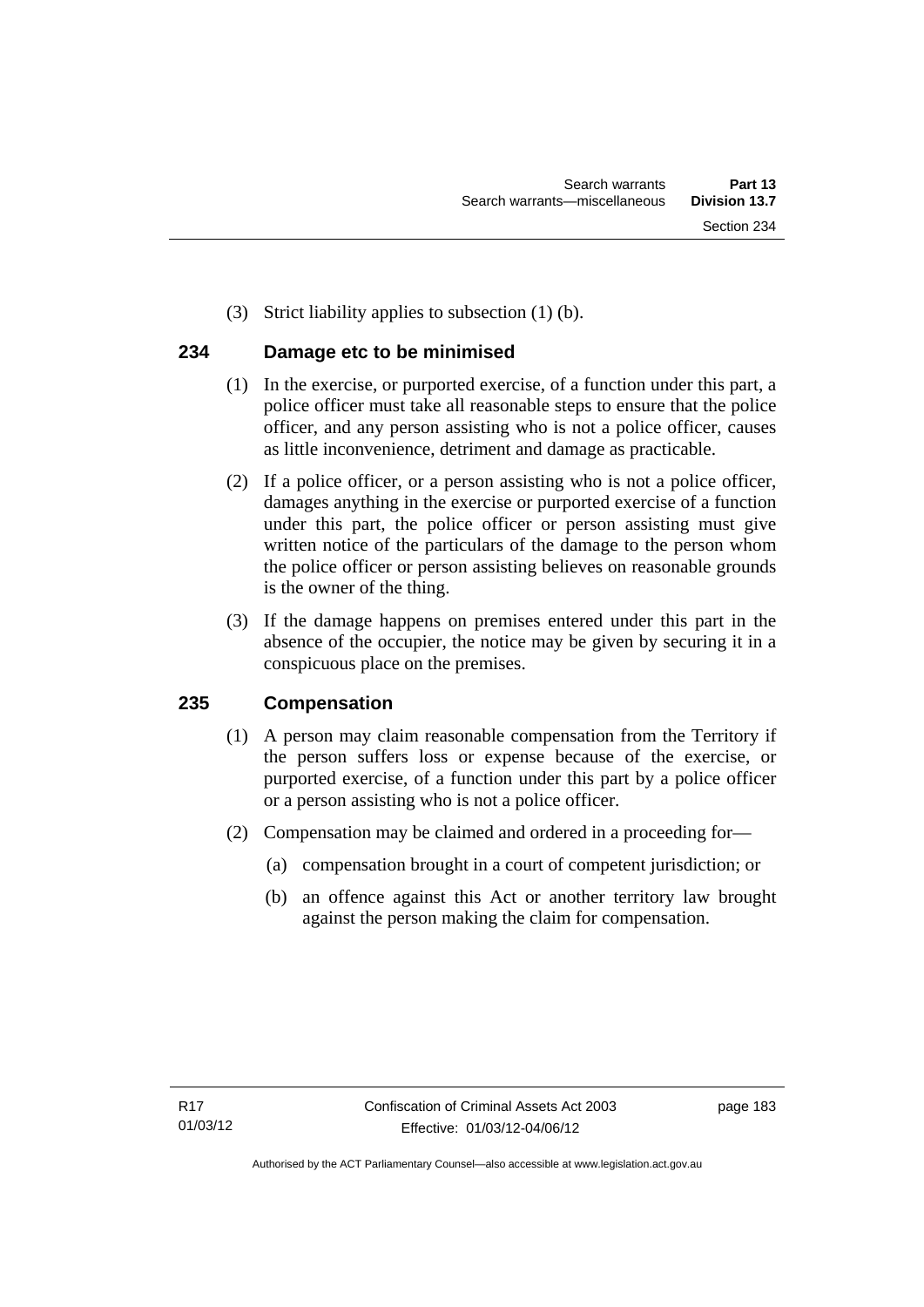(3) A court must not order the payment of reasonable compensation for the loss or expense unless it is satisfied it is just to make the order in the circumstances of the particular case.

**Example for claim for damage or corruption of computer data** 

The court may have regard to whether the occupier of the premises and any employees, agents or officers of the occupier, if they were available at the time, gave any appropriate warning or guidance on the operation of the computer equipment.

- *Note* An example is part of the Act, is not exhaustive and may extend, but does not limit, the meaning of the provision in which it appears (see Legislation Act, s 126 and s 132).
- (4) A regulation may prescribe matters that may, must or must not be taken into account by the court in considering whether it is just to make the order.

page 184 Confiscation of Criminal Assets Act 2003 Effective: 01/03/12-04/06/12

R17 01/03/12

Authorised by the ACT Parliamentary Counsel—also accessible at www.legislation.act.gov.au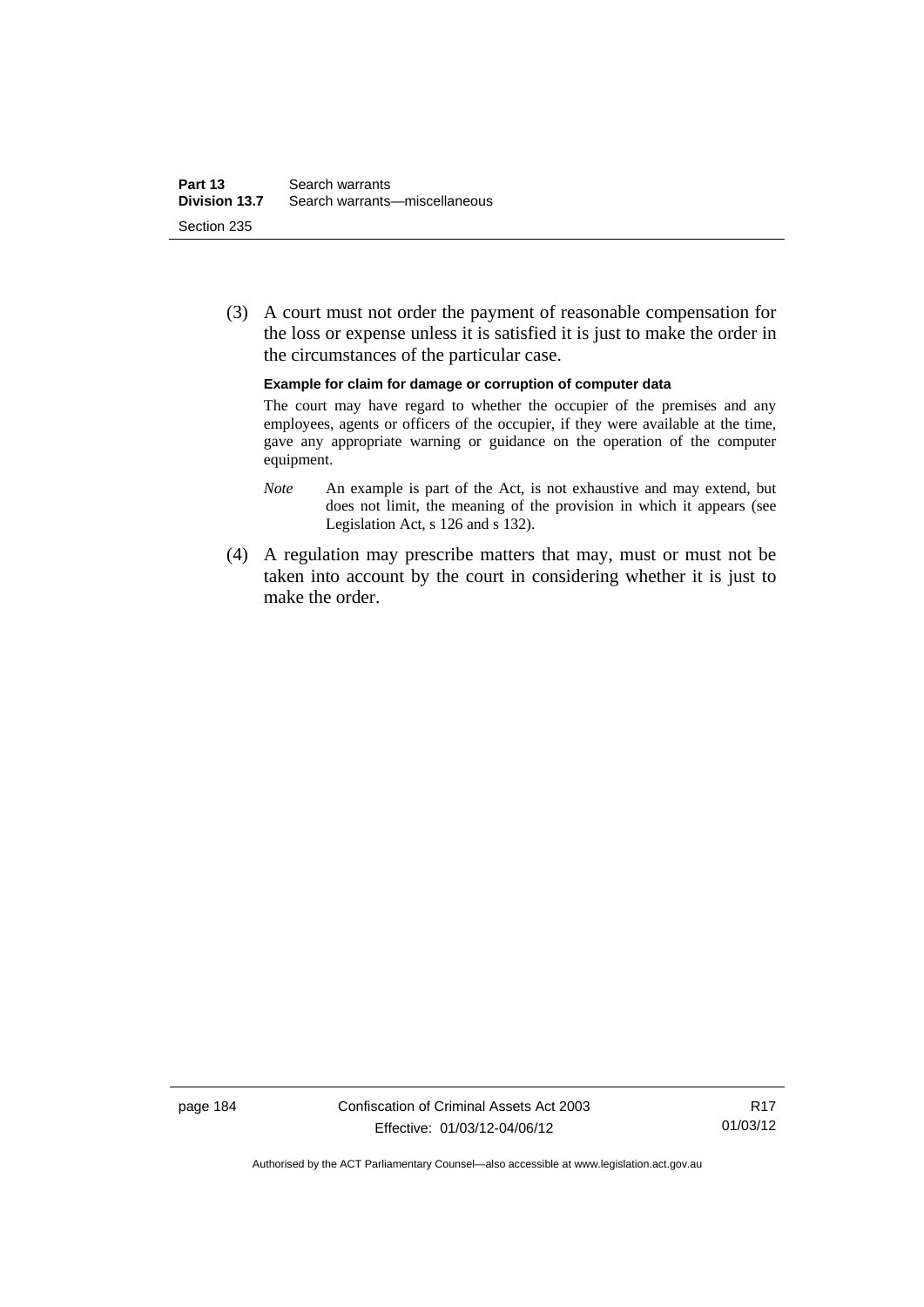### **236 Meaning of** *confiscation proceeding*

(1) In this Act:

*confiscation proceeding* means a proceeding in a relevant court in relation to any of the following orders under this Act:

- (a) a restraining order;
- (b) an additional order under section 39 in relation to a restraining order or restrained property;
- (c) a conviction forfeiture order;
- (d) an order under section 59 (Automatic forfeiture—court order declaring property automatically forfeited);
- (e) an order under section 60 (Automatic forfeiture—court orders);
- (f) a civil forfeiture order;
- (g) an exclusion order;
- (h) a penalty order;
- (i) an order under section 105 (Order to stop sale, modification or destruction of restrained property);
- (j) an order under section 113 for the discharge of a registered property interest in forfeited property;
- (k) an order under division 9.4 (Sale of jointly owned forfeited property);
- (l) a return or compensation order;
- (m) a monitoring order;
- (n) a transaction suspension order;

page 185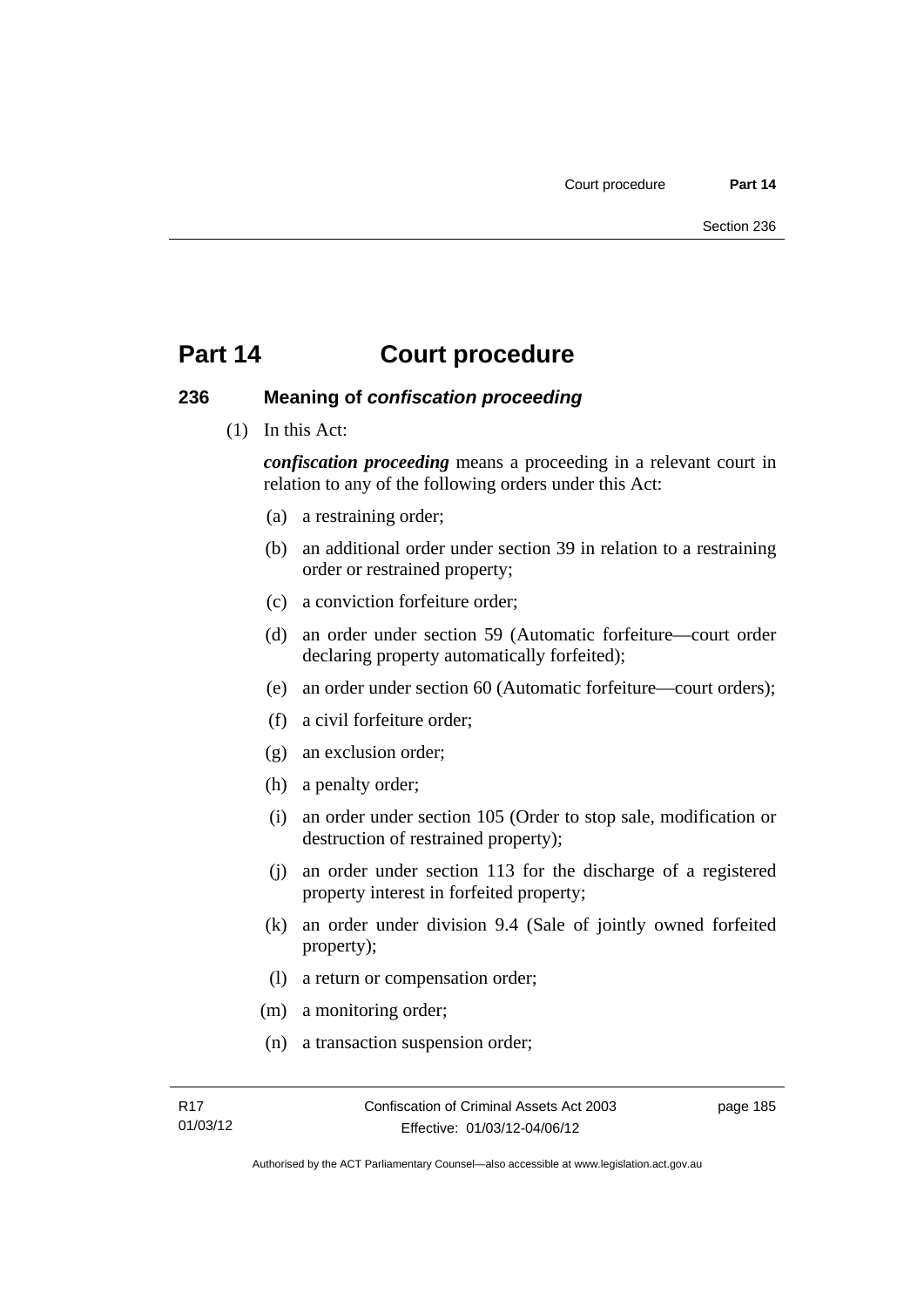- (o) a production order;
- (p) an examination order
- (q) a buyback order;
- (r) an order under section 239 (2) (c) or section 240 (2) to transfer a proceeding to another court;
- (s) an additional order under section 250 (Confiscation proceedings—additional orders);
- (t) an order under this Act in relation to an order mentioned in paragraphs (a) to (s), whether made before, at the same time, or after the making of that order.

#### **Examples for par (t)—general**

- 1 an order under section 24 to set aside a dealing with restrained property
- 2 an order under section 35 restricting the disclosure of the making of a restraining order
- 3 an order under section 49 extending the operation of a restraining order
- 4 an interlocutory order in relation to an order mentioned in paragraphs (a) to (s)

#### **Examples for par (t)—additional orders under s 39 and s 250**

- 1 see the examples to s 39 (1) for examples of additional orders in relation to restraining orders and restrained property
- 2 see the examples to s 250 (1) for examples of additional orders in relation to other confiscation proceedings
- *Note* An example is part of the Act, is not exhaustive and may extend, but does not limit, the meaning of the provision in which it appears (see Legislation Act, s 126 and s 132).
- (2) However, a *confiscation proceeding* does not include—
	- (a) a registered corresponding law order that is taken to be a kind of order mentioned in subsection (1); or
	- (b) a proceeding under part 11 (Interstate orders).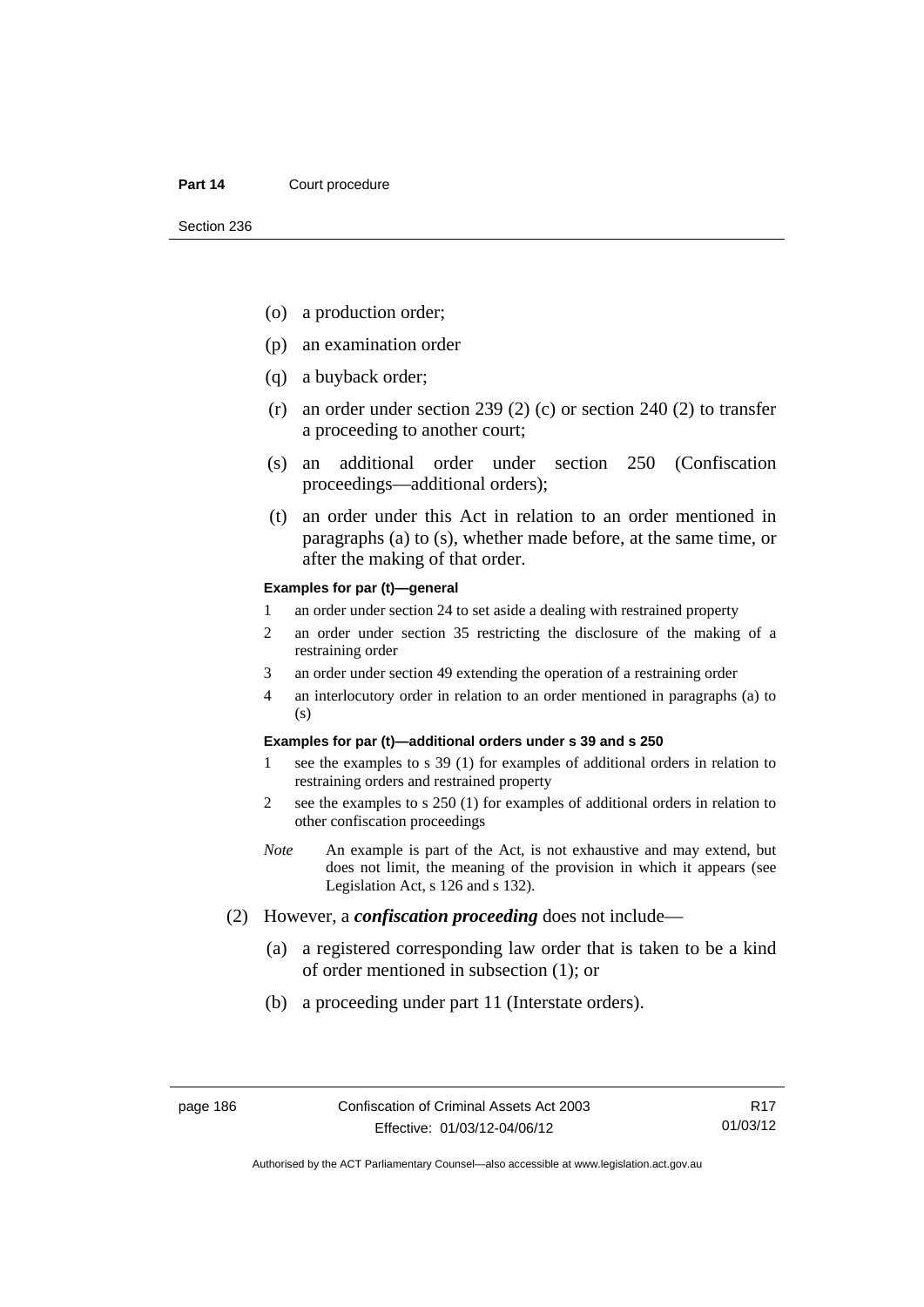# **237 Confiscation and corresponding law order proceedings are civil, not criminal**

- (1) This section applies to—
	- (a) a confiscation proceeding; and
	- (b) a proceeding under part 11 (Interstate orders) in relation to a corresponding law order.
- (2) The proceeding is a civil proceeding, not a criminal proceeding.
- (3) Without limiting subsection (2)—
	- (a) any rules of interpretation applying only to the criminal law do not apply to the interpretation of the provisions of this Act or any other territory law in relation to the proceeding; and
	- (b) the rules of evidence applying to a civil proceeding apply to the proceeding, and the rules of evidence applying to a criminal proceeding do not apply.

### **Example for par (b)**

In hearing an application for a civil forfeiture order, whether the offender committed a serious offence is to be decided by the court on the balance of probabilities.

*Note* An example is part of the Act, is not exhaustive and may extend, but does not limit, the meaning of the provision in which it appears (see Legislation Act, s 126 and s 132).

### **238 Meaning of** *relevant court*

In this Act:

*relevant court*, for a confiscation proceeding or a proceeding under part 11 (Interstate orders) in relation to a corresponding law order, means the court, or any court, that has jurisdiction under this part to hear and decide the proceeding.

page 187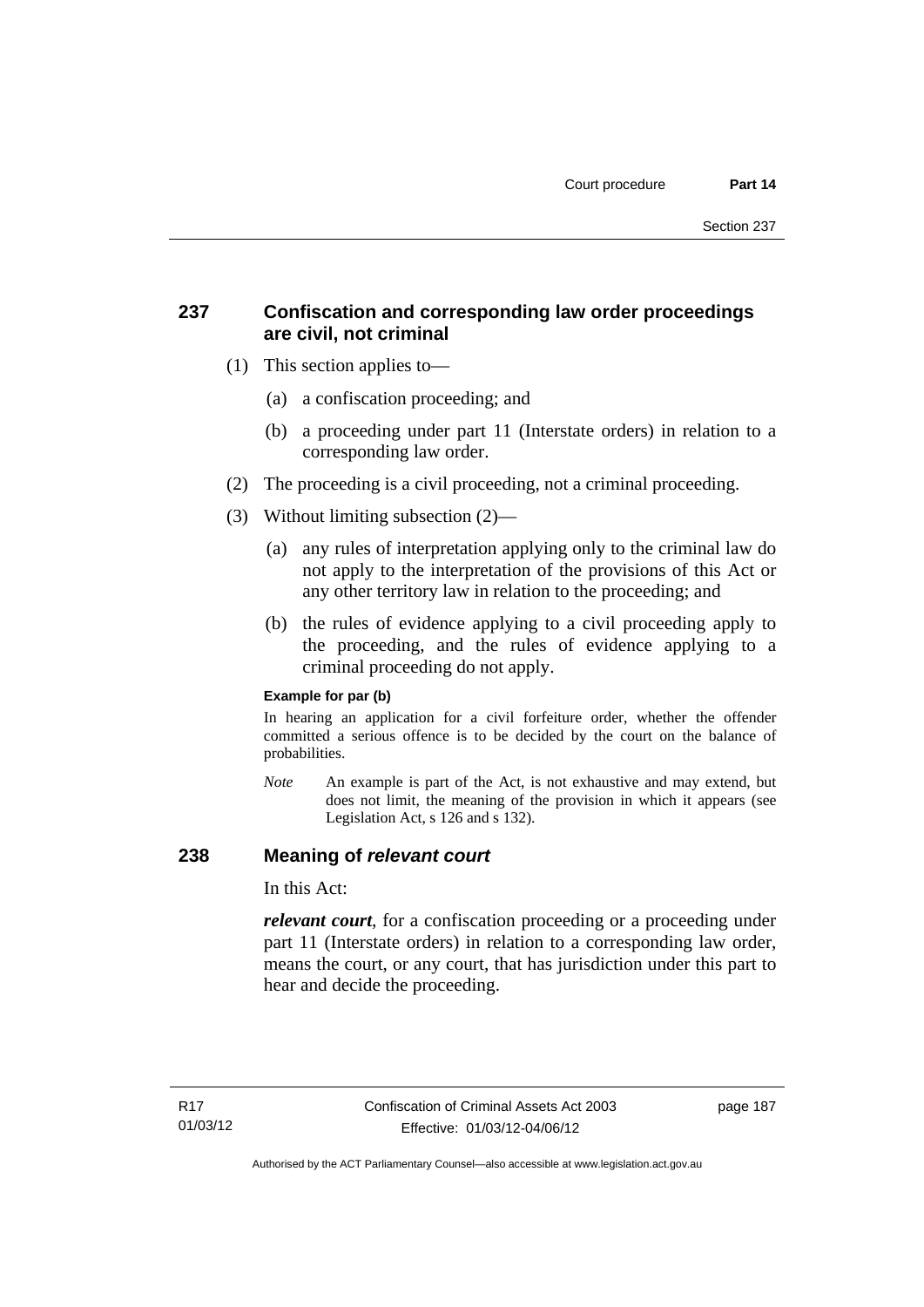Section 239

### **239 Jurisdiction of Magistrates Court—confiscation proceedings**

- (1) The Magistrates Court has jurisdiction to hear and decide a confiscation proceeding if—
	- (a) the value of the property and benefits to which the proceeding relates (as decided by the Magistrates Court) is not more than the amount the Magistrates Court may award for a personal action at law (the *Magistrates Court limit*); and
	- (b) title to land is not genuinely in question in the proceeding.
	- *Note* For the amount the Magistrates Court may award for a personal action at law (see *Magistrates Court Act 1930*, s 257).
- (2) However, if the value of the property and benefits to which the proceeding relates (as decided by the Magistrates Court) is more than the Magistrates Court limit, the Magistrates Court has jurisdiction to hear and decide the matter to—
	- (a) dismiss the proceeding on its merits (but not for want of jurisdiction); or
	- (b) make an order or orders in relation to property or benefits to the value of the limit; or
	- (c) on the application of the DPP, or on the court's own initiative, by order, transfer the proceeding to the Supreme Court.
- (3) Despite the Magistrates Court limit, the Magistrates Court has jurisdiction to hear and decide the following confiscation proceedings:
	- (a) any application for a monitoring order, transaction suspension order, production order or examination order;
	- (b) any proceeding in relation to a relevant offence that has been disposed of summarily by the court;

R17 01/03/12

Authorised by the ACT Parliamentary Counsel—also accessible at www.legislation.act.gov.au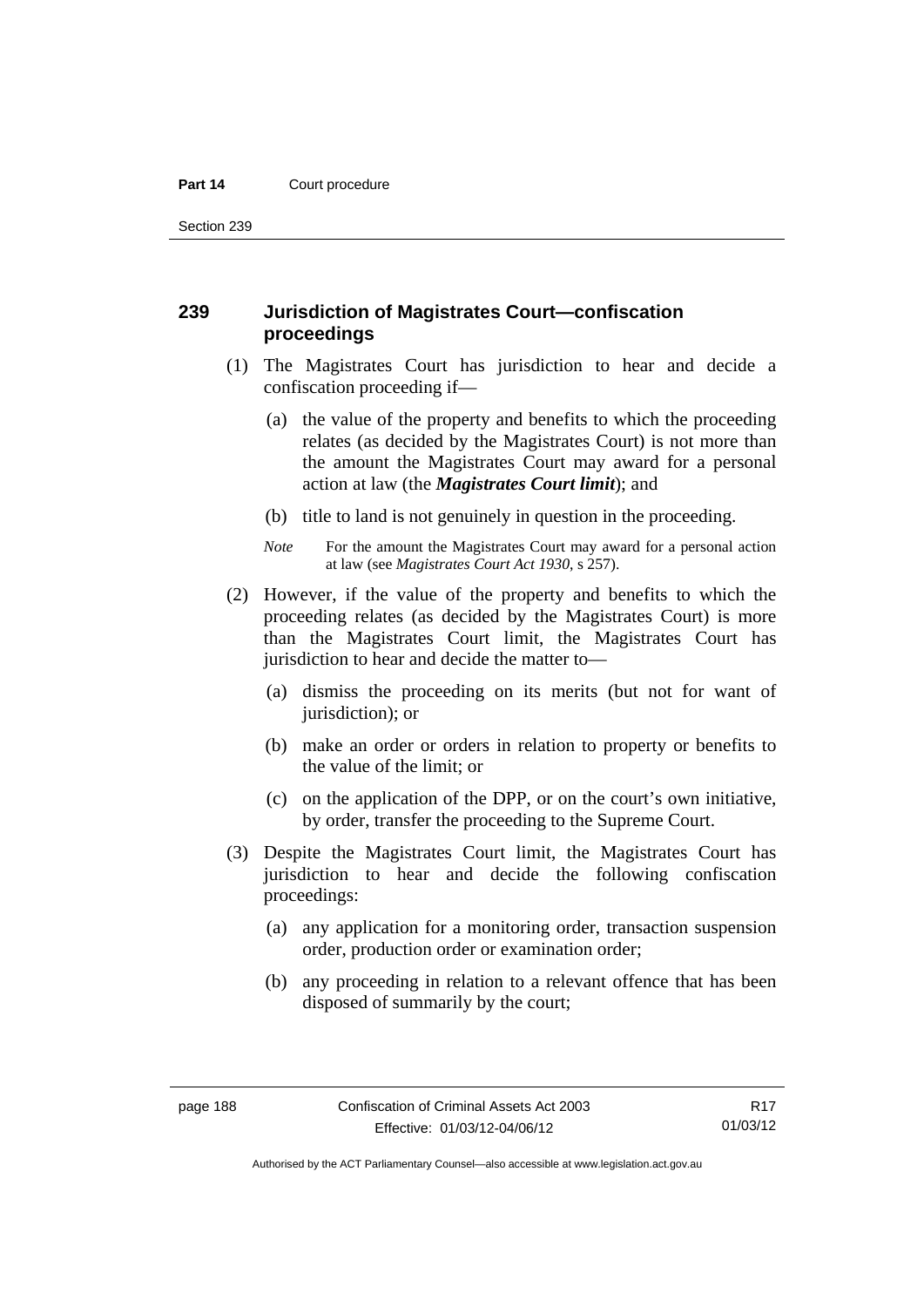(c) a proceeding transferred to the court by the Supreme Court under section 241 (2).

#### **Example for par (b)**

Mr Somewhat Wayward is summarily convicted of a relevant offence by the Magistrates Court. The value of the benefits received by Mr Wayward from the commission of the offence was \$10 000 more than the Magistrates Court limit. The Magistrates Court may make a penalty order against Mr Wayward for the full amount of the benefits despite their value being more than the amount the Magistrates Court may award for a personal action at law.

- *Note* An example is part of the Act, is not exhaustive and may extend, but does not limit, the meaning of the provision in which it appears (see Legislation Act, s 126 and s 132).
- (4) For this section—
	- (a) the Magistrates Court has jurisdiction to decide—
		- (i) what is the property and benefits to which the proceeding relates; and
		- (ii) the value of any property and benefits to which the proceeding relates; and
		- (iii) whether title to land is genuinely in question; and
	- (b) title to land is genuinely in question in the proceeding if the Magistrates Court would not have jurisdiction to hear the proceeding under the *Magistrates Court Act 1930*, section 264 (Proceedings affecting title to land).

### **240 Jurisdiction of Magistrates Court—interstate orders**

- (1) The Magistrates Court has jurisdiction to hear and decide any proceeding under part 11 (Interstate orders) in relation to a corresponding law order.
- (2) To remove any doubt, the Magistrates Court is a relevant court even if—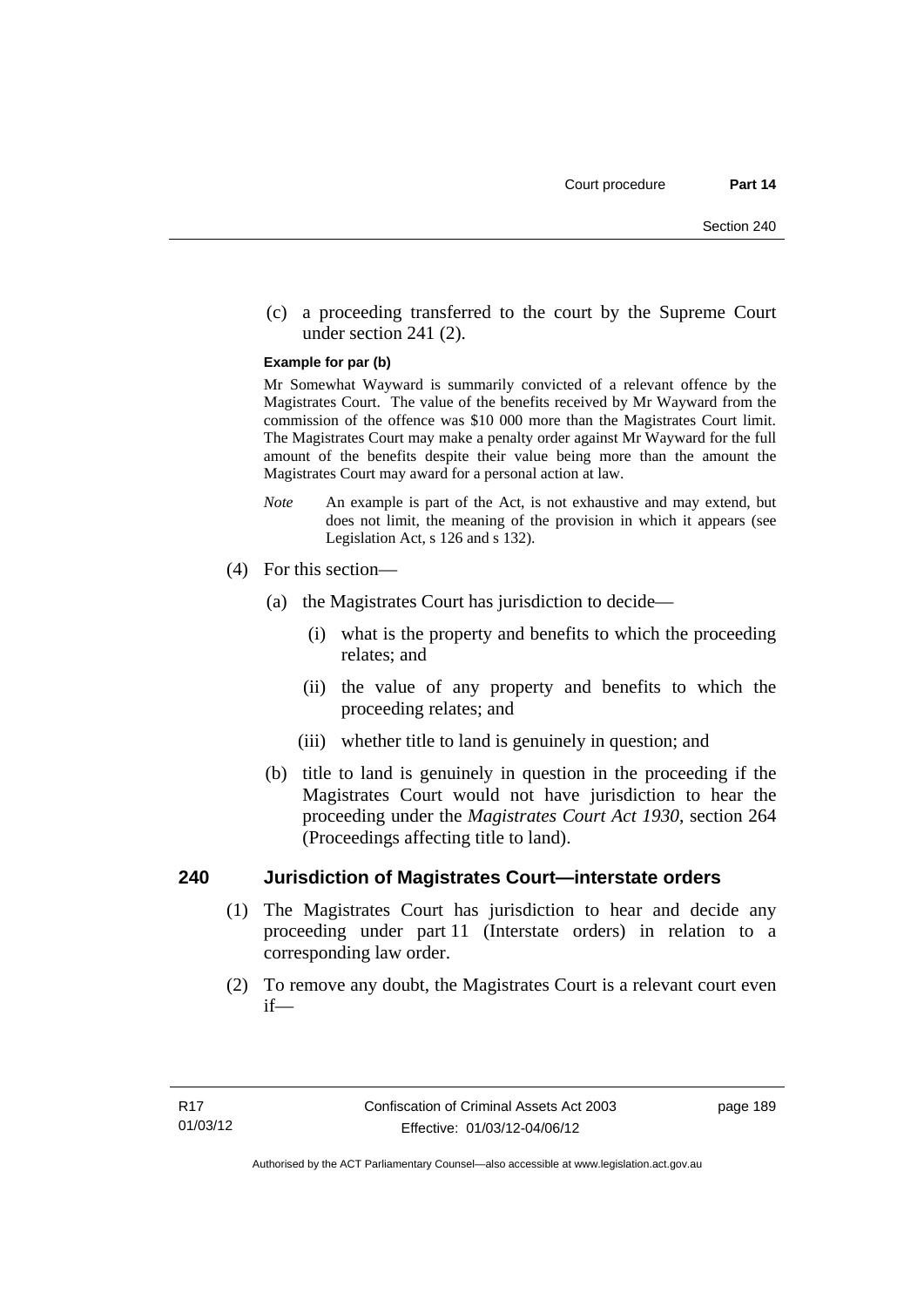Section 241

- (a) the value of the property and benefits to which the corresponding order relates is more than the amount the Magistrates Court may award for a personal action at law; or
- (b) title to land was genuinely in question in the proceeding for the making of the corresponding law order.

### **241 Jurisdiction of Supreme Court**

- (1) The Supreme Court has jurisdiction to hear and decide any confiscation proceeding or any proceeding under part 11 (Interstate orders) in relation to a corresponding law order.
- (2) The Supreme Court may, by order, transfer a confiscation proceeding to the Magistrates Court if the value of the property and benefits to which the proceeding relates (as decided by the Supreme Court)—
	- (a) is less than or equal to the amount the Magistrates Court may award for a personal action at law; and
	- (b) does not include land the title to which is genuinely in question.
- (3) An order under subsection (2) may be made on the application of the DPP or of a person with an interest in the property or on the Supreme Court's own initiative.

### **242 Confiscation proceedings—transferred proceedings**

If a proceeding is transferred from a court (the *first court*) to another court under section 239 (2) (c) or section 241 (2)—

 (a) the proceeding is taken to have been begun in the other court; and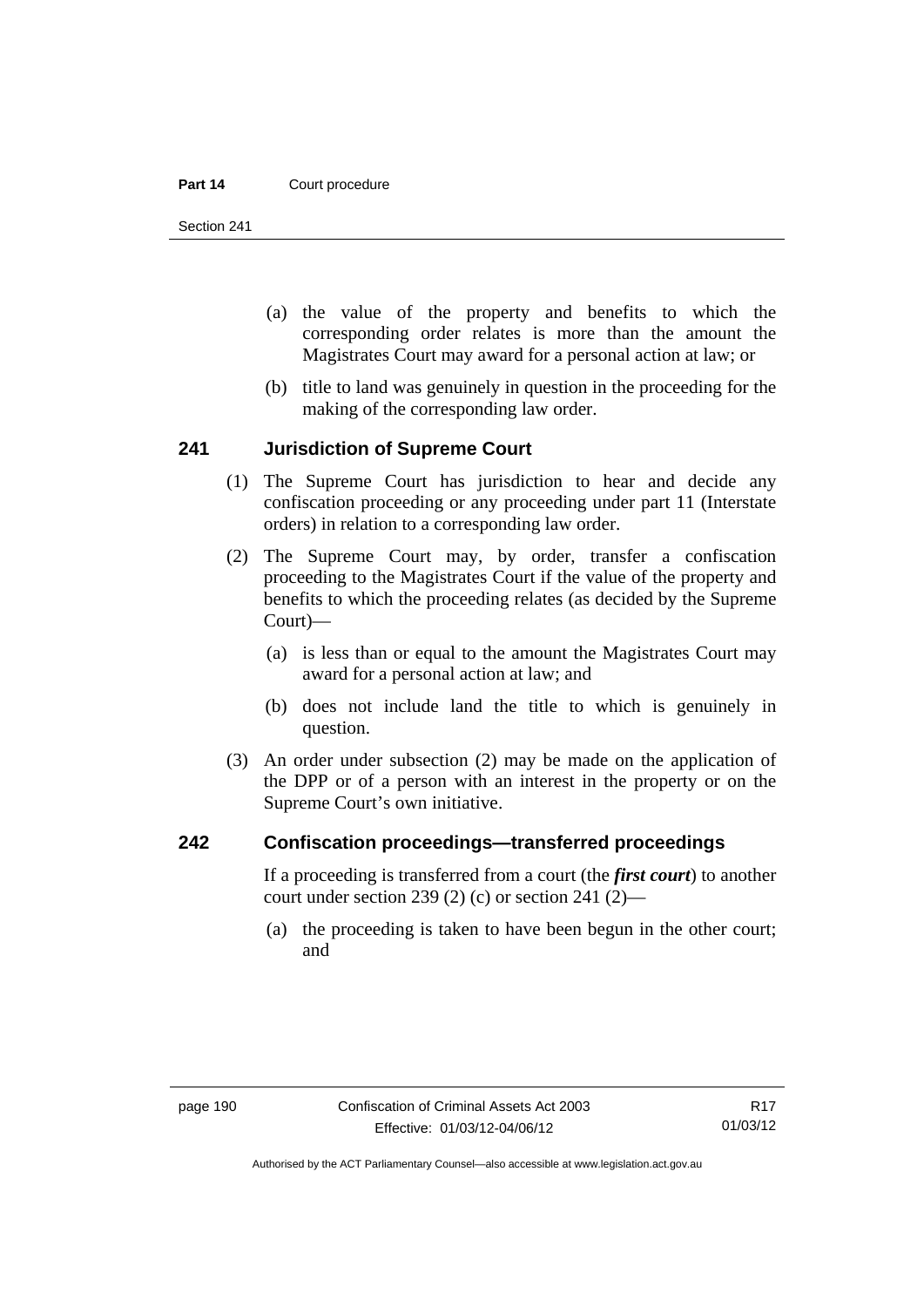(b) evidence given before, and documents filed with, the first court are taken to have been given before, or filed with, the other court.

#### **Example for par (b)**

If a proceeding is transferred from the Magistrates Court to the Supreme Court, the Supreme Court may make findings of fact based on the transcript of evidence given before the Magistrates Court without rehearing the evidence.

*Note* An example is part of the Act, is not exhaustive and may extend, but does not limit, the meaning of the provision in which it appears (see Legislation Act, s 126 and s 132).

### **243 Restricted access proceedings—notice of applications etc**

- (1) This section applies to a confiscation proceeding for any of the following orders (a *restricted access proceeding*):
	- (a) a restraining order;
	- (b) an application by the DPP or public trustee for an additional order under section 39 in relation to a restraining order or restrained property;
	- (c) an order under section 49 (Extension of time for restraining orders) that a restraining order—
		- (i) is to remain in force for a stated period (or as stated in the order); or
		- (ii) that has ended is to be revived for a stated period (or as stated in the order);
	- (d) a monitoring order;
	- (e) a transaction suspension order;
	- (f) a production order (other than an application to vary a production order under section 162);
	- (g) an examination order.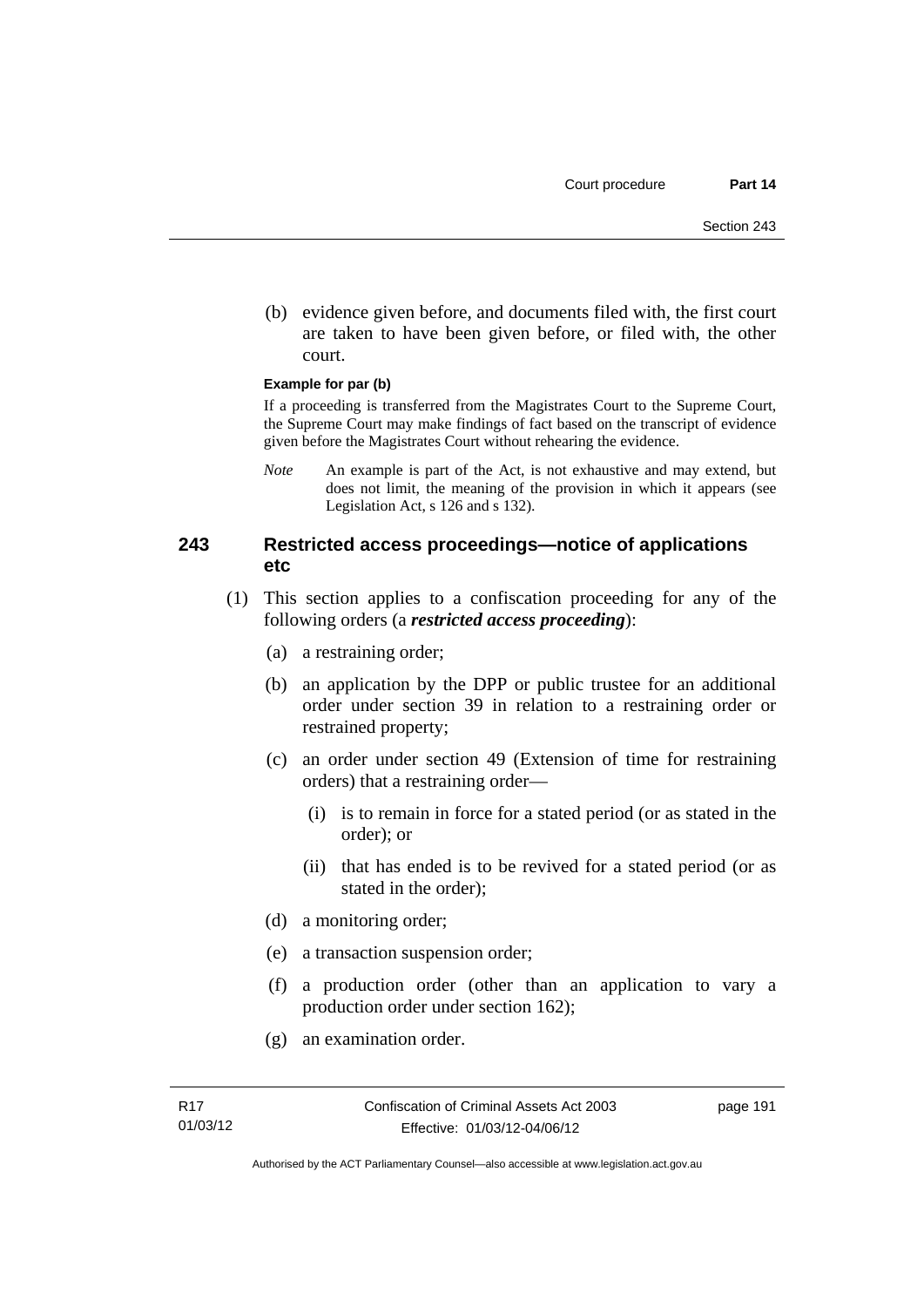Section 244

- (2) An application to begin a restricted access proceeding may be made to a relevant court without notice to the person against whom the relevant order is sought.
- (3) If an application is made to begin a restricted access proceeding without notice to the person against whom the relevant order is sought, the applicant is the only party to the application.
- (4) If notice is given to the person against whom the order is sought, the person is entitled to appear and to present evidence at the hearing of the application, but the person's absence does not prevent the court from making the order.
- (5) The relevant court must hold a restricted access proceeding in closed court if the applicant asks and may give directions about who may be present.

### **244 Other confiscation proceedings—notice of applications etc**

- (1) This section applies to an application to a relevant court to begin a confiscation proceeding (other than a restricted access proceeding mentioned in section 243) or to amend such an application.
	- *Note 1* No notice of the application is required for a restricted access proceeding (see s 243 (2)).
	- *Note 2* In particular, no advance notice to anyone is required of the application for the order, and the application may be heard in closed court, without the offender or the public being present (see s 243).
	- *Note 3* Related confiscation proceedings are taken to be an interlocutory application and started in accordance with the procedure of the relevant court (see s 245).
- (2) The applicant must give written notice of the application to each of the following people, if applicable (a *notifiable person*):
	- (a) if the application is made by the DPP—the person in relation to whom the order is sought;
	- (b) if the application is made by someone else—the DPP;

R17 01/03/12

Authorised by the ACT Parliamentary Counsel—also accessible at www.legislation.act.gov.au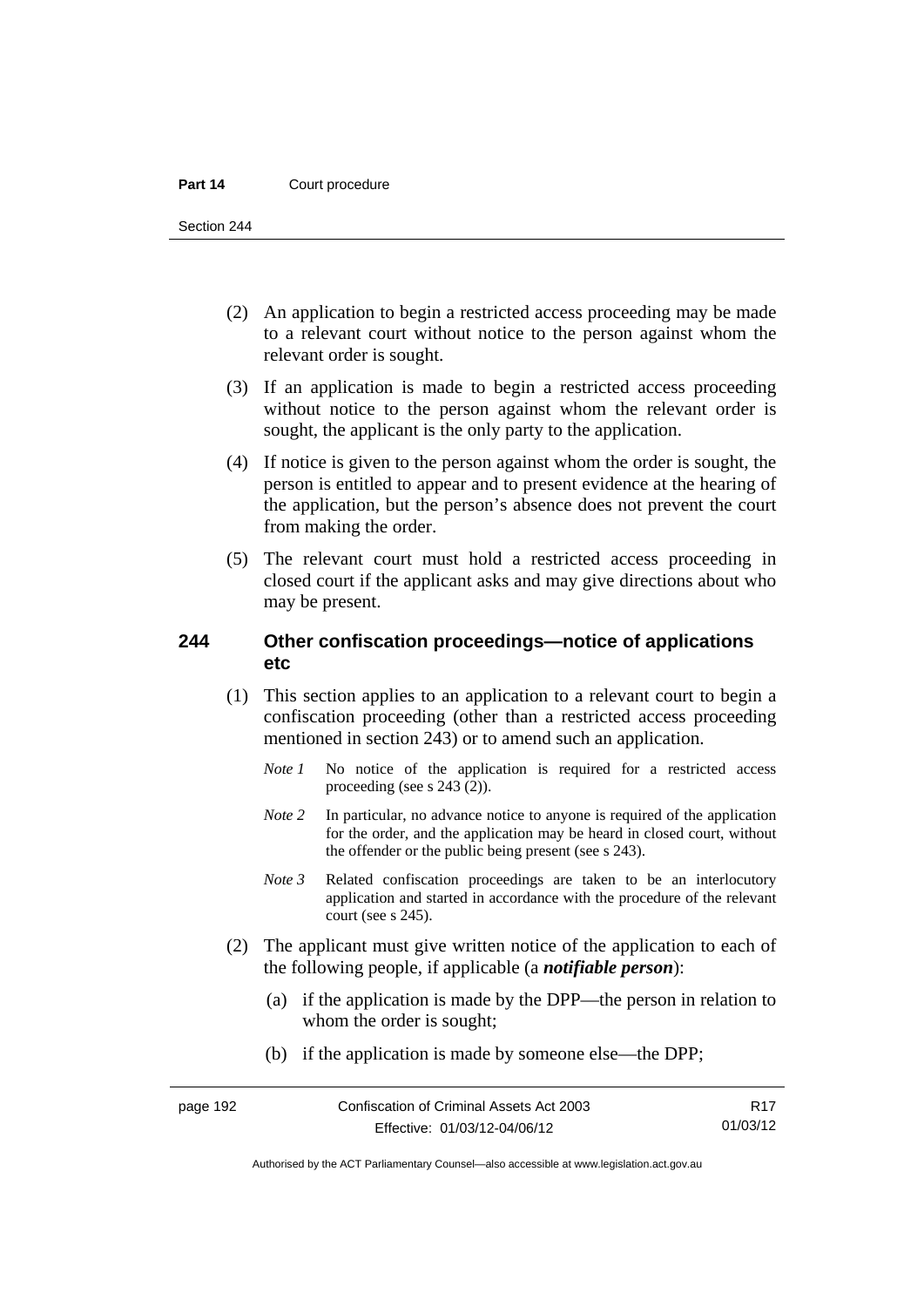- (c) if the public trustee has been directed to take control of the property—the public trustee;
- (d) anyone else the applicant believes may have an interest in the property or benefits that are the subject of the proceeding (or, for forfeited property, may have had an interest in the property or benefits immediately before the property was forfeited).
- (3) Notice of the application must include a statement of the grounds for the application.
- (4) If a notifiable person proposes to oppose the application, the notifiable person must give the applicant written notice of the grounds on which the application will be opposed.
- (5) However, the court may waive the requirement to give written notice of the application to a notifiable person if the person is present in the court when the application is made.
- (6) The court may direct the applicant give notice of the application to anyone and may give directions about how the notice is to be given.
- (7) A notifiable person, and anyone else who claims an interest in the property or benefits, is entitled to appear and to present evidence at the hearing of the application, but the person's absence does not prevent the court from making an order.

# **245 Applications for another confiscation proceeding in relation to same offence**

After the beginning of a confiscation proceeding in relation to a particular offence, any other confiscation proceeding in relation to the same or a related offence—

- (a) is taken to be an interlocutory application in relation to the first proceeding; and
- (b) may be started in accordance with the procedure of the relevant court.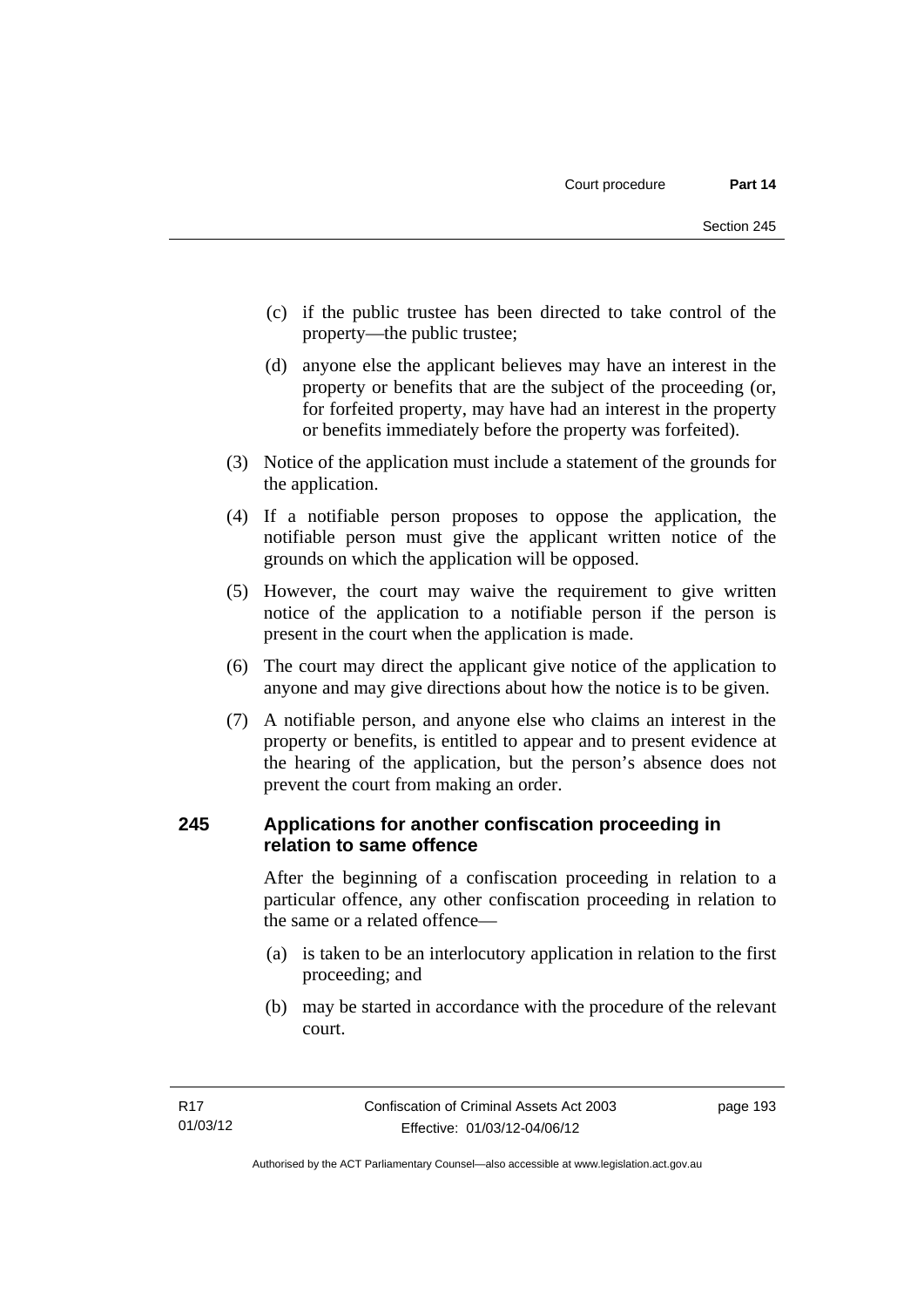Section 246

# **246 Confiscation proceedings—time extensions for applications**

- (1) A relevant court may give leave for—
	- (a) an application in relation to any confiscation proceeding to be made after the end of a period otherwise provided by this Act (the *standard period*); or
	- (b) if an application for a particular order in relation to an offence has already been made in relation to the offence (or a related offence)—another application for an order of that kind to be made in relation to the same offence (or a related offence), whether before or after the end of the standard period; or
	- (c) the amendment of an application for an order under this Act to vary the property or benefits to which the application relates.
- (2) The court may give leave only if satisfied that—
	- (a) property or benefits to which the application relates were (or will be) derived from the offence, or identified, after the end of the standard period; or
	- (b) necessary evidence has (or will) become available only after the end of the standard period; or
	- (c) it is otherwise desirable having regard to the purposes of this Act.
- (3) To remove any doubt, this section does not authorise a relevant court to give leave for an application for an exclusion order in relation to property that has been forfeited.

### **247 Confiscation proceedings—amendment of applications**

- (1) A relevant court may amend an application in any confiscation proceeding on the application, or with the consent, of the applicant.
- (2) The application may be amended at any time before the proceeding for the application is finalised.

R17 01/03/12

Authorised by the ACT Parliamentary Counsel—also accessible at www.legislation.act.gov.au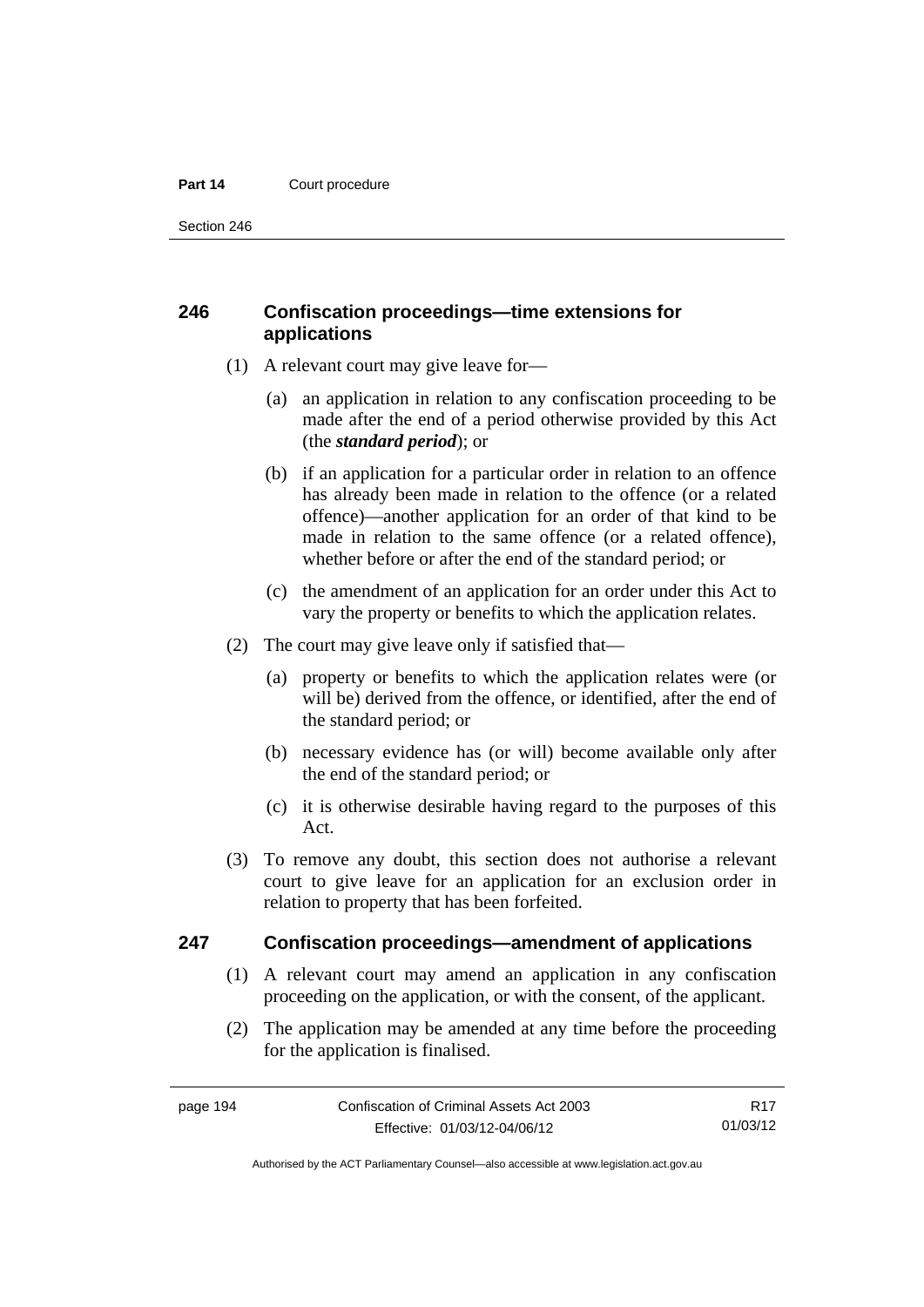### **248 Confiscation proceedings—relevant material**

For a confiscation proceeding, the relevant court may take into account any material it considers appropriate.

#### **Example of material that may be considered appropriate**

evidence given in, and the transcript of, any proceedings for or about the offence to which the order sought relates

- *Note 1* Evidence may be given in the confiscation proceeding of a conviction, acquittal, sentencing, order or about proceedings in a court by a certificate signed by a judge, magistrate, registrar or proper officer of the court (see *Evidence Act 2011*, s 178).
- *Note* 2 An example is part of the Act, is not exhaustive and may extend, but does not limit, the meaning of the provision in which it appears (see Legislation Act, s 126 and s 132).

### **249 Confiscation proceedings—witness not required to answer questions prejudicing investigation**

A witness in the hearing of a confiscation proceeding is not required to answer a question or produce a document if the relevant court is satisfied that answering the question or producing the document may prejudice an investigation or prosecution in relation to a relevant offence.

## **250 Confiscation proceedings—additional orders**

 (1) A relevant court may, when it makes an order in a confiscation proceeding (a *primary order*) or at any later time, make any other order (an *additional order*) that it considers appropriate for varying or giving effect to the primary order.

### **Examples of additional orders**

- 1 an order for the examination of anyone before the court, or an officer of the court, about any property that may be forfeited property
- 2 an order directing the owner of forfeited property or anyone else to give to a stated person, within a stated period, a sworn statement about stated particulars of the forfeited property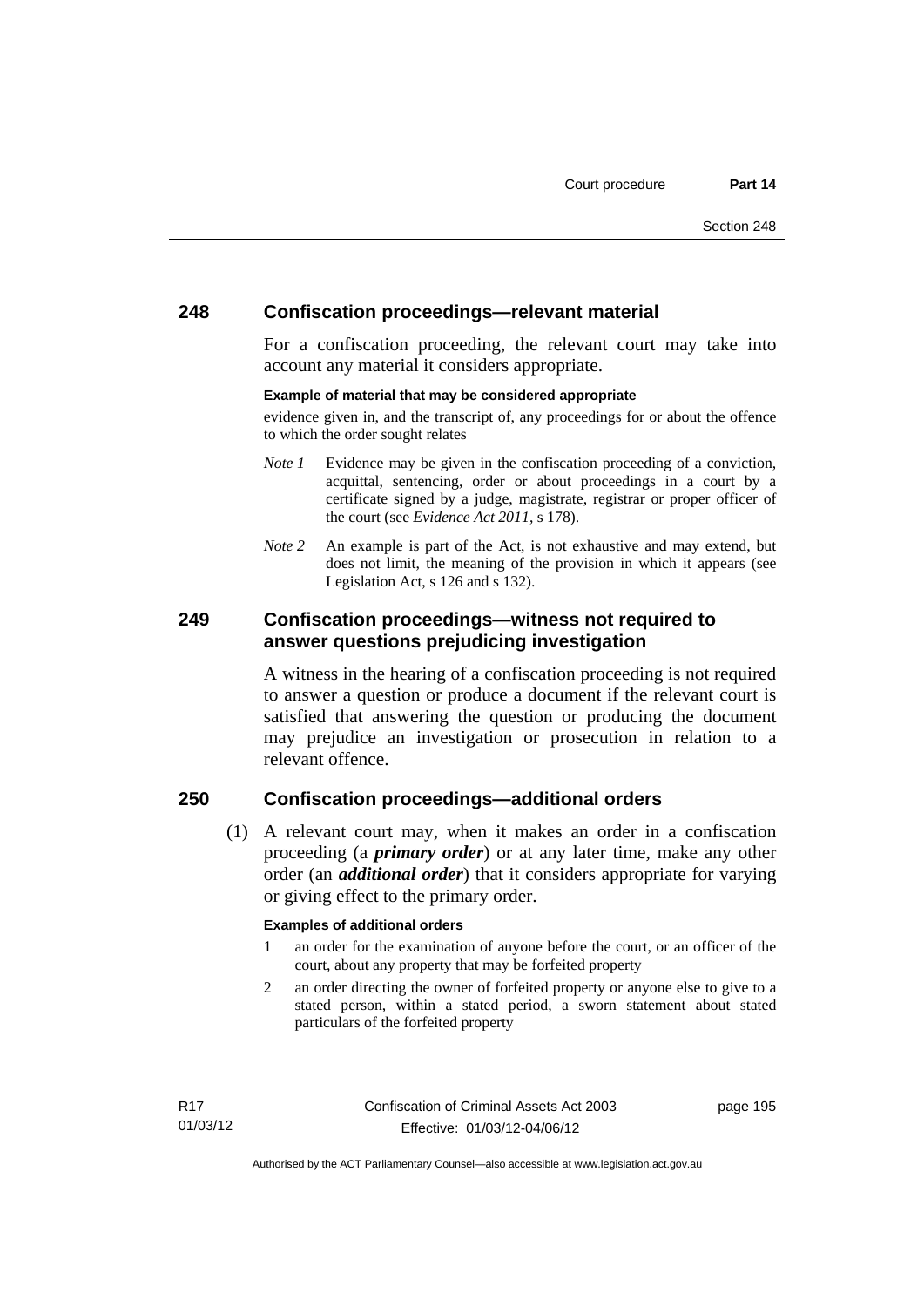Section 250

- 3 an order directing the owner of forfeited property or anyone else to do anything necessary or convenient to be done to allow the public trustee to take control of the property in accordance with a forfeiture order, including anything necessary or convenient to be done to bring the property within the iurisdiction
- 4 an order in relation to the registration of title to, or charges over, property under a territory law
- 5 an order for the substituted service of a restraining order
- *Note* An example is part of the Act, is not exhaustive and may extend, but does not limit, the meaning of the provision in which it appears (see Legislation Act, s 126 and s 132).
- (2) However, this section does not authorise a relevant court to make an additional order in relation to a restraining order or restrained property (including an order for the exclusion of property from a restraining order).
	- *Note 1* For additional orders about restraining orders and restrained property, see s 39 and the notes to that section.
	- *Note 2* For the power to give orders to give effect to an automatic forfeiture for conviction for a serious offence (which operates over restrained property), see s 60.
- (3) An additional order may be made on the relevant court's own initiative, or on the application of any of the following people:
	- (a) the applicant for the primary order;
	- (b) the DPP;
	- (c) the public trustee;
	- (d) anyone with an interest in the property or benefits to which the application relates;
	- (e) anyone else with the court's leave.
- (4) To remove any doubt, an additional order under this section does not end only because the order to which the additional order relates ends.

R17 01/03/12

Authorised by the ACT Parliamentary Counsel—also accessible at www.legislation.act.gov.au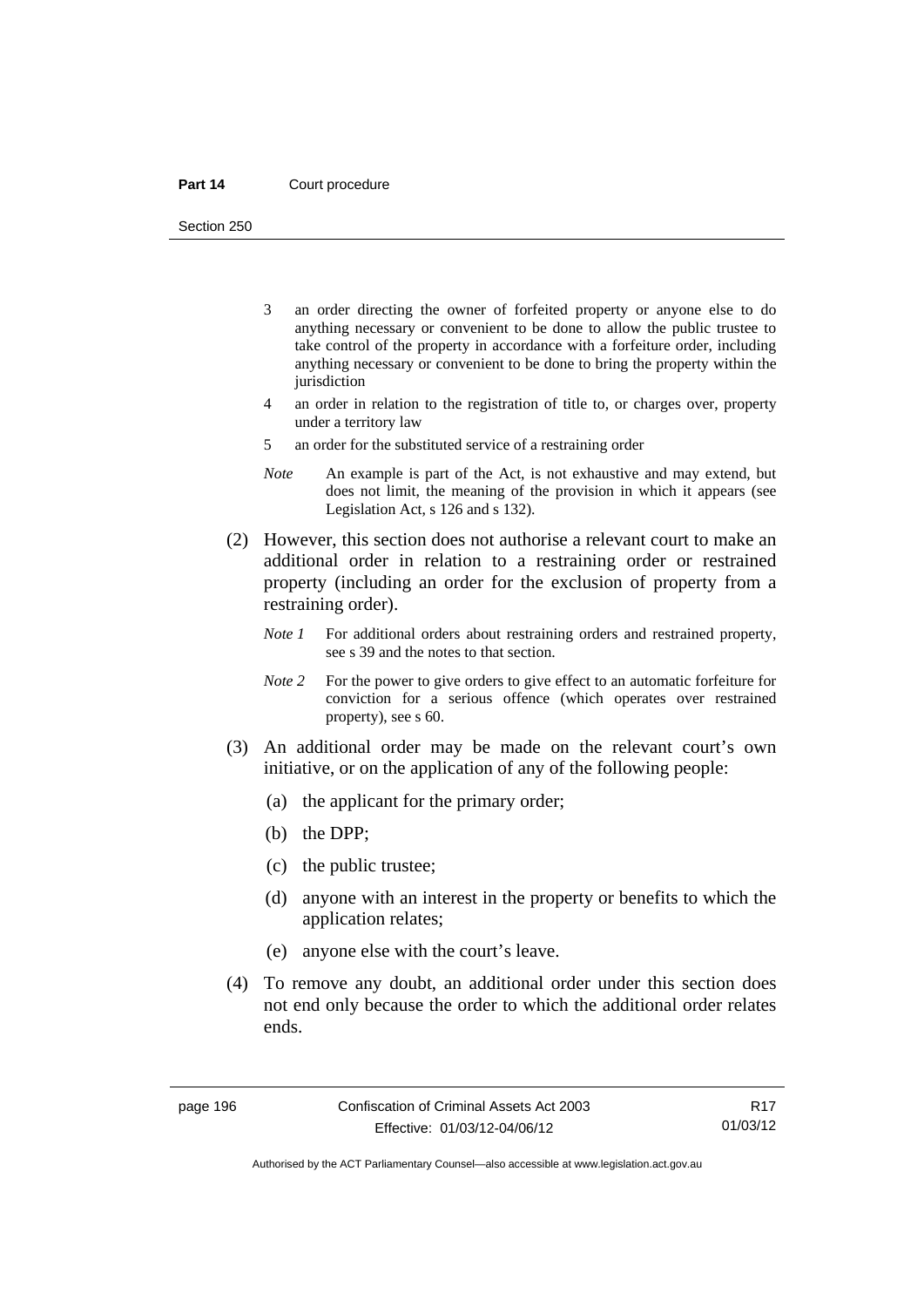# **251 Contravention of additional orders under s 250**

A person commits an offence if—

- (a) a relevant court makes an additional order under section 250; and
- (b) the person has notice of the order (whether by being given a copy of the order or otherwise); and
- (c) the person contravenes the order.

Maximum penalty: 200 penalty units, imprisonment for 2 years or both.

### **252 Confiscation proceedings—consent orders**

- (1) A relevant court may make an order in a confiscation proceeding with the consent of the applicant in the proceeding and everyone whom it has reason to believe has an interest in the property, benefits, transaction, document or information that is the subject of the proceeding.
- (2) An order may be made with consent under subsection (1) without consideration of the matters which the court would otherwise consider in the proceeding.

### **253 Confiscation proceedings—notice of making orders**

- (1) If a relevant court makes an order in a confiscation proceeding, the applicant for the order must give a copy of the order to—
	- (a) if the application is made by the DPP—the person in relation to whom the order is sought; and
	- (b) if the application is made by someone else—the DPP; and
	- (c) if the public trustee has been directed to take control of the property—the public trustee; and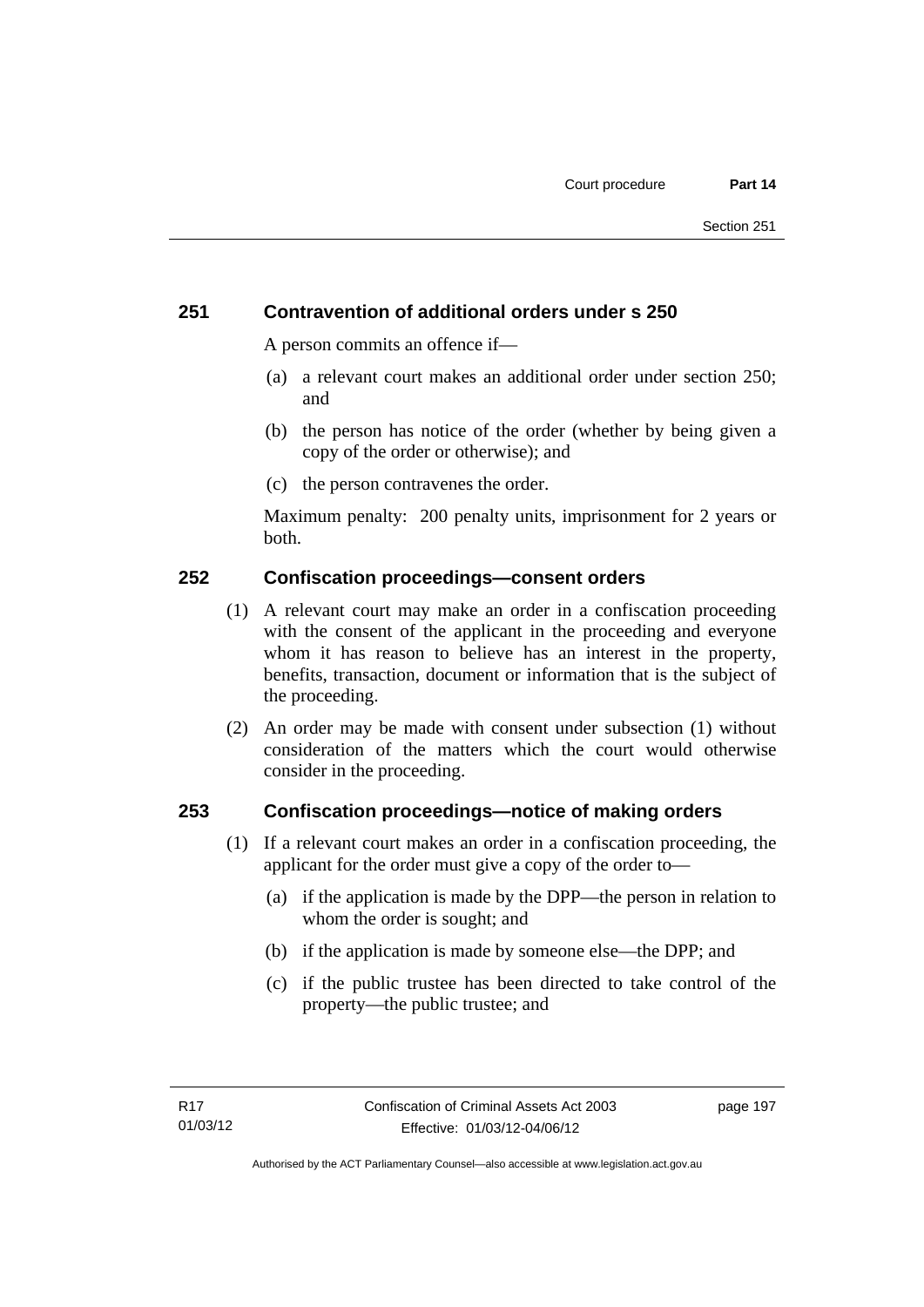Section 254

- (d) anyone else the applicant believes may have an interest in the property or benefits that are the subject of the proceeding (or, for forfeited property, may have had an interest in the property or benefits immediately before the property was forfeited).
- *Note* For how documents may be served, see the Legislation Act, pt 19.5.
- (2) The court may order the applicant to give notice of the order to anyone else and may give directions about how the notice is to be given.
- (3) The court must not make an order under subsection (2) if compliance with the order would be inconsistent with a direction under section 69 (1) (b) (Civil forfeiture order proceedings restrictions on disclosure).
- (4) This section does not apply to the making of restraining orders or non-disclosable information orders.
	- *Note* See div 4.2 about notice of the making of restraining orders and pt 12 about making information orders.

### **254 Concurrent proceedings**

This Act does not prevent a relevant court from conducting a confiscation proceeding at the same time as another confiscation proceeding or another civil or criminal proceeding, if the court considers it desirable for the purposes of this Act.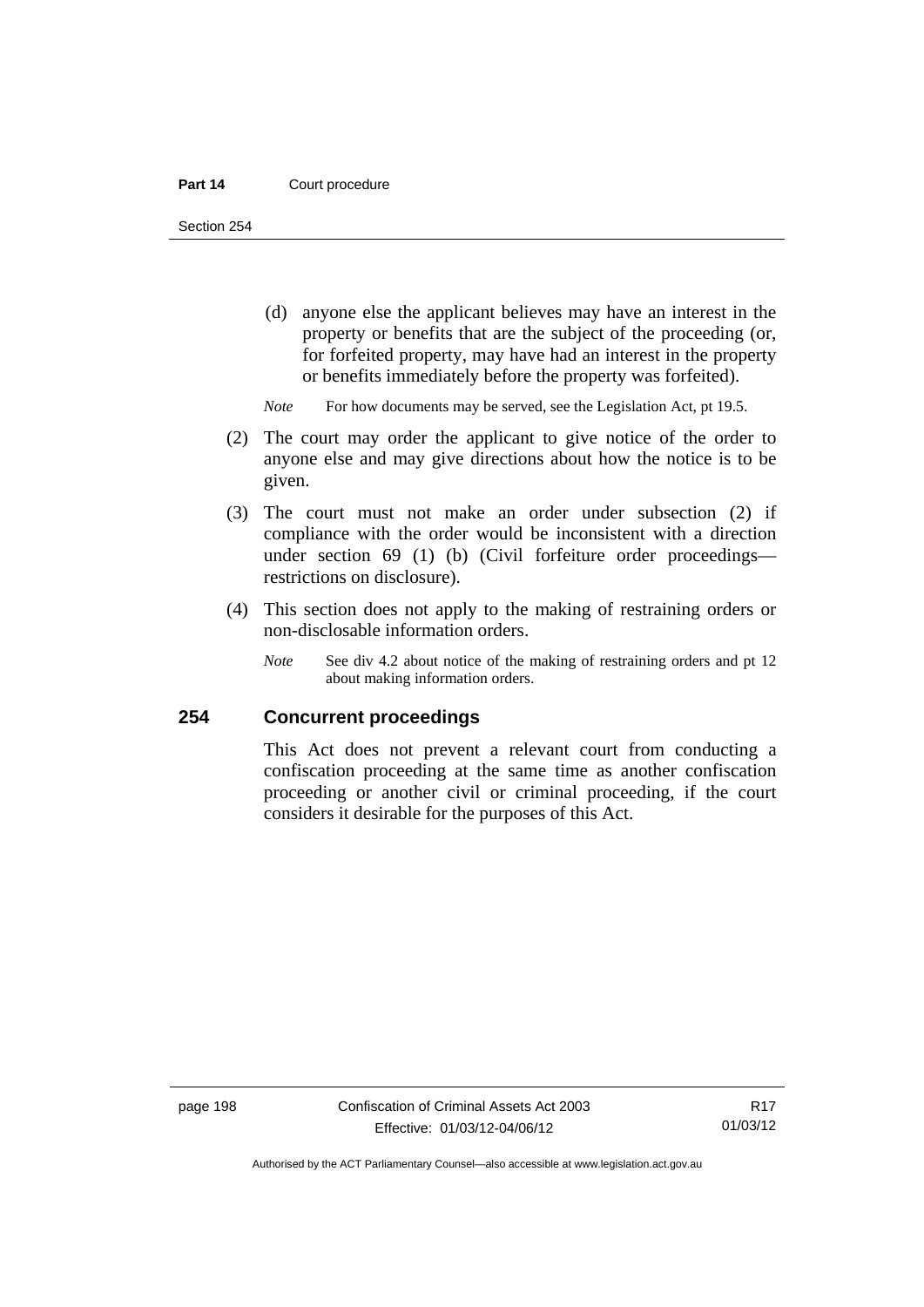# **Part 15 Miscellaneous**

### **255 Self-incrimination and other privileges overridden**

- (1) This section applies despite the Legislation Act, part 15.4 (Preservation of certain common law privileges) if a person is required to disclose anything in a confiscation proceeding, by an order under this Act, or otherwise under this Act.
- (2) The person is not excused from the disclosure because—
	- (a) the disclosure might tend to incriminate the person or make the person liable to a penalty, or the person's property liable to forfeiture, under this Act or another territory law; or
	- (b) the disclosure would be in breach of an obligation (whether imposed by law or otherwise) of the person not to make the disclosure.

#### **Example—legal professional privilege**

A person is not excused from disclosing a document because to do so would be in breach of an obligation by a lawyer to a client not to disclose the existence or contents of the document.

- *Note* An example is part of the Act, is not exhaustive and may extend, but does not limit, the meaning of the provision in which it appears (see Legislation Act, s 126 and s 132).
- (3) However, the disclosure is inadmissible against the person making the disclosure in a civil or criminal proceeding except—
	- (a) in a criminal proceeding in relation to giving false or misleading documents, information or testimony; or
	- (b) in a proceeding on an application under this Act; or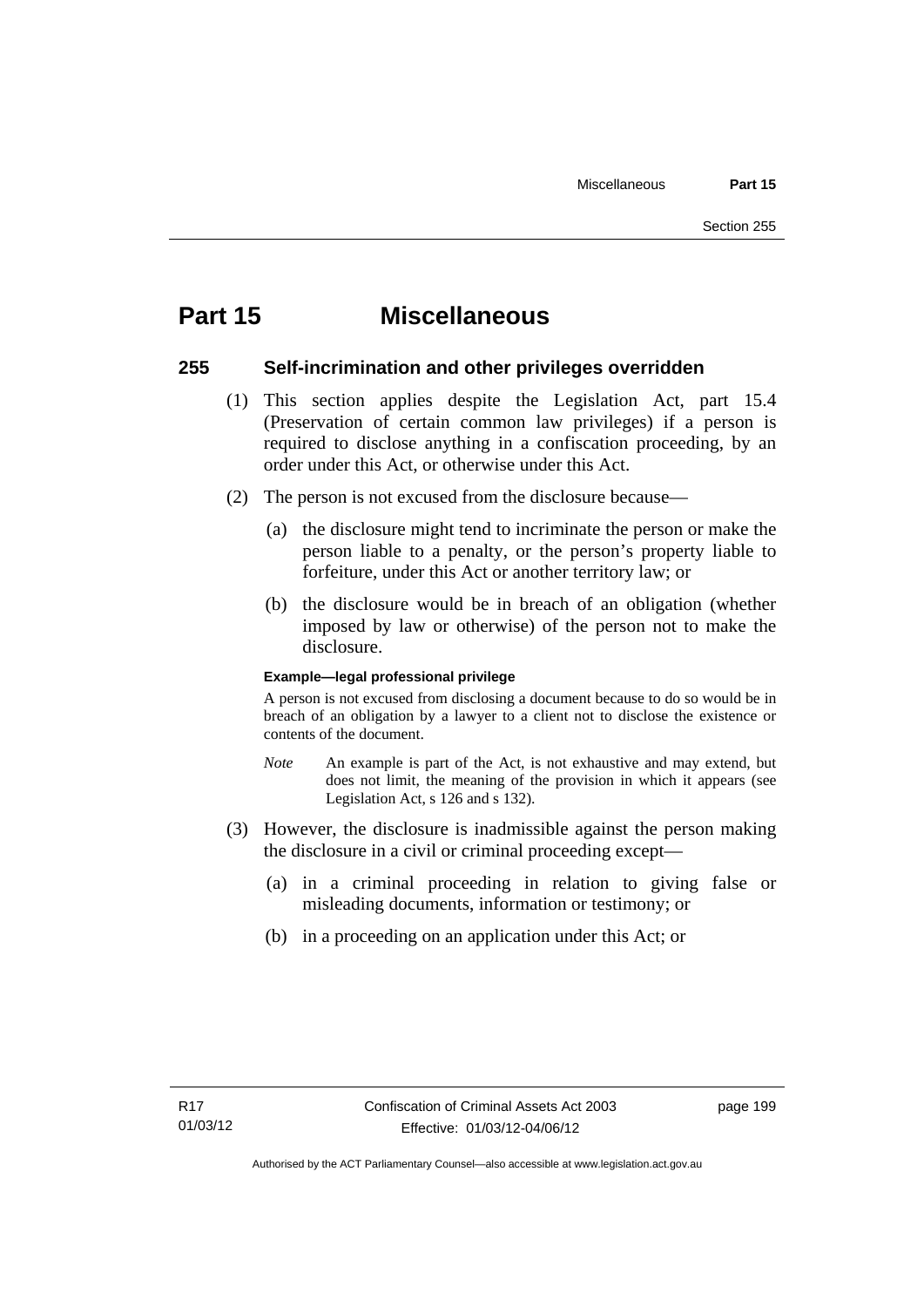#### **Part 15** Miscellaneous

Section 256

- (c) in a proceeding for an additional order under section 39 or section 250 in relation to another confiscation proceeding under this Act; or
- (d) in a proceeding for enforcement of a confiscation forfeiture order, an automatic forfeiture or a penalty order; or
- (e) for a document—in a civil proceeding in relation to a right or liability it gives or imposes.
- (4) An action does not lie against a person because of the disclosure if it is in breach of an obligation the person would otherwise have (whether imposed by law or applying otherwise).
- (5) In this section:

*disclosure*, by a person, includes—

- (a) the person answering a question or giving testimony or information to someone else; and
- (b) the person giving or producing a statement, document or anything else to someone else.

#### **Example of** *disclosure*

giving information about the nature or location of property held by anyone

### **256 Powers under Act not limited by criminal proceedings**

To remove any doubt, the fact that a criminal proceeding has begun, or is about to begin, (whether or not under this Act) against a person to whom an order under this Act or an examination notice applies does not prevent the person or anyone else from complying, or permit a person to refuse to comply, with the order or notice.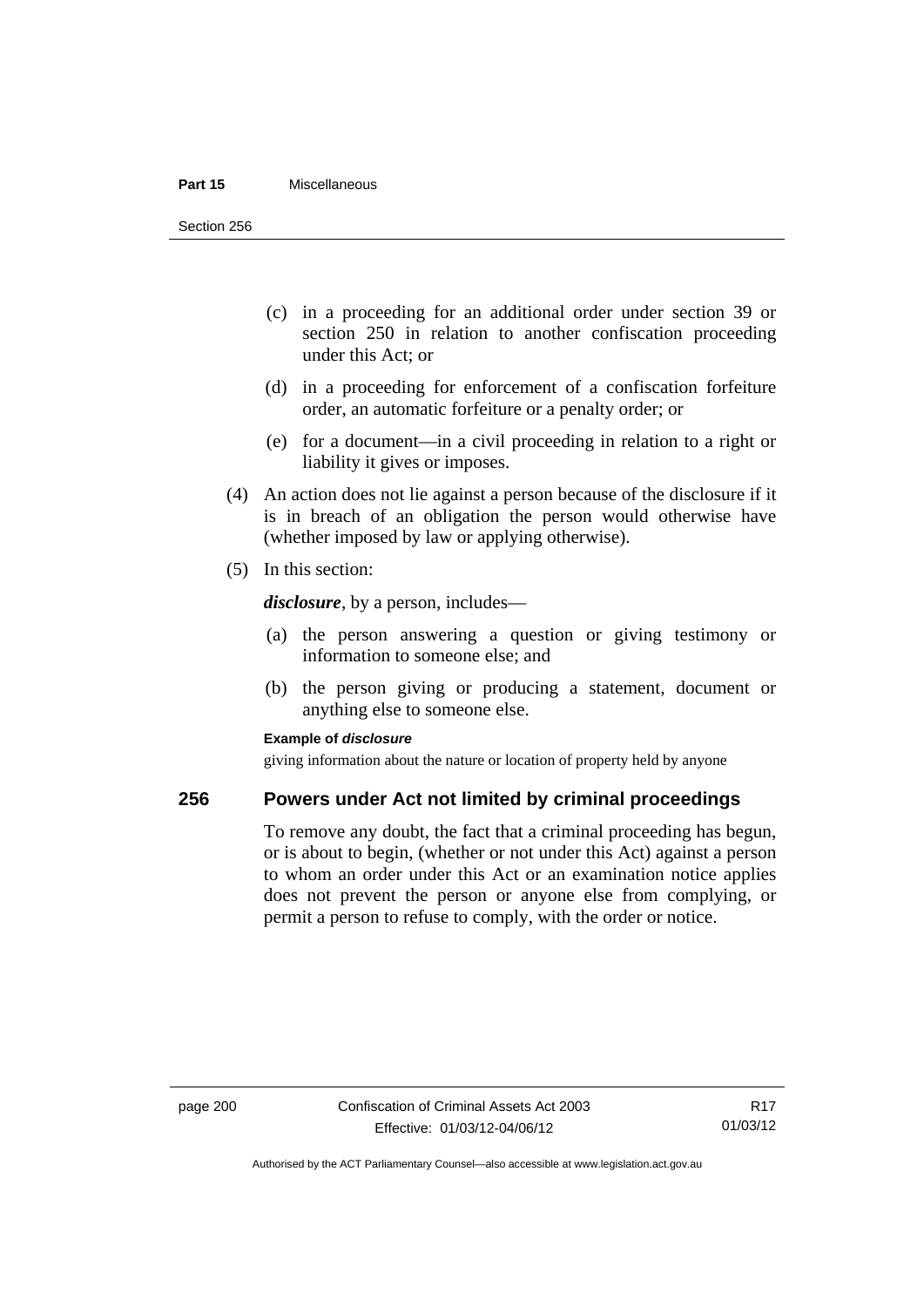### **257 Powers under Act do not limit each other or powers under other laws**

A power under this Act does not limit or exclude—

- (a) the operation of another power under this Act; or
- (b) the operation of another territory law, or a law of the Commonwealth, a State or another Territory.

#### **Example for par (a)**

a search warrant under part 13 and an examination notice, production order and monitoring order may be used independently, or in conjunction with each other, in relation to identifying and locating tainted property and benefits derived from an offence.

#### **Example for par (b)**

a search warrant under the *Crimes Act 1900* may be applied for to locate target material rather than a search warrant under this Act, part 13.

*Note* An example is part of the Act, is not exhaustive and may extend, but does not limit, the meaning of the provision in which it appears (see Legislation Act, s 126 and s 132).

### **258 Examination orders—reporting requirements**

- (1) As soon as practicable after the end of each financial year, the chief police officer must give the Minister a report about the operation of division 12.5 (Examination orders and notices) during the financial year.
- (2) The report must include the following information for the financial year:
	- (a) the number of applications for examination orders made during the year;
	- (b) the number of people given examination notices during the year;
	- (c) the number of investigations to which the notices related;
	- (d) the number of examinations conducted during the year.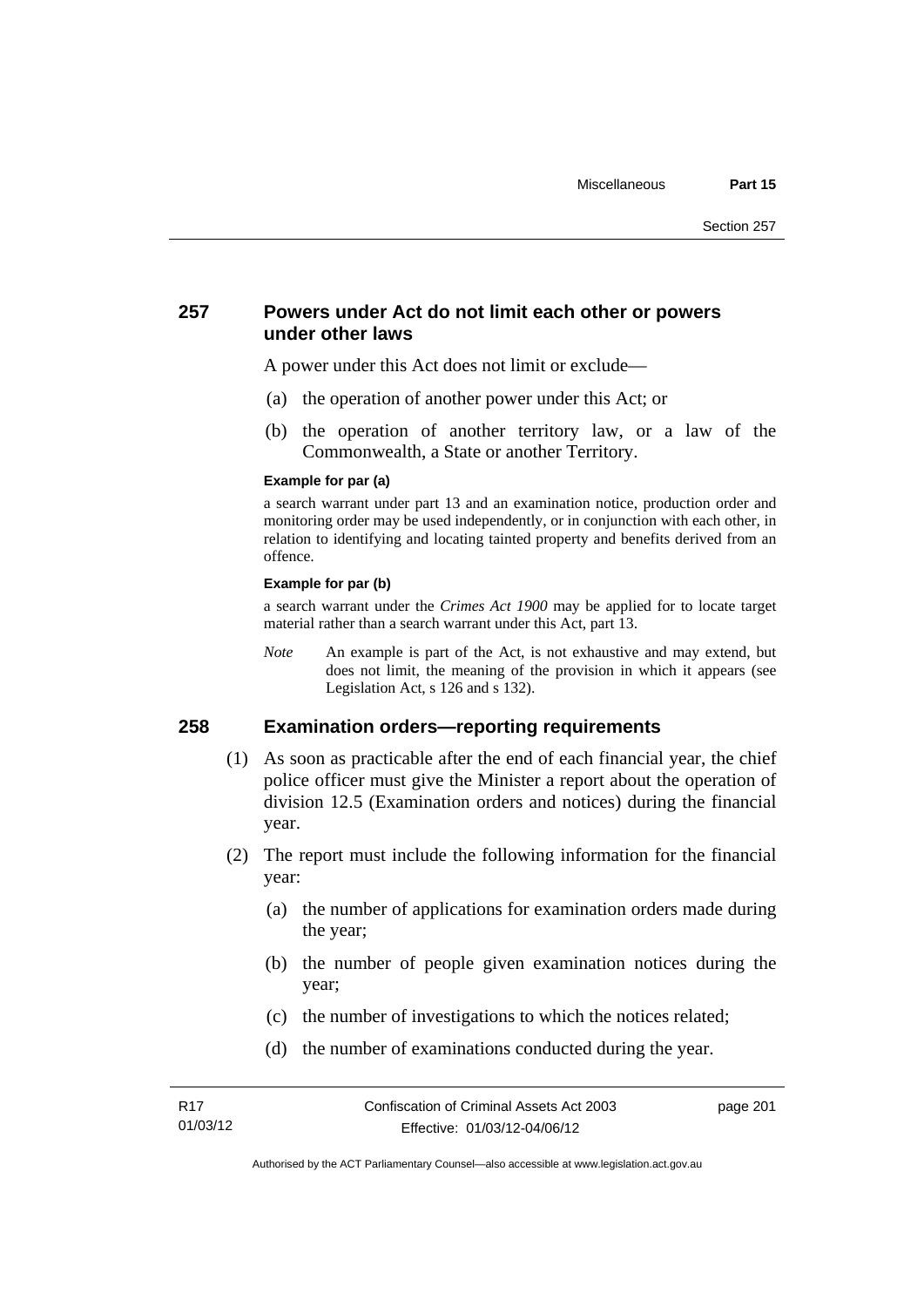#### **Part 15** Miscellaneous

Section 258

- (3) The report must also include the following information for the financial year (whether or not the examination notice to which it relates was given during the year):
	- (a) the number and kind of confiscation proceedings begun during the year in relation to matters for which an examination notice has been given to a person;
	- (b) the estimated value of property either restrained or confiscated during the year in relation to matters for which an examination notice had been given to a person;
	- (c) the number of charges laid relating to examination notice offences during the year;
	- (d) the number of arrests made during the year in relation to matters for which an examination notice has been given to a person;
	- (e) the number and kind of complaints made during the year to the Australian Federal Police or the Commonwealth Ombudsman in relation to examination notices;
	- (f) the number of complaints of the kind mentioned in paragraph (e) resolved during the year and their outcome;
	- (g) the number and kind of legal proceedings begun during the year in relation to examination notices (other than charges mentioned in paragraph (c) or proceedings begun by the DPP or a police officer);
	- (h) the number of legal proceedings of the kind mentioned in paragraph (g) finalised during the year and their outcome.
- (4) The Minister must present a copy of each report given to the Minister under subsection (1) to the Legislative Assembly within 6 sitting days after the day the Minister receives it.

Authorised by the ACT Parliamentary Counsel—also accessible at www.legislation.act.gov.au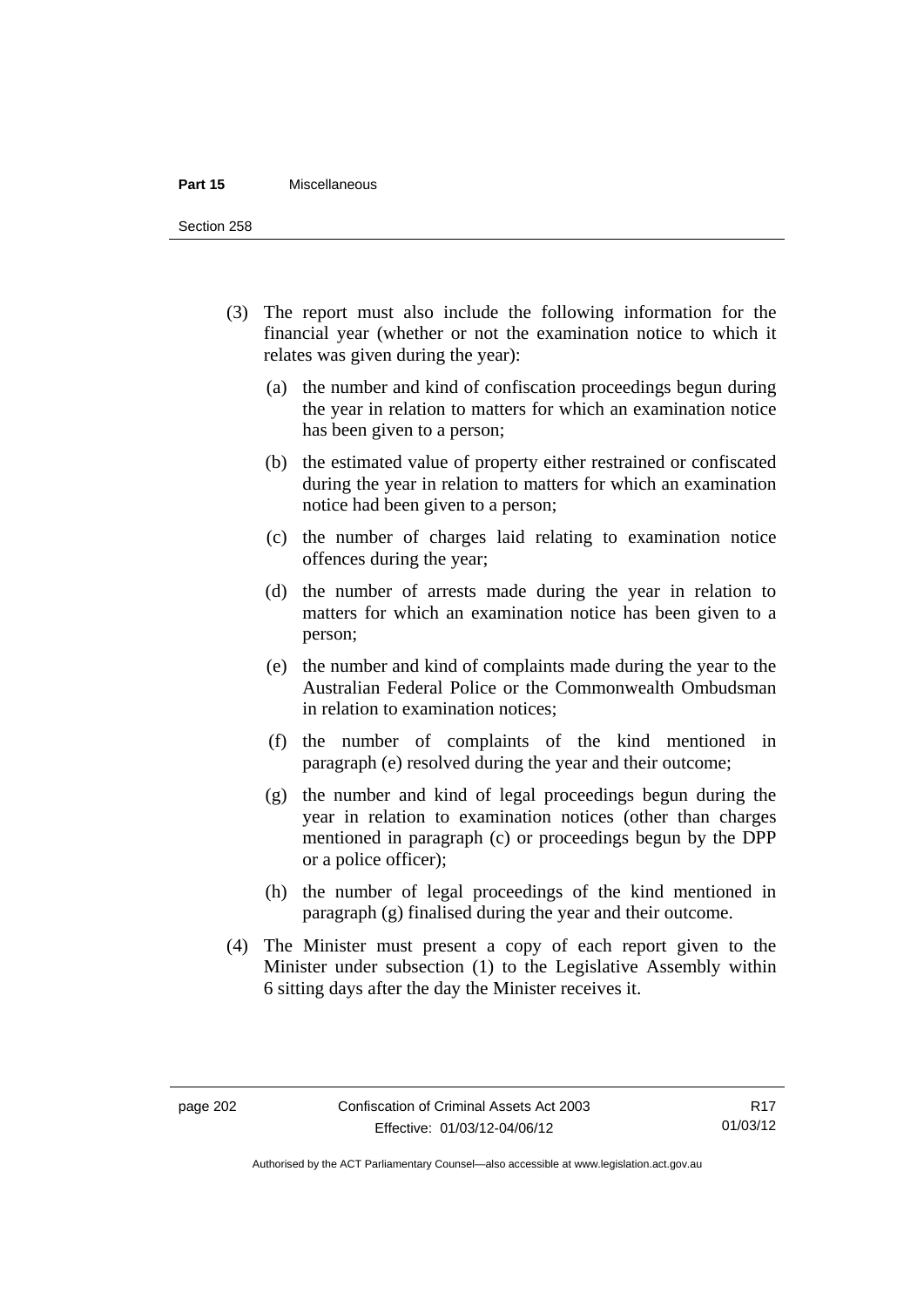# **259 Approved forms**

- (1) The Minister may, in writing, approve forms for this Act.
- (2) If the Minister approves a form for a particular purpose, the approved form must be used for that purpose.

*Note* For other provisions about forms, see the Legislation Act, s 255.

(3) An approved form is a notifiable instrument.

*Note* A notifiable instrument must be notified under the Legislation Act.

# **260 Regulation-making power**

- (1) The Executive may make regulations for this Act.
	- *Note* A regulation must be notified, and presented to the Legislative Assembly, under the Legislation Act.
- (2) A regulation may prescribe offences for contraventions of a regulation and prescribe maximum penalties of not more than 10 penalty units for offences against a regulation.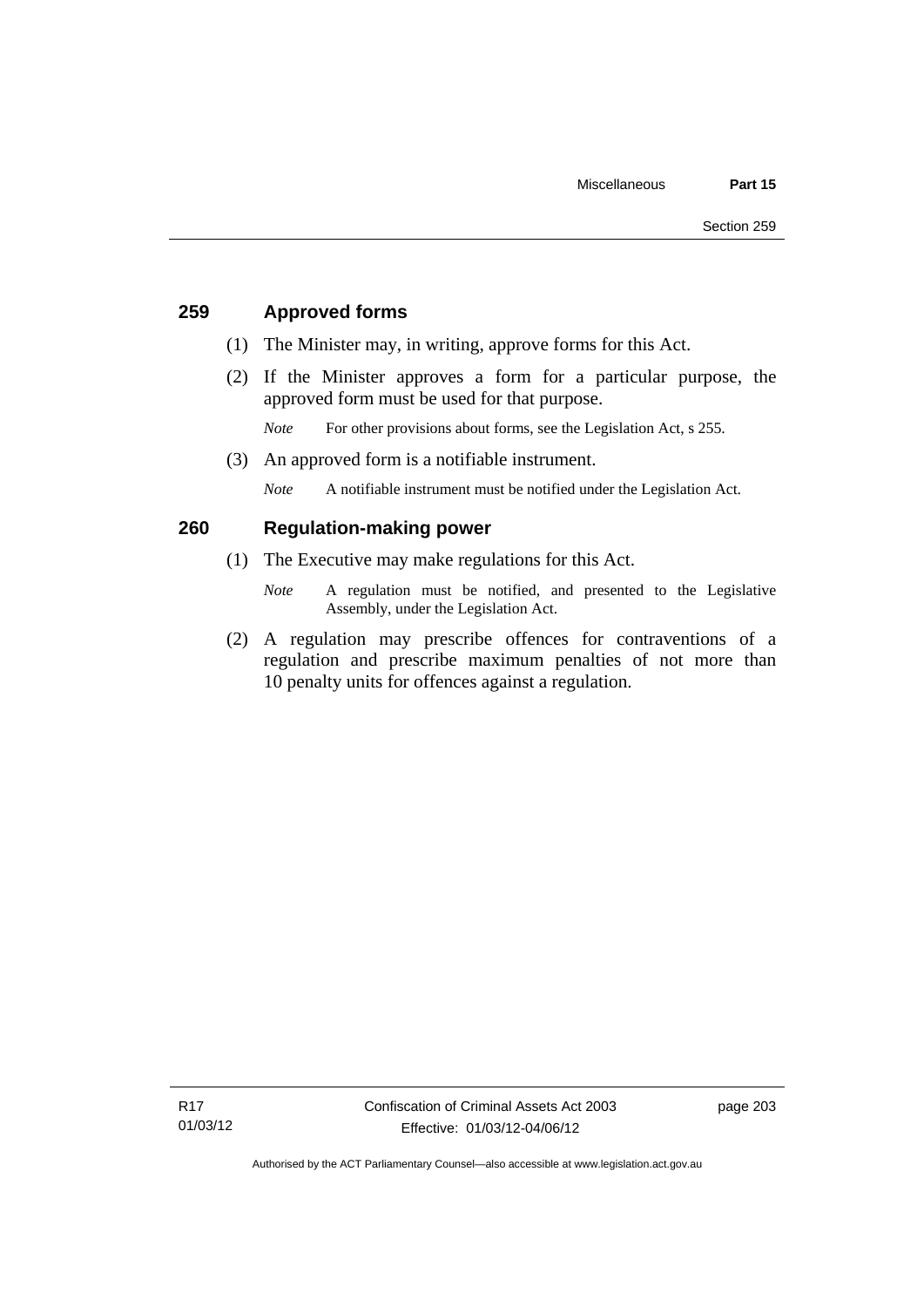Dictionary

# **Dictionary**

(see s 6)

- *Note 1* The Legislation Act contains definitions and other provisions relevant to this Act.
- *Note 2* In particular, the Legislation Act, dict, pt 1, defines the following terms:
	- authorised deposit-taking institution
	- child
	- domestic partner (see s 169)
	- DPP
	- entity
	- fail
	- foreign country
	- found guilty
	- function
	- indictment
	- interest (in relation to land or other property)
	- intersex person (see s 169B)
	- lawyer
	- $\bullet$  may (see also s 146)
	- must (see also s 146)
	- police officer
	- present
	- property
	- public trustee
	- registrar-general
	- transgender person (see s169A).

page 204 Confiscation of Criminal Assets Act 2003 Effective: 01/03/12-04/06/12

R17 01/03/12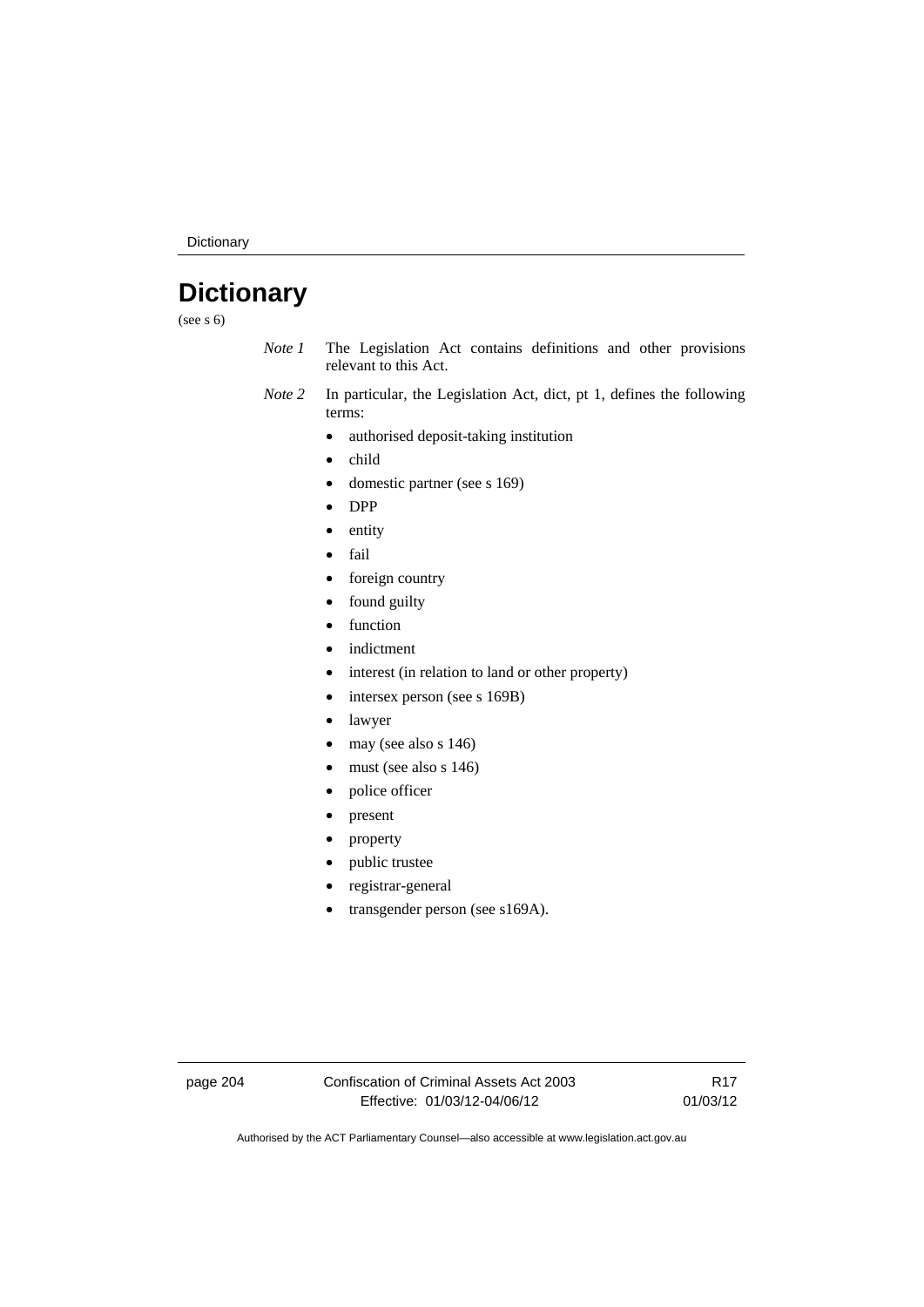## *abscond*—see section 16.

*account* means any facility or arrangement through which a financial institution accepts deposits or allows withdrawals, and includes—

- (a) a facility or arrangement for a fixed term deposit or a safedeposit box; and
- (b) a facility or arrangement prescribed by regulation for this definition.

*agent*, for an agent that is a corporation, includes an officer, employee or agent of the corporation.

*artistic profits*—see section 81.

*artistic profits restraining order*—see section 20.

*associate*, for division 12.5 (Examination orders and notices) see section 164.

*at*, for part 13 (Search warrants)—see section 195.

*authenticated*, in relation to a corresponding law order, for part 11 (Interstate orders)—see section 136.

*authorised investigator*, for division 12.5 (Examination orders and notices)—see section 165 (1).

*automatic forfeiture*, of property, means the forfeiture of the property—

- (a) under division 5.2 (Automatic forfeiture—conviction for serious offences); or
- (b) under division 5.3 (Automatic forfeiture—unclaimed tainted property).
- *Note* A registered interstate automatic forfeiture decision is taken to be an automatic forfeiture under this Act (see s 139).

*benefit* includes service or advantage.

| R17      | Confiscation of Criminal Assets Act 2003 | page 205 |
|----------|------------------------------------------|----------|
| 01/03/12 | Effective: 01/03/12-04/06/12             |          |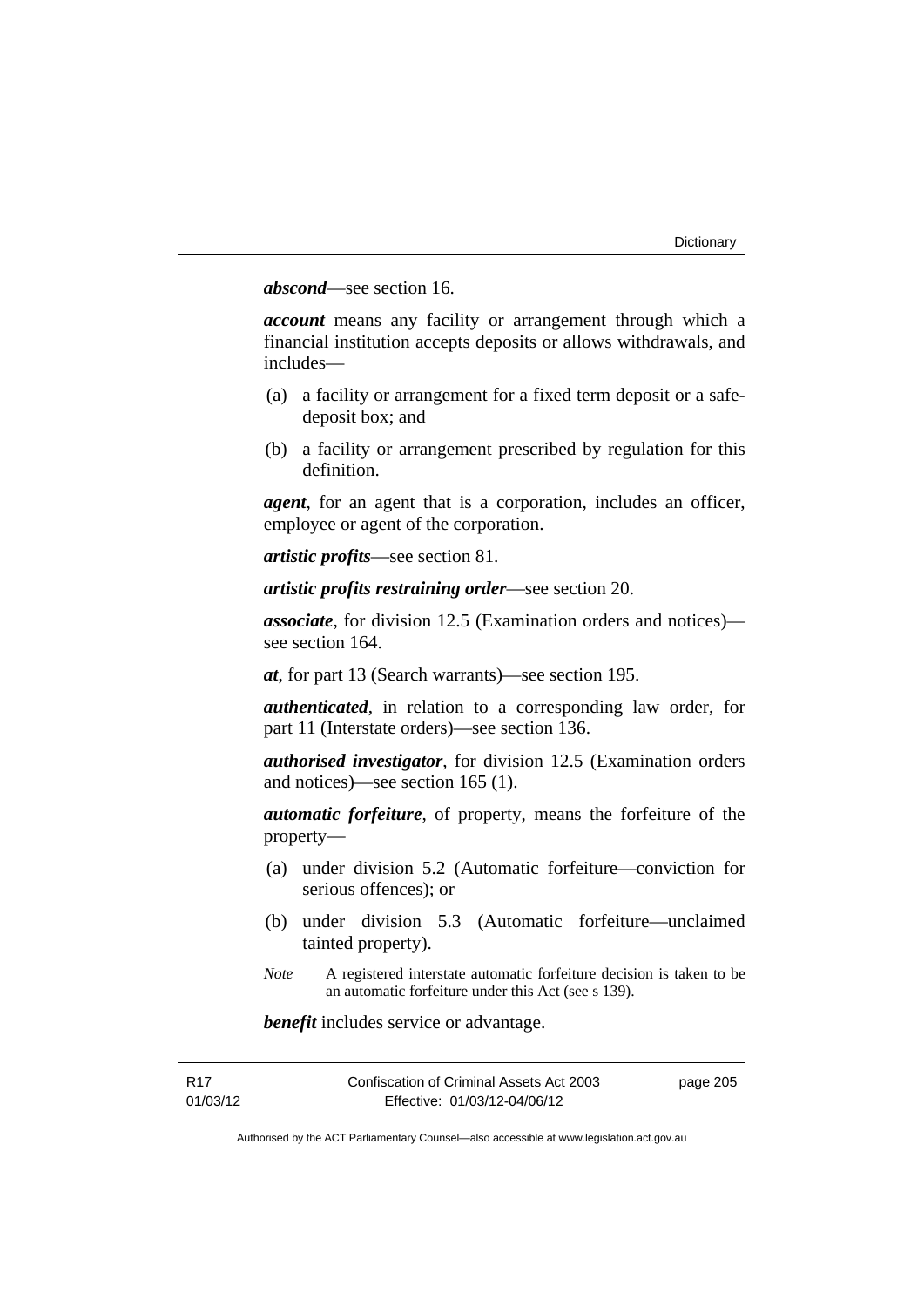*benefits*, derived by an offender—see section 80. *buyback order*—see section 124. *civil forfeiture order*—see section 65. *cleared*, of an offence—see section 17. *commission*— (a) of a serious offence, for part 7 (Penalty orders)—see section 79; and (b) of an offence by a person who has absconded—includes the alleged commission of the offence by the person. *confiscation proceeding*—see section 236.

*convicted*—see section 15 (1).

*conviction forfeiture order*—see section 52.

*corresponding law* means a law of the Commonwealth, a State or another Territory that is declared by regulation to be a corresponding law, whether or not the law corresponds, or substantially corresponds, to this Act.

*corresponding law order* means an order, notice or decision (however described) made under a corresponding law, whether or not the order, notice or decision—

- (a) is made by a court; or
- (b) corresponds, or substantially corresponds, to an order, notice or decision under this Act.

*data*, for part 13 (Search warrants)—see section 195.

*data storage device*, for part 13 (Search warrants)—see section 195.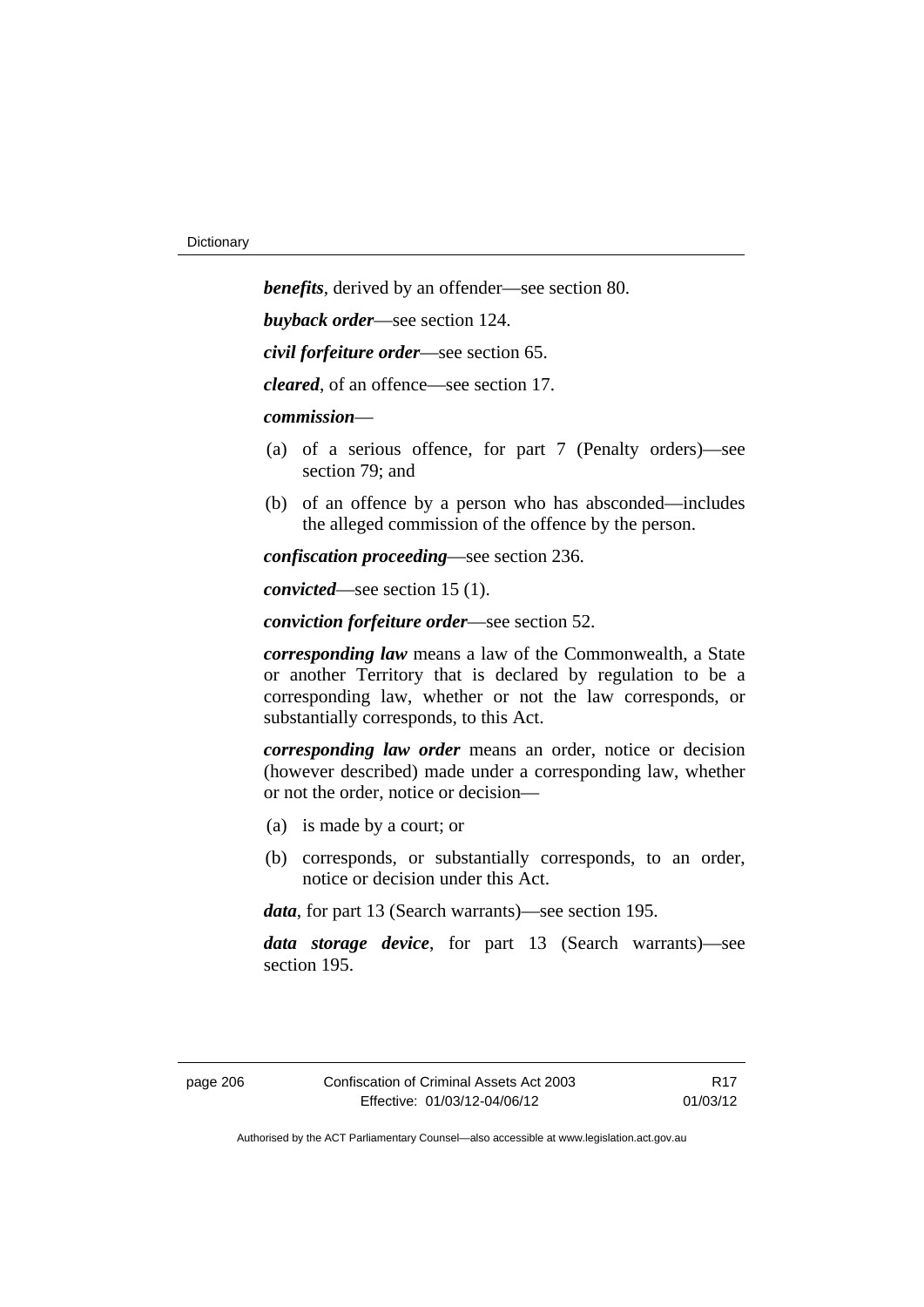*dealing*, with property of a person, includes, for example—

- (a) if a debt is owed to the person—making a payment to anyone in reduction of the debt; and
- (b) disposing of the property (including, for example, making a gift of the property or removing the property from the ACT or Australia); and
- (c) receiving the property, whether as a gift or otherwise; and
- (d) creating or assigning an interest in the property; and
- (e) using the property to obtain or extend credit; and
- (f) using credit secured against the property.
- *Note* An example is part of the Act, is not exhaustive and may extend, but does not limit, the meaning of the provision in which it appears (see Legislation Act, s 126 and s 132).

*derived*—see section 12.

*distributable funds*, for part 10 (Confiscated assets trust fund) see section 128.

*effective control*, of property—see section 14.

*encumbrance*, in relation to property, includes any interest, mortgage, charge, right, claim or demand in relation to the property.

*equitable sharing program*, for part 10 (Confiscated assets trust fund)—see section 129.

*examination notice*—see section 171.

*examination order*—see section 166.

*exclusion order*—see section 72.

*executing police officer*, of a search warrant, for part 13 (Search warrants)—see section 195.

R17 01/03/12 Confiscation of Criminal Assets Act 2003 Effective: 01/03/12-04/06/12

page 207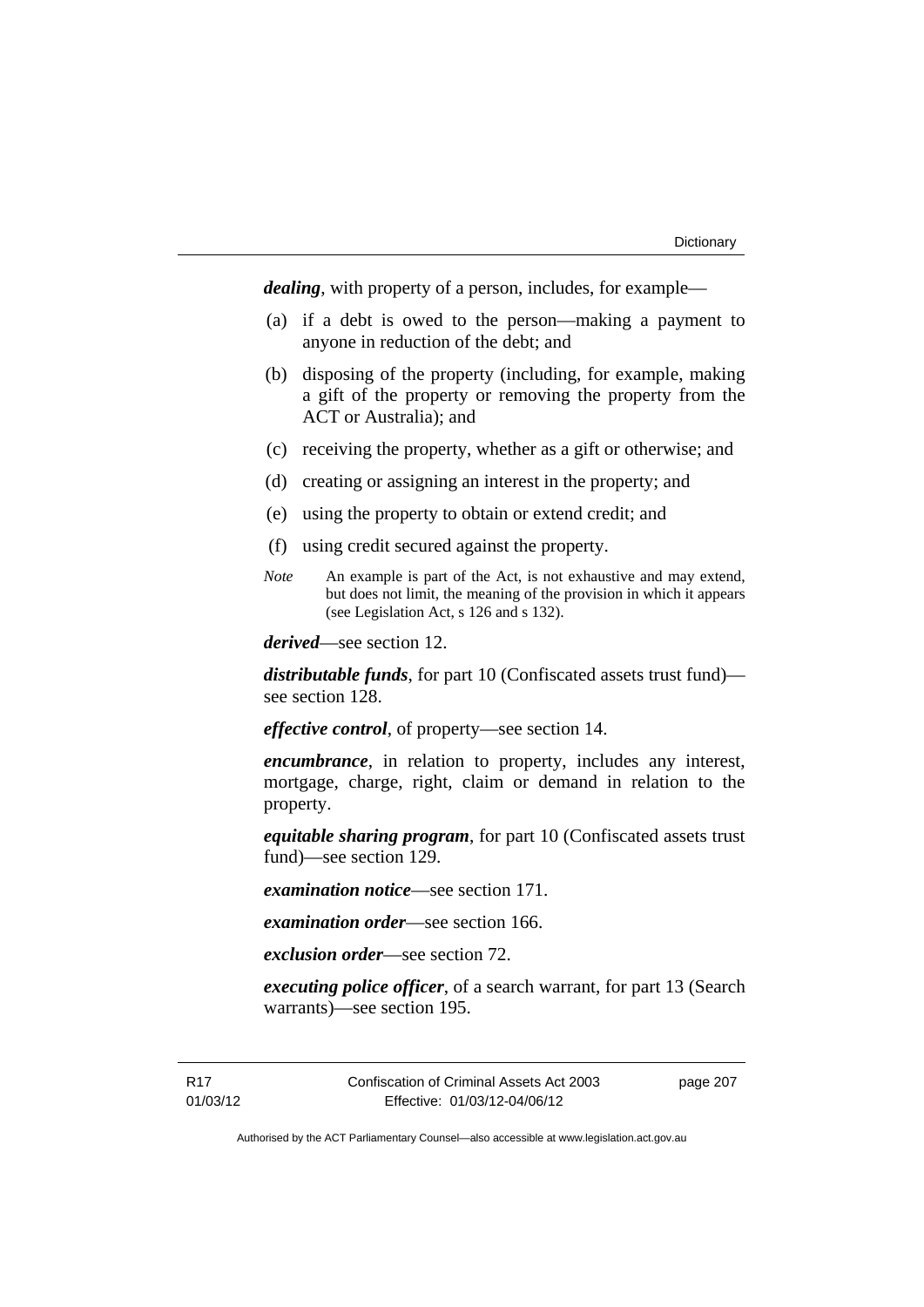*finalised*, for a confiscation or criminal proceeding—see section 18.

*financial institution* means—

- (a) an authorised deposit-taking institution; or
- (b) the Reserve Bank of Australia; or
- (c) an entity registered or incorporated as a cooperative housing society or similar society under the law of the Territory, a State or another Territory; or
- (d) a person who carries on State banking within the meaning of the Commonwealth Constitution, section 51 (13); or
- (e) a corporation that is, or that, if it had been incorporated in Australia, would be, a financial corporation within the meaning of the Commonwealth Constitution, section 51 (20); or
- (f) a person who permits someone else to deposit money with the person for use by the other person in relation to gaming or betting; or
- (g) an entity prescribed by regulation for this definition.

*forfeited* property, means property forfeited under part 5 (Forfeiture of property).

*forfeiture order* means a civil forfeiture order or a conviction forfeiture order.

*Note* A registered interstate forfeiture order is taken to be a forfeiture order under this Act (see s 139).

*forfeiture or penalty application*, for division 4.3 (Duration of restraining orders)—see section 41.

*frisk search*, for part 13 (Search warrants)—see section 195.

*fully satisfied*—a forfeiture order or penalty order, or an automatic forfeiture of property, is *fully satisfied* when—

| page 208 | Confiscation of Criminal Assets Act 2003 | R <sub>17</sub> |
|----------|------------------------------------------|-----------------|
|          | Effective: 01/03/12-04/06/12             | 01/03/12        |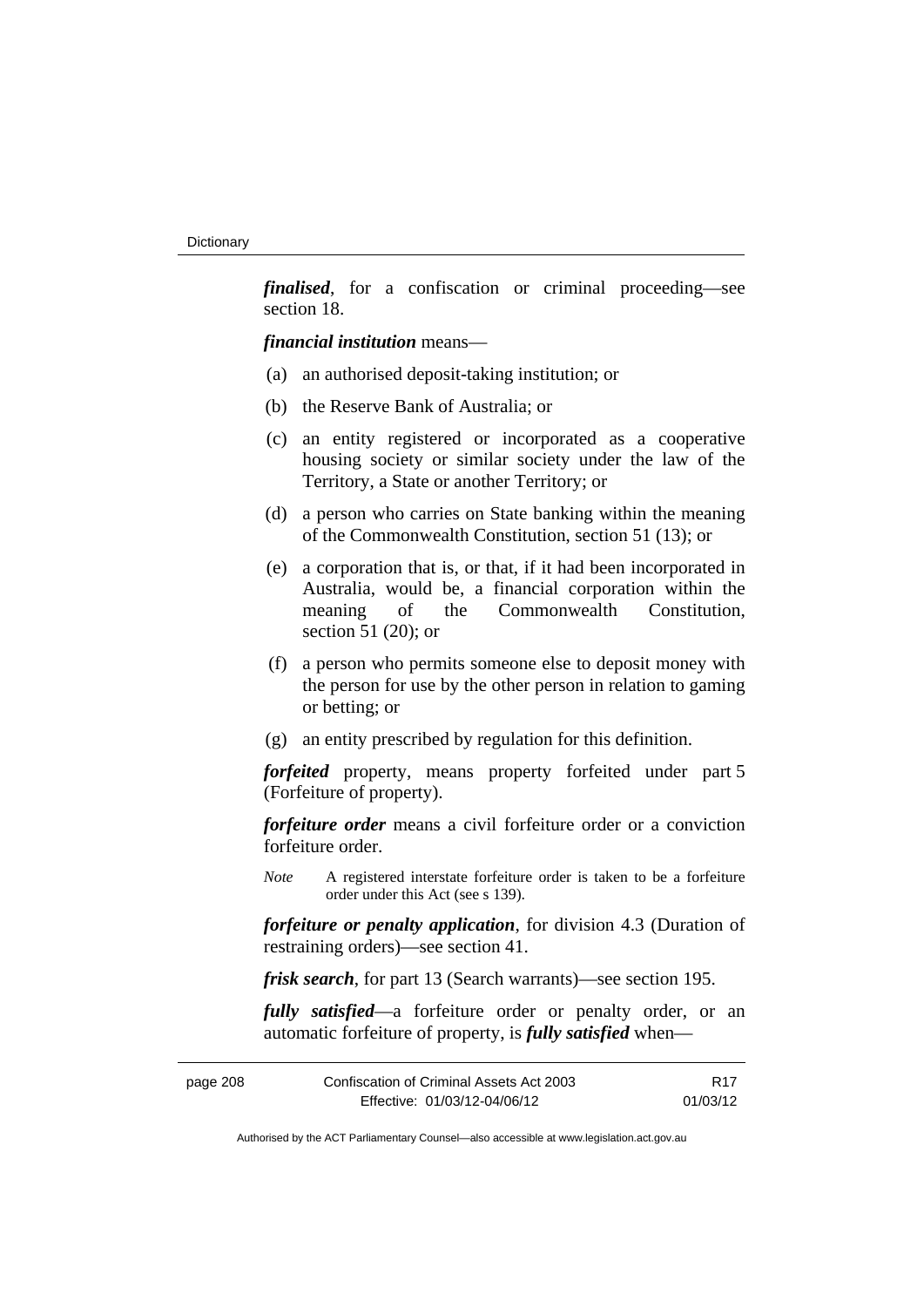- (a) for an automatic forfeiture of property or a forfeiture order—the property that is the subject of the automatic forfeiture or order has vested in law in the Territory and the public trustee has taken control of the property; and
- (b) for a penalty order—the amount of the order has been paid to, or recovered by, the Territory or realised by the public trustee from the disposal of property.

*information order*—see section 186.

*inquiry notice*—see section 144.

*in relation to*—to remove any doubt, *in relation to* includes—

- (a) in; and
- (b) for or for the purposes of; and
- (c) in connection with; and
- (d) in respect of; and
- (e) with respect to.

#### **Example**

The phrase 'property used, or intended to be used by an offender, in relation to the commission of an offence' (in s 3 (d) and elsewhere) refers to all or any of the following:

- (a) property used *in* or *in relation to* the commission of the offence;
- (b) property used *for* or *for the purposes of* the commission of the offence;
- (c) property used *in connection with* the commission of the offence;
- (d) property used *in respect of* the commission of the offence;
- (e) property used *with respect to* the commission of the offence.
- *Note* An example is part of the Act, is not exhaustive and may extend, but does not limit, the meaning of the provision in which it appears (see Legislation Act, s 126 and s 132).

*interested person*, for part 8 (Forfeited property)—see section 107.

page 209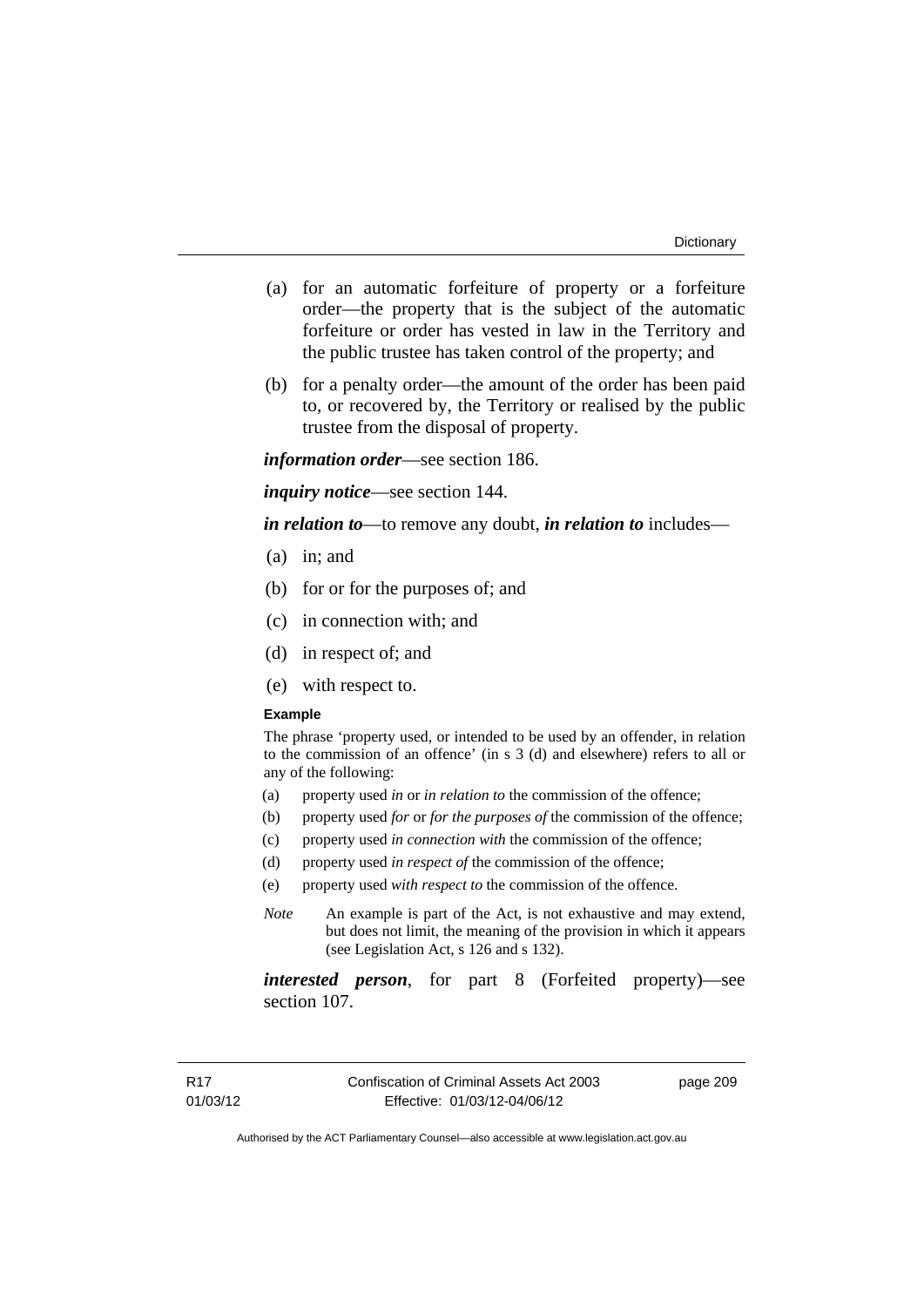*interstate automatic forfeiture decision* means a corresponding law order prescribed by regulation for this definition.

*interstate civil forfeiture order* means a corresponding law order prescribed by regulation for this definition.

*interstate conviction forfeiture order* means a corresponding law order prescribed by regulation for this definition.

*interstate forfeiture order* means an interstate civil forfeiture order or interstate conviction forfeiture order.

*interstate penalty charge*—see section 142 (2) (Interstate penalty charges).

*interstate penalty order* means a corresponding law order prescribed by regulation for this definition.

*interstate restraining order* means a corresponding law order prescribed by regulation for this definition.

*investigation*, for division 12.5 (Examination orders and notices)—see section 164.

*issuing officer*, for a search warrant, for part 13 (Search warrants)—see section 195.

*joint ownership*—property is *jointly owned* if the owners own the property as joint tenants or tenants in common.

*money laundering offence* means—

- (a) an offence against the *Crimes Act 1900*, division 6.2A (Money laundering and organised fraud); or
- (b) an offence against a law of the Commonwealth, a State or another Territory that is declared by regulation to be a corresponding offence, whether or not the offence corresponds, or substantially corresponds, to an offence mentioned in paragraph (a).

*monitoring order*—see section 148.

| page 210 | Confiscation of Criminal Assets Act 2003 | R <sub>17</sub> |
|----------|------------------------------------------|-----------------|
|          | Effective: 01/03/12-04/06/12             | 01/03/12        |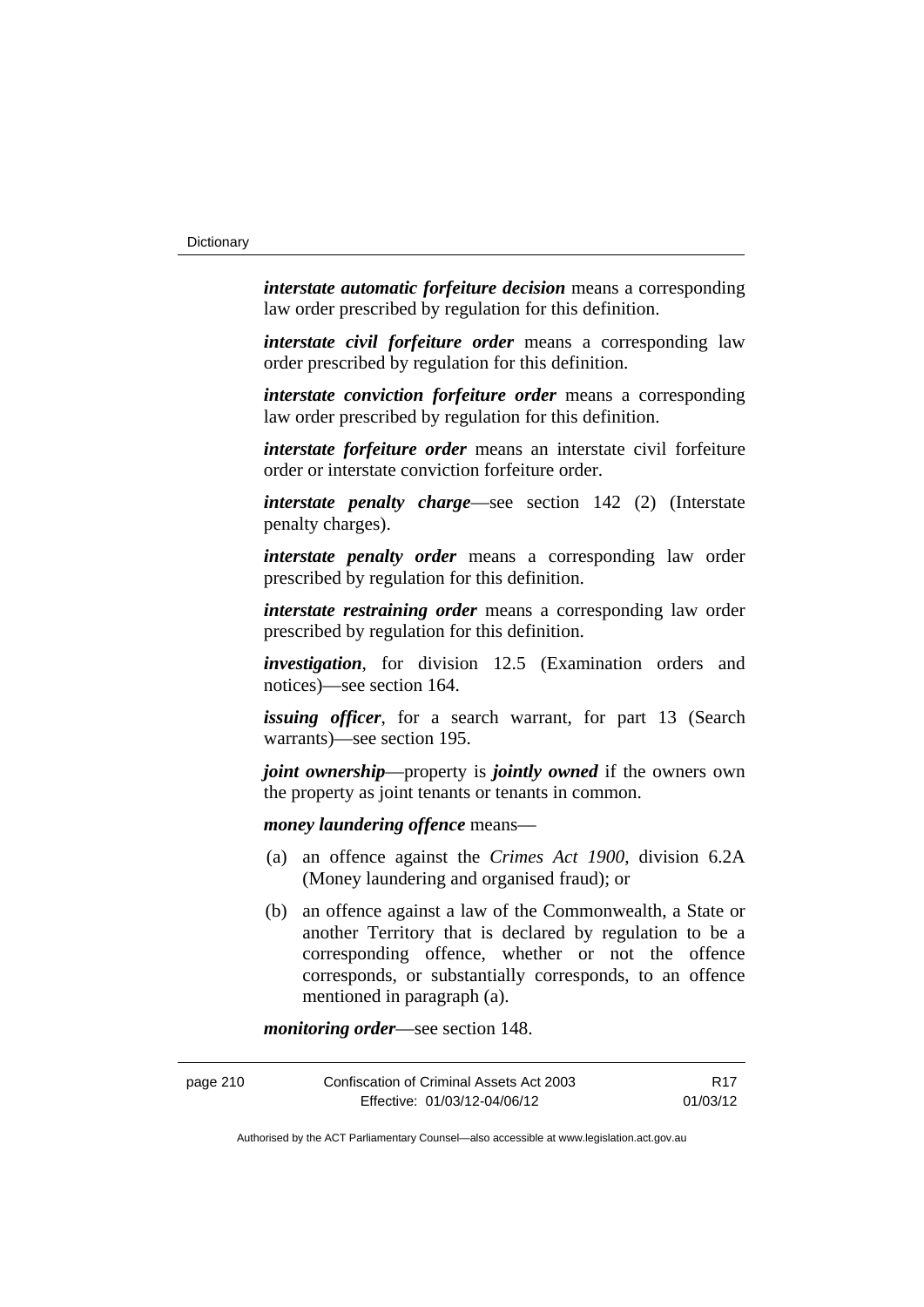*narcotic substance*, for division 7.3 (Value of benefits)—see section 90.

*non-disclosable information order*—see section 191.

*occupier*, of premises, for part 13 (Search warrants)—see section 195.

*offence*—see section 13 (1).

*offender*, in relation to an offence, means a person (including a corporation) who committed, or is alleged to have committed, the offence.

*Note* A reference to a *person* generally includes a reference to a corporation as well as an individual, see the Legislation Act, s 160. (See also the Legislation Act, dict, pt 1, def *person*.)

*ordinary offence*—see section 13 (2).

*ordinary search*, for part 13 (Search warrants)—see section 195.

*party*, to an offence, means a person who—

- (a) commits or participates in the offence; or
- (b) is an accessory before or after the fact to the offence.

*penalty charge*—see section 94 (4) (Creation of penalty charge over restrained property).

*Note* An interstate penalty charge is taken to be a penalty charge under this Act (see s 142).

*penalty order*—see section 82.

*person assisting*, in relation to a search warrant, for part 13 (Search warrants)—see section 195.

*premises*, for part 13 (Search warrants)—see section 195.

*production order*—see section 156.

*property*—

R17 01/03/12 Confiscation of Criminal Assets Act 2003 Effective: 01/03/12-04/06/12

page 211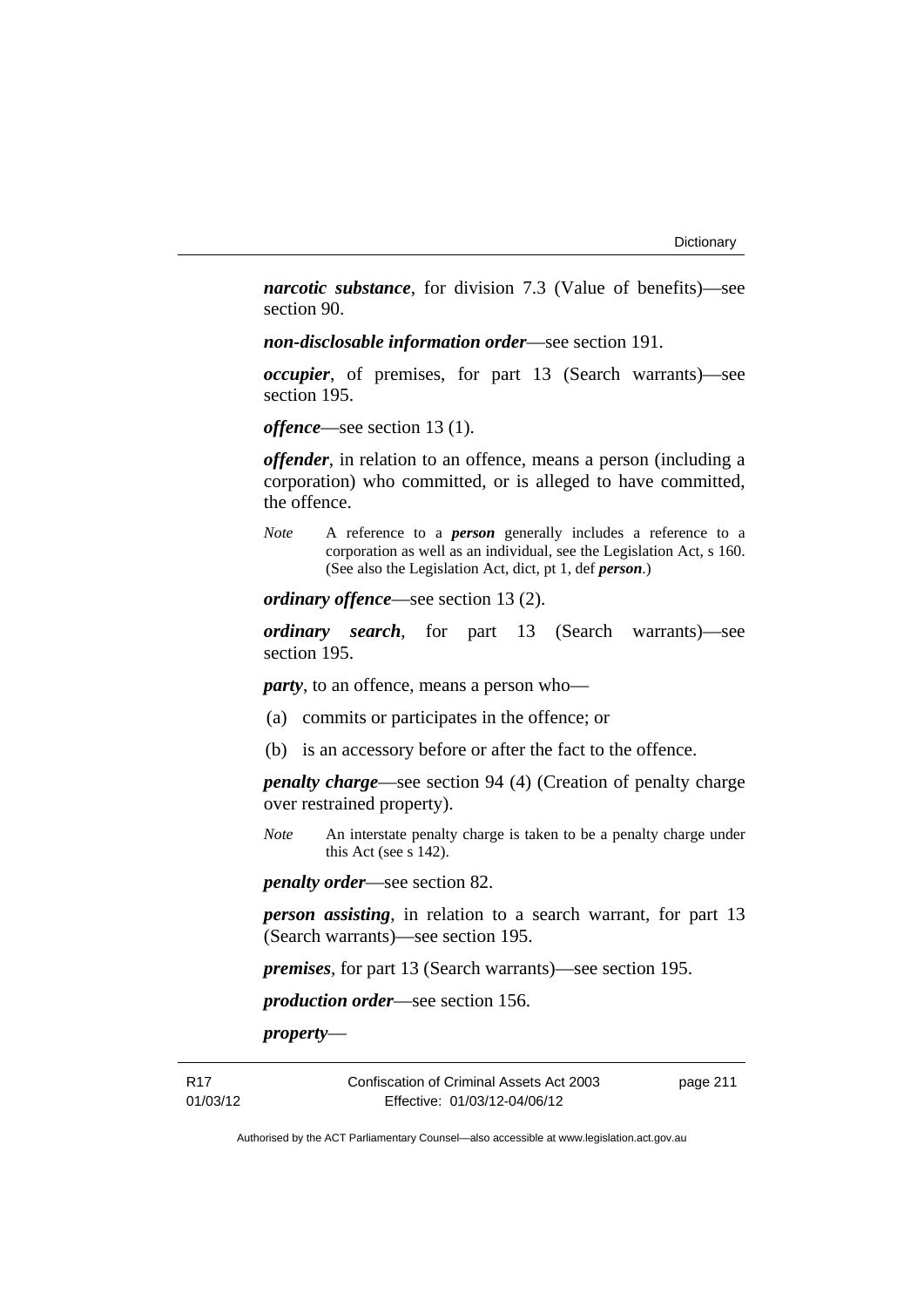- (a) of an offender, for division 7.3 (Value of benefits)—see section 90; and
- (b) of a person, includes property in which the person has a beneficial interest.

*property-tracking document*—see section 157.

*purposes of this Act*—see section 3.

*quashed*—see section 15 (3) and (4).

*registered*, for a corresponding law order, means registered under part 11 (Interstate orders).

*registrable property* means property title to which is passed by registration in a statutory property register.

*registered property interest* means an interest in property recorded in a statutory property register.

*related* offence—see section 13 (3).

*relevant court*—see section 238.

*relevant offence*—see section 13 (2).

*reserved funds*, for part 10 (Confiscated assets trust fund)—see section 128.

*restrained*, in relation to property, means property subject to a restraining order.

*restraining order*—see section 19.

*Note* A registered interstate restraining order is taken to be a restraining order under this Act (see s 139).

*return or compensation order*—see section 121.

*search warrant*, for part 13 (Search warrants)—see section 195.

*serious offence*—see section 13 (2).

R17 01/03/12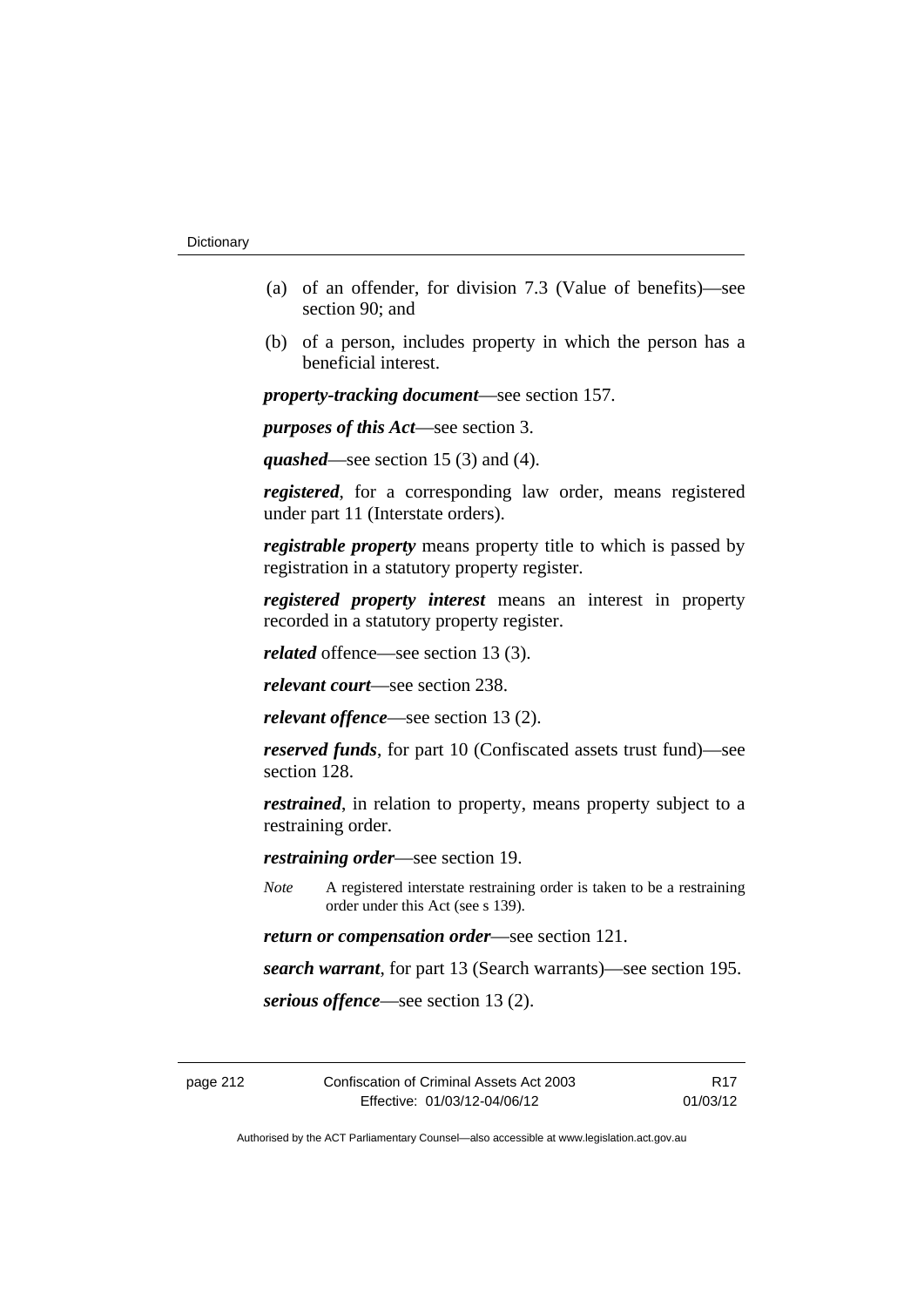*statutory property register* means a register kept under a territory law, or a law of the Commonwealth, a State or another Territory, for recording ownership of property (including interests in property) if—

- (a) title to the property is passed by registration in the register of ownership of the property; or
- (b) the owner of an interest in the property may lose the interest if the interest is not registered in the register.

#### **Examples**

- 1 the register of land titles kept under the *Land Titles Act 1925*, section 43
- 2 the register of interests in goods mentioned in the *Sale of Motor Vehicles Act 1977*, part 4A (Registration of interests in motor vehicles)
- *Note* An example is part of the Act, is not exhaustive and may extend, but does not limit, the meaning of the provision in which it appears (see Legislation Act, s 126 and s 132).

*subject to forfeiture*, in relation to property—see section 73.

*sufficient consideration*, in relation to acquiring or disposing or otherwise dealing with property, means acquiring, disposing of, or otherwise dealing with, the property for a consideration that is sufficient and that appropriately reflects the value of the property having regard only to commercial considerations.

*tainted property*—see section 10.

*target material*, for part 13 (Search warrants)—see section 195.

*transaction suspension order*—see section 152.

*trust fund* means the confiscated assets trust fund under section 130.

*unclaimed tainted property*—see section 11.

*unclaimed tainted property restraining order*—see section 21.

*vehicle*, for part 13 (Search warrants)—see section 195.

R17 01/03/12 page 213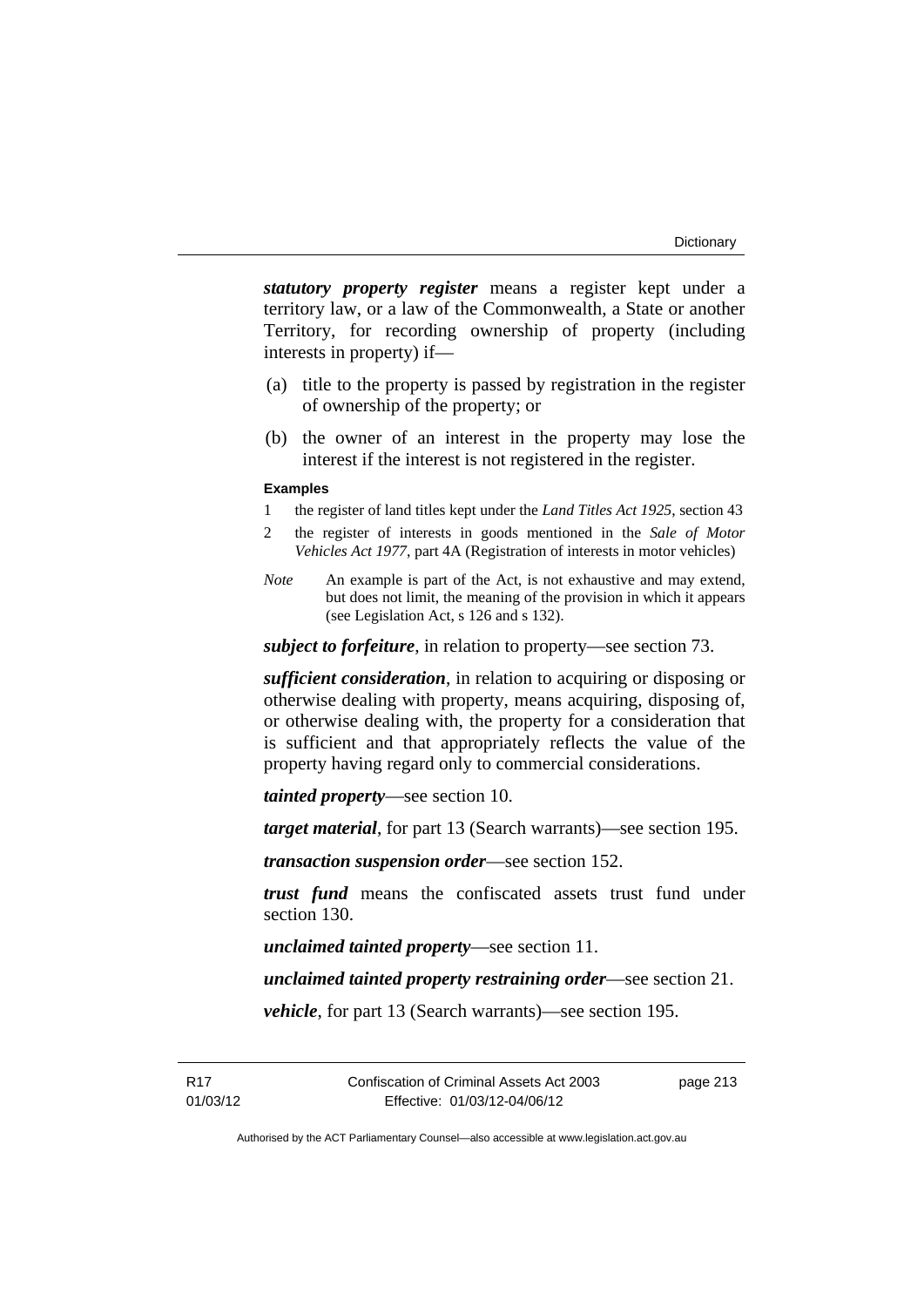1 About the endnotes

# **Endnotes**

# **1 About the endnotes**

Amending and modifying laws are annotated in the legislation history and the amendment history. Current modifications are not included in the republished law but are set out in the endnotes.

Not all editorial amendments made under the *Legislation Act 2001*, part 11.3 are annotated in the amendment history. Full details of any amendments can be obtained from the Parliamentary Counsel's Office.

Uncommenced amending laws are not included in the republished law. The details of these laws are underlined in the legislation history. Uncommenced expiries are underlined in the legislation history and amendment history.

If all the provisions of the law have been renumbered, a table of renumbered provisions gives details of previous and current numbering.

The endnotes also include a table of earlier republications.

# **2 Abbreviation key**

page 214 Confiscation of Criminal Assets Act 2003 Effective: 01/03/12-04/06/12

R17 01/03/12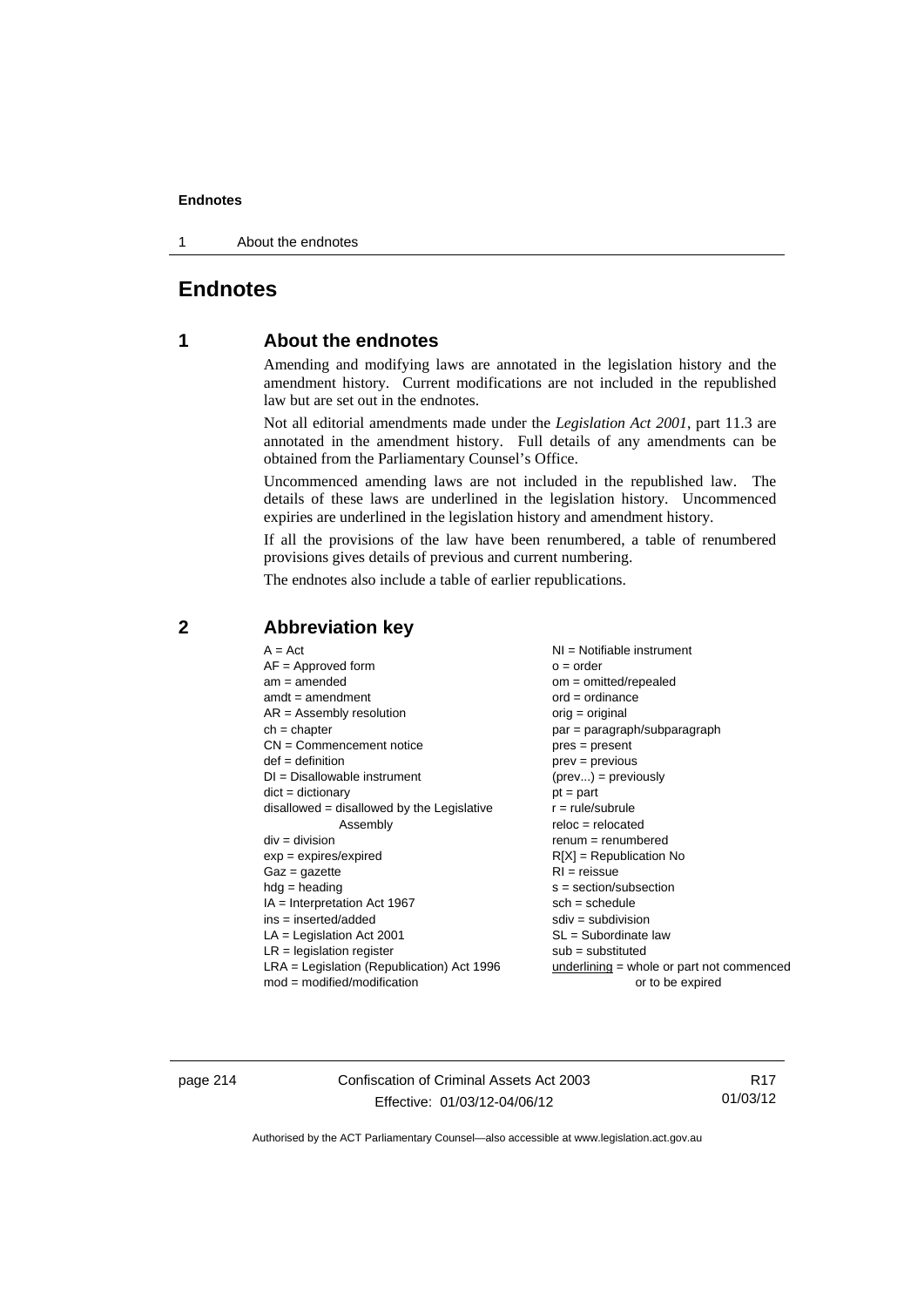# **3 Legislation history**

#### **Confiscation of Criminal Assets Act 2003 A2003-8**

notified LR 27 March 2003

s 1, s 2 commenced 27 March 2003 (LA s 75 (1))

remainder commenced 15 August 2003 (s 2 and CN2003-7)

as amended by

#### **Legislation (Gay, Lesbian and Transgender) Amendment Act 2003 A2003-14 sch 1 pt 1.6**

notified LR 27 March 2003 s 1, s 2 commenced 27 March 2003 (LA s 75 (1)) sch 1 pt 1.6 commenced 28 March 2003 (s 2)

#### **Evidence (Miscellaneous Provisions) Amendment Act 2003 A2003-48 sch 2 pt 2.2**

notified LR 31 October 2003 s 1, s 2 commenced 31 October 2003 (LA s 75 (1)) sch 2 pt 2.2 commenced 30 April 2004 (s 2 and LA s 79)

#### **Statute Law Amendment Act 2003 (No 2) A2003-56 sch 3 pt 3.6**  notified LR 5 December 2003

s 1, s 2 commenced 5 December 2003 (LA s 75 (1)) sch 3 pt 3.6 commenced 19 December 2003 (s 2)

## **Annual Reports Legislation Amendment Act 2004 A2004-9 sch 1 pt 1.9**

notified LR 19 March 2004

s 1, s 2 commenced 19 March 2004 (LA s 75 (1))

pt 1.9 commenced 13 April 2004 (s 2 and see Annual Reports

(Government Agencies) Act 2004 A2004-8, s 2 and CN2004-5)

## **Statute Law Amendment Act 2004 A2004-42 sch 3 pt 3.5**

notified LR 11 August 2004

s 1, s 2 commenced 11 August 2004 (LA s 75 (1)) sch 3 pt 3.5 commenced 25 August 2004 (s 2 (1))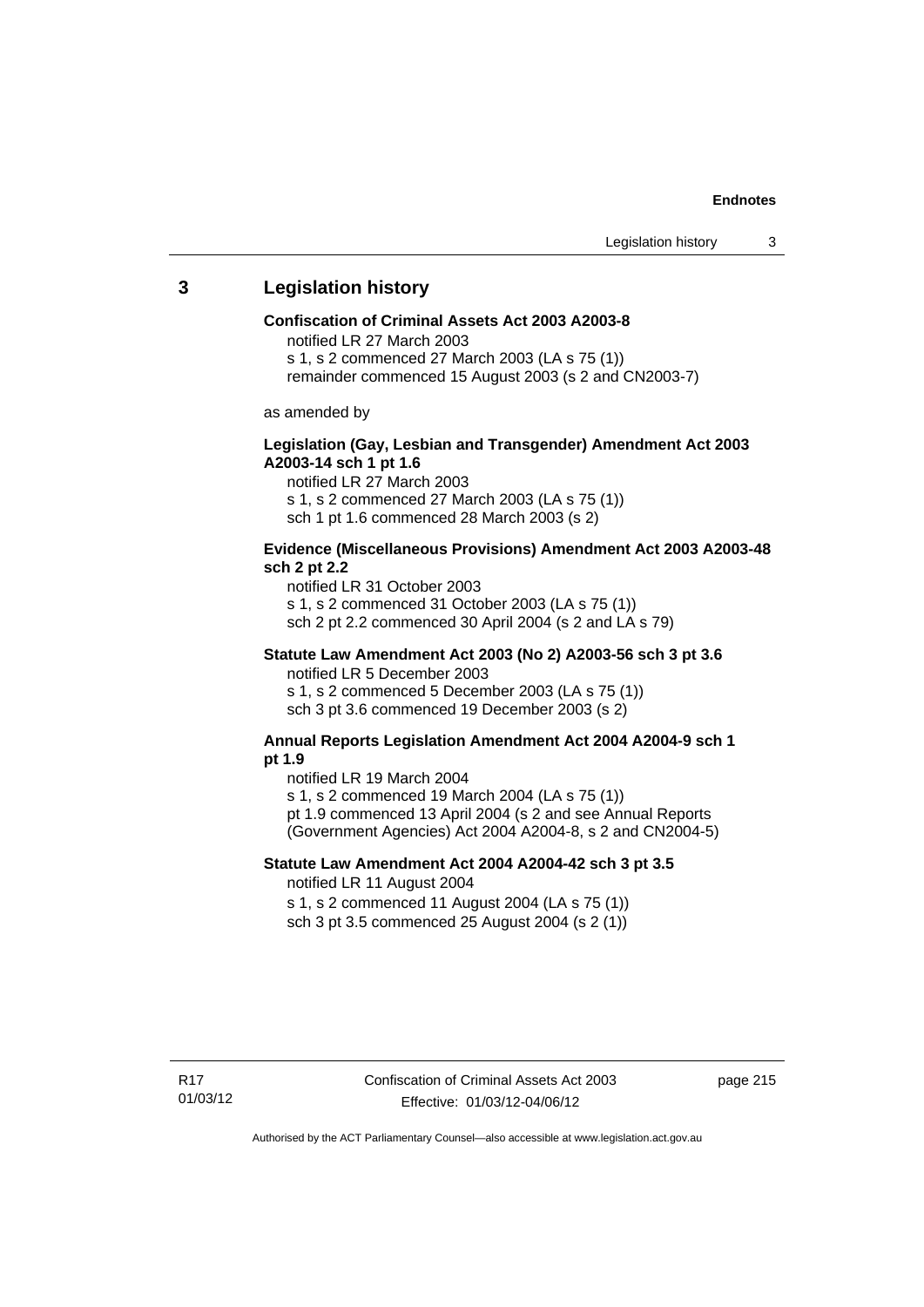3 Legislation history

## **Court Procedures (Consequential Amendments) Act 2004 A2004-60 sch 1 pt 1.12**

notified LR 2 September 2004

s 1, s 2 commenced 2 September 2004 (LA s 75 (1)) sch 1 pt 1.12 commenced 10 January 2005 (s 2 and see Court Procedures Act 2004 A2004-59, s 2 and CN2004-29)

#### **Justice and Community Safety Legislation Amendment Act 2005 A2005-5 pt 5**

notified LR 23 February 2005 s 1, s 2 commenced 23 February 2005 (LA s 75 (1)) pt 5 commenced 24 February 2005 (s 2 (2))

## **Justice and Community Safety Legislation Amendment Act 2005 (No 4) A2005-60 sch 1 pt 1.6**

notified LR 1 December 2005

s 1, s 2 taken to have commenced 23 November 2005 (LA s 75 (2)) sch 1 pt 1.6 commenced 22 December 2005 (s 2 (4))

#### **Sentencing Legislation Amendment Act 2006 A2006-23 sch 1 pt 1.5**  notified LR 18 May 2006

s 1, s 2 commenced 18 May 2006 (LA s 75 (1)) sch 1 pt 1.5 commenced 2 June 2006 (s 2 (1) and see Crimes (Sentence Administration) Act 2005 A2005-59 s 2, Crimes (Sentencing) Act 2005 A2005-58, s 2 and LA s 79)

## **Civil Law (Property) Act 2006 A2006-38 sch 1 pt 1.3**

notified LR 28 September 2006

s 1, s 2 commenced 28 September 2006 (LA s 75 (1))

sch 1 pt 1.3 commenced 28 March 2007 (s 2 and LA s 79)

## **Children and Young People (Consequential Amendments) Act 2008 A2008-20 sch 4 pt 4.3**

notified LR 17 July 2008

s 1, s 2 commenced 17 July 2008 (LA s 75 (1))

s 3 commenced 18 July 2008 (s 2 (1))

sch 4 pt 4.3 commenced 27 February 2009 (s 2 (5) and see Children and Young People Act 2008 A2008-19, s 2 and CN2008-17 (and see CN2008-13))

R17 01/03/12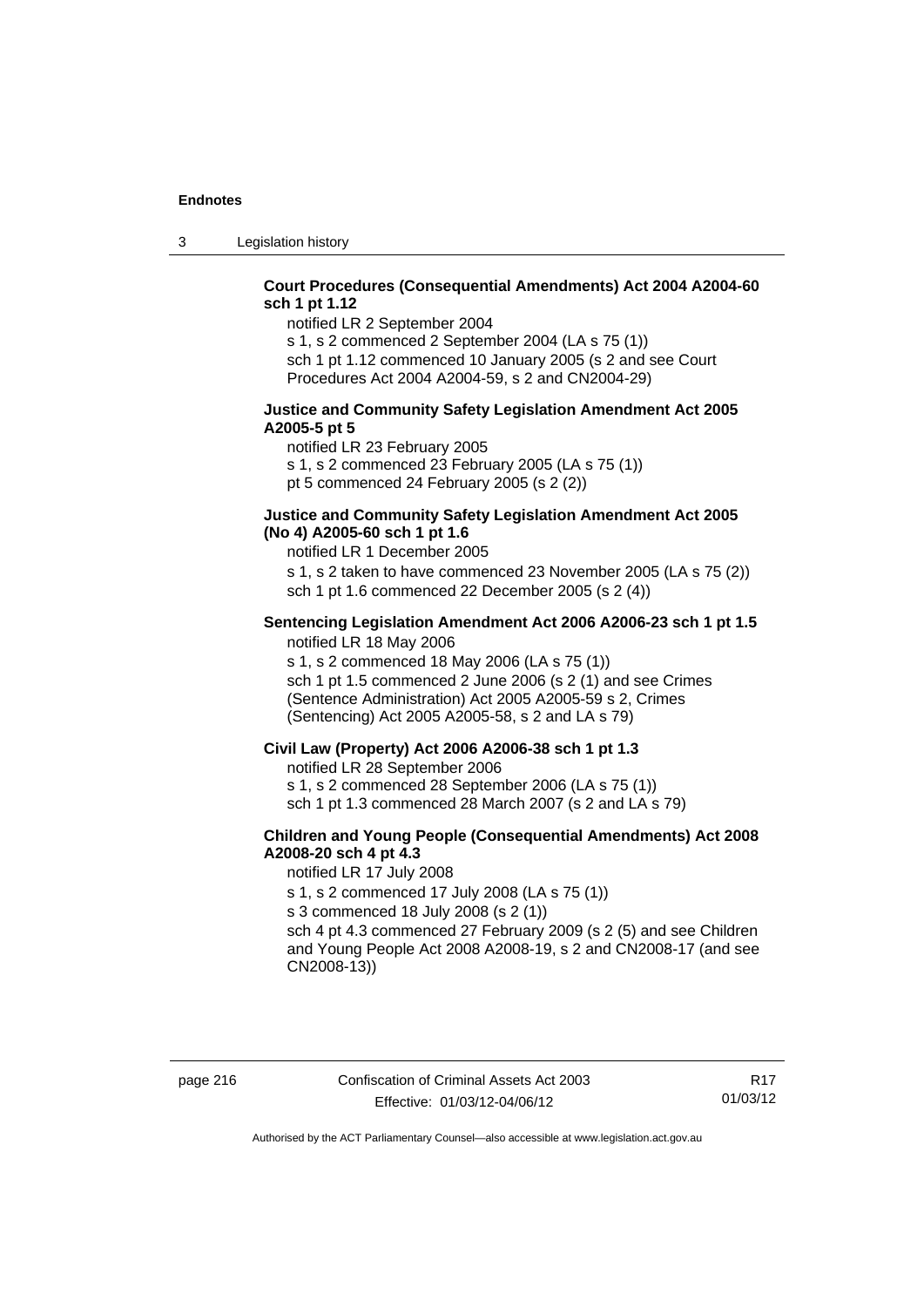## **Crimes Legislation Amendment Act 2008 A2008-44 sch 1 pt 1.1**

notified LR 9 September 2008

s 1, s 2 commenced 9 September 2008 (LA s 75 (1))

sch 1 pt 1.1 commenced 30 May 2009 (s 2 and CN2009-4)

#### **Personal Property Securities Act 2010 A2010-15 sch 2 pt 2.1**

notified LR 1 April 2010

s 1, s 2 commenced 1 April 2010 (LA s 75 (1))

sch 2 pt 2.1 commenced 30 January 2012 (s 2 (2) (b))

#### **Administrative (One ACT Public Service Miscellaneous Amendments) Act 2011 A2011-22 sch 1 pt 1.33**

notified LR 30 June 2011

s 1, s 2 commenced 30 June 2011 (LA s 75 (1))

sch 1 pt 1.33 commenced 1 July 2011 (s 2 (1))

## **Evidence (Consequential Amendments) Act 2011 A2011-48 sch 1 pt 1.10**

notified LR 22 November 2011

s 1, s 2 commenced 22 November 2011 (LA s 75 (1))

sch 1 pt 1.10 commenced 1 March 2012 (s 2 (1) and see Evidence Act 2011 A2011-12, s 2 and CN2012-4)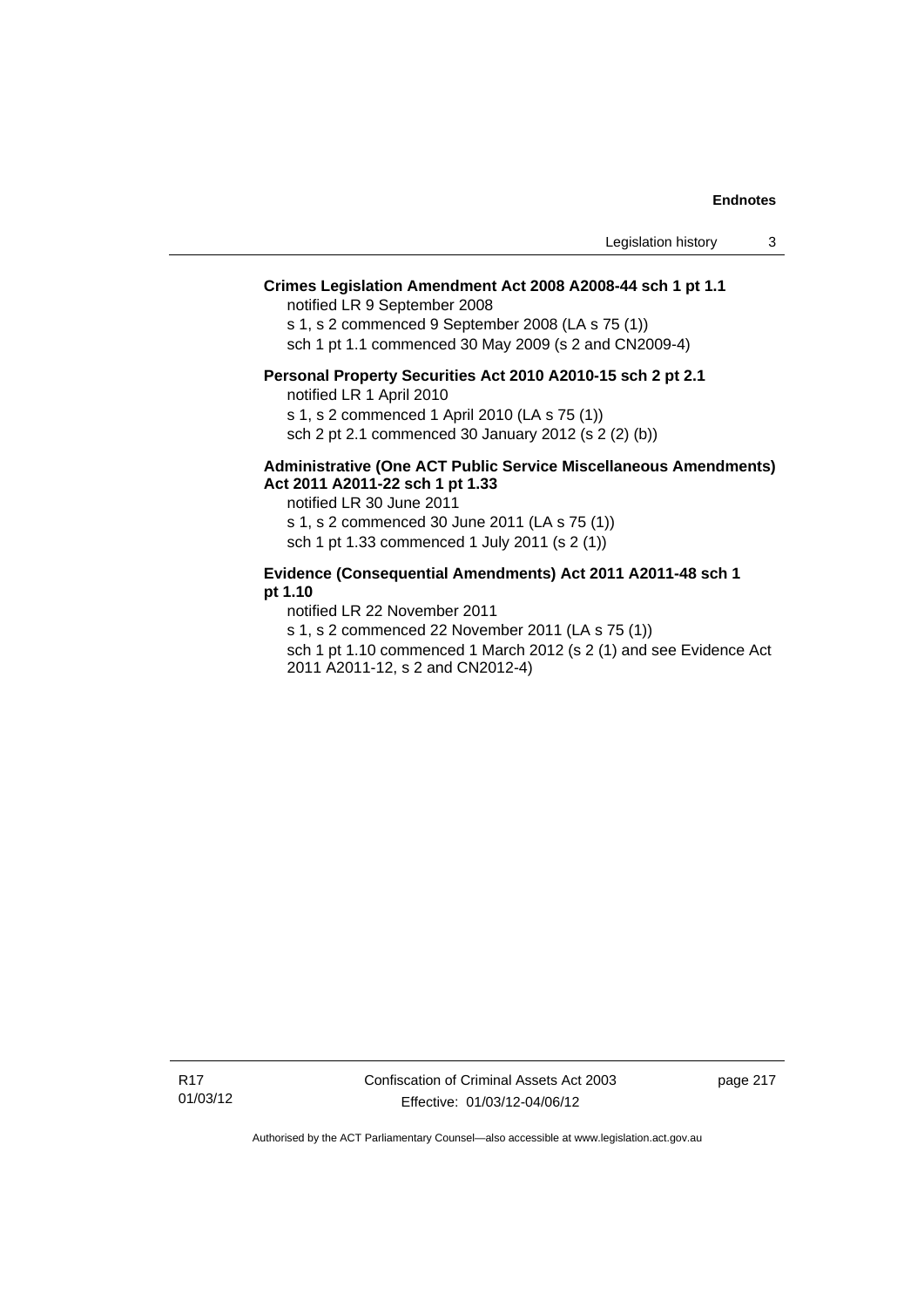4 Amendment history

## **4 Amendment history**

```
Commencement 
s 2 om LA s 89 (4) 
General overview 
s 9 am A2008-44 amdt 1.13 
Key concepts 
pt 3 hdg note ins A2005-5 s 13 
                 am A2008-44 amdts 1.1-1.3 
Meaning of derived 
s 12 am A2008-44 amdt 1.13 
Meaning of offence and of particular kinds of offences 
s 13 am A2008-44 amdt 1.4 
Meaning of convicted and quashed
s 15 am A2005-5 s 14; A2006-23 amdt 1.38; A2008-20 amdt 4.6, 
                amdt 4.7 
When does someone abscond
s 16 am A2005-5 s 19; A2008-44 amdt 1.13 
When is someone cleared of an offence 
s 17 am A2005-5 s 19 
Meaning of restraining order 
s 19 am A2006-23 amdt 1.39 
Contravening restraining orders 
s 23 am A2006-23 amdt 1.40 
Restraining orders—time for making certain applications 
s 27 am A2005-5 s 15; A2008-44 amdt 1.13 
Restraining orders over other property—affidavit supporting application 
s 29 am A2005-5 s 16, s 19; A2008-44 amdt 1.13 
Restraining orders over other property—making 
s 31 am A2005-5 s 19; A2008-44 amdt 1.13 
Restraining orders—contents 
s 33 am A2006-23 amdt 1.41 
Payment of living and business expenses from restrained property 
s 37 def domestic partner om A2003-14 amdt 1.18 
                 def domestic partnership om A2003-14 amdt 1.18 
Additional orders about restraining orders and restrained property 
s 39 am A2006-23 amdt 1.42
```
page 218 Confiscation of Criminal Assets Act 2003 Effective: 01/03/12-04/06/12

R17 01/03/12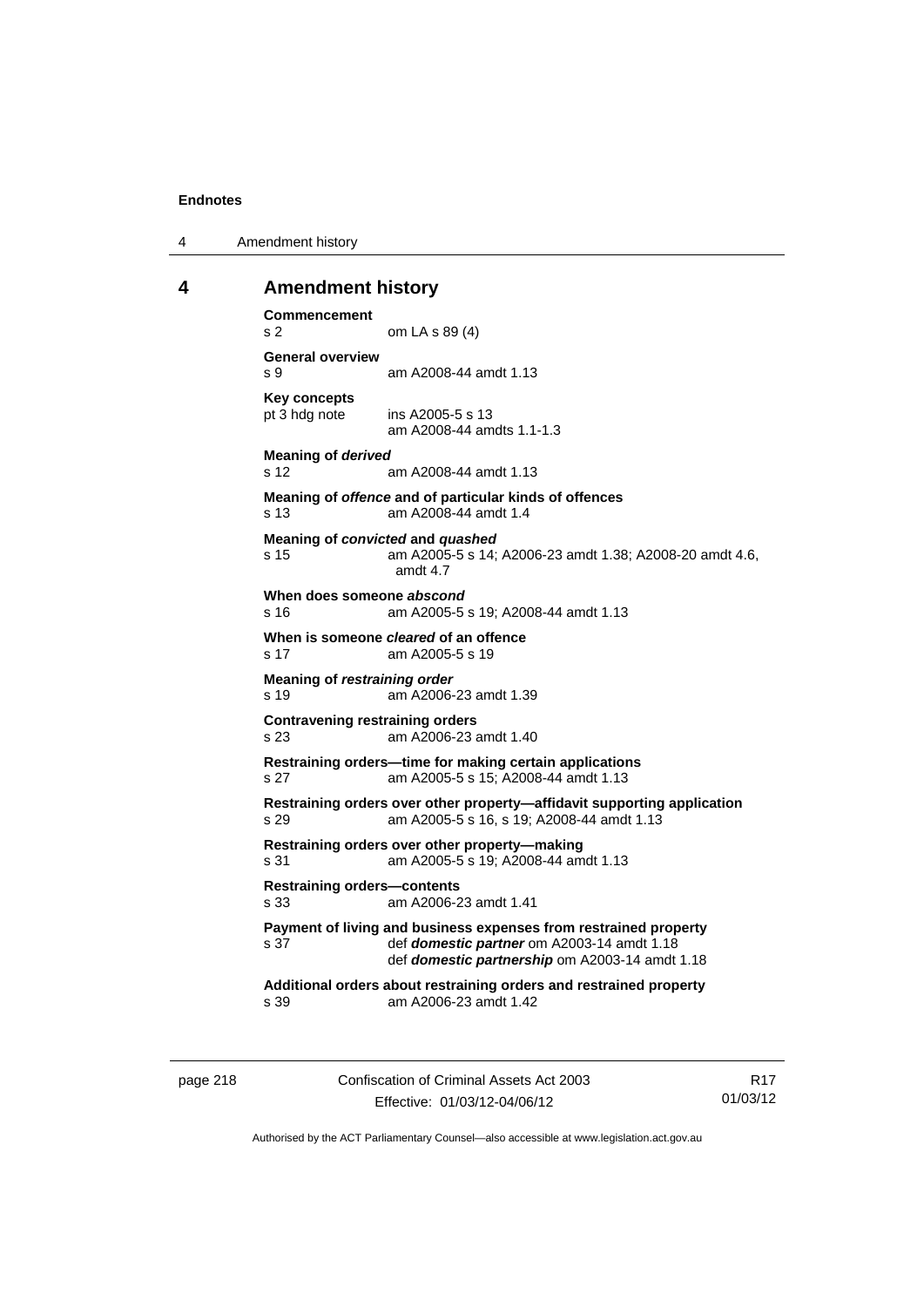| Value of benefits-relevant matters<br>s 93        | am A2008-44 amdt 1.13                                                                                     |  |
|---------------------------------------------------|-----------------------------------------------------------------------------------------------------------|--|
| s 91 hdg<br>s 91                                  | Presumed value of benefits-ordinary offence<br>am A2008-44 amdt 1.13<br>am A2008-44 amdt 1.13             |  |
| Penalty orders-amount of penalty<br>s 86          | am A2006-23 amdt 1.44<br>(3) (d) note exp 2 June 2011 (see A2005-58 s 147 (2) (a))                        |  |
| s.85                                              | Penalty orders-commission of serious offences<br>am A2005-5 s 19                                          |  |
| s 84 hdg<br>s 84                                  | Penalty orders-offenders convicted of ordinary offences<br>am A2008-44 amdt 1.13<br>am A2008-44 amdt 1.13 |  |
| Penalty orders-application<br>s 83                | am A2008-44 amdt 1.5, amdt 1.13                                                                           |  |
| s 80                                              | Meaning of benefits derived by an offender<br>am A2003-56 amdt 3.127                                      |  |
| s 76 hdg<br>s 76                                  | Making of exclusion orders-ordinary offences<br>am A2008-44 amdt 1.13<br>am A2008-44 amdt 1.13            |  |
| Civil forfeiture orders-making<br>s <sub>67</sub> | am A2005-5 s 19                                                                                           |  |
| s 54                                              | <b>Conviction forfeiture orders-making</b><br>am A2008-44 amdt 1.13                                       |  |
| s 53                                              | <b>Conviction forfeiture orders-application</b><br>am A2008-44 amdt 1.13                                  |  |
| s 52                                              | Meaning of conviction forfeiture order<br>am A2008-44 amdt 1.13                                           |  |
| s 51 hdg                                          | Penalty orders-execution against restrained property<br>sub A2006-23 amdt 1.43                            |  |
| s 49                                              | <b>Extension of time for restraining orders</b><br>am A2008-44 amdt 1.13                                  |  |
| s 48                                              | When restraining order ends-serious offences<br>table renum R3 LA<br>am A2005-5 s 19; A2008-44 amdt 1.13  |  |
| s 47                                              | table renum R3 LA<br>am A2005-5 s 19; A2008-44 amdt 1.13                                                  |  |

R17 01/03/12

Effective: 01/03/12-04/06/12

219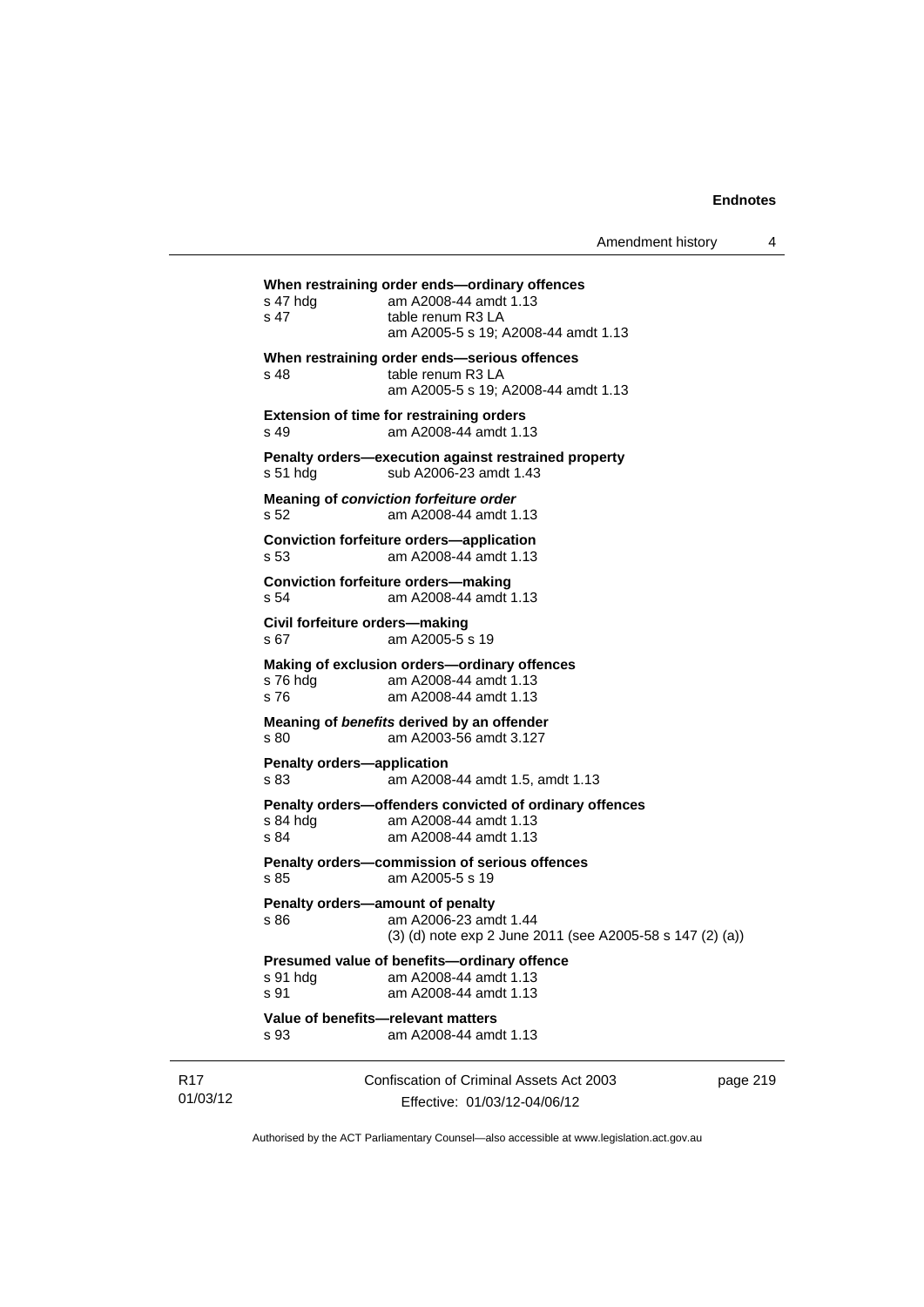4 Amendment history

| s 94                                             | Creation of penalty charge over restrained property<br>am A2010-15 amdt 2.1; pars renum R16 LA                                   |
|--------------------------------------------------|----------------------------------------------------------------------------------------------------------------------------------|
| s 95                                             | When penalty charge over property ends<br>am A2008-44 amdt 1.13                                                                  |
| When penalty order ends<br>s 98                  | am A2008-44 amdt 1.13                                                                                                            |
| s 104                                            | Notice details to be included in public trustee's report<br>am A2004-9 amdt 1.12                                                 |
| s 115                                            | Inconsistency with Trustee Act or Conveyancing Act<br>am A2006-38 amdt 1.3                                                       |
| s 129                                            | Meaning of equitable sharing program<br>am A2008-44 amdt 1.6, amdt 1.13                                                          |
| <b>Payments into trust fund</b><br>s 131         | am A2011-22 amdt 1.100                                                                                                           |
| s 142                                            | Creation of interstate penalty charges<br>am A2008-44 amdt 1.13                                                                  |
| s 157                                            | Meaning of property-tracking document<br>am A2008-44 amdt 1.7, amdt 1.13                                                         |
| <b>Production orders-application</b><br>s 158    | am A2008-44 amdt 1.13                                                                                                            |
| Definitions for div 12.5<br>s 164                | def <i>investigation</i> am A2008-44 amdt 1.13                                                                                   |
| <b>Conduct of examination</b><br>s 176           | am A2003-48 amdt 2.2                                                                                                             |
| <b>Destruction etc of documents</b><br>s 190     | am A2008-44 amdt 1.8, amdt 1.13                                                                                                  |
| Definitions for pt 13<br>s 195                   | def target material am A2008-44 amdt 1.13                                                                                        |
| s 202                                            | Authorisation given by search warrants<br>am A2008-44 amdt 1.13                                                                  |
| <b>Executing search warrants</b><br>div 13.4 hdg | note am A2011-48 amdt 1.14                                                                                                       |
| s 211                                            | Search warrants-restrictions on personal searches<br>am A2003-14 amdt 1.19, amdt 1.20; ss renum R1 LA (see<br>A2003-8 amdt 1.21) |
| s 222                                            | Copies of seized things to be provided<br>am A2004-42 amdt 3.22                                                                  |
|                                                  |                                                                                                                                  |

page 220 Confiscation of Criminal Assets Act 2003 Effective: 01/03/12-04/06/12

R17 01/03/12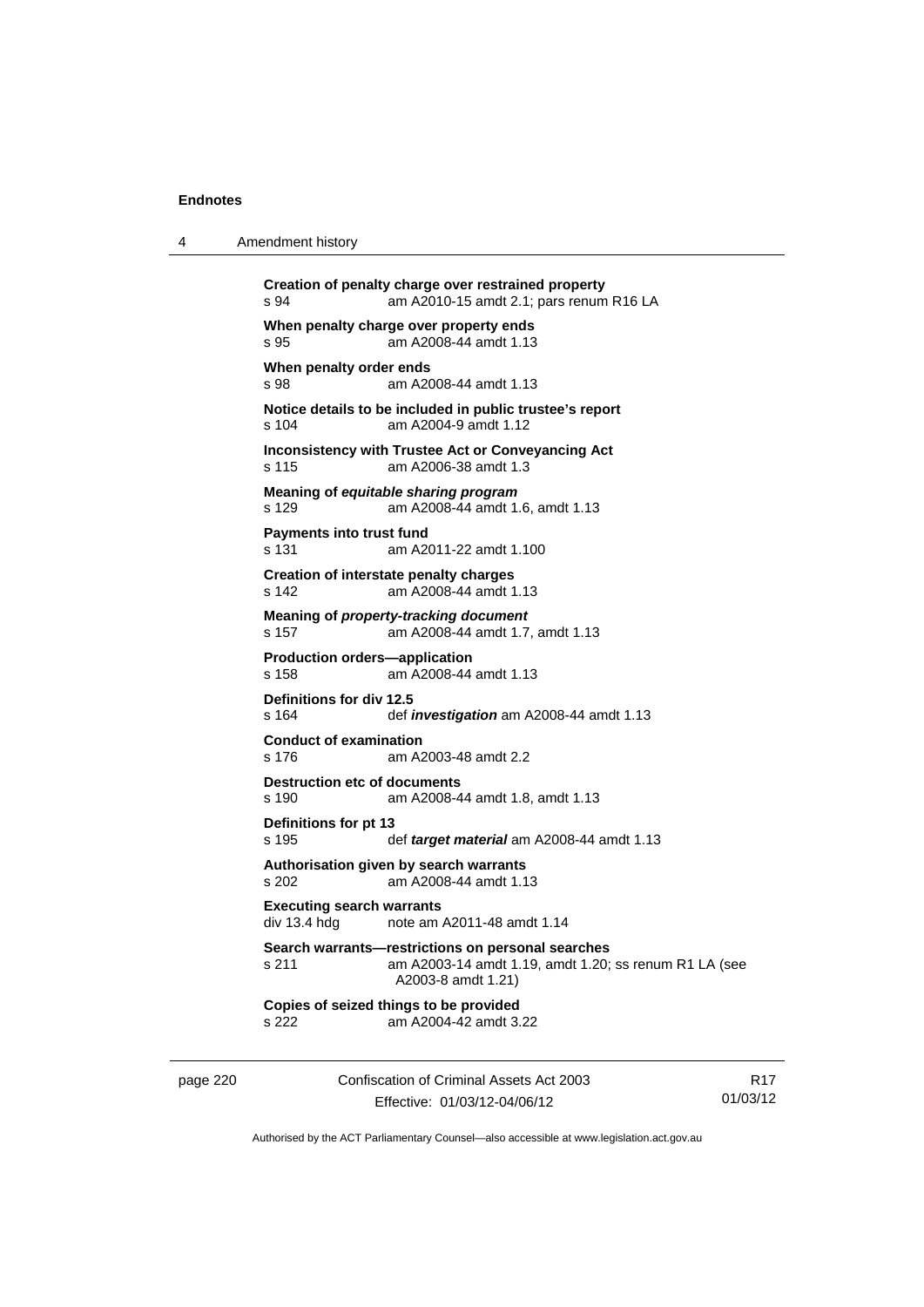**Jurisdiction of Magistrates Court—confiscation proceedings**  s 239 am A2004-60 amdt 1.76, amdt 1.77; A2008-44 amdt 1.13 **Other confiscation proceedings—notice of applications etc**  s 244 am A2005-60 amdt 1.14 **Applications for another confiscation proceeding in relation to same offence**  s 245 am A2005-60 amdt 1.15 **Confiscation proceedings—relevant material**  s 248 am A2011-48 amdt 1.15 **Confiscation proceedings—witness not required to answer questions prejudicing investigation**  s 249 am A2008-44 amdt 1.13 **Consequential and transitional matters**  pt 16 hdg exp 15 August 2005 (s 269) **Repeal of Proceeds of Crime legislation**  s 261 om LA s 89 (3) **Orders under repealed Act**  s 262 exp 15 August 2005 (s 269) **Proceedings for offences committed before the commencement of this Act**  s 263 exp 15 August 2005 (s 269) **Use of information etc obtained under repealed Act**  exp 15 August 2005 (s 269) **Confiscated assets trust fund**  s 265 exp 15 August 2005 (s 269) **Transitional regulations**  exp 15 August 2005 (s 269) **Modification of pt 16's operation**  s 267 exp 15 August 2005 (s 269) **Amendments of other legislation—sch 1**  s 268 om LA s 89 (3) **Expiry of pt 16**  s 269 exp 15 August 2005 (s 269) **Amendments of other legislation**  sch 1 om LA s 89 (3)

page 221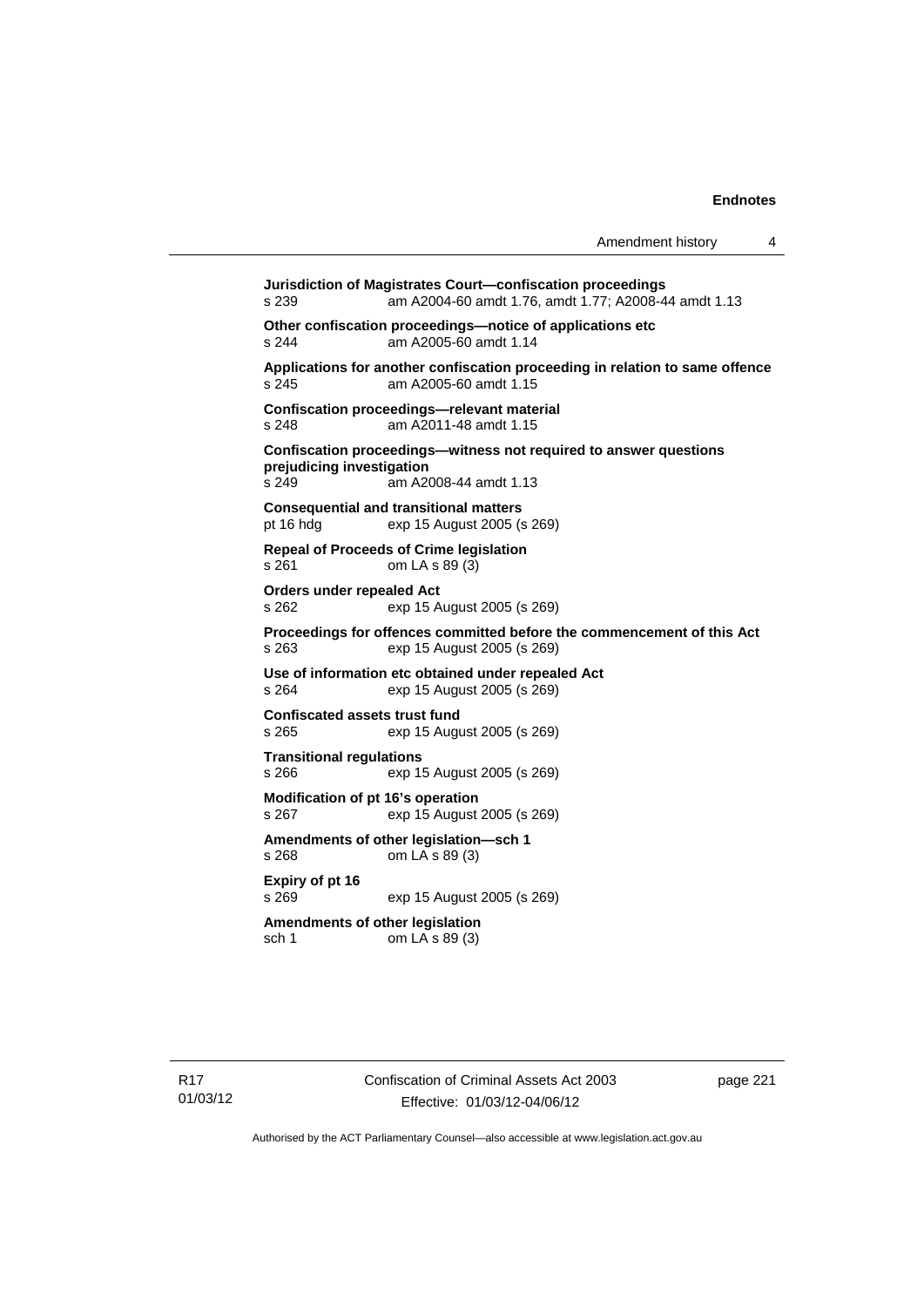4 Amendment history

**Dictionary** 

am A2003-14 amdt 1.22; A2005-5 s 17; A2008-44 amdt 1.9 def *indictable offence* om A2008-44 amdt 1.10 def *ordinary indictable offence* om A2008-44 amdt 1.11 def *ordinary offence* ins A2008-44 amdt 1.11 def *present* om A2005-5 s 18 def *relevant offence* ins A2008-44 amdt 1.12

page 222 Confiscation of Criminal Assets Act 2003 Effective: 01/03/12-04/06/12

R17 01/03/12